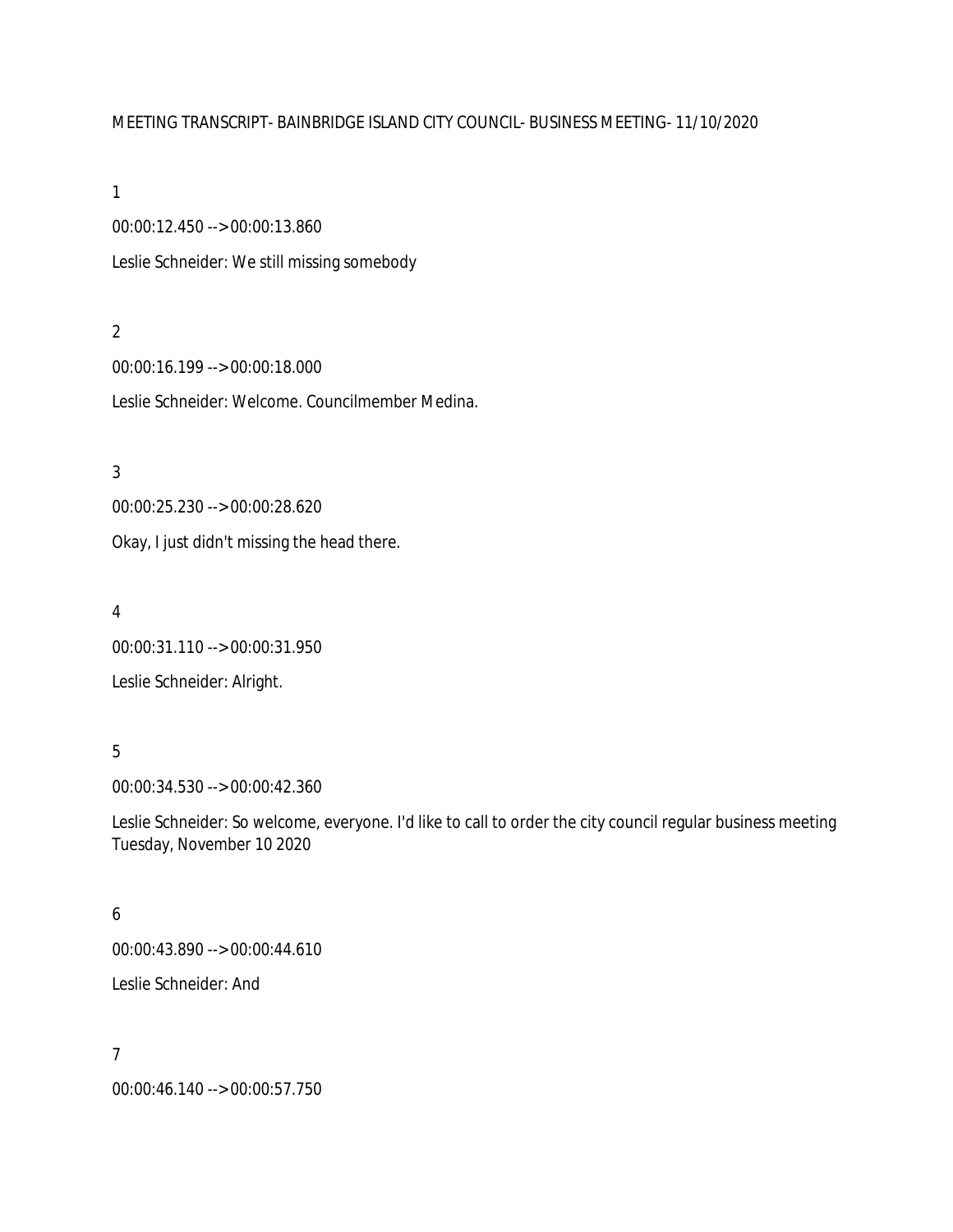Leslie Schneider: We will do a roll call. And I am seeing Deputy Mayor deets and COUNCILMEMBER high topless. Councilmember nisar COUNCILMEMBER car.

8

00:00:58.980 --> 00:01:12.090

Leslie Schneider: I don't actually see COUNCILMEMBER Pollock, but I have reason to believe that he is near. And there he is. And COUNCILMEMBER Medina. So, would anyone like to do a quick check in.

9

00:01:16.470 --> 00:01:17.700

Leslie Schneider: Getting married geeks.

10

00:01:18.630 --> 00:01:29.010

Joe Deets: Yeah. Thank you, Mayor Schneider. Um, yeah, it's been quite a historic week since we last met, of course, our last meeting was on Wednesday, because

11

00:01:30.030 --> 00:01:50.370

Joe Deets: To say something was going on, a week ago and quite historical and so I wanted to share a speech that was made by our Vice President Elect Kamala Harris some words that really, I thought resonated with me and my family and I think will resonate with folks out there.

12

00:01:52.020 --> 00:02:00.450

Joe Deets: Deal of ambition lead with conviction see yourself in a way that others may not simply because they have never seen it before.

13

00:02:03.780 --> 00:02:12.360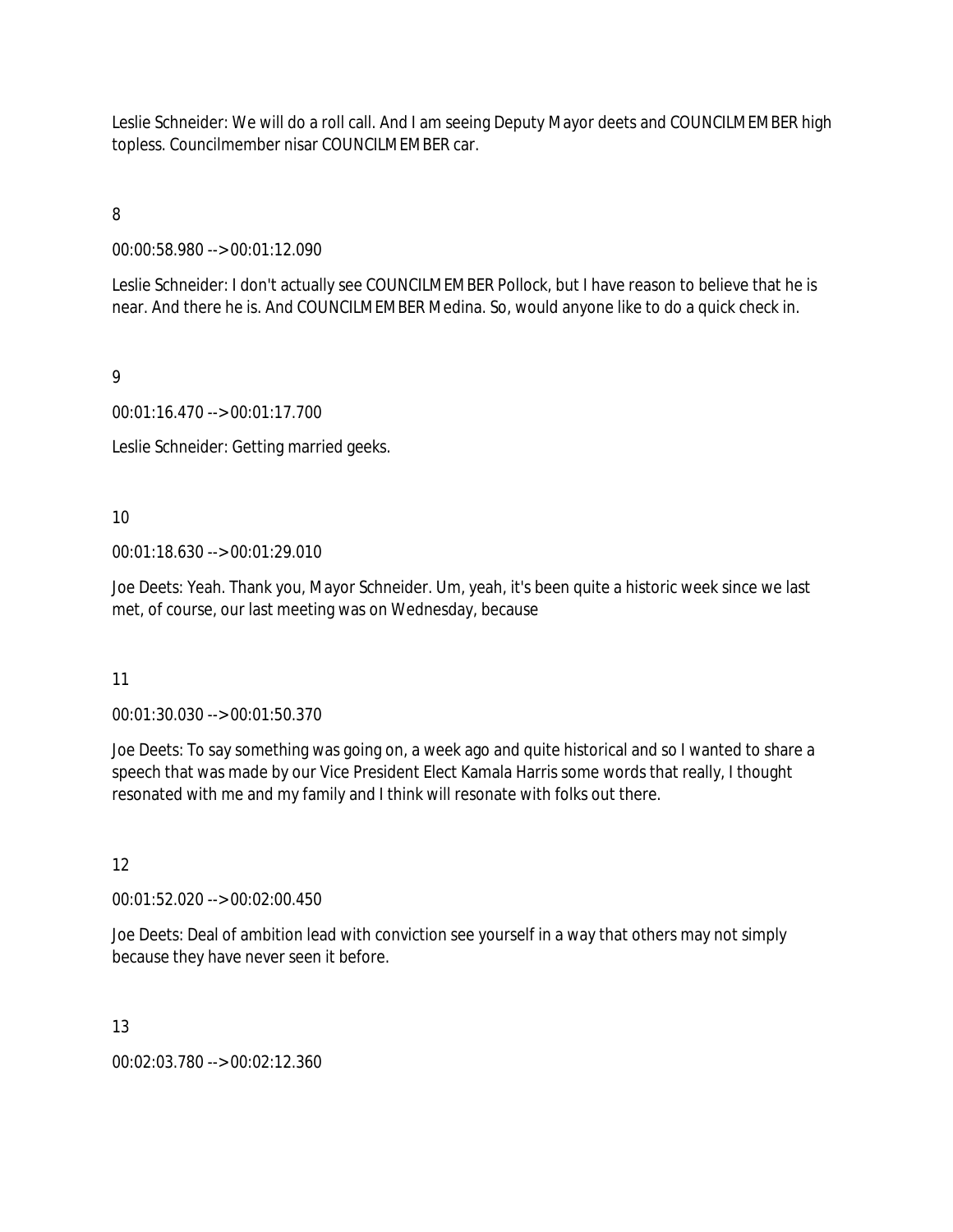Joe Deets: And let me just add this since I have a floor momentarily. I have this Saturday virtual office hours from 10 o'clock to 12 o'clock.

14

00:02:13.950 --> 00:02:20.670

Joe Deets: Happy to meet anybody talk about anything city related for details. You can go to my council web page. So thank you.

15

00:02:22.140 --> 00:02:23.220

Leslie Schneider: Great, thank you for that.

16

00:02:24.540 --> 00:02:35.310

Leslie Schneider: Oh, right. So, also this evening. Is there any conflict of interest that any council member would like to disclose on anything on our current agenda.

17

00:02:37.800 --> 00:02:38.520

Leslie Schneider: Deputy Mayor

18

00:02:38.940 --> 00:02:39.210 Well,

# 19

00:02:41.280 --> 00:02:46.020

Joe Deets: Yeah, this may sound familiar but bear with me colleagues and audience.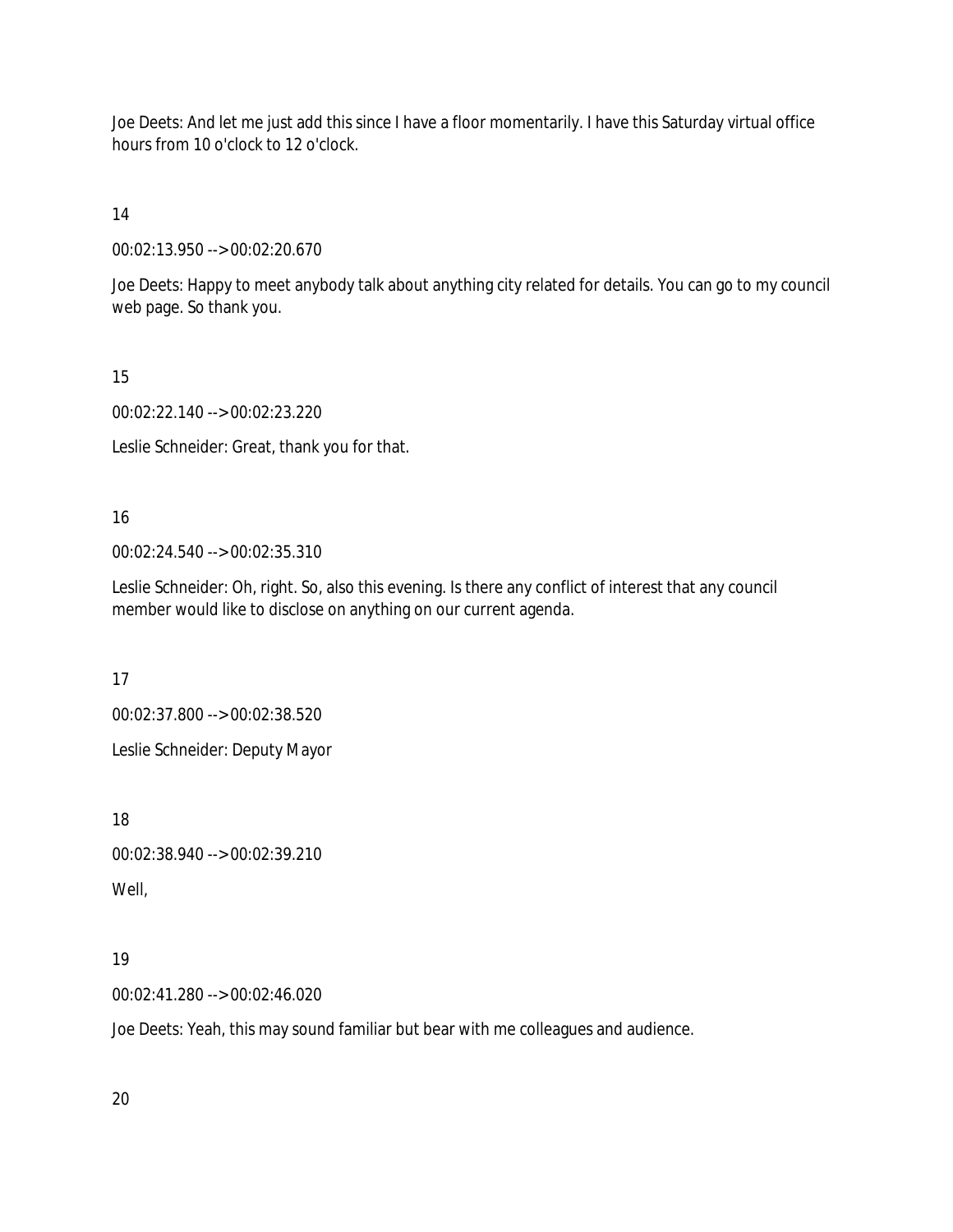00:02:47.760 --> 00:02:55.470

Joe Deets: I'll be recusing myself from our discussion tonight of agenda item 14 I City Hall Solar System acquisition

# 21

00:02:56.160 --> 00:03:05.670

Joe Deets: And agenda item 14 J City Hall solar facility budget adjustment. I'll provide some background and context, context as to why I'm taking this action.

# 22

00:03:06.600 --> 00:03:14.610

Joe Deets: First background, the solar energy system that is upon the City Hall roof is one of over 70 community solar projects across the state.

# 23

00:03:15.420 --> 00:03:20.970

Joe Deets: They are made possible thanks to a law passed in 2010 under the leadership of Senator Phil Rockefeller

# 24

00:03:21.900 --> 00:03:29.370

Joe Deets: I spearheaded the concept of Community solar and Washington state and assisted the since Senator in the years that it took for the legislation to pass.

# 25

00:03:30.330 --> 00:03:35.520

Joe Deets: Since 2012 the 72 kilowatt system has been the largest photovoltaic, or a on Bainbridge Island.

# 26

00:03:36.180 --> 00:03:44.460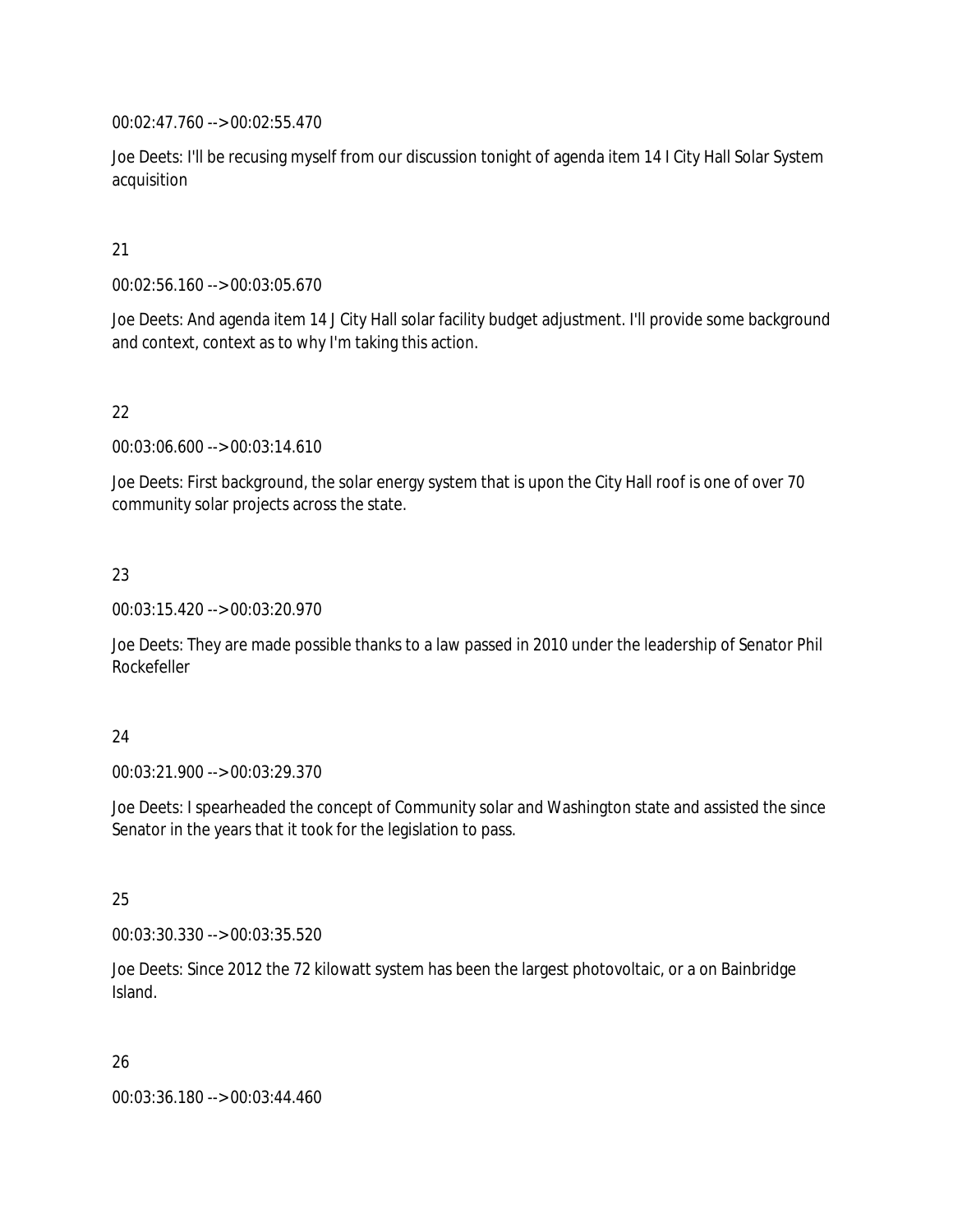Joe Deets: I was a projects developer and to give her together with my attorney Mike Mahler I negotiated the site lease and solar services agreement with the city in 2011

27

00:03:45.360 --> 00:03:53.190

Joe Deets: Importantly, this agreement was signed by me six years prior to my becoming a candidate for Council for my becoming a council member

28

00:03:54.420 --> 00:04:03.570

Joe Deets: I presently serves as the project administrator and I'm one of the systems 24 owners under the agreement, the least with the see it the city expires in 2020

# 29

00:04:04.230 --> 00:04:16.230

Joe Deets: The agreement provides the city can acquire the system at its fair market value as determined by an independent third party is reasonable to expect that the system is useful productive life is at least another 10 years

30

00:04:17.280 --> 00:04:27.870

Joe Deets: sale and purchase agreement that you will be voting on tonight was negotiated by outside counsel obtained by the city and by me in my role as President of Community Solar City solutions.

31

00:04:28.770 --> 00:04:44.400

Joe Deets: Notably, neither I nor any family member will receive a financial benefit, should the agreement be executed with the city because I'm waving my proportional ownership interest the acquisition price that the city will get as less than the fair market value determined by the appraiser

32

00:04:45.600 --> 00:04:54.900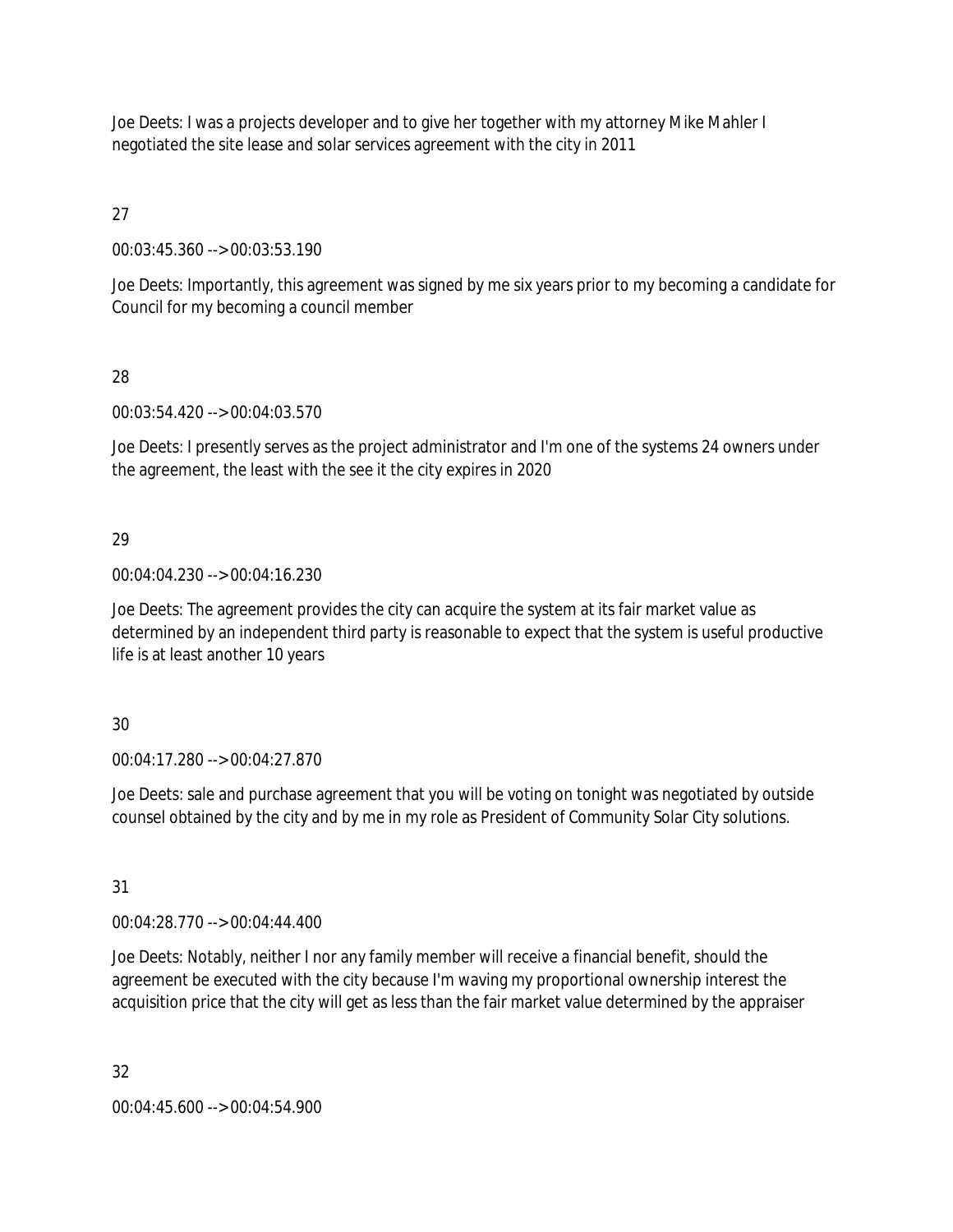Joe Deets: Because I have a long standing close connection with this project much for predating my term as a city council member I will be recusing myself from tonight's discussion.

# 33

00:04:57.420 --> 00:05:13.080

Leslie Schneider: Great, thank you. And to be clear, it's in the consent agenda. So you'll be recusing yourself from the consent item. Okay, great. Thank you. And I understand that you had the city attorney help you with that with your statement. Great.

# 34

00:05:14.190 --> 00:05:21.540

Leslie Schneider: Alright, um, if there are no other conflicts of interest to disclose, we can move on.

# 35

00:05:22.920 --> 00:05:25.590

Leslie Schneider: Item number three is public comment I'm

# 36

00:05:25.590 --> 00:05:29.940

Joe Deets: Not there. I'm sorry, I'm please excuse me, the agenda.

37

00:05:32.220 --> 00:05:33.150

Leslie Schneider: How did I skip that.

# 38

00:05:35.280 --> 00:05:47.340

Leslie Schneider: All right. Thank you very much. That's what a deputy mayor is for. Okay, so a little bit out of order here, we need to approve the agenda for tonight. Councilmember Medina.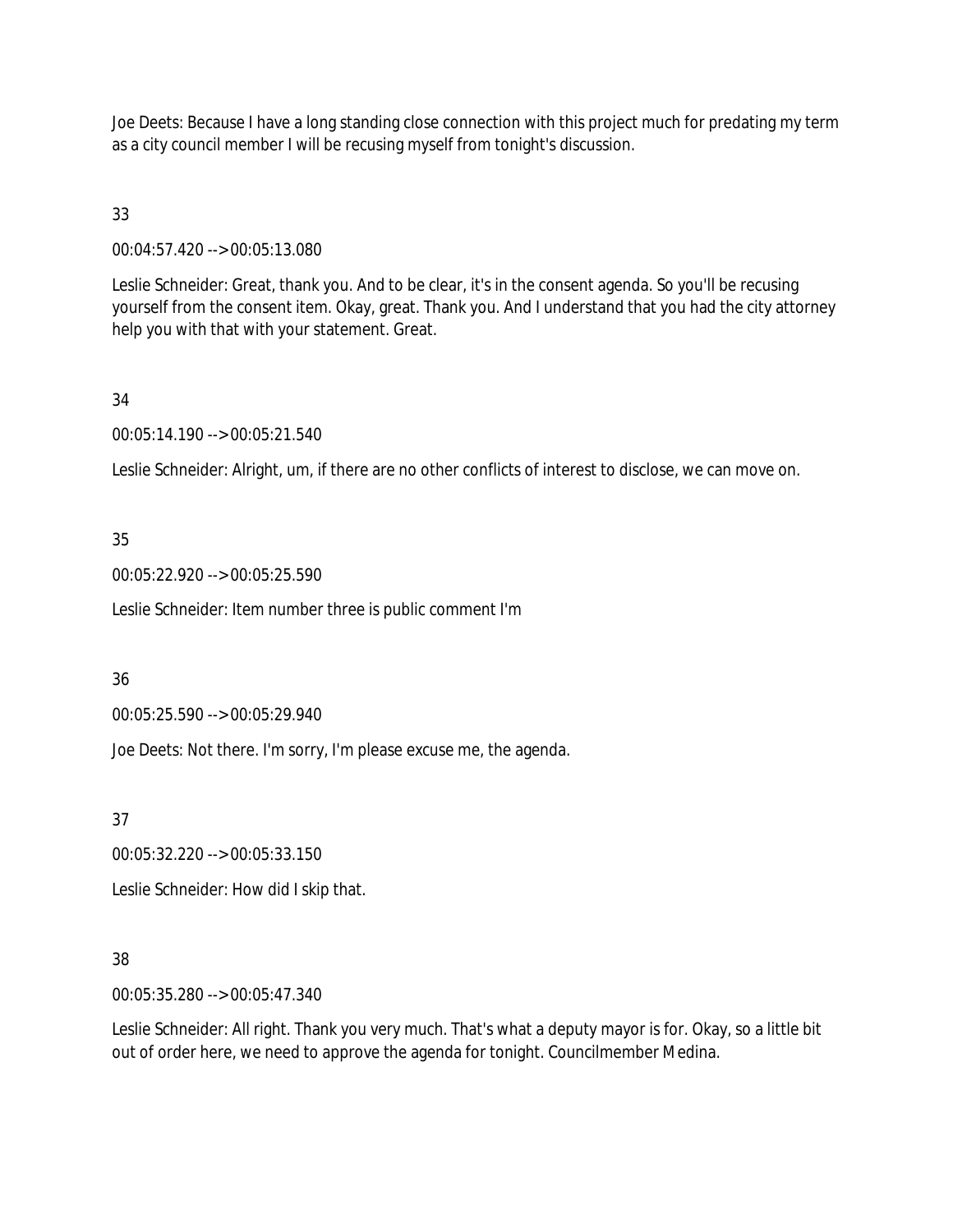00:05:49.680 --> 00:05:58.590

Kol Medina: I'd like to ask somebody on council, other than me to remove item 11 from the agenda and have the Council take it up later.

40

00:05:59.490 --> 00:06:08.730

Kol Medina: I think it's really important item out the Council does come back to it and 11 D for folks watching his discussion of changes to the ethics boards procedural rules.

41

00:06:09.480 --> 00:06:20.130

Kol Medina: I don't think of the Council, it comes back to I think there's important issues there but I suggest was pointed it because the meetings already way too long. And because last week or two weeks ago that share the ethics board.

42

00:06:21.180 --> 00:06:26.460

Kol Medina: Send an email to counseling, which he raised a number of other really important issues. And I think the Council should take

43

00:06:26.970 --> 00:06:31.380

Kol Medina: Those issues up at the same time they take up the emotions that are already in there. And I know

# 44

00:06:31.830 --> 00:06:41.460

Kol Medina: Counselor deeds has emotions as well. And I think the Council should just wait and take all that stuff up when it can do it in a more considered way. So I would support moving that from the agenda.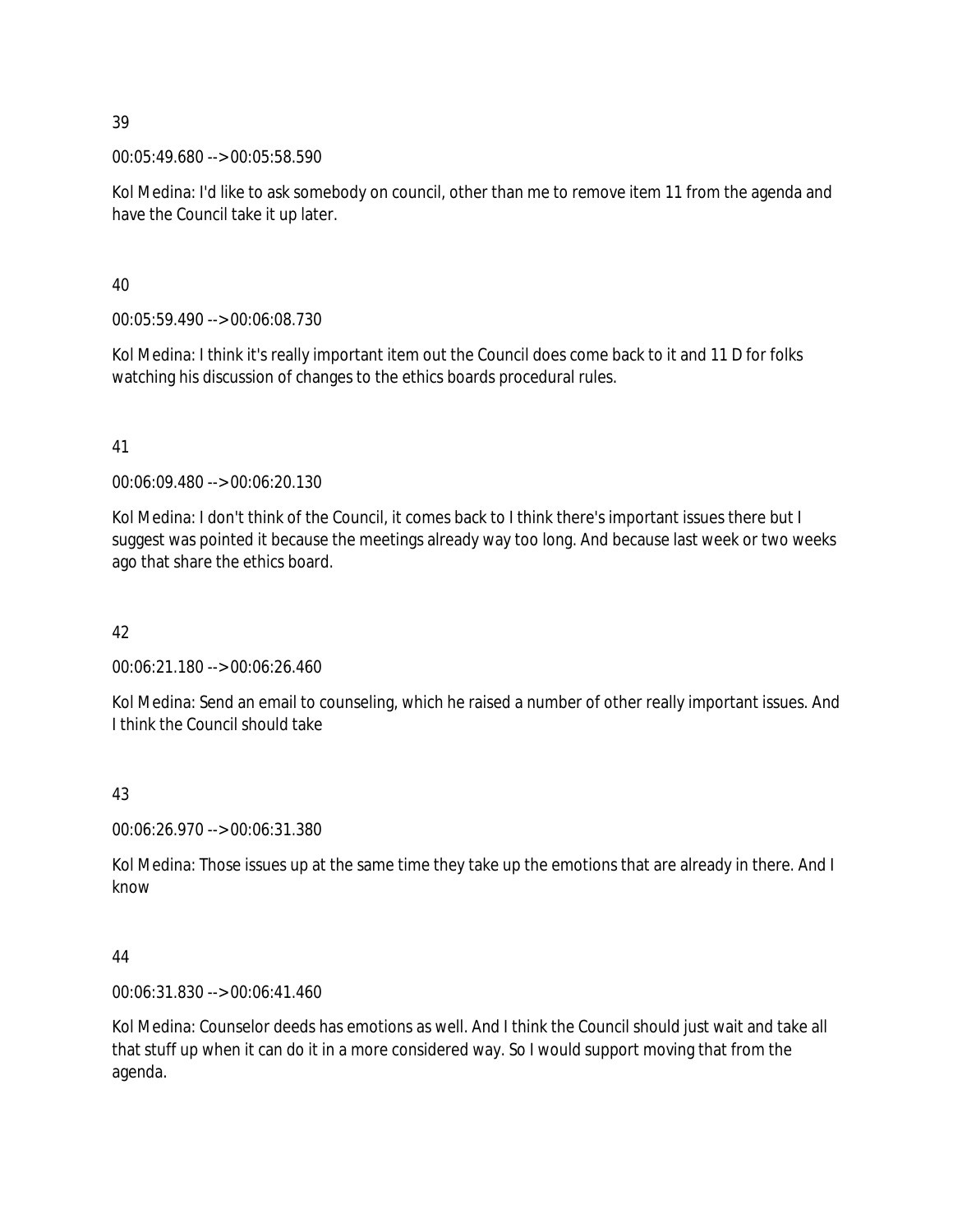00:06:43.200 --> 00:06:49.290

Leslie Schneider: All right, thank you. And we do in fact have a very, very long agenda. Tonight I'm Deputy Mayor deeds.

# 46

00:06:49.770 --> 00:06:57.780

Joe Deets: Yes. Thank you, Mayor Schneider. Yes, I moved to remove item 11 D revisions to the city's ethics program from tonight's agenda.

47

00:06:59.790 --> 00:07:02.190

Leslie Schneider: And we have a second from COUNCILMEMBER Pollock.

48

00:07:03.240 --> 00:07:04.500

Leslie Schneider: COUNCILMEMBER hi topless.

# 49

00:07:05.700 --> 00:07:14.850

Kirsten Hytopoulos: Yeah, I only wanted to speak. If we were going to just roll it over. If we're going to remove it and then discuss later how it comes back. I don't need to speak to it and

# 50

00:07:15.720 --> 00:07:21.060

Leslie Schneider: I believe the, I think we're just rolling it over to another agenda.

51

00:07:21.540 --> 00:07:24.360

Kirsten Hytopoulos: Okay then. I then I would like to speak to it. Okay.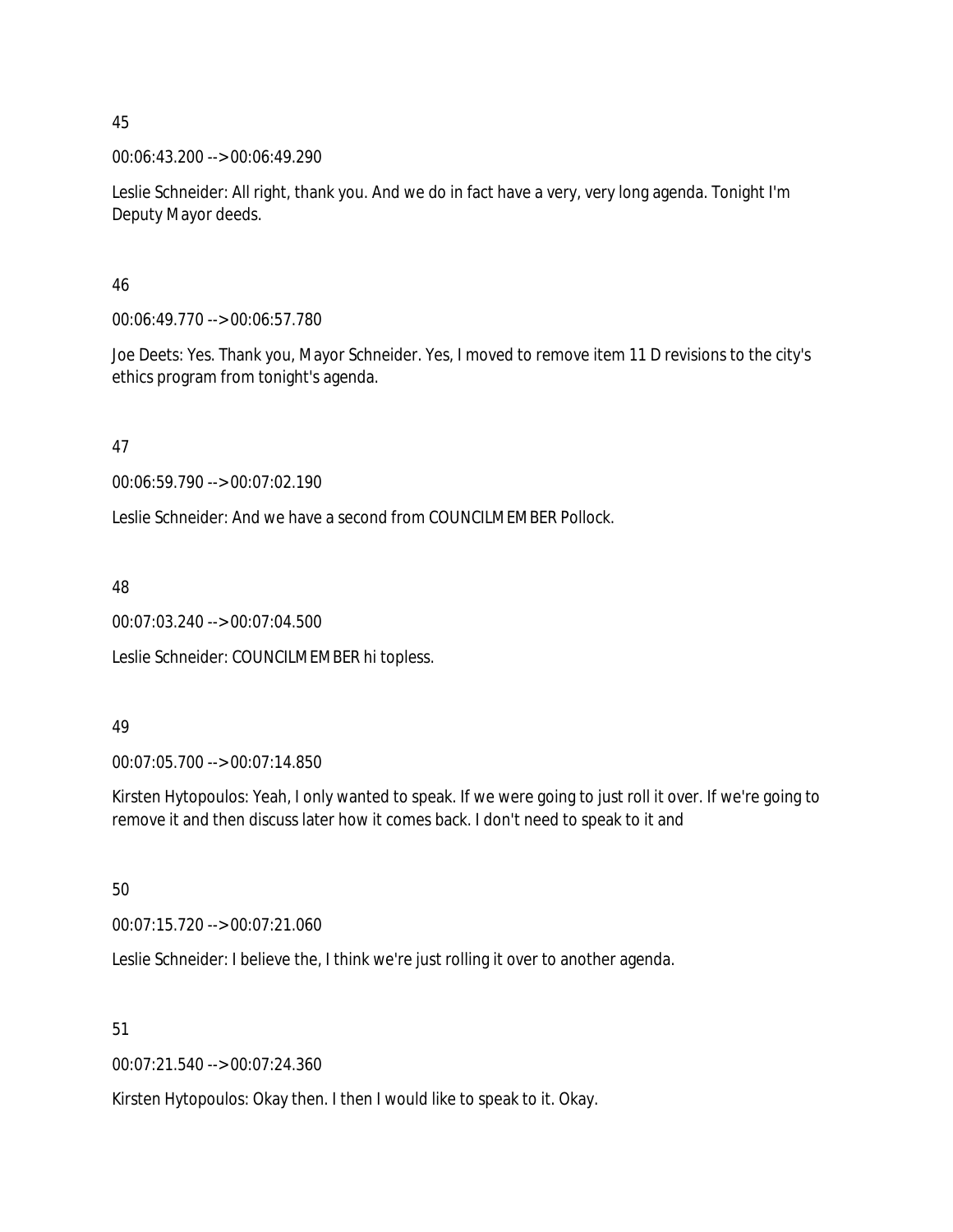00:07:25.860 --> 00:07:27.960

Kirsten Hytopoulos: We can remove it first and then talk about

#### 53

00:07:27.990 --> 00:07:29.250 Kirsten Hytopoulos: It at future agendas.

54 00:07:30.180 --> 00:07:30.930 Leslie Schneider: That sounds good.

# 55

00:07:31.200 --> 00:07:33.660

Leslie Schneider: Okay, so our. Is there any other discussion.

# 56

00:07:34.770 --> 00:07:40.560

Leslie Schneider: All those in favor of removing the discussion on the ethics program, please say aye.

# 57 00:07:41.550 --> 00:07:41.970 Kol Medina: All right.

58 00:07:42.090 --> 00:07:43.890 Leslie Schneider: And any opposed.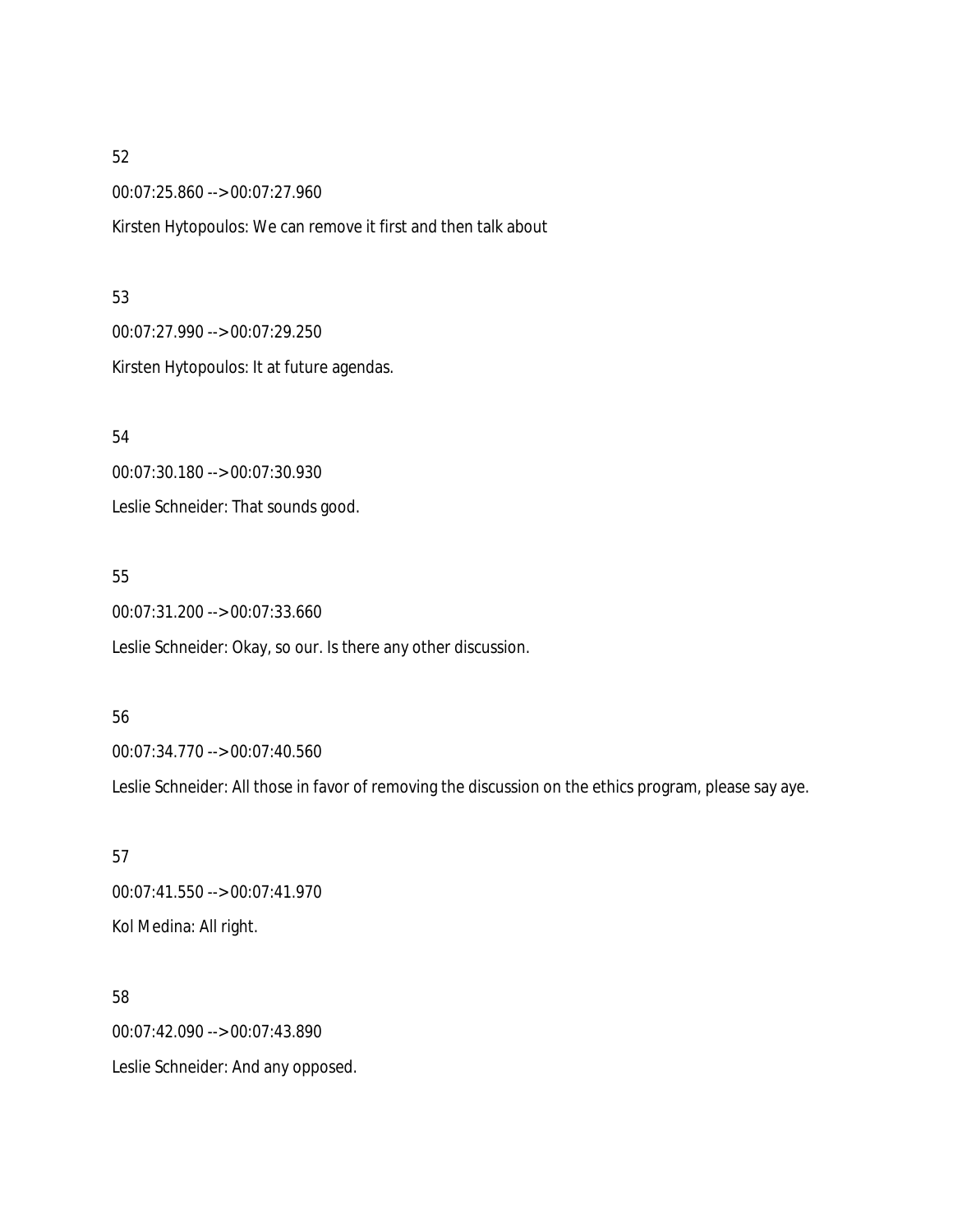# 00:07:45.030 --> 00:07:46.860 Leslie Schneider: Thank you. That passed unanimously.

60

59

00:07:48.570 --> 00:07:53.850 Leslie Schneider: All right. Um, do I have a motion to approve the agenda as modified

61 00:07:56.010 --> 00:07:56.640 Leslie Schneider: Deputy Mayor

62 00:07:56.700 --> 00:07:58.140 Joe Deets: Move up

63 00:07:59.160 --> 00:08:00.900 Joe Deets: I'm sorry, did I hear anybody um

64

00:08:01.110 --> 00:08:05.100

Joe Deets: I said yes. Okay. I moved to approve the agenda, as amended.

# 65

00:08:07.140 --> 00:08:10.020

Leslie Schneider: And I think that was COUNCILMEMBER Medina, giving it a second.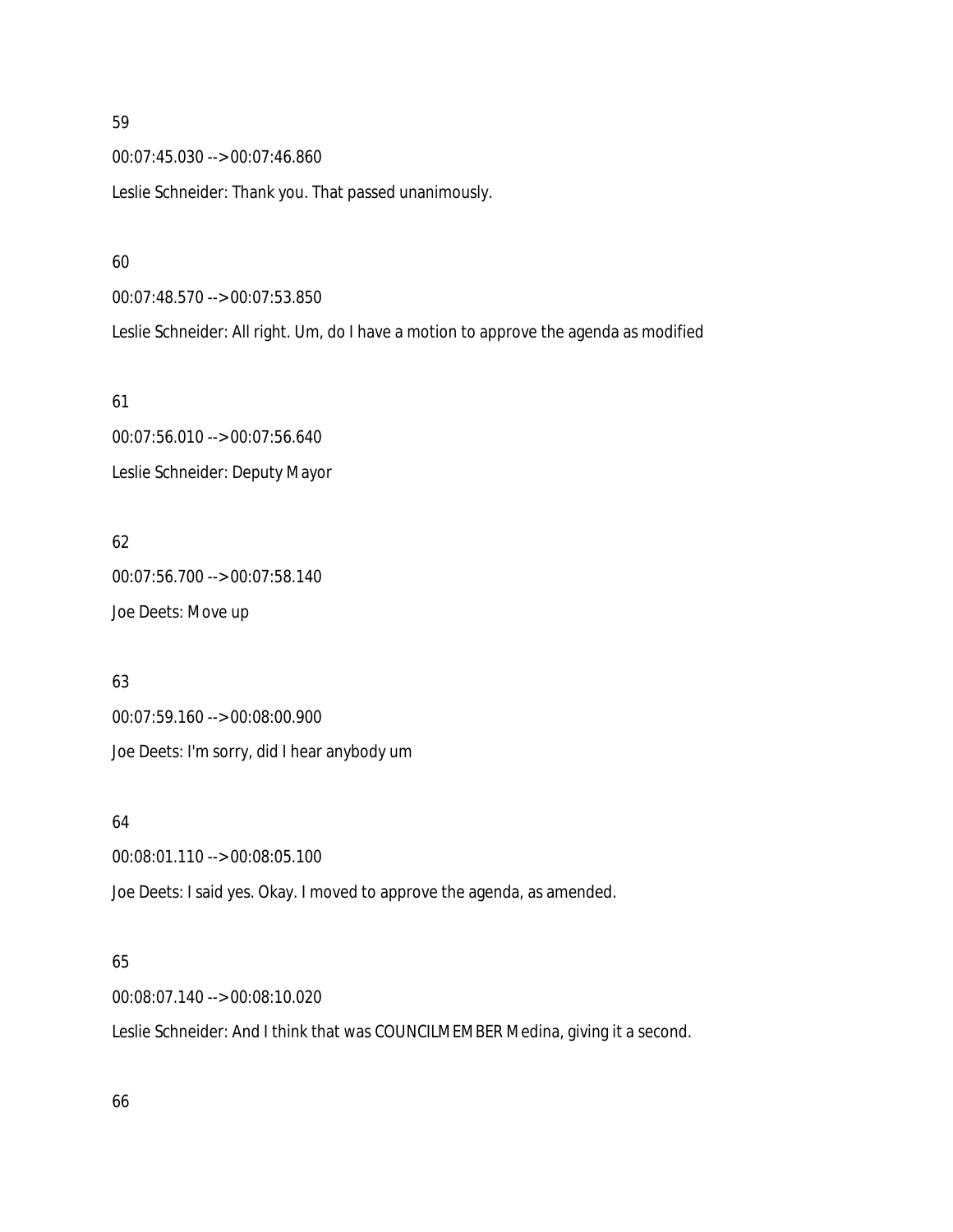00:08:11.790 --> 00:08:15.870

Leslie Schneider: All right. Um, if there's no further discussion. All those in favor, please.

67 00:08:15.870 --> 00:08:16.410 Leslie Schneider: Say aye.

68 00:08:17.280 --> 00:08:18.210 Christy Carr: Hi, and

69 00:08:19.080 --> 00:08:20.040 Leslie Schneider: Any opposed.

70 00:08:21.750 --> 00:08:24.300

Leslie Schneider: All right, these agenda is approved unanimously.

71

00:08:25.410 --> 00:08:34.590

Leslie Schneider: And we can now move to Item three, WHICH IS PUBLIC COMMENT AND TONIGHT WE HAVE A LITTLE BIT OF A

# 72

00:08:36.570 --> 00:08:40.140

Leslie Schneider: We have a little bit of a difference in how we're going to treat public comments so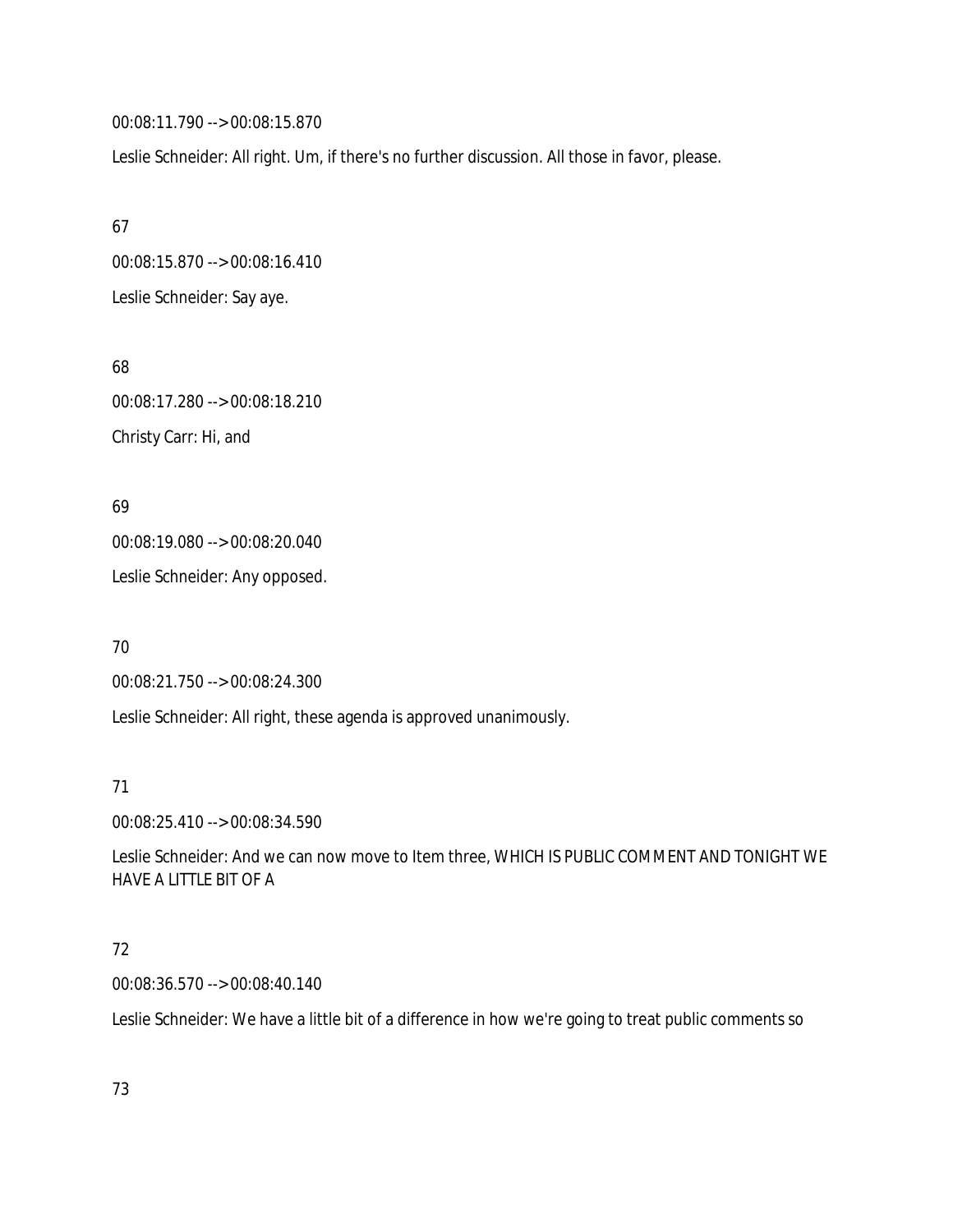00:08:40.800 --> 00:08:57.960

Leslie Schneider: We have a special recognition for COUNCILMEMBER Medina coming up fairly soon. And if you have some comment that you would like to make with regards to that recognition, we will be asking for a special public comment period then so it will just be a few minutes from now. Ideally,

74

00:08:59.040 --> 00:09:07.260

Leslie Schneider: So I'm switching over now to looking at attendees and I see a number of hands raised. If you

# 75

00:09:08.640 --> 00:09:16.950

Leslie Schneider: So if you are not familiar with our public comment process. Just make sure that you are looking at the list of attendees and down at the bottom. You should see

# 76

00:09:17.370 --> 00:09:28.800

Leslie Schneider: The ability to raise your hand. And that's how I'll know to call on you so Wendy Tyner you have up to three minutes and please just state the name of the street you on

77

00:09:41.550 --> 00:09:42.090

Leslie Schneider: There we go.

78

00:09:47.100 --> 00:09:50.880

Leslie Schneider: So, Wendy. We still can't hear you on your I believe you're still on mute.

79

00:09:51.900 --> 00:09:52.320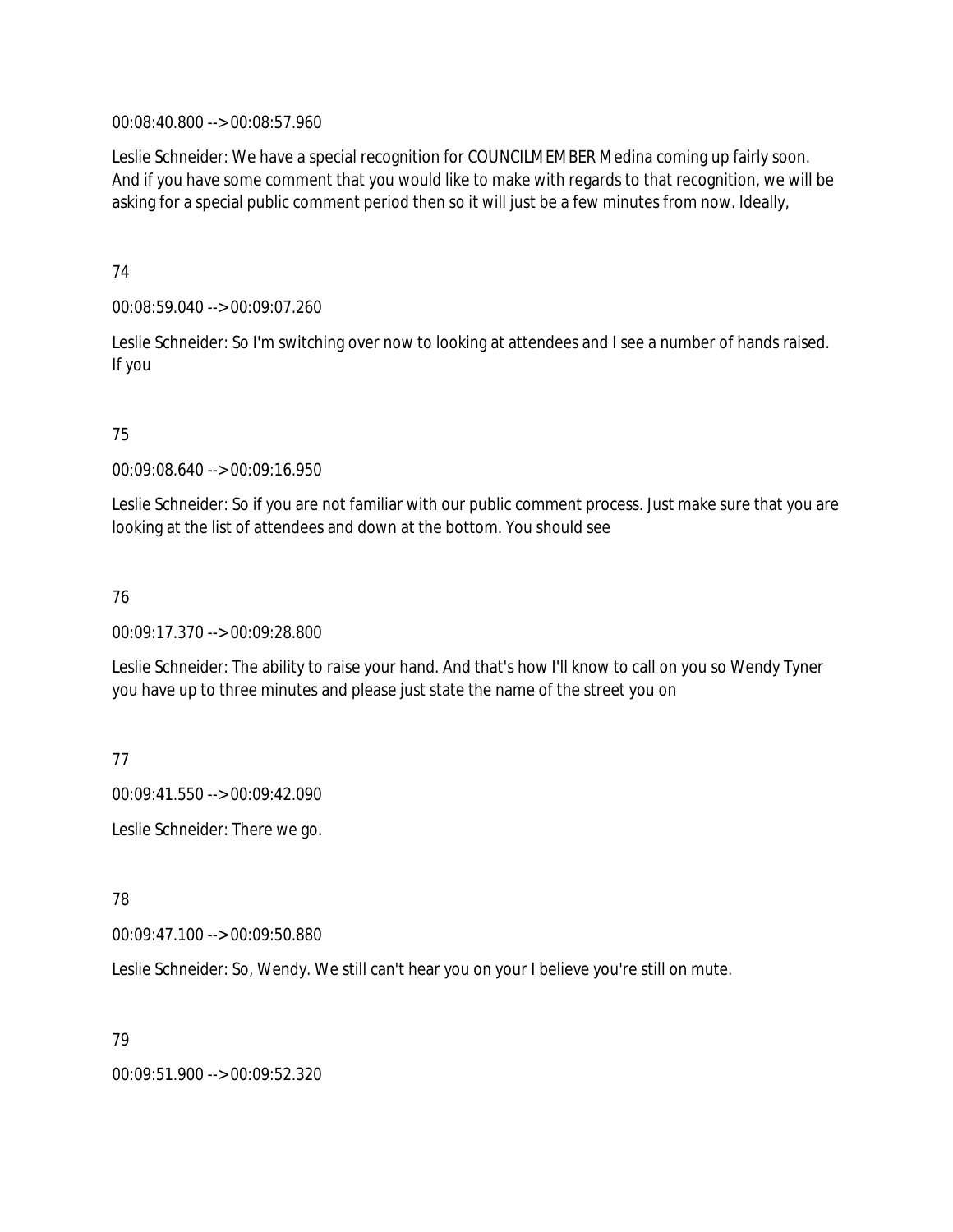Wendy Tyner: Okay.

80

00:09:52.920 --> 00:09:53.310 Leslie Schneider: There we go.

81 00:09:53.640 --> 00:09:54.300 Wendy Tyner: Can you hear me now.

82

00:09:54.780 --> 00:09:55.980

Leslie Schneider: Okay, thank you so much.

83

00:09:56.220 --> 00:09:56.550 Wendy Tyner: This is

#### 84

00:09:58.050 --> 00:10:04.530

Wendy Tyner: This is Wendy Tyner my husband Tom and I live three doors down hail from the triangle property on Linwood center road.

# 85

00:10:05.040 --> 00:10:09.000

Wendy Tyner: We live on a private well and are on the same aquifers. The triangle property.

86

00:10:09.600 --> 00:10:17.220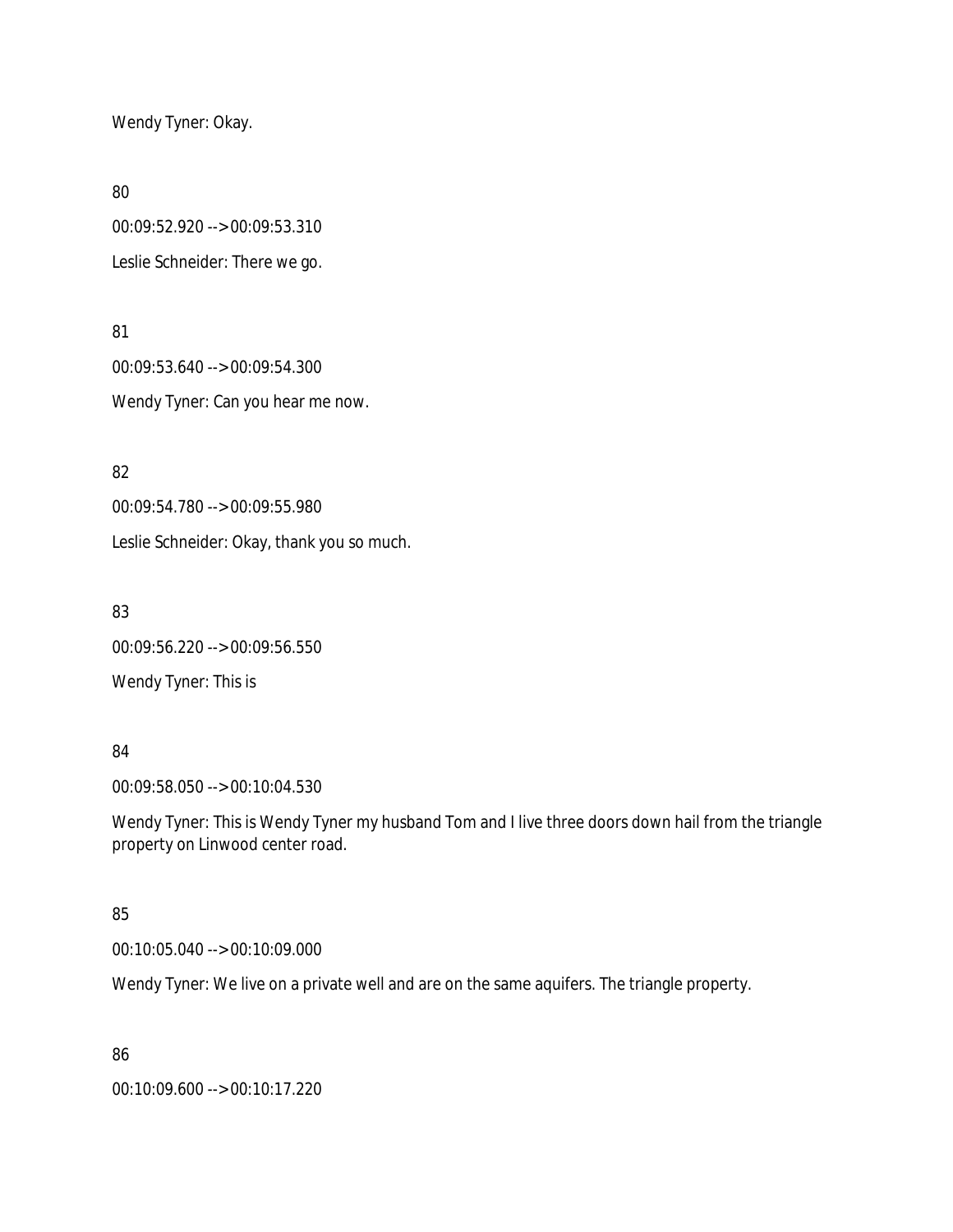Wendy Tyner: Although we continue to oppose the violations still in effect for the mining project I'm here tonight to oppose the avatar compost proposal.

87

00:10:17.790 --> 00:10:28.620

Wendy Tyner: Avatars compost proposal is to bring 20,000 tons of food waste and horse manure on to the 7.92 acres. The property is zoned our

# 88

00:10:29.250 --> 00:10:34.950

Wendy Tyner: Point zero for residential, it is also surrounded by homes and Highland Middle School.

# 89

00:10:35.550 --> 00:10:46.650

Wendy Tyner: This industrial sized operation does not belong in and residential area and will certainly not be free of foul odor rodents contaminated water runoff and heavy truck traffic.

# 90

00:10:47.310 --> 00:10:54.210

Wendy Tyner: We value the planning Commissioners unanimous decision. A few weeks ago, a five to zero to reject a spot site code amended.

# 91

00:10:54.900 --> 00:11:04.230

Wendy Tyner: Quote amendment, it makes no logical sense to put a compost facility on property that is zoned residential and within a critical wellhead protection area.

# 92

00:11:04.920 --> 00:11:23.130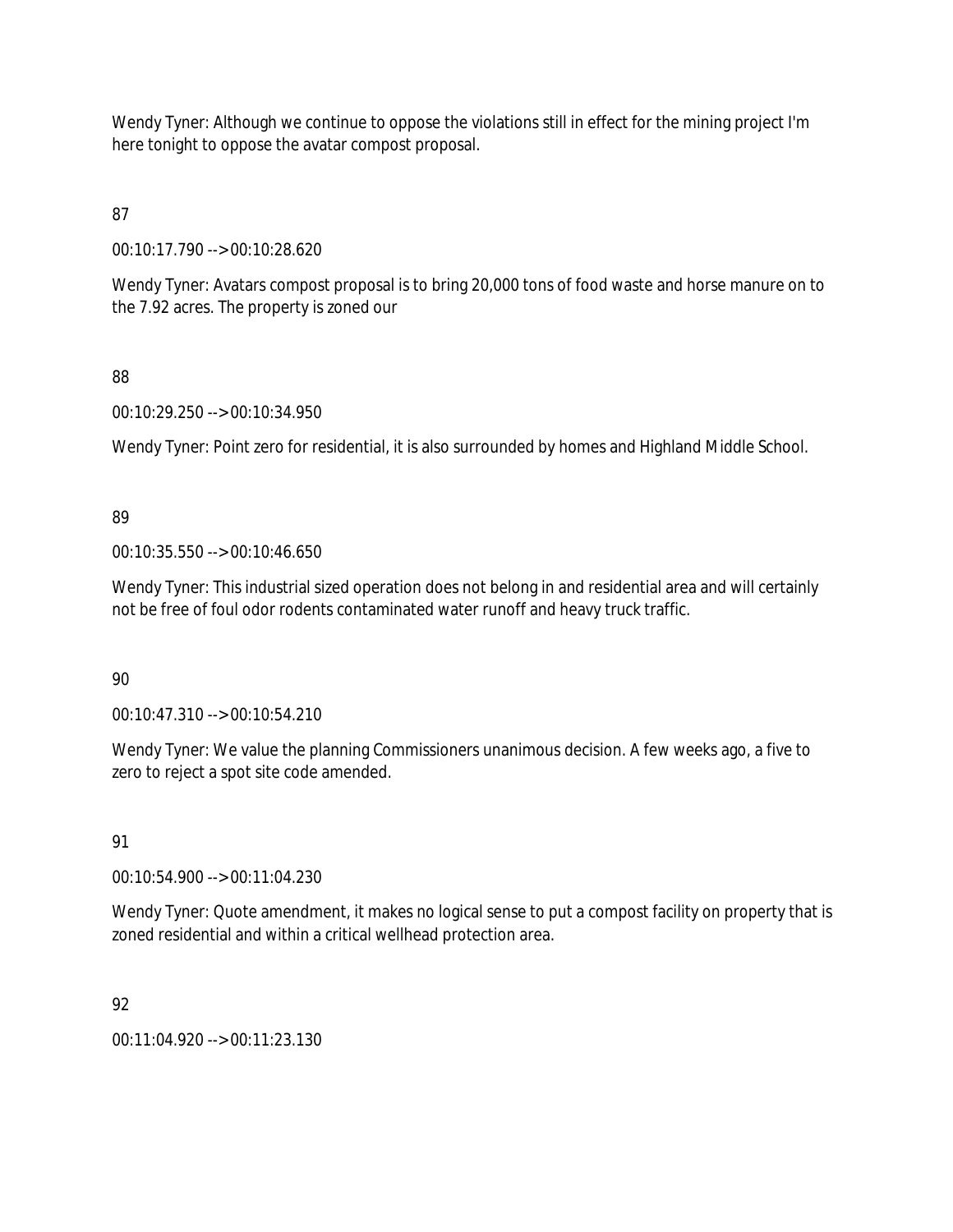Wendy Tyner: Please, please reconsider your four to three split boat that approved a site specific draft code amendment on this property and consider a code amendment for proposing that up for composting that would apply to the entire island. I appreciate your being a city council member

93

00:11:24.540 --> 00:11:30.090

Wendy Tyner: I also rely on you to represent all of us, especially when it relates to quality of our lives.

# 94

00:11:30.660 --> 00:11:42.300

Wendy Tyner: And our bar property values. Please do not approve that the amending of the code persona on land that is already out of compliance have a super review mitigation and reclamation for mining

# 95

00:11:42.810 --> 00:11:49.440

Wendy Tyner: Please, clean it up and then determine the best use of this residential land in a residential community. Thank you.

# 96

00:11:50.370 --> 00:11:51.450

Leslie Schneider: Thank you very much, Wendy.

# 97

00:11:52.590 --> 00:11:56.430

Leslie Schneider: All right, Jeff west you are up next.

# 98

00:11:57.780 --> 00:12:01.620

Jeff West: Thank you. I'm fairly new to the zoom. So hopefully you're hearing me okay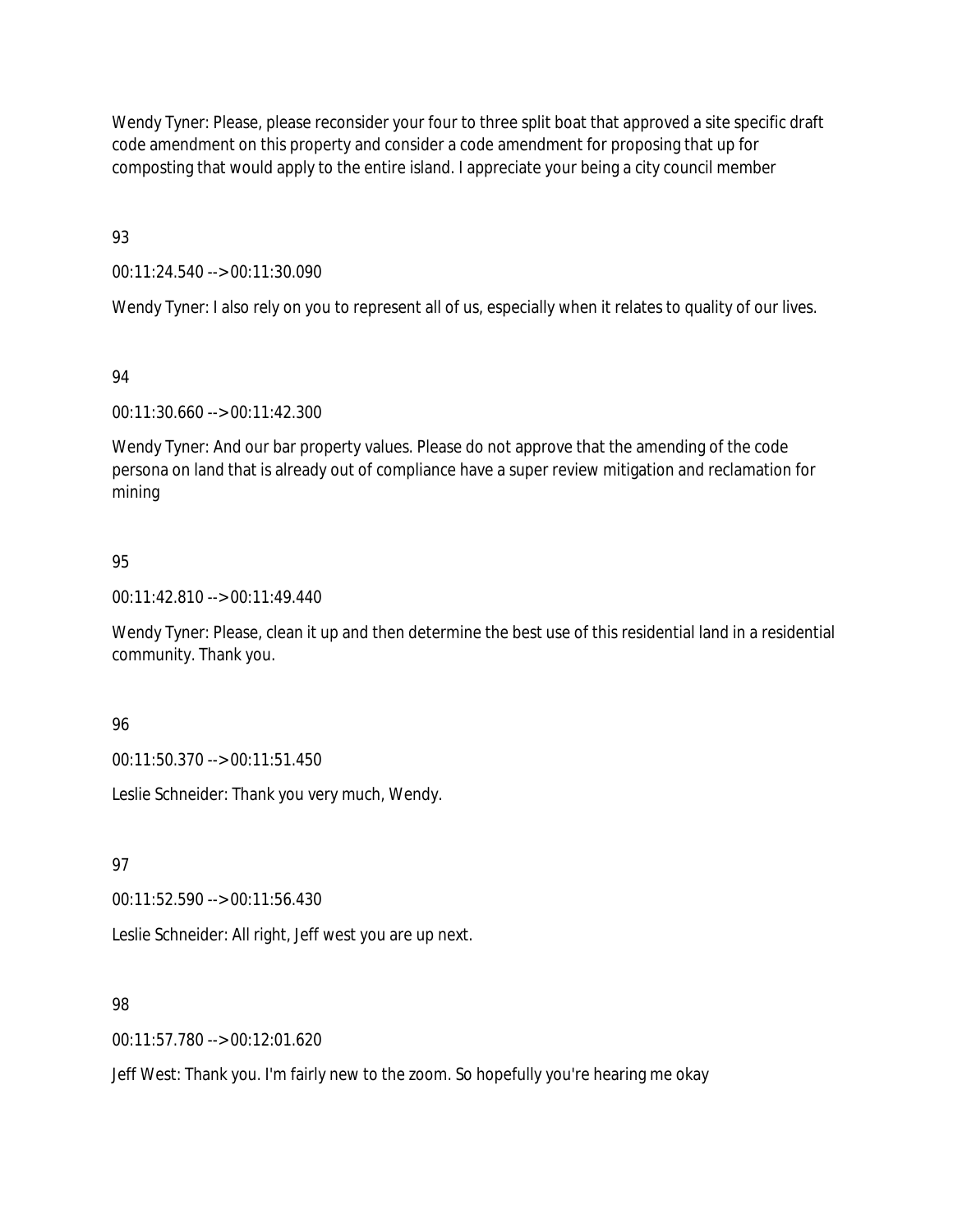00:12:02.070 --> 00:12:02.430

Yeah.

100

00:12:03.480 --> 00:12:11.610

Jeff West: My name is Jeff west. I'm the president general manager of Olympic organics, and I was invited to come and give my perspective.

101

00:12:12.690 --> 00:12:18.510

Jeff West: By a few people and and so I thought I would take the opportunity to do that.

102

00:12:20.730 --> 00:12:32.610

Jeff West: I only know the basics of the proposal for the avatar up project there at the triangle our facilities have similar size or we're about 10 acres

103

00:12:33.180 --> 00:12:43.830

Jeff West: In two different sections. The primary part is about eight acres in Kingston we handle a similar volume has what's come with I believe its proposed for the facility.

104

00:12:45.690 --> 00:12:55.470

Jeff West: And I think, you know, yeah, I was asked to give my perspective, relative to operating in a residential zone and and I guess what I'd say is I think it's possible.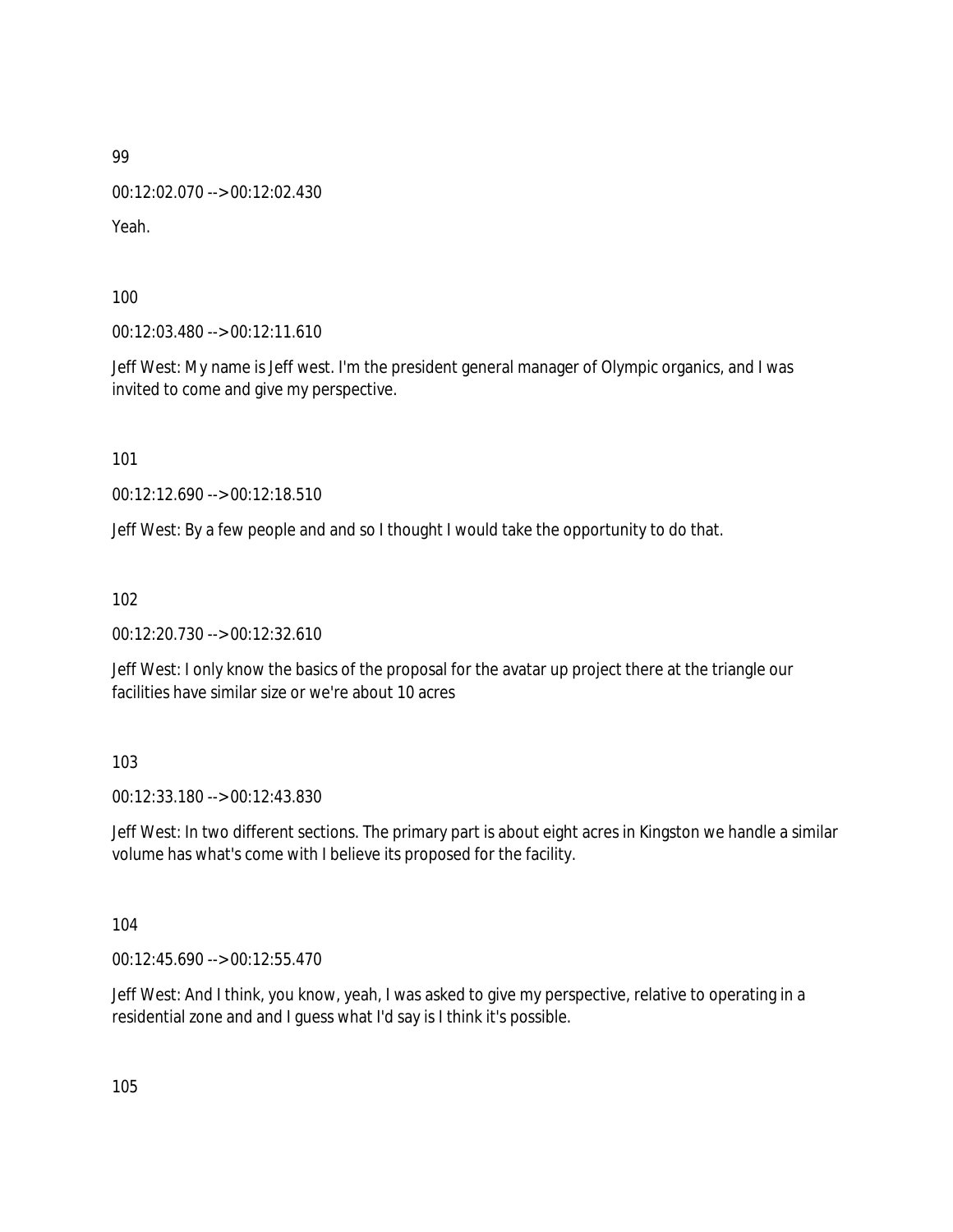00:12:56.010 --> 00:13:06.180

Jeff West: But it is challenging significantly there's, you know, we're, we're also part of an association of compost manufacturers across the country.

106

00:13:07.140 --> 00:13:17.580

Jeff West: Both of the UK, US composting Council, as well as the accomplished manufacturing line. So I, I see a lot of different facilities and operating styles.

107

00:13:18.120 --> 00:13:33.150

Jeff West: And there's kind of just the the understanding that there's a few things every facility deals with one is is traffic queuing, you know, when you're busy in the spring and summer when we're all on our lawns. If the place gets busy the tonnage increases.

108

00:13:34.230 --> 00:13:37.500

Jeff West: Odors or a fact of life now voters are very subjective.

109

00:13:39.030 --> 00:13:52.590

Jeff West: To me, it smells like money but to my wife that isn't necessarily always true. And so it's always something that you're going to deal with this is NEIGHBORHOOD ISSUES relative to that. There's also noise.

110

00:13:53.580 --> 00:14:05.160

Jeff West: Every facility has to run equipment they have backup alarms. We run about 12 hours a day for our facility during the summer months, we may run up to 20 hours a day.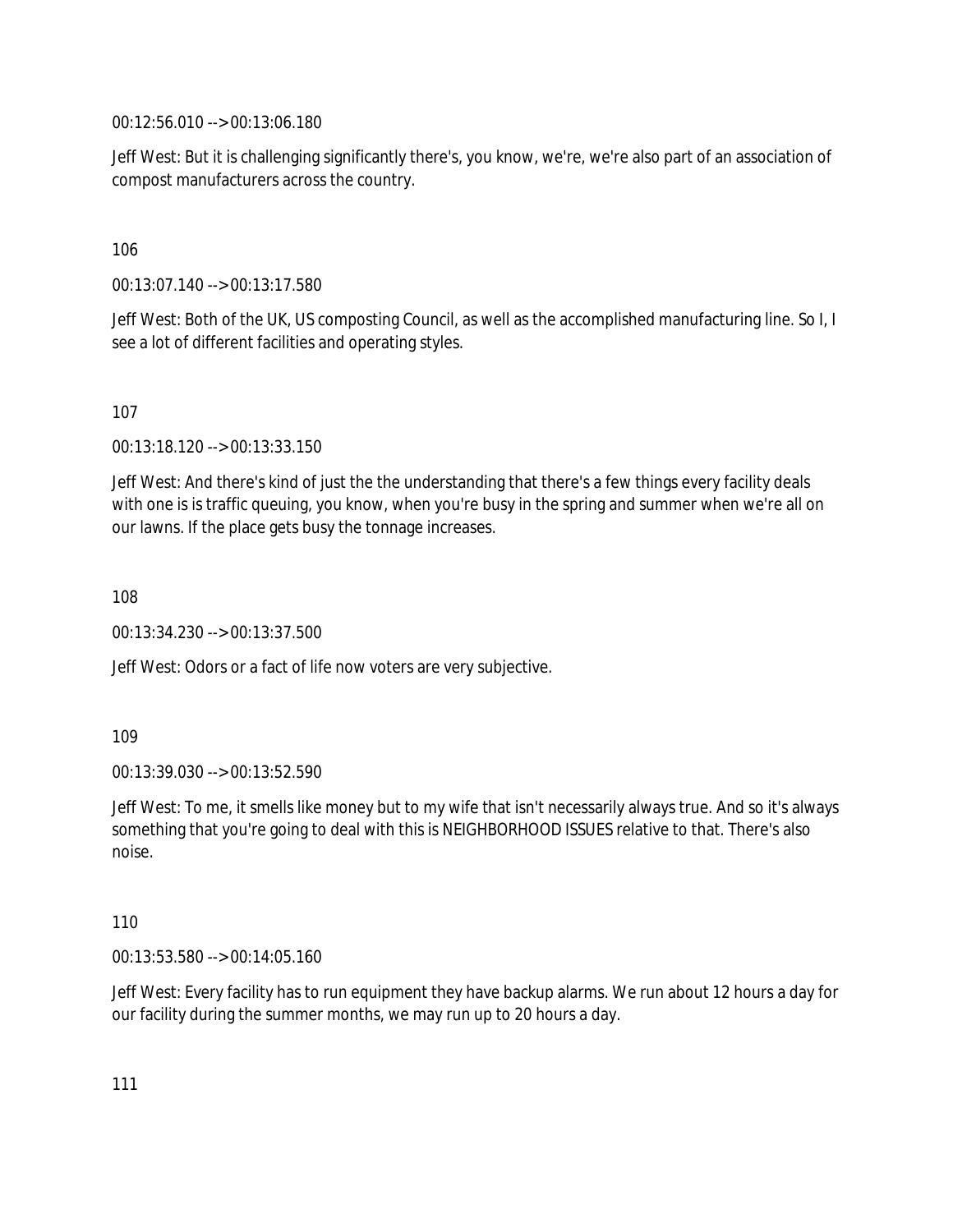00:14:05.850 --> 00:14:22.200

Jeff West: Just to stay up the volume, because you'd have to handle the material as it comes in. You'll also be able to dust and and other things that all together can present a challenging environment within a residential community doesn't mean it can't be done, but it is technically challenging

112

00:14:24.060 --> 00:14:34.320

Jeff West: The Puget Sound clean air agents authority that regulates ourselves, you know, that's always something they pay attention to where a heavily regulated industry for a reason.

113

00:14:35.460 --> 00:14:36.060

Jeff West: And

114

00:14:37.470 --> 00:14:48.780

Jeff West: It would be, you know, a challenge, but it's not impossible. I think the best thing information out there is is always to see it for yourself. So I would also extend

115

00:14:49.080 --> 00:14:57.810

Jeff West: Our invitation, if the Council, like a time to come visit our facility in Kingston and get a first hand knowledge. So with that wish you good evening.

116

00:14:59.430 --> 00:15:03.570

Leslie Schneider: Thank you very much, Jeff sound Rosalia you're up next.

117

00:15:08.760 --> 00:15:16.830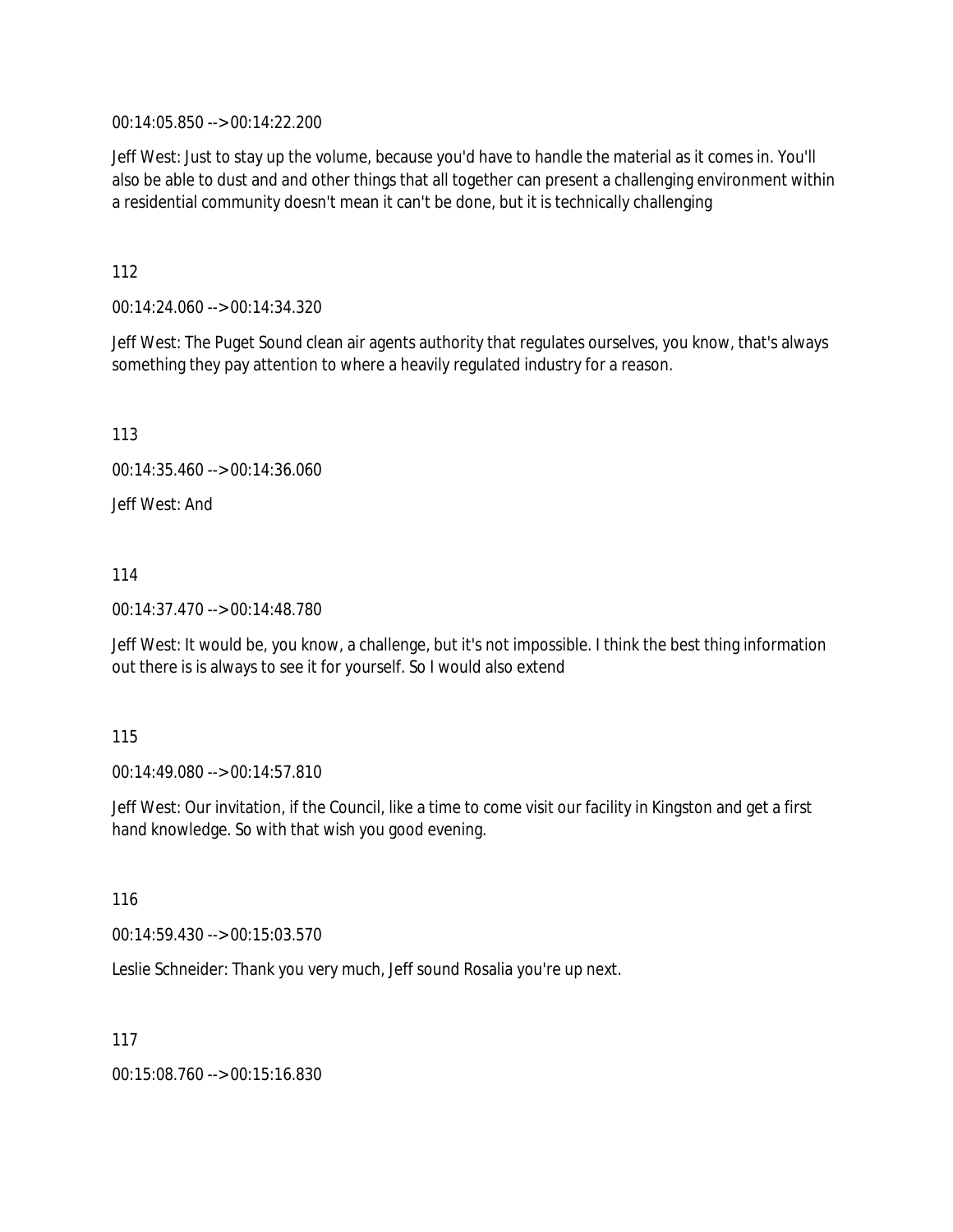Sal DeRosalia: I just want to acknowledge you for crushing the last name. You didn't pronounce the best I've ever heard somebody say that city council. So I really appreciate it.

118

00:15:17.430 --> 00:15:24.780

Sal DeRosalia: My name is elder was Luca, and I live off of Madison Avenue. I want to say a couple things. One is, I'm not going to hold on and wait for the whole thing.

119

00:15:25.200 --> 00:15:33.930

Sal DeRosalia: Cole. I appreciate all that you've done for the city. I appreciate the help that you've given me when I've reached out and ask for specific information or next steps or

120

00:15:34.530 --> 00:15:43.950

Sal DeRosalia: Email, stuff like that. And so I just want to say thank you very much and I wish you luck in your next job. And, you know, if you go to city council in Walla Walla, who knows.

121

00:15:44.730 --> 00:15:52.380

Sal DeRosalia: The other thing I just want to talk about is that we're about to go hire a new city manager. We're about to appoint a new planet, Commissioner, and

122

00:15:53.370 --> 00:16:01.800

Sal DeRosalia: We are about to appoint a new North ward council member and I just really want to stop everybody for a second and ask them to truly

123

00:16:02.610 --> 00:16:09.930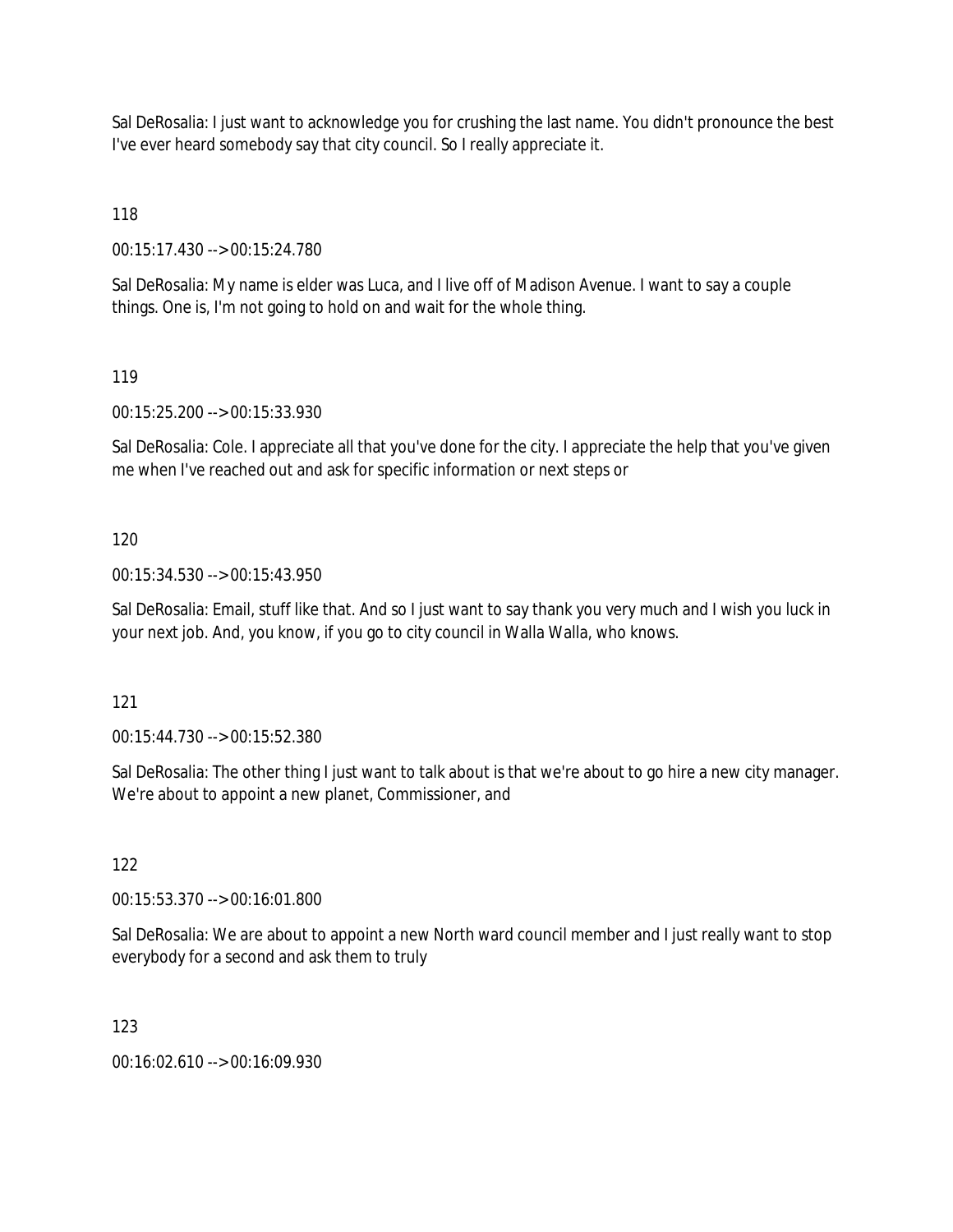Sal DeRosalia: I know that everybody, or at least everybody seems like they're excited that the election went the way it went and and everybody's talking about race equity and and

124

00:16:10.500 --> 00:16:21.960

Sal DeRosalia: And so right now I would love for everybody to live in to all the things that everybody's been talking about. We have three major, major, major positions coming open and for us to not

125

00:16:23.130 --> 00:16:31.920

Sal DeRosalia: Pick people who already have an equity lens that they know how to look through would be one of the biggest crying shames I've ever seen.

126

00:16:32.430 --> 00:16:40.650

Sal DeRosalia: In the history of whatever we are one of the most privileged places I've ever been at we have so much opportunity we have so much means

127

00:16:41.010 --> 00:16:51.660

Sal DeRosalia: And I, and we have, we say we have the motive. And so I would really ask the six people who are going to be on the Council picking and the people in the planning commission that are going to pick

128

00:16:52.080 --> 00:17:01.800

Sal DeRosalia: And just all the other things that you're about to pick these really major appointments or positions pick people who are qualified to do the things that you guys can't do

129

00:17:02.610 --> 00:17:12.840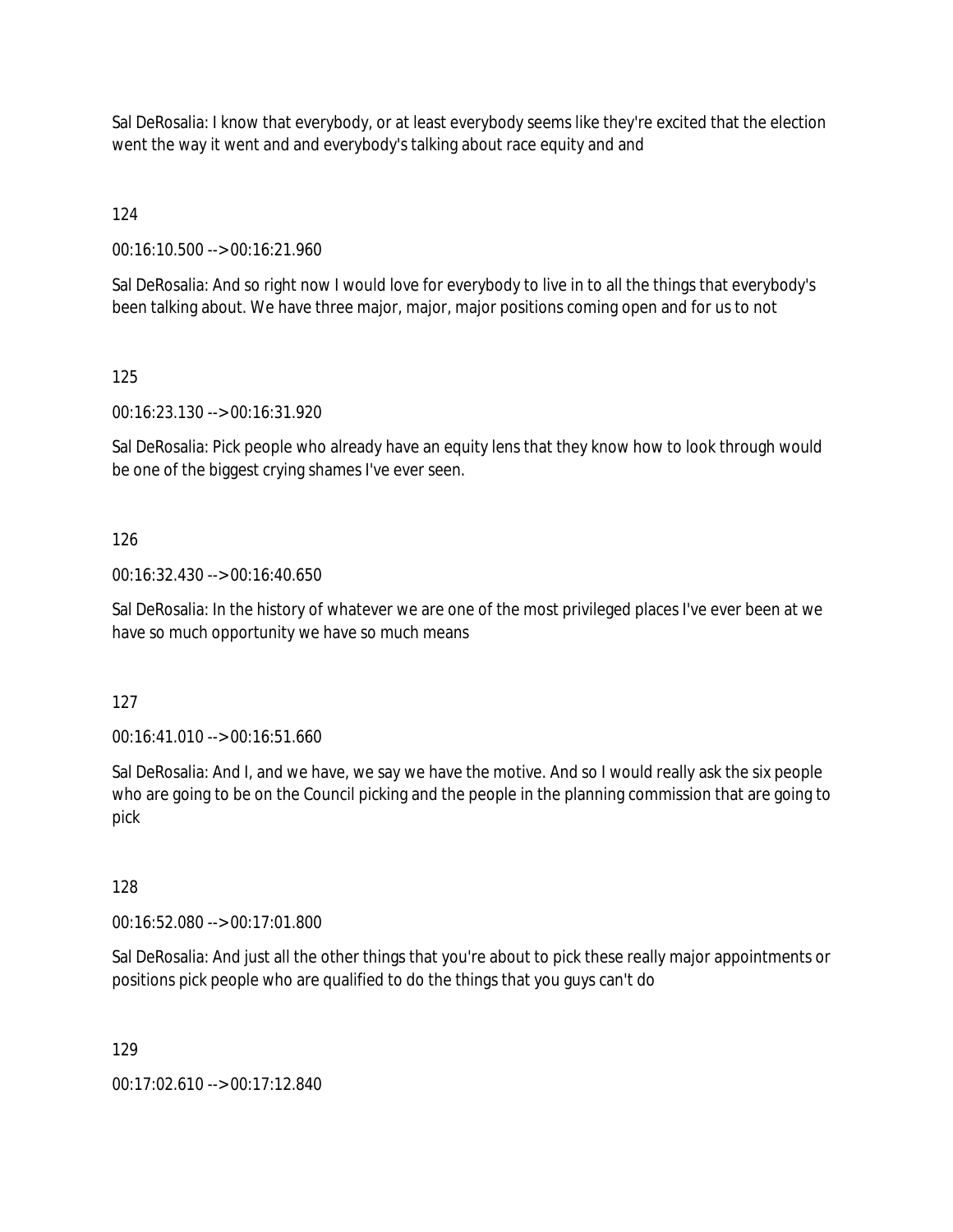Sal DeRosalia: Pick people who can help you do that. And so I just would ask you to since we don't have some of that stuff already at the city level or at the City Council level or during the planning commission

130

00:17:13.380 --> 00:17:19.230

Sal DeRosalia: This is the perfect time for that. So I hope that you use these opportunities to help pick those types of people. Thank you.

131

00:17:21.210 --> 00:17:22.320 Leslie Schneider: Thank you very much. So

132

00:17:23.700 --> 00:17:29.250

Leslie Schneider: Okay, up next is large, or Nick, if you can, state your name and the street. You're on.

133

00:17:31.650 --> 00:17:33.960

Marj or Nick: Hi, I'm Nick masala.

134

00:17:35.010 --> 00:17:46.080

Marj or Nick: And I want to thank Cole Medina, for I do I live margin. I live right down the street from the triangle property. And I want to thank Colin Medina for

135

00:17:47.790 --> 00:17:55.740

Marj or Nick: Putting in quite a bit of time listening to Wendy me and others and holding all these Saturday meetings.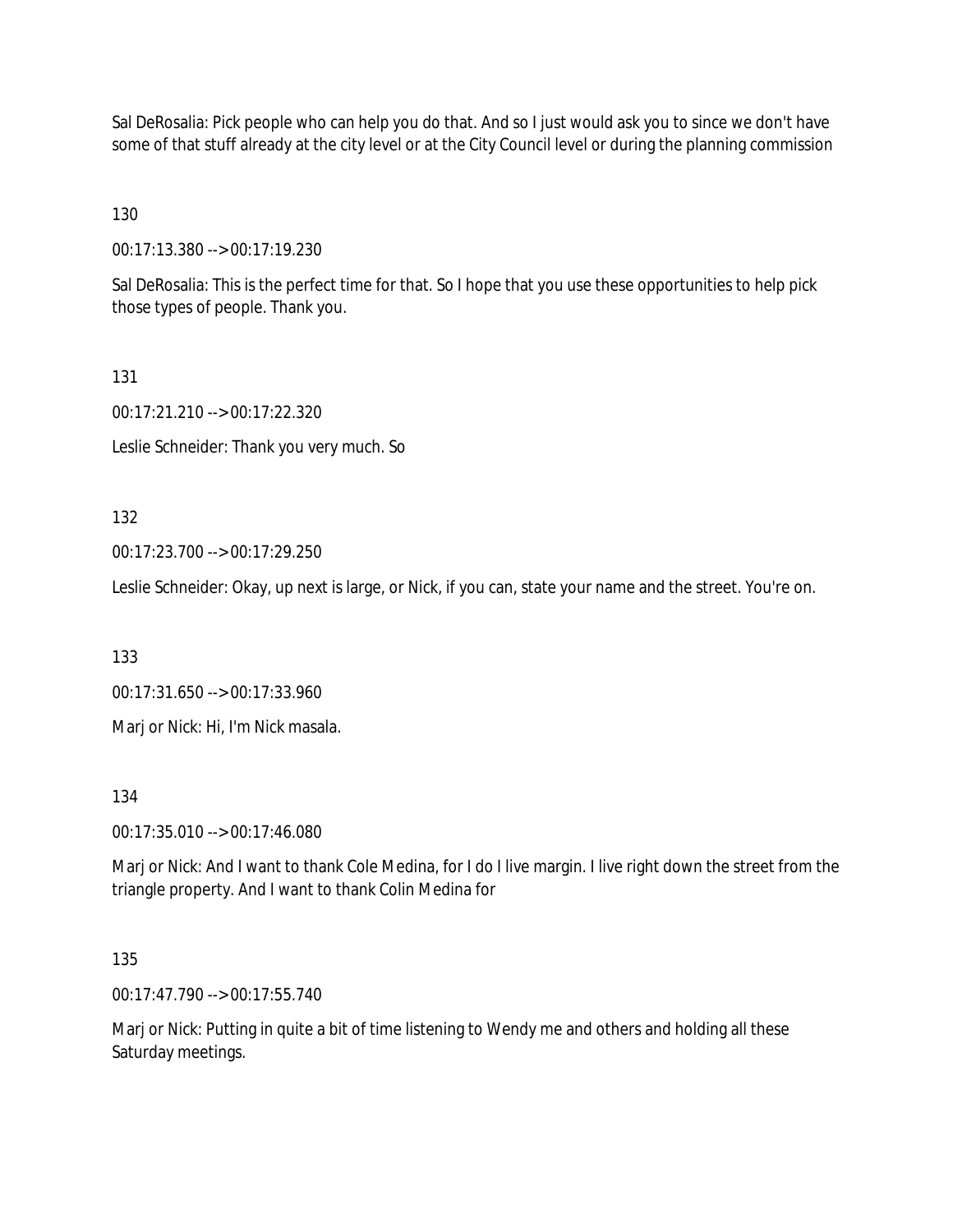00:17:57.870 --> 00:18:03.120

Marj or Nick: That's a lot of work and I appreciate you listening. I'd also like to thank mayor Snyder and

137

00:18:03.960 --> 00:18:15.270

Marj or Nick: Counsel for adding a discussion of the development of citywide composting regulations. I'm hoping you'll take planning Commissioner john Switzerland up on his offer to provide input on this important issue.

138

00:18:15.930 --> 00:18:27.840

Marj or Nick: At a previous Council meeting, I thought I heard him say the planning commission would be able to provide recommendations on island wide composting regulations within a fairly short time frame. I hope you'll also

139

00:18:29.280 --> 00:18:35.730

Marj or Nick: I hope you'll invite them to participate in your study session next week. Hope you'll also invite representatives from local

140

00:18:36.750 --> 00:18:48.390

Marj or Nick: Composting firms such as Olympic organics, which you just turned a little bit from but I think they have a lot more to offer tills and Green Mountain technologies, a local island resource.

141

00:18:49.770 --> 00:18:57.210

Marj or Nick: They have real world operating experience in dealing with industrial scale composting, and I think it would benefit you to hear from them.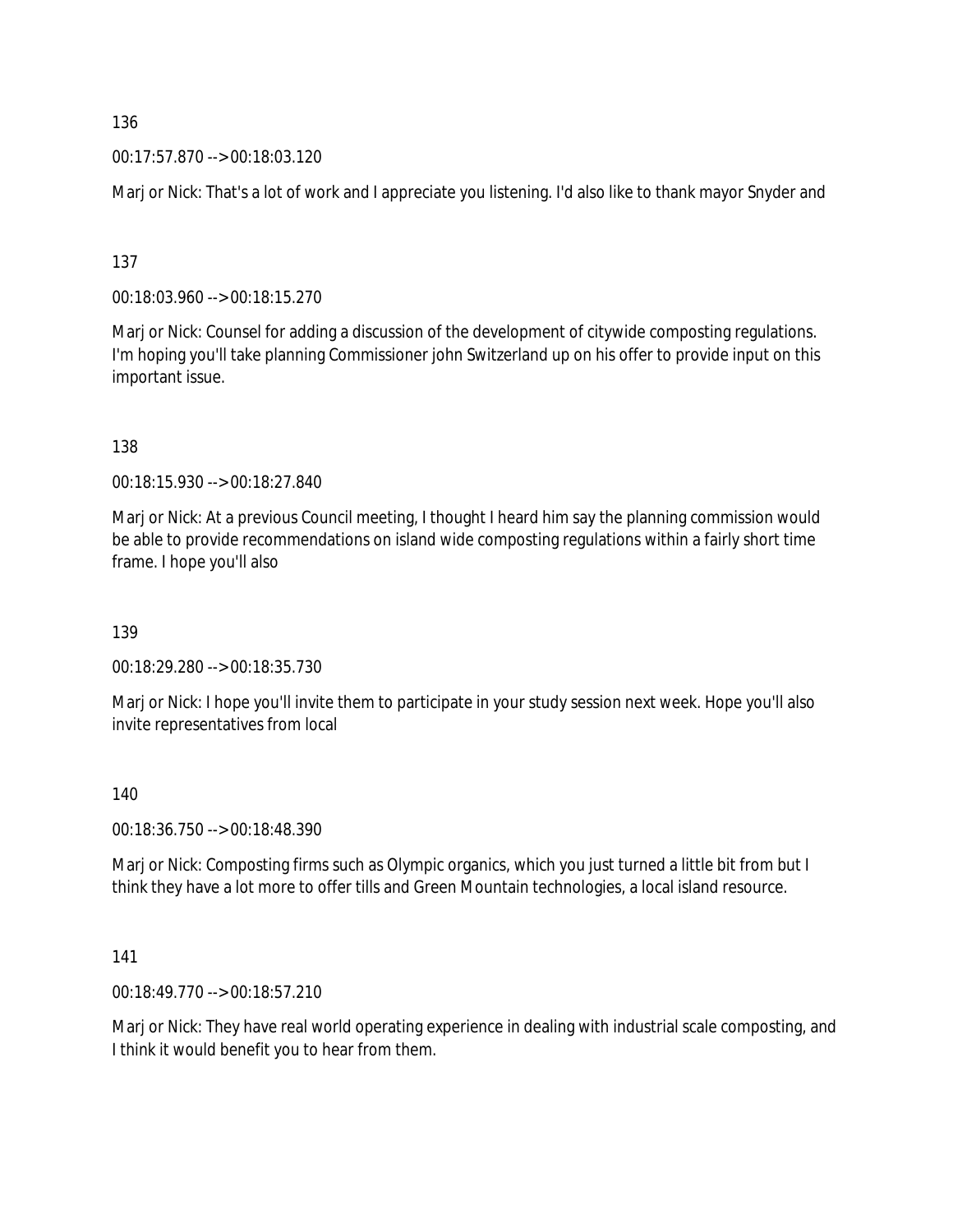# 00:18:57.870 --> 00:19:03.000

Marj or Nick: I'd also like to ask you to reconsider moving forward with a spot reason one of the triangle property.

# 143

00:19:03.480 --> 00:19:15.240

Marj or Nick: Before you here at least before you hear a full report from the planning commission on why they unanimously rejected this proposal. After extensive consideration of at a terrorist proposal.

# 144

00:19:15.780 --> 00:19:27.840

Marj or Nick: In addition, I hope you won't consider any new proposals for development at this property until the owner complies with the conditions included in the mitigated determination of non significant

# 145

00:19:28.650 --> 00:19:38.820

Marj or Nick: You issued 12 years ago these in these conditions included groundwater monitoring expeditious re vegetation of disturbed areas.

# 146

00:19:39.600 --> 00:19:50.010

Marj or Nick: Testing of all important soil, and most importantly, the owner was supposed to construct a almost three acre stormwater infiltration pond on this eight acre property.

# 147

00:19:50.850 --> 00:19:57.930

Marj or Nick: The MDS conditions were based on an extensive engineering analysis that was conducted by aspect engineering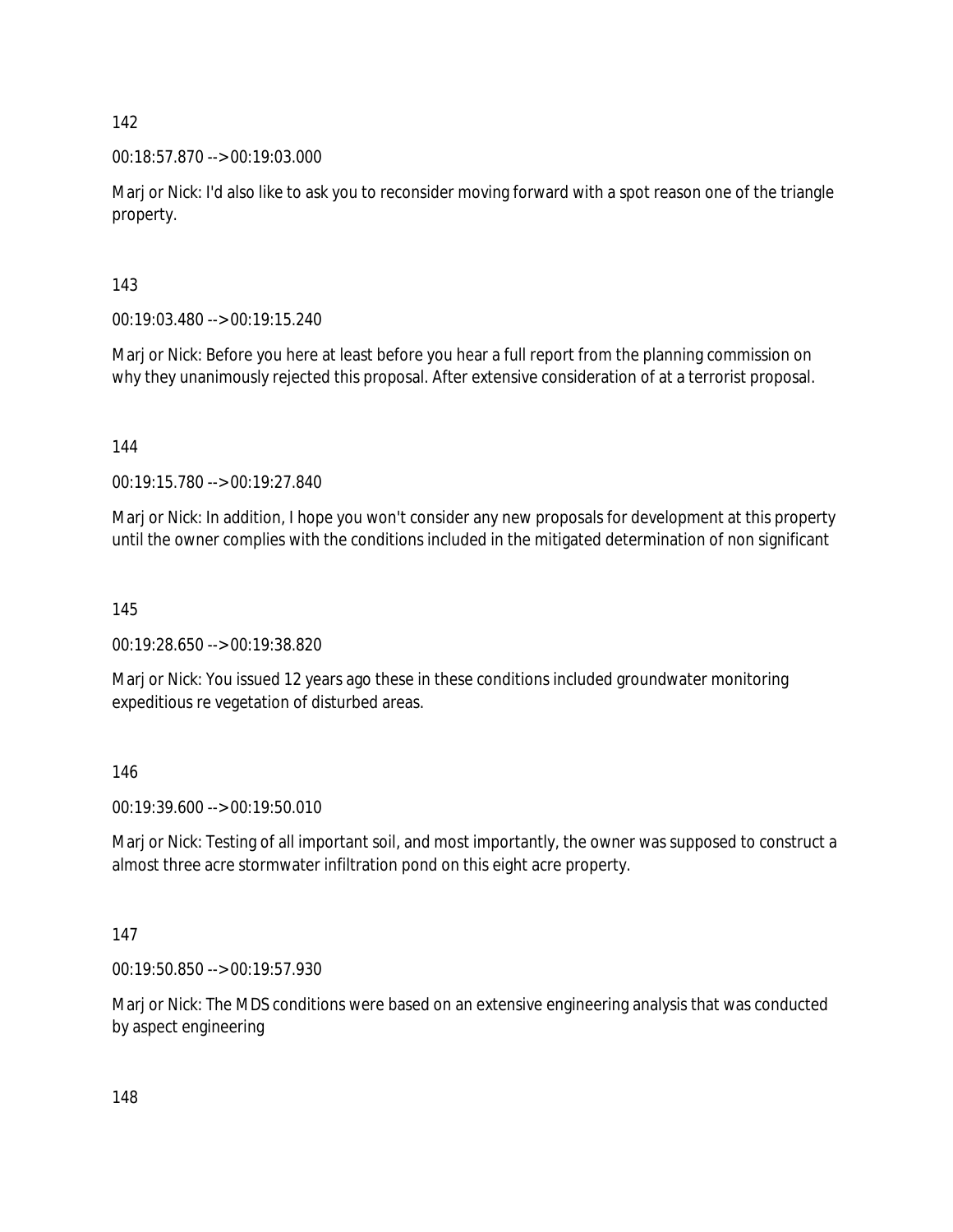00:19:58.410 --> 00:20:07.980

Marj or Nick: The owner has failed to follow through on any of these conditions and instead is dug a second pit without any environmental review or engineering analysis.

149

00:20:08.400 --> 00:20:14.610

Marj or Nick: The second pit is as large as the first and currently remains open within a few feet of the underlying article for

150

00:20:15.120 --> 00:20:27.330

Marj or Nick: Please send a message to the owner of the triangle that you will not consider any development at this site until past and current mining mining activity is fully mitigated and call. I just want to say again.

151

00:20:27.690 --> 00:20:28.620

Michael Pollock: We will miss you.

152

00:20:29.310 --> 00:20:30.930

Marj or Nick: And good luck in Walla Walla,

153

00:20:33.330 --> 00:20:34.110

Leslie Schneider: Thank you Nick.

154 00:20:35.520 --> 00:20:37.470 Leslie Schneider: Next is Cindy Anderson.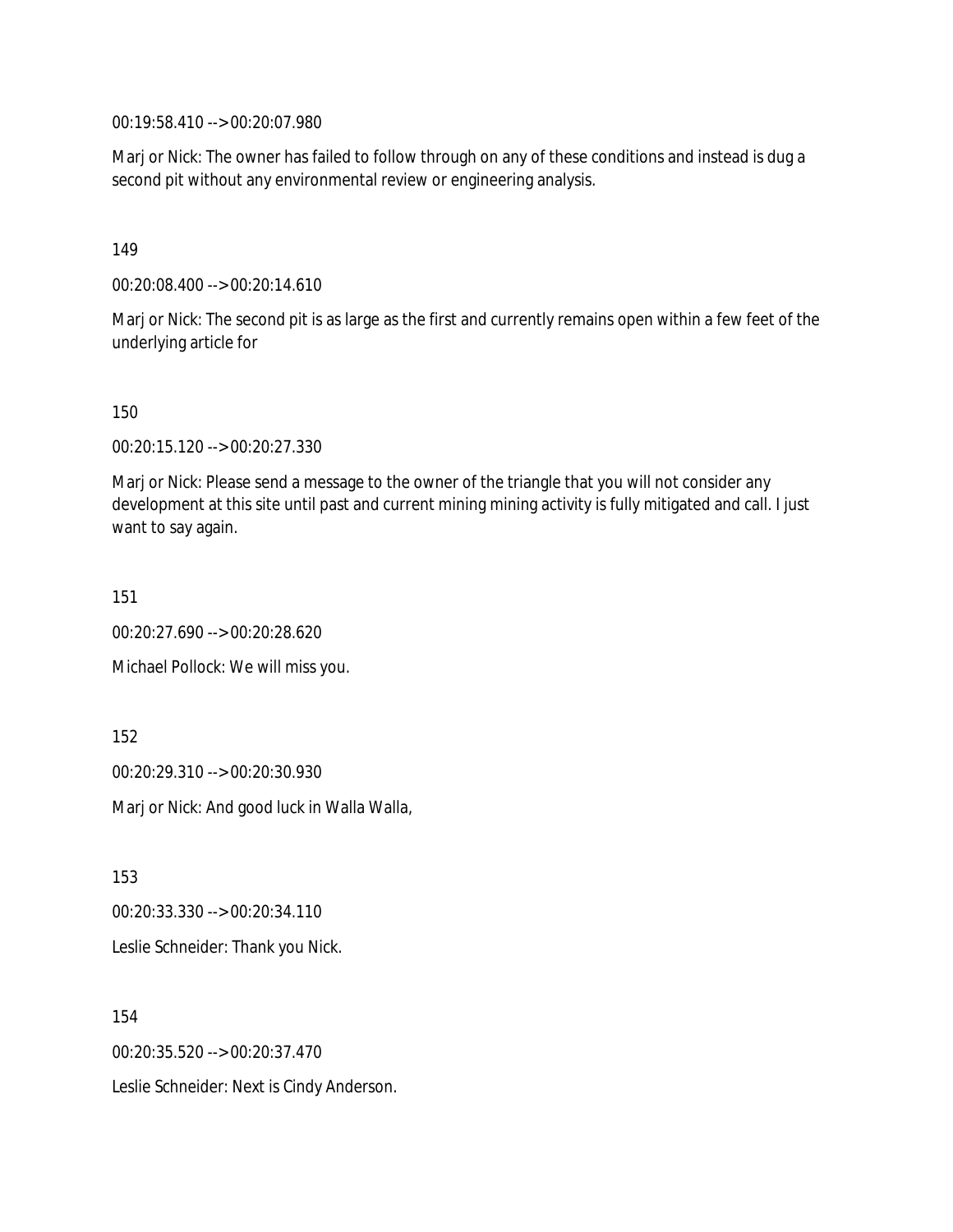00:20:42.840 --> 00:20:44.040

cindy anderson: I can you hear me.

156

00:20:44.340 --> 00:20:45.330

Leslie Schneider: Yes, we can. Thank you.

157

00:20:45.540 --> 00:20:46.020

Um,

158

00:20:47.790 --> 00:21:01.290

cindy anderson: First of all, I want to thank you, Mayor for setting up the parliamentary training. That was excellent. And you know, I, I just want to remind you that

159

00:21:02.460 --> 00:21:15.510

cindy anderson: Moderator advise you to take article 1.2 of the governance manual and I hope that that you do that before and I was going to say something about it when you were going to talk about

160

00:21:16.110 --> 00:21:23.700

cindy anderson: Amendments to the ethics program, but for anything that goes into the governance manual you know it, it should be known that that

161

00:21:24.720 --> 00:21:27.630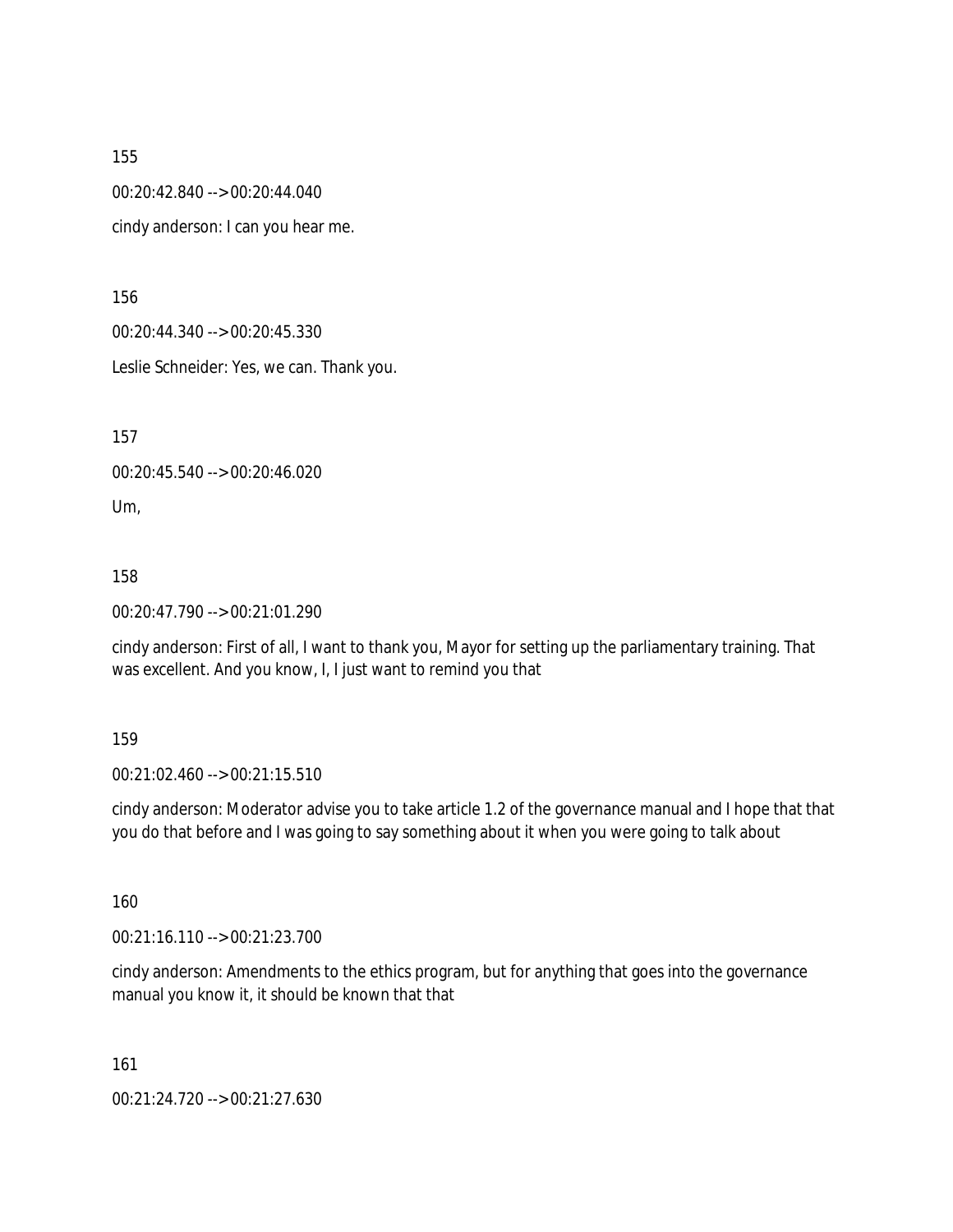cindy anderson: The Council doesn't have to follow the rules so

162

00:21:28.650 --> 00:21:32.610

cindy anderson: Anyway, that's the first thing. And the second thing I want to do is is. Thank you.

163

00:21:33.810 --> 00:21:38.760

cindy anderson: Those of you that were on the council in 2000 with

164

00:21:40.410 --> 00:21:53.400

cindy anderson: That what the body cameras system that is in place a and Cole, you are part of that and I gotta give credit where credit's due. Thank you. And, um,

165

00:21:54.150 --> 00:22:11.490

cindy anderson: I mean, it's wonderful, especially, you know, given all that stuff that's going on and the Bremerton city of Bremerton, is actually evaluating and I think it's the same system buying for, you know, buying that the same system or dirty apartment Maronites so

166

00:22:12.810 --> 00:22:24.060

cindy anderson: Anyway, thank you again it just, it made me really appreciate what you did, because a lot of money on it and I appreciate it. Thank you. That's it.

167

00:22:25.440 --> 00:22:26.580

Leslie Schneider: Great. Thank you, Cindy.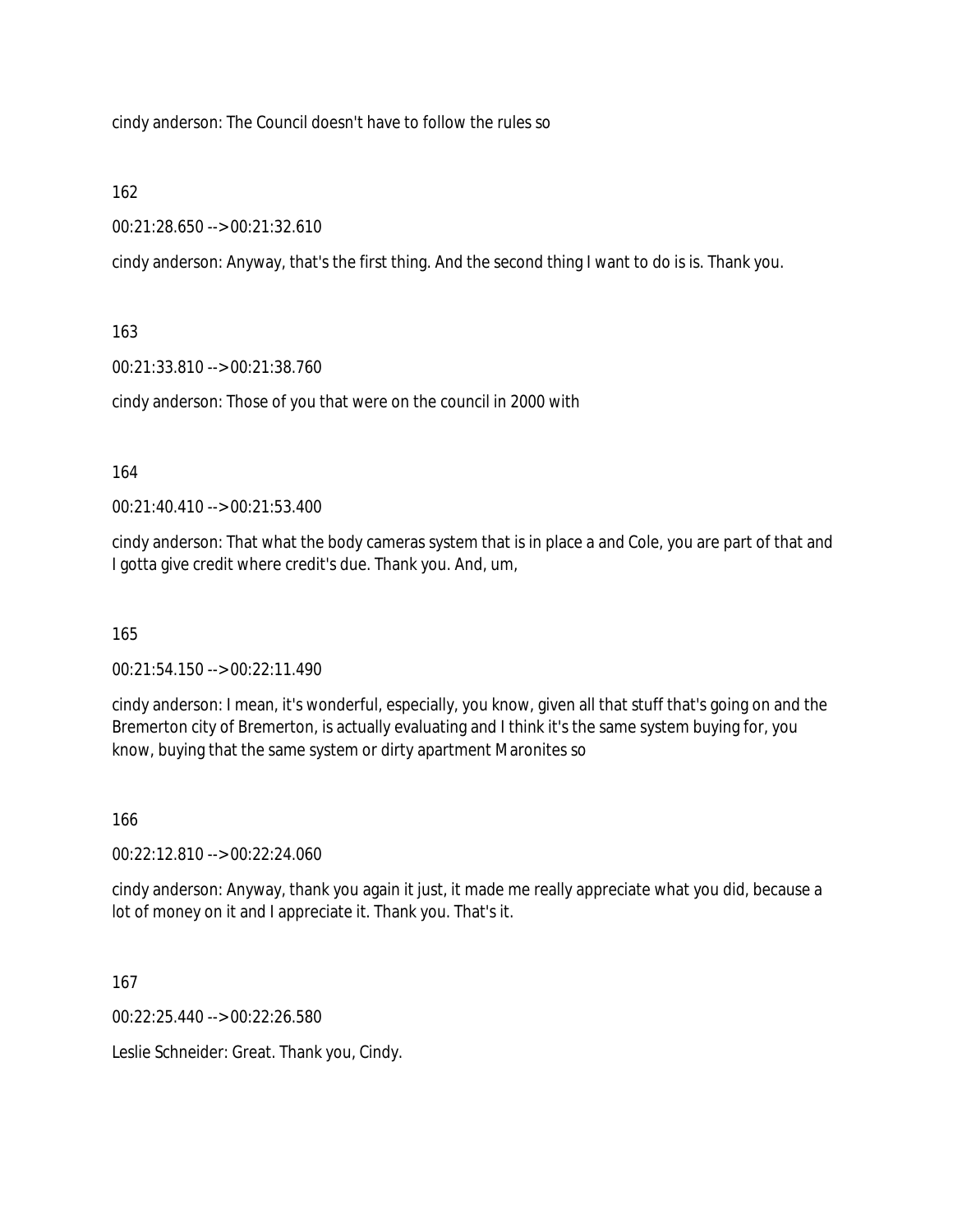00:22:27.810 --> 00:22:37.650

Leslie Schneider: Up next is Michael Solomon, please go ahead and state your name, the way you prefer other people to hear it. And the street you live on.

169

00:22:38.670 --> 00:22:46.200

michaelsoman: Yes, Michael Solomon like Roman but with an S I live on Euclid AVENUE IN PORT Madison for over 30 years

170

00:22:46.860 --> 00:22:53.730

michaelsoman: And just because I'm on right now. I'm thinking you call, even though it's the wrong time, cuz you've been great to work with. So thank you.

171

00:22:54.090 --> 00:22:58.320

michaelsoman: What I want to talk about today, after thinking cold is climate change.

172

00:22:58.950 --> 00:23:08.160

michaelsoman: I'm a physician who has lived on Bainbridge Island for 33 years I've cared for many of our families, and I also ran the group health delivery system for a decade.

173

00:23:09.030 --> 00:23:20.520

michaelsoman: It is clear that the biggest current threat to human health is climate change. I'm delighted with the climate change advisory committees presentation to city council and I strongly endorse.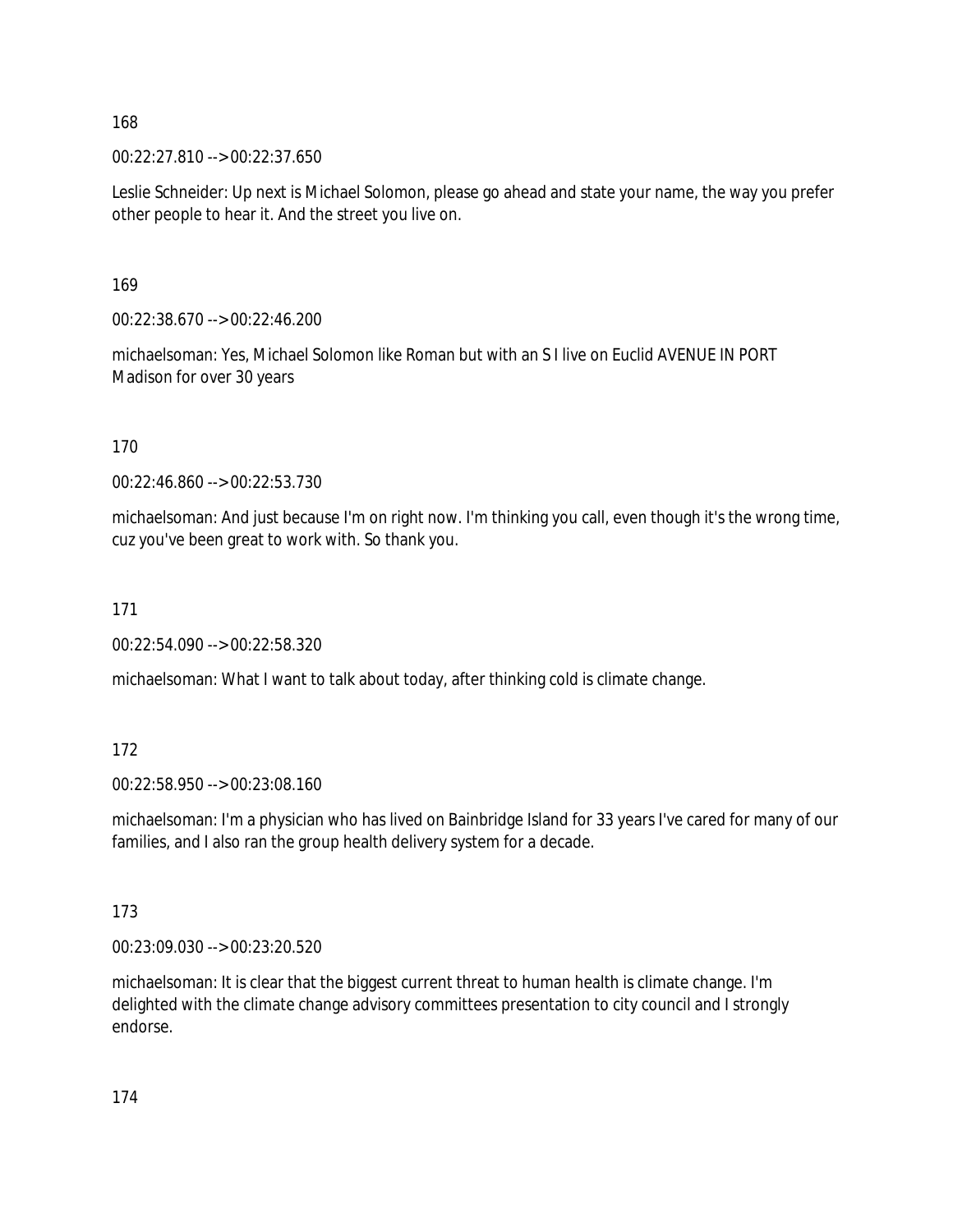00:23:21.120 --> 00:23:34.890

michaelsoman: Certain key tactics that I want to talk about today. First quickly hire a climate change specialist, reporting directly to the city manager. This is a specialized field and it requires dedicated staff.

# 175

00:23:35.550 --> 00:23:47.700

michaelsoman: Second, create a program to actively engage our community for some climate change is something that is over there for somebody else to deal with and it doesn't really involve individual action.

176

00:23:48.060 --> 00:24:00.270

michaelsoman: And yet, we must engage people to be successful. Third, adjust the transportation bass, bass lines to reflect Bainbridge Island and implement a method to regularly.

177

00:24:00.660 --> 00:24:12.990

michaelsoman: Calculate transportation emission reductions transportation is our second largest source of emissions, but baseline three years used by the city were derived from regional and national statistics.

# 178

00:24:13.350 --> 00:24:25.050

michaelsoman: We really have to use local data to track our own behavior, things like annual car counts surveys to determine air travel and changes and registration of electric cars are all possible

179

00:24:25.620 --> 00:24:31.050

michaelsoman: And obviously pre pandemic data needs to be used for baselines forth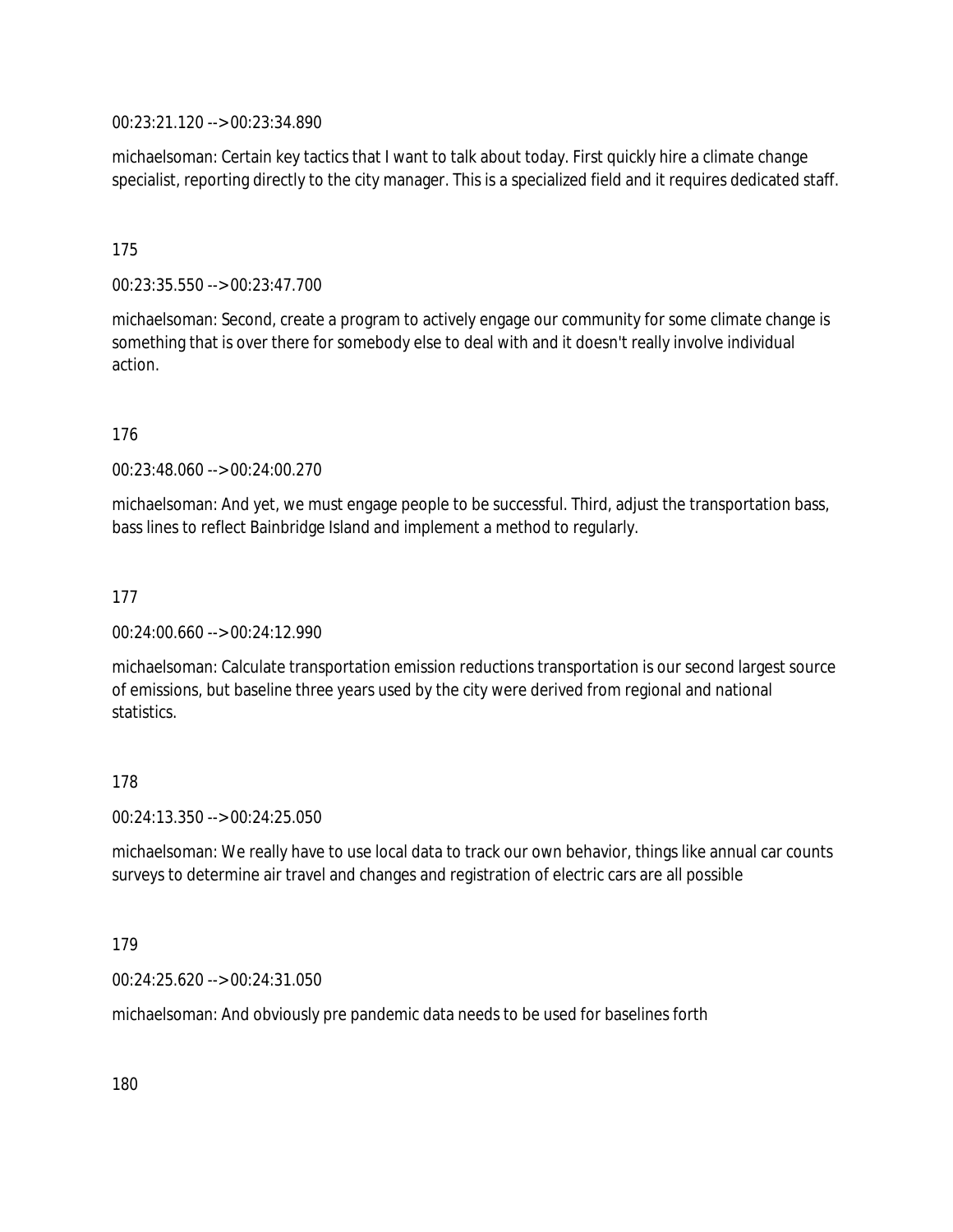00:24:31.650 --> 00:24:38.760

michaelsoman: Immediately implement energy saving requirements for new and renovated homes and commercial and public buildings.

181

00:24:39.150 --> 00:24:55.050

michaelsoman: We really cannot wait for the legislature to decrease the carbon footprint of new construction several recommendations of the green building task force could be implemented quickly and a limit on new home size and required. So our investment makes sense.

182

00:24:56.940 --> 00:25:07.440

michaelsoman: Puget Sound energy. Energy invest all brainpower contributions from Bainbridge residence into local renewable energy projects Bainbridge has a very high per capita.

183

00:25:07.860 --> 00:25:18.840

michaelsoman: PSC participants in the green power program which is not reflected in their investments here PSC is our largest source of emissions and we need them to show accountability.

184

00:25:19.800 --> 00:25:30.450

michaelsoman: As a physician, I must also mentioned something else which is that many of the benefits we will see to our environment by taking on climate change will also benefit individual health

185

00:25:31.110 --> 00:25:43.680

michaelsoman: Examples get out of cars walk and bike more exercise matters decrease air pollution through sustainable energy and green building practices air pollution is a major source of premature death.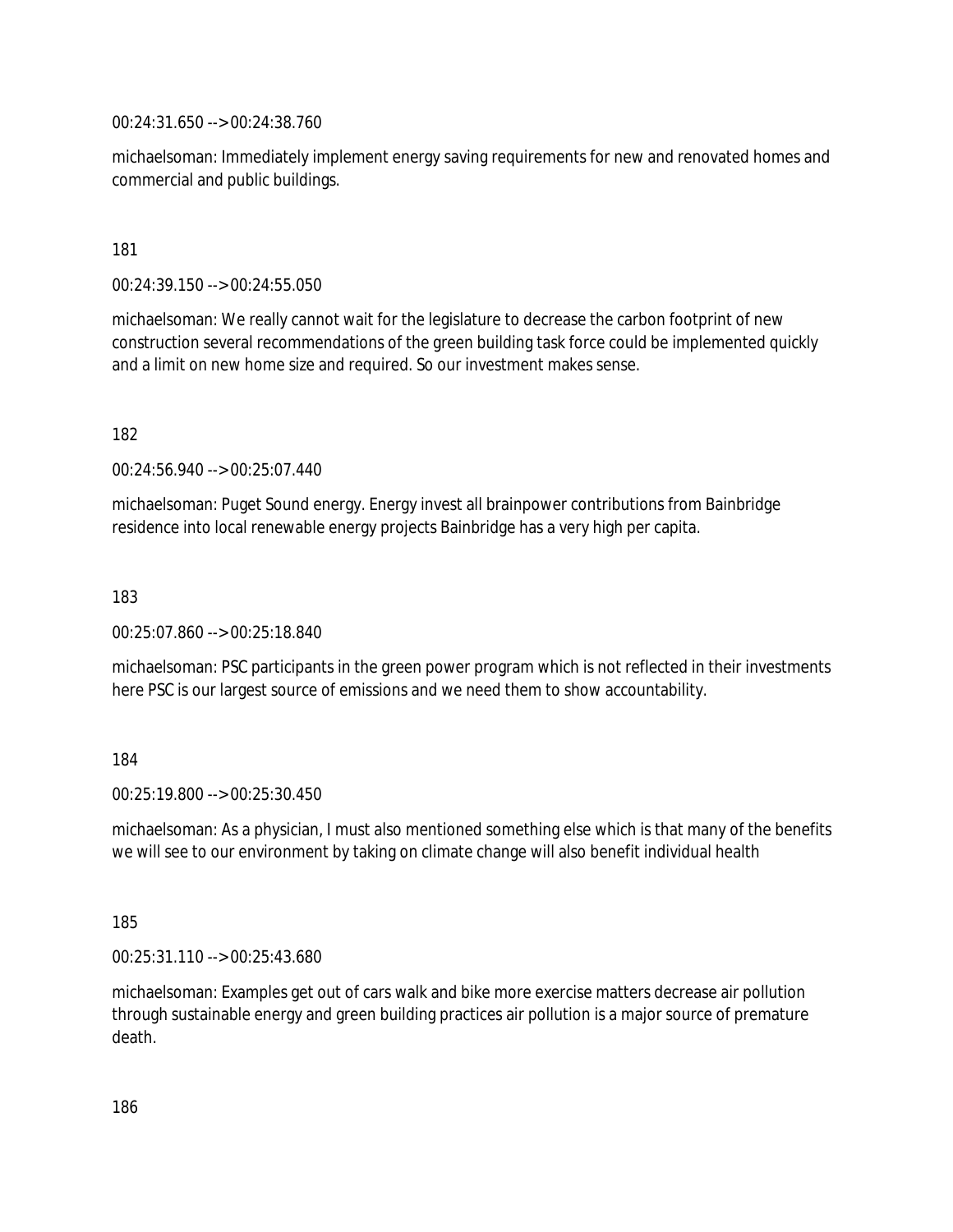00:25:44.280 --> 00:25:53.190

michaelsoman: And finally, eat less red meat and embrace fruits and vegetables. This is much healthier for the planet and individuals who eat sweet. Thank you for listening to me.

187

00:25:54.960 --> 00:25:56.670

Leslie Schneider: Thank you very much, Michael Solomon.

188

00:25:58.110 --> 00:25:59.880

Leslie Schneider: Jim Harper, you are next.

189

00:26:03.780 --> 00:26:05.640

Jim Halbrook: Jim halbrook Camilla lane.

190

00:26:06.900 --> 00:26:12.750

Jim Halbrook: Citizens of Bainbridge Island. Would you pay \$2 50 for a can of beans, you can get for 80 cents.

191

00:26:13.920 --> 00:26:24.240

Jim Halbrook: If a seller asked \$8,000 for a car you wanted, would you offer \$20,000. Of course not. But this is exactly what the city is doing and moving the police station.

192

00:26:25.050 --> 00:26:39.570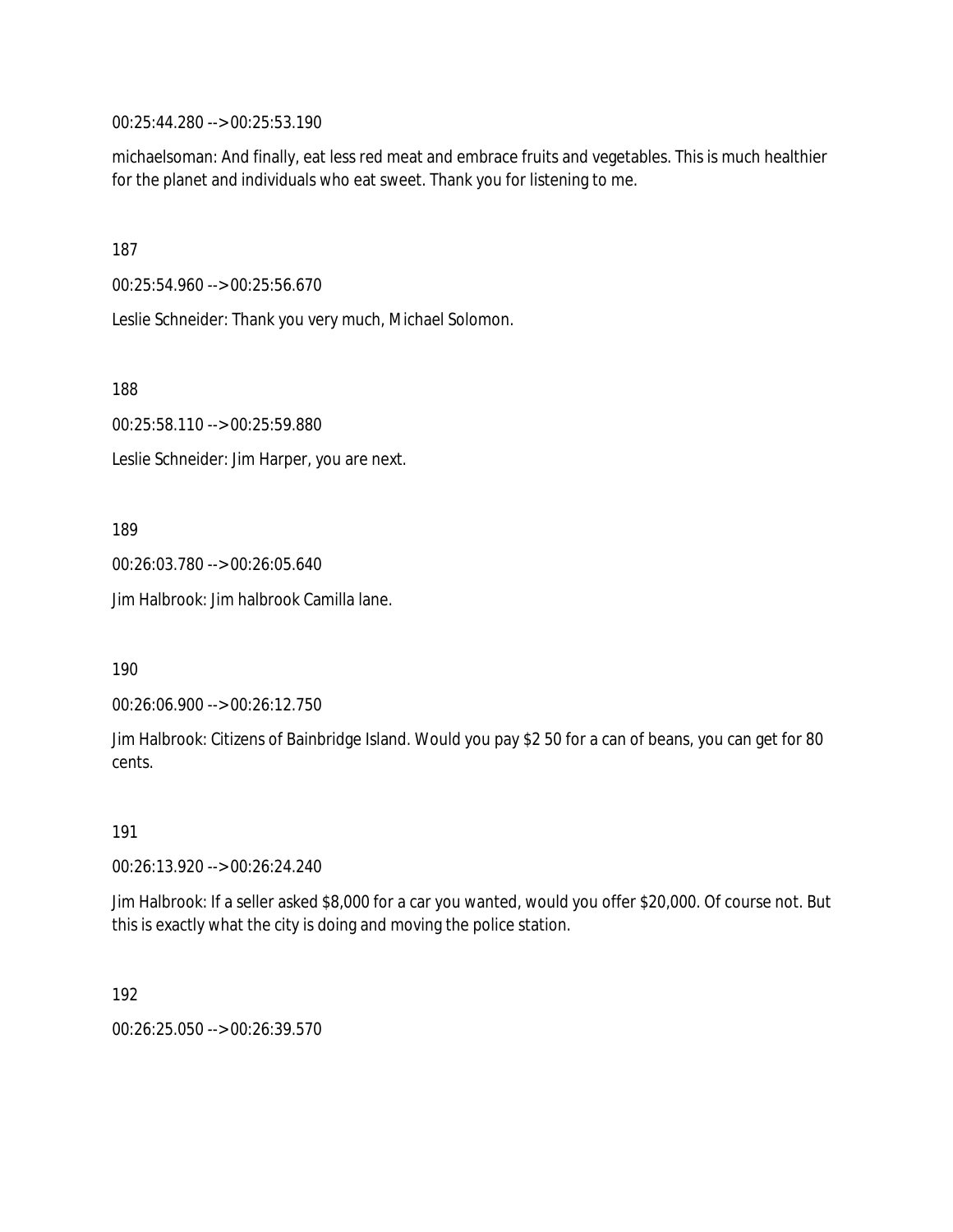Jim Halbrook: It was estimated we could have remodeled the existing station for about \$8 million instead city council voted by a four three margin to pay nearly 2 million taxpayer dollars over the assessed value of the Harrison clinic property.

193

00:26:41.280 --> 00:26:50.130

Jim Halbrook: Moreover, the city council will assume on taxpayer behalf. A \$10 million bond to transform the Harrison clinic into a police station.

194

00:26:51.780 --> 00:26:58.320

Jim Halbrook: When the 10 year bond is repaid the police station may cost taxpayers closer to 25 million

# 195

00:27:00.000 --> 00:27:05.100

Jim Halbrook: Why would the city pay this amount for something we could have had for a third of the price.

# 196

00:27:05.910 --> 00:27:12.120

Jim Halbrook: I assume there was a good reason to pay three fold what we could have had for only 8 million and without the need to take on debt.

197

00:27:12.660 --> 00:27:24.270

Jim Halbrook: But I discovered while attending city council meeting this past March that cold Medina, in particular in the city of Bainbridge Island in general has a serious financial conflict of interest problem.

198

00:27:24.990 --> 00:27:37.860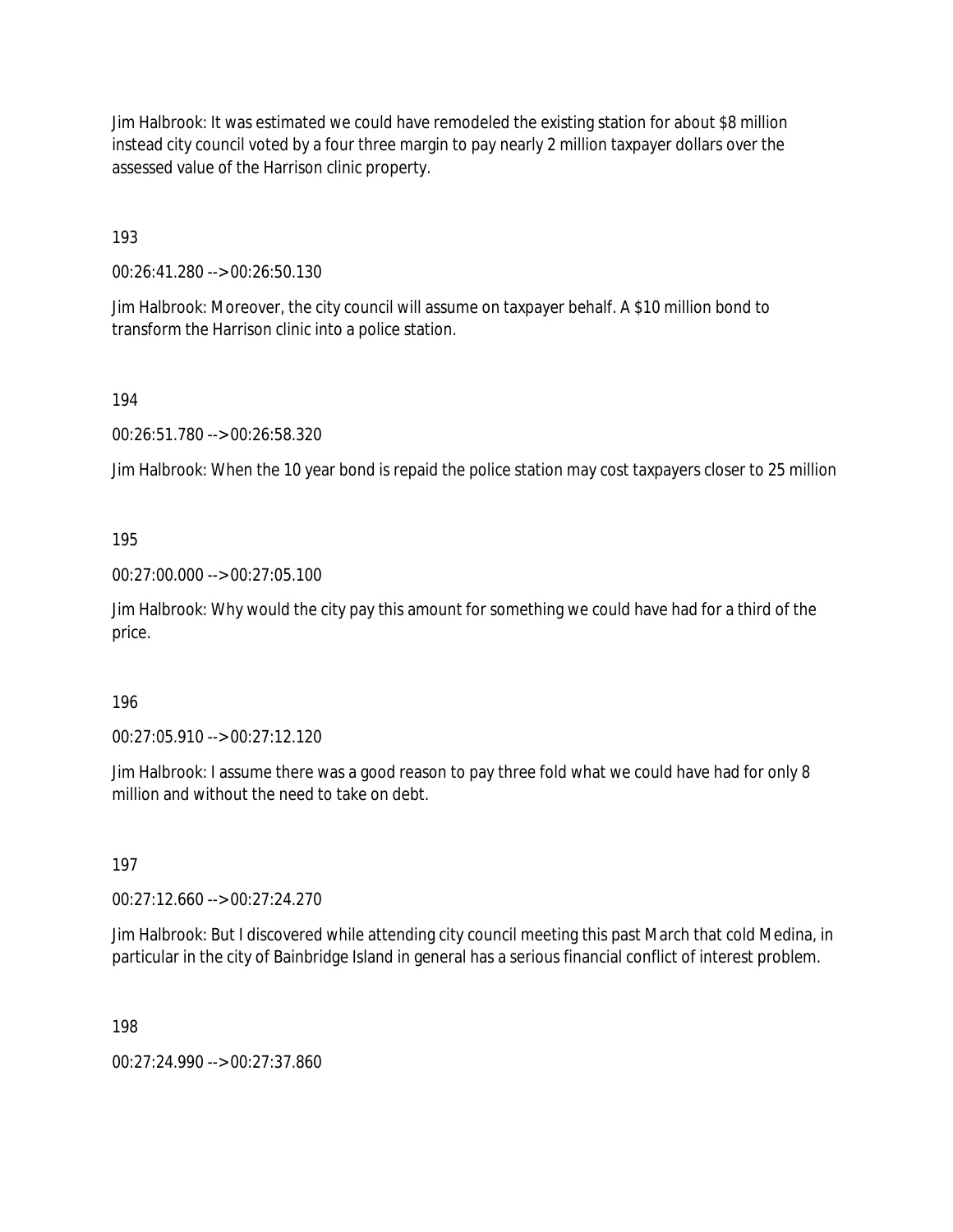Jim Halbrook: The entirety of the city council has known this festering problem since at least last March, and has refused to take the necessary action to acknowledge it and make a public accounting of this serious violation of the public trust.

199

00:27:39.330 --> 00:27:45.420

Jim Halbrook: I learned of this serious financial conflict of interest by reading a complaint filed with the city by Wyatt golden

# 200

00:27:46.260 --> 00:28:00.780

Jim Halbrook: Right to the city and ask for a copy of the white golden complaint and read for yourself how business actually gets done and for whom on Bainbridge Island. It's easy to read and will help you understand why we will significantly overpaid for the police station.

# 201

00:28:01.920 --> 00:28:17.940

Jim Halbrook: This isn't the only financial conflict of interest identified in the golden complaint, there's more. What I know is what I learned and reading this complaint. Don't take my word for it. Ask the city to send you a copy and reach your own conclusions.

202

00:28:22.260 --> 00:28:23.460

Leslie Schneider: All right. Thank you Jim.

203

00:28:25.200 --> 00:28:28.440

Leslie Schneider: Next up is, I believe, Robert Dashiell

204

00:28:33.510 --> 00:28:33.960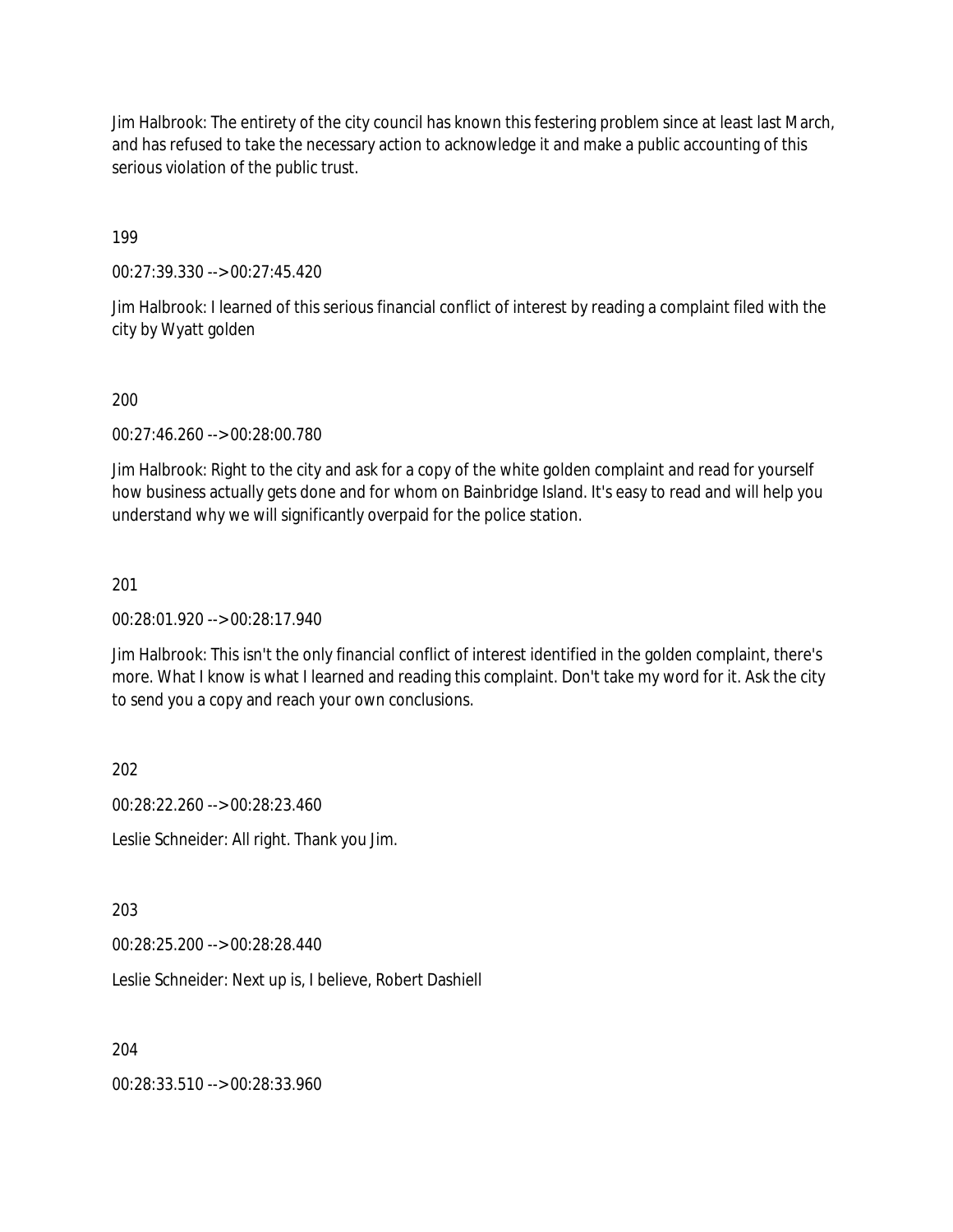Dashiell: Hello.

# 205

00:28:35.340 --> 00:28:46.020

Dashiell: Um, this is gonna be pretty short. I just wanted to say my thanks to call Medina I as a moderator of the comedian a fan page. I just wanted to talk about how like

206

00:28:47.280 --> 00:28:57.990

Dashiell: I remember when Cole came in colon that came in to talk to Woodward middle school about just like the political system on Bainbridge, and it

207

00:28:58.500 --> 00:29:16.140

Dashiell: Got me and my friend group interested in like local politics for like a long time, and some of the best memories I made with my friends was from some of the interactions. I made with you guys. So I just wanted to thank Cole for the effect. He said on us.

208

00:29:16.470 --> 00:29:22.200

Leslie Schneider: Think I'm sorry to interrupt. Can I get you to state your full name because I thought you were someone else. Oh.

209

00:29:22.710 --> 00:29:24.750

Dashiell: It's fine. I'm dash illness.

210

00:29:25.890 --> 00:29:27.060

Leslie Schneider: And thank you very much.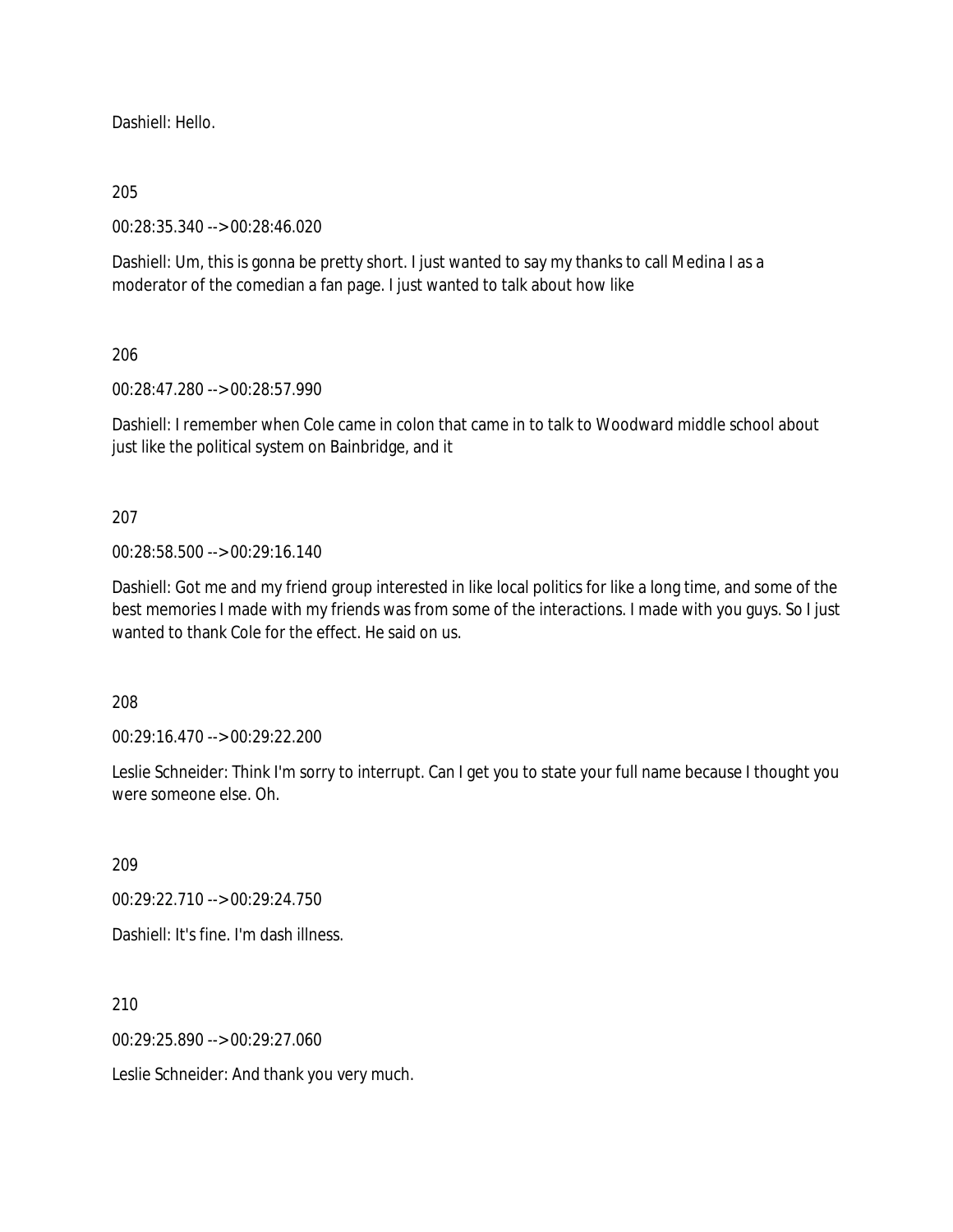00:29:28.680 --> 00:29:30.150

Leslie Schneider: And thank you for your comments.

212

00:29:32.370 --> 00:29:36.180

Leslie Schneider: All right, next up is Brenda

213

00:29:41.130 --> 00:29:45.570

Brenda F.J.: Right. My name is Brenda fan Troy Johnson and I live off of it as well.

#### 214

00:29:47.310 --> 00:29:59.850

Brenda F.J.: I wanted to come tonight to do this comment because I think it's important. And I think, you know, we sometimes we forget some of the things that we've started. I know you guys are so busy.

#### 215

00:30:01.620 --> 00:30:12.990

Brenda F.J.: But I wanted you to know that a little while ago. Little while maybe two, three weeks ago, maybe a little longer. I tend to forget in this coven

# 216

00:30:13.440 --> 00:30:23.430

Brenda F.J.: We have some stickers that were put up downtown by white nationalists and you know for me I had to wait till I heard it on Facebook.

217

00:30:24.090 --> 00:30:40.440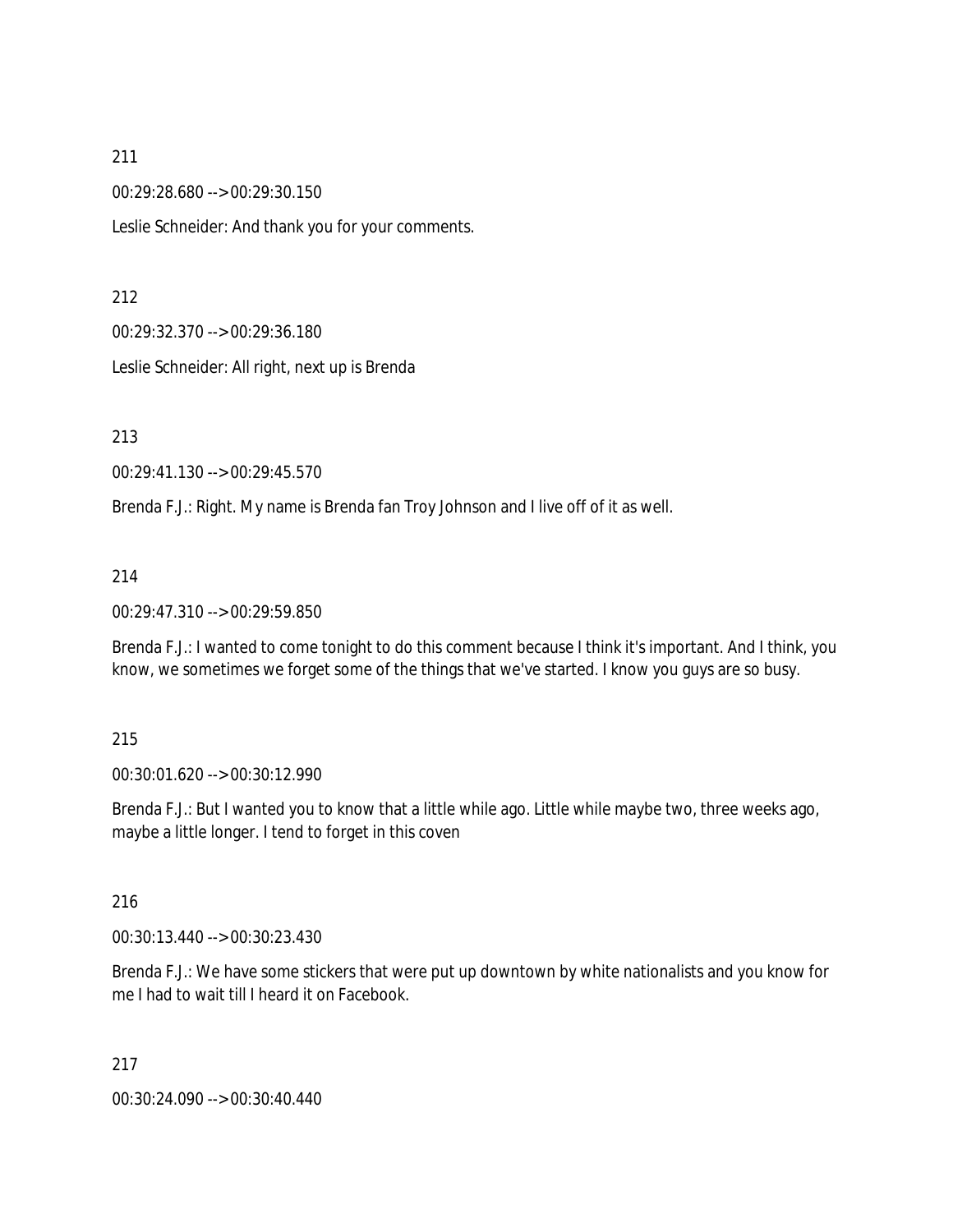Brenda F.J.: Because even if I had have seen it. I wouldn't have recognized it. I don't know what white nationalist propaganda recruitment information looks like. And I'm quite sure if I don't know unless you guys are involved. You don't know either.

218

00:30:41.520 --> 00:30:50.790

Brenda F.J.: Right. So what I wanted to come here today to remind you of was that I put in a proposal, I sent to my liaison to put in a proposal.

219

00:30:51.240 --> 00:30:59.880

Brenda F.J.: TO HAVE SOME PEOPLE COME TO LET THE CITY COUNCIL AND THE RACE equity Task Force know not only the history of

220

00:31:00.780 --> 00:31:09.750

Brenda F.J.: racial injustice and nationalism in kids have County, but also to let us know how to recognize those signs and what we can do about it.

221

00:31:10.320 --> 00:31:17.730

Brenda F.J.: I brought that to you guys and you guys promised to put it on your agenda. I had my people all lined up, ready to talk to you.

222

00:31:18.180 --> 00:31:22.800

Brenda F.J.: And I understand the budget kind of gotten away that because you guys have to finish the budget.

223

00:31:23.250 --> 00:31:31.350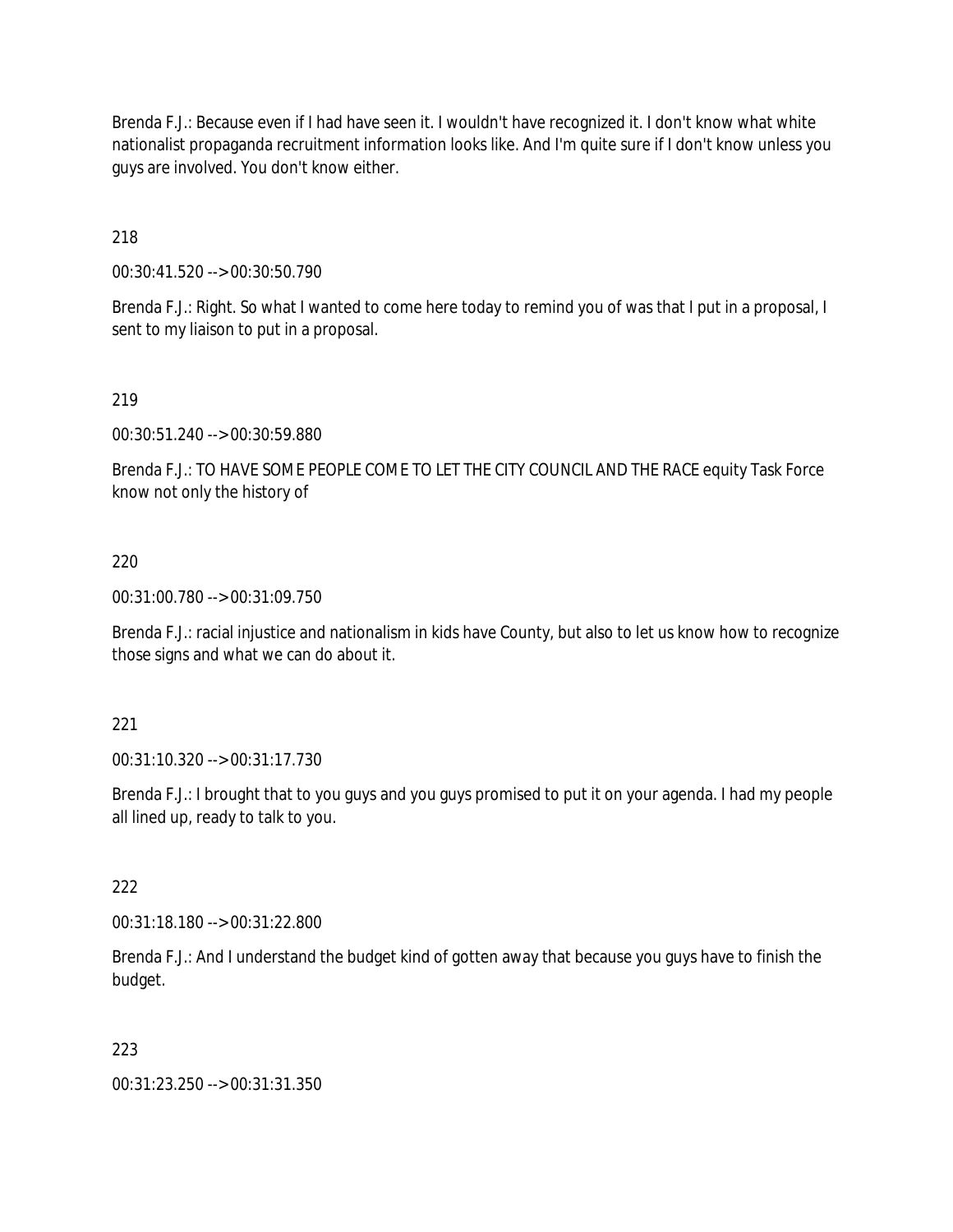Brenda F.J.: I just, I'm just here to remind you to please put that back on your agenda so that we can have a joint meeting between

224

00:31:31.770 --> 00:31:40.740

Brenda F.J.: The city council and the race equity task force, so that we can hear this presentation on white nationalism and what's been going on here in King County.

225

00:31:41.400 --> 00:32:00.300

Brenda F.J.: Thank you for your time. I am going to say, since I have time thanks to call for being on the original council that ushered in a new wave for Bainbridge Island for creating the race equity Task Force. We do appreciate that and we will be missing you up here in the north in thanks

226

00:32:01.650 --> 00:32:02.490 Leslie Schneider: Thank you, Brenda

227

00:32:04.050 --> 00:32:06.240

Leslie Schneider: Brian straley your next

228

00:32:14.220 --> 00:32:17.400

Kevin Miller: Alright, looks like this is Kevin Millar was unmuted. Do you want Brian to speak or me.

229

00:32:18.270 --> 00:32:22.380

Leslie Schneider: Um, well, Kevin. As long as you're there. Go ahead. I don't know what happened.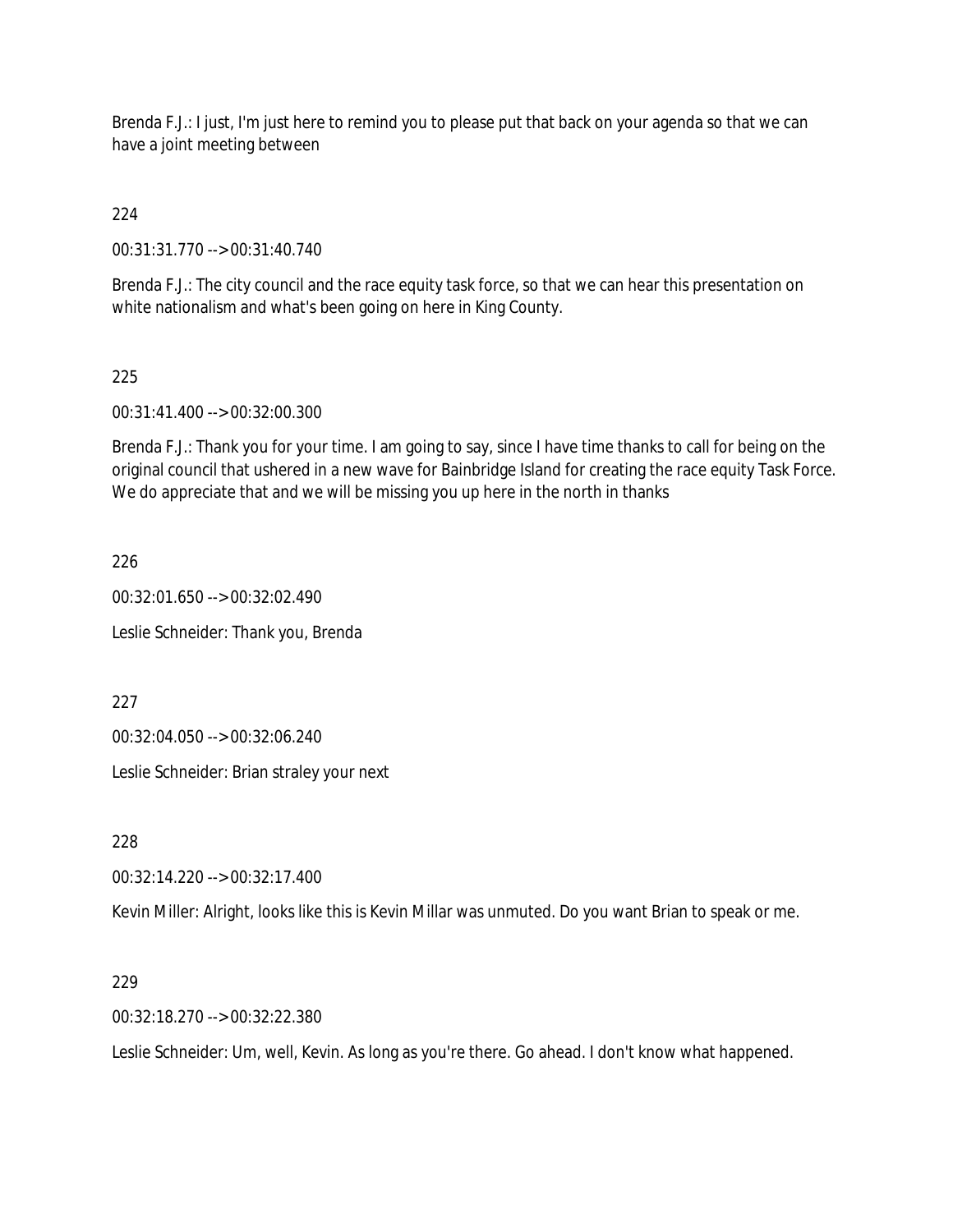00:32:23.160 --> 00:32:30.840

Kevin Miller: Alright, so, good evening city council members and Kevin Millar and live off of bugs and Hill Road and call it just wanted to thank you for your service over many years.

231

00:32:31.440 --> 00:32:39.870

Kevin Miller: Want to thank mayor Schneider and the Council for adding agenda item on the November 17 20 session to consider alternatives to the site specific code amendments for the triangle property.

232

00:32:40.410 --> 00:32:46.170

Kevin Miller: As President of the sets and ridge homeowners association, I represent 36 homes in close proximity to the property.

# 233

00:32:46.800 --> 00:32:52.710

Kevin Miller: Others have spoken tonight already about their concern for the possible use of this property for industrial composting purposes.

234

00:32:53.100 --> 00:32:57.480

Kevin Miller: I just wanted to especially thank Jeff west from Olympic organics for giving his perspective.

# 235

00:32:58.020 --> 00:33:03.690

Kevin Miller: And just for context, it's my understanding that just facility in Kingston receives compostable material from Bainbridge already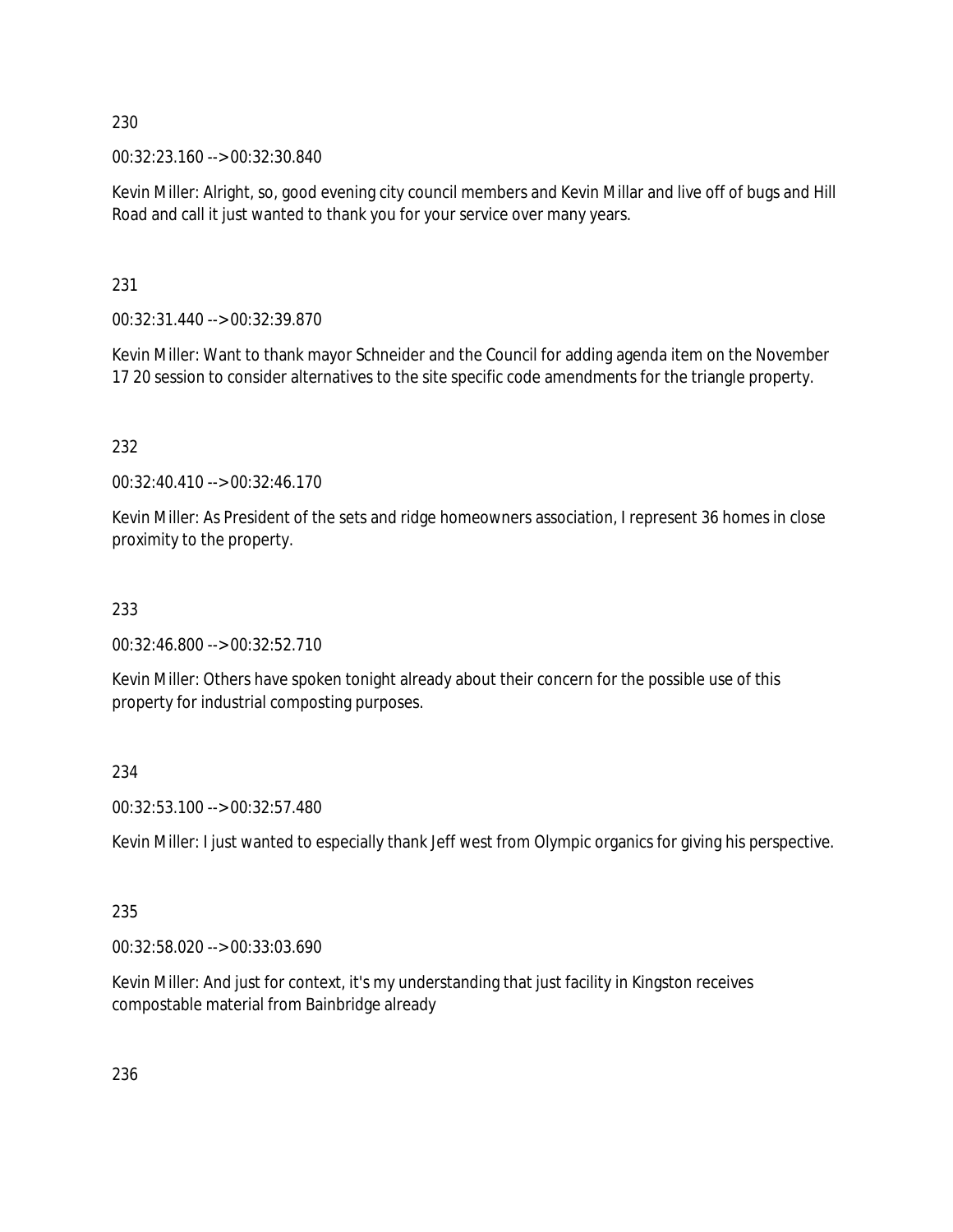00:33:04.140 --> 00:33:11.220

Kevin Miller: So I just appreciate his honesty and cheering the reality of what until the compost facility, including the dust noise traffic and odors.

# 237

00:33:11.850 --> 00:33:21.630

Kevin Miller: This is really in my mind novel, we should be planning for this triangle property and just given how close Jeff's facility is to the island. It really leads me to ask why do we need another facility.

238

00:33:22.560 --> 00:33:28.140

Kevin Miller: So during your study session next week to consider alternatives. I would just suggest the following things to possibly consider

## 239

00:33:28.860 --> 00:33:38.130

Kevin Miller: First, you know, conducting a needs assessment to really understand what Bainbridge residents really need from composting. What types of material what volume, how much would they be willing to pay to

## 240

00:33:38.700 --> 00:33:44.130

Kevin Miller: Compost that material and what portion of that's really being unmet today from from existing facilities.

## 241

00:33:44.730 --> 00:33:49.440

Kevin Miller: If we identified a need for additional facilities, I would suggest, considering the Vincent or a transfer station.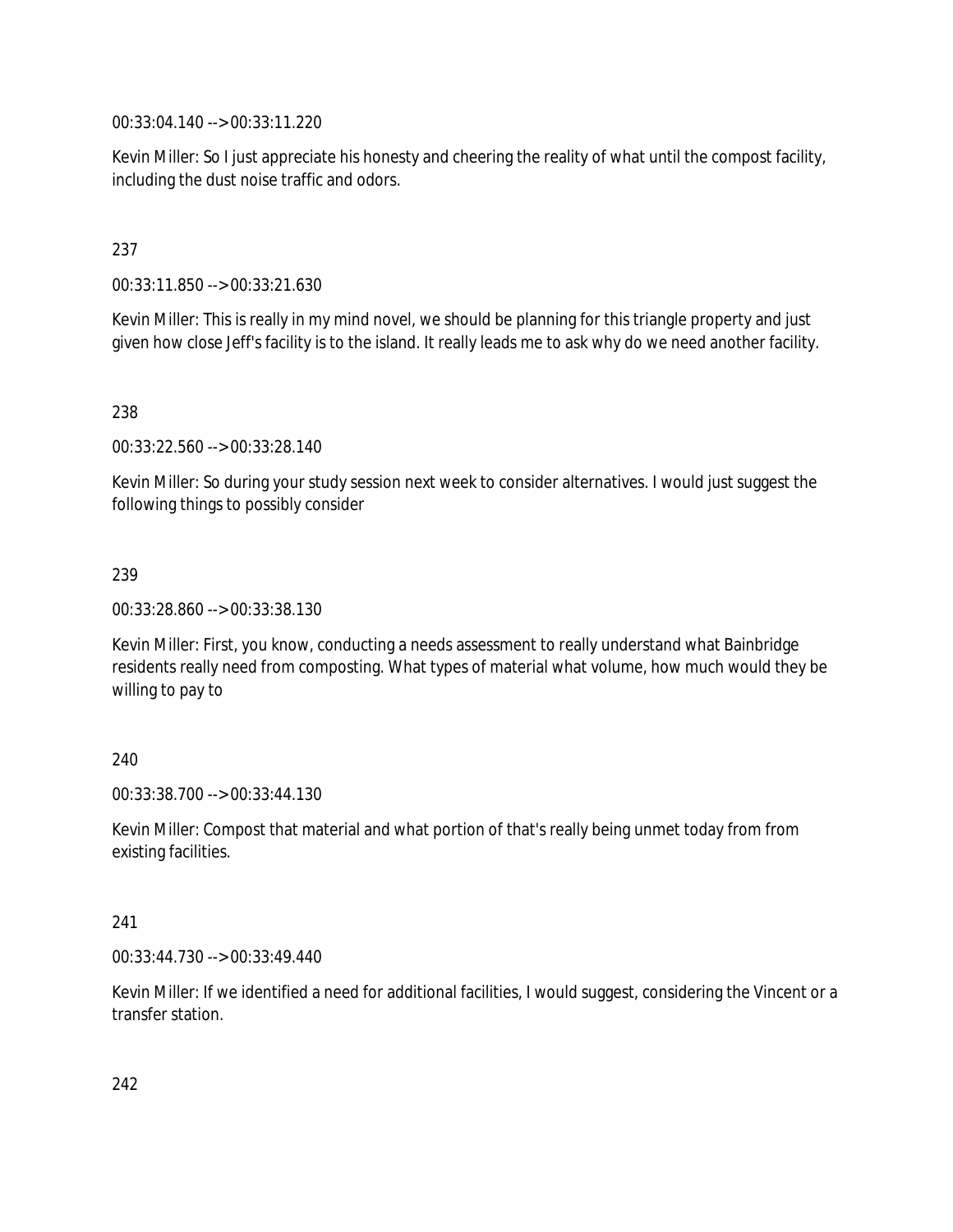00:33:50.100 --> 00:33:56.100

Kevin Miller: And then I would also just consider like you to consider island wide legislation, rather than site specific code amendments.

## 243

00:33:56.820 --> 00:34:05.520

Kevin Miller: The Planning Commission identified 18 other properties on the island that are five plus acres undeveloped and more than 500 feet away from residents. Most importantly,

### 244

00:34:06.150 --> 00:34:19.170

Kevin Miller: So again, you know, we in this area are more than happy to engage in constructive debate surrounding the current future uses the property composting on the island. Generally, and how we can together work together to improve Bainbridge, thanks for your time.

245

00:34:21.030 --> 00:34:21.690

Leslie Schneider: Thank you very much.

### 246

00:34:26.190 --> 00:34:30.180

Leslie Schneider: Okay, next up is someone from the resting family.

247

00:34:31.620 --> 00:34:33.960

Leslie Schneider: If you could state your name, that would be great.

248

00:34:39.870 --> 00:34:40.950

Raustein Family: Hi, can you hear me now.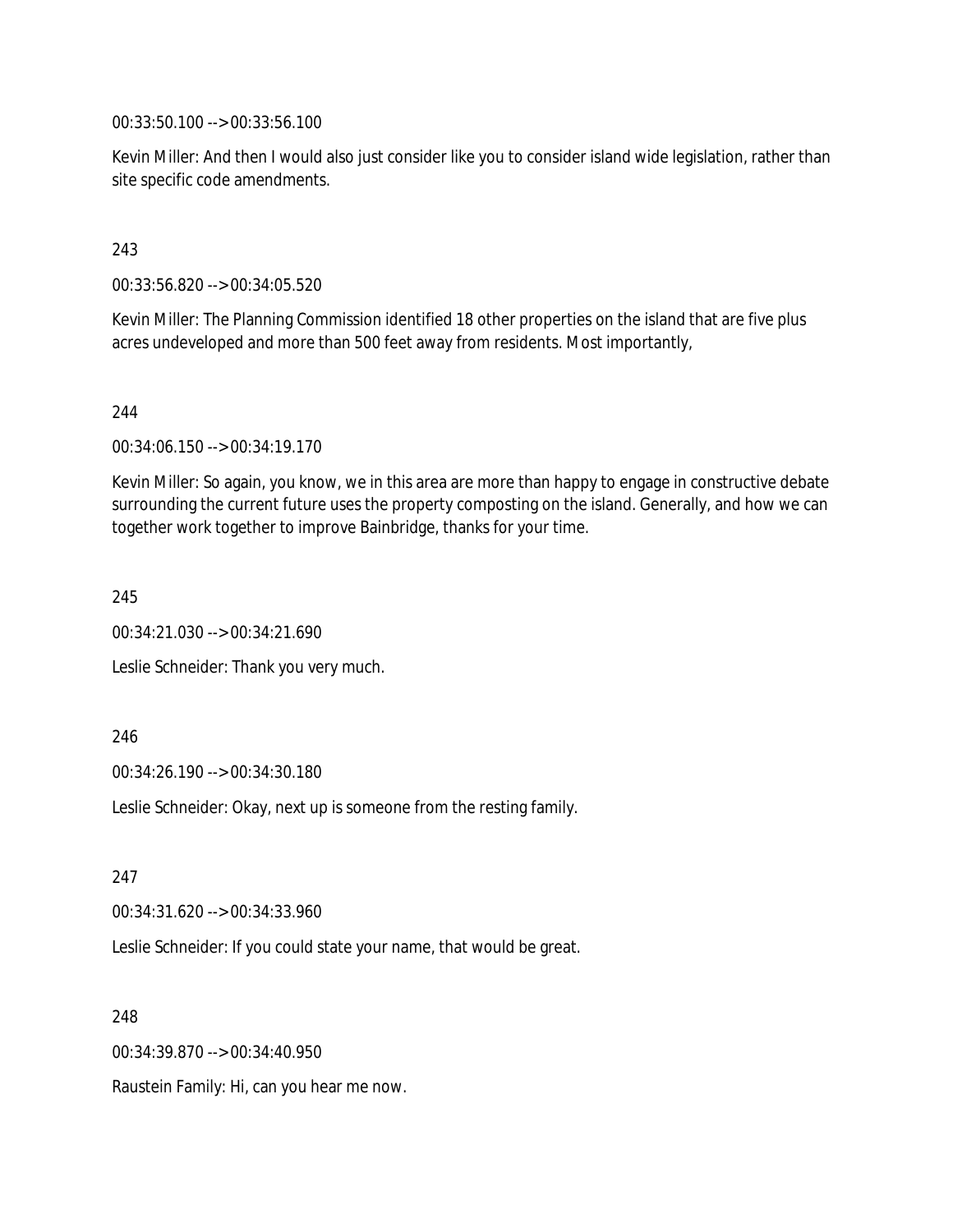00:34:41.460 --> 00:34:42.300

Leslie Schneider: Yes, thank you.

250

00:34:42.600 --> 00:34:47.220

Raustein Family: Great. My name is Kathy rail Stein and I live on Haley loop in the stitching rich neighborhood.

251

00:34:47.850 --> 00:34:57.270

Raustein Family: I would like to first thank you all for your services on the city council. I appreciate the opportunity to voice my concern tonight over the proposed commercial composting project.

252

00:34:57.690 --> 00:35:08.280

Raustein Family: At the triangle property. I'm one of over 47 families living in the states and around the area we have only one way into and out of our neighborhood, which is originally

253

00:35:08.730 --> 00:35:16.800

Raustein Family: Which is just steps from the proposed site neighbors of mine have have backyards that are literally across the street from the triangle property.

254

00:35:17.370 --> 00:35:27.690

Raustein Family: Our community, which includes this proposed site is zoned residential as such, we should be assured of certain parameters around land uses that will maintain or enhance our community.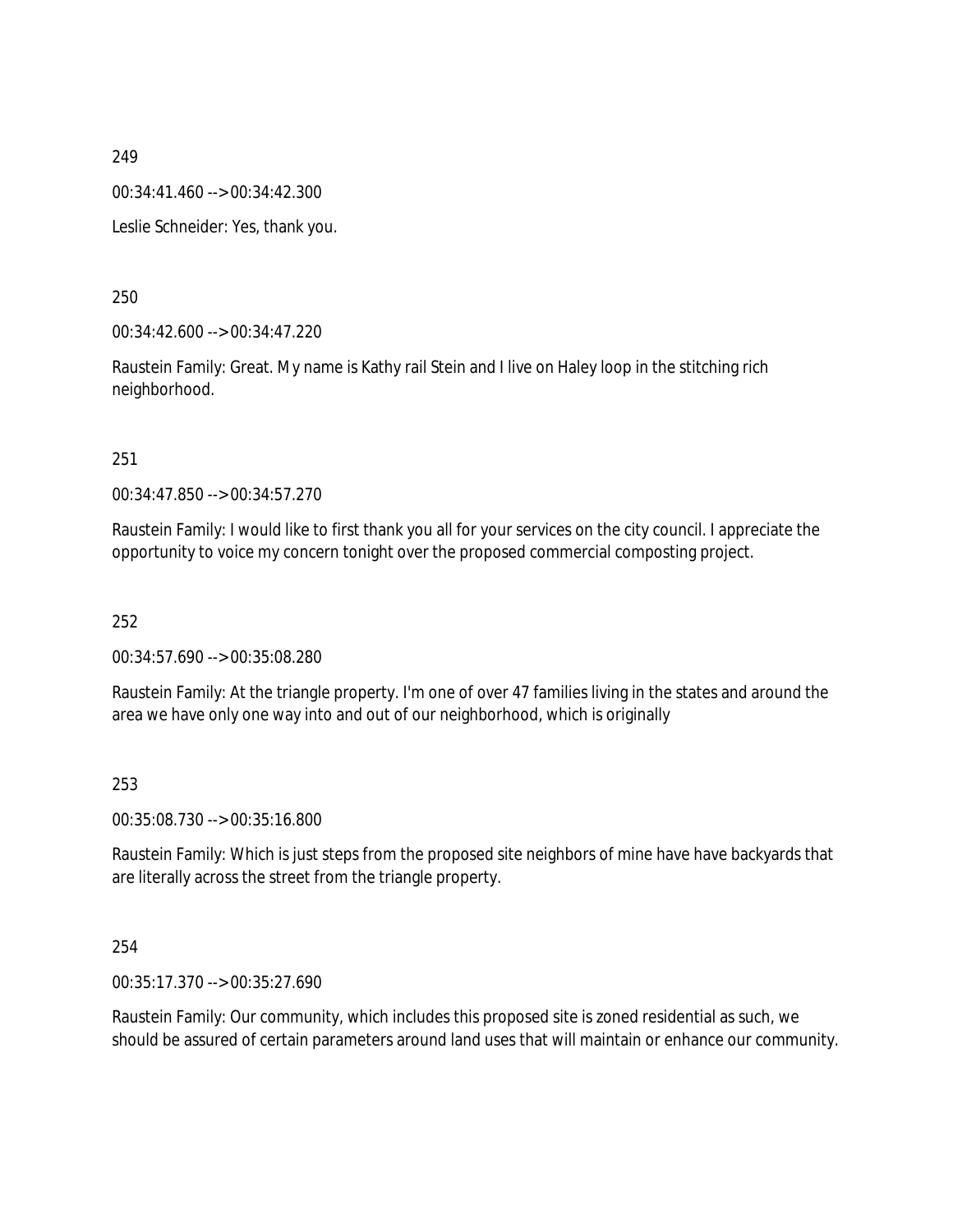00:35:28.200 --> 00:35:35.820

Raustein Family: The proposed change will negatively impact our community by introducing toxins into the land potentially contaminating our water.

256

00:35:36.360 --> 00:35:42.600

Raustein Family: Increase commercial traffic and noise attract the rodents flies and results and found smells and air pollution.

257

00:35:43.290 --> 00:35:51.090

Raustein Family: Biking or busing to and from Winslow will require all of us to pass just within feet of the site and give us no other option.

## 258

00:35:51.540 --> 00:36:00.990

Raustein Family: The Highland field and high school is also just across the street, the planning commission unanimously agreed that this is not a good or acceptable use of the property.

259

00:36:01.380 --> 00:36:16.830

Raustein Family: I urge you to please listen to the planning. Planning Commission, please do not allow zoning or conditional use change to bring toxic commercial business to our community, our neighborhood is zoned residential for a reason. Thank you for your time and attention.

260

00:36:19.230 --> 00:36:22.920

Leslie Schneider: Thank you. All right. Lisa Neil You're up next.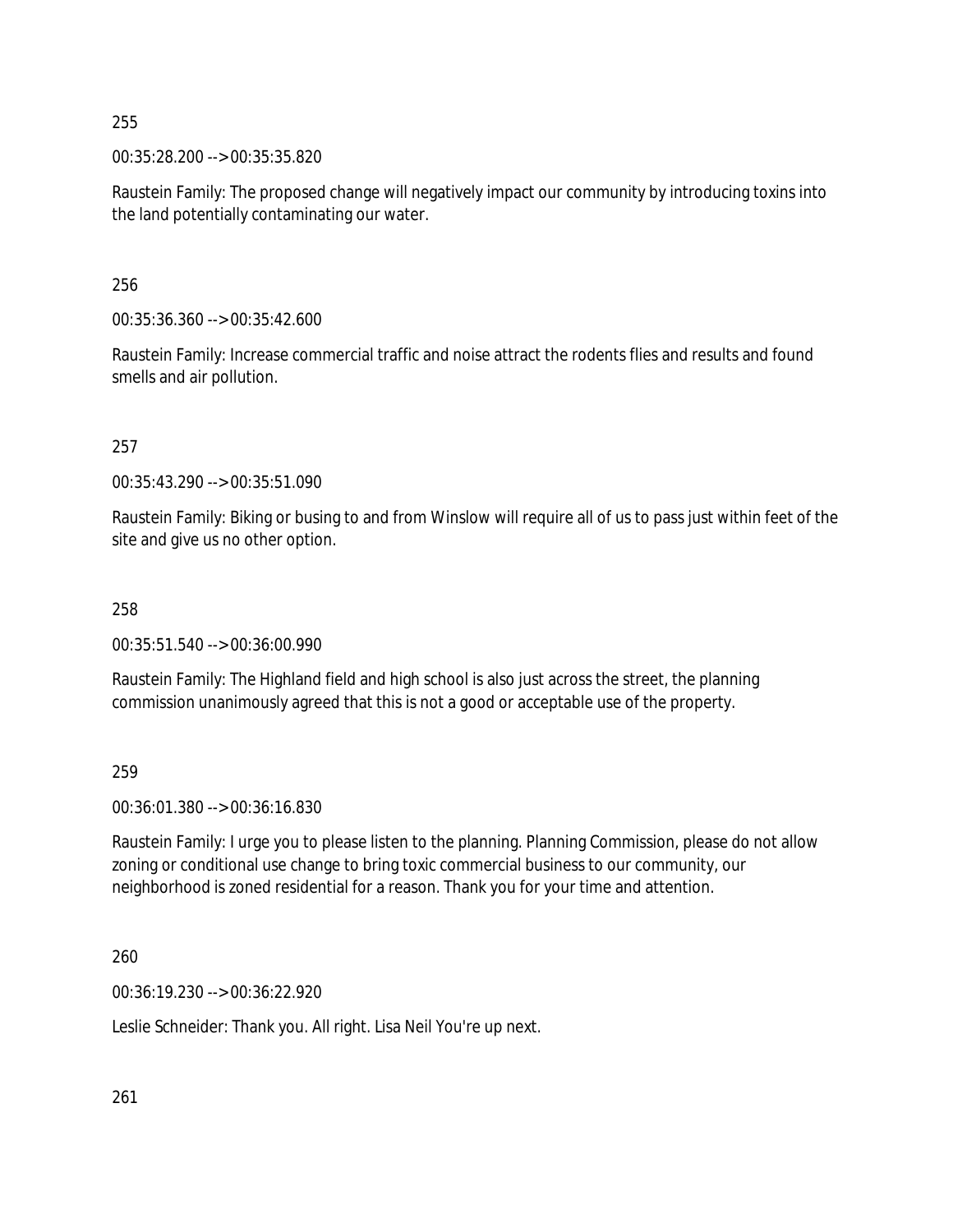00:36:29.370 --> 00:36:38.790

Lisa Neal: Elisa Neil on Fletcher landing. I have three comments tonight. The first set of comments regarding the proposed ethics program changes that were on the agenda for tonight.

## 262

00:36:39.240 --> 00:36:49.800

Lisa Neal: I understand the Council decided to punt on this, but I'm going to speak tonight because the last time that changes came up. It was a study session and they were almost voted on with a final vote without public comment.

263

00:36:50.580 --> 00:36:58.410

Lisa Neal: A council member cold Medina, the target of an ethics complaint by an anonymous person made emotion to disallow anonymous complaints.

264

00:36:59.220 --> 00:37:07.680

Lisa Neal: Obviously he was conflicted ON THAT SHOULD NOT HAVE BROUGHT such emotion that said this change is a bad idea. Here's a real world current example showing why

## 265

00:37:08.250 --> 00:37:14.040

Lisa Neal: It responds to an earlier anonymous complaints first set only to him. Councilmember Medina first ignored it.

## 266

00:37:14.640 --> 00:37:22.110

Lisa Neal: And then he sent an email to the complainer's the complainants attorney, this is, this is from the public record is where I found these documents.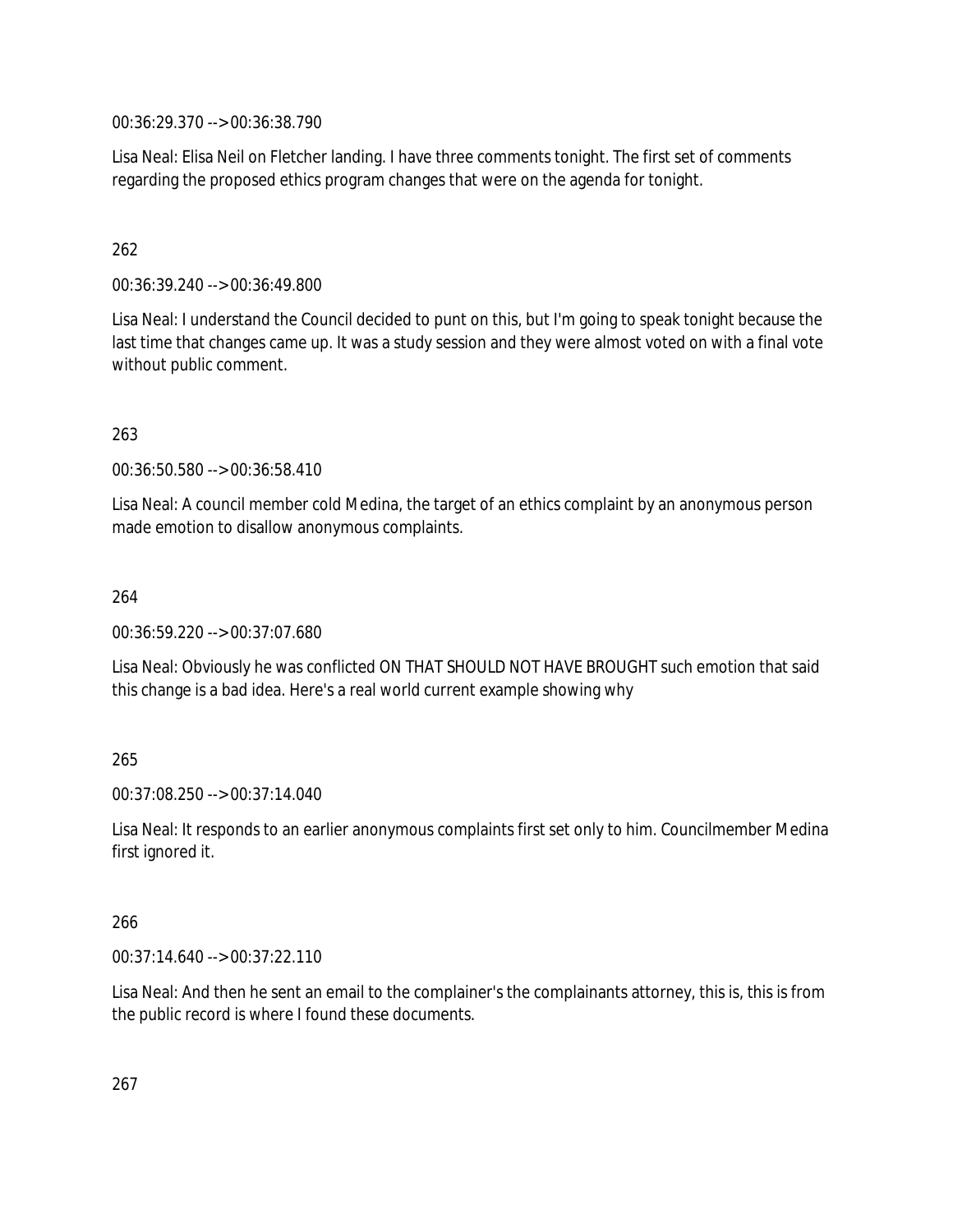00:37:22.470 --> 00:37:30.810

Lisa Neal: Quote lurking behind your carefully chosen words is an accusation of corruption involving myself a leading nonprofit organization in our community.

## 268

00:37:31.200 --> 00:37:37.470

Lisa Neal: An individual and deep pocketed for profit company in our community and quote. He then went on.

## 269

00:37:38.100 --> 00:37:46.260

Lisa Neal: Quote, if your client is making accusations in our community of corruption involving these parties, it is likely that your client will be sued for slander and quote

## 270

00:37:46.800 --> 00:37:54.330

Lisa Neal: Now this threat of legal harm well meaning or not to complain. It illustrates why you must allow complaints to be made anonymously.

## 271

00:37:54.720 --> 00:38:01.170

Lisa Neal: Threats like this have a chilling effect. The fact is state law or CW 4.2 4.510

## 272

00:38:01.920 --> 00:38:09.750

Lisa Neal: Provides the anyone who communicates a complaint like this regarding a possible conflict of interest is immune from civil liability.

273

00:38:10.650 --> 00:38:19.680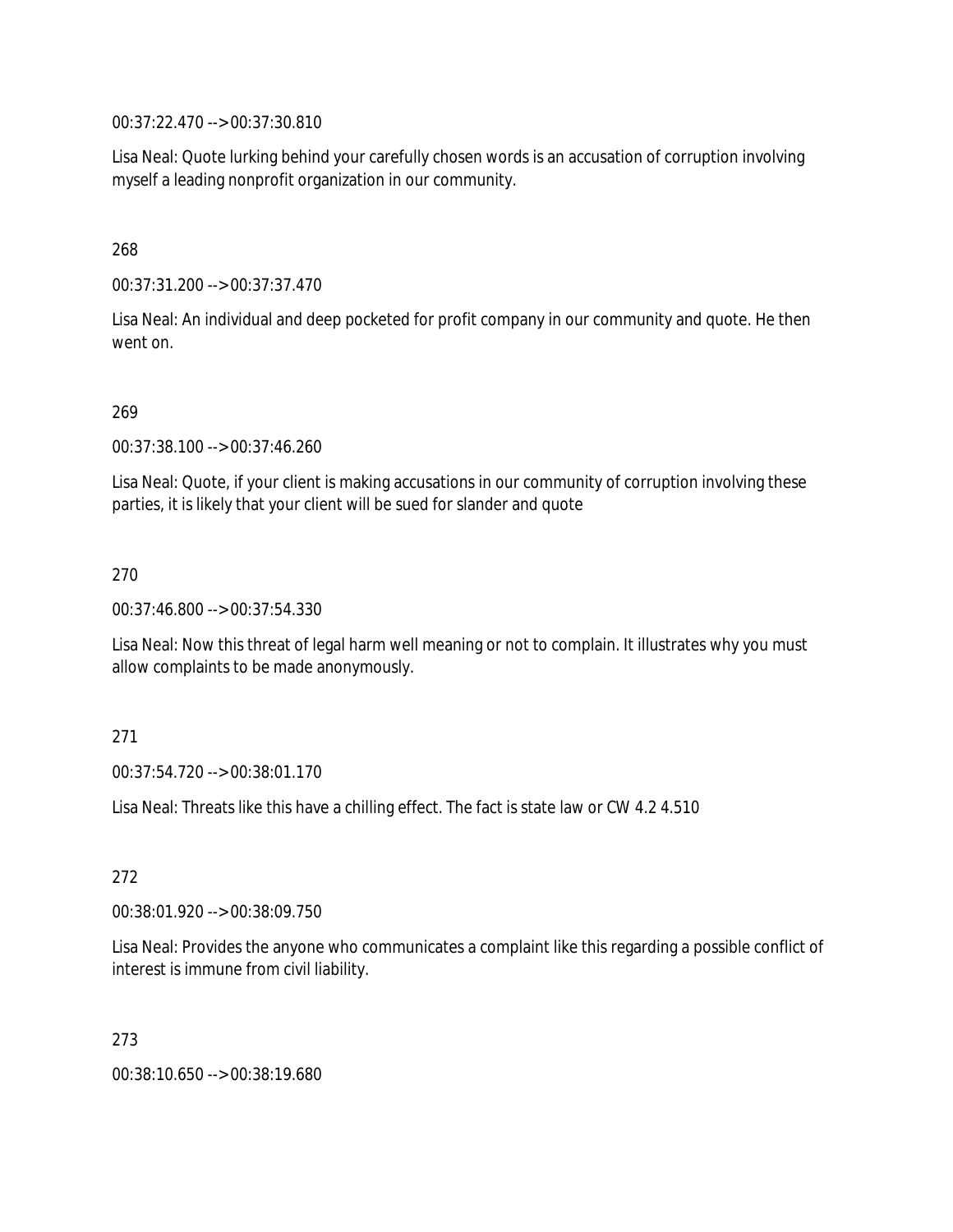Lisa Neal: Now I don't know if kept the council member knew that or not. But my point is that there's inaccurate information now in the public record about this regardless

# 274

00:38:20.010 --> 00:38:33.480

Lisa Neal: So long as people on Council think people can be sued for this, as long as they tell citizens to be quiet or received by deep pockets. You have to allow complaints to be made anonymously, unless your goal is to avoid those complaints.

# 275

00:38:34.830 --> 00:38:42.780

Lisa Neal: I also wanted to comment on two things that are on the agenda for next the next study session because you're not going to take public comment.

# 276

00:38:43.260 --> 00:38:50.760

Lisa Neal: The design review board suggestion by the mayor, that they should ignore the guidelines for affordable housing.

# 277

00:38:51.720 --> 00:38:55.560

Lisa Neal: Projects or something, I don't know what those what the topic really is.

## 278

00:38:56.010 --> 00:39:06.330

Lisa Neal: But we just enacted those guidelines and they were done with public process and input. How can we then direct the board directed to enforce those to simply not do it.

## 279

00:39:07.230 --> 00:39:17.610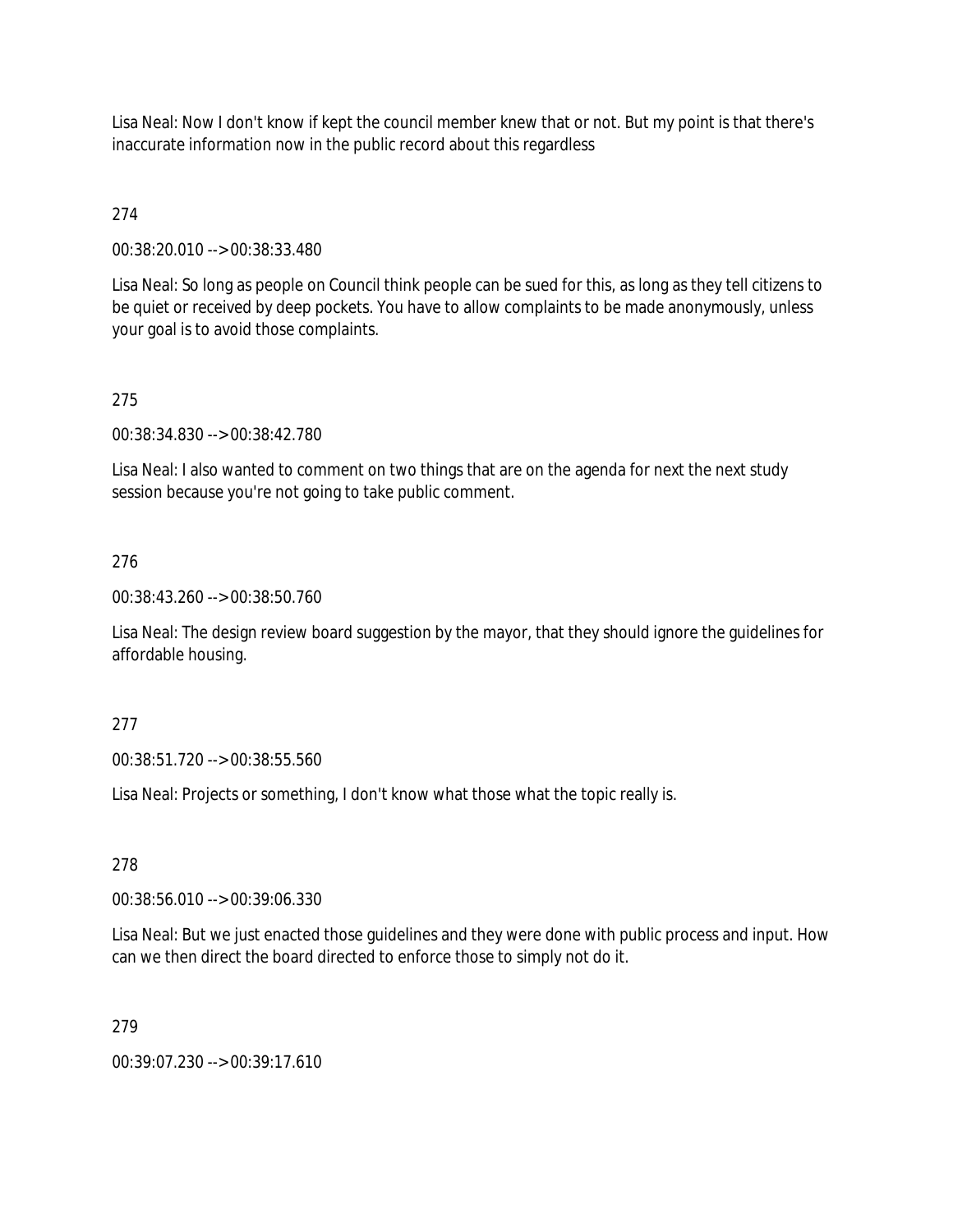Lisa Neal: Please don't do that. And finally, I'm speak against the Avid Tara composting project I sent you all a big document from the DOA Department of Ecology.

280

00:39:18.060 --> 00:39:32.310

Lisa Neal: And it shows that even when done properly. These projects are noisy smelly dusty. They have a nice shape and everything else and they just don't belong in a residential neighborhood. Thank you.

281

00:39:33.570 --> 00:39:38.550

Leslie Schneider: Thank you, Lisa. All right. Brian Kelly Thank you for being persistent

282

00:39:41.820 --> 00:39:48.840

brian strully: Thank you for your time city council. My name is Brian strongly. I'm a resident and the hilly loop and steps and rich neighborhood.

283

00:39:49.560 --> 00:40:00.600

brian strully: You've heard a couple of my neighbors also speak on was a previous treasure of our HOA, I also served on the Community ethics board. So it's great to see some familiar faces, Joe.

284

00:40:02.010 --> 00:40:13.680

brian strully: Cole and others. So thank you. First and foremost, for your service. I know how hard it is, and how difficult it is serving senior positions and I truly and respectful and grateful for your community service.

285

00:40:14.190 --> 00:40:23.760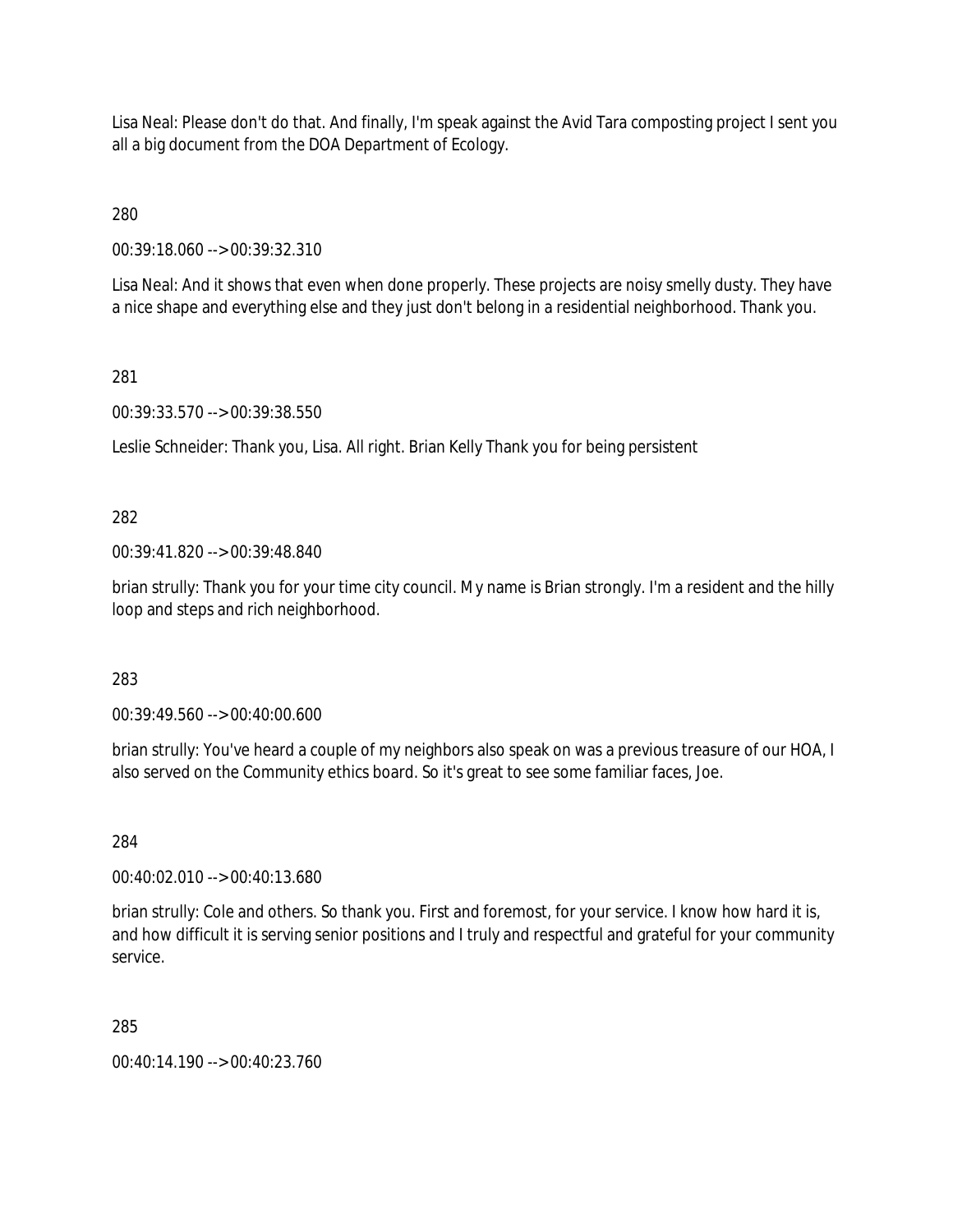brian strully: I wanted to take a couple minutes of your time today. They'll do address an issue that's really important to myself and my neighbors around the AV Tara triangle commercial composting facility.

286

00:40:24.510 --> 00:40:27.900

brian strully: You've heard a number of us speak tonight, raising concerns around this.

287

00:40:28.350 --> 00:40:37.980

brian strully: And I just want to make sure that I'm echoing that message as well. And that's registering with you the community here wants to acknowledge the benefits of compost and on one hand

288

00:40:38.550 --> 00:40:45.330

brian strully: On the other hand, we have to balance those benefits relative to the impact it has on the Community along the following measures first

289

00:40:45.780 --> 00:40:52.680

brian strully: Along the lines of safety. You've heard comments tonight, talking about the impact this facility may have on local traffic.

290

00:40:53.340 --> 00:41:00.810

brian strully: This is traffic that can impact a local neighborhood and also a school. I want to call out. There's the high school right next to this facility as well.

291

00:41:01.650 --> 00:41:11.850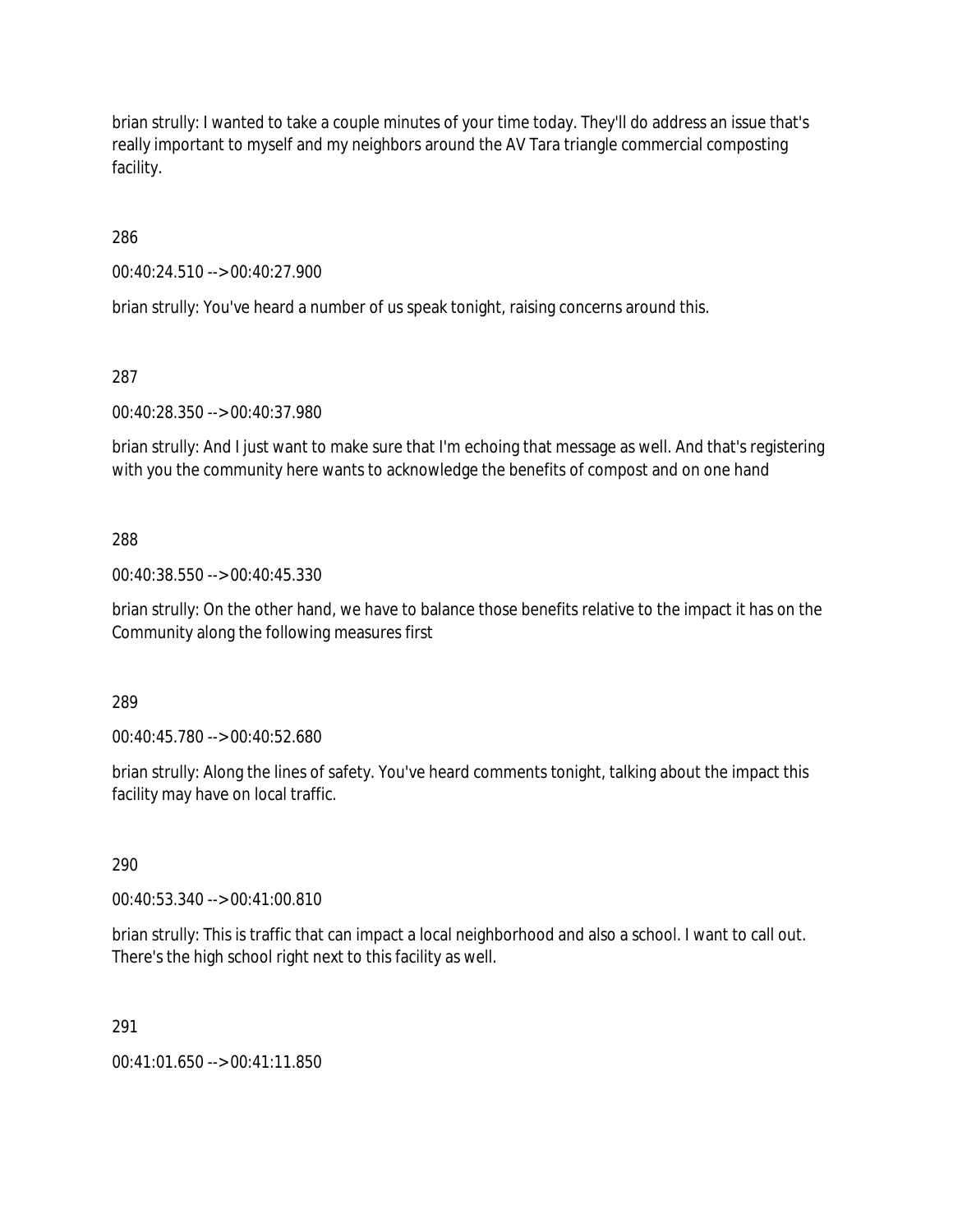brian strully: There are many concerns around environmental health and safety, environmental health issues around smell noise dust even water and our precious water must be protected on this island, as we all know.

# 292

00:41:12.840 --> 00:41:18.390

brian strully: Finally, I want to call out the need that all of our zoning decisions should be predicated on Community betterment.

## 293

00:41:18.960 --> 00:41:24.060

brian strully: You've heard comments tonight around how there's questions around the true demand for such a facility on this island.

## 294

00:41:24.480 --> 00:41:30.030

brian strully: Whether we can use off site or off island facilities. Instead, which we are using today successfully.

#### 295

00:41:30.750 --> 00:41:38.190

brian strully: And finally, acknowledging the recommendation and decision from the planning commission of the island to not proceed and reasoning. This facility.

### 296

00:41:39.030 --> 00:41:47.580

brian strully: So I want to thank you all for listening to that feedback and creating any study session on November 17 to reassess the decision that you made on this property.

#### 297

00:41:48.060 --> 00:41:57.600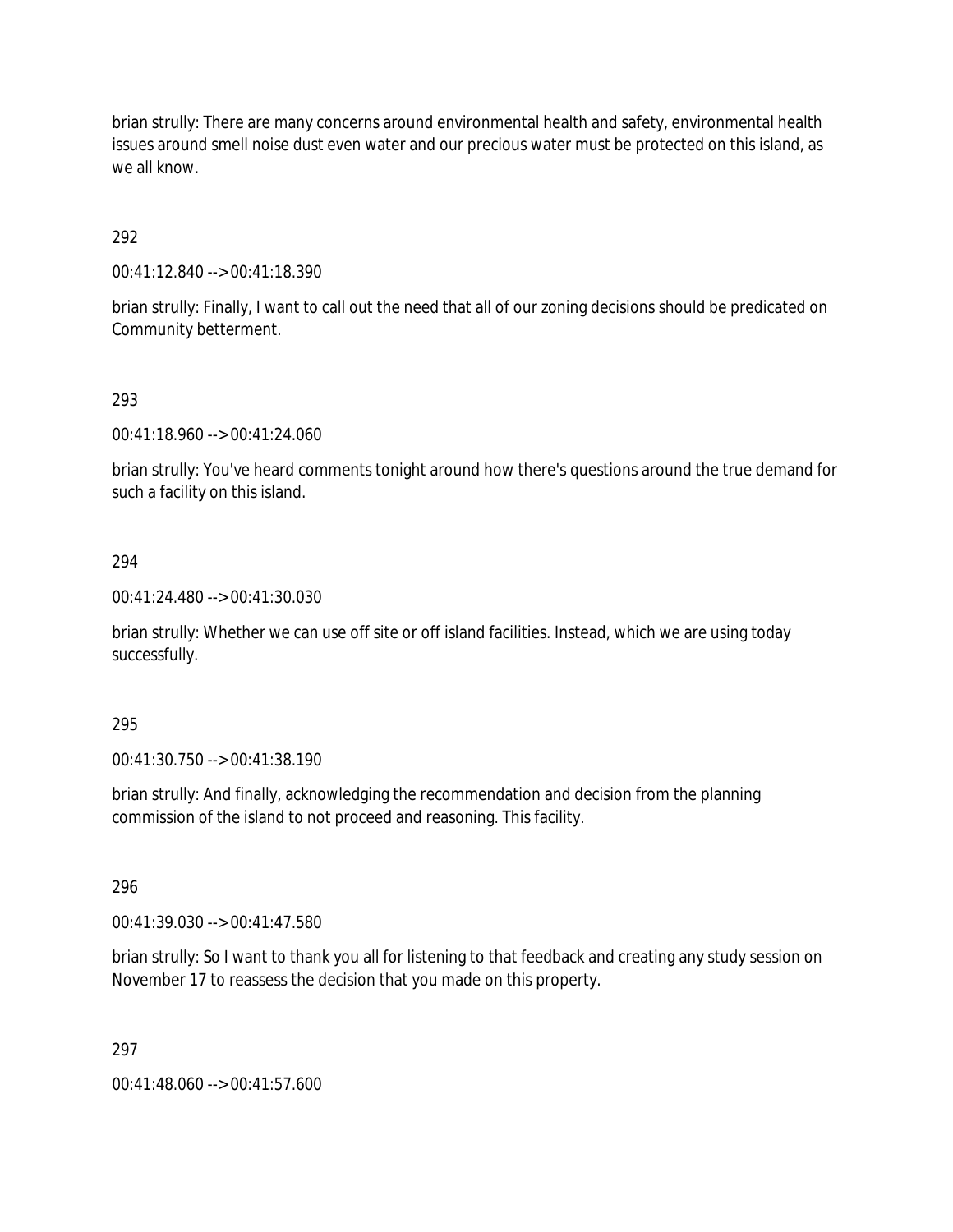brian strully: I just want to call out that this is a great opportunity for the city council to listen to its constituents and take their best interests to heart as it considered this further. Thank you so much.

298

00:41:59.400 --> 00:42:04.320

Leslie Schneider: Thank you very much, Brian. All right. Up next is Missouri Congo, G.

299

00:42:06.060 --> 00:42:11.100

Leslie Schneider: And please correct me if I mispronounced your name and you're free to proceed.

300

00:42:12.060 --> 00:42:27.510

Mitsuri Kanroji: I'm hey, I'm sorry. My name is Ron. My name is Luke Nick McAdams and I live down on Gideon lane. Um, I just wanted to come up here and thankful for everything he's done for the city. I think he's been like an amazing glorious leader, and I wish them tons of blessing the future.

301

00:42:28.560 --> 00:42:33.270

Mitsuri Kanroji: Also, I believe that he's been a true inspiration. The gideons all over Bainbridge Island.

302

00:42:36.120 --> 00:42:40.830

Mitsuri Kanroji: It's been a little time with you on the Council and they have you have a wonderful time in Walla Walla,

303

00:42:42.450 --> 00:42:44.130

Leslie Schneider: Did you just tell me your name again I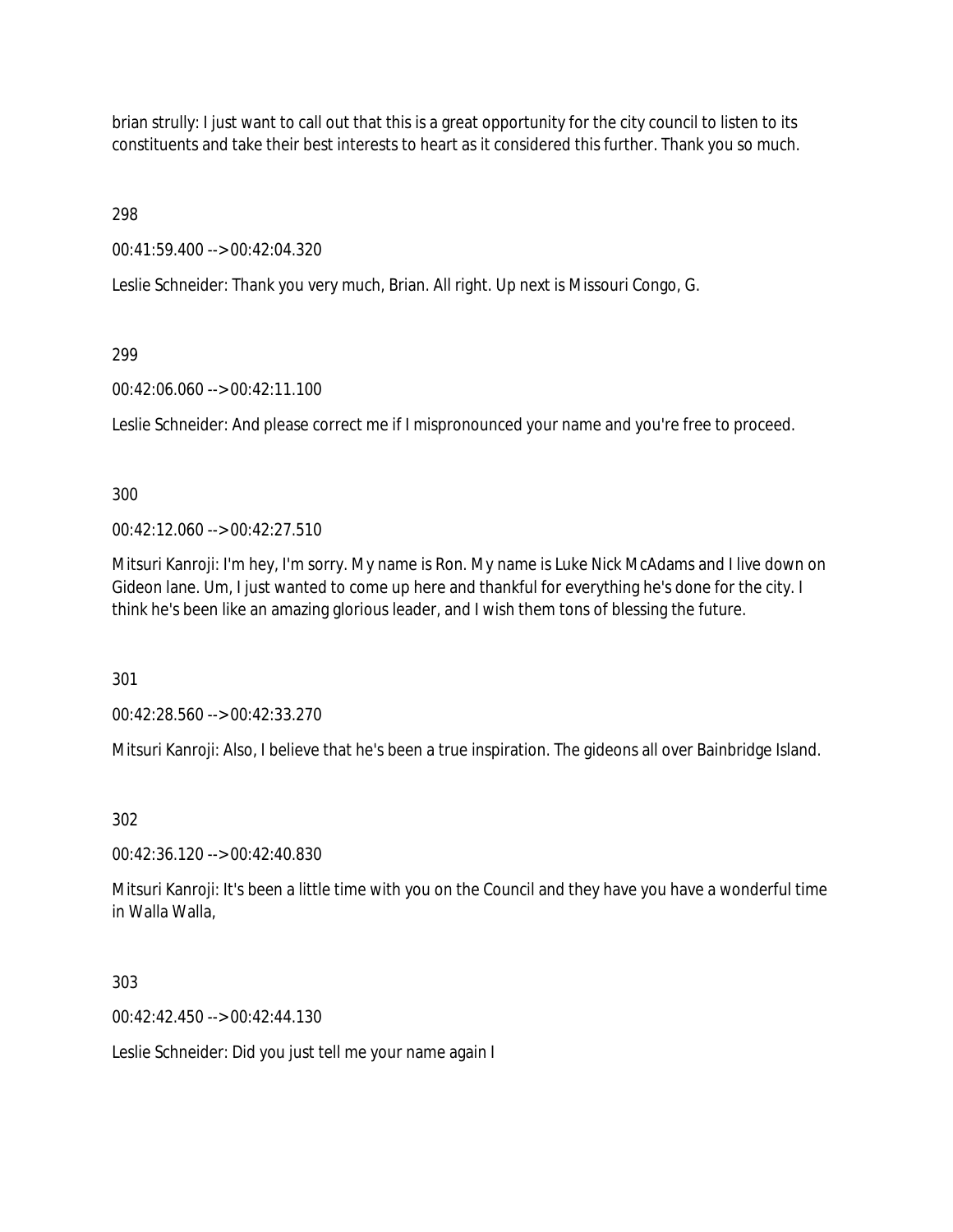00:42:44.250 --> 00:42:47.730 Mitsuri Kanroji: Oh, sorry. It's Luke. Luke McAdams

305

00:42:48.000 --> 00:42:49.290 Leslie Schneider: All right, thank you. Luke.

306

00:42:50.970 --> 00:42:52.470 Leslie Schneider: Alright, so

### 307

00:42:53.580 --> 00:42:58.440

Leslie Schneider: I don't see any other hands up and I'm going to switch back over to my panelists.

308

00:43:00.090 --> 00:43:03.420

Leslie Schneider: Wendy, I see your hand up and you've already spoken once

309

00:43:06.180 --> 00:43:08.760

Leslie Schneider: You have something quick that you need to add

#### 310

00:43:16.830 --> 00:43:26.280

Wendy Tyner: I just wanted to thank Cole. I didn't do it during my time through public comment call I've known you now for 10 or 15 years and I i've really looked up to you.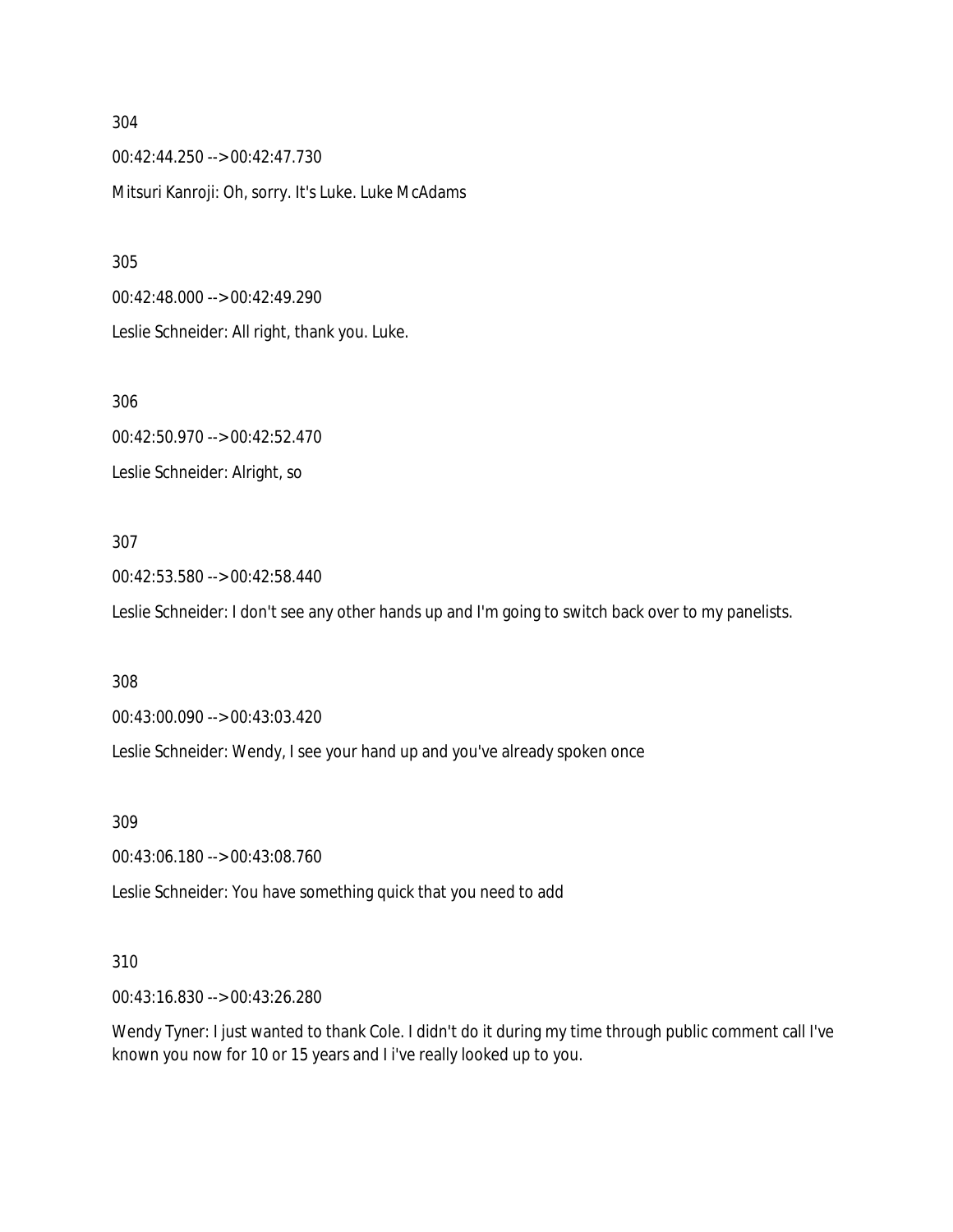00:43:27.030 --> 00:43:37.980

Wendy Tyner: In the past, and currently I worked with you and directly with the wildlife shelter and I loved working with you through the community foundation as related to friends of the farms.

312

00:43:39.210 --> 00:43:42.450

Wendy Tyner: I really value everything you've done. And I think we're going to

313

00:43:44.460 --> 00:43:48.840

Wendy Tyner: It will be a loss to have you go to another town. But I think it's a game for Walla Walla,

### 314

00:43:49.200 --> 00:44:00.390

Wendy Tyner: So thank you for everything you've done for me and thank you for listening to me over the years and offering your recommendations and insight. So I, I look forward to hearing what your favorite wine is

315

00:44:03.060 --> 00:44:04.260

Leslie Schneider: Thank you very much, Wendy.

316

00:44:05.580 --> 00:44:06.480

Leslie Schneider: All right.

317 00:44:07.980 --> 00:44:08.520 Leslie Schneider: Um,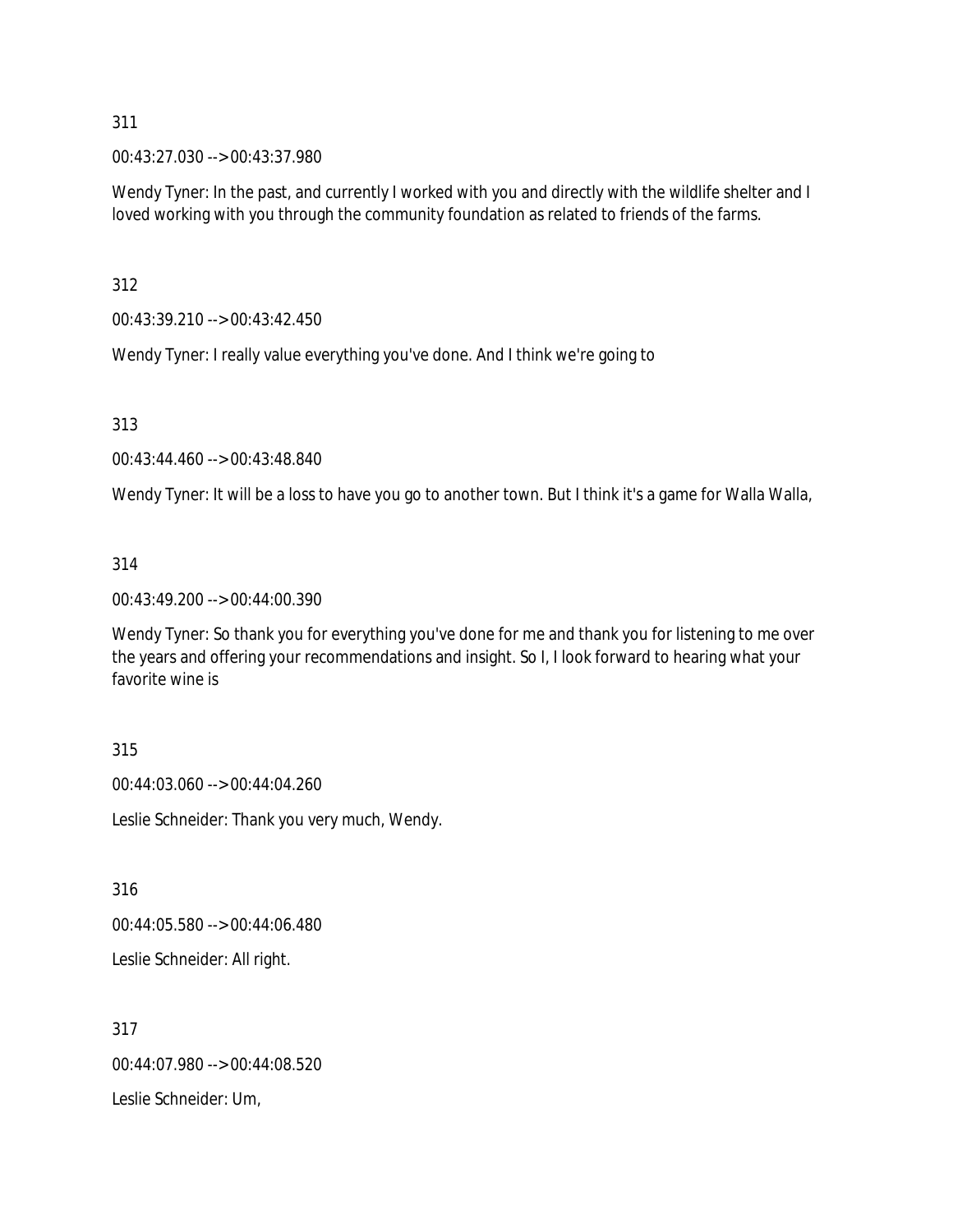00:44:10.530 --> 00:44:17.850

Leslie Schneider: If this is pertaining to COUNCILMEMBER Medina, there will be another opportunity in just a few minutes.

319

00:44:21.210 --> 00:44:21.720

Leslie Schneider: All right.

320

00:44:23.040 --> 00:44:28.020

Leslie Schneider: I am now going to switch over to the palace and move over to

321

00:44:30.660 --> 00:44:34.410

Leslie Schneider: All right. Looks like we're on the mayor's report and

322

00:44:35.940 --> 00:44:36.570

Leslie Schneider: So,

323

00:44:38.160 --> 00:44:43.470

Leslie Schneider: As we know now sadly today and tonight is comedy in his last council meeting.

324

00:44:44.220 --> 00:44:58.140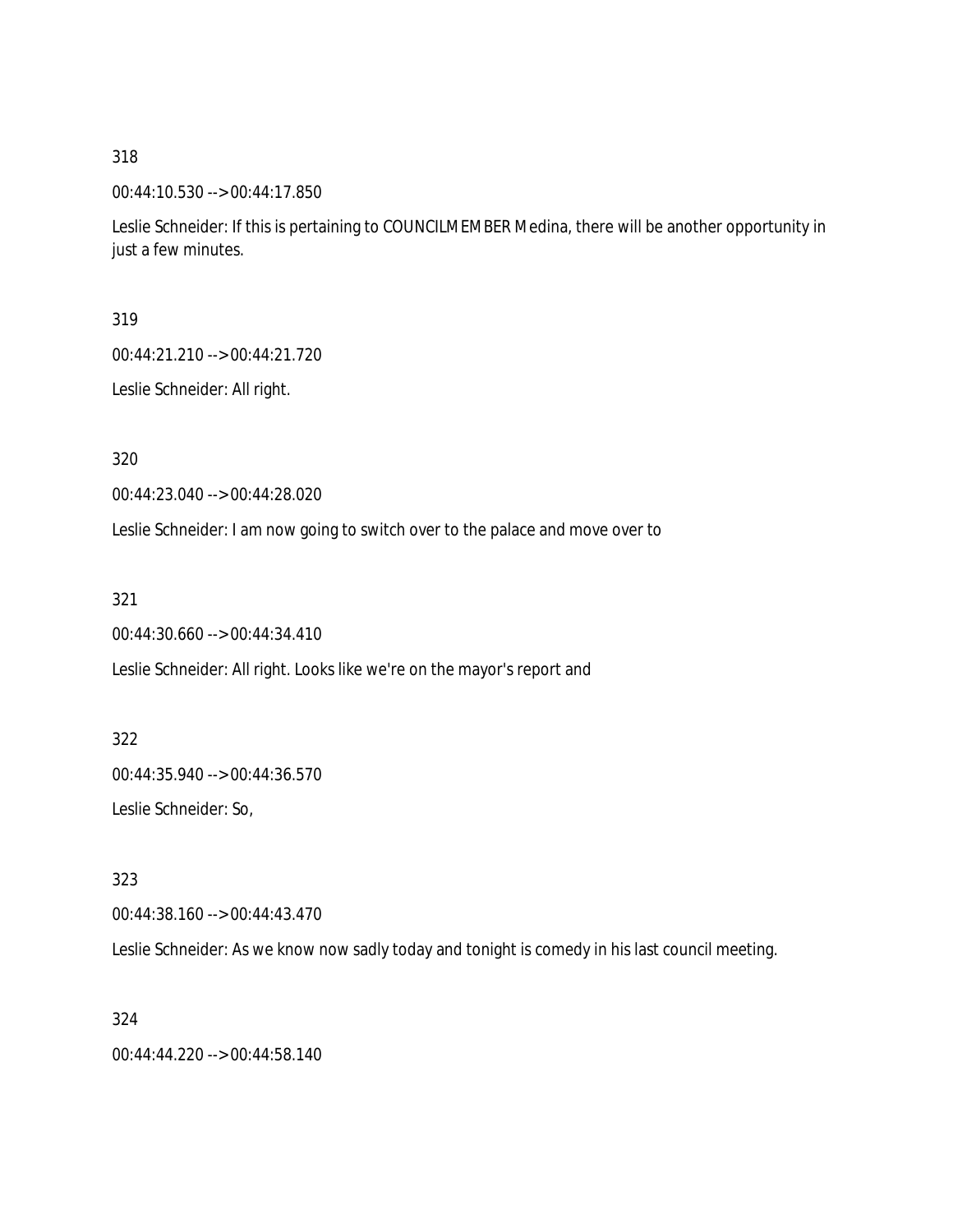Leslie Schneider: We will hold a recognition for him soon. I just wanted to make sure that you all know that the application period for his northward replacement is open now and closes the day before Thanksgiving. So that would be Wednesday and

325

00:44:59.280 --> 00:45:07.200

Leslie Schneider: I'M THINKING THE CITY MANAGER could jump in. Is it for a four o'clock deadline or five o'clock deadline these deadlines do matter. They are hard 10 times

326

00:45:08.310 --> 00:45:10.170

Morgan Smith: When there's defer to the clerk on that one.

327

00:45:10.350 --> 00:45:12.330

Morgan Smith: All right, Wednesday, the 24th.

328

00:45:12.660 --> 00:45:14.040

Morgan Smith: Wednesday the 24th. Thank

329

00:45:14.040 --> 00:45:14.400

You

## 330

00:45:15.600 --> 00:45:26.250

Leslie Schneider: Okay. And then next Monday Council holds along executive meeting to evaluate candidates for city manager and will be choosing a shorter list to be interviewed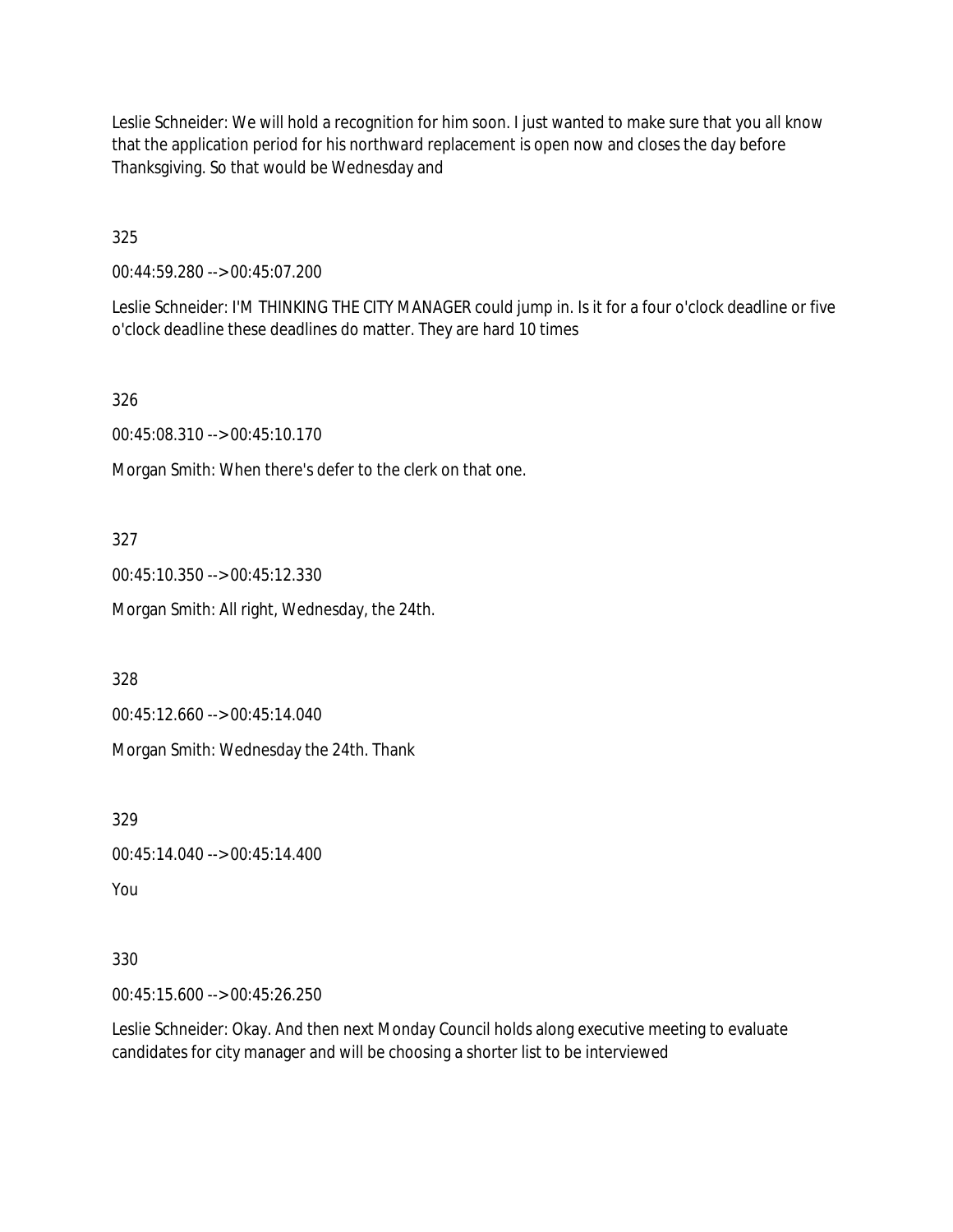00:45:27.330 --> 00:45:34.410

Leslie Schneider: And we'll be going over some of the rules around that sort of the process for that later this evening.

# 332

00:45:35.040 --> 00:45:42.240

Leslie Schneider: And I want to give a shout out to the sustainable transportation Task Force. I am a liaison to that. So I have a little bit of visibility into

333

00:45:42.600 --> 00:45:46.350

Leslie Schneider: Some of what's going on outside of the task force meetings.

334

00:45:46.680 --> 00:46:03.930

Leslie Schneider: And I just want to say that I'm just so impressed that various Members have or are still now putting in huge effort said homework effort into ground treating the data around levels of stress coding for our roads and for multimodal safety and comfort.

335

00:46:05.130 --> 00:46:15.420

Leslie Schneider: So there's a lot of consolidation of different data sets that our residents are contributing to and city manager, I can now turn it over to you. Thank you very much.

336

00:46:17.100 --> 00:46:18.330

Leslie Schneider: COUNCILMEMBER topless.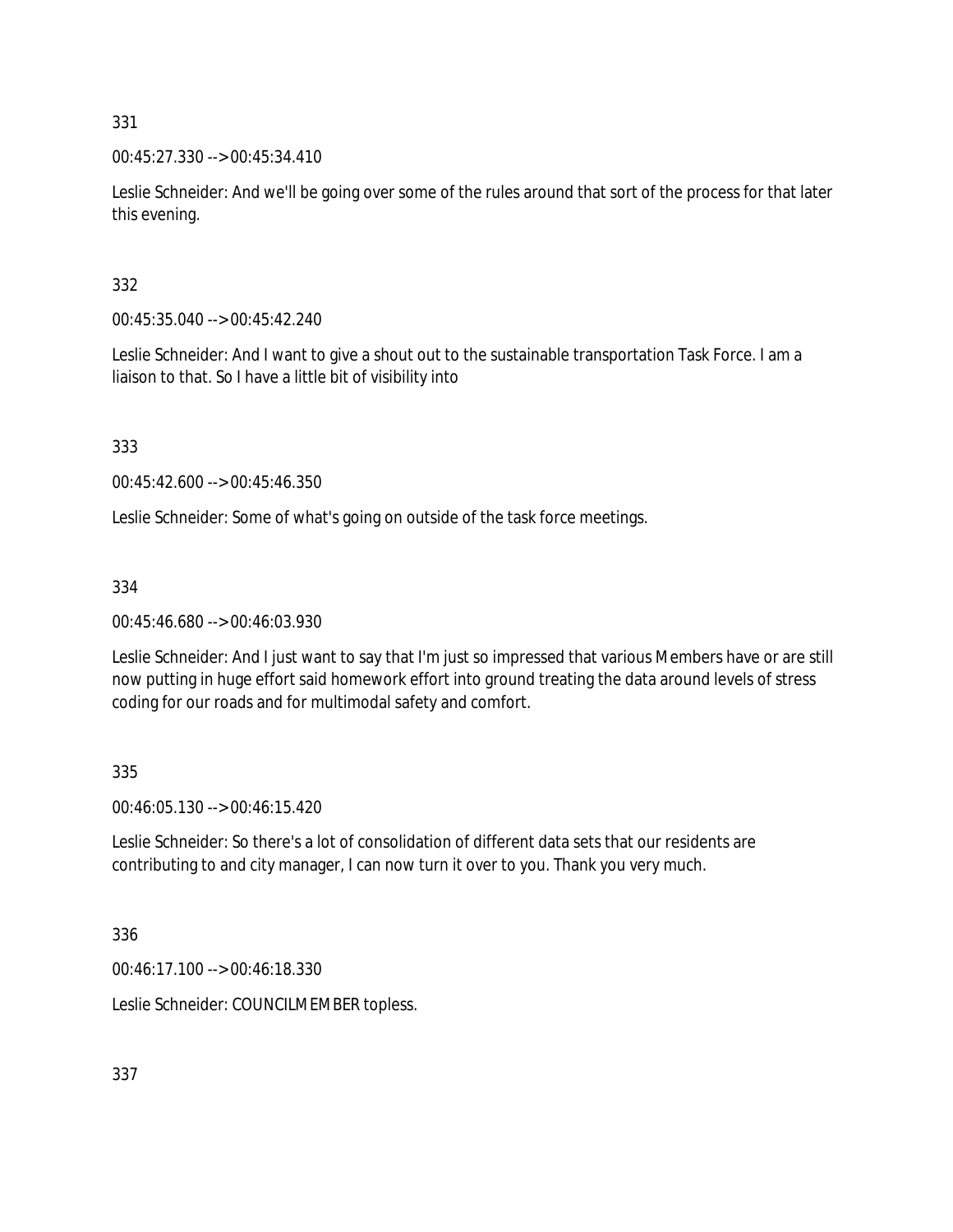00:46:18.450 --> 00:46:18.960

Kirsten Hytopoulos: Sorry. Well,

338

00:46:19.230 --> 00:46:22.770

Kirsten Hytopoulos: I think we've lost Christy. I think we need to note that, am I wrong.

339

00:46:23.490 --> 00:46:25.800 Leslie Schneider: Oh, okay. That's important.

### 340

00:46:30.840 --> 00:46:33.870

Leslie Schneider: Um, city attorney, did you want to jump in.

341

00:46:36.150 --> 00:46:37.380

Leslie Schneider: Where you're on mute right now.

### 342

00:46:38.220 --> 00:46:45.840

Joe Levan: On the on the vacancy question. It is the based on the less Christine, you know, differently, but it's the 25th.

## 343

00:46:46.920 --> 00:46:51.840

Joe Levan: at 4pm not the 24th and 25th at 4pm is the deadline, the vacancy.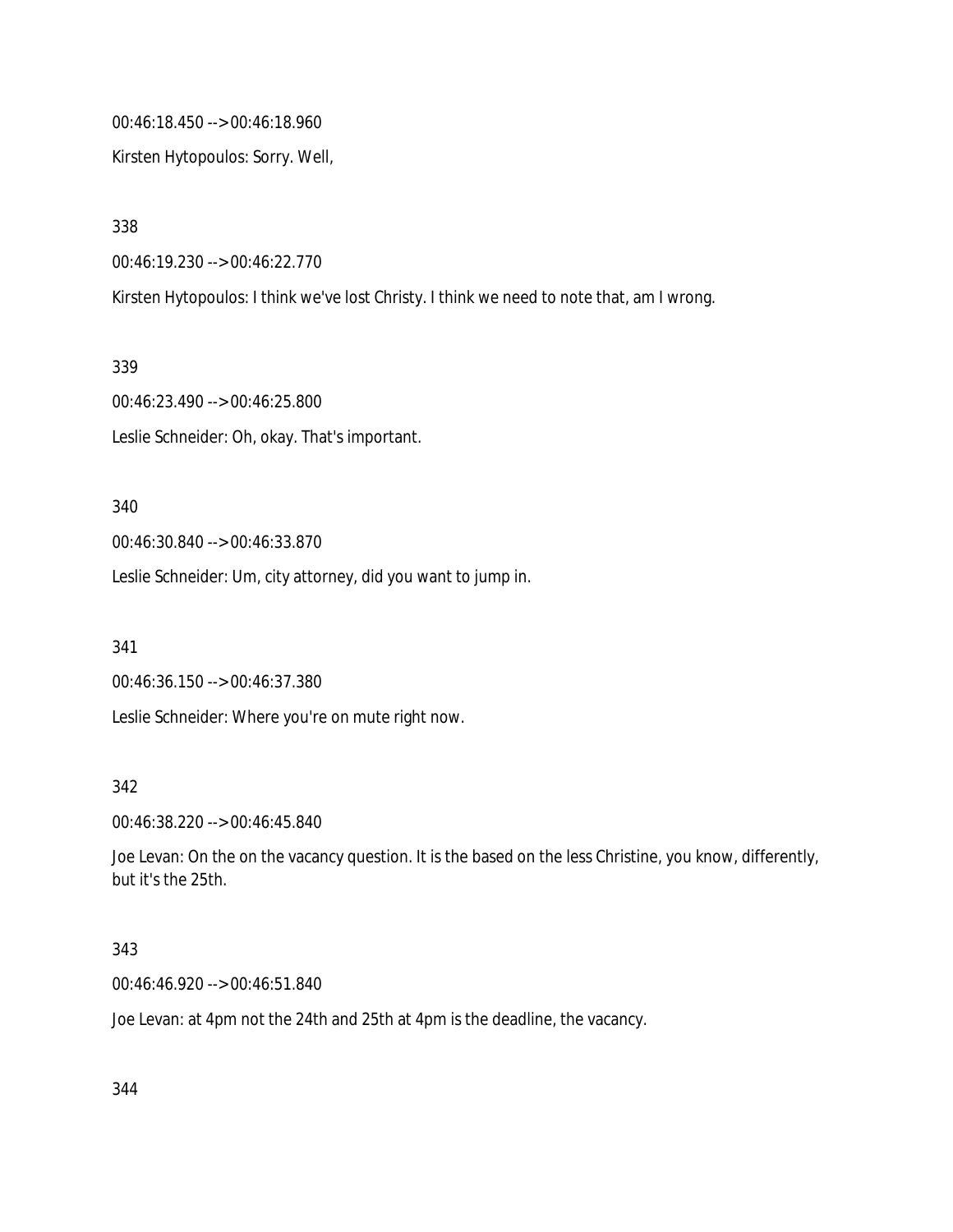00:46:52.050 --> 00:46:55.470

Leslie Schneider: So it's Wednesday the 25th at 4pm

345

00:46:56.520 --> 00:47:06.600

Leslie Schneider: Okay, thank you. And yes, Christy did lose internet connection, she is trying to get get back on so city manager, I can turn it over to you.

346

00:47:09.630 --> 00:47:27.390

Morgan Smith: Leaving. Thank you, counsel. Just one topic to share for general community information and for the Council's awareness. I'm going to pass along some notes from analysts age our emergency preparedness coordinator related to the city's covert testing site, which was launched last week.

347

00:47:28.410 --> 00:47:37.410

Morgan Smith: And it's getting a lot of us, which is great, but we also need the Community's help in making this project to success. It's not something that is

348

00:47:38.610 --> 00:47:48.450

Morgan Smith: core to the city's function. So we're doing everything we can to provide this expanded testing capacity for our community primarily with the goal of wanting to support

349

00:47:48.780 --> 00:48:00.090

Morgan Smith: Local businesses and when they're ready. The local schools and they're reopening and do what we can to be a partner in that. And one thing we're finding be as we learn about our new line of

350

00:48:00.960 --> 00:48:07.980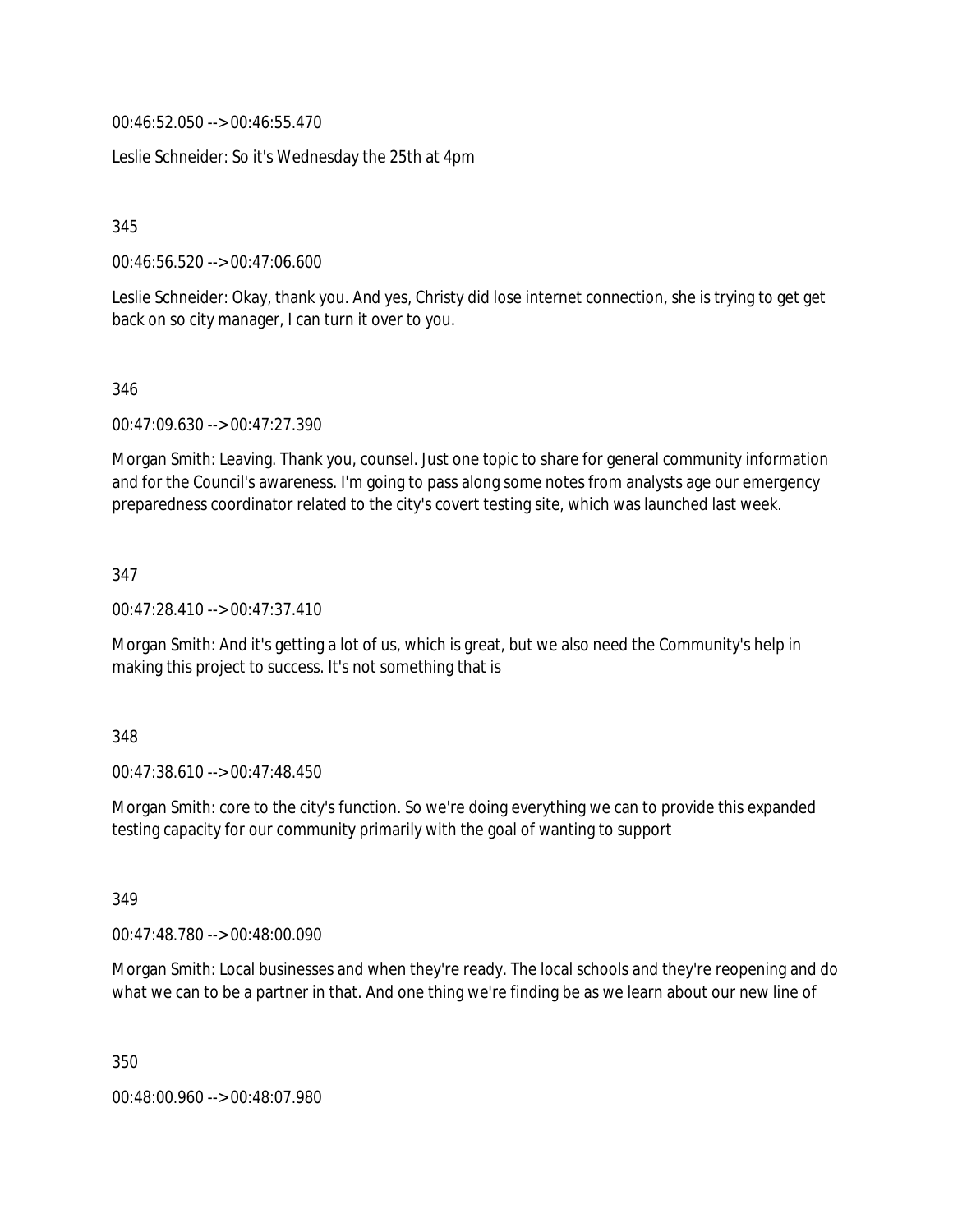Morgan Smith: Work here is that the community. Some members of the community are perhaps making use of the testing in ways that we didn't anticipate

351

00:48:08.520 --> 00:48:21.120

Morgan Smith: And we have a limited capacity. So I want to encourage everyone to make sure that the city's testing site is the right resource for you. And then if you have alternatives to know what those are and to make use of them. So more specifically

## 352

00:48:22.650 --> 00:48:32.220

Morgan Smith: We have had some comments and feedback about the fact that the appointments that we're offering through our scheduling service online are booked through the end of the month.

353

00:48:32.550 --> 00:48:40.470

Morgan Smith: And it may be that some folks who are booking out quite a bit are doing so in in anticipation of travel or things that they're planning.

354

00:48:40.800 --> 00:48:46.350

Morgan Smith: And I just want all community members to think carefully about how they're using our testing so that the folks who do need it.

355

00:48:46.800 --> 00:48:59.970

Morgan Smith: And who will be more immediate in their demands we can still have the ability to support them. So the testing site is up and running. It's open Monday, Wednesdays and Fridays from one to 5pm

356

00:49:00.870 --> 00:49:05.460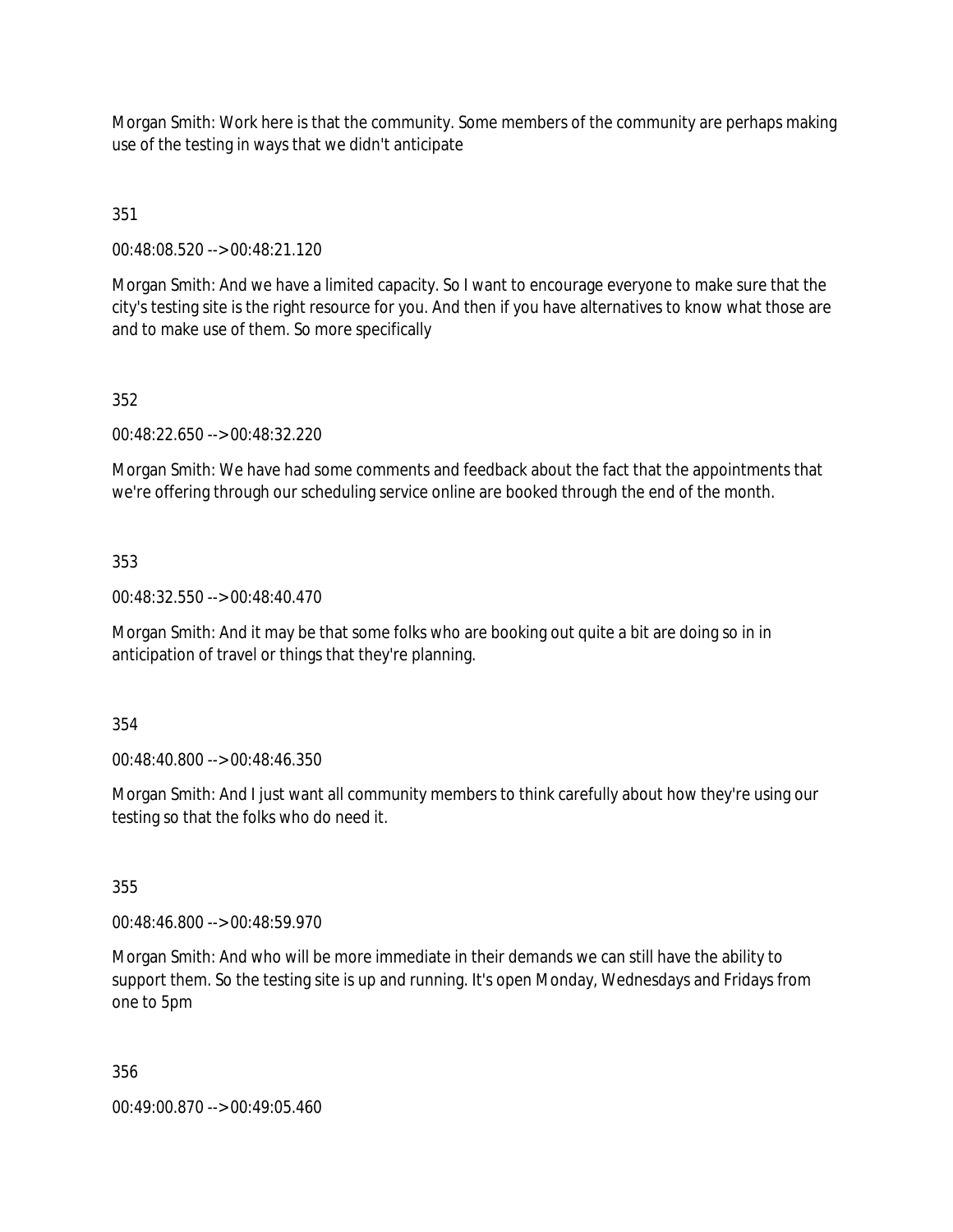Morgan Smith: We've had a lot of interest in our appointments are currently full through the end of November.

357

00:49:06.120 --> 00:49:14.670

Morgan Smith: As a result of the use that we're seeing. And the fact that people are booking appointments farther out than we anticipated we've changed the scheduling software.

358

00:49:15.000 --> 00:49:31.020

Morgan Smith: To now only allow appointments to be made a shorter period of time in advance. Then we're going to monitor that right now. We're still allowing up to four weeks in advance. But if we find that that folks are using that to pre book because of travel needs. We may have to shorten that

359

00:49:31.020 --> 00:49:32.340

Morgan Smith: Up because we do want to be able to

360

00:49:32.670 --> 00:49:40.200

Morgan Smith: To support more immediate concerns, primarily. Let me remind people that this site is for individuals who need to be tested.

361

00:49:40.620 --> 00:49:48.180

Morgan Smith: Due to the awareness. They've had a close contact or other words, some exposure who need a negative test return to work or school

362

00:49:48.690 --> 00:49:55.920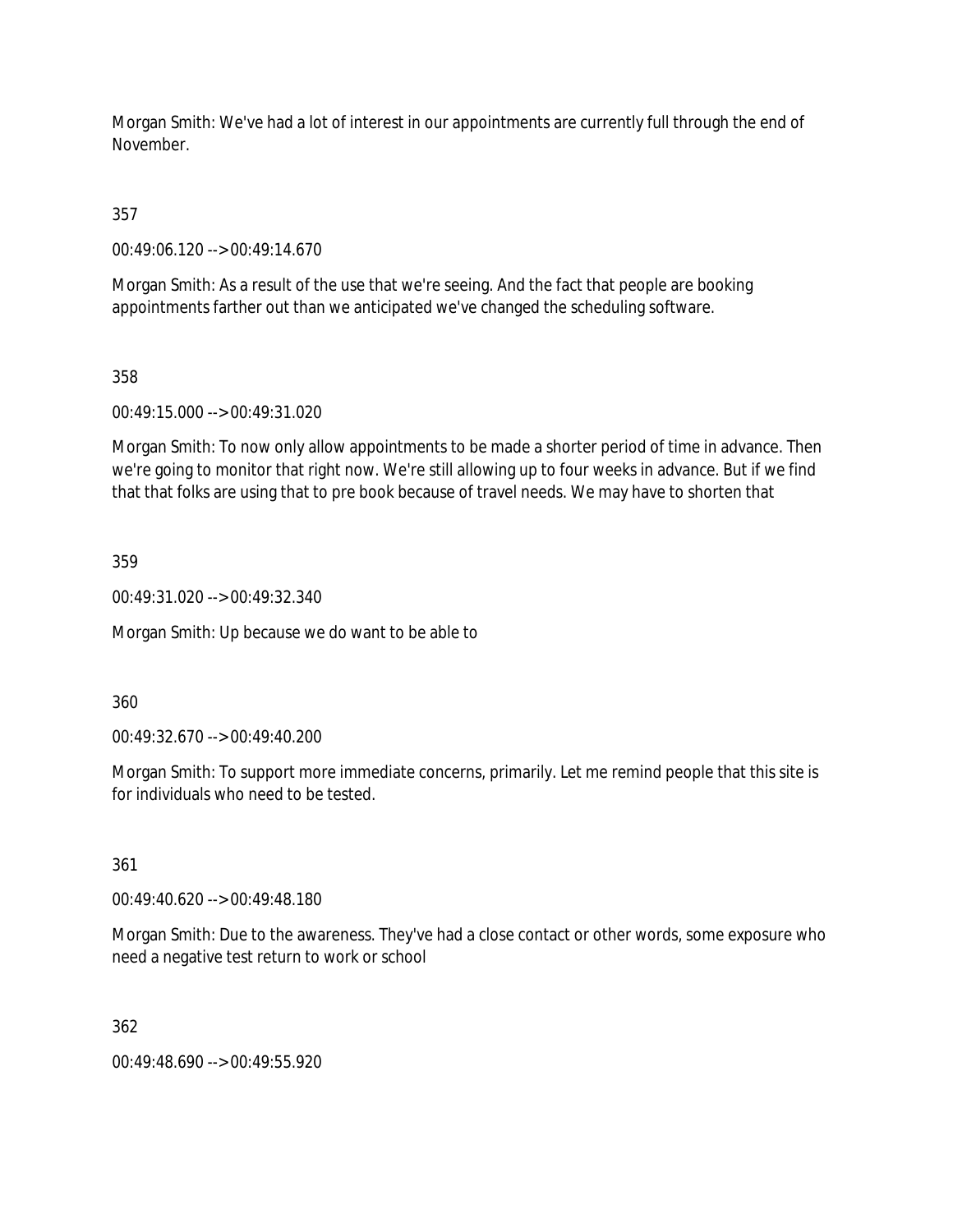Morgan Smith: Or who have traveled to an area with a high case right but some of those first examples are more immediate emerging

363

00:49:56.370 --> 00:50:05.550

Morgan Smith: Kind of examples. And so let's just keep in mind that we want to save our capacity to be able to support those instances we're happy to offer this resource to the community.

364

00:50:05.970 --> 00:50:08.430

Morgan Smith: But we're not the only testing capability in the community.

365

00:50:09.390 --> 00:50:18.960

Morgan Smith: First of all, if you're symptomatic your first stop should be your primary care provider or an urgent care that is where we'd like symptomatic community members to go first for testing.

366

00:50:19.860 --> 00:50:28.200

Morgan Smith: Additionally, please know that kits up county has also open to testing site in Bremerton it pendergraph Park and it's open Mondays Thursdays and Saturdays.

367

00:50:28.740 --> 00:50:32.220

Morgan Smith: I know understand it's further away, but they also have a lot of capacity.

368

00:50:33.000 --> 00:50:39.750

Morgan Smith: So to the degree that we want to balance where the resources are and make sure that the Bainbridge resources available to folks who may use them.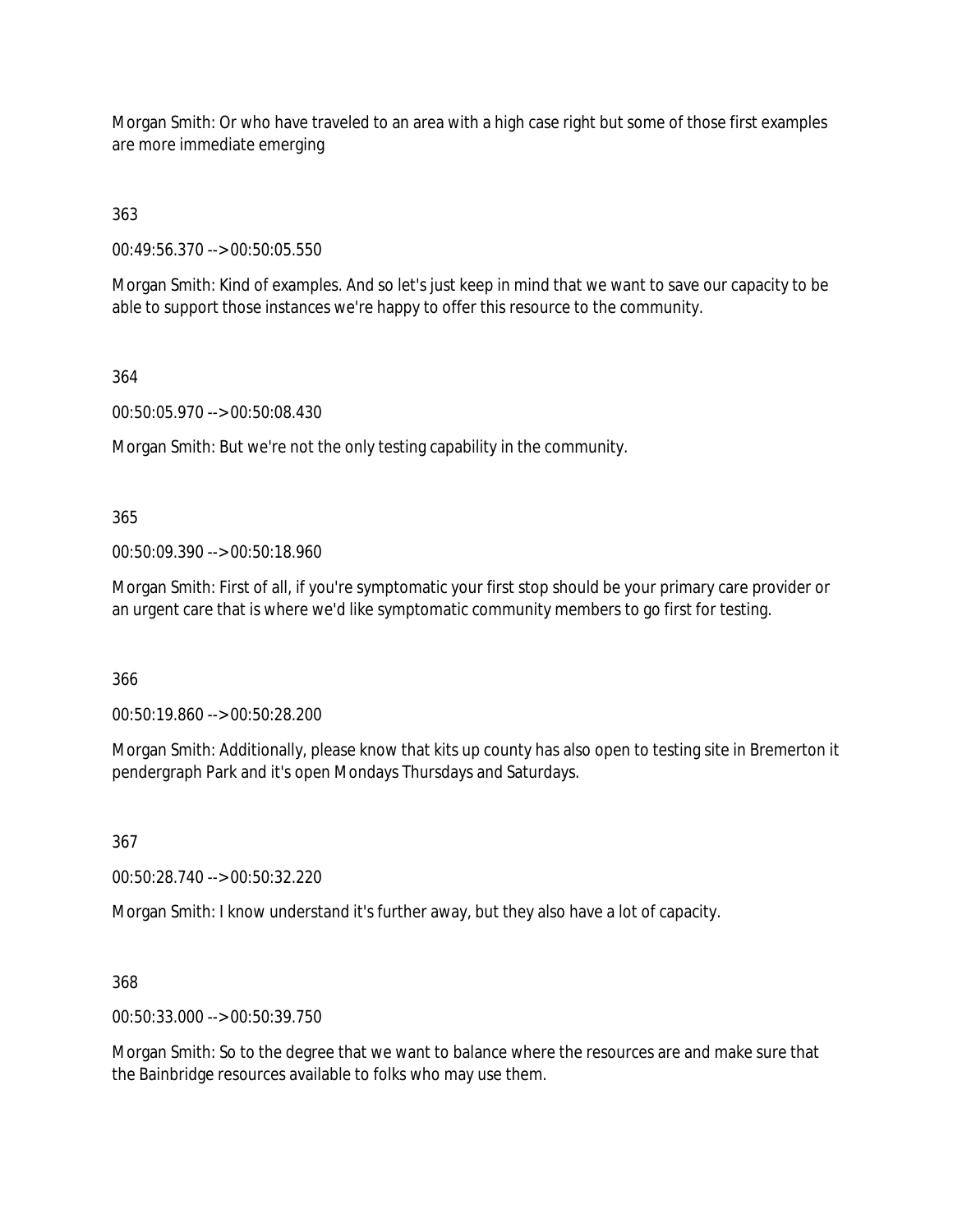00:50:40.110 --> 00:50:48.630

Morgan Smith: Just want to encourage people to keep that in mind. So again highlights are if you're symptomatic please seek testing through primary care provider or an urgent care.

370

00:50:49.230 --> 00:51:04.980

Morgan Smith: And if you can keep in mind that our community testing site is intended for folks who have a need because of an emerging awareness of a close contact or other issues related to their work or school or travel. Thanks very much.

371

00:51:06.660 --> 00:51:08.130

Morgan Smith: Thank you and

372

00:51:08.190 --> 00:51:09.780

Leslie Schneider: Welcome back. Councilmember car.

373

00:51:10.380 --> 00:51:12.810

Leslie Schneider: COUNCILMEMBER hi topless. Did you

374

00:51:12.900 --> 00:51:24.930

Kirsten Hytopoulos: Yeah, I just wanted to know, are we, I'm just going on because of HIPAA is are we allowed to track like where people are coming from and what their reasons are, are realistic track that data.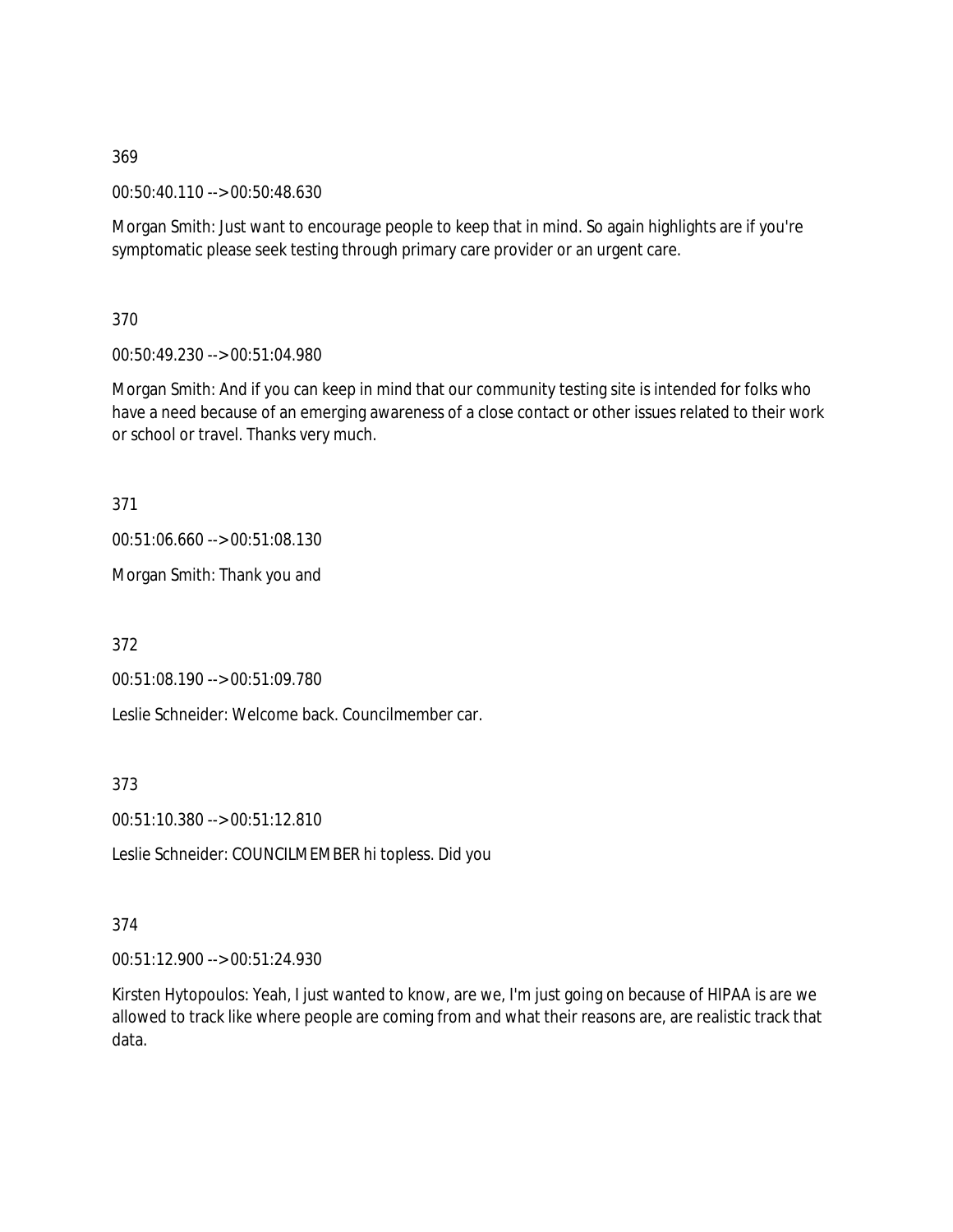00:51:25.590 --> 00:51:32.160

Morgan Smith: And we, I think, are asking folks what the reason is for the testing, but remember we set this up in

376

00:51:33.270 --> 00:51:35.010

Morgan Smith: An approach where we're not turning folks away.

377

00:51:35.760 --> 00:51:43.920

Kirsten Hytopoulos: Yeah, our own. So, just so that we know. So like a month or two from now we know. Oh, well, this is why people are coming in. This is where they're coming from, or

378

00:51:43.920 --> 00:51:51.690

Morgan Smith: Well, our sense given the fact of how far out. And when folks were booking was that they planned holiday travel and wanted to also pre plan their testing.

379

00:51:52.380 --> 00:51:57.960

Morgan Smith: And so we were just our concern is that that may limit our ability to be supportive

380

00:51:58.350 --> 00:52:11.400

Morgan Smith: During those weeks for people who have emerging issues which was really our primary focus our primary intent was to be have a resource that was up and running and available to support people who had an emerging awareness of the need for tests.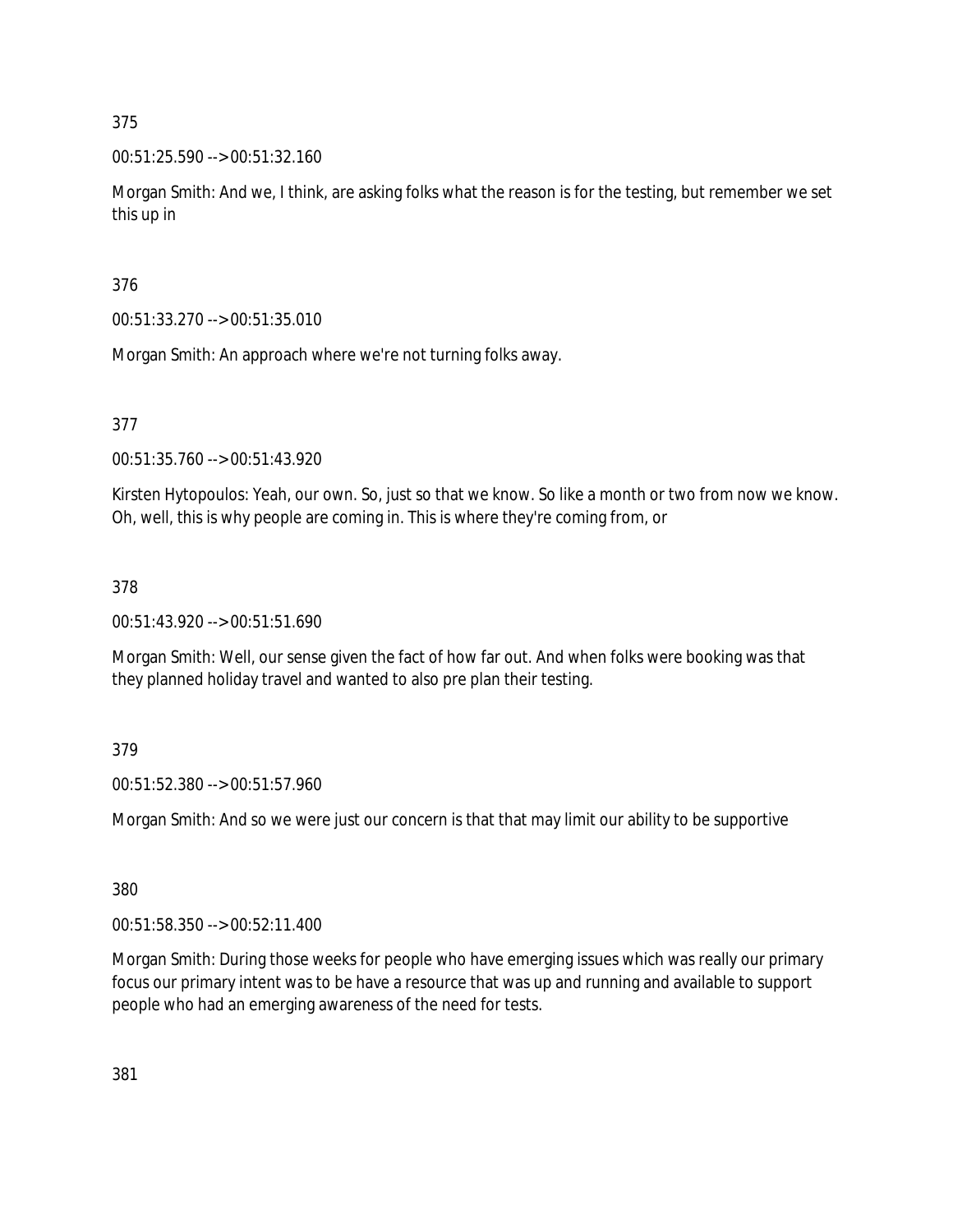00:52:12.420 --> 00:52:19.530

Morgan Smith: So I think it's just a question of, we're not going to get real militant about this. We're still going to have an open arms approach.

382

00:52:19.800 --> 00:52:27.810

Morgan Smith: But we want the community to understand what the capacity constraints are to make sure they know what their other options are to encourage them to make use of it when that's a better fit.

383

00:52:28.260 --> 00:52:36.000

Morgan Smith: And just to acknowledge that will continue to tweak our system based on what we see where we think it's needed. So

384

00:52:39.570 --> 00:52:41.280

Leslie Schneider: Great, thank you very much city manager.

385

00:52:43.170 --> 00:52:45.690

Leslie Schneider: All right, with that, we can now move on to

386

00:52:47.310 --> 00:53:03.120

Leslie Schneider: Our presentations and six A is our recognition of service to COUNCILMEMBER Medina. So, as I stated before, we do want to be open to some public comment. And I know we've already received a fair number of comments in the regular session. That's wonderful.

387 00:53:04.590 --> 00:53:14.010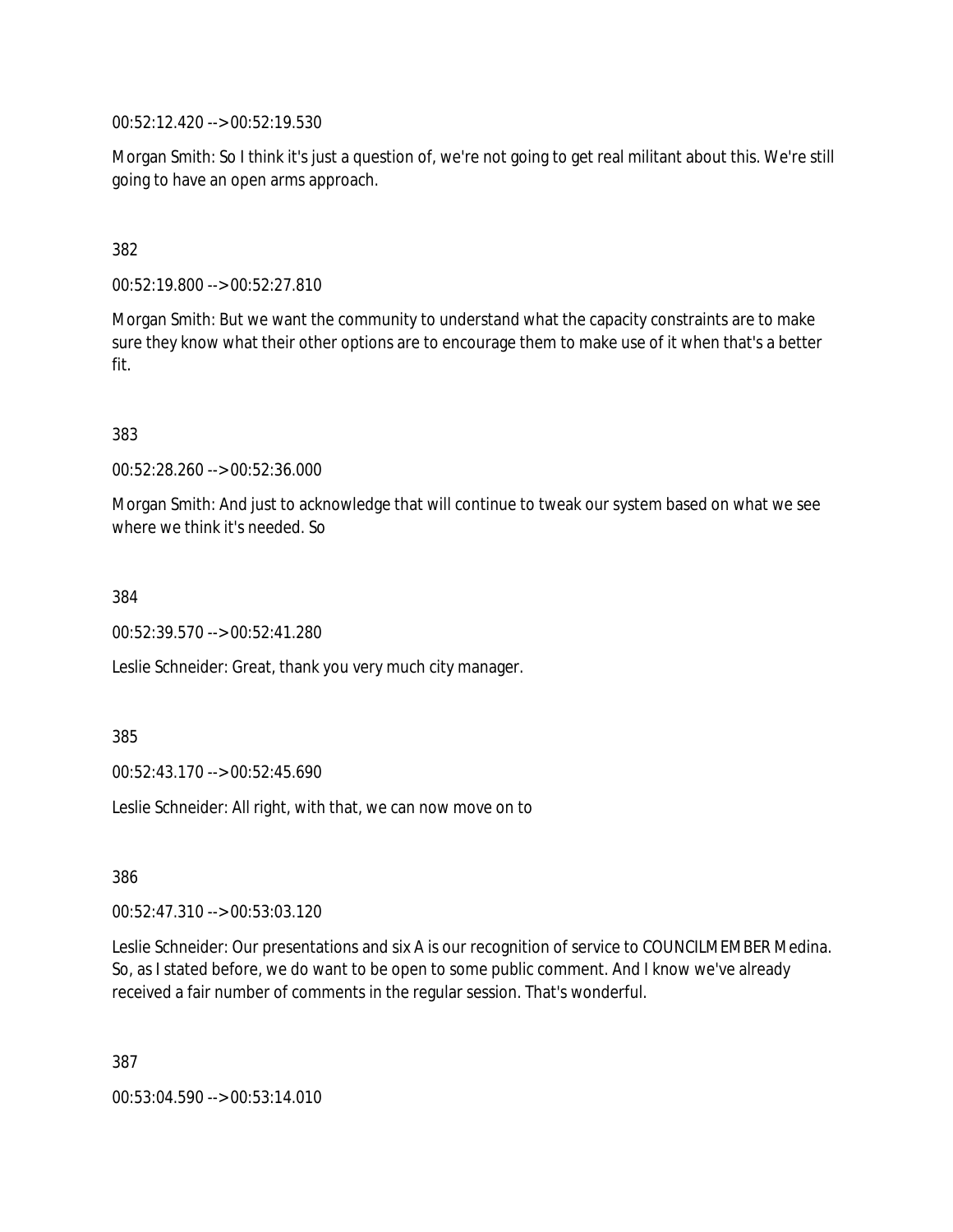Leslie Schneider: So if I'll try to bounce back and forth between the two lists to see if there's anyone with their hand up on the on the Community side and

388

00:53:14.940 --> 00:53:24.840

Leslie Schneider: So in the meantime, I just want to say that this is colleagues. This is a free forum time for us to celebrate our outgoing council member and recent mayor.

## 389

00:53:25.590 --> 00:53:37.950

Leslie Schneider: Cole Medina and I will remind you that Cole has valued a good roasting of outgoing council members in the past. So it is fair play for him to be on the receiving side of that treatment now.

## 390

00:53:39.330 --> 00:53:47.370

Leslie Schneider: At the same time, I'm sure we're all aware of the contributions to the leadership and personality of the Council during his five years of tenure.

## 391

00:53:47.910 --> 00:54:01.320

Leslie Schneider: We're losing our longest serving council member and we wish him well Cole, would you like to speak first. And I'm sure we could offer you another chance at the end. If you want to add anything or would you like to just let us jump in here.

392

00:54:03.510 --> 00:54:07.950

Kol Medina: I need to speak first. I would enjoy a good real estate so that that'd be fun.

393

00:54:09.270 --> 00:54:12.420

Leslie Schneider: All right. Um, so we can just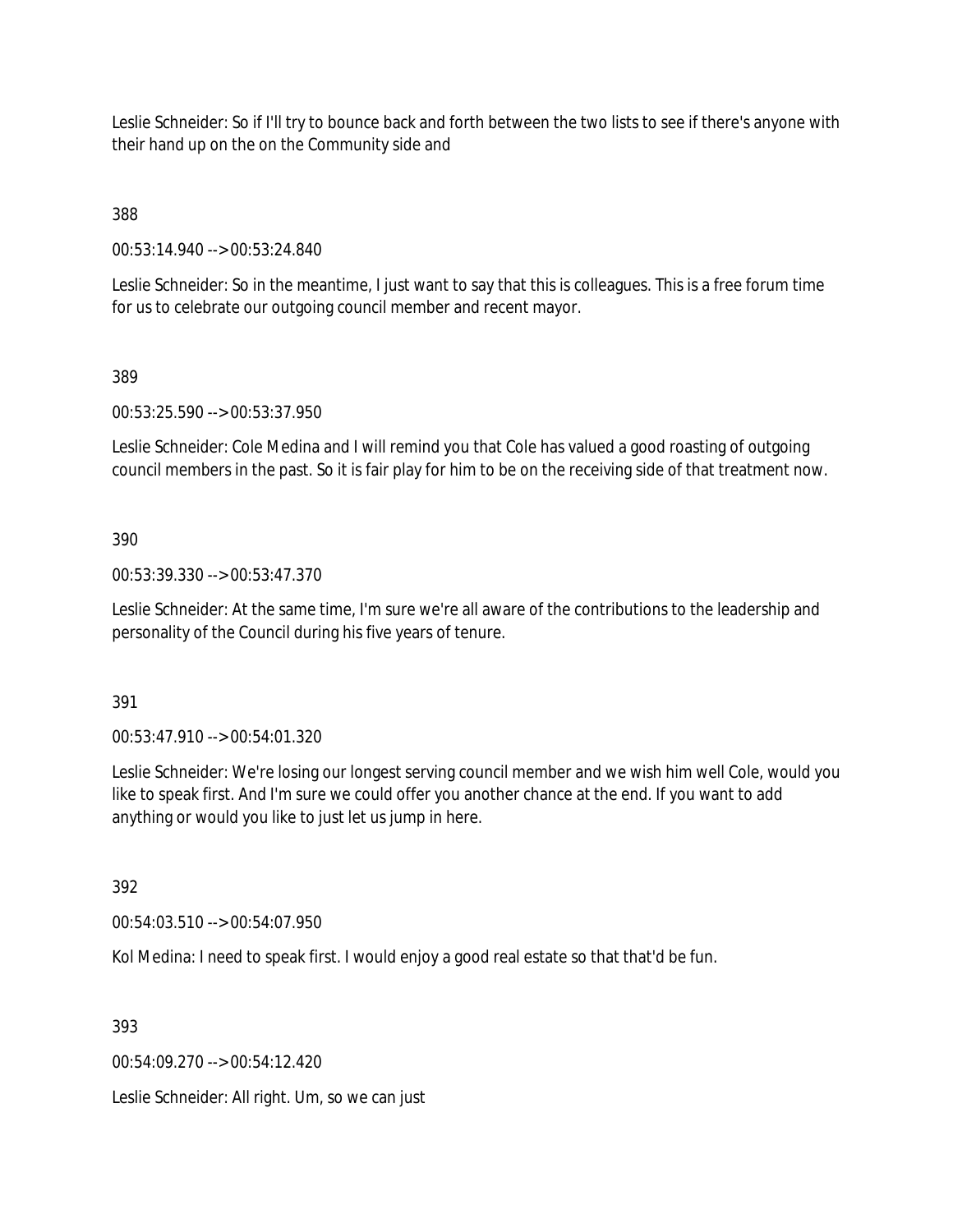00:54:13.920 --> 00:54:25.170

Leslie Schneider: We can just be ad hoc about this. I'll go ahead and call on anyone who wants to go first if you have some things that you would like to, to say to your colleague Deputy Mayor de

395

00:54:25.770 --> 00:54:31.920

Joe Deets: Yeah. Thank you, Mayor Schneider. Well, of course, how can we let an opportunity like this pass

### 396

00:54:33.240 --> 00:54:44.160

Joe Deets: COUNCILMEMBER Medina mayor I i've been taught, I still call you, Mayor, just because that's sort of been ingrained in me that you were the mayor when we

397

00:54:44.970 --> 00:54:58.920

Joe Deets: Back when I was starting out on council. So I, I just really want to say, first off, so thankful so thankful to have had you as a colleague on council, you know, just saying you're going to be sorely missed your

398

00:55:00.090 --> 00:55:01.980

Joe Deets: Your calm demeanor your

399

00:55:03.120 --> 00:55:08.100

Joe Deets: God your institutional knowledge your the history of our legislative efforts.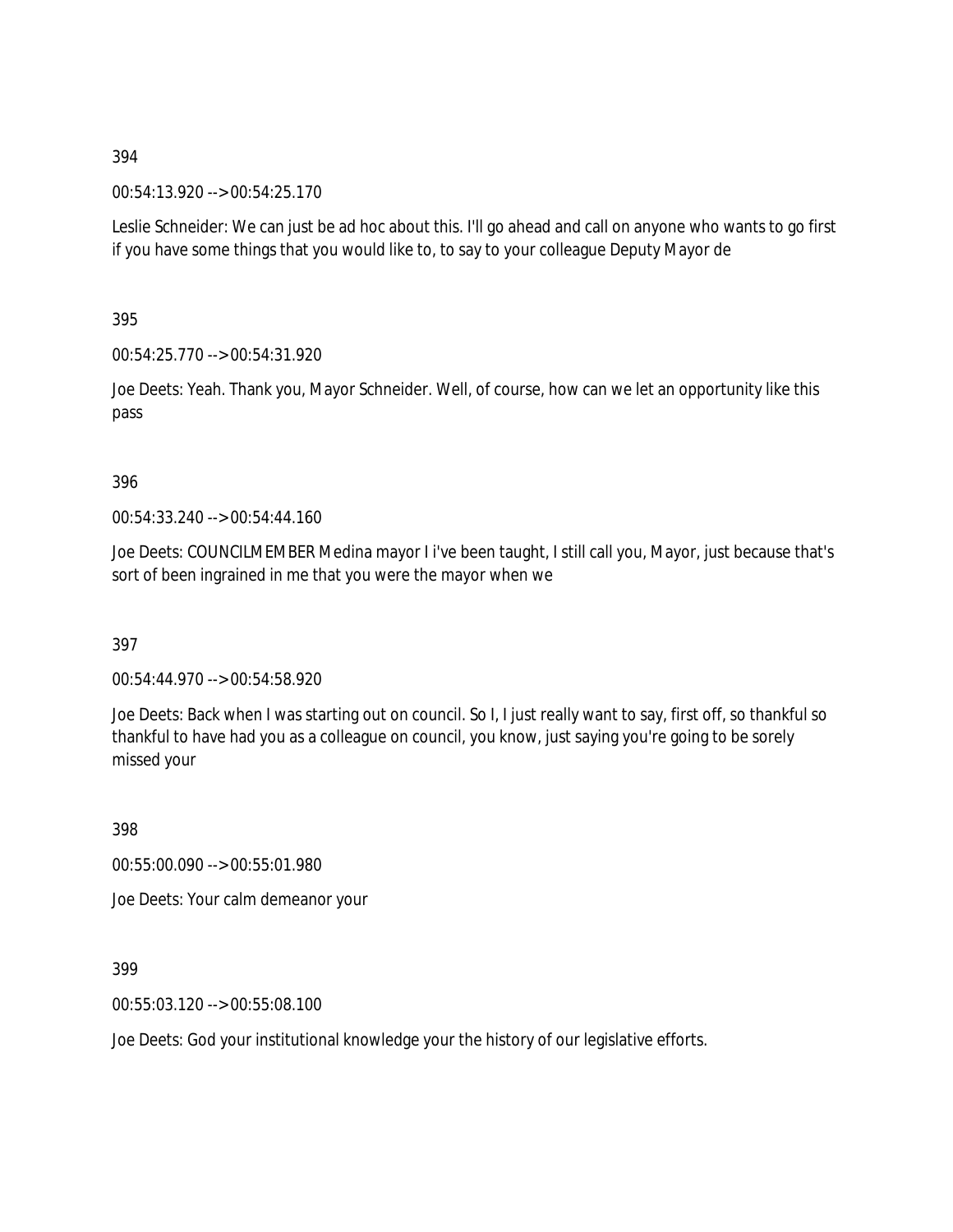00:55:09.510 --> 00:55:14.250

Joe Deets: You really raised the bar for all of us, us and future council members so

401

00:55:16.110 --> 00:55:20.460

Joe Deets: That aside, I will never forget the clapping episode.

402

00:55:21.630 --> 00:55:26.490

Joe Deets: And I wish we had a tape of that maybe someone does, but

### 403

00:55:27.510 --> 00:55:44.220

Joe Deets: We were, you know, things have been a little chaotic these days. So we don't have it, but that was an should I say infamous of someone is clapping and you just went full bore Nazi autumn, and it's like, Wow, I didn't know call to do that, you know,

404

00:55:44.340 --> 00:55:54.120

Joe Deets: So anyway, I'd like others colleagues to speak, but I'm just saying. Best of luck to in Walla Walla, I know you do. Well, you always do and you will be missed.

405

00:55:57.060 --> 00:56:03.390

Leslie Schneider: All right. Thank you very much, Deputy Mayor and council member Hi topless.

406

00:56:04.500 --> 00:56:06.360

Leslie Schneider: What have you got for our colleague here.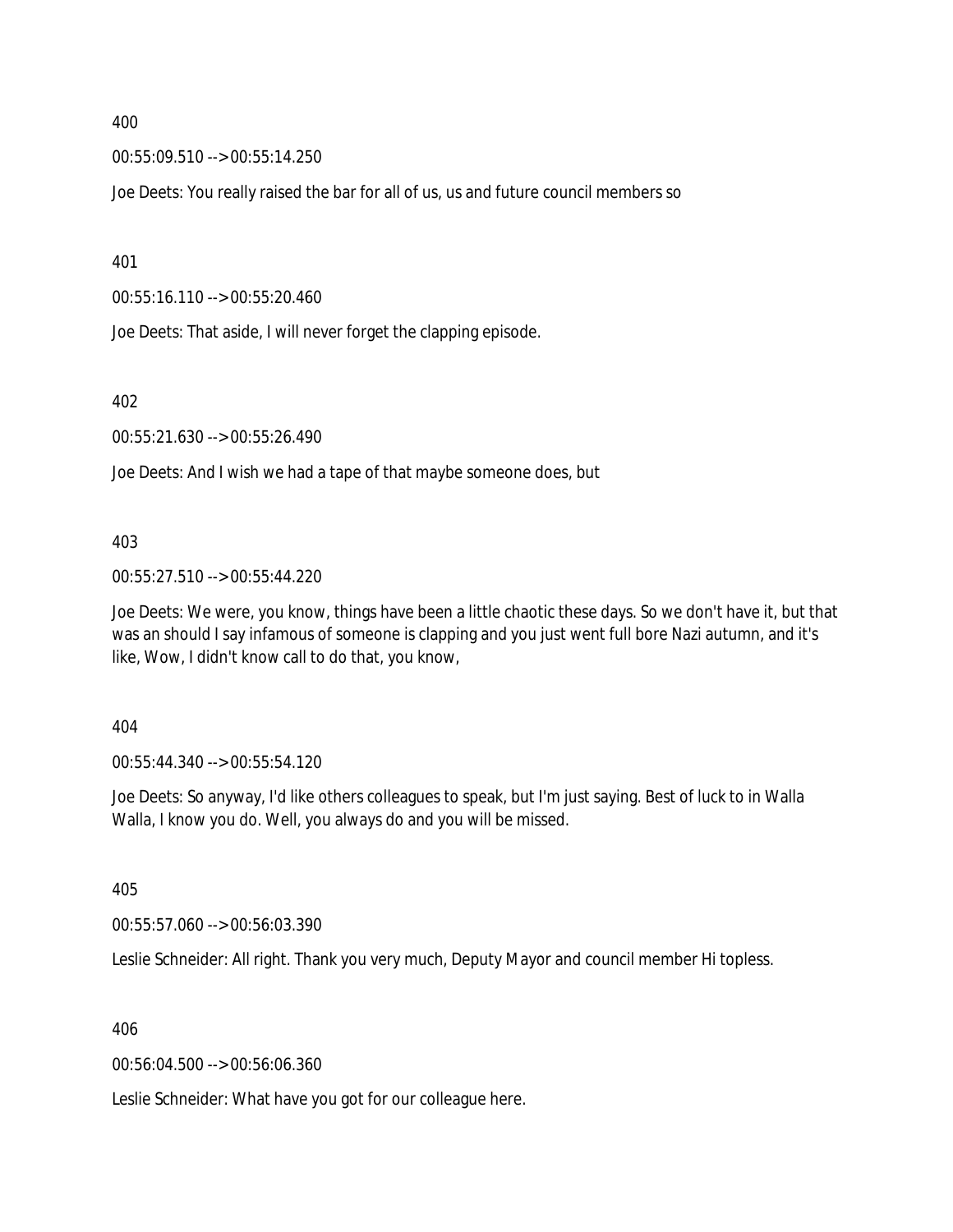00:56:07.530 --> 00:56:13.800

Kirsten Hytopoulos: I wish I had prepared something and I feel so bad for you that you're leaving during code with, you know. Every, everything is

408

00:56:14.430 --> 00:56:23.130

Kirsten Hytopoulos: Less than public comment as less than or meetings or less than, you know, every. Nobody deserves to leave during this not having a human audience.

409

00:56:23.880 --> 00:56:33.720

Kirsten Hytopoulos: And you're leaving with new, you know, or in the first year of some of your, you know, you don't have Matt chairman here. I just feel like this is a terrible time for you to be leaving so

410

00:56:34.980 --> 00:56:42.990

Kirsten Hytopoulos: Anyway, I feel like you won't get the setup you deserve. So I'll do my best. I will tell you. Here's my roast. So in the years that

#### 411

00:56:43.380 --> 00:56:53.280

Kirsten Hytopoulos: Leading up to my time on Council might my run last year, I didn't know you well I'd run a credit cross you every so often. And I always perceived us sort of arrogant, to be frank.

## 412

00:56:55.380 --> 00:56:58.710

Kirsten Hytopoulos: And I started watching Council after not pay attention for a while and I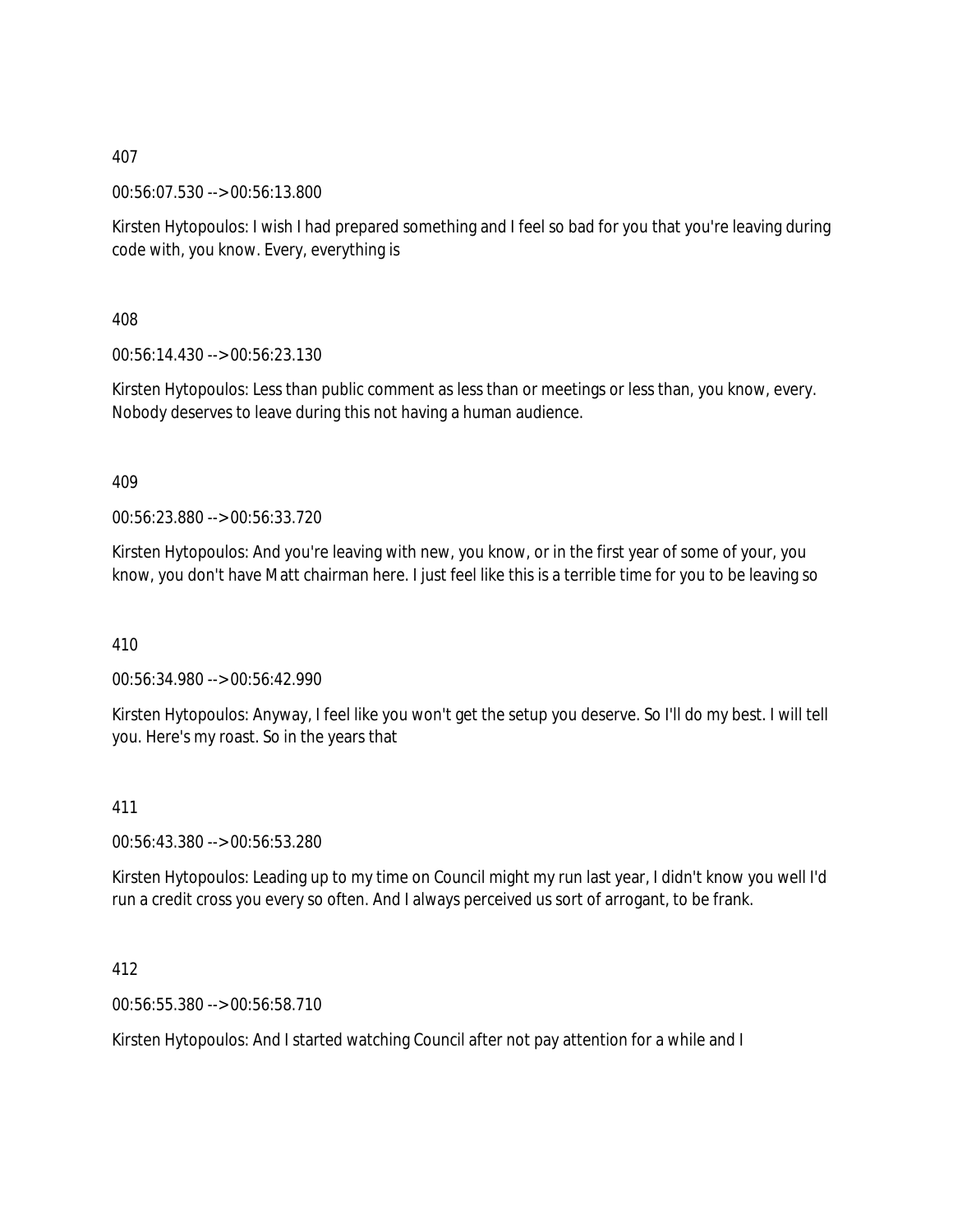00:56:59.880 --> 00:57:10.080

Kirsten Hytopoulos: You know, started hearing all this like referring to you, as Mr. Mayor, and all the stuff that you guys were doing. And I thought, Oh my God, what is this, this guy. Yep. He is indeed this arrogant guy that I always perceive them to be.

414

00:57:11.040 --> 00:57:23.610

Kirsten Hytopoulos: And I have to say that as I got to know you, when I was running for Council and actually driving so much for conversation that I had with you when I went into the past like the 23rd and some other things here and there. I was just really impressed.

415

00:57:24.660 --> 00:57:26.310

Kirsten Hytopoulos: Oh my god, it's frozen.

416

00:57:28.530 --> 00:57:30.030

Leslie Schneider: Alright, well, we can still hear you.

417

00:57:30.180 --> 00:57:31.560

Kirsten Hytopoulos: Okay, you can hear me. Hey guys, this is

## 418

00:57:32.700 --> 00:57:45.690

Kirsten Hytopoulos: A classic moment. I'm like, I'm roasting you and it's breathing and and I was just so impressed, as I was reading a certain have some real conversations with your with an incredibly genuine kind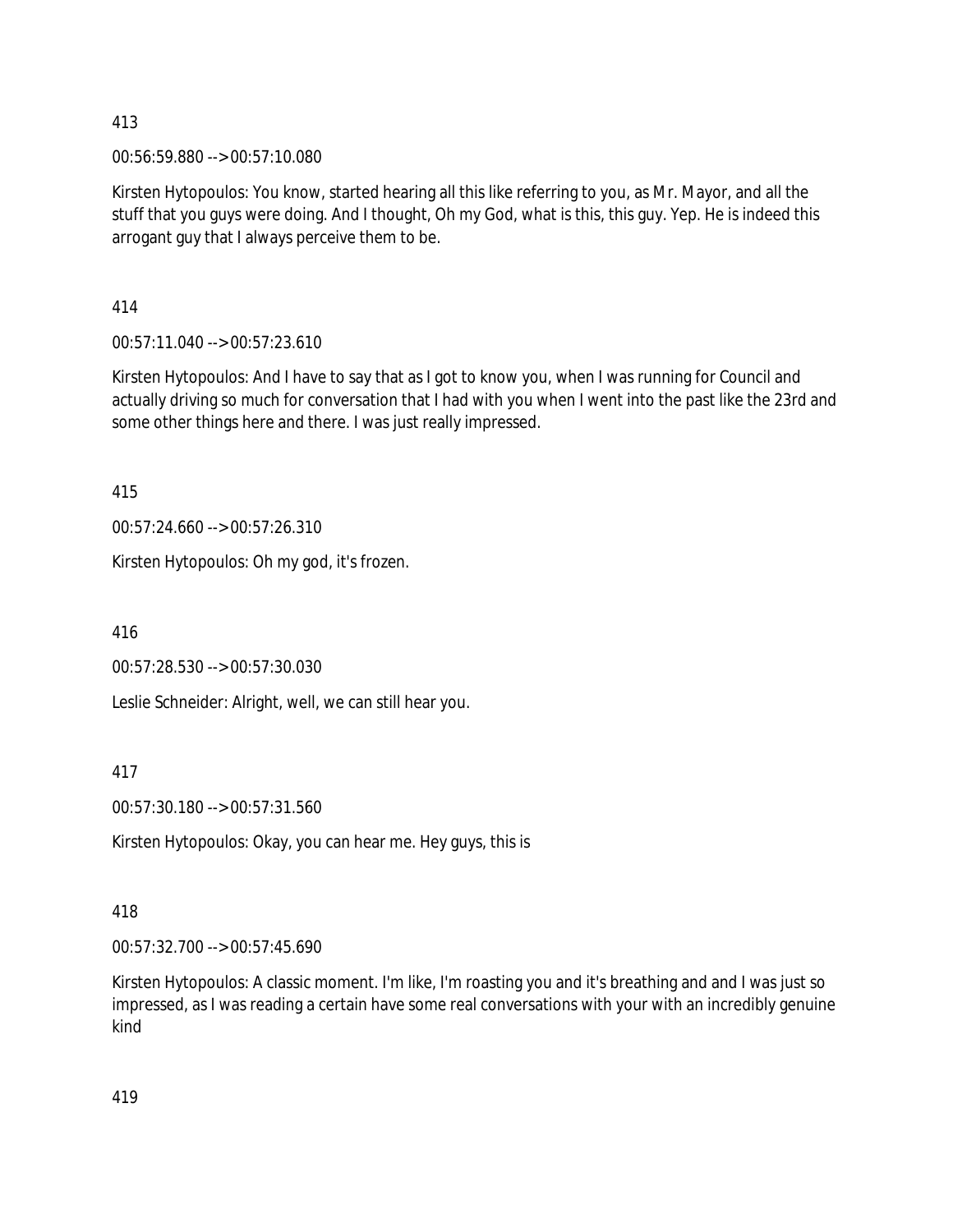00:57:47.220 --> 00:57:51.660

Kirsten Hytopoulos: Always do you intelligent but just such a genuine kind person you are.

420

00:57:52.680 --> 00:58:02.430

Kirsten Hytopoulos: And truly committed to your ideals and and and I had the the instinct, just from how good you were at your job on council that I wanted to serve with you.

421

00:58:02.820 --> 00:58:09.960

Kirsten Hytopoulos: But it just submitted for me that part of what made me really want to run for Council was that I thought you were going to be there still

## 422

00:58:10.380 --> 00:58:14.280

Kirsten Hytopoulos: And it really I don't know that I really would have made my final decision to run

## 423

00:58:14.850 --> 00:58:21.090

Kirsten Hytopoulos: If I didn't think you were going to be serving with me. So I have to say that when I found out that you were leaving, it was kind of devastating.

424

00:58:21.900 --> 00:58:30.690

Kirsten Hytopoulos: I don't know how we're going to fill your shoes. It's been really wonderful serving view I I feel like you really share our community values. I think you are professional

425

00:58:32.490 --> 00:58:45.990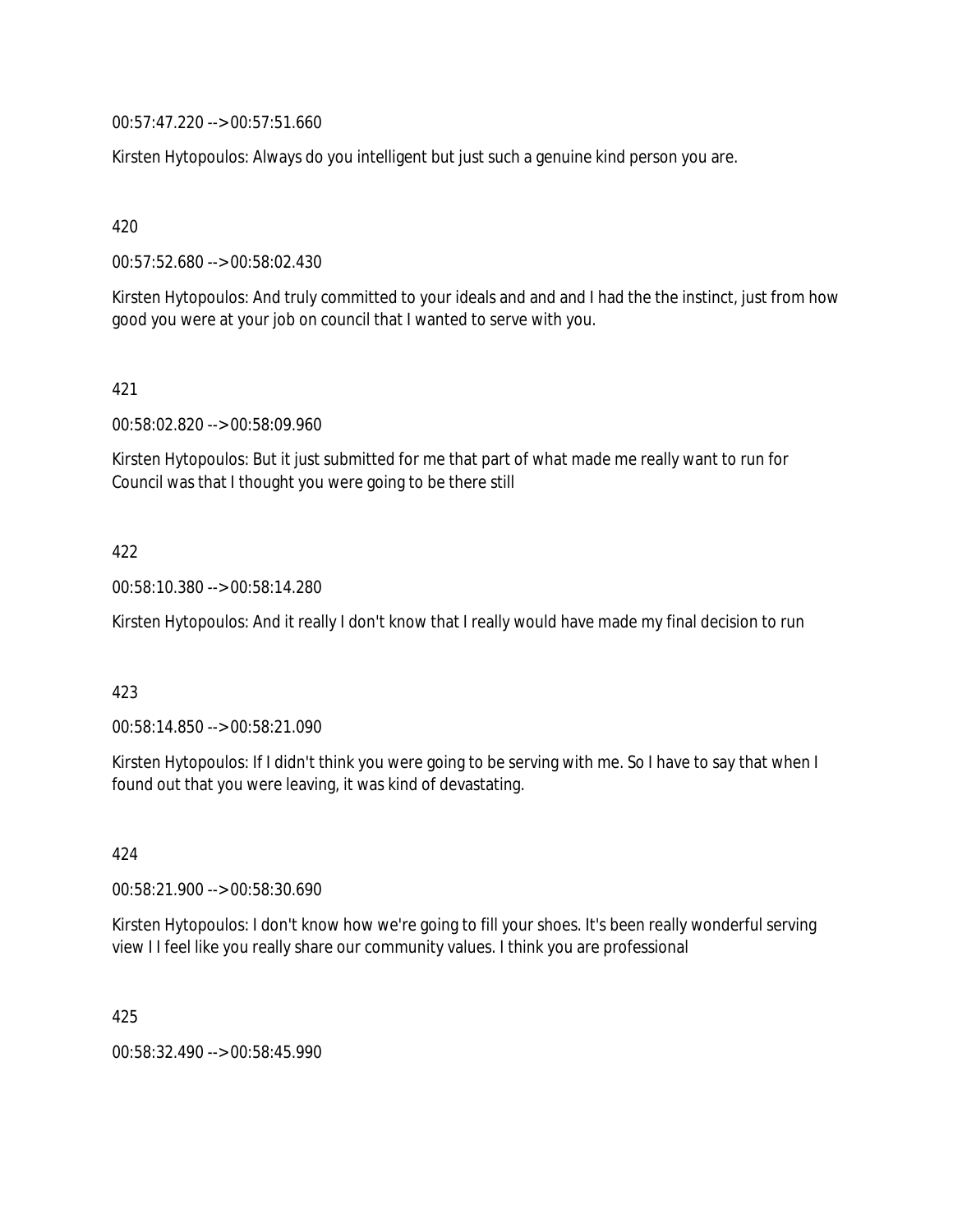Kirsten Hytopoulos: I'm really going to miss you. I'm, I'm really sorry. I hate to bring up. It was just Bing public comment on this. I hate, I hate that you're leaving with this ugly little cloud over you and we'll, we'll do our best to take care of it as

426

00:58:46.470 --> 00:59:06.000

Kirsten Hytopoulos: As you after you leave because i think it's it's it's BS, you know, it'll clear you don't deserve it. You are an ethical fabulous council member and you will be your memory of you will be what you deserve. Thank you for your service.

427

00:59:08.940 --> 00:59:11.910

Leslie Schneider: Thank you. All right. I'm not sure that was a

428

00:59:13.020 --> 00:59:16.260

Leslie Schneider: Deep gouging roasting, but it will have to do right

429

00:59:18.180 --> 00:59:20.760

Leslie Schneider: There was a lot of truth in there. Councilmember car.

430

00:59:21.960 --> 00:59:23.550

Leslie Schneider: Let's see how you can do here.

431

00:59:28.950 --> 00:59:31.830

Christy Carr: Yeah, I don't really have much of a roast either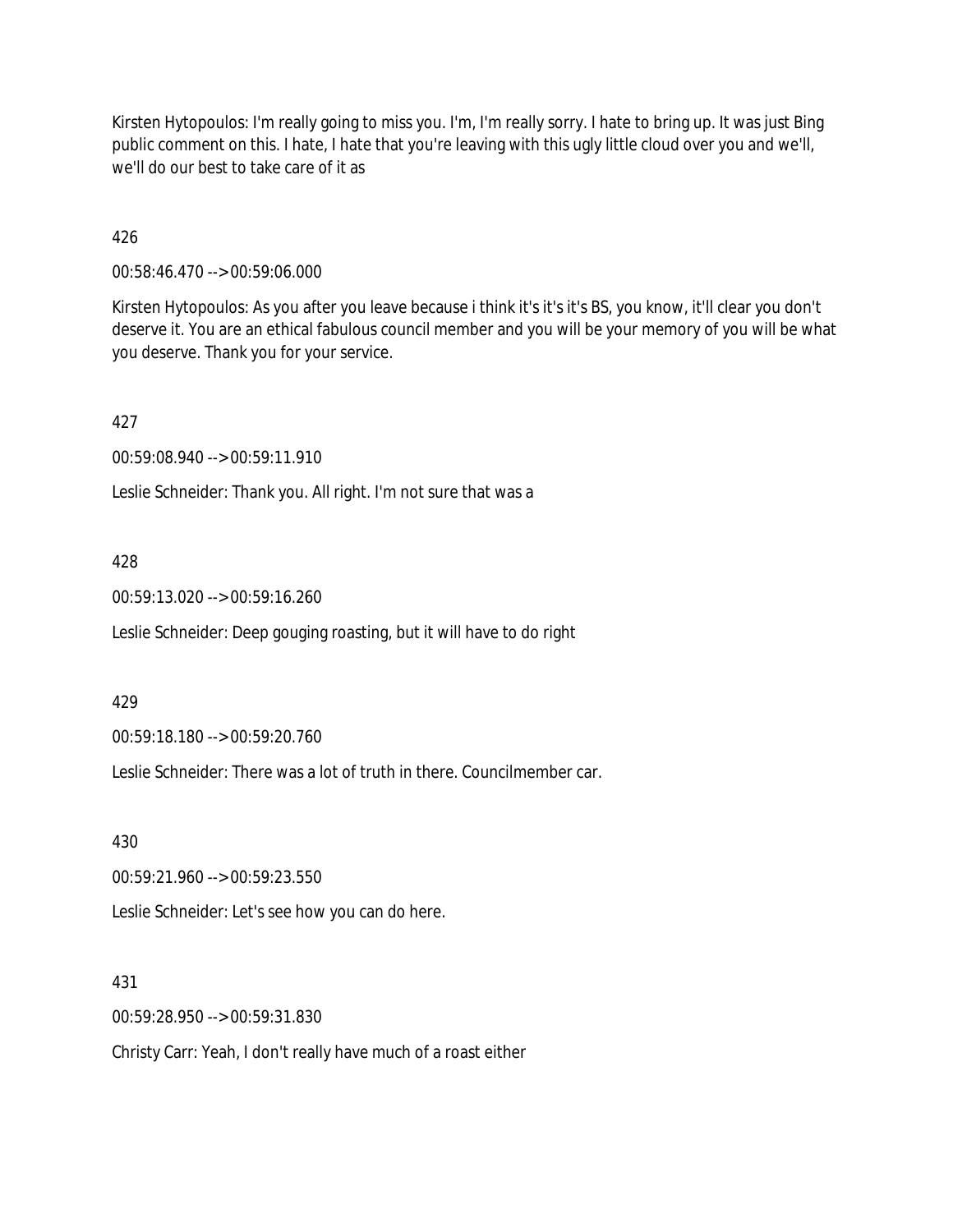00:59:32.490 --> 00:59:33.360

Christy Carr: I didn't serve with

433

00:59:34.050 --> 00:59:39.030

Christy Carr: COUNCILMEMBER Medina too long and the Council, but so maybe I would have had more

434

00:59:40.560 --> 00:59:53.430

Christy Carr: But I do want to say from my experience working with him that I was always really grateful and thankful and impressed by your ability to take in a lot of complex information and to

## 435

00:59:54.150 --> 01:00:07.440

Christy Carr: Repeat it and explain it, both for the your fellow council members and the communities benefit. And I think that the Council in the community has really been lucky to have you in that role leadership role and just parties role.

## 436

01:00:08.880 --> 01:00:16.260

Christy Carr: I thought your mayor's t shirt was really cute and you were really proudly. And I think that says a lot about how you served

## 437

01:00:17.520 --> 01:00:26.250

Christy Carr: Probably, but with some humor. So I appreciate it. That one thing people might not know about us that you eat food at a cans.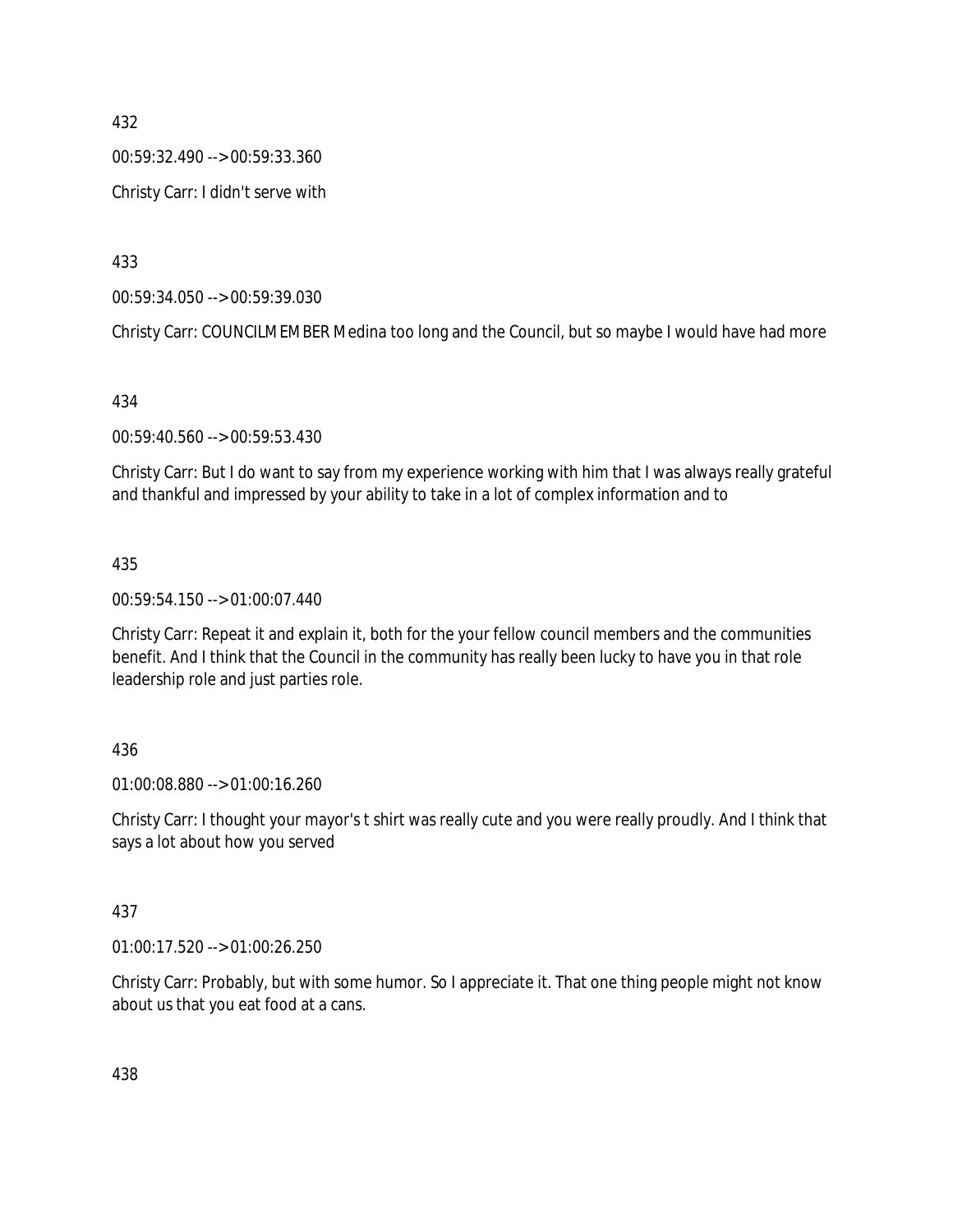01:00:27.390 --> 01:00:29.640

Christy Carr: And such a healthy guy.

439

01:00:30.660 --> 01:00:39.360

Christy Carr: But it's not as usual to see you when we used to sit in the break room. Eating out of a can of corn or it can have been so

440

01:00:41.220 --> 01:00:47.070

Christy Carr: That's about all I have. Thanks for your service and best of luck on your next steps.

#### 441

01:00:48.870 --> 01:00:53.010

Leslie Schneider: Oh. Councilmember card so glad you brought that up. That's, that's a good one.

442

01:00:54.330 --> 01:00:56.010

Leslie Schneider: All right. Councilmember Pollock.

443

01:00:57.270 --> 01:01:02.700

Michael Pollock: Well, Mr. Medina. Now, I've been trying to figure out a good roast here and

#### 444

01:01:04.260 --> 01:01:16.500

Michael Pollock: Unfortunately, I don't know, you will have to do a good one. So I'll try to, um, and it really does relate to the the you always dressed quite nicely. And I realized that I had to kind of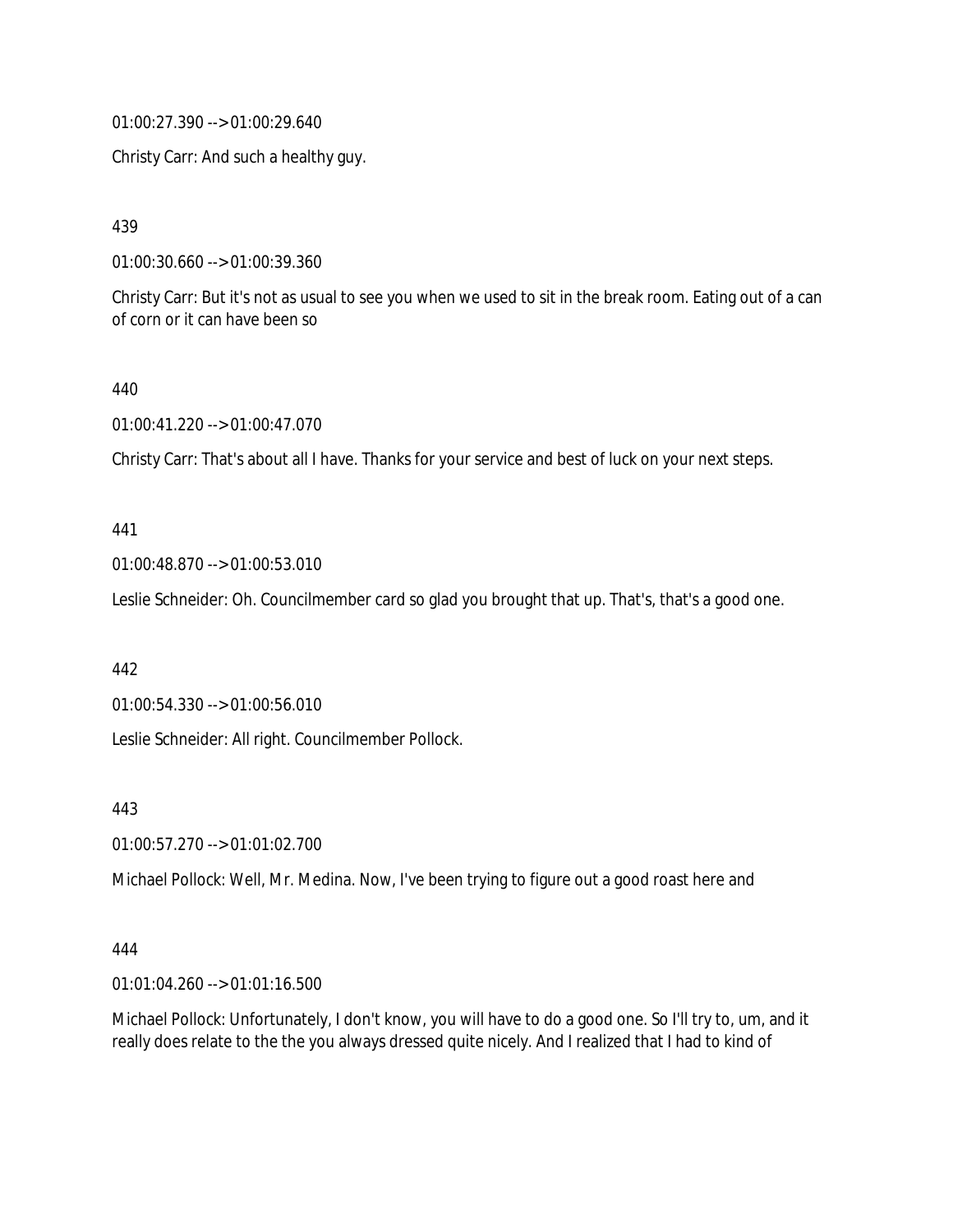01:01:16.860 --> 01:01:27.600

Michael Pollock: You know up my game a little bit. And so, so I don't know if that's good or bad, but I was impressed I my to met with you a number of times in the break room and he's eating.

446

01:01:28.380 --> 01:01:39.360

Michael Pollock: Like garbage. I mean, you know, out of a can and it's like really this kind of comes in all looking pretty cool, pretty slick and then take, excuse me, you notice

447

01:01:40.320 --> 01:01:50.520

Michael Pollock: Like you see some semi literate hillbilly in Appalachia, or something. So I just, I don't know that that's the image. I'm going to carry with me. I deserve it or not, but

448

01:01:51.600 --> 01:02:05.520

Michael Pollock: It was quite funny the contrast there. And so, and then the other thing, more, more seriously, is that you know i i was in public service. So, a while ago and I stepped out. And I thought, others kid.

## 449

01:02:06.570 --> 01:02:15.420

Michael Pollock: You know, I think it's a rotational thing that others others take their turn, and such. And I had met you. I don't know if you recall in

450

01:02:16.050 --> 01:02:27.750

Michael Pollock: I was tweeting house of photo is not right. Yeah, so I mean this guy, and I'm talking about off leash dog parks, you know, that big hot issue and all this and we're talking about pitcher and and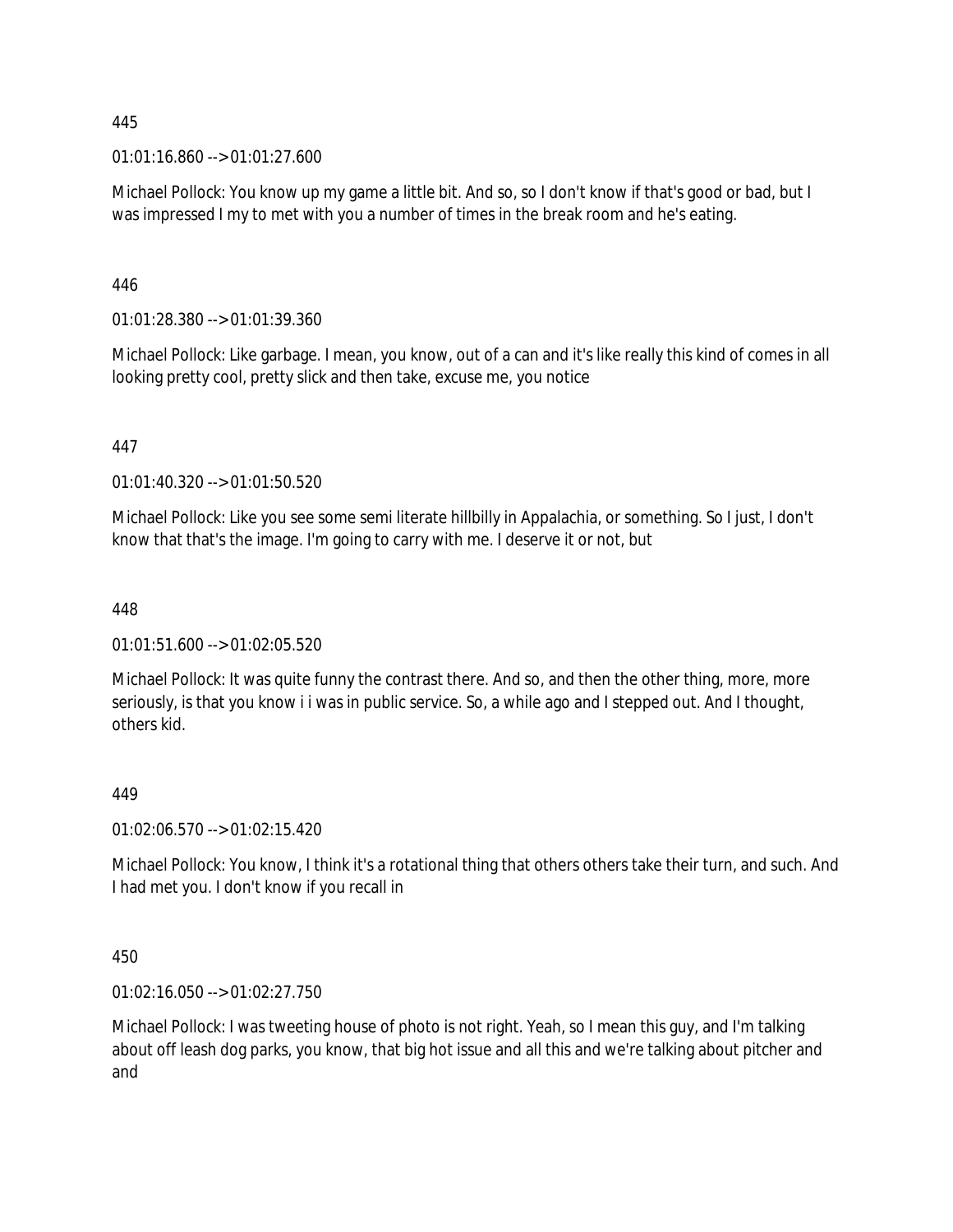01:02:28.470 --> 01:02:35.550

Michael Pollock: Park and the toxic waste there and things like that and and i'm just I probably met, I don't know, three or four times.

452

01:02:35.970 --> 01:02:41.700

Michael Pollock: With you and I was just impressed by how thoughtful and knowledgeable

453

01:02:42.180 --> 01:02:55.770

Michael Pollock: You you work on these issues and especially on environmental issues on on the toxic. I was just really I think we both kind of showed a revulsion that, you know, there was still a lot of oohs coming out of the

454

01:02:56.760 --> 01:03:03.060

Michael Pollock: Waste Dump of the old creosote plants. So I just appreciate that. I appreciate what you've said about

455

01:03:04.500 --> 01:03:10.860

Michael Pollock: Global warming and climate change and such. But, but I really wanted to let you know is that

456

01:03:11.670 --> 01:03:18.780

Michael Pollock: who you were. And there was a reasonable intelligent sensible person on the Council you inspired me to run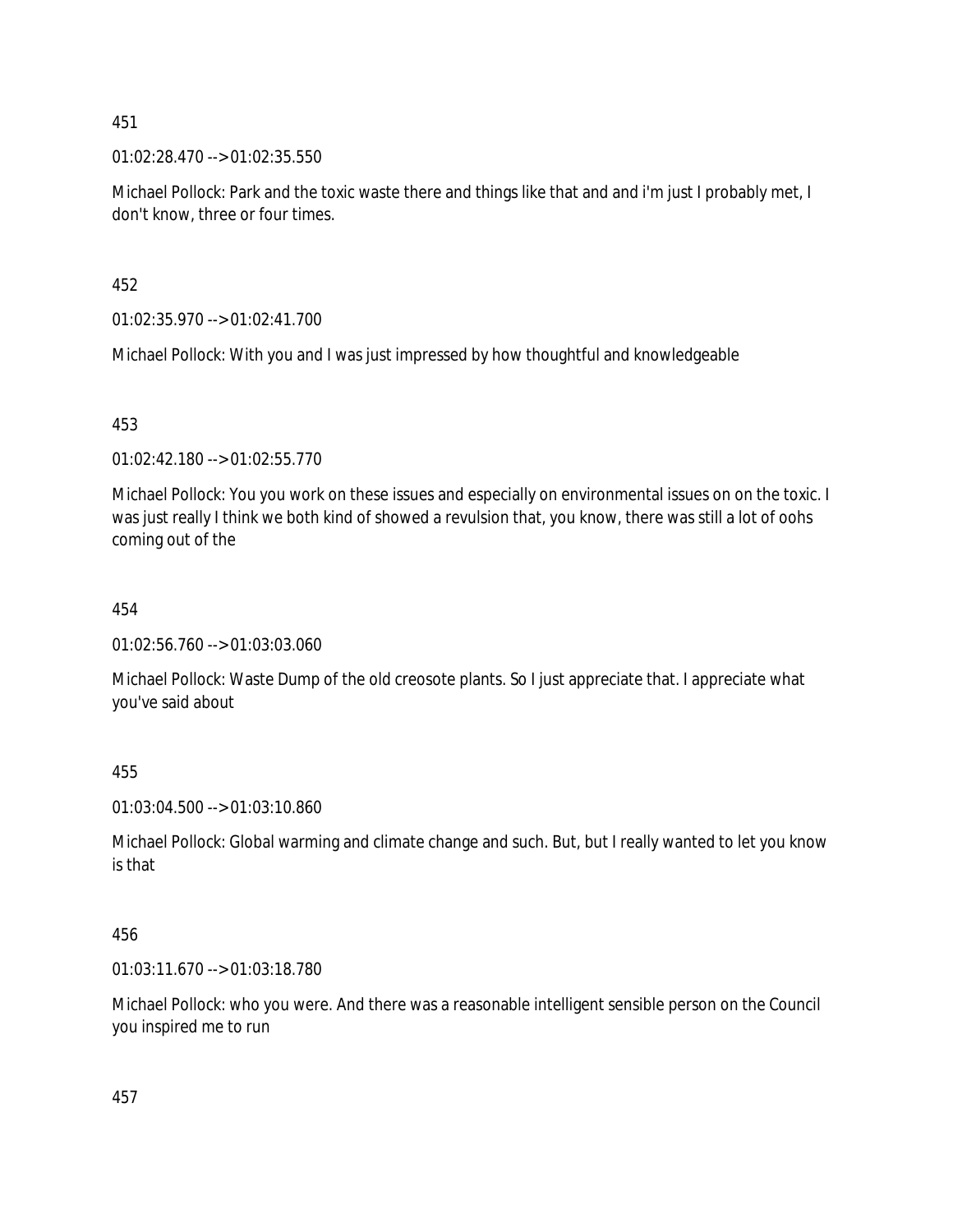01:03:19.380 --> 01:03:34.950

Michael Pollock: So, so you can take that as a compliment, or you can take that as a curse. I don't know. But I'll, I'll let you decide that. But seriously, you know, it just, it just inspired me there was good people in government and and I wanted to be part of it. So,

458

01:03:35.790 --> 01:03:45.270

Michael Pollock: So I will to miss you. But I also know that you know your words don't disappear. Just because you're gone.

459

01:03:45.690 --> 01:03:52.650

Michael Pollock: And your thoughts and and and you'll be doing good things elsewhere. So I think that you've done a lot of good things for this community.

460

01:03:53.220 --> 01:04:01.560

Michael Pollock: And I just know that you'll you'll take that that good approach to the government and to serving your community. I know you'd be, Sir. Sir,

#### 461

01:04:01.860 --> 01:04:11.370

Michael Pollock: Considered yourself a servant leader. And I think that's an app name for you and I'm, I think that the people at Walla Walla, well I'm will learn a lot from you so

#### 462

01:04:12.030 --> 01:04:21.840

Michael Pollock: Nice. I just just wish you all the best. And I do. I said it before, I hope we can come out and visit you and we might just show up unexpectedly so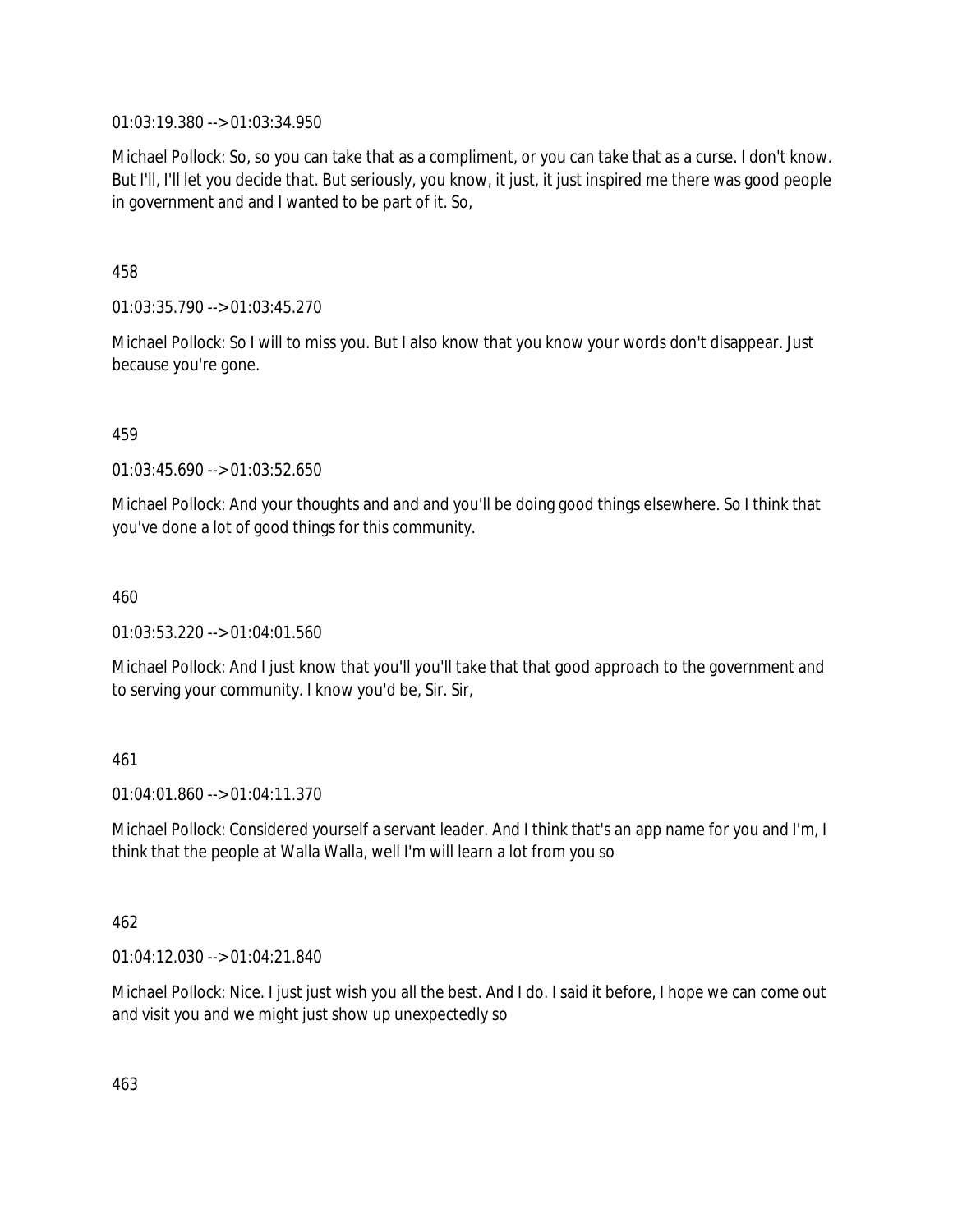01:04:23.400 --> 01:04:28.080

Michael Pollock: While of all is on the way to a number of places that I visit so so don't be surprised.

464

01:04:29.130 --> 01:04:31.440

Michael Pollock: Oh, alright, buddy. You take care of yourself.

465

01:04:34.260 --> 01:04:40.890

Leslie Schneider: Oh, thank you. That was great. Um, alright, so COUNCILMEMBER nisar

#### 466

01:04:45.960 --> 01:04:51.240

Rasham Nassar: Can y'all come back to me waiting for this to calm down. But I do want to say

467

01:04:53.130 --> 01:04:54.900 Rasham Nassar: Thank you. Absolutely.

#### 468

01:04:55.920 --> 01:05:01.680

Leslie Schneider: So, um, are there any other hands up, or we kind of gone around is that

#### 469

01:05:03.090 --> 01:05:04.380

Leslie Schneider: Are you are you nervous Cole.

#### 470

01:05:06.120 --> 01:05:10.830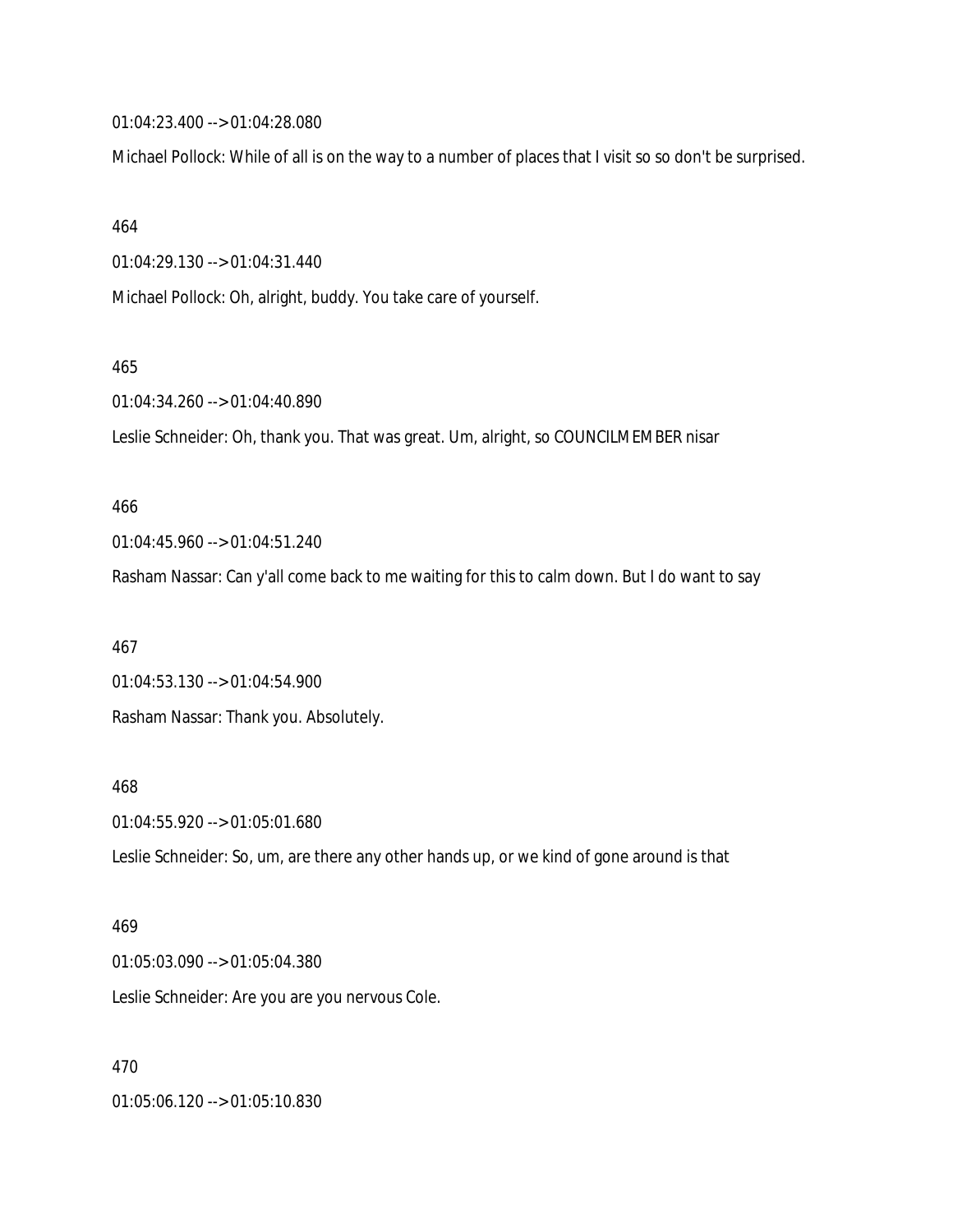Joe Deets: Excuse. Excuse me, ma'am. I'm sorry, I'm it looks like there's some attendees. So I have the rent hands.

471

01:05:10.830 --> 01:05:12.300

Leslie Schneider: Oh, thank you for

472

01:05:13.320 --> 01:05:14.100 Leslie Schneider: There we go.

473

01:05:14.160 --> 01:05:14.940 Um,

474

01:05:20.850 --> 01:05:22.920

Leslie Schneider: We're sham bizarre is in the attendees.

475

01:05:26.280 --> 01:05:28.560

Leslie Schneider: Ella. Alright, so

476

01:05:29.730 --> 01:05:41.430

Leslie Schneider: Matthew law. Is that how you pronounce your name, go ahead and do it right and please give cola fair roast here.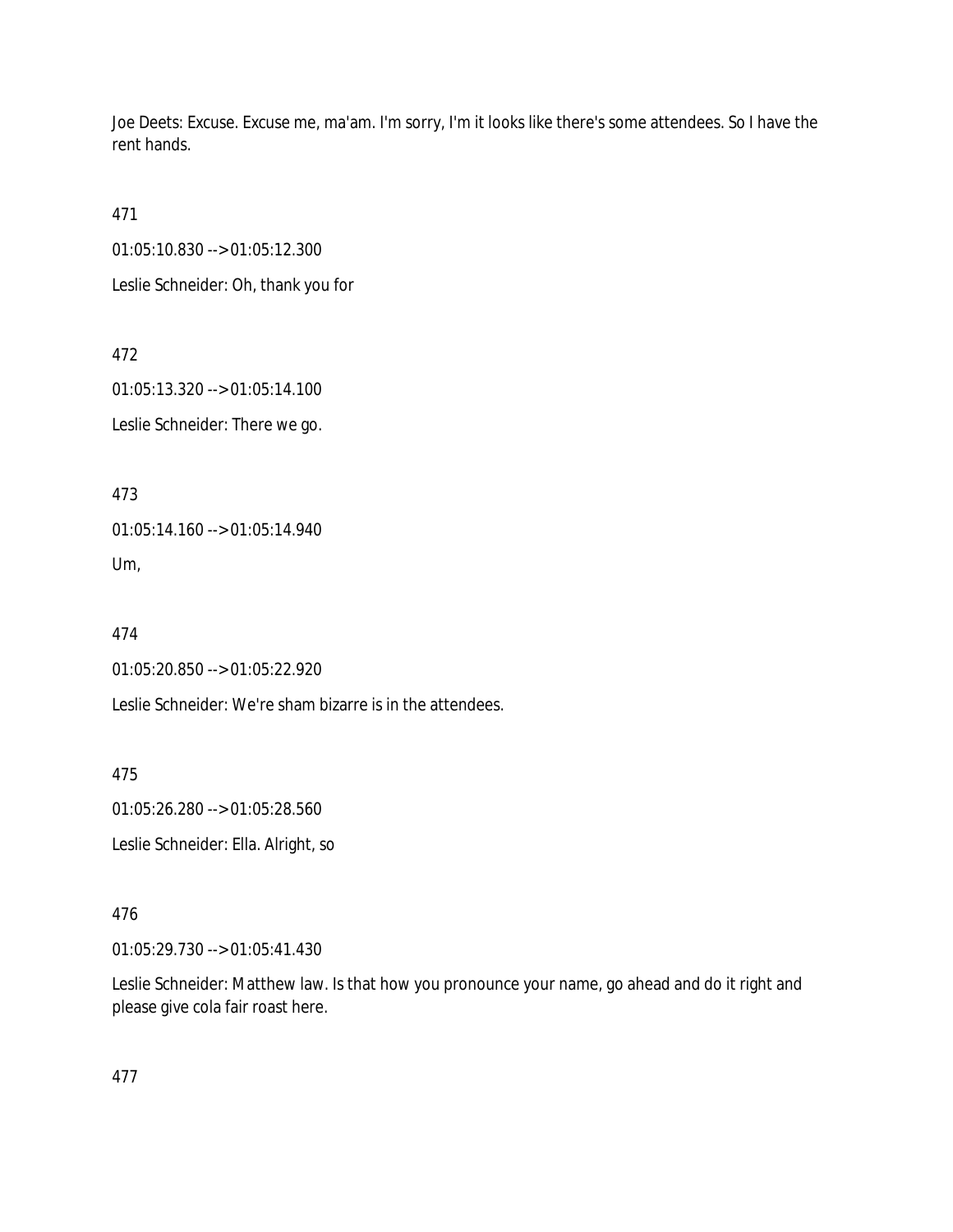01:05:42.990 --> 01:05:51.120

Matthew DeBlois: Hello, my name is Matthew deploy and I just wanted to say thank you. Cole for your service to the city.

# 478

01:05:52.350 --> 01:05:59.700

Matthew DeBlois: I know it takes a very special person special kind of person to be involved in civil service and local politics.

#### 479

01:06:01.290 --> 01:06:08.940

Matthew DeBlois: And you just keep coming back every meeting, you're there. And I think that really, it shows that you care. And I think that's

#### 480

01:06:11.100 --> 01:06:12.840

Matthew DeBlois: That's just really shows what kind of person you are.

#### 481

01:06:14.550 --> 01:06:23.160

Matthew DeBlois: And I want to thank you for coming into our school and inspiring me and my friends to get involved ourselves in local politics.

#### 482

01:06:24.960 --> 01:06:27.030

Matthew DeBlois: And putting up with our antics.

#### 483

01:06:28.170 --> 01:06:32.100

Matthew DeBlois: And so I just want to say you you'll be missed. And I hope you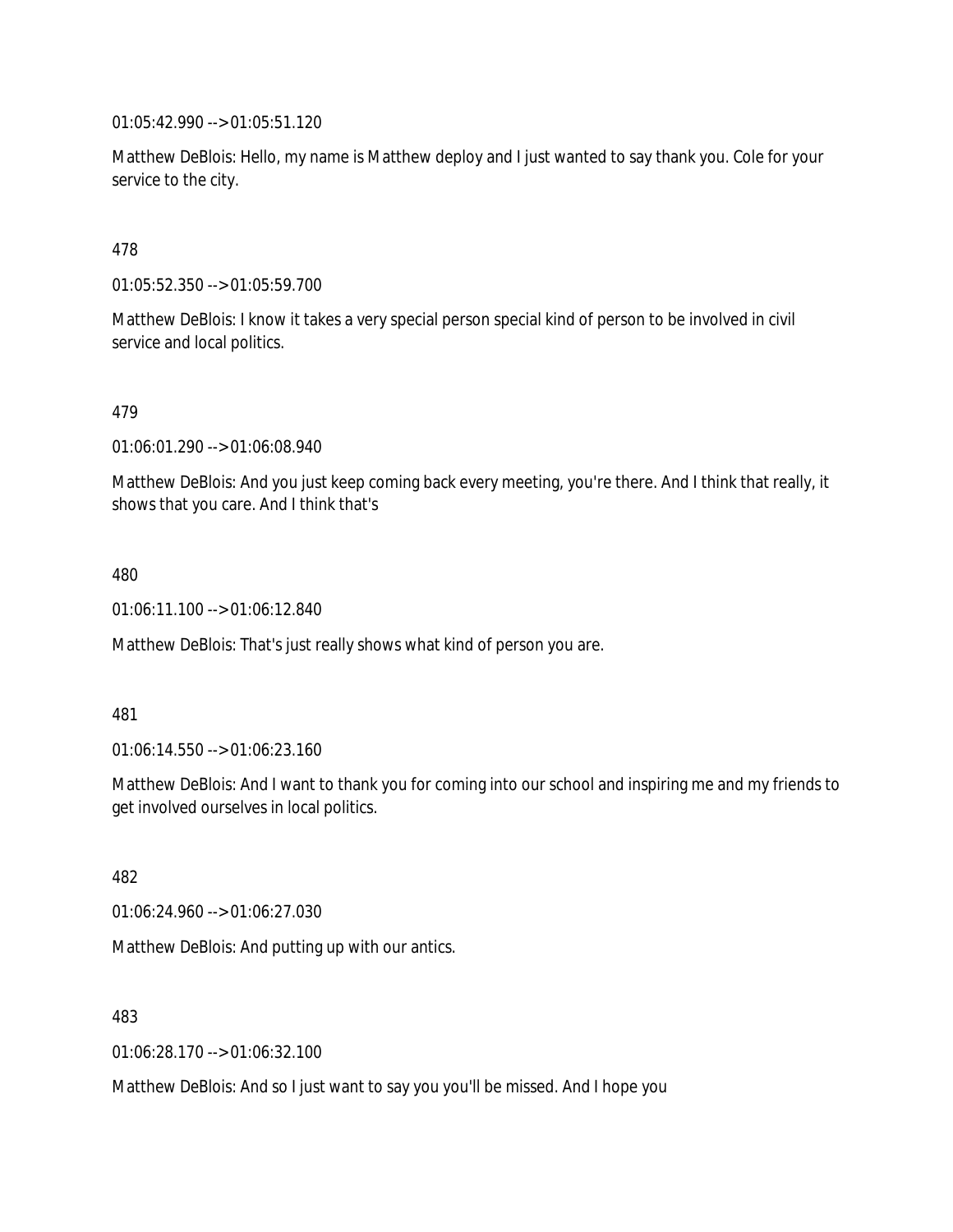01:06:33.870 --> 01:06:38.100

Matthew DeBlois: Help the community and Walla Walla, just as much as you did here. Thank you.

#### 485

01:06:41.550 --> 01:06:44.970

Leslie Schneider: Great. Thank you, Matthew Daniel Kim.

486

01:06:51.270 --> 01:06:54.120

Daniel Kim: I absolutely despise the black race.

487

01:06:58.650 --> 01:06:59.430

Leslie Schneider: Alright.

#### 488

01:07:03.570 --> 01:07:12.330

Leslie Schneider: Deputy Mayor. Keep it keep an eye out for attendees again looks like Brenda, did you want to jump in. Or was that an accident.

#### 489

01:07:18.330 --> 01:07:24.300

Brenda F.J.: Yeah, I just wanted to I turn my head for a minute, and I wasn't sure of what I heard.

#### 490

01:07:25.860 --> 01:07:35.910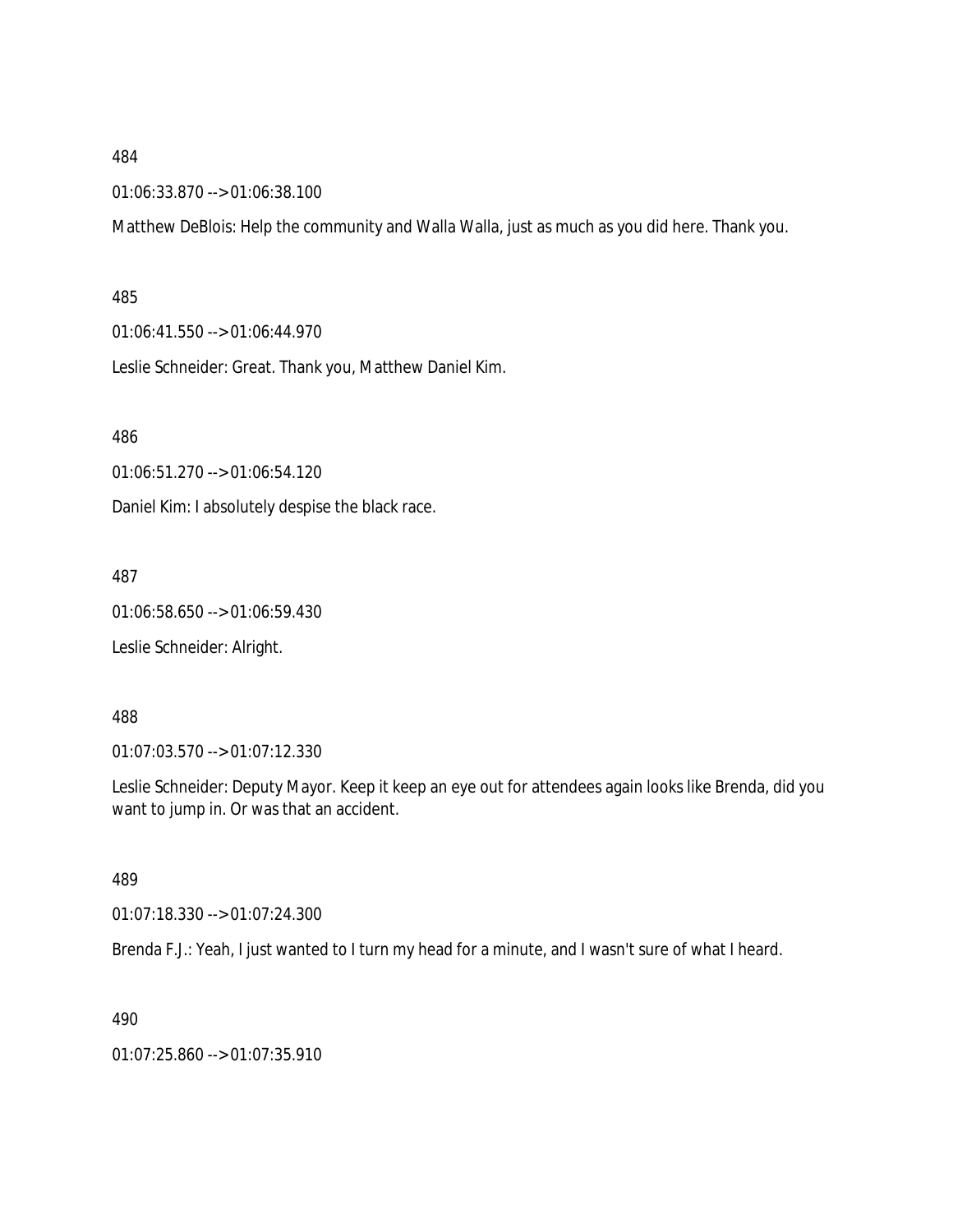Brenda F.J.: But I wanted to make sure that you all heard the same thing that I heard. Okay, so I'm not crazy here, I just wanted to bring that everybody's attention.

491

01:07:38.010 --> 01:07:43.290

Brenda F.J.: Wow, I think we may have to implement some sort of screening mechanism going on here.

492

01:07:45.030 --> 01:07:51.270

Brenda F.J.: That's pretty much all I wanted to say because I already said bicycle, but that just really shook me

493

01:07:52.920 --> 01:07:55.320

Leslie Schneider: Absolutely. I think it's Shake, shake, and all of that.

494

01:07:55.530 --> 01:07:57.600

Brenda F.J.: I just don't want to breeze past that.

495

01:07:58.770 --> 01:08:05.370

Brenda F.J.: I want to sit here for a minute and think about that and and recognize that, you know, black people live here.

496

01:08:06.840 --> 01:08:08.790

Brenda F.J.: And what you said was very hurtful.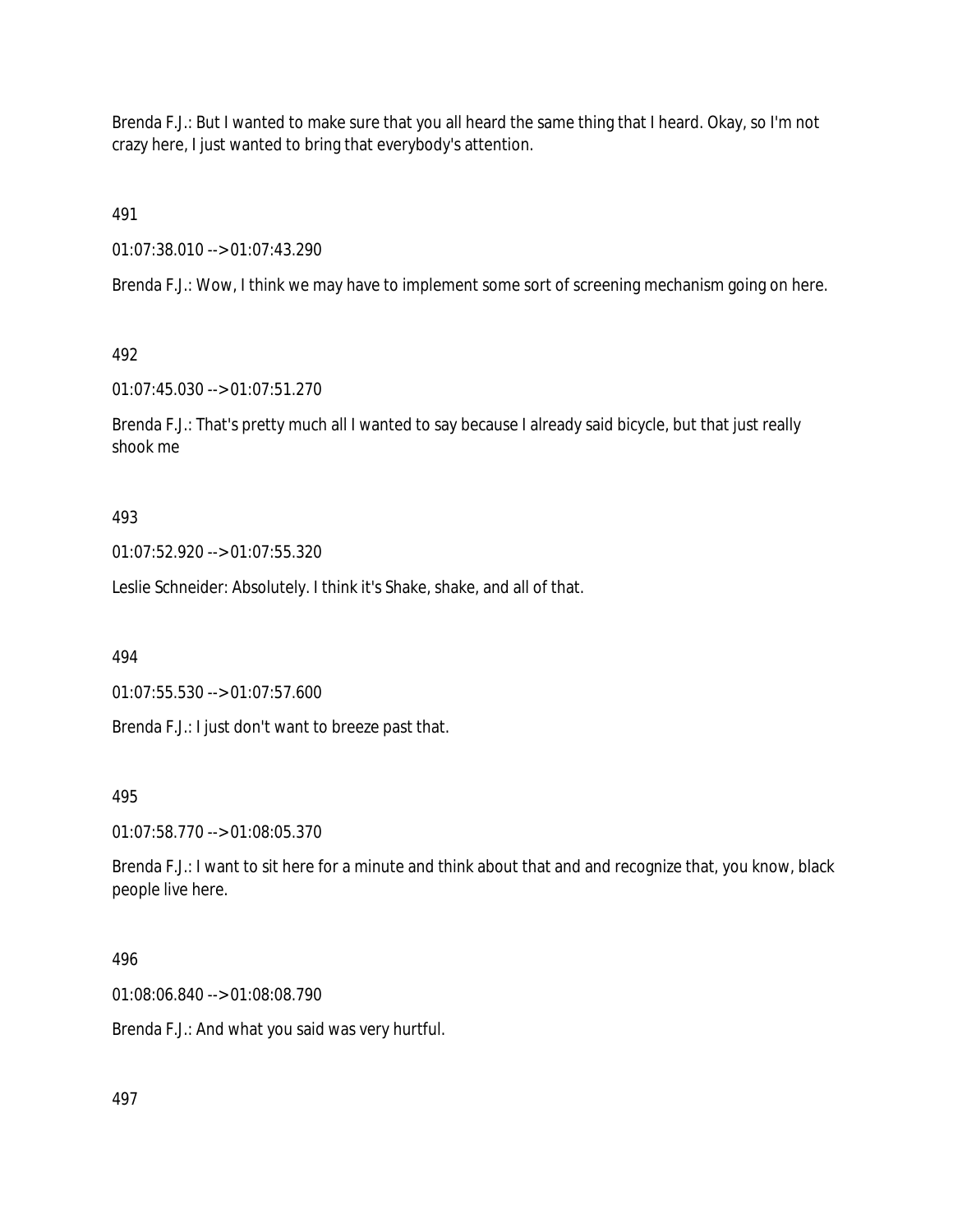01:08:11.250 --> 01:08:13.350

Brenda F.J.: Yeah, I think I better just ended there.

498

01:08:15.270 --> 01:08:23.190

Leslie Schneider: And I guess I want to just say I'm grateful to it for shutting that down as quickly as it happened.

499

01:08:26.190 --> 01:08:28.080 Leslie Schneider: Anyway, I agree that's

#### 500

01:08:29.250 --> 01:08:34.200

Leslie Schneider: It's horrible. And we'll do whatever we can to make sure that it doesn't happen again.

501

01:08:35.910 --> 01:08:37.650 Leslie Schneider: Alright, so

502 01:08:38.700 --> 01:08:39.270 Leslie Schneider: I think I'm

503

01:08:41.550 --> 01:08:44.460

Leslie Schneider: So, Russia, you're in the in the attendees.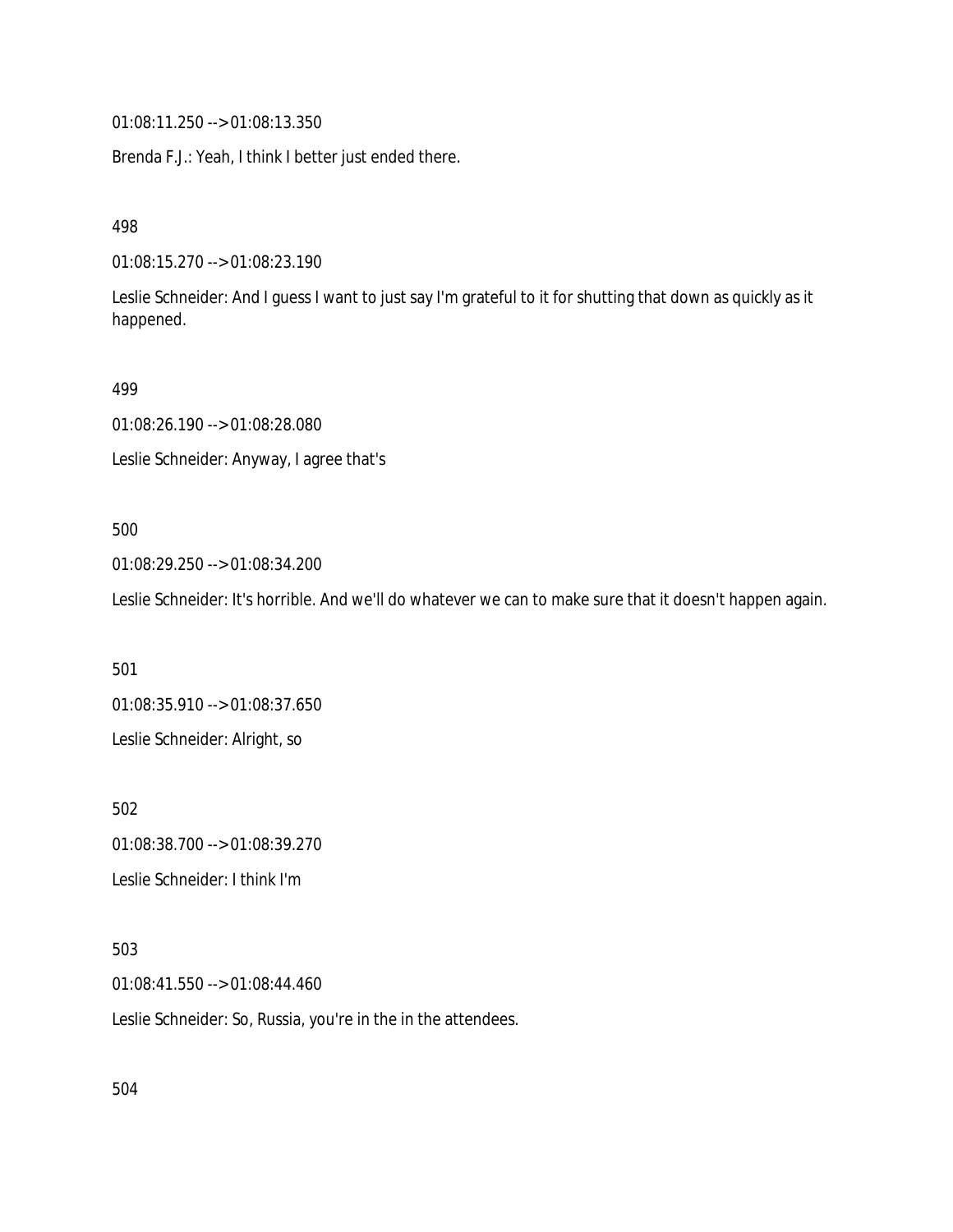01:08:44.520 --> 01:08:51.000

Rasham Nassar: That's not me. So I, it could be the case that someone has joined under my name.

505

01:08:53.040 --> 01:08:59.190

Rasham Nassar: And I see that they have their hand raised. I checked my personal account and I'm certainly not logged into the Council meeting.

506

01:09:00.240 --> 01:09:03.660

Rasham Nassar: So I would, I don't know how the city wants to handle that.

507

01:09:05.400 --> 01:09:05.820

Rasham Nassar: But

508

01:09:06.840 --> 01:09:10.530

Rasham Nassar: I'm, I'm still seeing myself in the panelists screen.

509

01:09:11.040 --> 01:09:14.580

Morgan Smith: The clerk can remove that person if we're concerned.

#### 510

01:09:15.120 --> 01:09:16.290

Morgan Smith: Thank you very much. Thank you.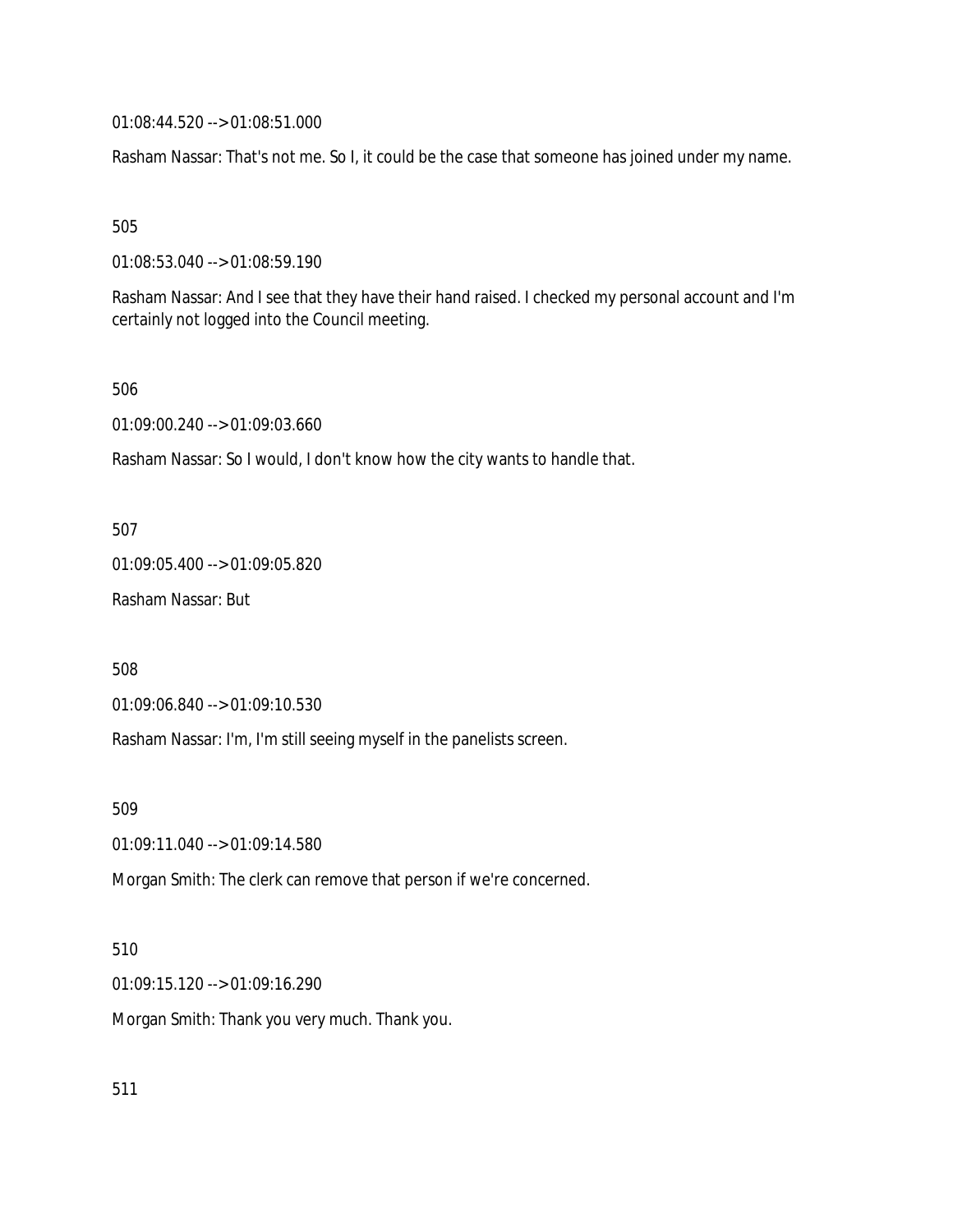01:09:17.850 --> 01:09:19.770

Leslie Schneider: All right. Well, now, what can I say my

512

01:09:21.330 --> 01:09:24.060

Leslie Schneider: Are you good. Are you ready to jump in.

513 01:09:24.120 --> 01:09:26.850 Leslie Schneider: Yes. Okay. Yes.

514 01:09:28.470 --> 01:09:30.810 Rasham Nassar: So I'm terrible at these kinds of things you can

515 01:09:31.980 --> 01:09:33.090 Rasham Nassar: See, it's already starting

516 01:09:34.230 --> 01:09:37.380 Rasham Nassar: The tears. Um, it's really hard for me and

517 01:09:38.430 --> 01:09:41.010 Rasham Nassar: I think cold probably knows why I'm

518 01:09:42.120 --> 01:09:45.240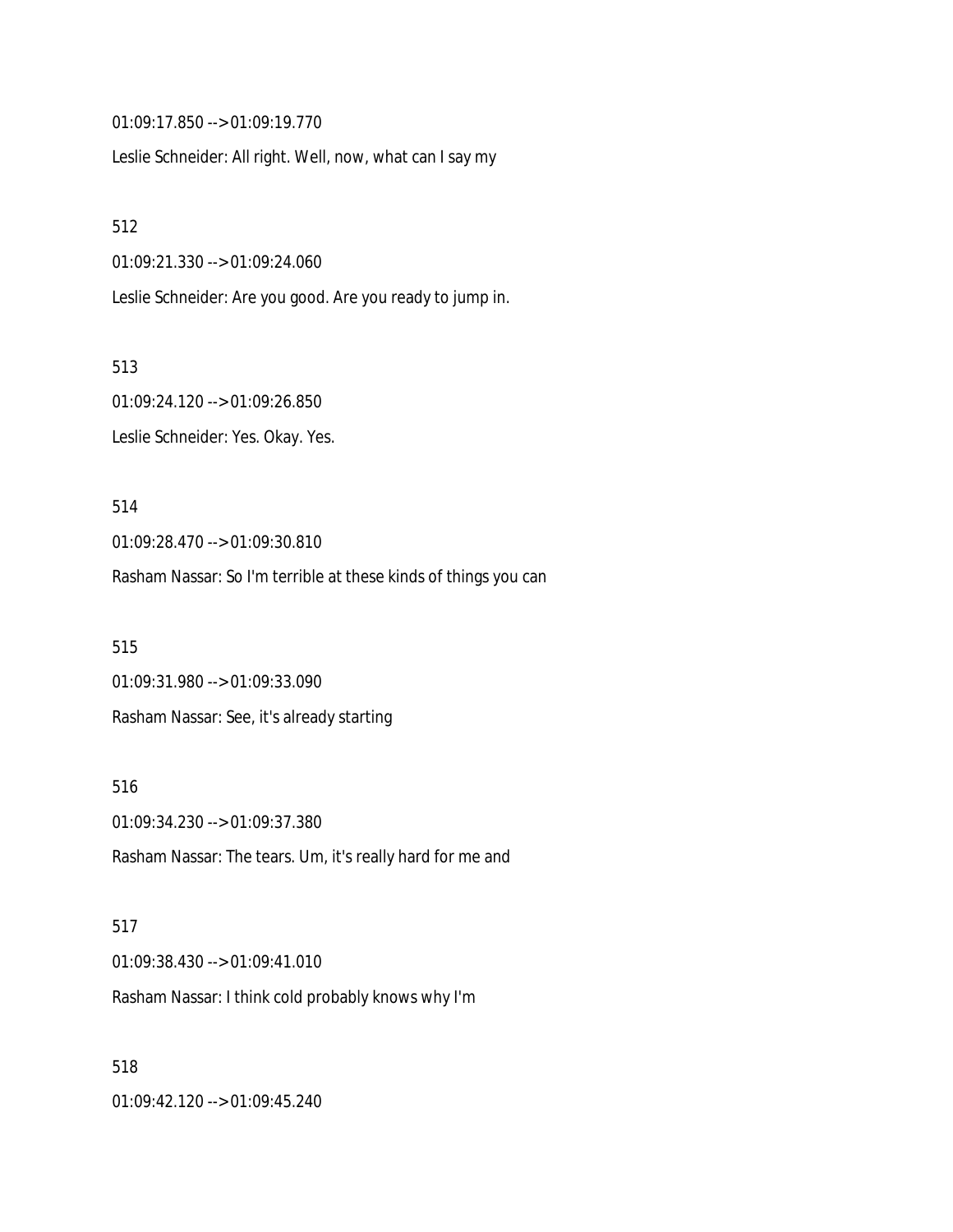Rasham Nassar: From the day that I decided to run for city council.

519

01:09:46.410 --> 01:09:47.310 Rasham Nassar: I looked up to you.

520

01:09:48.420 --> 01:09:48.930

Rasham Nassar: And

521

01:09:50.010 --> 01:09:52.500

Rasham Nassar: When I thought about the Council person. I wanted to be.

522

01:09:54.480 --> 01:09:57.330

Rasham Nassar: I look to you and I tried to emulate that.

523

01:09:58.350 --> 01:10:17.370

Rasham Nassar: And I tried so much to learn from you to study, you and I, harassed you with text messages and phone calls and requests for almost weekly meetings and you obliged, you always answered your phone, you always called me back.

#### 524

01:10:18.690 --> 01:10:24.690

Rasham Nassar: And you always met with me every time I asked and you took the time to explain things to me that I didn't quite understand.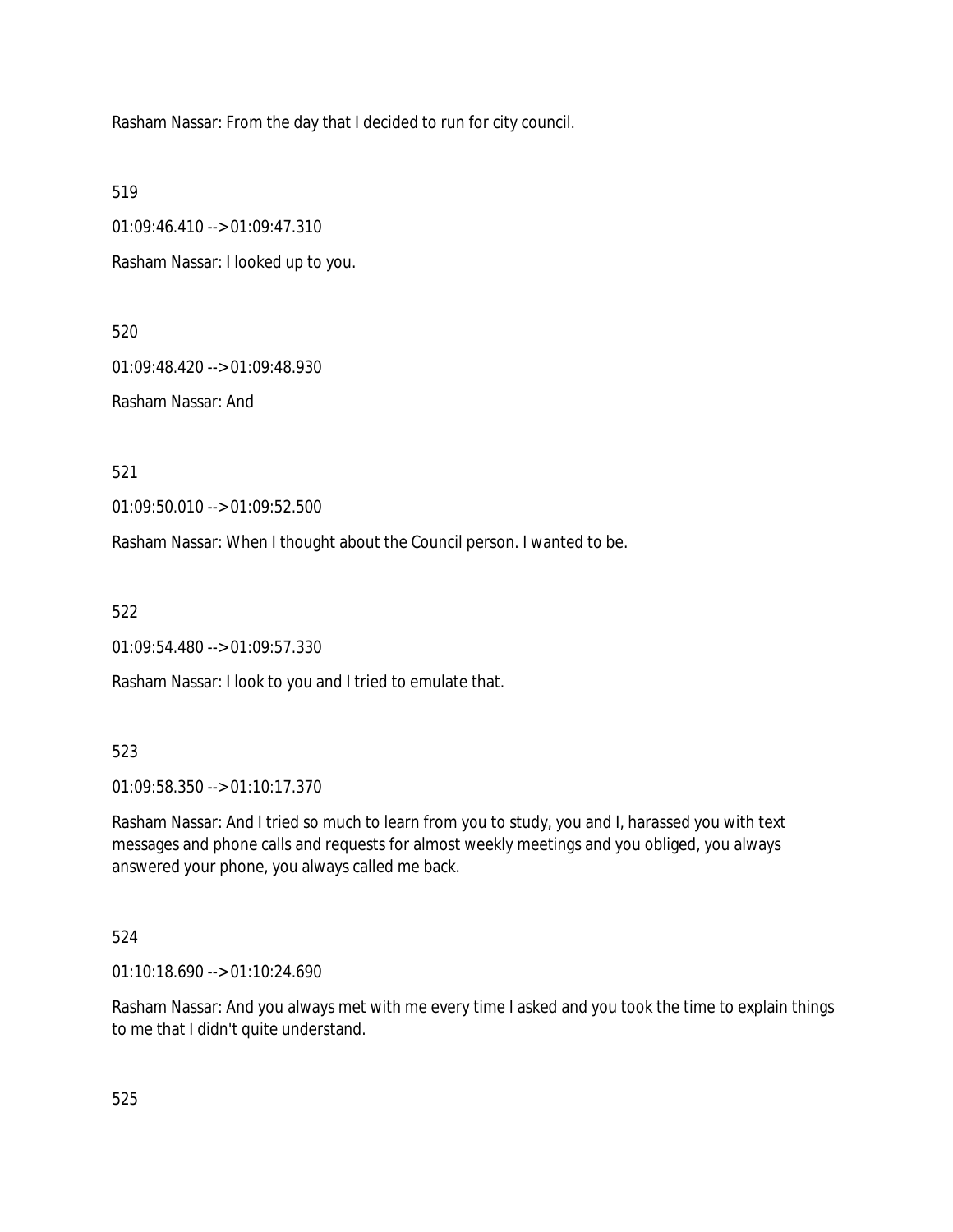01:10:26.400 --> 01:10:34.680

Rasham Nassar: You were one of two council members on the city council in 2017 that took a meeting with me when I was running for city council.

526

01:10:35.850 --> 01:10:42.570

Rasham Nassar: And I was the underdog in the race and you extended an opportunity to meet

527

01:10:43.770 --> 01:10:48.570

Rasham Nassar: And we met upstairs at TLC. And I'll never forget it, because I think you were eating a can of corn.

#### 528

01:10:51.510 --> 01:10:57.510

Rasham Nassar: But I just want you to know. Personally, how much that means to me and, by extension, what it means to the community.

#### 529

01:10:59.490 --> 01:11:08.760

Rasham Nassar: It's when people that have the experience that have the knowledge and that have the intellect to really understand this job.

530

01:11:09.870 --> 01:11:18.930

Rasham Nassar: Like yourself. Take the time to teach and educate those who have the desire but are lacking in the skill.

#### 531

01:11:20.820 --> 01:11:22.740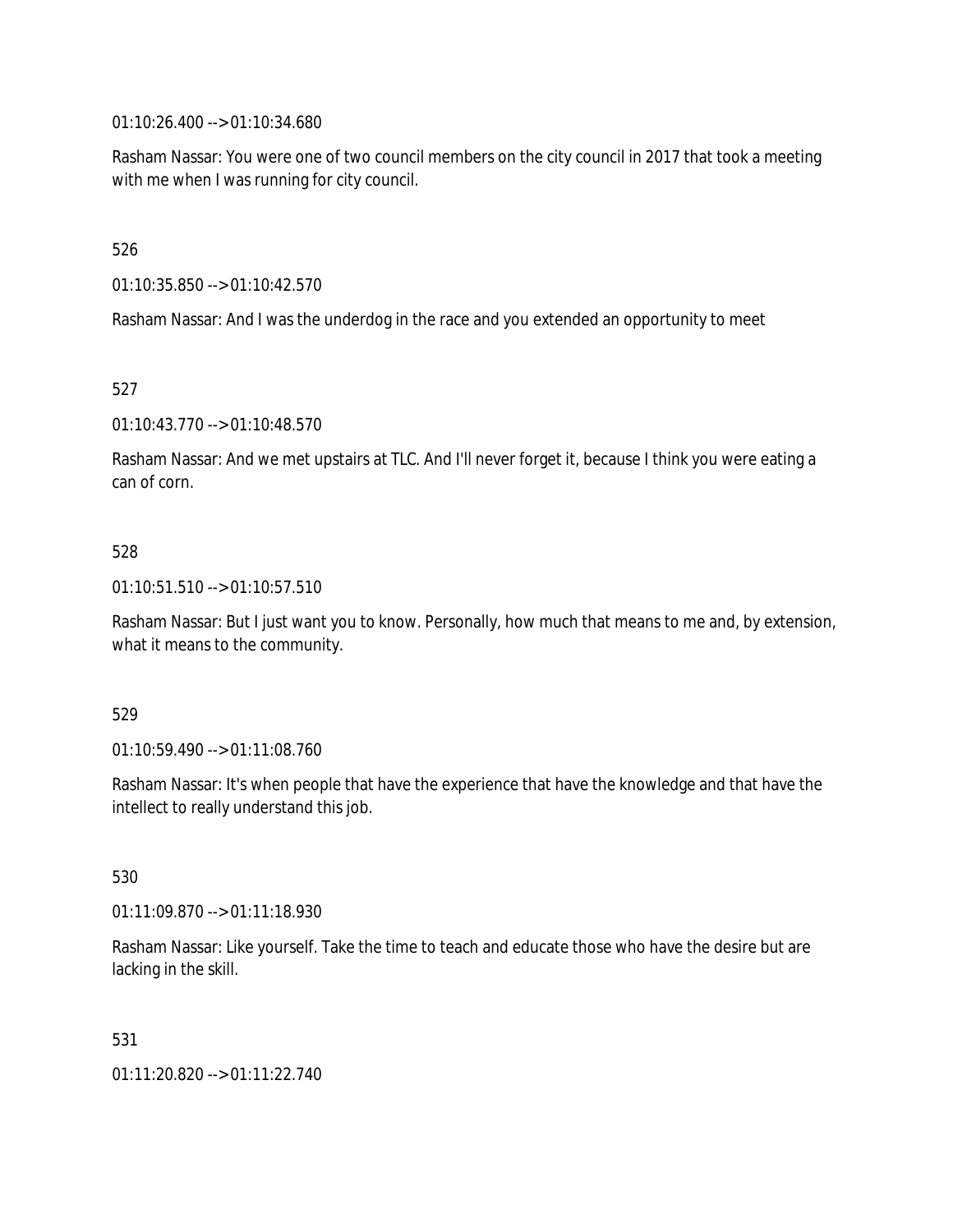Rasham Nassar: That we really create an inclusive government

532

01:11:24.150 --> 01:11:24.630

Rasham Nassar: And

533

01:11:25.650 --> 01:11:26.700

Rasham Nassar: I think you are.

534

01:11:28.140 --> 01:11:30.780

Rasham Nassar: Mostly responsible for that.

535

01:11:32.970 --> 01:11:50.460

Rasham Nassar: I've certainly witnessed it not just with me, but in sitting and crashing your office hours TMC Saturday morning pre coven days I'm watching how you talk to people, encourage people

536

01:11:53.130 --> 01:11:55.770

Rasham Nassar: Promote civic engagement, how you listen

# 537

01:11:57.090 --> 01:12:11.610

Rasham Nassar: How, even if what is being said to you doesn't reflect your position you here and you compromise and you respond. You are one of the truest leaders, I have ever had the privilege to know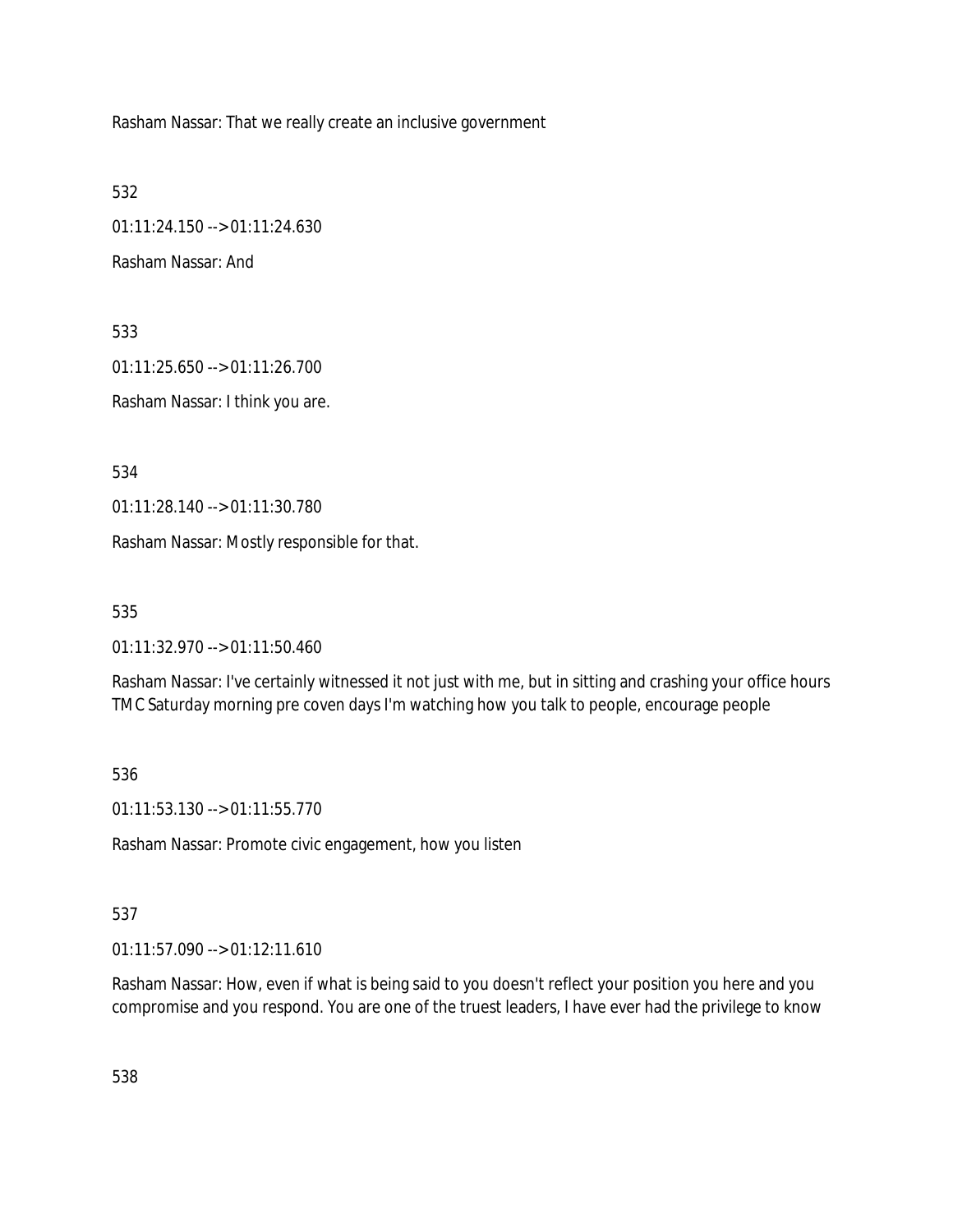01:12:12.780 --> 01:12:14.580

Rasham Nassar: And I am heartbroken that you're leaving

#### 539

01:12:18.210 --> 01:12:19.740

Rasham Nassar: And I wish you and your family well

540

01:12:20.910 --> 01:12:21.720 Rasham Nassar: And I'll see you on strong

541 01:12:26.850 --> 01:12:28.080 Leslie Schneider: Thank you. That was beautiful.

542 01:12:32.130 --> 01:12:34.470 Leslie Schneider: All right. Councilmember Medina.

#### 543

01:12:35.940 --> 01:12:37.980

Leslie Schneider: I hope you've been dreading this minute

544 01:12:42.330 --> 01:12:45.120 Leslie Schneider: But before. Before I dive into

545

01:12:46.950 --> 01:13:03.420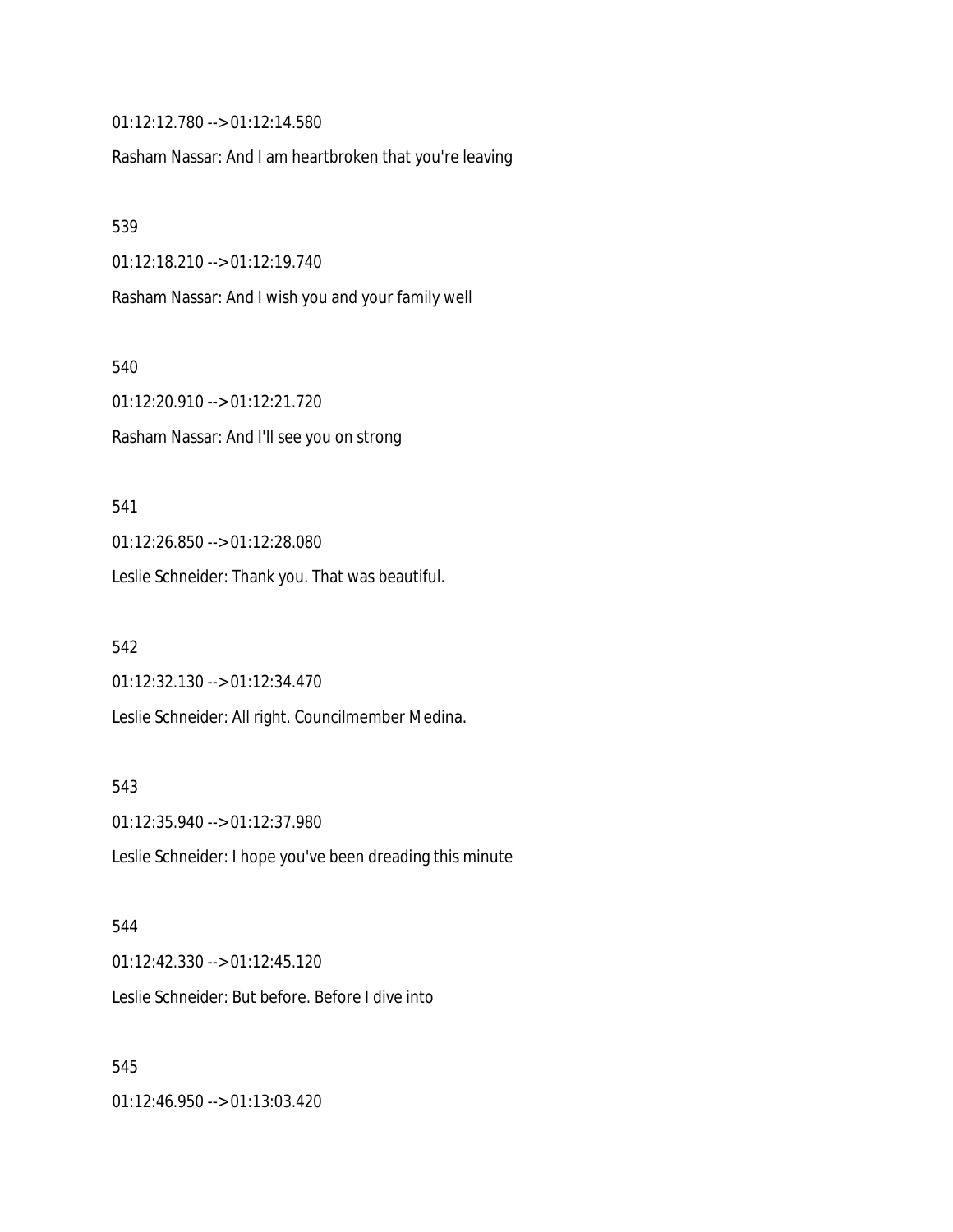Leslie Schneider: The little piece that's coming. I also want to just say how much I appreciate all the time that you've spent with me and I don't know if you remember the first time that I met with you when I was considering throwing my hat into the ring for that time.

546

01:13:05.490 --> 01:13:17.370

Leslie Schneider: I don't remember a huge amount from that visit from that discussion, but I remember you saying, well, you know, if you get into this position, keep an eye on the budget.

547

01:13:19.350 --> 01:13:20.220

Leslie Schneider: You said that

548

01:13:22.140 --> 01:13:25.200

Leslie Schneider: And I thought about. It's quite a few times since then going

#### 549

01:13:26.430 --> 01:13:32.970

Leslie Schneider: You know that's not something that comes up at every meeting, but I'm going to remember that I keep an eye on the budget.

550

01:13:34.200 --> 01:13:45.570

Leslie Schneider: Anyway, um, so I'm going to just take a few minutes. This is not going to be long, but I'm going to, I'm going to ask it to play a short video that I put together.

#### 551

 $01:13:46:200 \rightarrow 01:13:56:970$ 

Leslie Schneider: And it's less than three minutes it consumed a fair amount of Midnight Oil. And to be honest, it's not really about you, but it is because of you and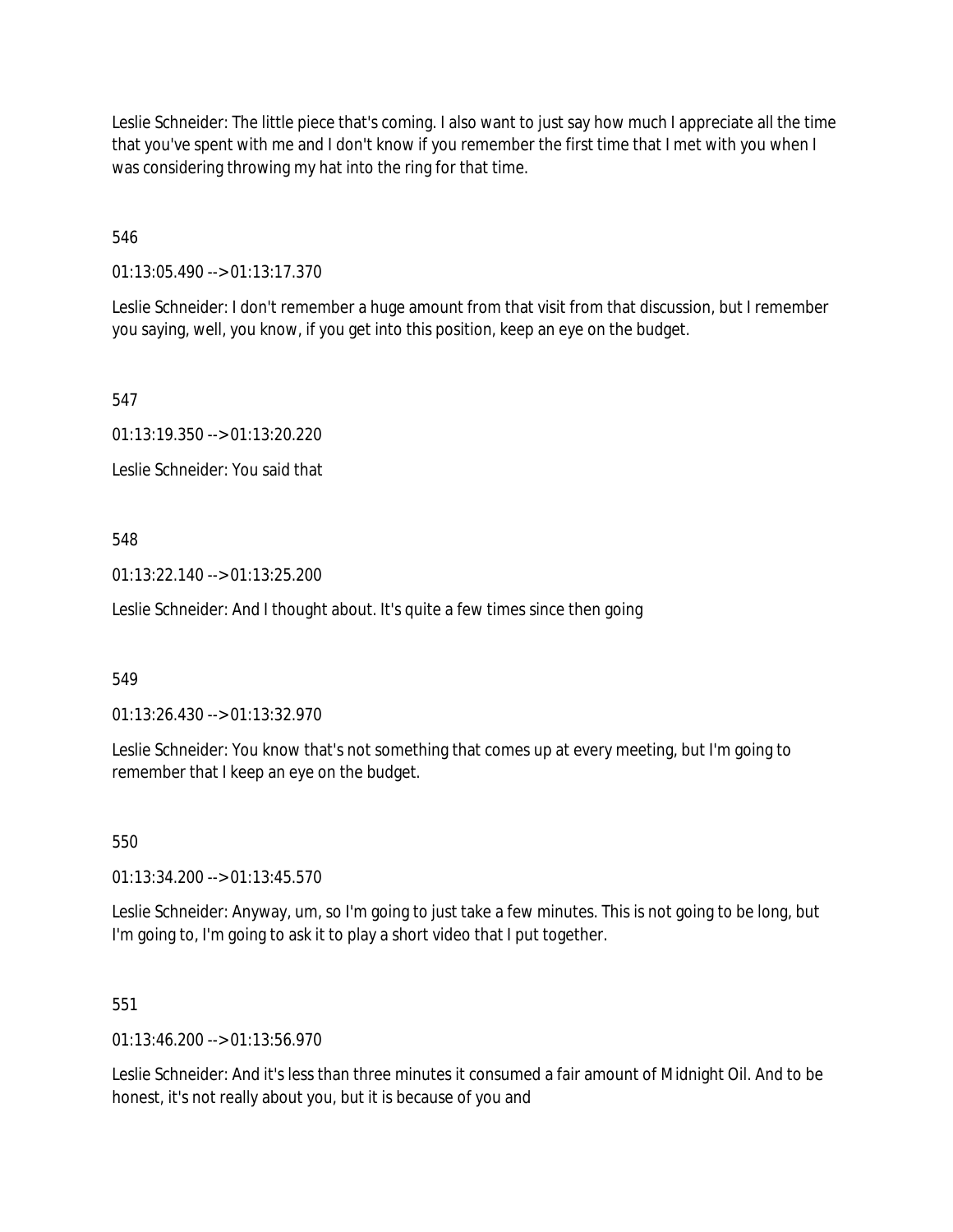01:13:57.870 --> 01:14:12.780

Leslie Schneider: I stitched together a short story that played out over a longer timeframe. But as you'll soon see. I'M NOT the Creator here and Cole you inspired some unique attention on city council while you were mayor and probably would have

553

01:14:14.040 --> 01:14:23.430

Leslie Schneider: Kept on to this minute if it weren't for coven so there's that. And I'm completely sincere. When I say that you know what happened here was important.

# 554

01:14:24.060 --> 01:14:39.150

Leslie Schneider: So, colleagues, I just want you to feel free to unmute your mics as this little video plays and if you want to make any comments or whatever it can get messy. I don't care. I'm good with that. And so

#### 555

01:14:41.070 --> 01:14:49.590

Leslie Schneider: Christine or Alan if you want to go ahead and roll. Let's I'm crossing fingers that I don't get into too much trouble over this.

556

01:14:52.710 --> 01:14:55.500

And go a little something like this.

557

01:15:08.370 --> 01:15:08.940

Joe Deets: Who's that guy.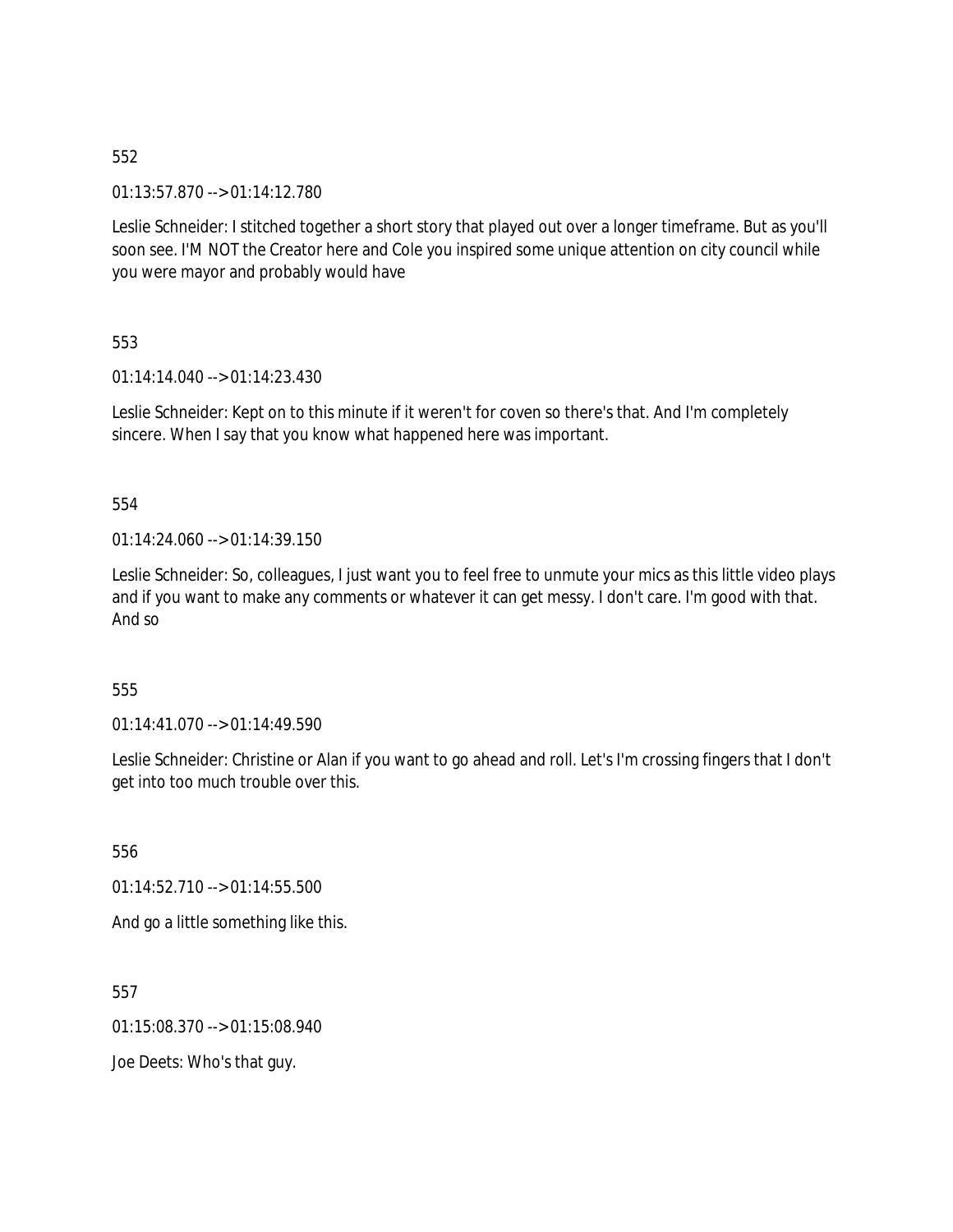01:15:19.980 --> 01:15:20.760 Jagger said

#### 559

01:15:26.430 --> 01:15:28.020

Leslie Schneider: I love this little game.

### 560

01:15:29.490 --> 01:15:31.680

Leslie Schneider: I don't know if it comes across on the video.

# 561

01:15:36.510 --> 01:15:36.750 No.

# 562

01:15:37.860 --> 01:15:37.980

### No.

563

01:15:39.990 --> 01:15:41.460

Leslie Schneider: Clapton colon off.

# 564

01:15:43.890 --> 01:15:44.670

Leslie Schneider: I asked the guy.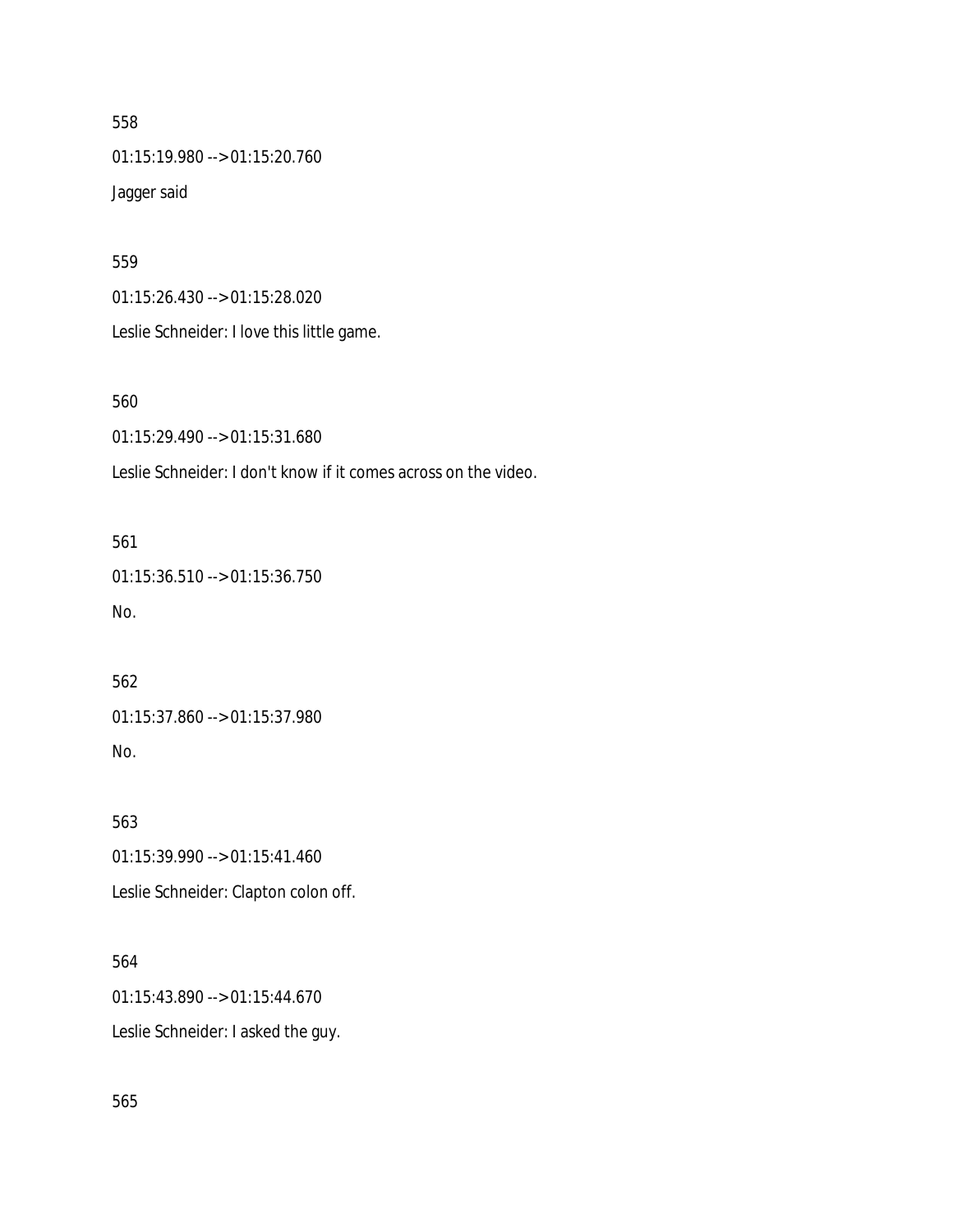01:15:46.020 --> 01:15:47.010

Funky Coleman

#### 566

01:16:19.110 --> 01:16:21.120

Leslie Schneider: There had to be fireworks in this right

#### 567

01:16:37.290 --> 01:16:40.830

Leslie Schneider: So for everyone. This is all available on Instagram right now.

# 568 01:16:54.780 --> 01:16:55.650 Sandy beaches.

569 01:17:34.440 --> 01:17:35.280 Leslie Schneider: Alright, cool.

#### 570

01:17:36.420 --> 01:17:40.530

Leslie Schneider: I think if you have anything you want to say now is a good time to say it.

# 571 01:17:41.790 --> 01:17:42.360 Kol Medina: My turn.

# 572 01:17:42.930 --> 01:17:57.330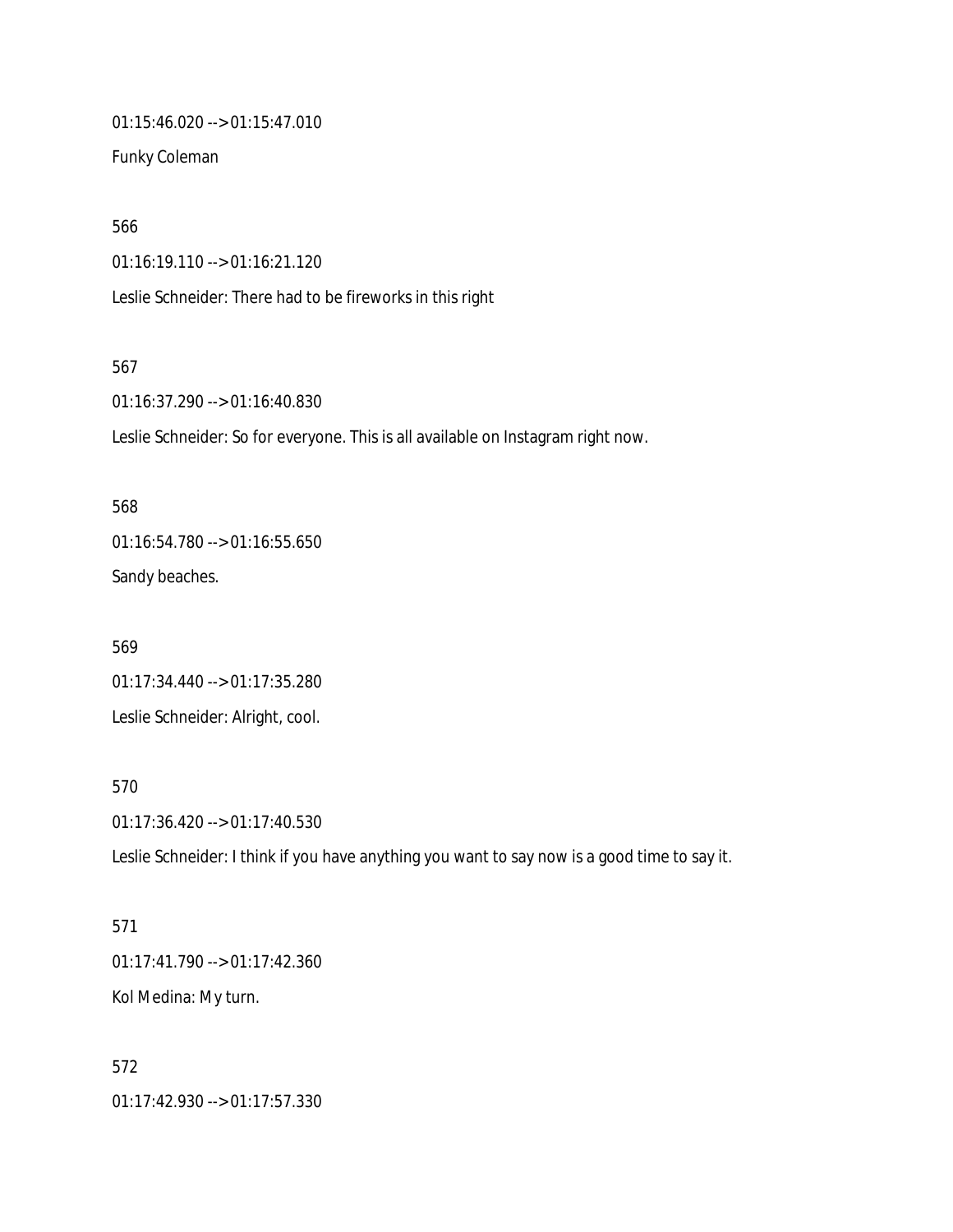Kol Medina: Your turn. Well thank thanks, y'all. I honestly didn't prepare a big speech I I felt like part of speech and kind of carry on going got serious about I probably start crying because it's pretty hard for me to leave.

573

01:17:58.800 --> 01:18:11.730

Kol Medina: A couple things that came up. So far, the minute I want to comment on just kind of random points, Brenda, you need to you need to put your name in for my seat on council, you should do that. I encourage you to do that. You can do it.

574

01:18:13.710 --> 01:18:15.210

Kol Medina: Can I get a copy of that video.

575

01:18:16.500 --> 01:18:17.670

Kol Medina: I'd love to have a copy of that.

576

01:18:18.750 --> 01:18:19.470

Kol Medina: That'd be great.

577

01:18:20.610 --> 01:18:29.160

Kol Medina: I really appreciate you guys taking some time to roast me a little bit. I wish I had provided more fodder for roasting to I could have taken

578

01:18:30.180 --> 01:18:33.510

Kol Medina: So I really appreciate that. I appreciate what everyone said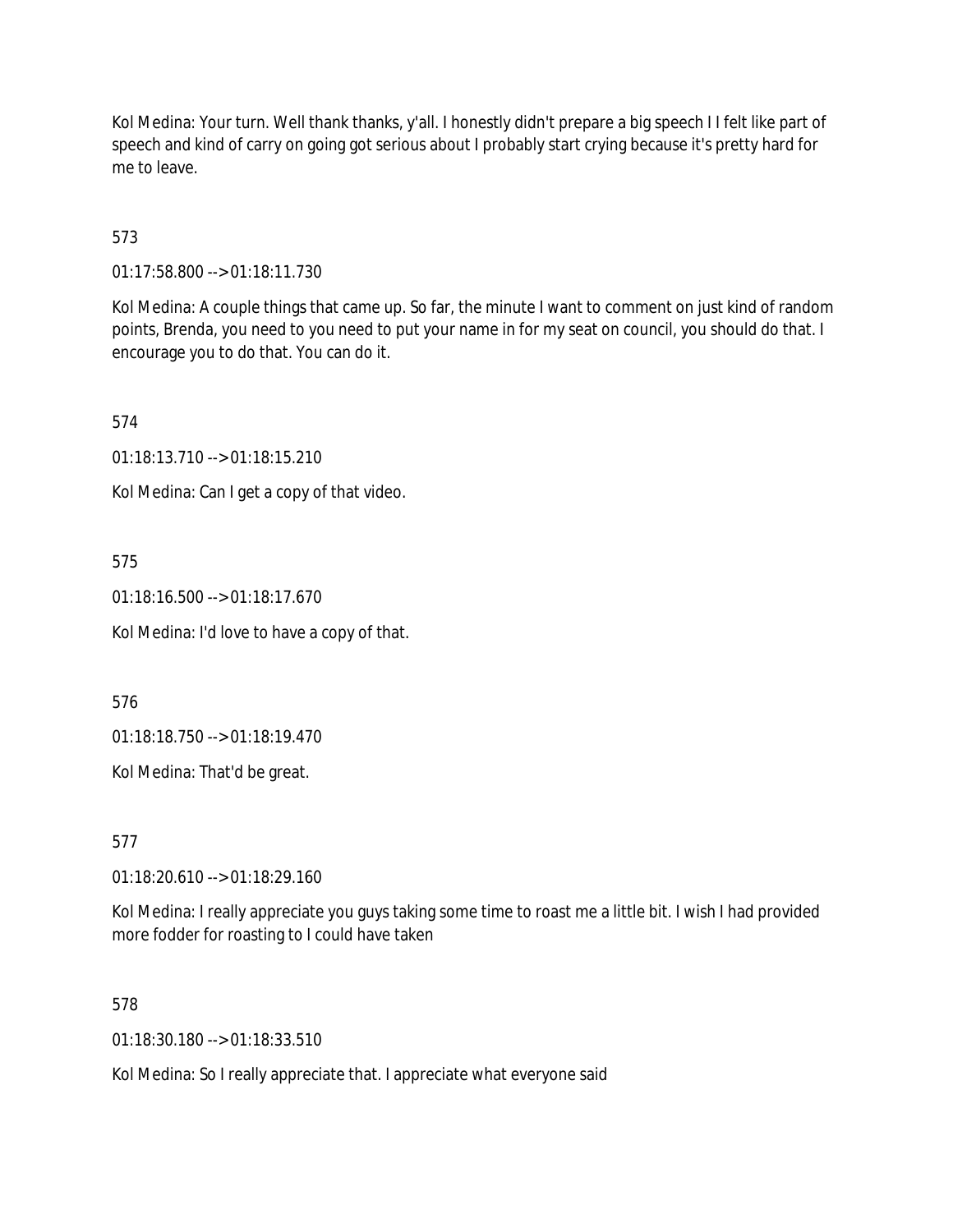01:18:36.630 --> 01:18:41.760

Kol Medina: I guess I just want to clear the air about one thing, since it came up a couple times in this meeting about these ethics complaints.

580

01:18:43.440 --> 01:18:49.380

Kol Medina: Somebody said that when this letter was sent to me back in March that I ignored it. Which is not true. I actually

#### 581

01:18:49.680 --> 01:18:56.130

Kol Medina: The day I got the letter was a council day and we hadn't been sent earlier. But I'd see it, they became aware of it was the Council meeting.

582

01:18:56.970 --> 01:19:13.770

Kol Medina: And at the start of the Council meeting, I told the whole world about it at the meeting. So I didn't ignore it and I'm not ignoring it now. And like the one of the comments are said anyone can go and get a copy of the complaint, just put in a public records request, feel free to do so.

583

01:19:15.540 --> 01:19:24.390

Kol Medina: I have no doubt that the claim is merit lists, but I think it's great that people want to look into this stuff and talk about it and dig into it.

584

01:19:25.410 --> 01:19:35.100

Kol Medina: What's also available now is my response. So, yesterday I filed. My response with the ethics board. So that's available somehow through the city. So anyone go look at that, if they want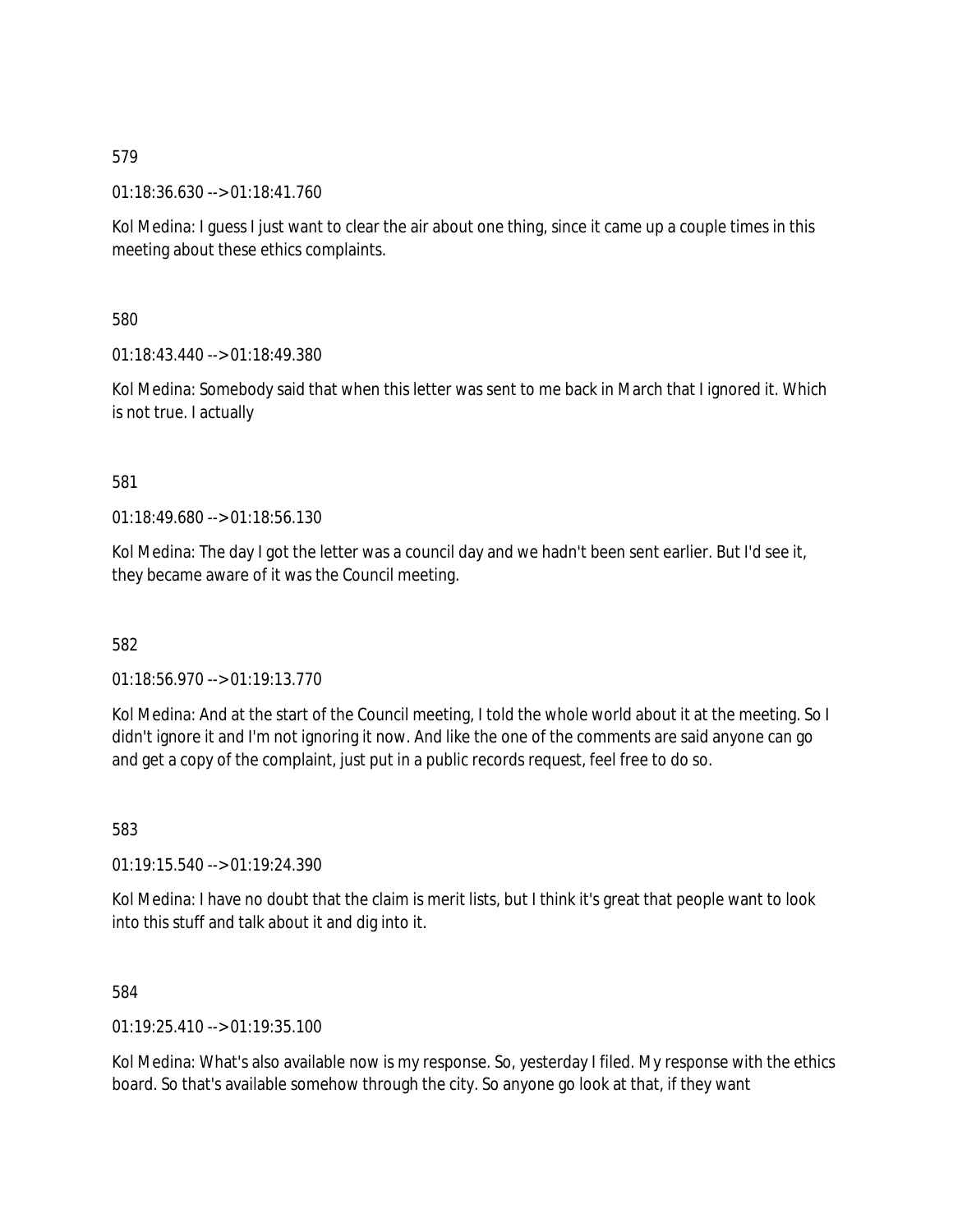01:19:36.090 --> 01:19:40.860

Kol Medina: So just so everyone knows no one's been hidden, it's all right out there anything, I'll go look at anything you want.

586

01:19:43.200 --> 01:19:59.910

Kol Medina: I'm glad jail you brought up the clapping episode I forgotten all about that I had totally spaced that and I'm glad you brought it back up. I need to remember that. I'm not sure if that wasn't my finest moments or worst moments, but it was a moment. So thanks for bringing it up.

587

01:20:01.890 --> 01:20:07.050

Kol Medina: I want to give a shout out to the fan club. I don't remember all of your names. I never even knew all your names.

588

01:20:09.540 --> 01:20:18.540

Kol Medina: I'm going to say something that that is true and honest I it's quite possible. I wouldn't have run for Council again if you guys have been there being a fan club.

589

01:20:19.980 --> 01:20:28.230

Kol Medina: You guys been a fan club shown up all the meetings you inspired me to run again and to keep doing this job. So thank you.

590

01:20:29.610 --> 01:20:33.480

Kol Medina: So you said that I inspired you, but now that you've inspired me. So, keep it up.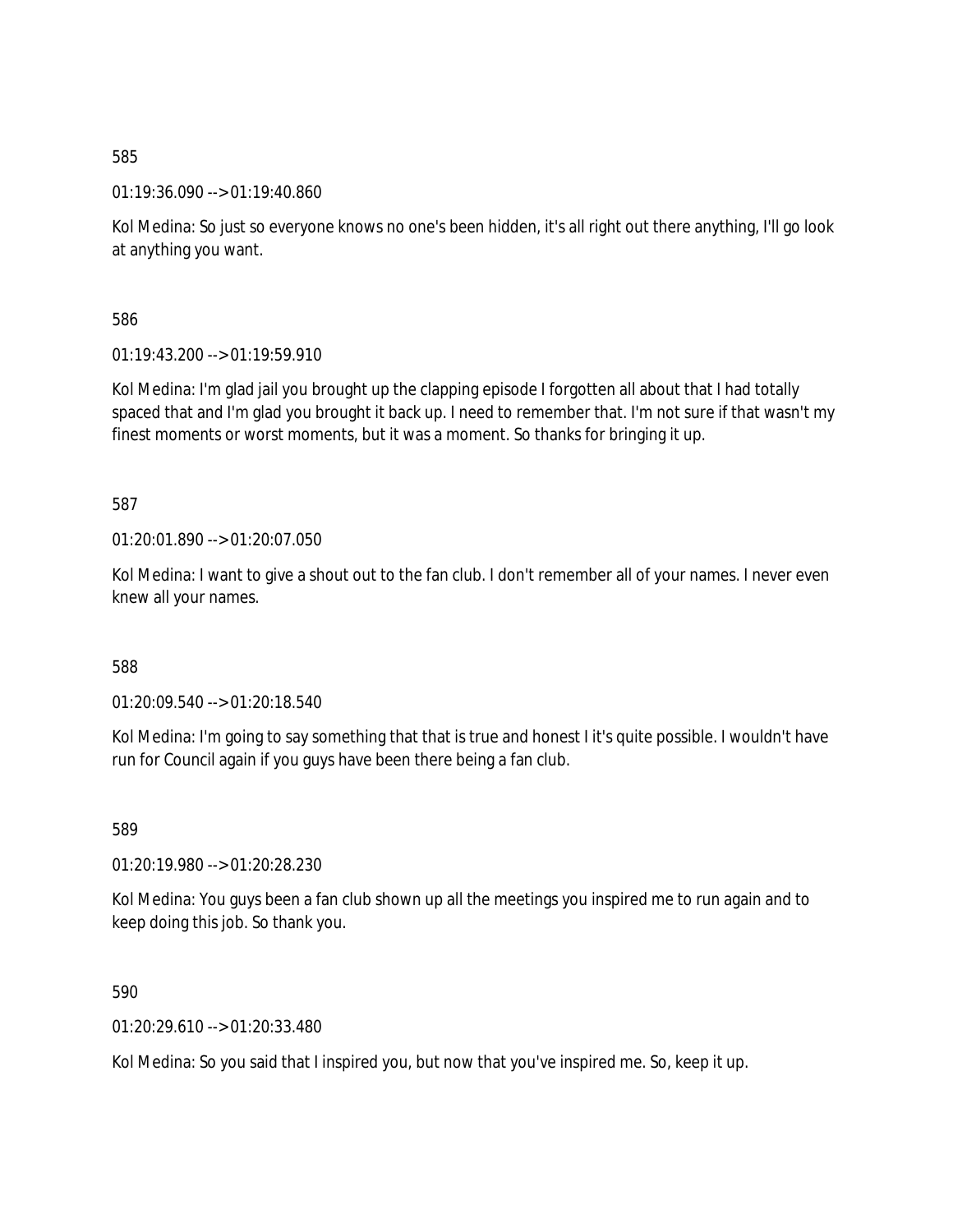01:20:35.400 --> 01:20:52.890

Kol Medina: And I guess I just want to finish by saying I appreciate all of you and i mean i mean you as well. Morgan everyone on the staff. I worked with you all do an amazing job every single person who I've worked with in this city.

592

01:20:54.360 --> 01:21:00.300

Kol Medina: My impression of every single one of them is that they're just trying to do the best job they can do for the people of the city.

593

01:21:00.990 --> 01:21:14.220

Kol Medina: No one has an agenda. There's no ulterior motives. Everyone is just working hard to do the best they can, for the city and I really respect that and respect to all of you know sad to see you go Morgan and it'll be a loss for the city.

594

01:21:16.110 --> 01:21:25.020

Kol Medina: And then me all of you, council members. We've had our run ins, you know, it hasn't always been all positive. But I think the world of all

595

01:21:25.710 --> 01:21:40.050

Kol Medina: Your all your great people. You're all here trying to do good work for the community. And there's really nothing more I could ask for it. Some colleagues on the council. So, so thank you all for what you're doing, trying to not cry about it.

596

01:21:42.120 --> 01:21:52.770

Kol Medina: And I just wanted people in the in the audience and the Walton know that it takes a lot of courage to run for Council and set up on the Dyess on zoom meeting and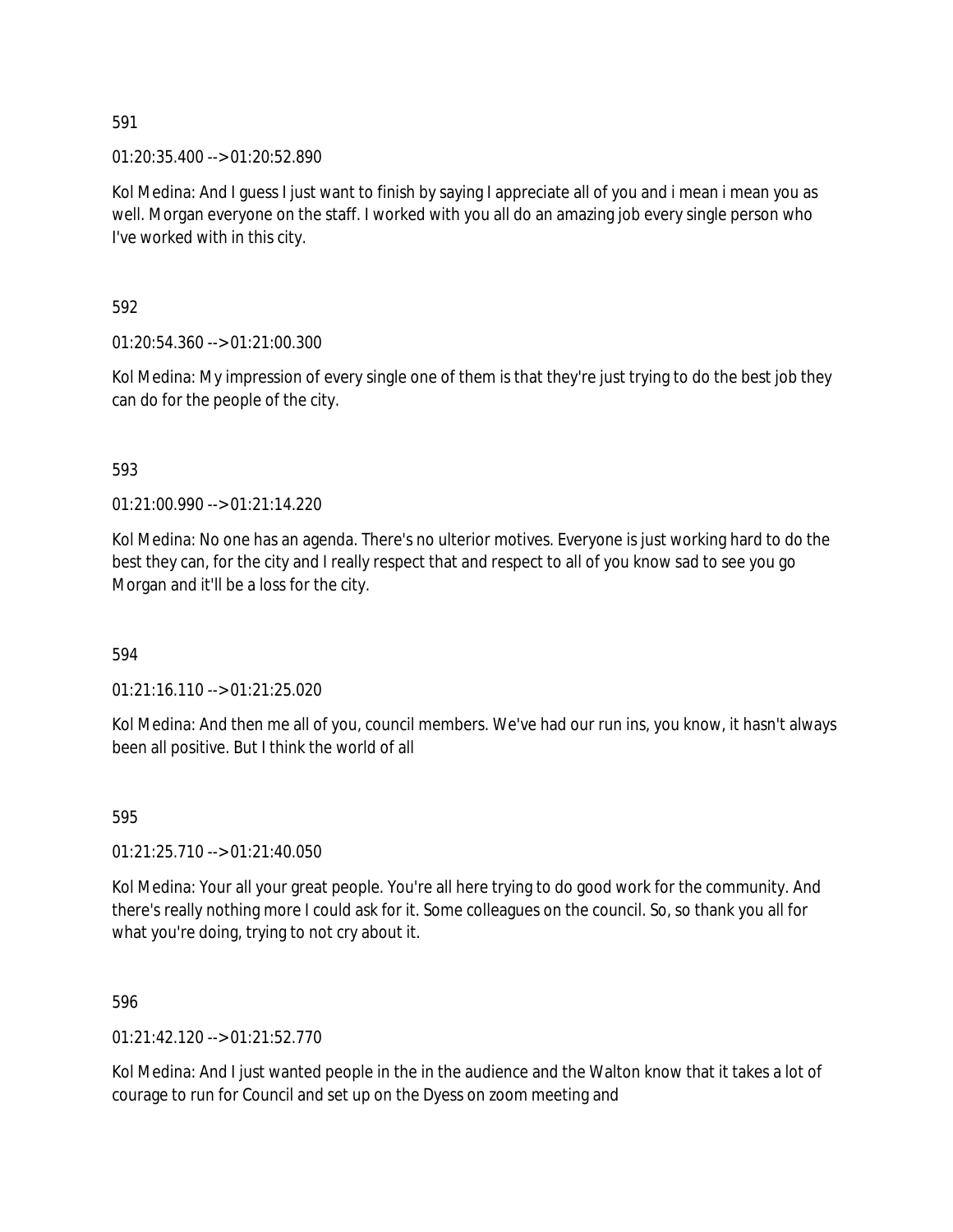01:21:54.150 --> 01:22:05.280

Kol Medina: Put yourself out there in these public ways and try to make hard decisions. It's difficult. So, I hope, I hope all the rest of the counselors. A treasured by everybody in the community because you all should be

598

01:22:06.330 --> 01:22:16.860

Kol Medina: And but it's not so difficult that you shouldn't put your name in and try to be appointed to my seat that I'm waiting. So please, go for it. We need a great person to fill the seat and I'm

599

01:22:17.880 --> 01:22:23.400

Kol Medina: Sorry to be leaving at the universe has just taken me in another direction. So thank you all so much.

600

01:22:25.650 --> 01:22:28.560

Leslie Schneider: So look what you'll have to come pick up from me.

601

01:22:29.940 --> 01:22:31.290

Leslie Schneider: I know you've been waiting for this.

#### 602

01:22:34.980 --> 01:22:42.000

Leslie Schneider: But it is real. It will remind you, I have a feeling that you'll be displaying it proudly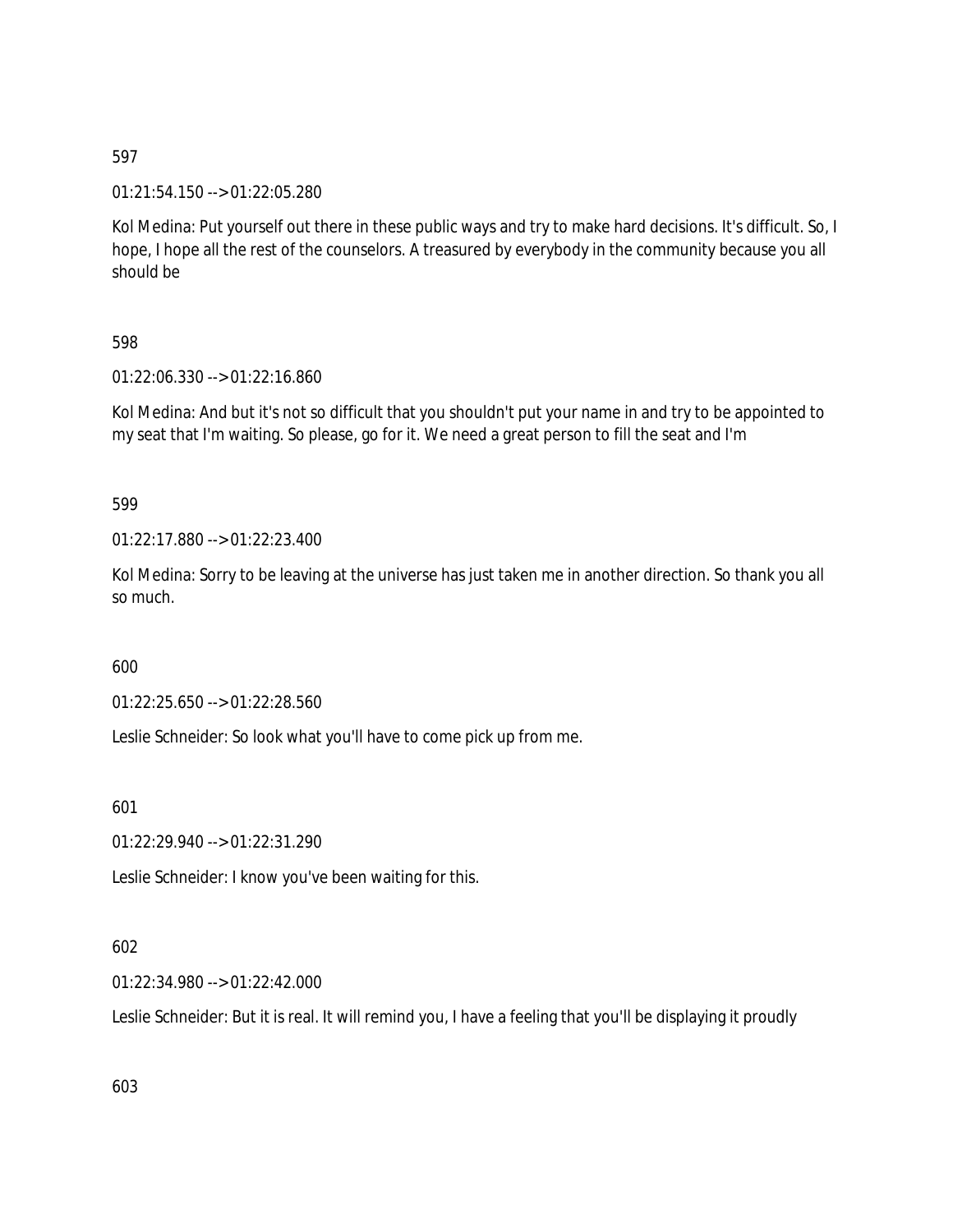01:22:46.260 --> 01:22:50.100

Leslie Schneider: Is there anyone else that would like to take a minute.

604

01:22:55.590 --> 01:22:57.720

Leslie Schneider: All right, I think that

605

01:22:59.070 --> 01:23:08.580

Leslie Schneider: We can move on. This is going to be a long night, even if we are super lucky and blessed through it. So what's next.

606

01:23:10.080 --> 01:23:20.280

Leslie Schneider: On the agenda is another presentation a proclamation honoring Veterans Day on November 11 2020 which is tomorrow and

607

01:23:22.710 --> 01:23:33.660

Leslie Schneider: So if I can take a minute to read the proclamation, and oh I FORGOT THIS DOES THIS HAVE A. Do we, do we have emotion that's associated with this or it's

608

01:23:36.690 --> 01:23:37.740 Leslie Schneider: I forgot to check

609

01:23:38.130 --> 01:23:43.110

Christine Brown: Mayor. This is Christine that the proclamation is pre approved.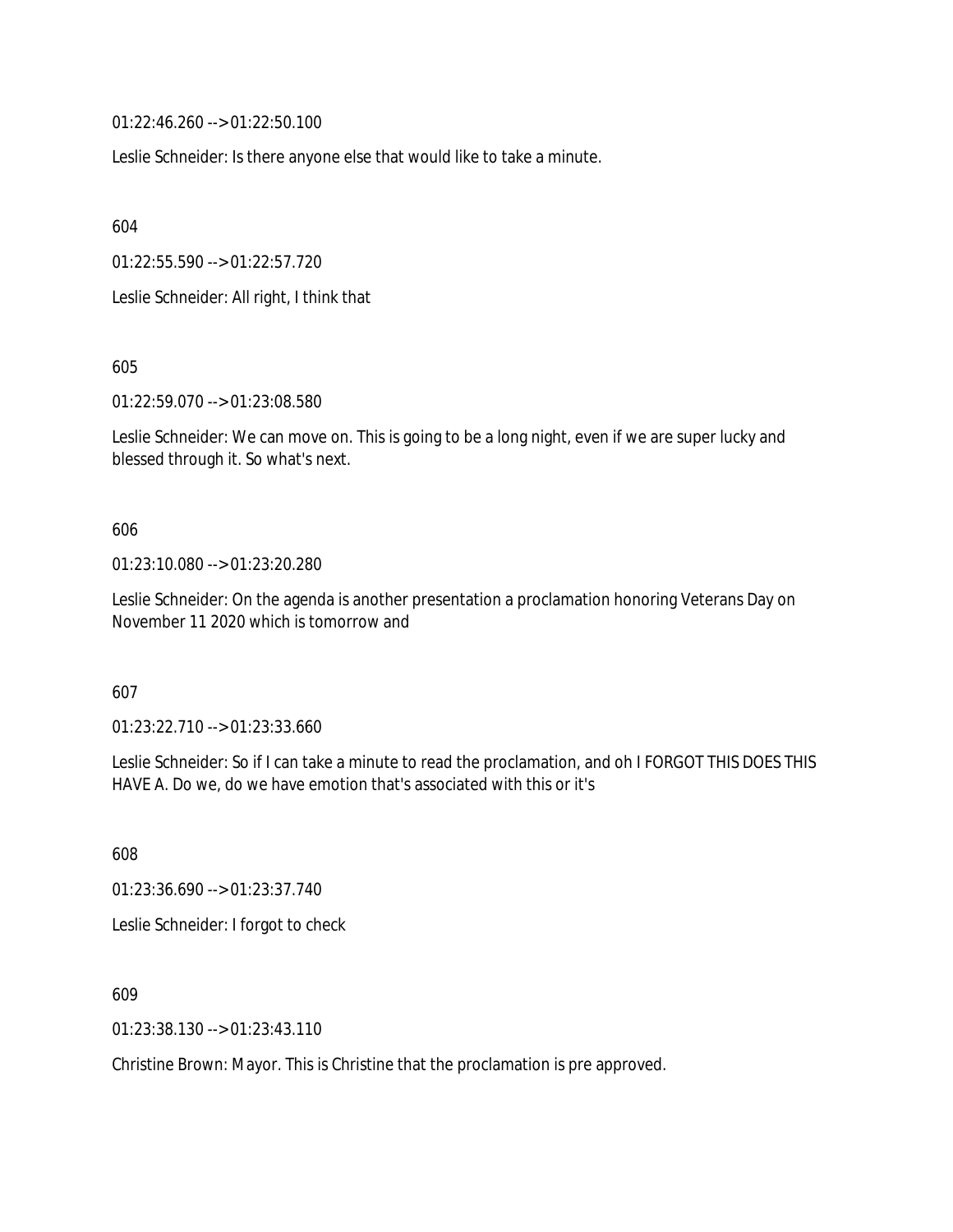610 01:23:43.350 --> 01:23:43.770 Okay.

611

01:23:45.300 --> 01:23:49.410

Christine Brown: Gary Sakuma at this time he is here to accept the proclamation

612

01:23:49.650 --> 01:23:51.570

Leslie Schneider: Oh, wonderful. Thank you so much.

#### 613

01:24:00.150 --> 01:24:00.930

Leslie Schneider: All right.

614

01:24:02.670 --> 01:24:13.800

Leslie Schneider: Thank you, Gary Sakuma for being here. And I just want to say that I am also in doing this, honoring my, my father and my grandfather and

615

01:24:14.190 --> 01:24:15.120

Leslie Schneider: All the other

616

01:24:15.420 --> 01:24:16.200

Leslie Schneider: People who have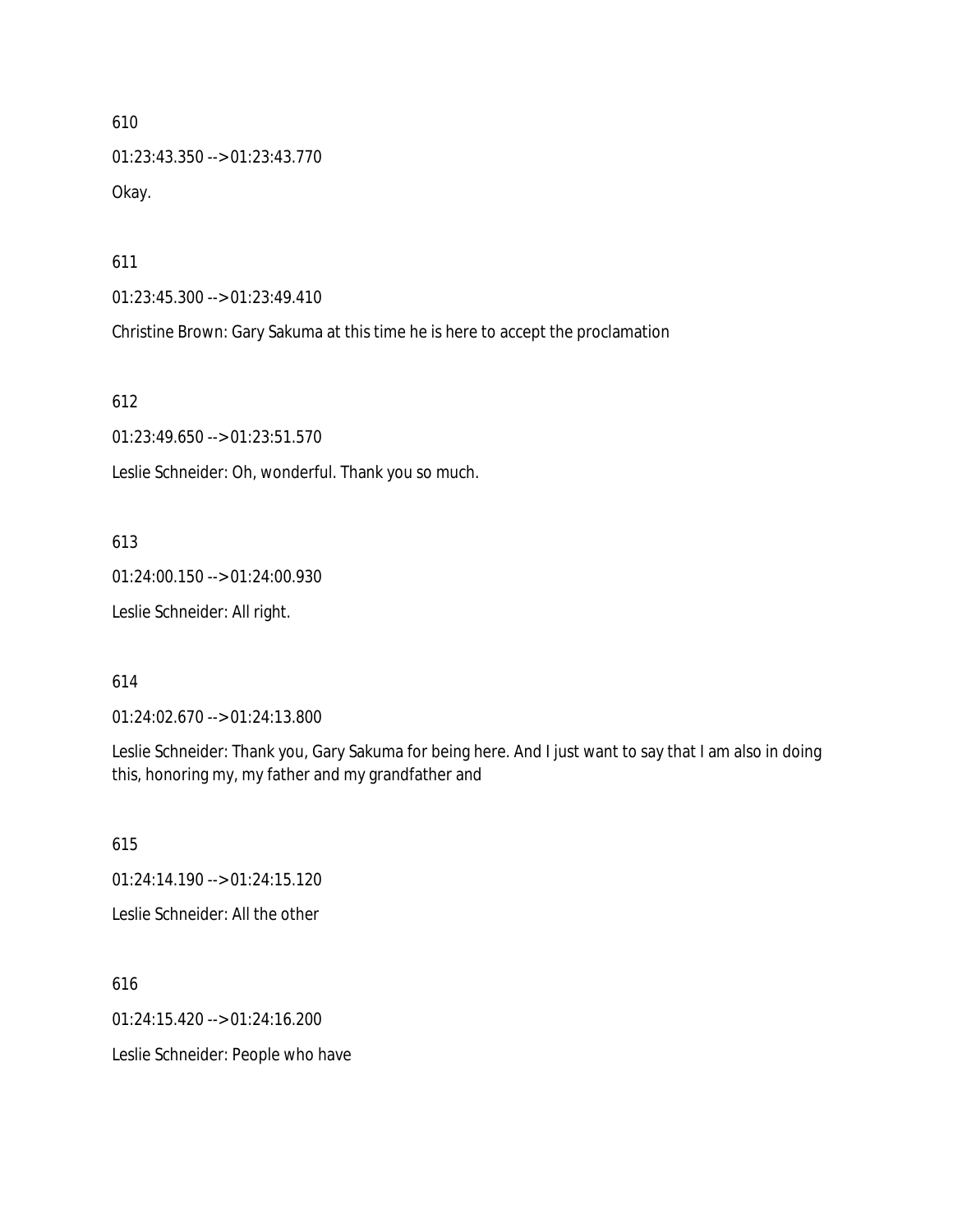01:24:17.760 --> 01:24:26.310

Leslie Schneider: Men and women in our service. So this is a proclamation by the city council of the city of Bainbridge Island Washington honoring Veterans Day.

618

01:24:26.820 --> 01:24:34.620

Leslie Schneider: Whereas our nation was founded on the belief that all citizens are guaranteed the inalienable rights of life, liberty, and the pursuit of happiness.

619

01:24:35.340 --> 01:24:49.290

Leslie Schneider: And whereas the freedom we enjoy as Americans does not come without a price and whereas our nation's military veterans of sacrifice to preserve and protect those rights from all enemies, foreign and domestic. And whereas in

620

01:24:50.400 --> 01:25:01.560

Leslie Schneider: November 11 was initially proclaimed as Armistice Day to honor our country's World War One veterans on the one year anniversary of the signing of the armistice which brought into the war.

#### 621

01:25:02.070 --> 01:25:14.340

Leslie Schneider: And whereas in 1954 President Dwight D. Eisenhower signed legislation which proclaimed every November 11 as a day to honor all veterans of the United States Armed Forces.

622

01:25:15.150 --> 01:25:24.690

Leslie Schneider: And whereas citizens of Bainbridge Island serve and have served in the United States Armed Forces. Now, therefore I Leslie Schneider Mayor of the City of Bainbridge Island.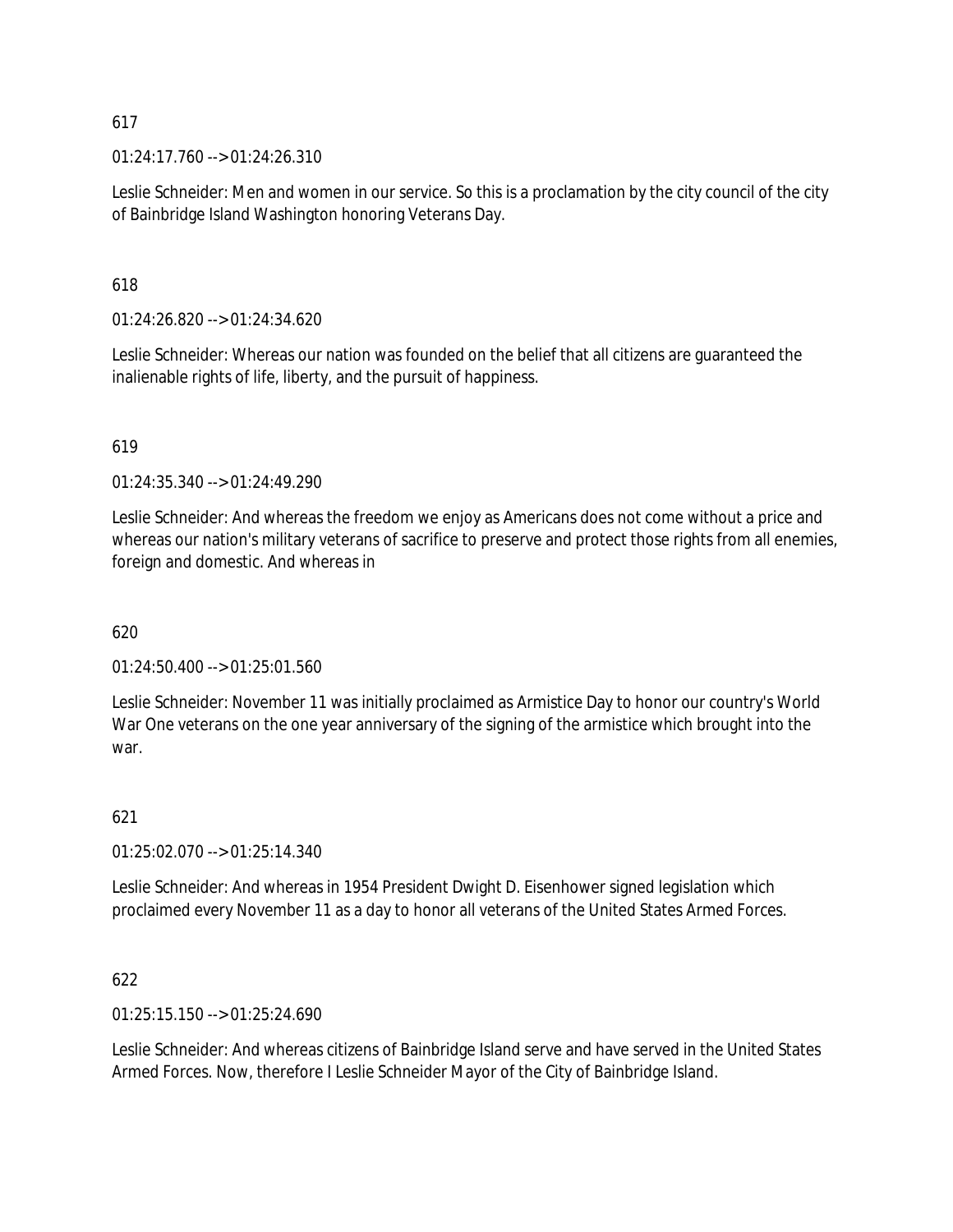01:25:25.020 --> 01:25:33.420

Leslie Schneider: On behalf of the City Council hereby recognized November 11 2020 as Veterans Day in the city of Bainbridge Island.

624

01:25:33.750 --> 01:25:46.920

Leslie Schneider: And encourage all citizens to join in this special observance thanking all veterans for their sacrifice and service to our country signed on this 10th day of November 2020

625

01:25:49.980 --> 01:25:51.570

Leslie Schneider: Gary, would you like to have

626

01:25:53.340 --> 01:26:01.680

Leslie Schneider: Um, I know I can't actually hand you the proclamation. So this is awkward. But if you have anything you would like to say we would welcome it.

627

01:26:08.640 --> 01:26:10.170 Leslie Schneider: Looks like you're still muted.

628

01:26:13.560 --> 01:26:14.160

Leslie Schneider: There we go.

629 01:26:14.520 --> 01:26:14.940 Okay.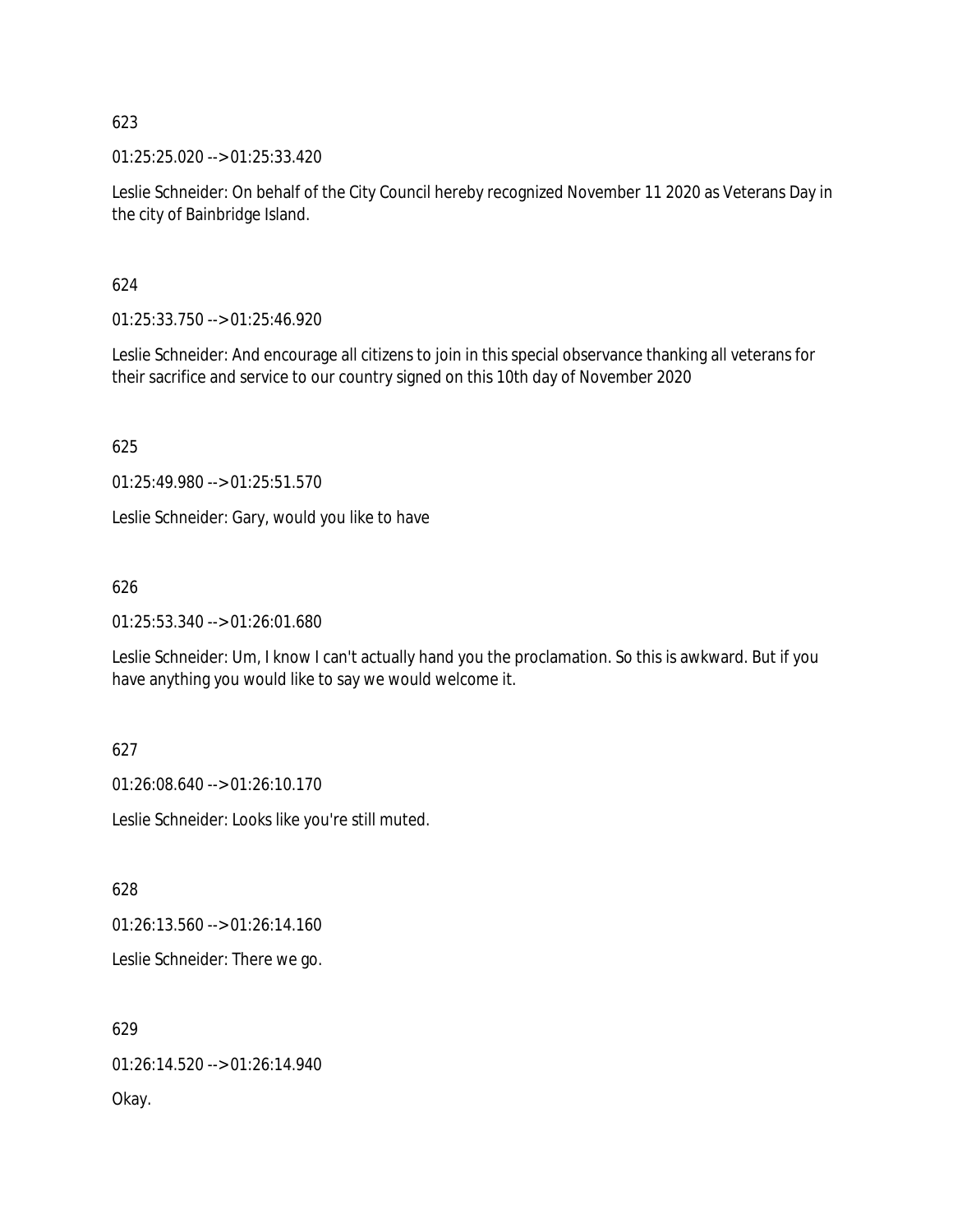01:26:16.260 --> 01:26:23.580

Gary Sakuma: Mr. Snyder and I council members. Again, I'm Gary's coma commander of the American Legion calm i'd post 172

631

01:26:24.750 --> 01:26:31.140

Gary Sakuma: And on behalf of the American Legion I graciously accept this Veterans Day proclamation

# 632

01:26:32.850 --> 01:26:40.590

Gary Sakuma: And thank the Bainbridge Island community for the support of all veterans who served in the United States.

633

01:26:42.060 --> 01:27:03.690

Gary Sakuma: Of America's armed forces. I also want to tack on a little bit because cold Medina, for the last three years has presented that proclamations for, for me, starting with of course Memorial Day at the first part of the year than Patriot day and then of course I November 11

634

01:27:05.580 --> 01:27:07.380

Gary Sakuma: Veterans Day and

635

01:27:09.750 --> 01:27:15.690

Gary Sakuma: When I asked initially have a proclamation. There was not ever given the discussion.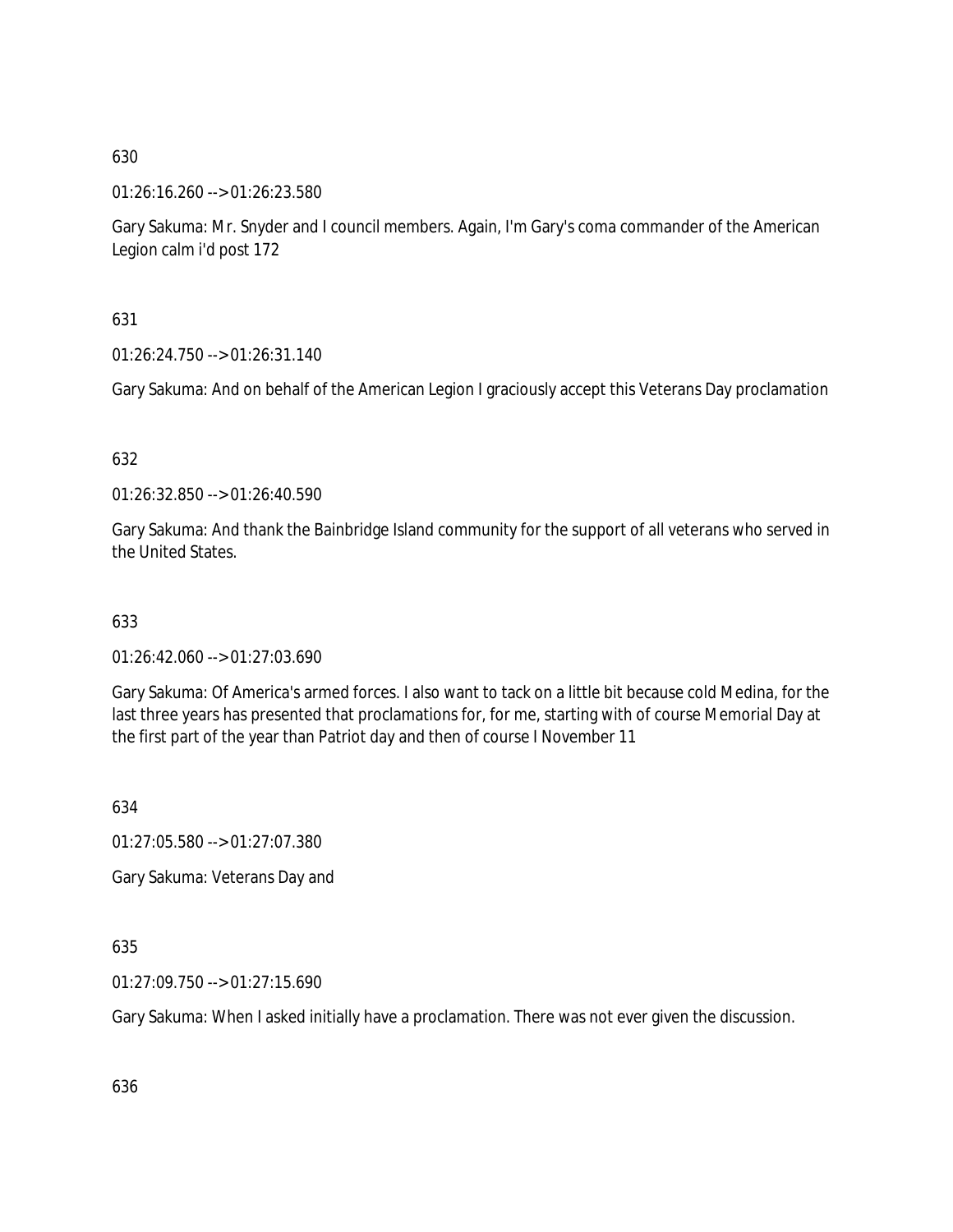01:27:18.090 --> 01:27:35.040

Gary Sakuma: You did it. And of course, Christine was instrumental in most of these things. The coordination and I did receive this afternoon. I picked it up at City Hall, the proclamation. So we're going to have

637

01:27:37.440 --> 01:27:38.250

Gary Sakuma: A small

638

01:27:40.560 --> 01:27:42.420

Gary Sakuma: Get together at the American Legion.

#### 639

01:27:43.710 --> 01:27:50.880

Gary Sakuma: We are considered a miscellaneous venue organization in the state of Washington, so

#### 640

01:27:52.020 --> 01:27:58.080

Gary Sakuma: We are allotted 30% of our building capacity, which is 125

641

01:28:00.090 --> 01:28:04.350

Gary Sakuma: People and so that turns out to be 37 and a half.

#### 642

01:28:05.700 --> 01:28:11.700

Gary Sakuma: That can attend and that doesn't include of course the staff or the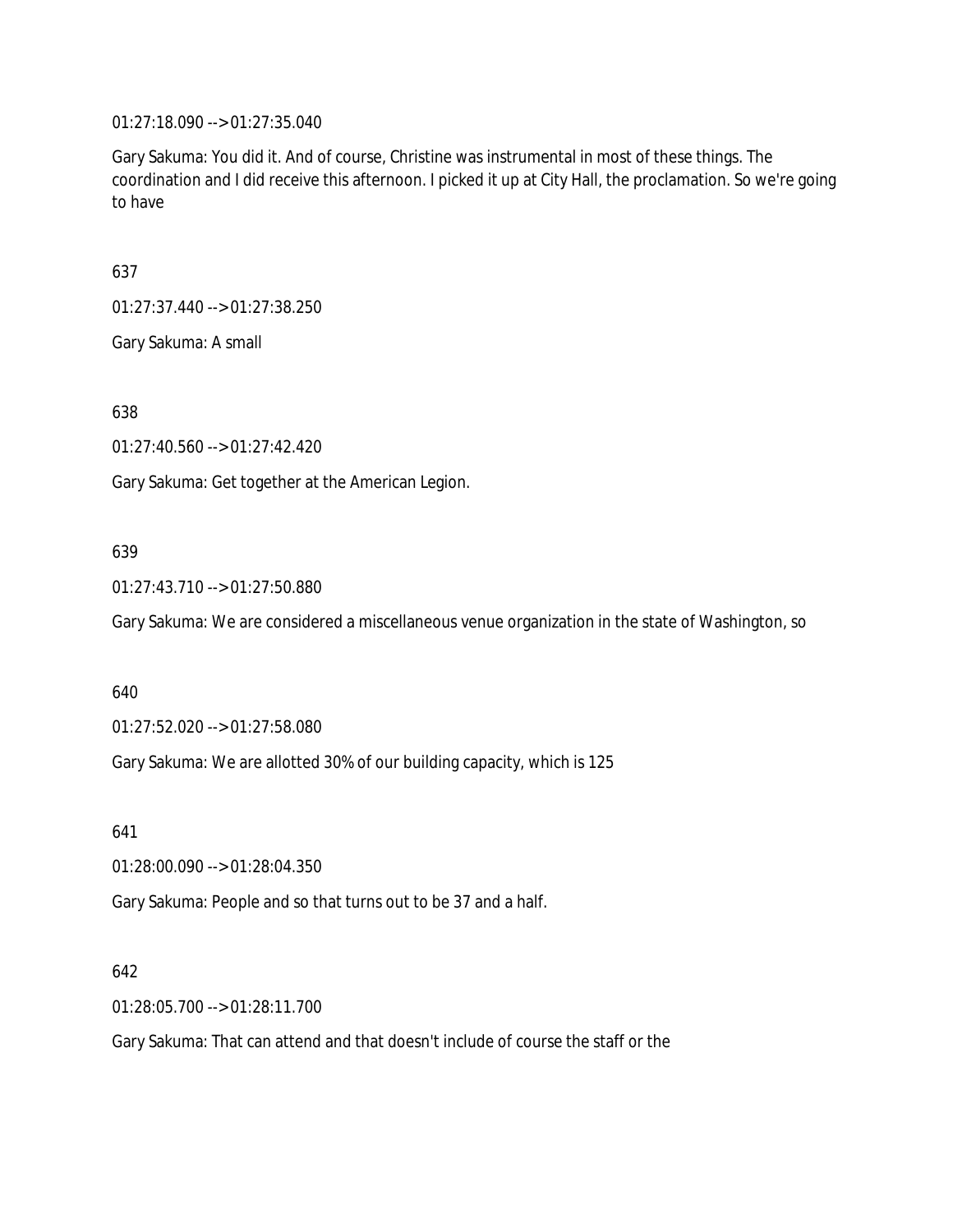01:28:13.110 --> 01:28:18.300

Gary Sakuma: People running the organization. So again, thank you for this.

644

01:28:20.070 --> 01:28:22.020

Gary Sakuma: I think it's very important. Now,

645

01:28:23.340 --> 01:28:24.270

Gary Sakuma: That we

#### 646

01:28:26.190 --> 01:28:41.280

Gary Sakuma: Look at these people that have served and honor them and of course Veterans Day is for the living Veterans Memorial Day, of course, is for our veterans who have died so

647

01:28:42.390 --> 01:28:44.910

Gary Sakuma: This is very important. All right.

648

01:28:46.020 --> 01:28:46.920

Gary Sakuma: Thank you again.

649

01:28:48.660 --> 01:28:50.850

Leslie Schneider: Thank you very much. I appreciate a lot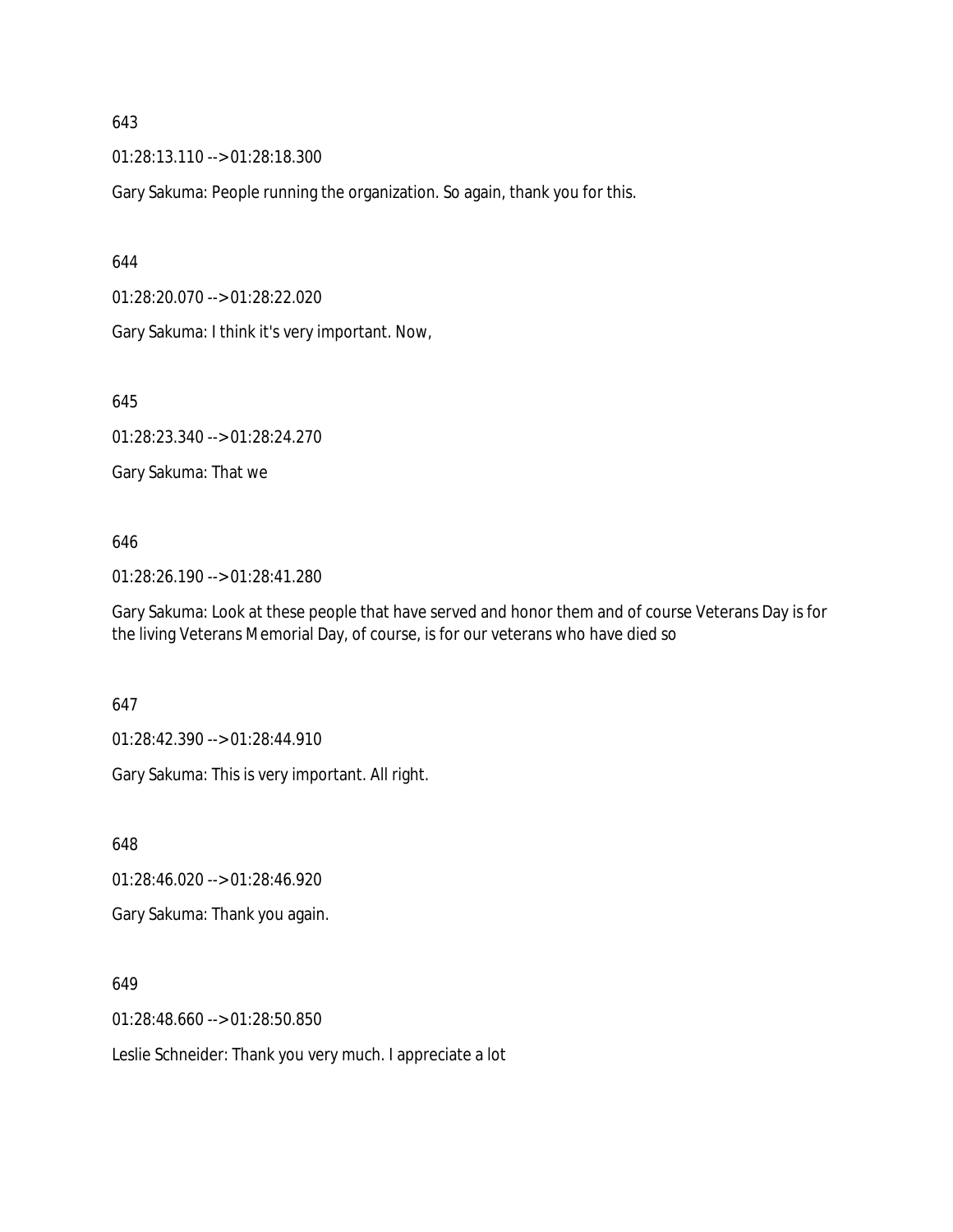01:28:55.800 --> 01:29:02.070

Leslie Schneider: Okay, we are moving on to items seven eight future careful agendas city manager.

651

01:29:03.030 --> 01:29:12.450

Morgan Smith: Thank you. First of all, I just want to comment for the group that I did take notes and hopefully can work with Mayor and Deputy Mayor on the two items and that

652

01:29:12.840 --> 01:29:22.050

Morgan Smith: In case we don't need to talk about the more tonight that have been requested. One was to reschedule the ethics conversation plan for tonight for a later meeting.

653

01:29:22.440 --> 01:29:34.770

Morgan Smith: And the second is to look for a date for the presentation that's requested by the race equity Task Force as a joint session with the City Council and the organizations from kids up County, so

654

01:29:35.520 --> 01:29:43.950

Morgan Smith: I'd be happy to just confirm that those are on the list for discussion on Thursday, but we can counsel, of course can talk more about them. If you prefer.

655

01:29:44.640 --> 01:29:56.730

Morgan Smith: And then looking ahead. Next, your next meeting. It will be a special meeting on Monday, the 16th at six o'clock to review your semi finalists responses.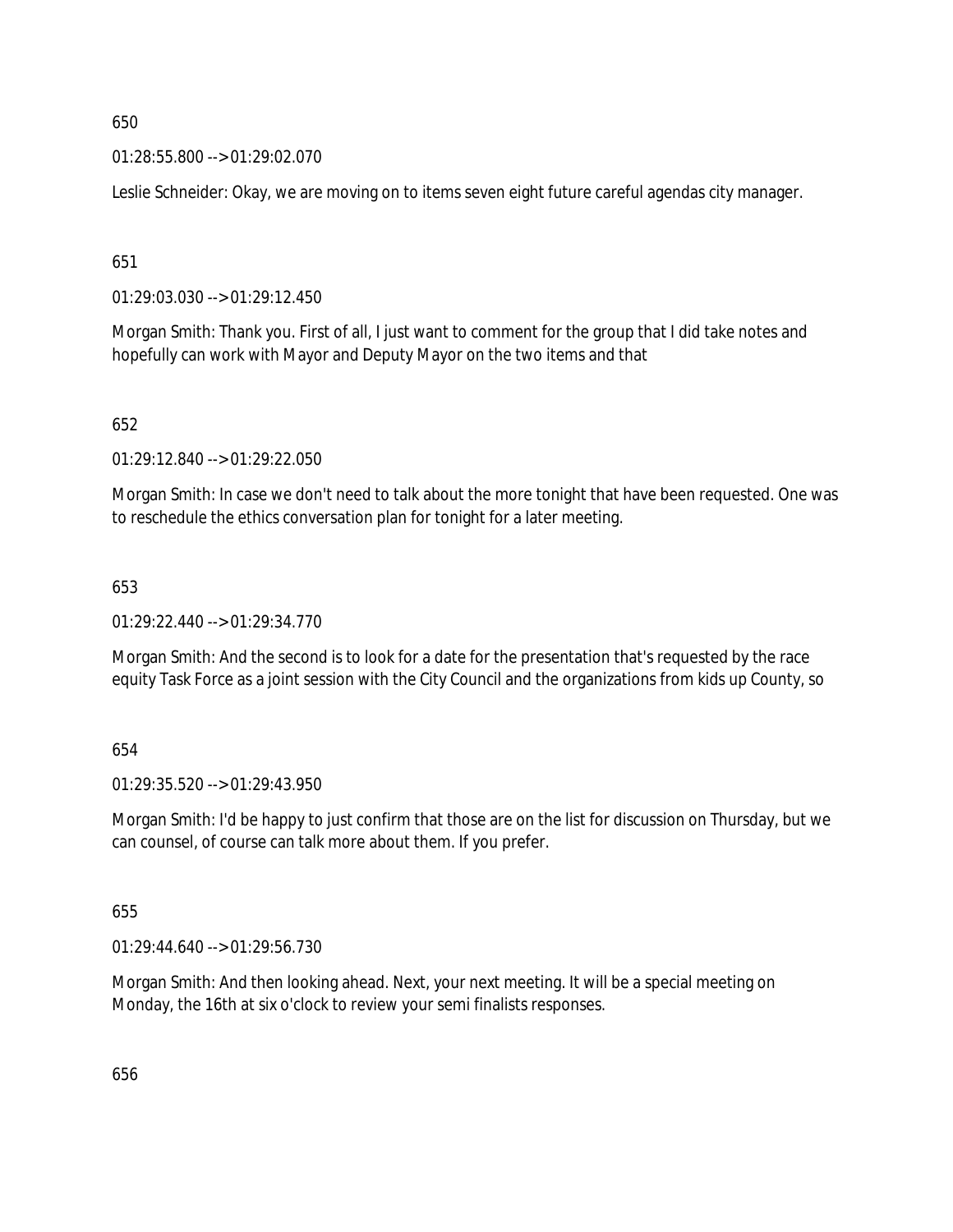01:29:57.240 --> 01:30:07.380

Morgan Smith: Then the regular study session is scheduled for Tuesday the 17th, you have a draft agenda there in front of you to review the only item I wanted to call your attention to

# 657

01:30:08.100 --> 01:30:17.280

Morgan Smith: Was that five A under budget still the deliberations, which is the ordinance to adopt the Capital Improvement Plan, although it is a study session, I want to

658

01:30:18.360 --> 01:30:33.240

Morgan Smith: Ask for Council support and having that item as an action item. What that will do is allow us to finalize your support for the tip and allow us to prepare the budget ordinance to bring forward the following night so it's not

659

01:30:34.320 --> 01:30:41.490

Morgan Smith: Logistically feasible to approve this tip and the budget in the same night this tip needs to be finalized first because it's so

#### 660

01:30:43.410 --> 01:30:53.610

Morgan Smith: integral to the rest of the budget math and the ordinance that follows. So what we're currently proposing is to have you take action on this tip you've looked at a number of times in a number of different formats.

661

01:30:54.120 --> 01:30:57.660

Morgan Smith: The tab, you take action on that on the 17th so that you'd be ready if you're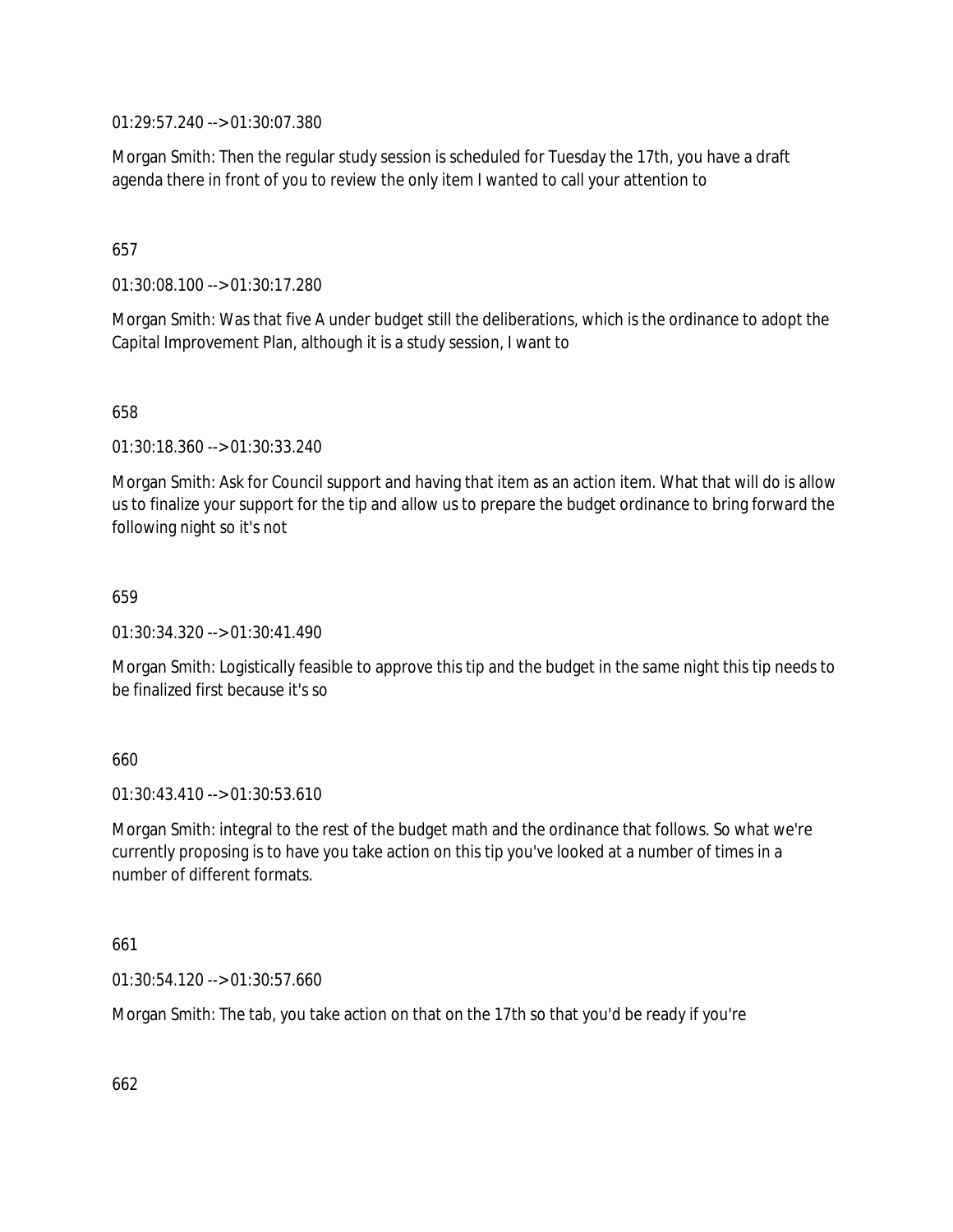01:30:58.860 --> 01:31:04.320

Morgan Smith: Want to take action on the budget on the 24th. And with that, I'd be happy to answer any other questions.

663

01:31:05.490 --> 01:31:07.260

Leslie Schneider: Great, thank you. Councilmember dishonor.

664

01:31:12.030 --> 01:31:30.720

Rasham Nassar: Yes. So I heard you city manager respond to chair font font right Johnson's agenda item requests. So is, will that is it possible to have that scheduled by the end of the year is the you have a version of the December.

#### 665

01:31:32.190 --> 01:31:38.700

Morgan Smith: I can certainly work with the mayor and the Deputy Mayor, we don't have it doesn't seem to me that we have capacity and the two remaining November meetings.

#### 666

01:31:39.120 --> 01:31:50.250

Morgan Smith: But if the Council would like to try and the, I mean, I think, an important ingredient is whether the partner organizations are available and ready, but I'd be happy to help. However, I can

667

01:31:51.060 --> 01:32:03.240

Rasham Nassar: Okay. I think if if after the Thursday meeting if one or all of you, or someone could be in touch with Brenda because she does have to

668

01:32:04.260 --> 01:32:16.380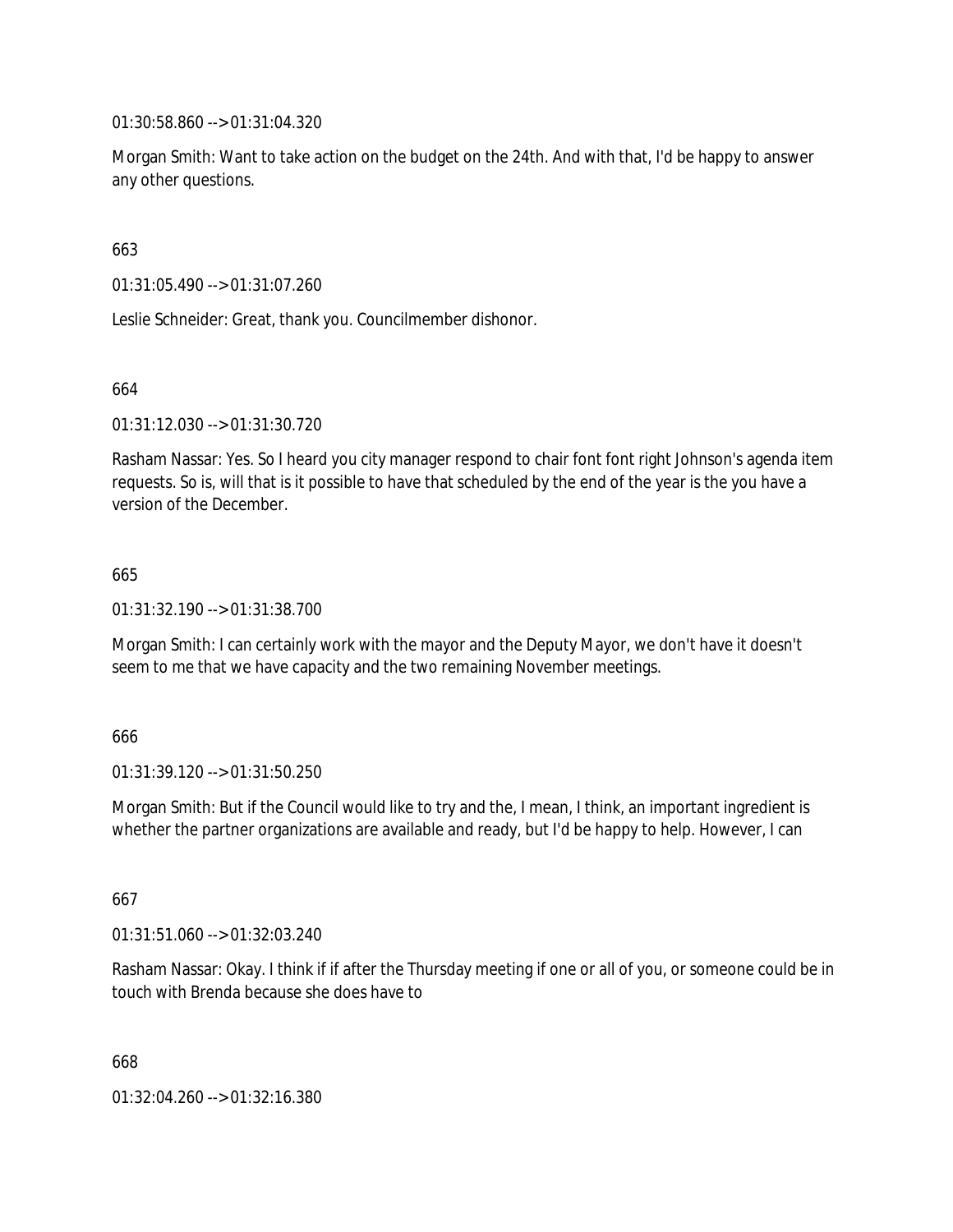Rasham Nassar: You know, communicate with them to find out their scheduling needs and restraints. So if that if we could just kind of approach it from that angle, that would be great.

# 669

01:32:18.030 --> 01:32:29.040

Rasham Nassar: And then I have a question related to a different agenda item, and I apologize. I don't have a luxury of my usual three screens that up tonight. So I'm toggling back and forth.

# 670

01:32:31.050 --> 01:32:35.190

Rasham Nassar: And I'm referring now to the Tuesday, November 17 study session agenda.

# 671

01:32:35.580 --> 01:32:47.550

Rasham Nassar: Okay. Um, I, I want to just ask about Agenda Item eight, a I asked about it last time. It's a sustainable transportation plan update and scheduled for 60 minutes

#### 672

01:32:51.090 --> 01:33:00.810

Rasham Nassar: This you know it's a long discussion we've had a number of long discussions and I'm wondering at this point about the

#### 673

01:33:02.220 --> 01:33:11.130

Rasham Nassar: The framework of communication and roles between staff, the Council on the task force, a lot of large

#### 674

01:33:13.470 --> 01:33:23.970

Rasham Nassar: Presentation type discussions. Keep landing on the Council's agenda. And I wonder if they're duplicated. If the task force is also hearing these things. What is the role of the task force.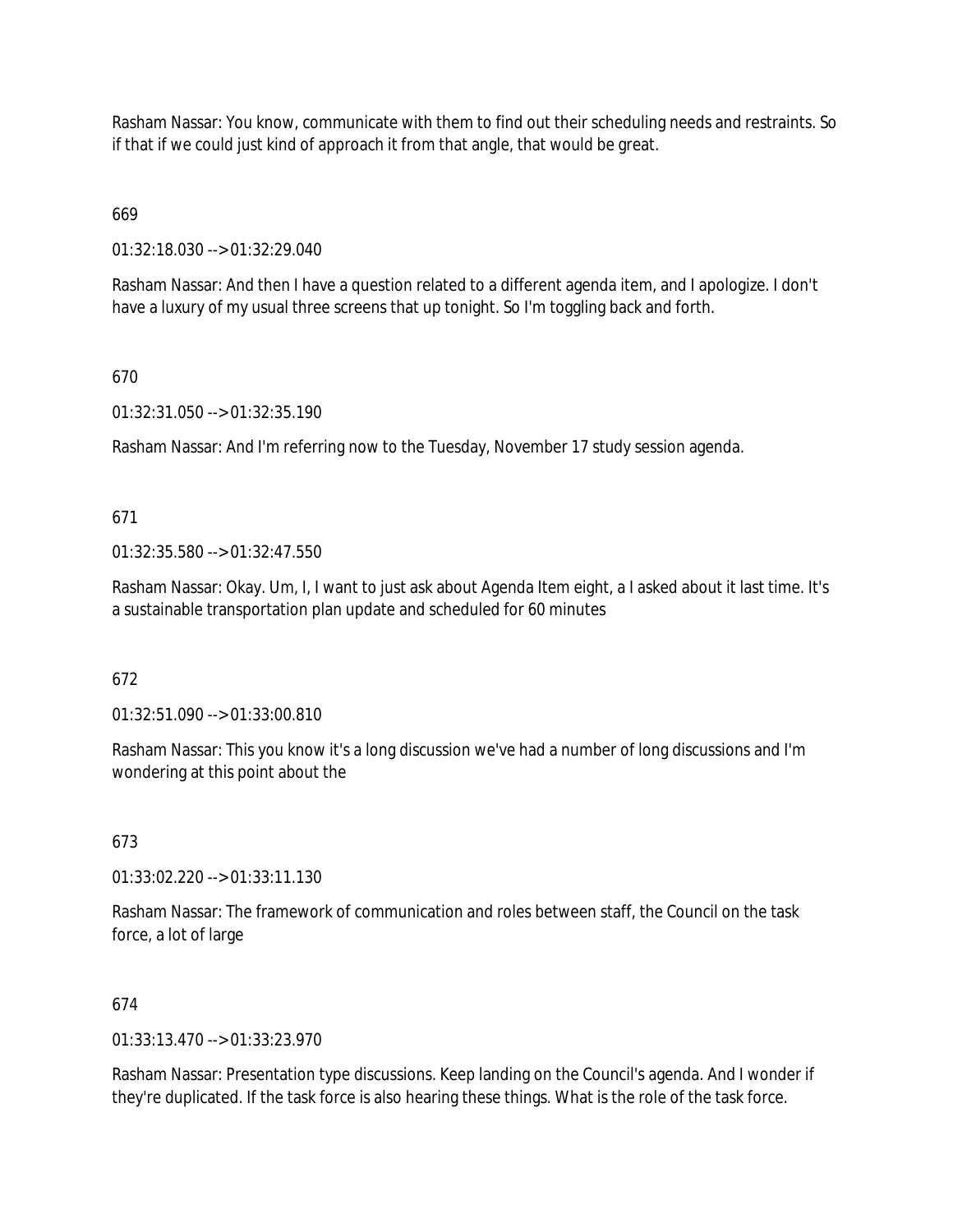01:33:24.330 --> 01:33:41.100

Rasham Nassar: My understanding was that they would, we would the Council would be hearing recommendations from the task force and not necessarily be the first receiver of information from staffing consultants, maybe an appropriate time to talk about that is tonight's 15 minute agenda item.

# 676

01:33:42.570 --> 01:33:51.600

Rasham Nassar: But if someone had could embellish on that or explain a little bit about why that agenda item is appearing as a 60 minute discussion item.

#### 677

01:33:52.860 --> 01:33:53.790

Rasham Nassar: I'd appreciate that.

678

01:33:54.810 --> 01:33:57.300

Rasham Nassar: And I have one more note.

#### 679

01:33:58.680 --> 01:34:03.150

Rasham Nassar: About future agendas does city manager. Do you have any thoughts or comments on that.

#### 680

01:34:03.180 --> 01:34:12.450

Morgan Smith: I'm sorry. I thought maybe one of the three liaisons might have something they wanted to add to that, and if not, then of course I'm sure that Christmas make you would be happy to.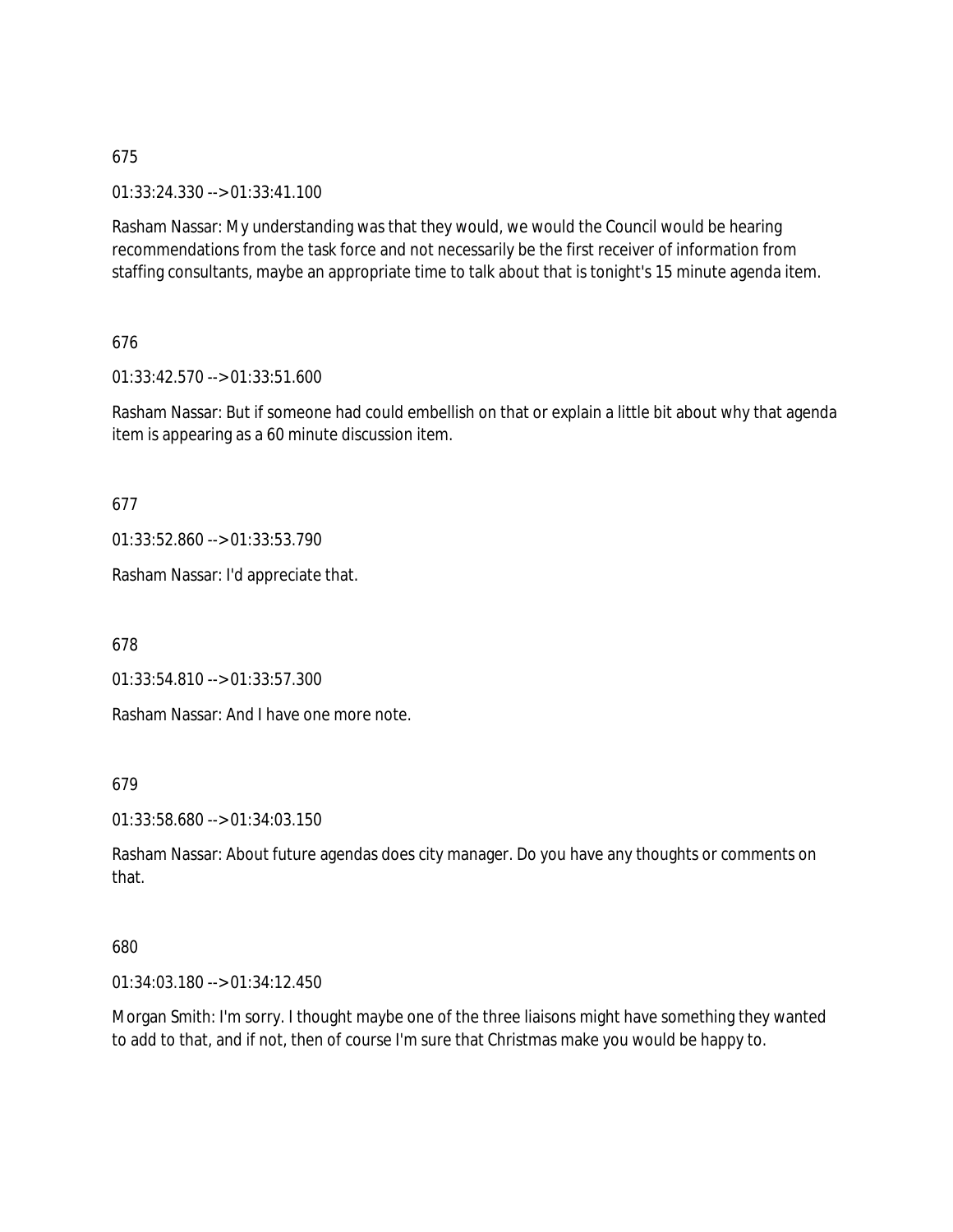01:34:12.900 --> 01:34:18.510

Morgan Smith: fill in any gaps. When I thought we have several Council liaisons and I didn't know if they had perspective. They wanted to share

682

01:34:22.080 --> 01:34:33.660

Leslie Schneider: Um, I mean I can jump in Council member card. I mean you and I recently met is, is there anything that you'd like to share about that or do you want me just to chime in.

683

01:34:35.700 --> 01:34:40.590

Christy Carr: Yeah, I would let you go ahead and and respond to the council member desires comment.

684

01:34:41.730 --> 01:34:42.780

Christy Carr: Or question.

685

01:34:44.220 --> 01:34:54.210

Leslie Schneider: So it's my understanding that we're following a timeline that, you know, a timeline that we've been given from from quite a far quite far back.

686

01:34:55.080 --> 01:35:02.160

Leslie Schneider: In the planning process where Council is going to be asked to make a decision about the

687

01:35:03.000 --> 01:35:14.820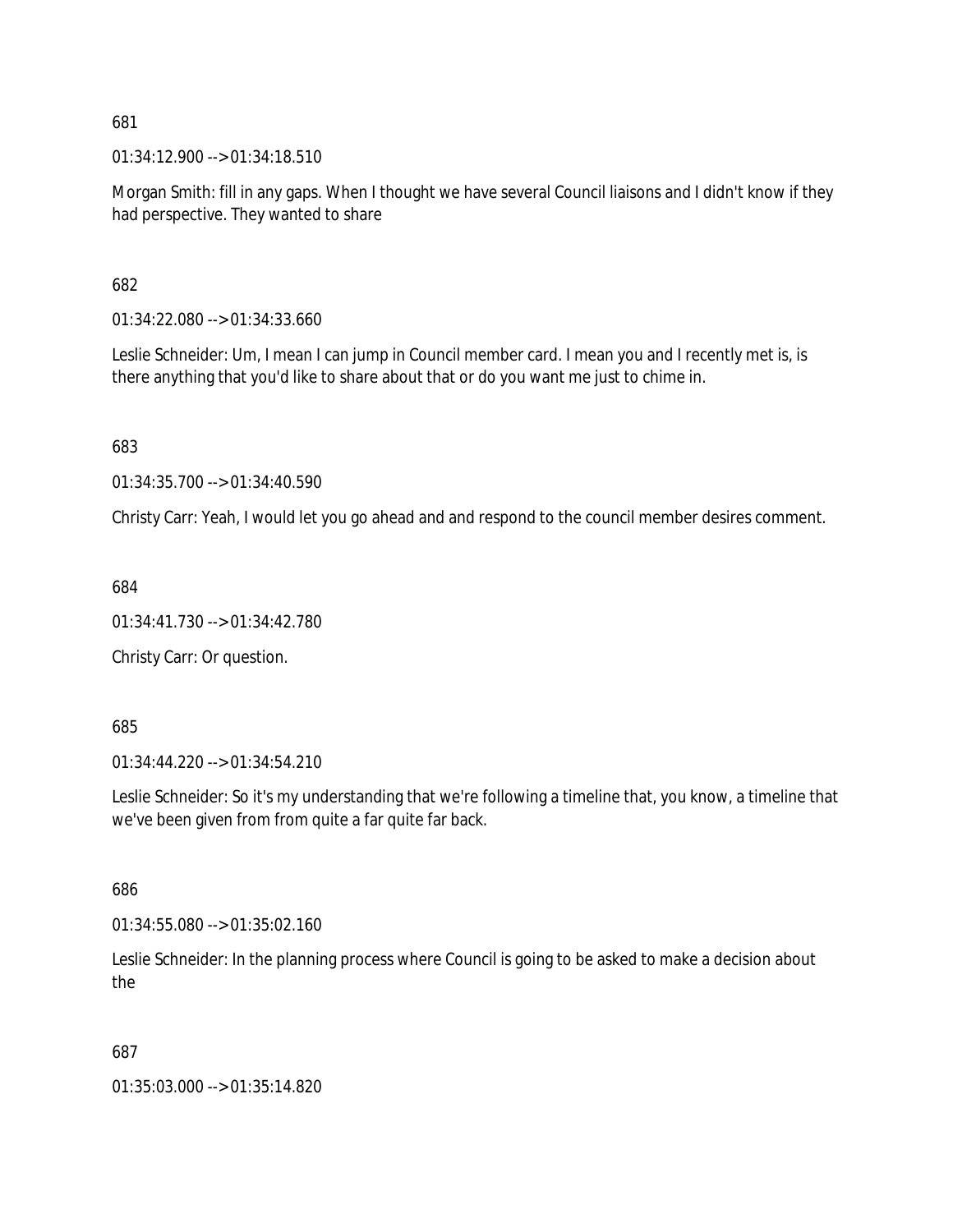Leslie Schneider: Process by I'm forgetting what the wording is but the process by which we're going to make a decision. And so this is a first touch on that it. We're not being asked to decide anything but it's just a way for us to have that

688

01:35:15.840 --> 01:35:23.460

Leslie Schneider: First look at it and this way. It's kind of a chance for Council to say

689

01:35:24.270 --> 01:35:34.980

Leslie Schneider: Sure, or well there is some fatal flaw in it that we would really like you to consider going forward or whatever. So it's not a detailed look it's not asking for any decisions.

# 690

01:35:35.340 --> 01:35:45.210

Leslie Schneider: But it is trying to keep Council moving forward. And then I was also requesting that council, get a chance to see some of the work that

691

01:35:46.260 --> 01:35:57.750

Leslie Schneider: That the task force and what that the consultant is done with the task force to provide this data mapping that I referenced earlier in the in the mayor's report because it's it's just super impressive.

#### 692

01:35:58.260 --> 01:36:04.620

Leslie Schneider: And I don't know whether that's going to happen in this session but but maybe we would get a chance for that.

#### 693

01:36:07.110 --> 01:36:10.620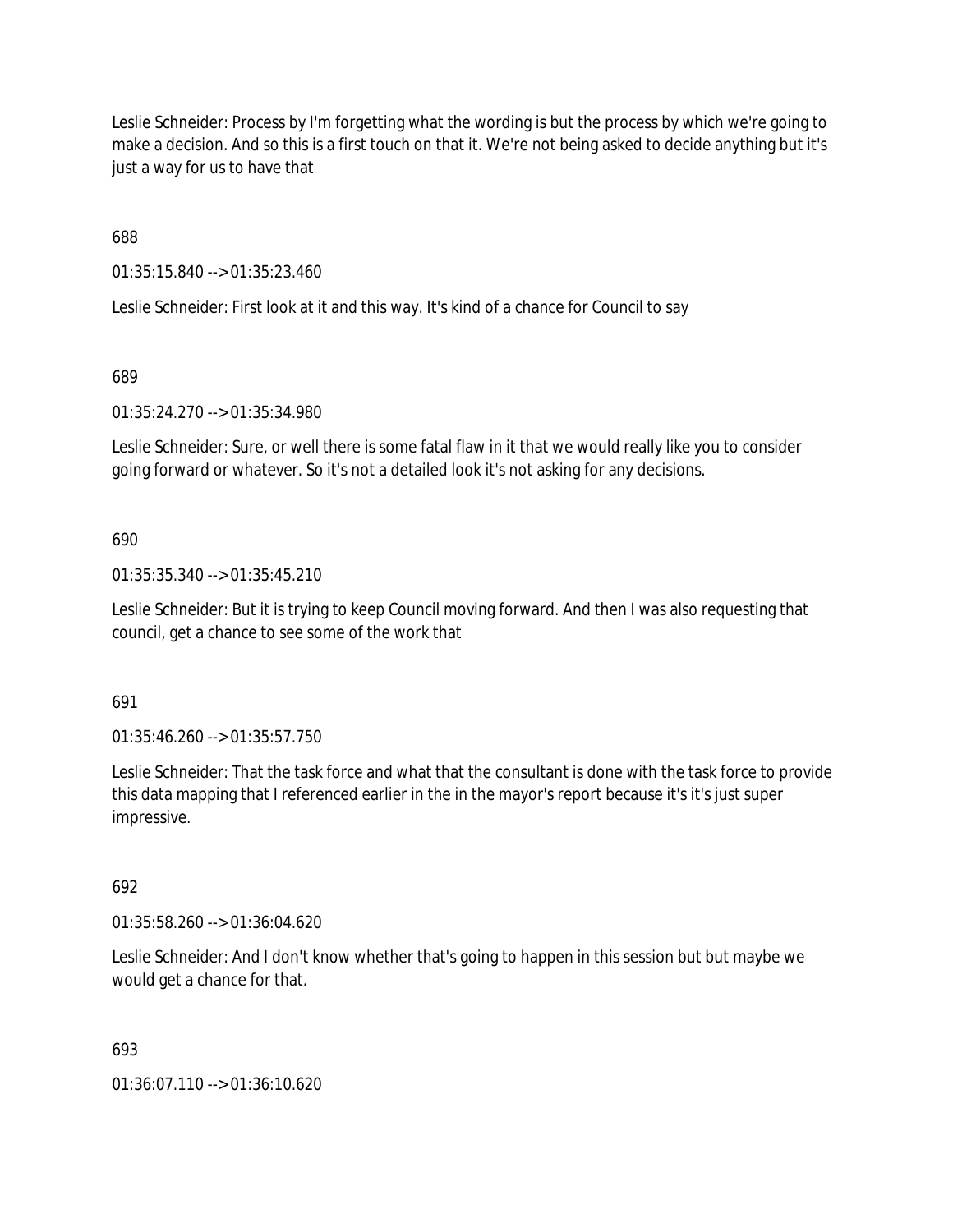Leslie Schneider: COUNCILMEMBER cars there anything you want to add to that, or

694

01:36:11.130 --> 01:36:13.110

Leslie Schneider: We could just again with

695

01:36:15.120 --> 01:36:15.510

Leslie Schneider: Go ahead.

696

01:36:16.200 --> 01:36:26.190

Christy Carr: Yeah, thanks. I'll just, I think it's actually, I think I had a similar question to COUNCILMEMBER nisar when we have talks with among the liaisons

697

01:36:27.270 --> 01:36:40.740

Christy Carr: Actually just the mayor and I and staff and I do see that these are large chunks of the Council's time and I do hope that the time that we have is focused because

# 698

01:36:41.250 --> 01:36:52.050

Christy Carr: My point really is that the Council has a specific role and we can do things that other groups. Can't do like staff or the consultant or the task force and so that I hope that when these

# 699

01:36:53.370 --> 01:36:59.310

Christy Carr: study sessions are brought to us. They're more tactical than sort of broad and open ended.

700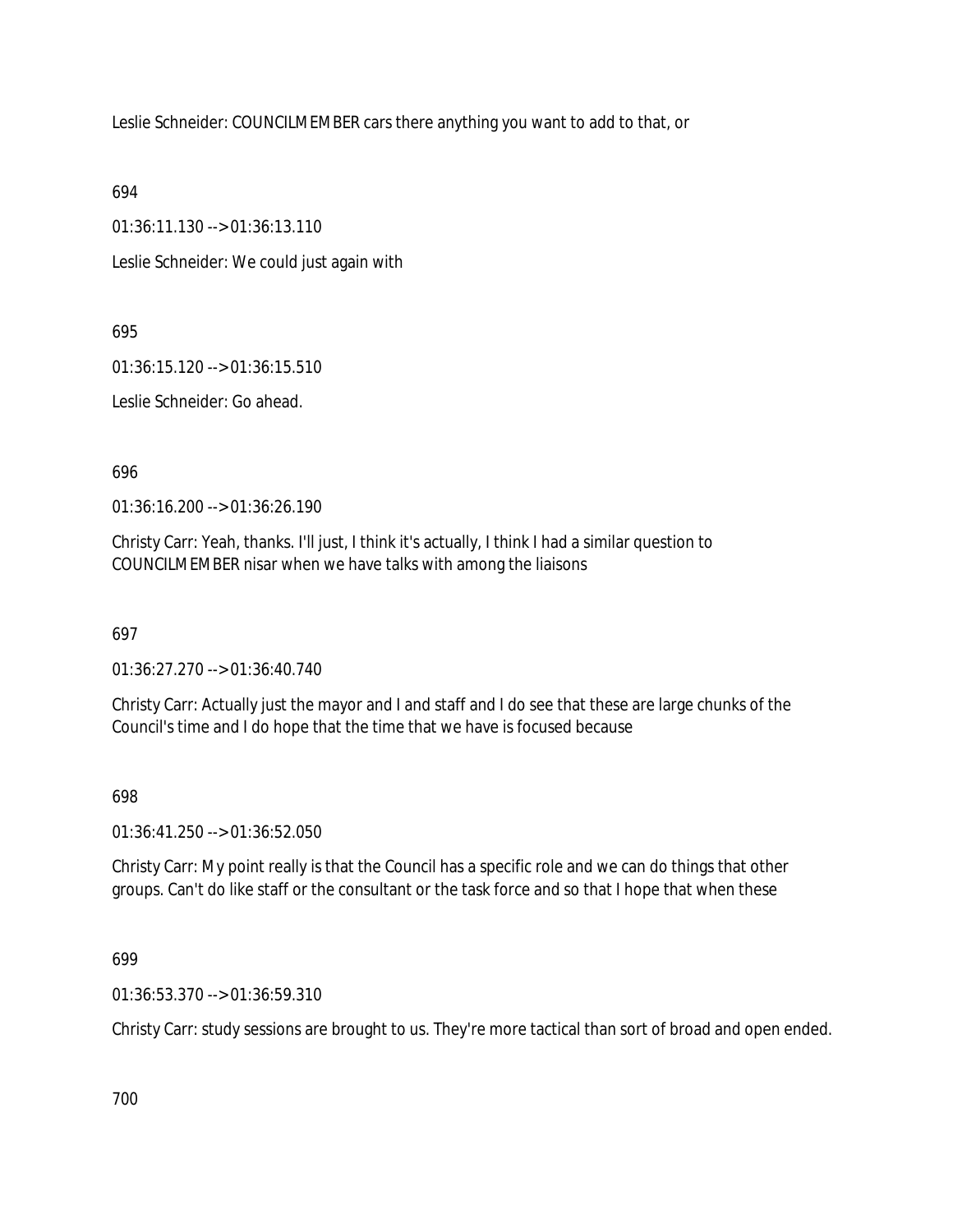01:37:00.690 --> 01:37:09.900

Christy Carr: Particularly, I think, because the majority of Council doesn't have the high level detail that the liaisons do. So I'm not sure how

701

01:37:13.980 --> 01:37:16.260

Christy Carr: How valuable of a larger discussion.

702

01:37:17.010 --> 01:37:27.570

Christy Carr: Is a particularly when our agendas are so full. So it's something. And to your point Council internists are regarding the role of the task force and kind of which comes first in terms of a recommendation from the task force.

703

01:37:27.840 --> 01:37:36.150

Christy Carr: Versus a direction from the Council, I think that flow of information is something that we need to keep talking about and revisiting

704

01:37:37.350 --> 01:37:47.280

Christy Carr: Because we do have a lot of really talented and committed people on our task force that are very willing to provide a lot of time and input so

705

01:37:47.790 --> 01:38:00.750

Christy Carr: I think that for me on this topic, I will just hear you, as a liaison to that task force and continue to talk with my co liaisons and staff about how we move this process forward.

706

01:38:03.300 --> 01:38:13.260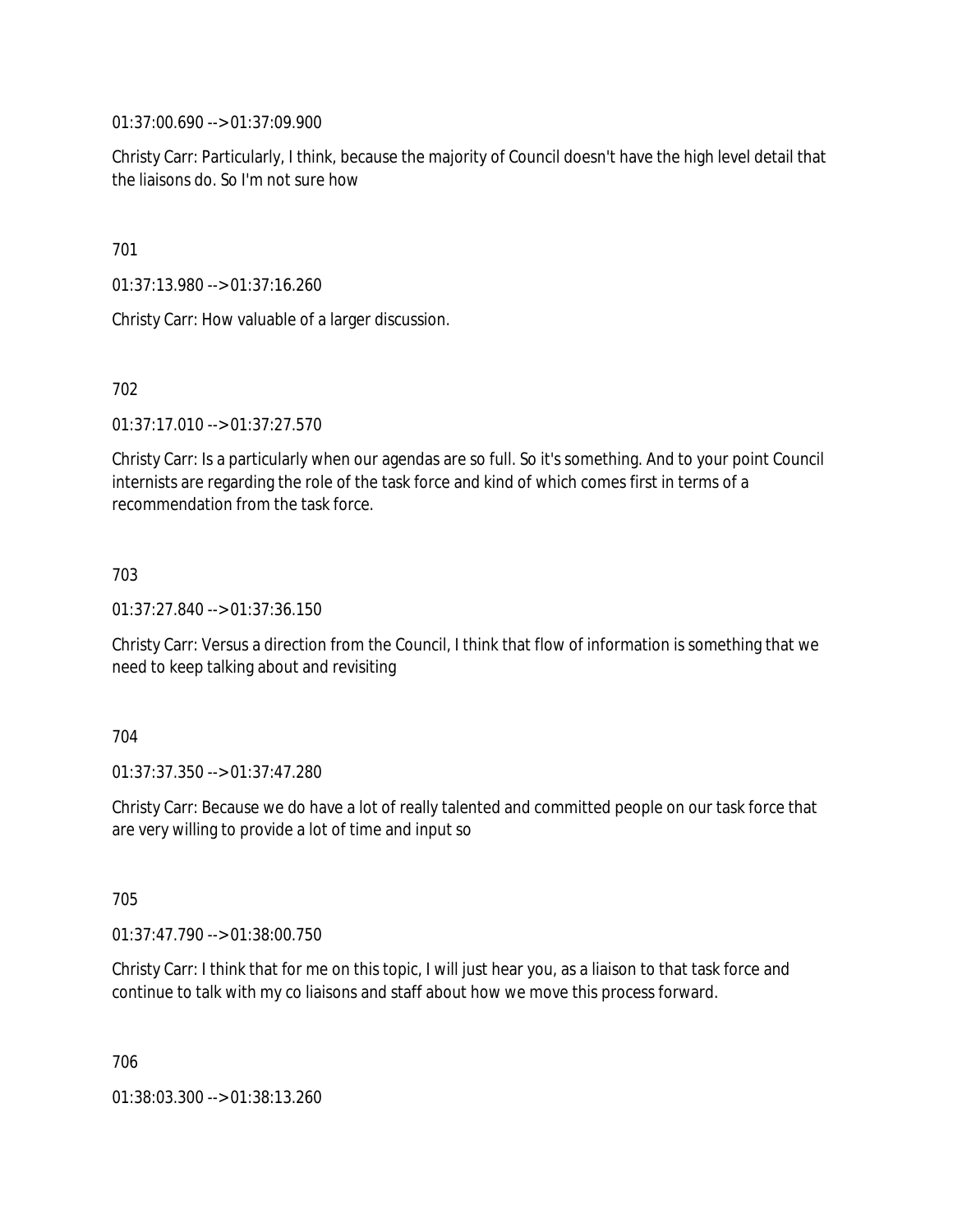Rasham Nassar: Okay, great. Thank you. Thank you both for that I do and I don't know how best to go about this. But perhaps at the 15 minute agenda item I see it's on our agenda tonight.

707

01:38:13.740 --> 01:38:24.840

Rasham Nassar: Who would like to talk about the the current kind of triangulation between staff and the task force and the Council and to see if there's a way to put more of these presentation type informational sessions over to the task force.

708

01:38:25.680 --> 01:38:30.210

Rasham Nassar: Such that when it comes to counsel, what we're getting is the feedback on the recommendations.

709

01:38:31.050 --> 01:38:39.930

Rasham Nassar: For us to make informed decisions on important decision points along the path of the STP. That's my preference. I'll bring it up when it's appropriate. My last agenda.

710

01:38:40.620 --> 01:38:50.250

Rasham Nassar: Item question or query relates to the same. I think it's the 17th again. And it's item nine, a council direction of design review board on flexibility for affordable housing projects.

711

01:38:51.780 --> 01:38:54.810

Rasham Nassar: I think all the Council received communications from the Darby

712

01:38:55.860 --> 01:38:58.290

Rasham Nassar: My understanding at the time that I excuse me one.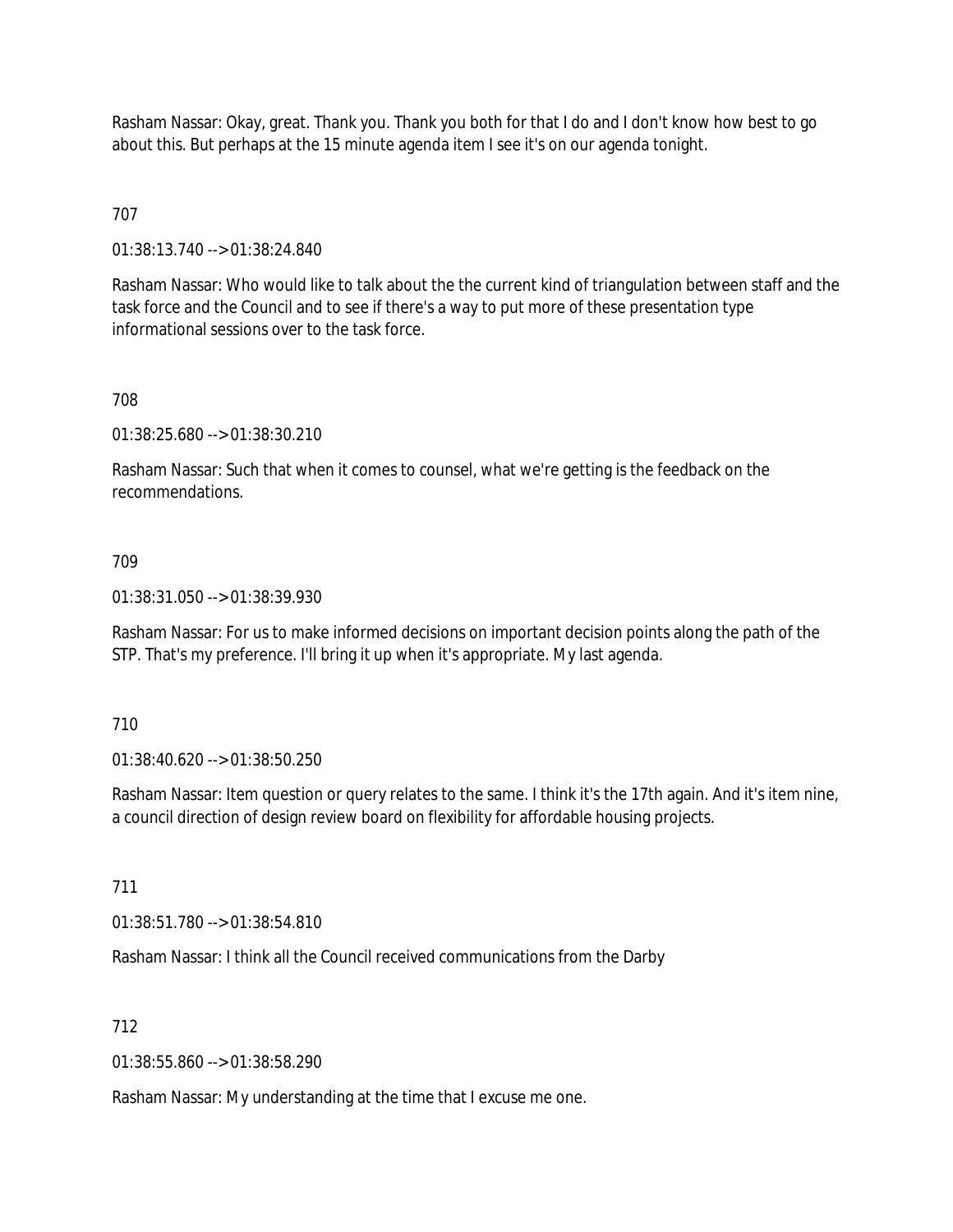01:39:03.540 --> 01:39:06.360

Rasham Nassar: My understanding at the time when it was brought up.

714

01:39:08.280 --> 01:39:18.090

Rasham Nassar: To the Council by the mayor was that that the the need or the desire for that agenda item was coming from the DMV.

# 715

01:39:19.110 --> 01:39:27.150

Rasham Nassar: Or that they've raised an issue that they would have liked the Council discuss me and that we had the backing of the GRB i i'm not sure that I would support a discussion of this unless I know where the

716

01:39:28.440 --> 01:39:37.680

Rasham Nassar: Where the request is coming from, or the need, what is the need. Seems like a Dr. B. I might have a difference of opinion as to whether Council should be deliberating on this or not right now.

717

01:39:38.100 --> 01:39:45.030

Rasham Nassar: I would prefer that they just talk about it. If it is an issue or if it arose at their meeting and then come to counsel with a recommendation.

# 718

01:39:46.110 --> 01:39:55.110

Rasham Nassar: If there is some sort of legislative action that is is being would could be recommended for the Council to consider taking related to affordable housing and designer design review guidelines.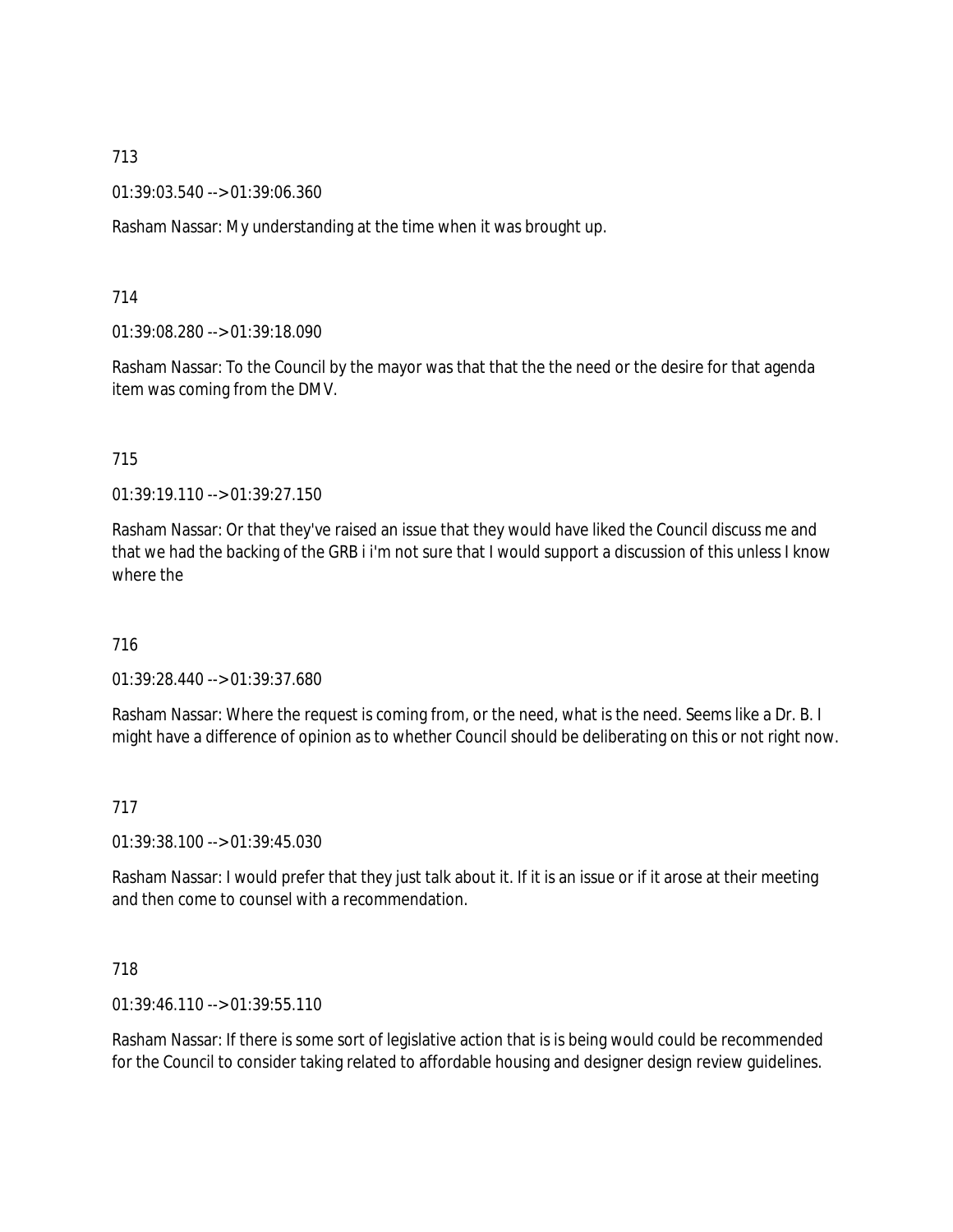01:39:56.880 --> 01:40:10.500

Leslie Schneider: Alright, well I guess I should respond to that quickly. First of all, it's my sense my understanding that the liaisons role is to bring things to counsel if there is something that

720

01:40:11.490 --> 01:40:20.850

Leslie Schneider: That the liaison feels Council needs to take a look at and my expectation, out of all this is not that council would be determining any new policy.

721

01:40:21.180 --> 01:40:33.060

Leslie Schneider: But would be, hopefully, saying, you know, sure, have the Dr. B. Take a look at A, B, and C and come back to us with a recommendation or something like that. So, you know, the DMV doesn't really

722

01:40:33.630 --> 01:40:43.860

Leslie Schneider: Have a chance to look at something without counsel, asking them to do so and so I if there's another process for me to follow and I'm happy to

### 723

01:40:44.850 --> 01:41:02.280

Leslie Schneider: To do that, but this was my understanding of how it was supposed to go. So this would be my chance and I had suggested that it might go to the the subcommittee, but I was. It was recommended to me that it should just come straight to counsel. So I'm trying to follow the lead of counsel.

724

01:41:04.290 --> 01:41:08.160

Leslie Schneider: Um, but anyway that's why it's there, so that we can talk about it. I'm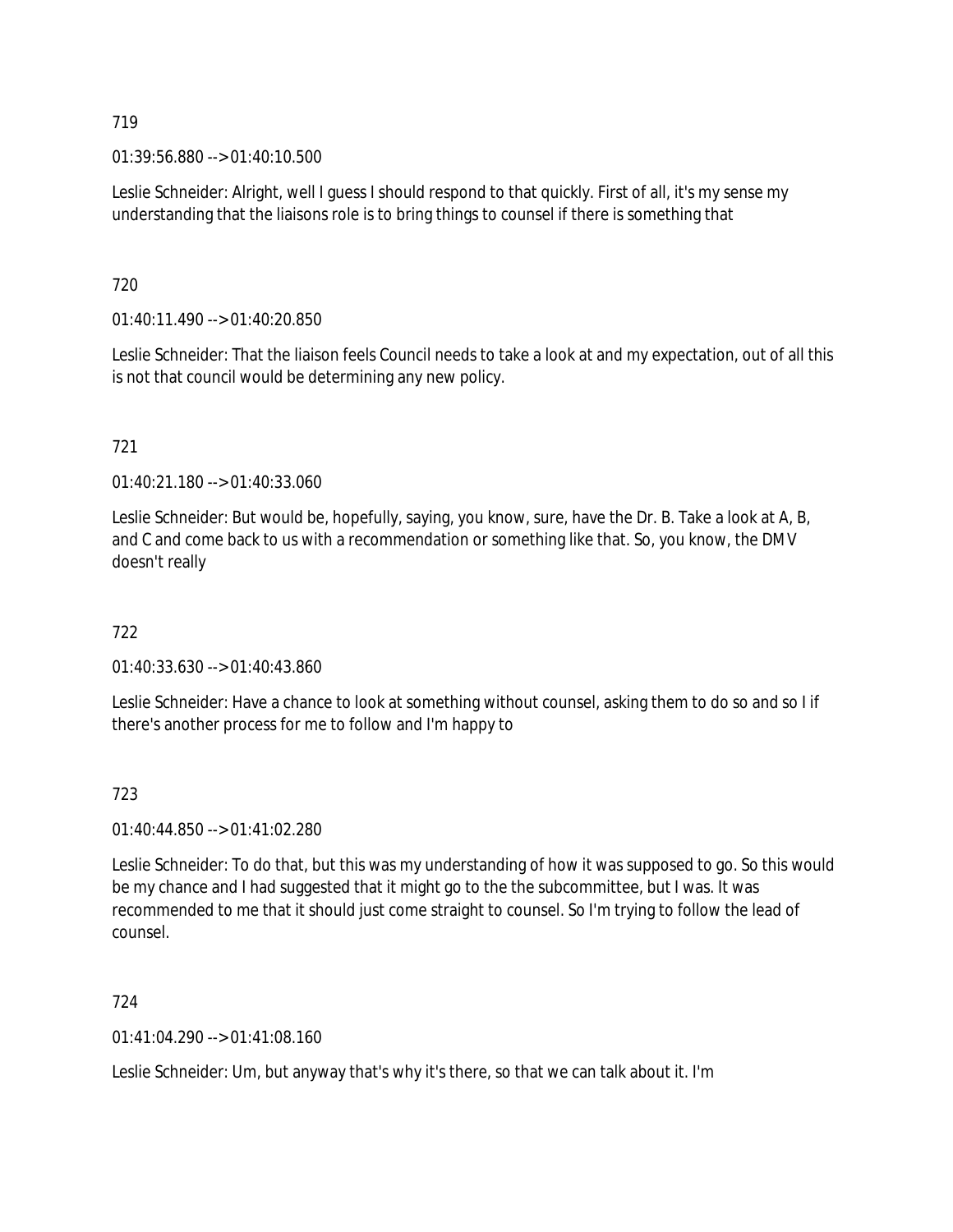01:41:11.430 --> 01:41:12.630

Leslie Schneider: COUNCILMEMBER high topless.

726

01:41:16.380 --> 01:41:20.880

Kirsten Hytopoulos: If you will, before I address what I wanted address I guess I'd say in response to that is

# 727

01:41:21.450 --> 01:41:31.170

Kirsten Hytopoulos: I think, I think you're right. I think it's, it's the Council's decision. I mean I you know I may have a different opinion as to also where it goes. Then you might have, for example, but I think it is our

## 728

01:41:31.590 --> 01:41:38.160

Kirsten Hytopoulos: This is our choice as a Council to decide whether we want to ask the DMV to do something or not so

# 729

01:41:38.670 --> 01:41:45.120

Kirsten Hytopoulos: The discussion happens and we decided to counsel if we want to ask the DMV to do something because it is ultimately our policy.

# 730

01:41:45.900 --> 01:41:57.510

Kirsten Hytopoulos: That's what I would think. But what I wanted to do is just kind of check in on before we place we put before you bring back the motions with regards to changes to the to the ethics.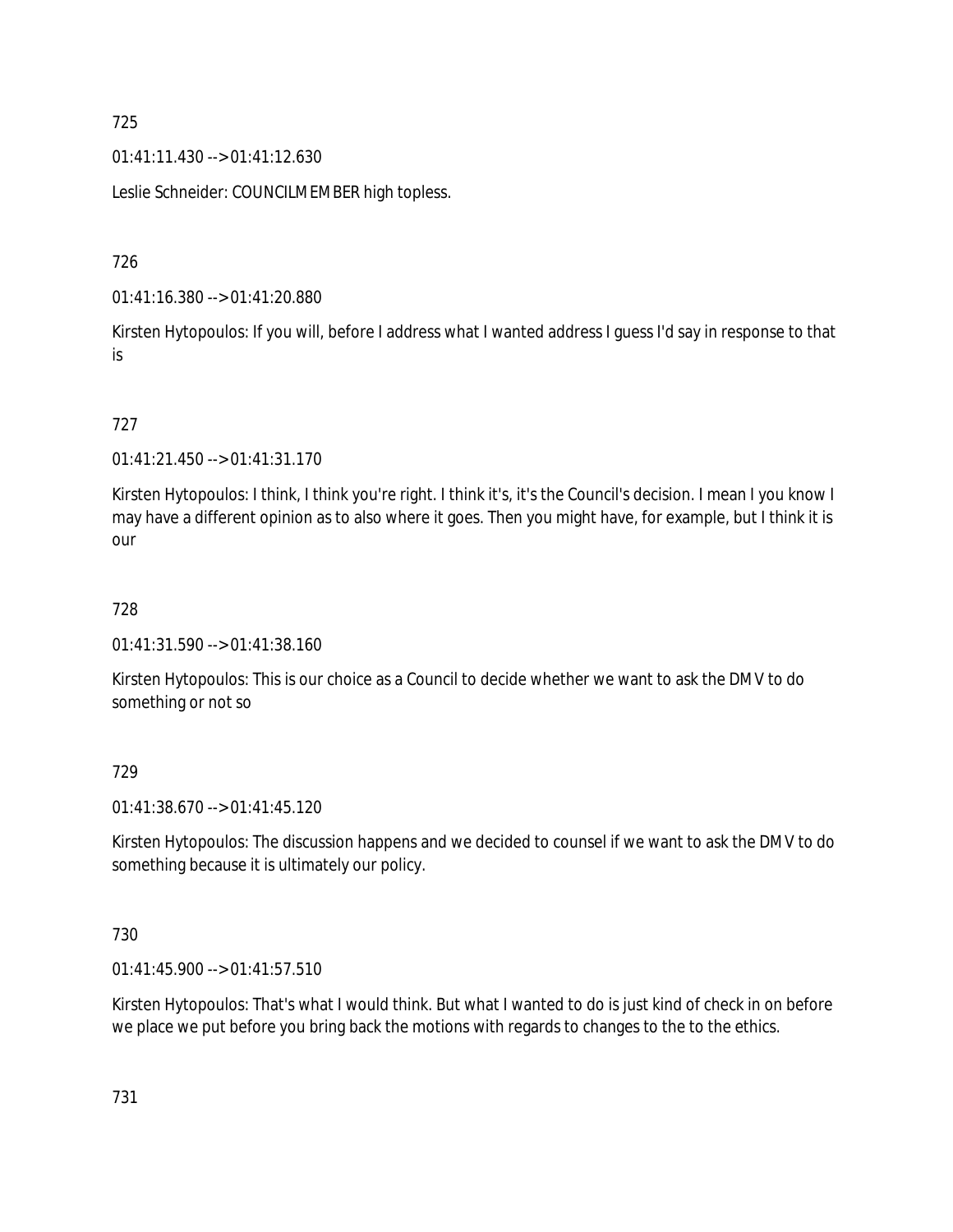01:41:58.260 --> 01:42:11.220

Kirsten Hytopoulos: Boards rules. I wanted to just ask council, whether we might want to ask the Board for just formally ask them for them for their comment. I think that they are meeting.

### 732

01:42:11.850 --> 01:42:16.380

Kirsten Hytopoulos: Before we would come before these we come back to us. And so of course they're welcome to comment.

### 733

01:42:17.100 --> 01:42:24.840

Kirsten Hytopoulos: It is ultimately these are ultimately our choices, but these are their roles and so they they drafted them.

### 734

01:42:25.230 --> 01:42:35.400

Kirsten Hytopoulos: Their, their chair was here when we were talking about these changes. She seemed very supportive. I think of all the changes, but it seems like a good process step.

### 735

01:42:35.880 --> 01:42:41.580

Kirsten Hytopoulos: To ask for them to send us back comments so unless I'm missing something on the timeline.

### 736

01:42:42.150 --> 01:42:49.320

Kirsten Hytopoulos: This seems like it would be a good opportunity, since if I'm correct, that they're meeting before these would come back. We could ask them to

737

01:42:49.800 --> 01:42:57.000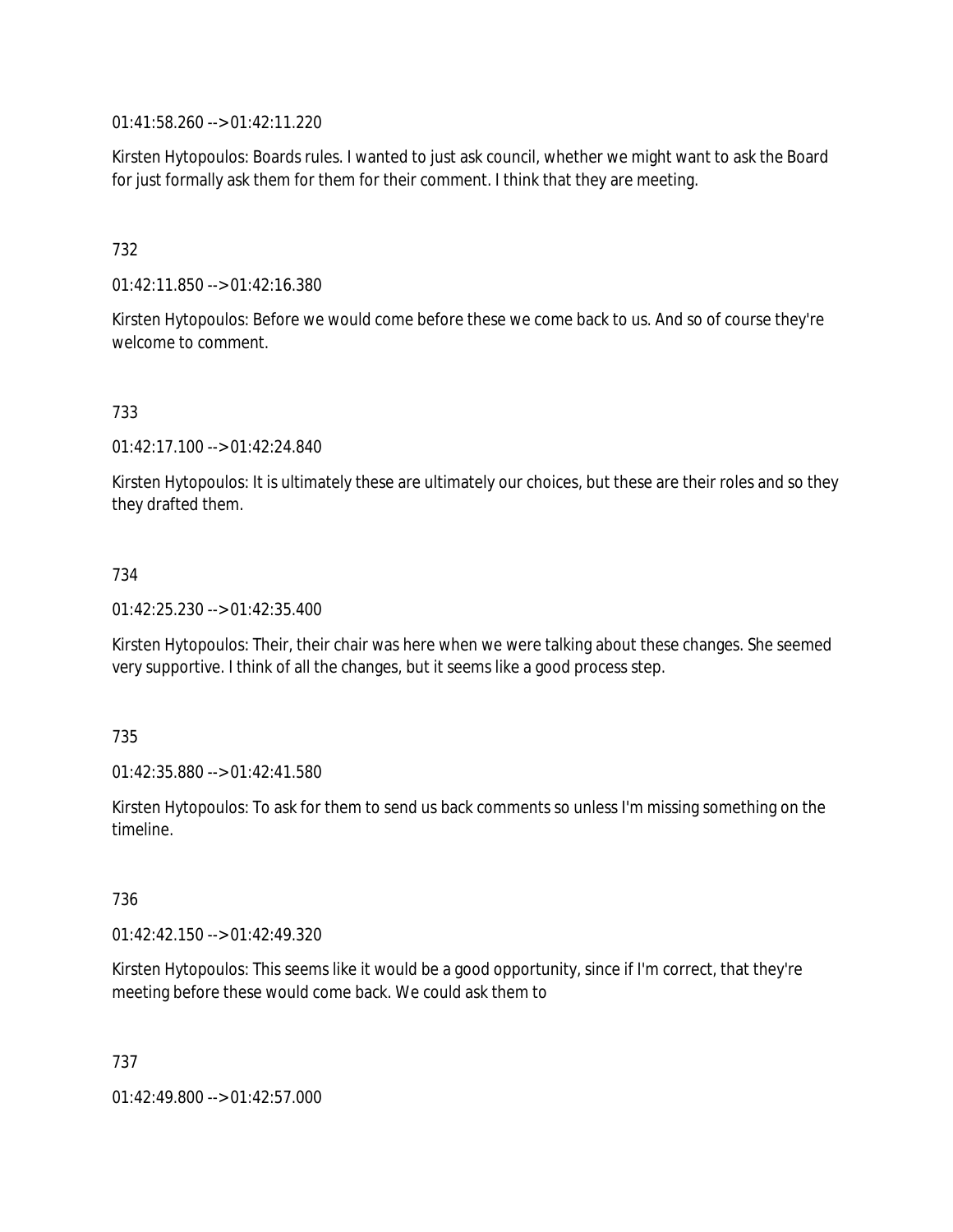Kirsten Hytopoulos: Hey, or at least invite them to provide compliment to us before they came back. So that's something that I just wanted to put out there before this comeback.

738

01:42:58.080 --> 01:42:59.880

Kirsten Hytopoulos: So that'd be one thing I wanted to ask about

# 739

01:43:00.690 --> 01:43:03.480

Leslie Schneider: So you're just looking for feedback. Then from us right now.

# 740

01:43:03.510 --> 01:43:16.080

Kirsten Hytopoulos: Is that the case speak well feedback. And then if the Council thought that was a good idea, then somebody you somebody to give that message formally on to the to the to the to the ethics board.

741

01:43:18.150 --> 01:43:19.530

Leslie Schneider: Okay, um,

742

01:43:22.770 --> 01:43:25.110

Leslie Schneider: So it's not specifically

743

01:43:26.280 --> 01:43:26.940

Kirsten Hytopoulos: I think they're meeting.

744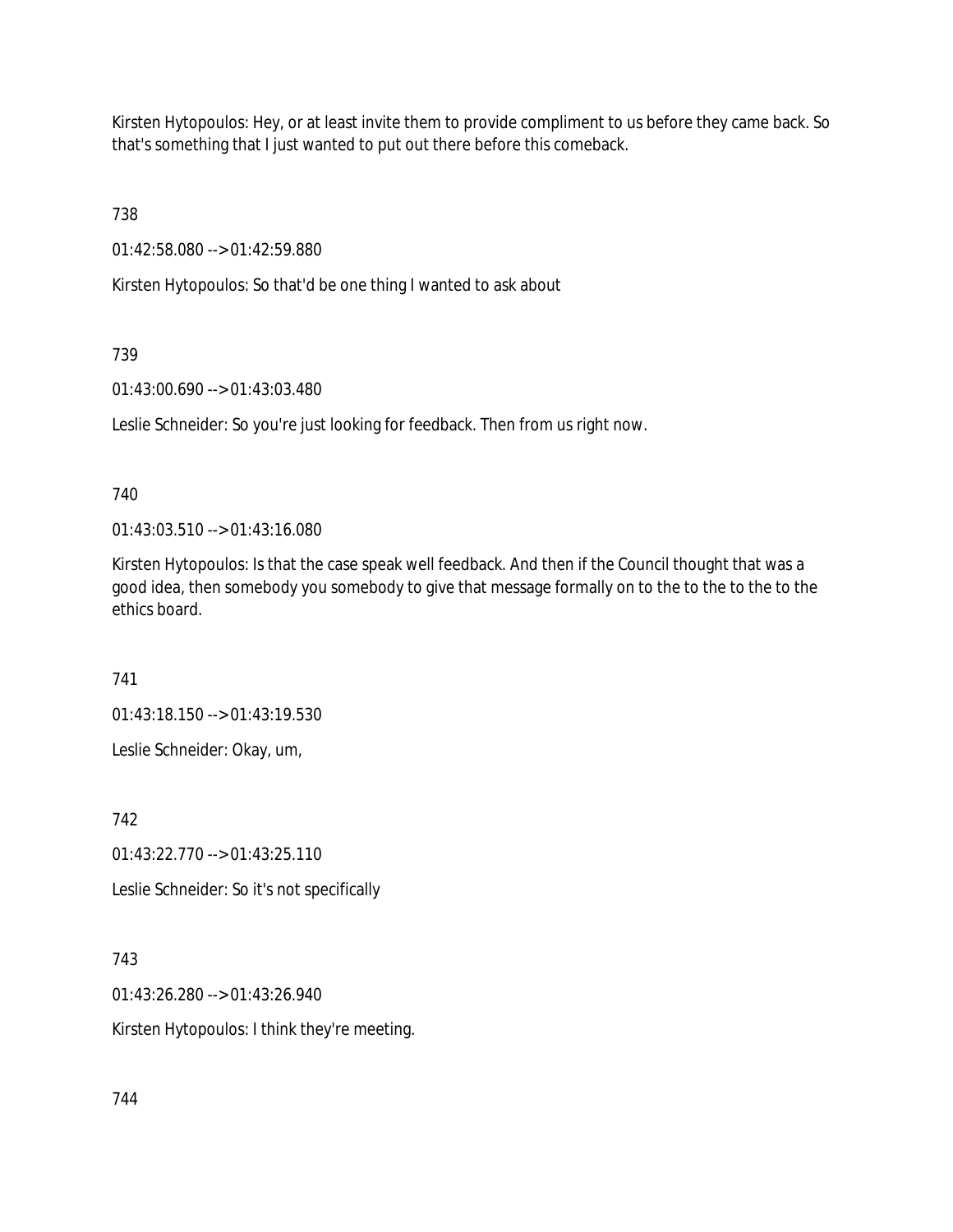01:43:27.330 --> 01:43:38.250

Leslie Schneider: manage our time here. And I think it's a great idea, without too much conversation. And if we do need more conversation. Maybe we could bring it up it for the good of the order, but is there.

745

01:43:38.820 --> 01:43:51.720

Leslie Schneider: A super straightforward way that we I mean I'm I'm supportive of us having more information to have a discussion around. Does anyone else want to respond to this request.

746

01:43:55.440 --> 01:43:58.380

Leslie Schneider: COUNCILMEMBER into. Sorry, I'm assuming, maybe your hands up. In response, no.

747

01:43:58.770 --> 01:44:01.770

Rasham Nassar: I don't understand the request. Can you just say that again council member

748

01:44:01.890 --> 01:44:09.780

Kirsten Hytopoulos: So before that before those motions. Come back to us the reward. I believe that is the ethics board is meeting next week.

749

01:44:10.380 --> 01:44:19.200

Kirsten Hytopoulos: It would be to ask to invite them to provide comment on our emotions. So just public comment but from them. We are we are going to be

750

01:44:19.590 --> 01:44:26.790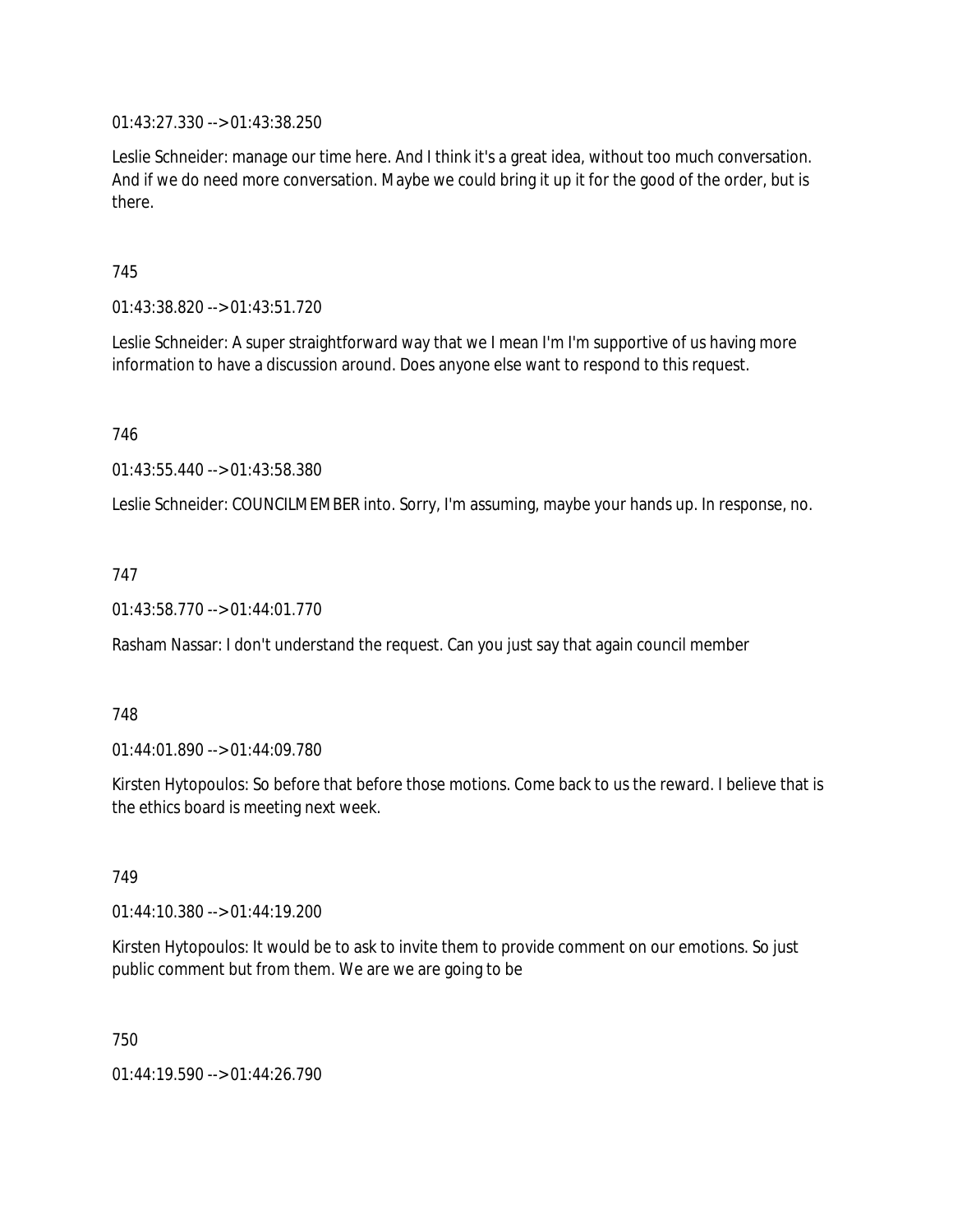Kirsten Hytopoulos: We're going to be changing but they're operating roles they sent we are. Look, we looked at their operating roles and we're making changes to their operating rooms.

751

01:44:27.480 --> 01:44:32.940

Kirsten Hytopoulos: That's what these motions are that we're going to consider today. So we have delayed them. And we're going to bring them back.

# 752

01:44:33.540 --> 01:44:37.110

Kirsten Hytopoulos: So what I'm just suggesting is in the spirit of partnership with them.

753

01:44:37.860 --> 01:44:46.170

Kirsten Hytopoulos: To try to, you know, we have that email that came forward to us from the chair, the chair, who spoke when we were talking about these motions. A couple meetings ago

754

01:44:46.590 --> 01:44:56.970

Kirsten Hytopoulos: who seem to feel good. She only one of them right but she seemed to feel good about the motions. We're making this would be simply asking them as a body to provide their comments.

755

01:44:57.510 --> 01:45:08.910

Kirsten Hytopoulos: And I'm not saying that the Council gives up its power to to, you know, implement changes or anything, but simply asking them to give us their feedback before we take up these motions.

756

01:45:09.540 --> 01:45:18.900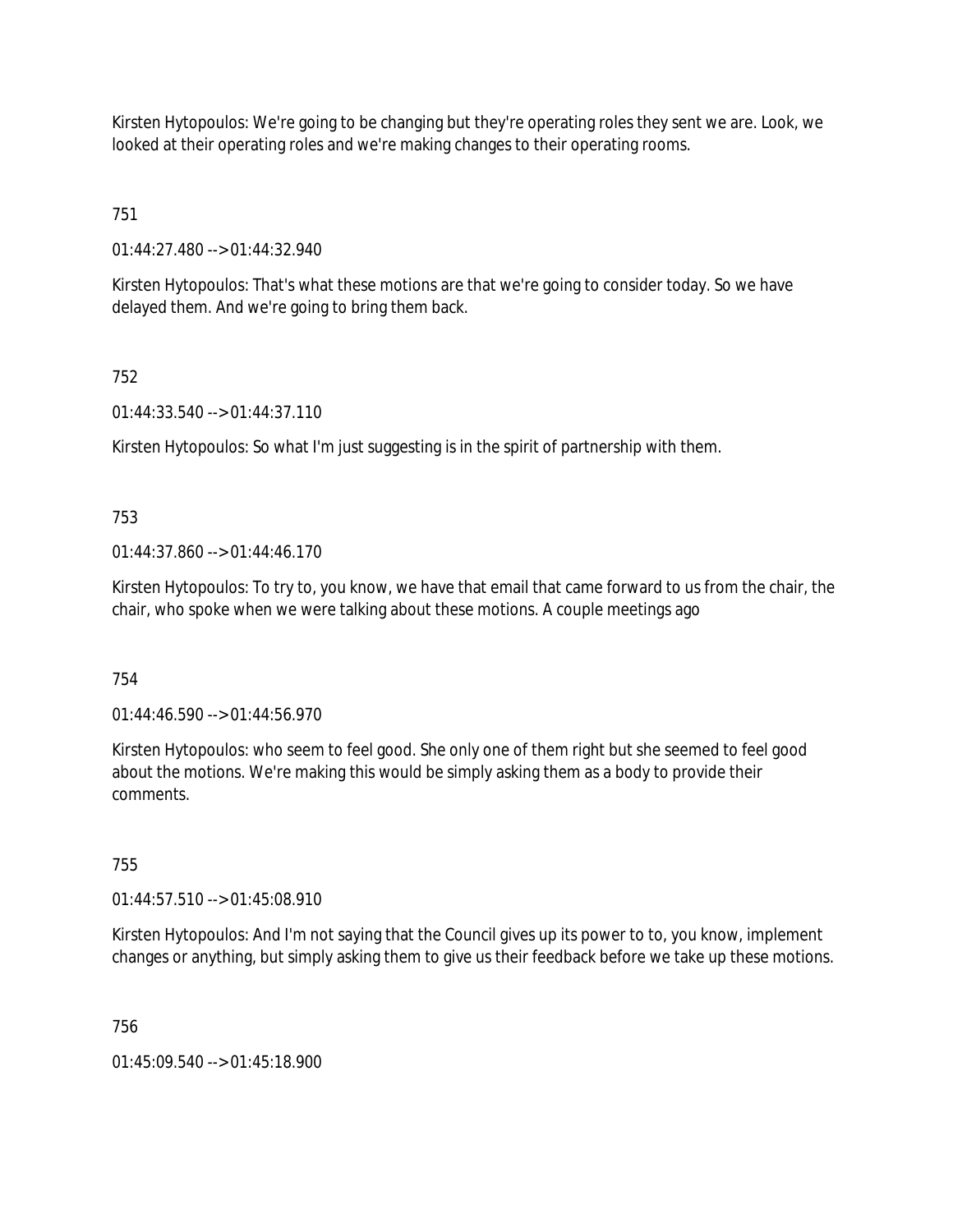Kirsten Hytopoulos: And if we have a longer conversation about that. That's fine. I don't want to derail this meeting, but if we have to have a longer conversation about it. Then what I'm going to be asking to do is to not just bring that topic back

# 757

01:45:19.500 --> 01:45:25.770

Kirsten Hytopoulos: Then I'd like to have us have a longer conversation because I do want us to move forward in partnership with the board.

## 758

01:45:26.520 --> 01:45:33.840

Kirsten Hytopoulos: And not it because I don't think we can afford not to have a good relationship with the other sport. We need to try to be

### 759

01:45:34.200 --> 01:45:44.940

Kirsten Hytopoulos: Partners with the ethics board right amended it doesn't it behooves us to do this to do that to be collegial and to not to not have a hostile relationship with them so

### 760

01:45:46.200 --> 01:45:51.450

Kirsten Hytopoulos: If this is not a straightforward request to just say hey guys, we're going to bring these back in two weeks.

### 761

01:45:51.840 --> 01:46:02.250

Kirsten Hytopoulos: Would you know invite you to make competent send that to provide a comment on the changes that we're going to make to your operating rules. That's it. That's not straightforward, then we could have a conversation

### 762

01:46:04.740 --> 01:46:20.250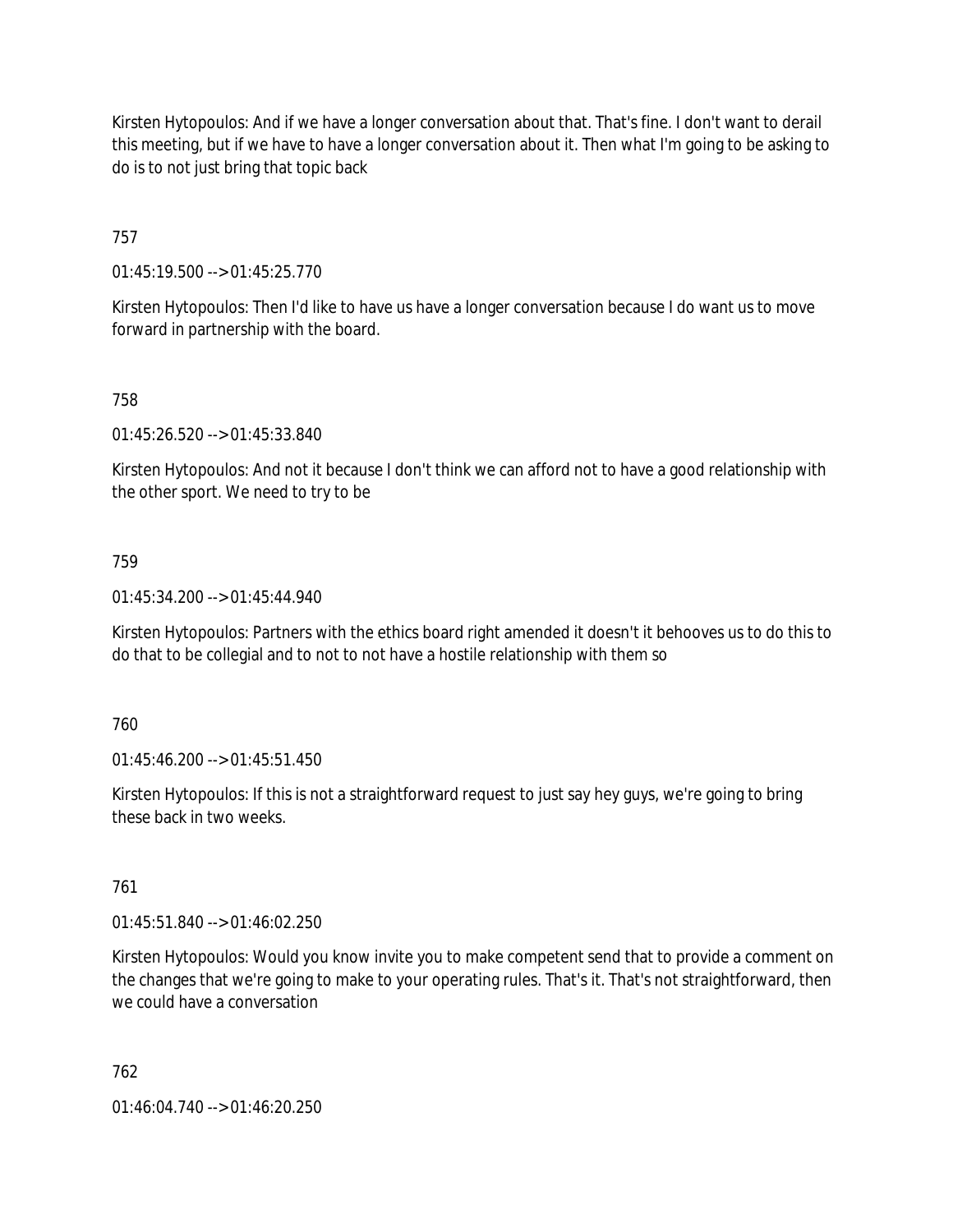Leslie Schneider: So, to try to streamline this maybe I can just ask for a show of actual hands not virtual hands because I know there's other topics out there that we need to get to. But is there any objection to what COUNCILMEMBER high top list is asking for, which is basically just to

763

01:46:21.660 --> 01:46:23.460 Leslie Schneider: Okay. Councilmember disarm

764

01:46:25.170 --> 01:46:25.470 Okay.

765

01:46:27.330 --> 01:46:27.570 Rasham Nassar: Well,

766

01:46:27.630 --> 01:46:28.860

Leslie Schneider: You had an idea so

767

01:46:29.790 --> 01:46:31.560

Rasham Nassar: I object to

768

01:46:31.560 --> 01:46:35.790

Rasham Nassar: Get it on a business meeting and having the ethics board come and ISSUE, PUBLIC COMMENT.

769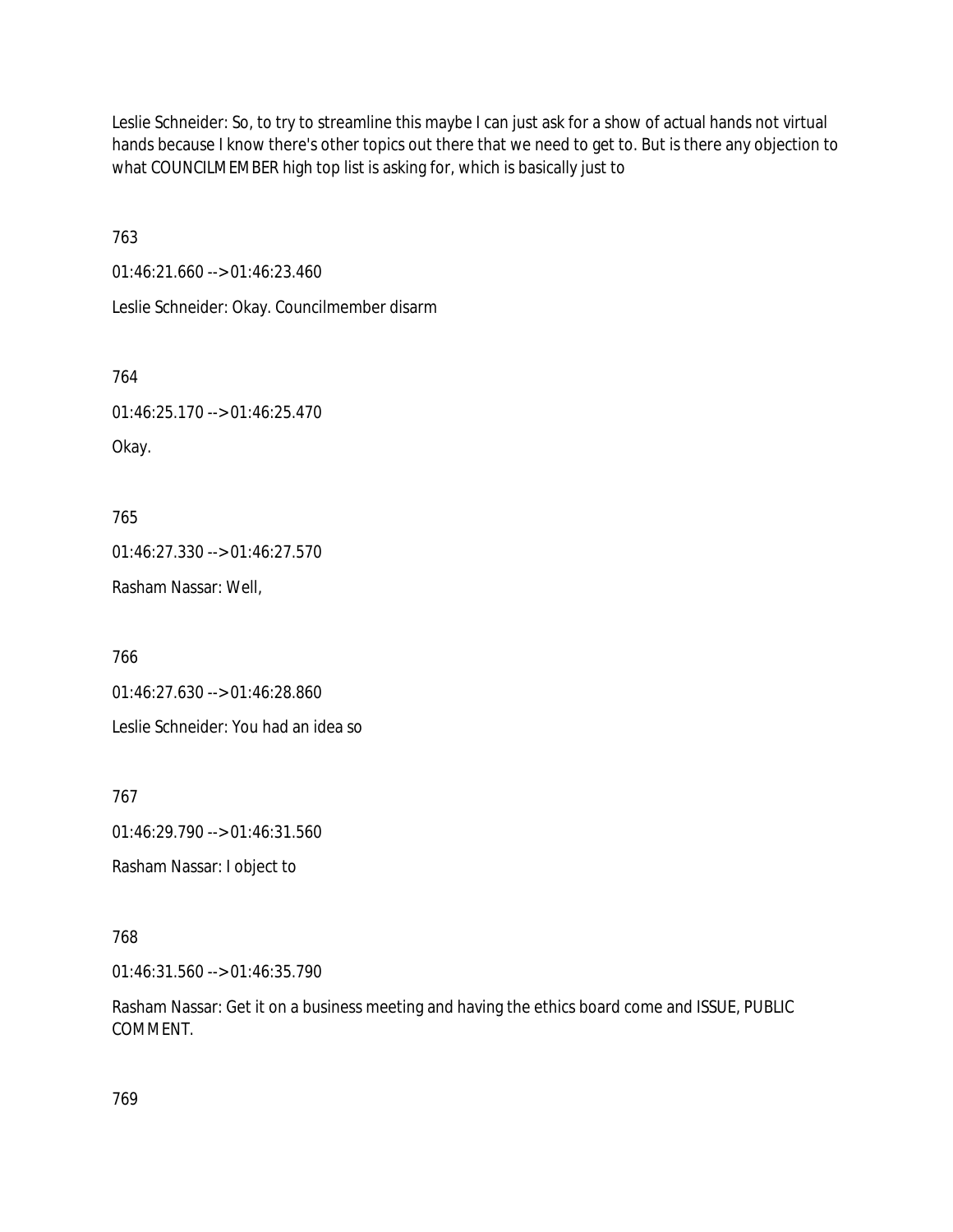01:46:36.330 --> 01:46:36.840

Kirsten Hytopoulos: And I don't

770

01:46:37.710 --> 01:46:38.460

Rasham Nassar: Is that what you're

771

01:46:38.640 --> 01:46:41.880

Kirsten Hytopoulos: Joe and asked, you know, they would have their meeting next week.

#### 772

01:46:42.210 --> 01:46:48.210

Kirsten Hytopoulos: They would formulate some comment and send it to us. They wouldn't come talk at our meeting they wouldn't dissipate.

773

01:46:48.480 --> 01:46:48.840

Rasham Nassar: Okay.

#### 774

01:46:48.870 --> 01:47:02.160

Kirsten Hytopoulos: So it's extending them, we would say, hey, with you guys would like to formulate comment on the changes were proposing to your operating rules right sending you that opportunity. No, no special opportunity, no participation in our meeting.

#### 775

01:47:02.700 --> 01:47:09.060

Rasham Nassar: I understand that. I guess my preference would be that Council discuss it first only because we didn't really have the opportunity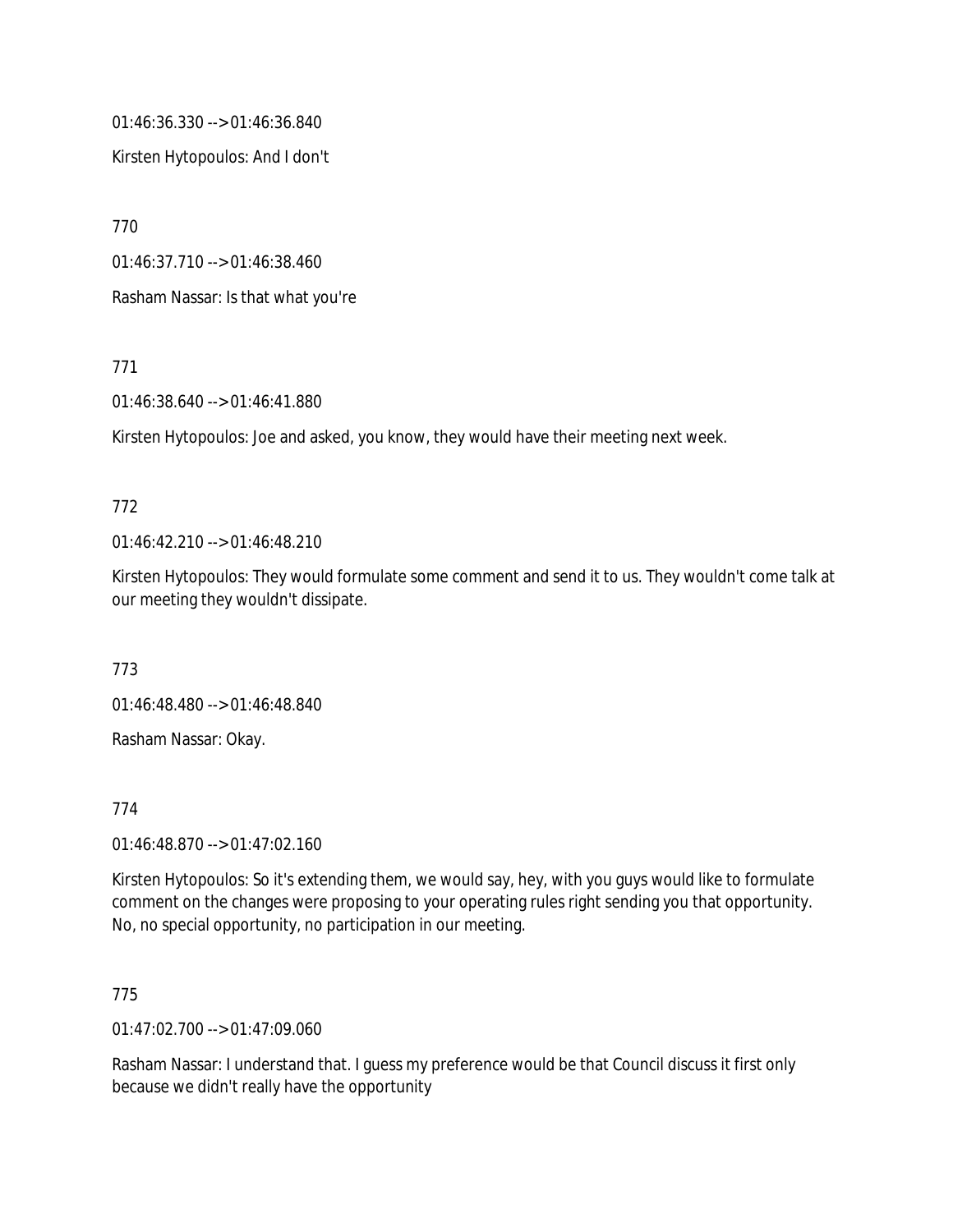01:47:09.630 --> 01:47:17.160

Rasham Nassar: It's all them in the packet. But, you know, we've only talked about them once it was late, we were learning them on the spot is COUNCILMEMBER Medina read them into the record.

777

01:47:17.850 --> 01:47:28.920

Rasham Nassar: And I think they're substantive and they and they, you know, they justify at least account serious Council discussion when there's time at the start of a meeting.

### 778

 $01:47:30.210 \rightarrow 01:47:48.990$ 

Rasham Nassar: That would be my preference before we just hand it off to the board. I think we need counsel majority Council support a motion to give the ethics board any possible legislative or code changes to the ethics program that we want them to take into consideration.

779

01:47:50.220 --> 01:47:59.070

Rasham Nassar: And then I have some other concerns that I think that will is more appropriate for that Council level discussion that kind of belongs in in that in the context of that debate.

780

01:48:01.770 --> 01:48:06.960

Leslie Schneider: All right. Alright, I'm not quite sure how to proceed here. We do have an objection to your request. Councilmember high topless.

781

01:48:07.770 --> 01:48:21.300

Leslie Schneider: I think what I was assuming was the request is that we would get basically like a marked up document with comments that could go into packet and so it would not need to influence anybody's thinking in any more than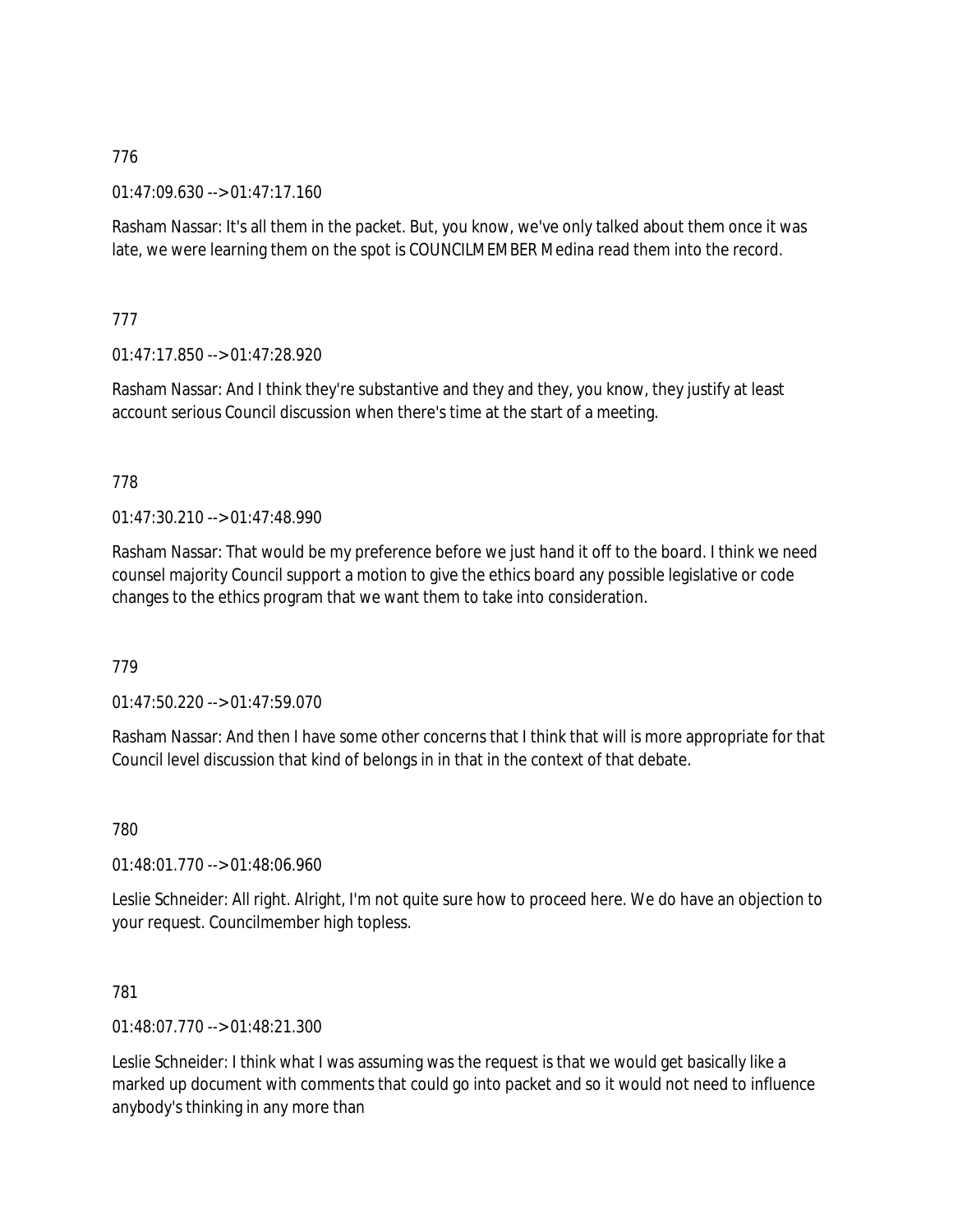782 01:48:22.320 --> 01:48:22.800 Leslie Schneider: You know,

783

01:48:22.860 --> 01:48:27.600

Leslie Schneider: talking to other people about the same things. So like I

784

01:48:29.100 --> 01:48:29.640 Leslie Schneider: I guess I

785

01:48:30.660 --> 01:48:34.680

Leslie Schneider: Don't see but I guess we can also reach out to

786

01:48:35.790 --> 01:48:39.930

Leslie Schneider: The board ourselves and speak to one or two members if we want that kind of information.

787

01:48:42.000 --> 01:48:42.420

Leslie Schneider: And

788 01:48:42.450 --> 01:48:43.470 Kirsten Hytopoulos: I was always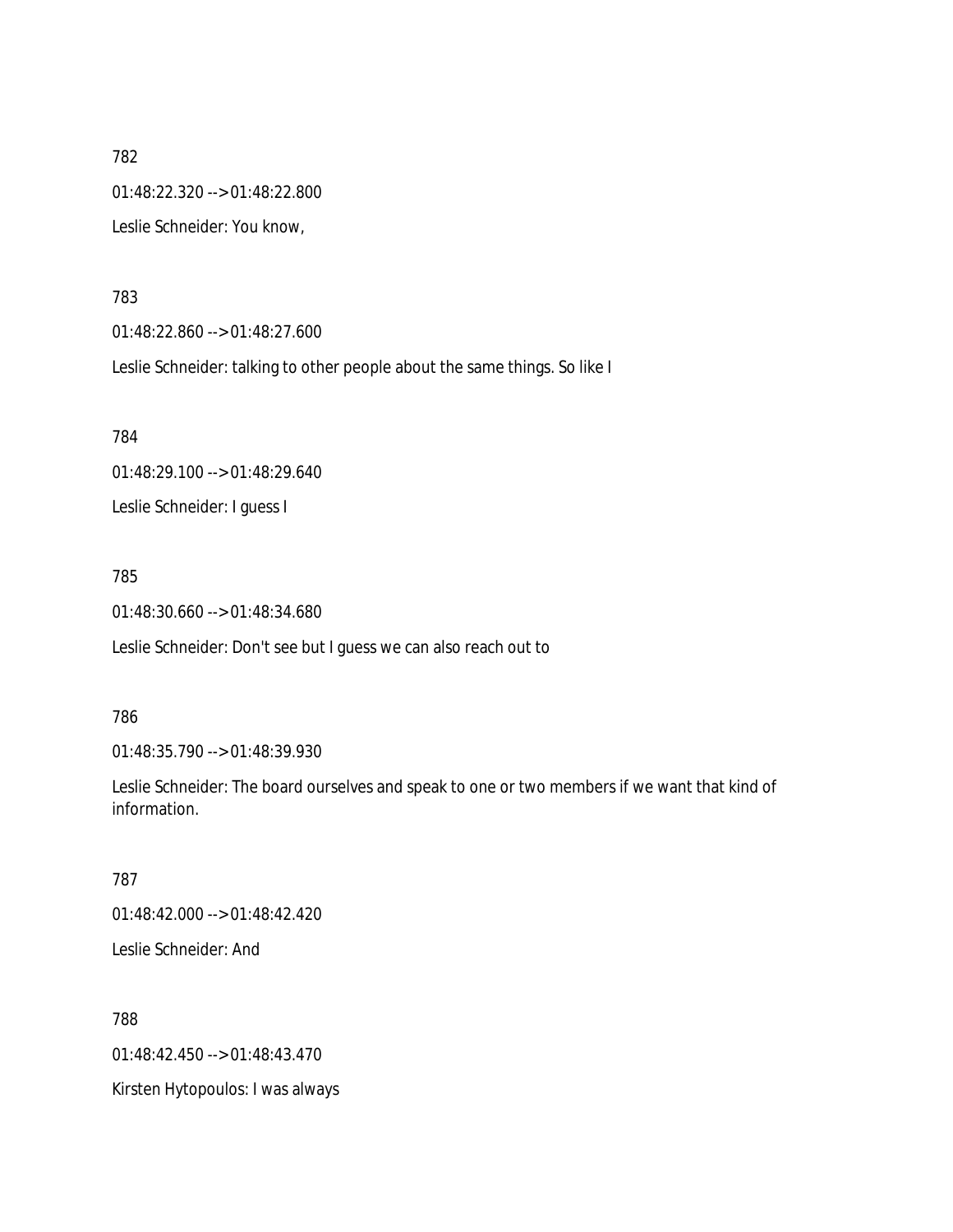01:48:44.400 --> 01:48:47.130

Rasham Nassar: I'm sorry, that's not. I mean,

790

01:48:48.210 --> 01:48:55.500

Rasham Nassar: Council members reaching out and speaking to members of the board. I believe that was one of the i mean it's it's in the operating rules and we talked about

791

01:48:55.830 --> 01:49:03.960

Rasham Nassar: You know, one of the goals of the program and the operating rules and how we formed and within our discussion to 2019 was to create an independent board.

792

01:49:04.350 --> 01:49:14.760

Rasham Nassar: My understanding is that they don't you know sense deputy city attorney Robbie left. It was their legal counsel, they're still waiting. I don't know. Maybe it'll he'll be at their next meeting or she, the interim

793

 $01:49:15.360 \rightarrow 01:49:23.460$ 

Rasham Nassar: Legal Counsel to the ethics board. I think that, you know, we need to let them get on their feet a little bit let Council have this discussion again.

794

 $01.49.23.850 -> 01.49.35.190$ 

Rasham Nassar: I've, I've had a time to think now about the motions in the packet. I'd like an opportunity to reflect on them before I land them on the boards plate and maybe others feel that way. But, you know,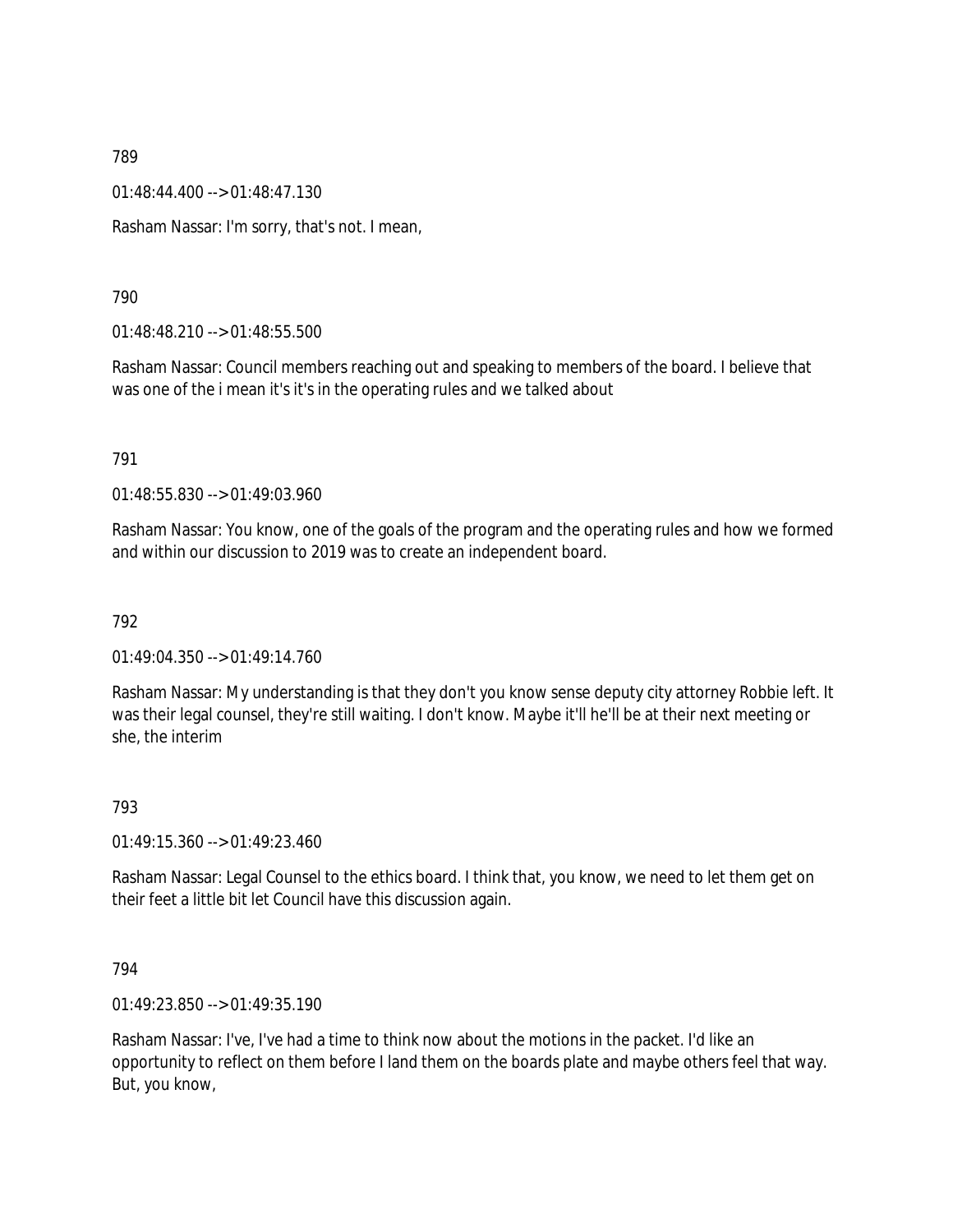01:49:35.730 --> 01:49:47.100

Rasham Nassar: Obviously, we've talked about this now for 1015 minutes it deserves its own agenda items that we can have this discussion again anytime we talk about ethics sensitive issue. We have a new board.

796

01:49:48.420 --> 01:50:01.650

Rasham Nassar: COUNCILMEMBER Medina has last night. I don't want to take up too much time here and it's eight o'clock. I think we need to move on. So I would really like Council to agree Justin lamb, let's have this exact conversation that we're having right now at another time.

797

01:50:01.950 --> 01:50:11.310

Kirsten Hytopoulos: When it comes to ever decided that's why I'm doing this because I didn't want to have what we had on tonight's agenda to just simply roll over, because what that would be, then

798

 $01:50:11.670 \rightarrow 01:50:19.260$ 

Kirsten Hytopoulos: Would be an expectation for the community and the ethics board that we were just kind of a series of motions. So that's exactly what I'm trying to do so.

799

01:50:19.500 --> 01:50:38.820

Kirsten Hytopoulos: That's fine, that I guess what I'm going to ask, is that what we set is a conversation without final decisions on those proposals and then after that, hopefully we will ask formally for input from the ethics board before we make decisions that sounds like probably agree.

800

01:50:39.840 --> 01:50:46.590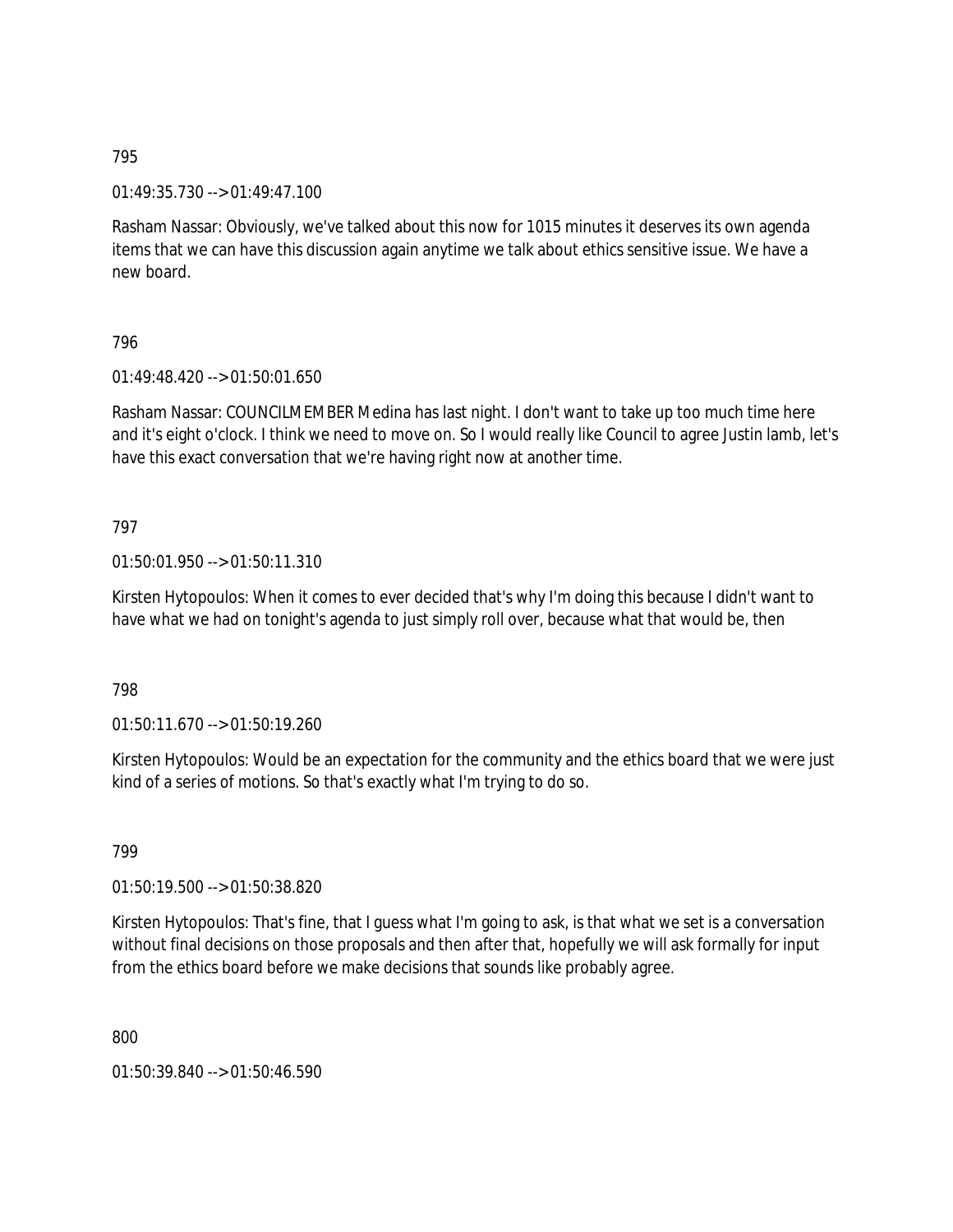Leslie Schneider: So I think that sounds good at can we move on from this particular topic and take in many other

801

01:50:47.190 --> 01:50:50.340

Kirsten Hytopoulos: Class I. The next item that's okay. I had another request.

802

01:50:50.370 --> 01:50:51.510

Kirsten Hytopoulos: If that's okay. I'm sorry. I was so

803

01:50:51.510 --> 01:50:54.270

Kirsten Hytopoulos: Complicated. I thought it was a really straightforward. I know.

804

01:50:54.780 --> 01:51:02.220

Kirsten Hytopoulos: I just wanted to ask that we have feedback, where we have follow up from the administration from it on what happened with the zoom bomb.

805

01:51:02.550 --> 01:51:06.990

Kirsten Hytopoulos: About and this is probably the legal question about what our ability is to restrict

806

01:51:07.620 --> 01:51:14.700

Kirsten Hytopoulos: To pre screen public commenters because this will be a new thing for us. We've managed to get this far without that witness. We're really lucky so

807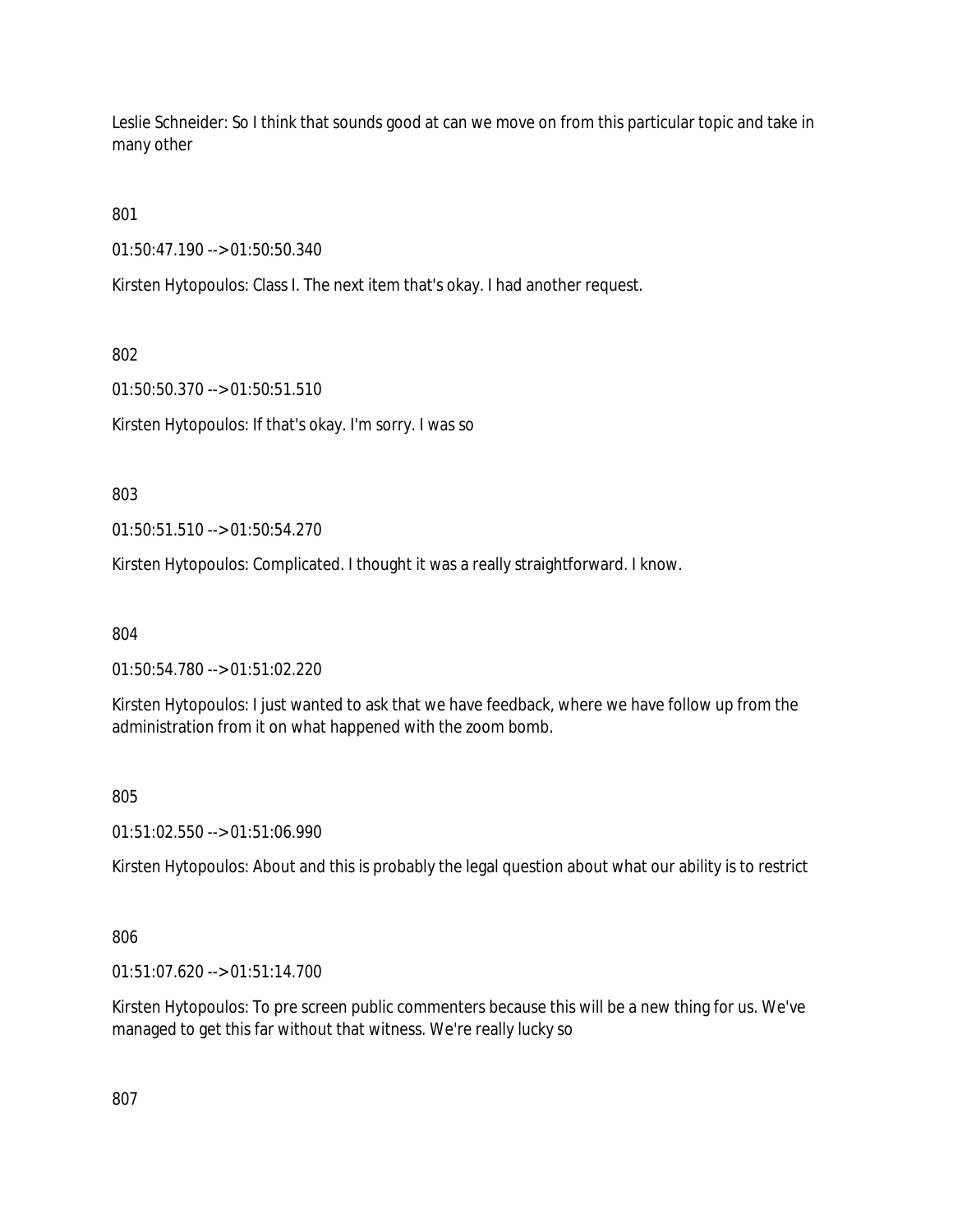01:51:15.360 --> 01:51:26.490

Kirsten Hytopoulos: Can we get updated on what we're able to do to verify the identity of public commenters it will be this will be a new territory for us. I think we're all going to be very interested in knowing what our options are.

808

01:51:27.270 --> 01:51:31.560

Kirsten Hytopoulos: So as a council member, I hope that we're going to find out how to avoid that in the future.

809

01:51:32.250 --> 01:51:33.090

Leslie Schneider: So maybe

810

01:51:33.630 --> 01:51:38.490

Leslie Schneider: Deputy Mayor and and I can talk with the city manager on on Thursday.

811

01:51:39.390 --> 01:51:41.040

Morgan Smith: You great

812 01:51:42.330 --> 01:51:43.050 Leslie Schneider: Who do

813

01:51:47.280 --> 01:51:54.780

Joe Deets: Thank you, Mayor Schneider. Um, yeah, I just wanted to run. So this is I want to run something by you colleagues.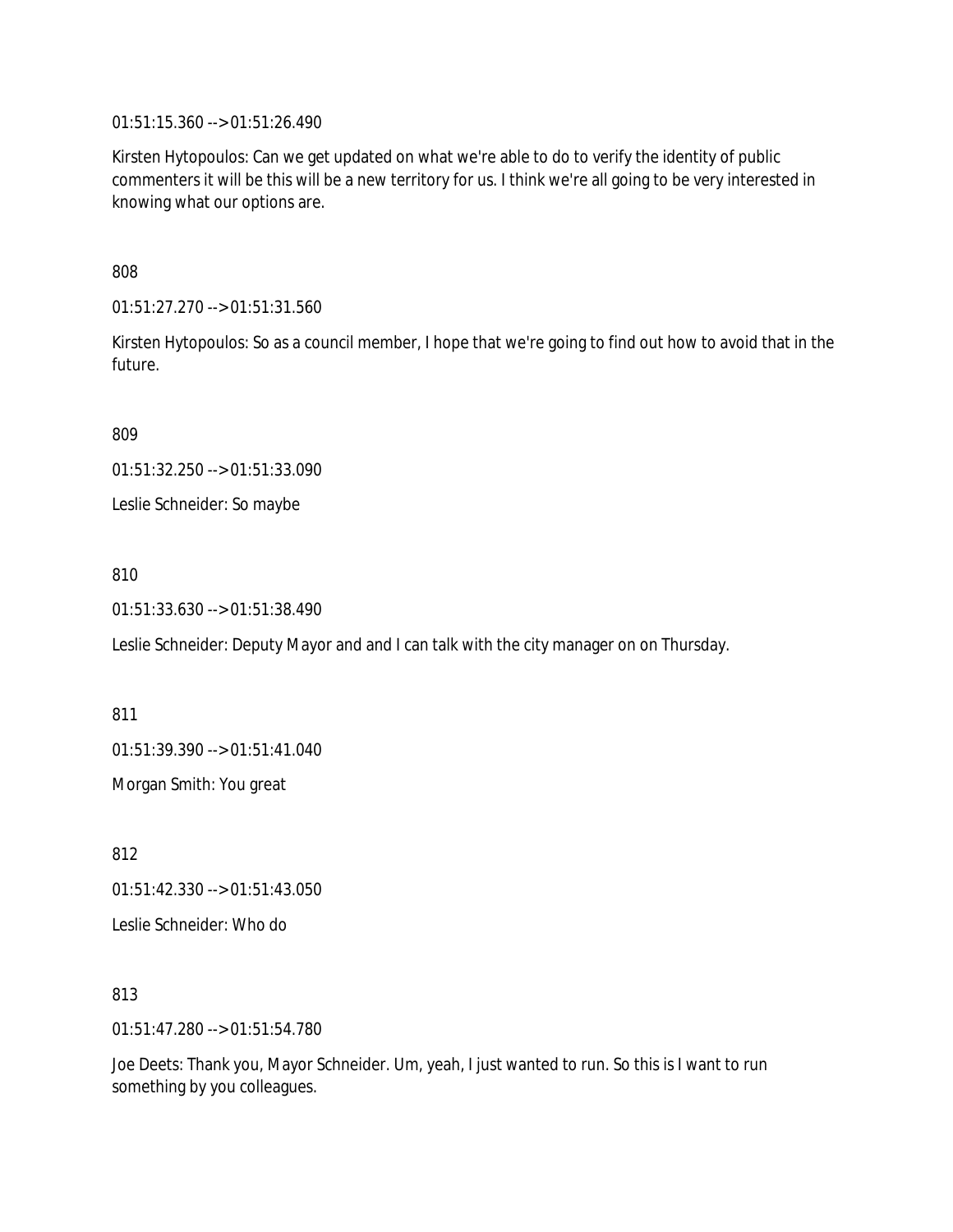01:51:56.010 --> 01:51:57.870

Joe Deets: Related to economic recovery.

815

01:51:58.920 --> 01:52:13.470

Joe Deets: You'll recall last last month we proved, I think it was 61 to move forward on putting together an RFP for what could be a digital store for you, if you will, for Bainbridge Island and

816

01:52:14.220 --> 01:52:27.000

Joe Deets: That's where we're at right now. I have since. And I think you all actually everyone. We've been approached by the Chamber of Commerce. I think it was last week they send us an email asking

817

01:52:28.650 --> 01:52:38.640

Joe Deets: Could this be, could we provide emergency funding to provide sort of a smaller version if you will have this request that they

818

01:52:39.000 --> 01:52:52.680

Joe Deets: Let's just say I what I'm getting from them as they really want to get moved forward to try and some help give some help to businesses as soon as possible, and they recognize the process we're going through. So they're asking, Is it possible that we could do emergency funding.

819

01:52:54.570 --> 01:53:02.760

Joe Deets: And so the reason I'm bringing this up. If colleagues. If you saw the email that was last Thursday. And the reason I bring it up here during the agenda discussion is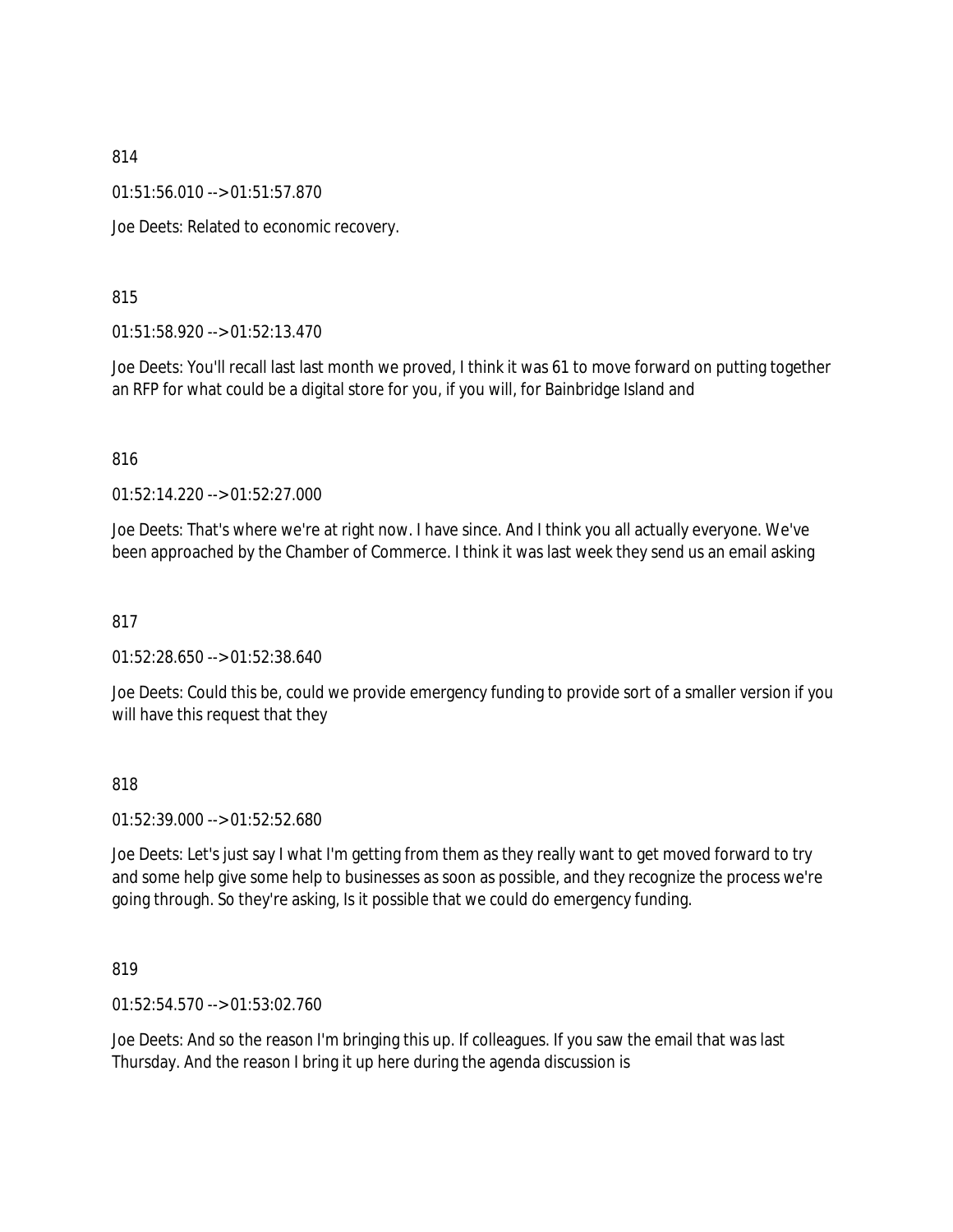01:53:03.390 --> 01:53:12.660

Joe Deets: Is there an appetite to have this this issue being put on the agenda for next week. If there is great. If there's not, that's fine. We'll just

821

01:53:13.140 --> 01:53:30.390

Joe Deets: Set it aside. So I just want to see is there maybe another way is, does anyone have an objection to having this on the agenda next week, say, you know, a 2030 minute discussion on emergency funding for economic recovery proposal coming from the Chamber and if there is please say so.

822

01:53:31.890 --> 01:53:33.030

Leslie Schneider: COUNCILMEMBER public

823

01:53:33.840 --> 01:53:43.890

Michael Pollock: Yeah, I mean, honestly, I'm getting a bit fed up with just adding large agenda items 20 or 30 minutes or our council meetings go

### 824

01:53:44.820 --> 01:53:53.160

Michael Pollock: Five hours, you know, we've already extended this one a lot. We just we just dumped an awful lot on the agenda so

### 825

01:53:53.520 --> 01:54:02.670

Michael Pollock: I don't need 20 or 30 minutes if you want to come up with a proposal and you want it and you want to provide a motion and give us the background material I'm willing to consider.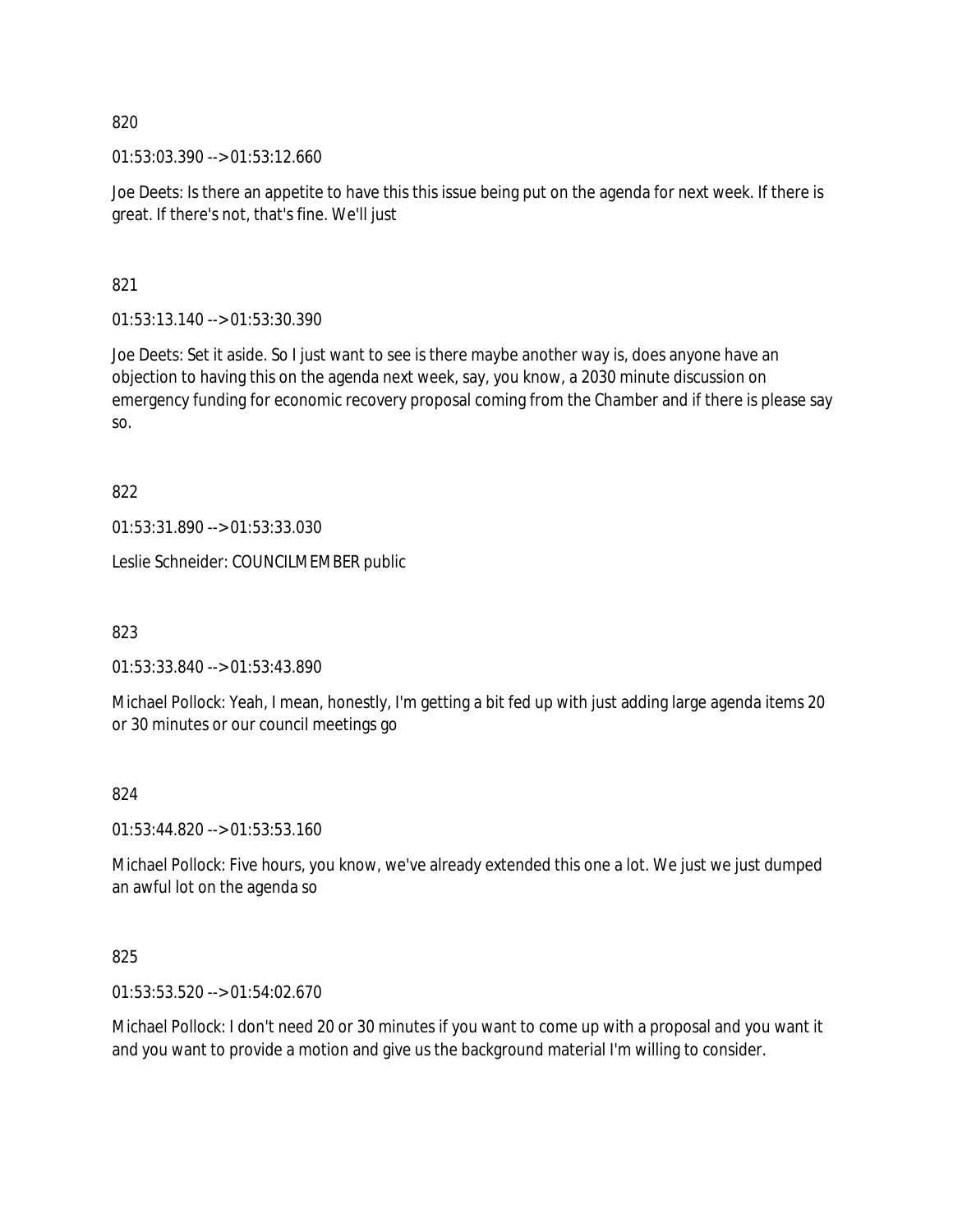01:54:03.090 --> 01:54:11.850

Michael Pollock: But I don't want another 20 or 30 minute discussion on something when I can read about it and make up my mind about whether I want to support it or not.

827

01:54:12.300 --> 01:54:29.550

Michael Pollock: So I wish you and would really like us to think about how we can get information about decisions up front and in writing. And so we can contemplate them and and be prepared to make decisions and not have these lengthy painful discussions about some of these

828

01:54:30.660 --> 01:54:41.700

Michael Pollock: So I you know I support the idea. I don't support having a drawn out discussion about and so give you the information. So I can make an informed decision and go from there.

829

01:54:42.600 --> 01:54:49.950

Joe Deets: Okay, don't, don't think Thank you Mike customer Pollock for your candid comments I I'm of the same if

### 830

01:54:51.120 --> 01:55:05.760

Joe Deets: Any of us could reply to the the Chamber on this. He sent an email, Kevin, do I send an email to all of us. So I'm just saying that was sent. You're happy to reply. I'm just bringing it up. But if there's not an appetite for it. That's fine. We'll just

831

01:55:06.870 --> 01:55:09.090

Joe Deets: I didn't want to push this in any way, shape, or form.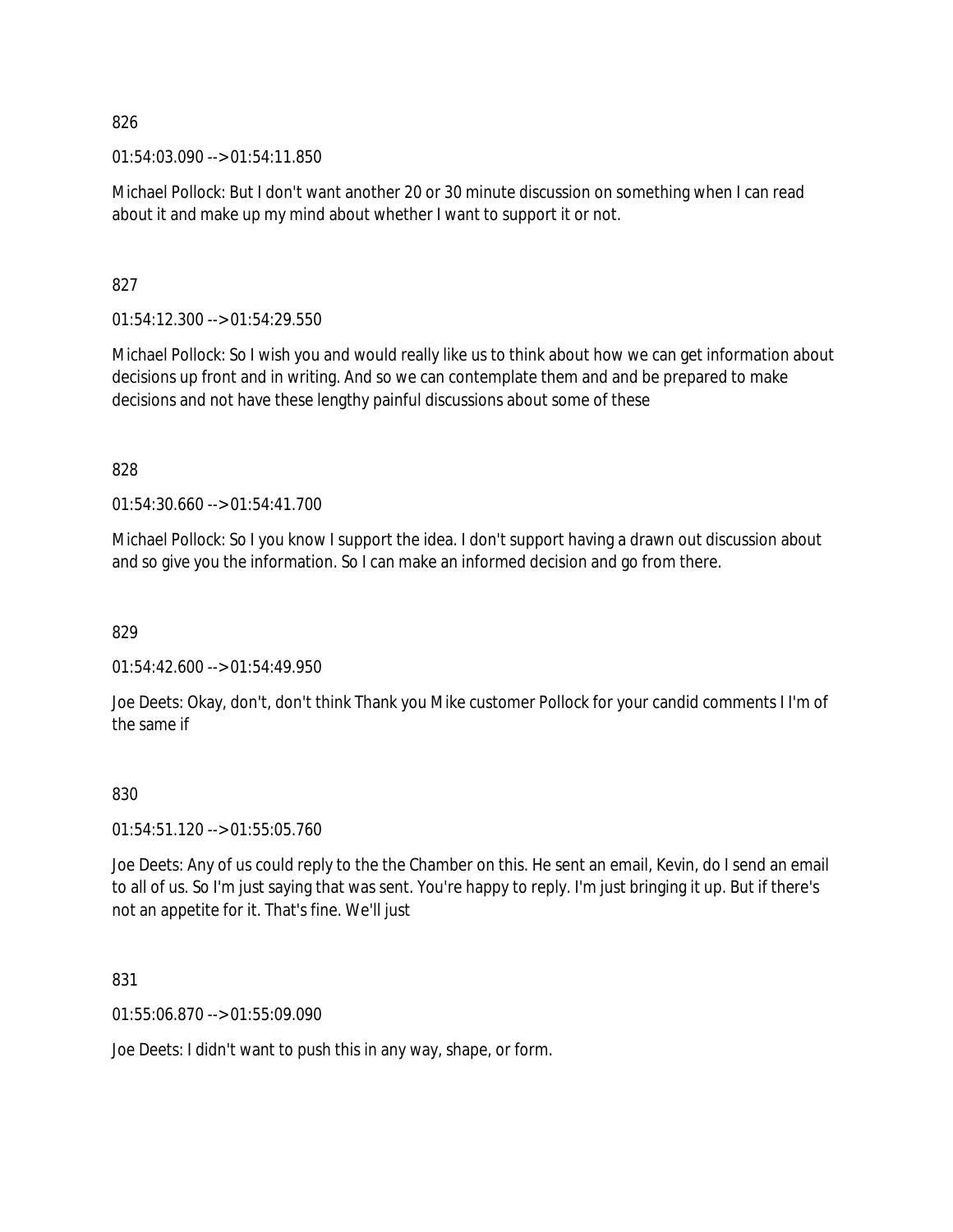01:55:09.720 --> 01:55:21.930

Leslie Schneider: Well, we might I mean sounds like COUNCILMEMBER Pollock was supportive of a much shorter agenda item, and I am supportive. So if we have one more person we can get it on the agenda for

### 833

01:55:24.000 --> 01:55:27.330

Leslie Schneider: COUNCILMEMBER nisar is saying yes. So let's say that it's

#### 834

01:55:30.000 --> 01:55:31.530

Michael Pollock: Also for five minutes.

835

01:55:33.090 --> 01:55:33.570

Leslie Schneider: All right.

836

01:55:33.870 --> 01:55:35.820

Leslie Schneider: Okay, go for it. Let's see what we can do.

837

01:55:37.440 --> 01:55:38.340

Leslie Schneider: City Manager.

#### 838

01:55:39.060 --> 01:55:46.350

Morgan Smith: Since it sounds as if Council is going to be making considering the expenditure of city funds. I have not seen that proposal, so if if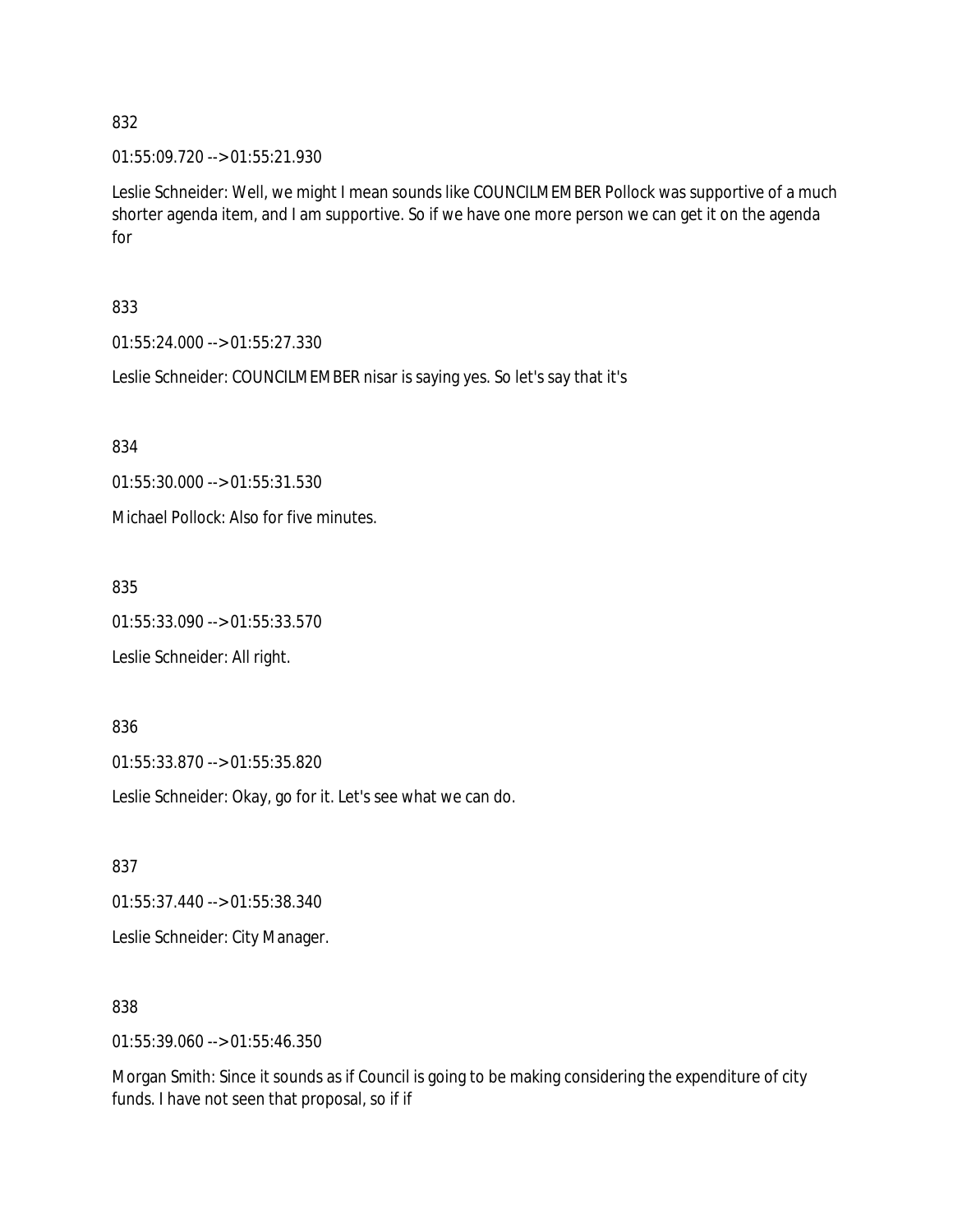01:55:46.710 --> 01:56:00.450

Morgan Smith: Council member deeds, you could forward that to me so that I can make sure that staff has at least a day to look at it and make sure that what you are considering to next week is feasible and doesn't have any unnecessary issues.

840

01:56:01.230 --> 01:56:01.800 Will do.

841

01:56:03.270 --> 01:56:04.980

Leslie Schneider: Yes, thank you for that reminder

842

01:56:05.820 --> 01:56:06.930

Leslie Schneider: All right. Councilmember car.

843

01:56:08.610 --> 01:56:11.670 Christy Carr: Thank you. I think that the joint.

844

01:56:13.140 --> 01:56:15.600

Christy Carr: Subcommittee will be ready to have

845

01:56:17.520 --> 01:56:23.880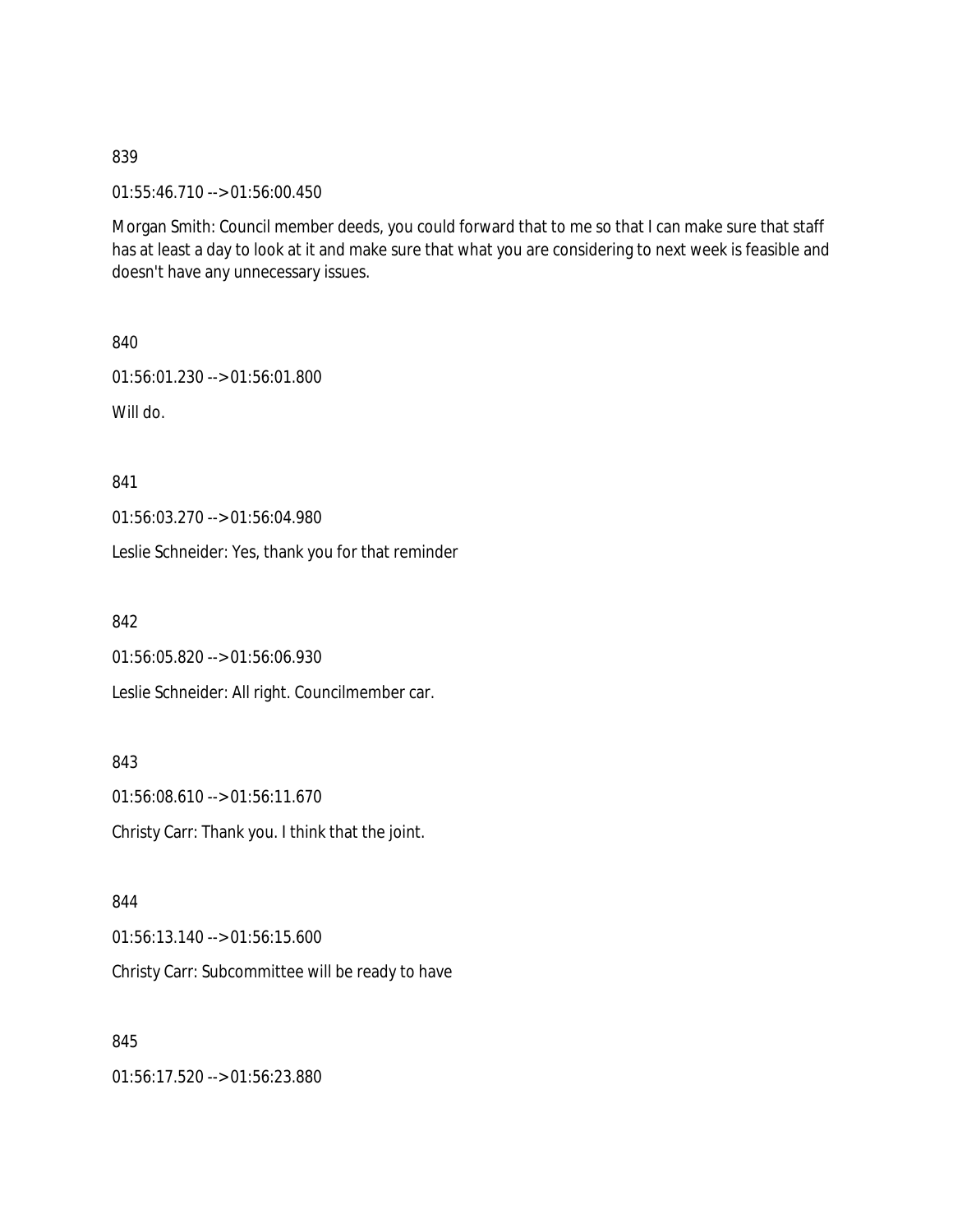Christy Carr: Recommendations on a second body of work for the full Council to consider.

846

01:56:25.410 --> 01:56:30.870

Christy Carr: Either at the November 24 or December 8 business meeting.

847

01:56:32.610 --> 01:56:50.340

Christy Carr: I'm not 100% sure about that we meet again on Monday. So, if at all possible to have a placeholder on one of those business meetings before the end of the year, so that we can get that transmitted to the planning commission if the Council choose to do so, that would be great.

848

01:56:52.770 --> 01:57:01.590

Morgan Smith: I'm sorry. Councilmember car. Can you say again, this is for the recommendation for the from the Joint Committee for the actual work plan.

849

01:57:03.030 --> 01:57:08.220

Christy Carr: It's, it's, it's not a work plan. It's a second set of recommend kind of short term recommendations.

850

01:57:08.280 --> 01:57:11.100

Christy Carr: Largely related to the next. The bad

851

01:57:11.220 --> 01:57:14.190

Morgan Smith: News table right of recommendations. OK.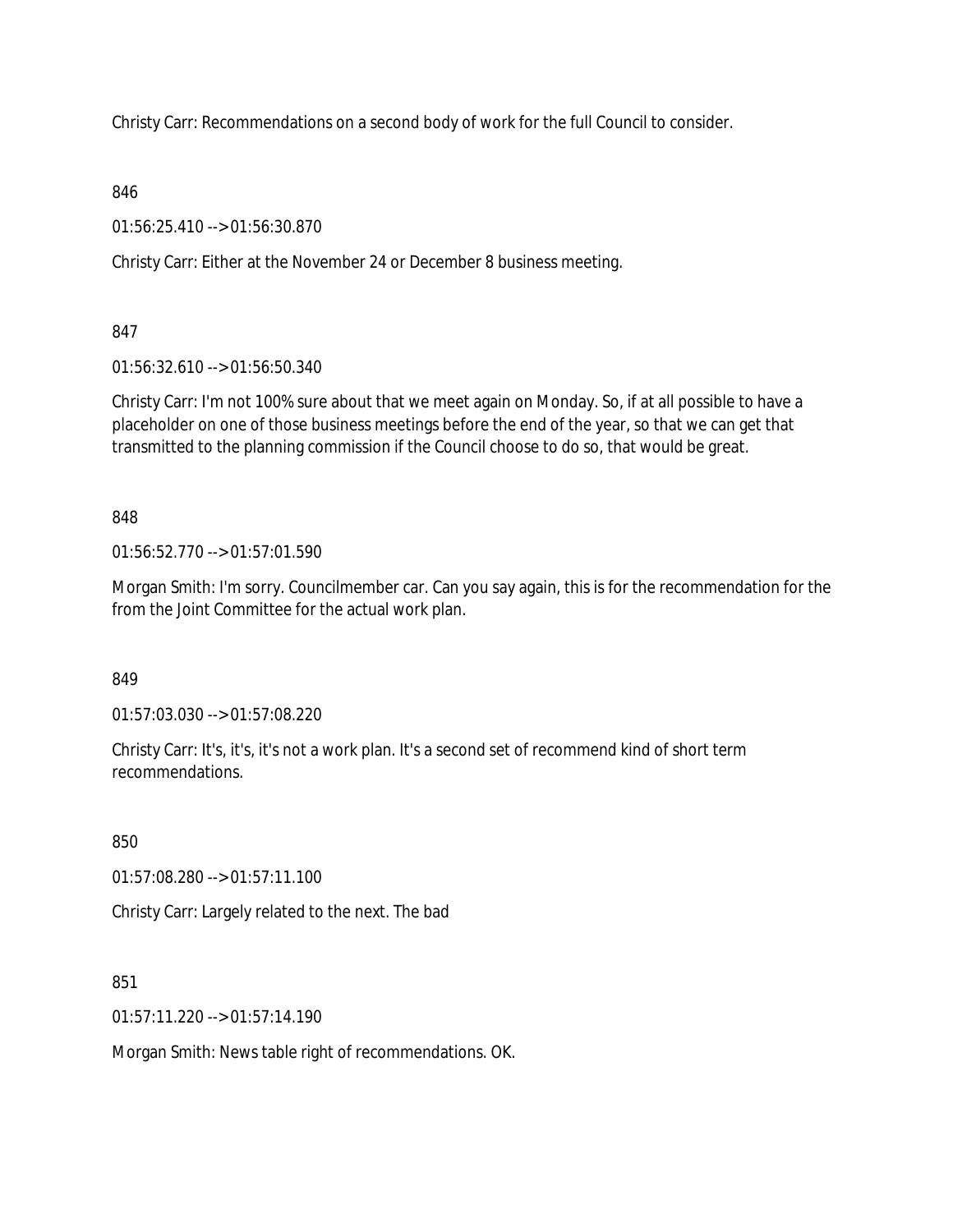01:57:14.820 --> 01:57:22.710

Morgan Smith: I will work with the mayor Deputy Mayor and it'll be whatever they prefer. But I think a better fit for us is the eighth because the 24th, especially being the week of Thanksgiving, we're

853

01:57:23.070 --> 01:57:34.800

Morgan Smith: That meetings already at about three hours. So I'm not sure it would be as successful for public participation to add it right in front of the holiday, but we can talk about it on Thursday. And I know that there's still time on the eighth

854

01:57:36.060 --> 01:57:37.470

Christy Carr: Yeah, I think they could be fine.

855

01:57:38.970 --> 01:57:39.420 Christy Carr: Thank you.

856 01:57:40.710 --> 01:57:41.250 Christy Carr: All right.

857

01:57:41.610 --> 01:57:42.330

Leslie Schneider: Thank you all.

858

01:57:42.360 --> 01:57:51.060

Leslie Schneider: So let's move on. We have our item eight as budget deliberations and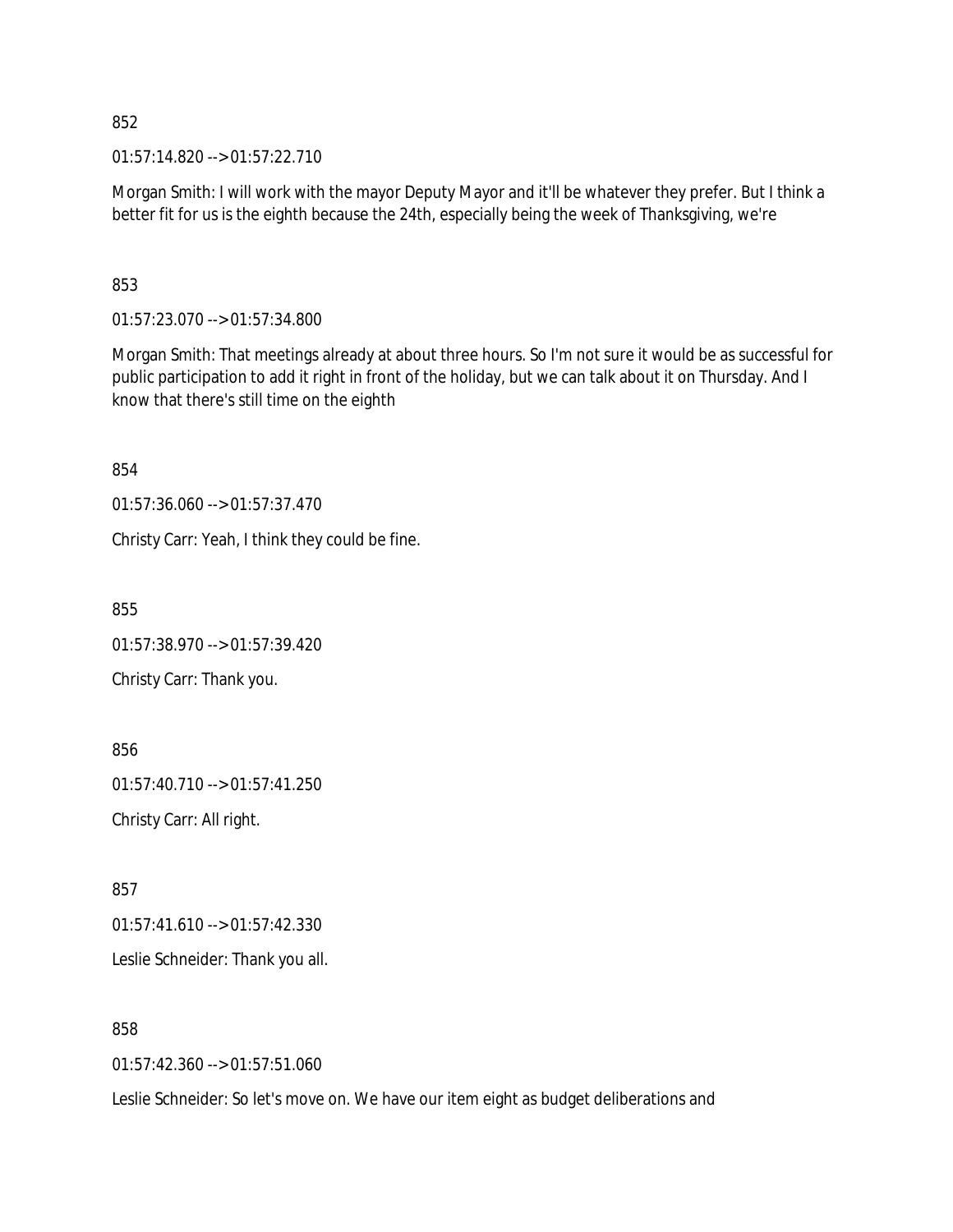01:57:51.960 --> 01:57:55.020

Leslie Schneider: And just looking forward, I know we're way behind schedule. I'm

860

01:57:55.290 --> 01:58:04.860

Leslie Schneider: I'll, I'll just try to point out some areas where maybe we can come to some quick decisions and move forward. Like, I'm just looking ahead a little bit. I'm thinking the city manager search process.

#### 861

01:58:05.190 --> 01:58:18.000

Leslie Schneider: We might be able to get some of those pieces nailed down without a huge amount of discussion. So just so let's go jump jump into our Item eight, a budget discussions and

862

01:58:18.300 --> 01:58:22.620

Ellen Schroer: I'll go ahead and start if that's okay. Oh, excuse me. Councilmember head topless. Did you want to

### 863

01:58:24.030 --> 01:58:33.840

Kirsten Hytopoulos: I was just wondering, is there any reason we couldn't take Sgr up first, just to let Ron go. I mean, if that could be quick. And we're so far behind it just

864

01:58:33.900 --> 01:58:35.280

Ellen Schroer: I'm good.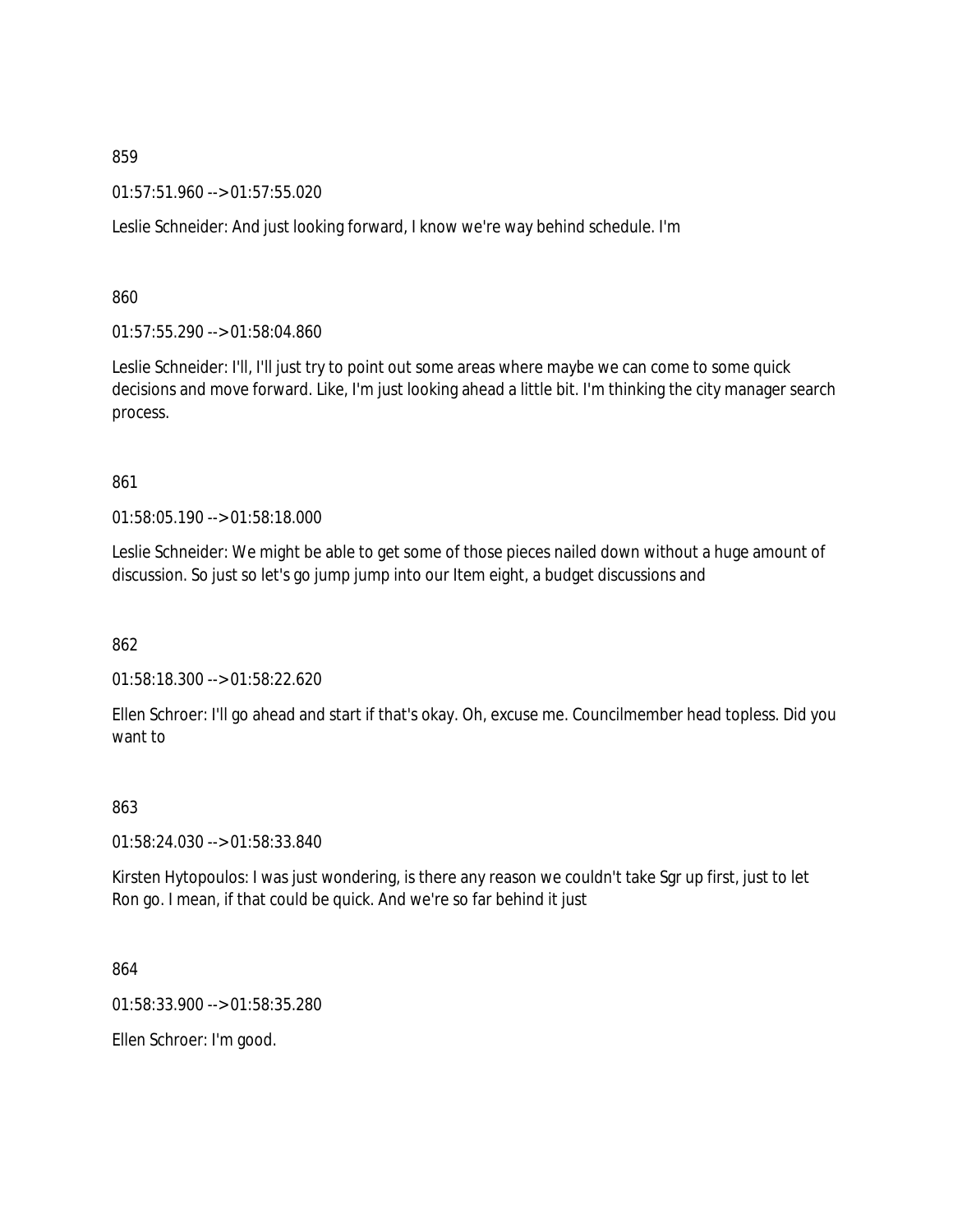01:58:35.370 --> 01:58:37.440

Kirsten Hytopoulos: Time. So just thought I'd throw that out there.

866

01:58:38.370 --> 01:58:40.650

Ellen Schroer: That is a great suggestion. Um,

### 867

01:58:41.820 --> 01:58:47.340

Ellen Schroer: We can I don't see him here right now. Maybe we can move through the budget materials and then

#### 868

01:58:47.610 --> 01:58:48.870

Kirsten Hytopoulos: He was in the audience.

### 869

01:58:48.930 --> 01:58:51.000

Ellen Schroer: A while ago. Okay. Yeah, he is.

870

01:58:53.100 --> 01:59:03.270

Morgan Smith: He is there is that councils preference. Can you just be explicit about that. Would you like to change the order of these items so that that item now goes next and the budget goes after that.

#### 871

01:59:05.760 --> 01:59:11.100

Leslie Schneider: Um, that sounds like a good plan to me. I'm seeing some nodding heads. So yes, let's do that.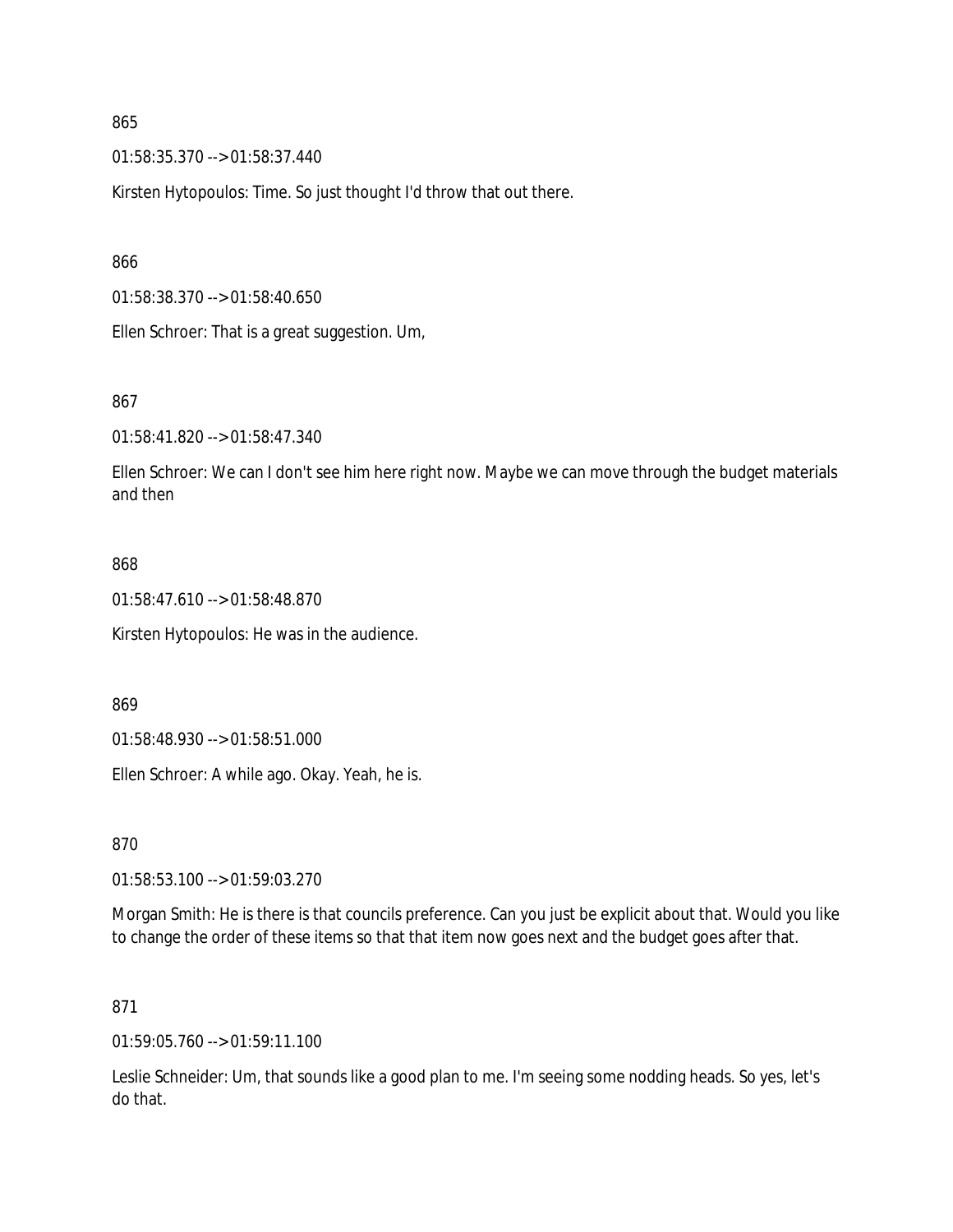### 01:59:11.340 --> 01:59:17.520

Morgan Smith: Okay, great. So just so all the staff folks that were in the room for budget know that they could please step out

## 873

01:59:18.690 --> 01:59:21.510

Morgan Smith: And Ron has joined us. So I think you guys can take it from here.

874

01:59:22.350 --> 01:59:22.800

Morgan Smith: All right.

875

01:59:22.920 --> 01:59:27.930

Ron Holifield: Thank you so much. Y'all are so kind, you could see me starting to not off out here.

### 876

01:59:30.300 --> 01:59:43.260

Ron Holifield: Thank you. I'll move very, very quick because I know you're very, very full. Bottom line is. Next week we will select the finalists. We got the packets out to you today.

### 877

01:59:43.770 --> 01:59:58.980

Ron Holifield: Both the online recorded interviews and the resumes questionnaires. What I would urge you to do if you will do this, it'll make the conversation Monday evening go super smooth and effective.

878

01:59:59.490 --> 02:00:05.970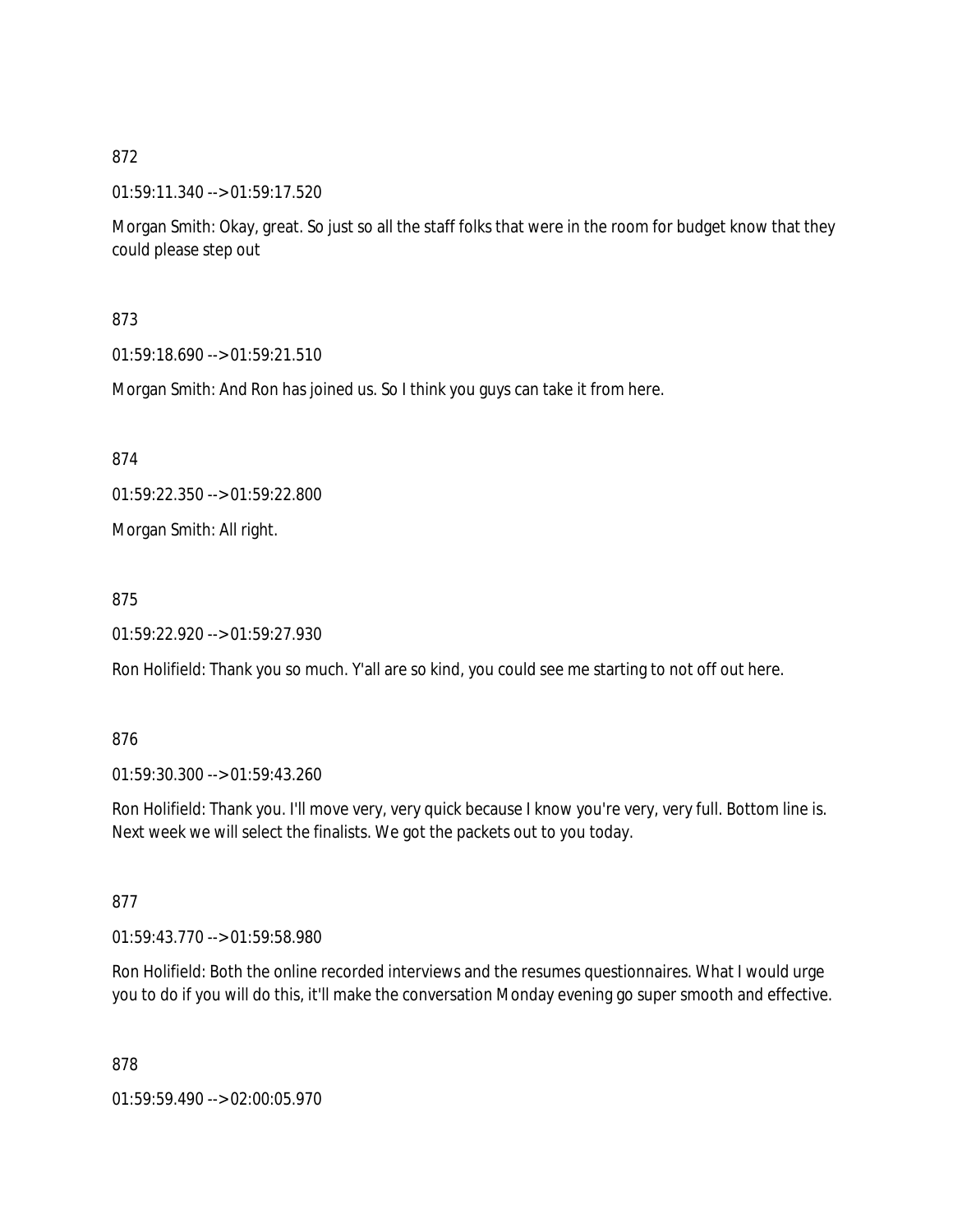Ron Holifield: Is take those candidates and just simply assign each of them a one, two or three

### 879

02:00:06.570 --> 02:00:17.760

Ron Holifield: A one is I'd really like to interview them a three is based on everything I have no interest in interviewing them and a two is I could go either way based on the team.

## 880

02:00:18.270 --> 02:00:26.190

Ron Holifield: And so what literally what we'll do is, if you will, email me in advance those scores. I'll have it up on the screen for you.

881

02:00:27.840 --> 02:00:38.640

Ron Holifield: And will be an executive session, but I'll have it up on the screen for you and what will happen. It happens every single time, about a third of the candidates will be virtually all ones.

882

02:00:38.910 --> 02:00:55.170

Ron Holifield: About a third will be virtually all threes and about a third will be a real mixed bag and then what we'll try to do is focus our conversation on the mixed bag. What did this council member see in candidate that caused him to give them one, and this one gave them a three, etc.

883

02:00:56.670 --> 02:01:02.220

Ron Holifield: The big things that would be very helpful this evening. I want to draw your attention to

884

02:01:03.180 --> 02:01:10.350

Ron Holifield: Number one is whether with the finalists, you would like to do a first year game plan exercise.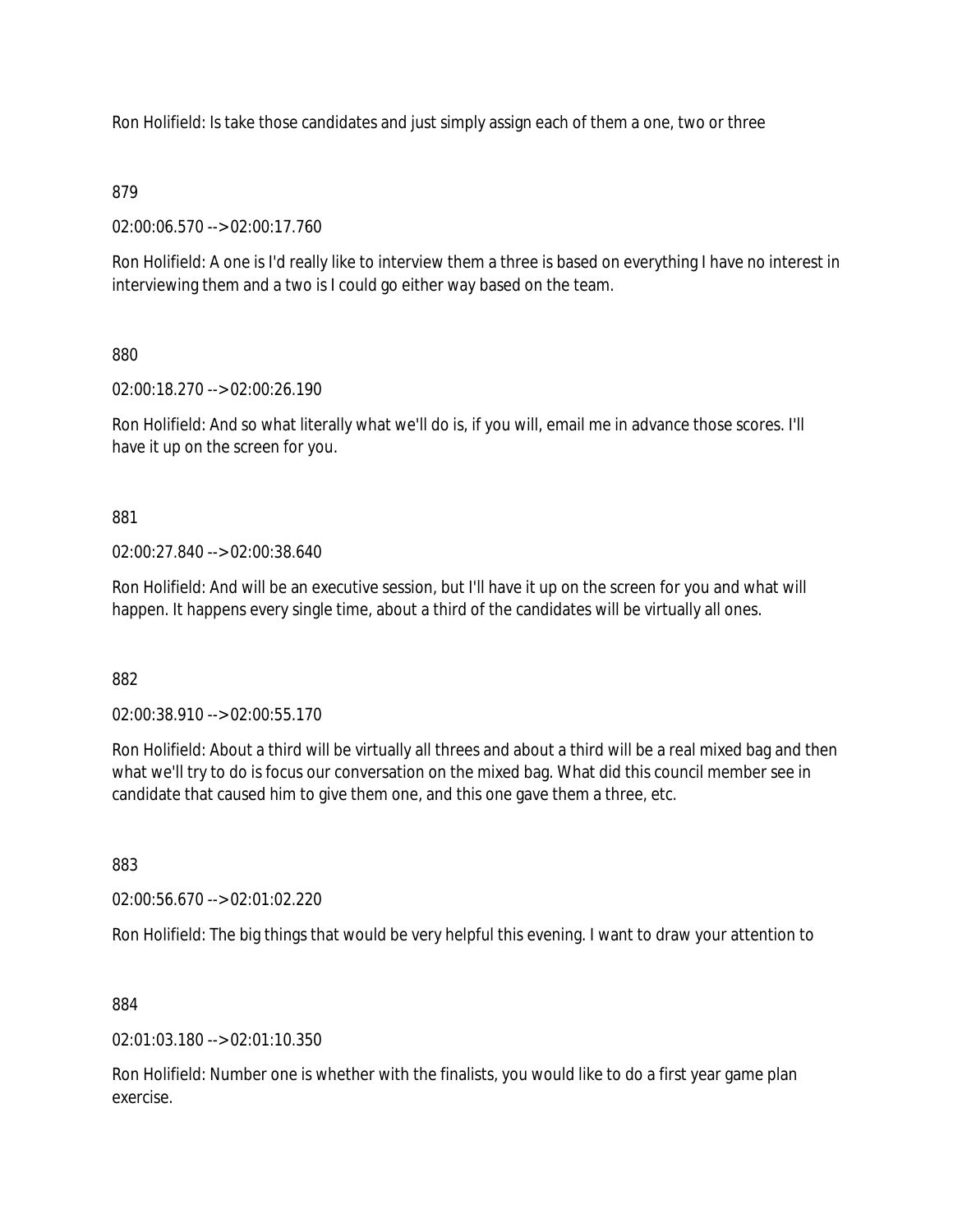02:01:10.680 --> 02:01:23.610

Ron Holifield: I recommend that we do that in simple terms, we send them all of your as well as all of key staffs contact information in advance of the of the live interviews.

886

02:01:24.240 --> 02:01:29.910

Ron Holifield: And we basically say, you need to produce a maximum five page first year game plan.

887

02:01:30.480 --> 02:01:34.020

Ron Holifield: They're able to contact. Anybody have conversations

888

02:01:34.230 --> 02:01:50.100

Ron Holifield: Not only does that give you insight into the way they think about and process, how they set priorities, etc. But each of you get to spend some one on one time via the phone or zoom with them. So you're getting to see them from yet a different facet. So that's

889

02:01:50.430 --> 02:01:56.880

Ron Holifield: Kind of decision, one that would be helpful. Tonight is if you want to do an advanced exercise that way.

890

02:01:58.440 --> 02:02:00.030

Ron Holifield: Everybody good with that.

891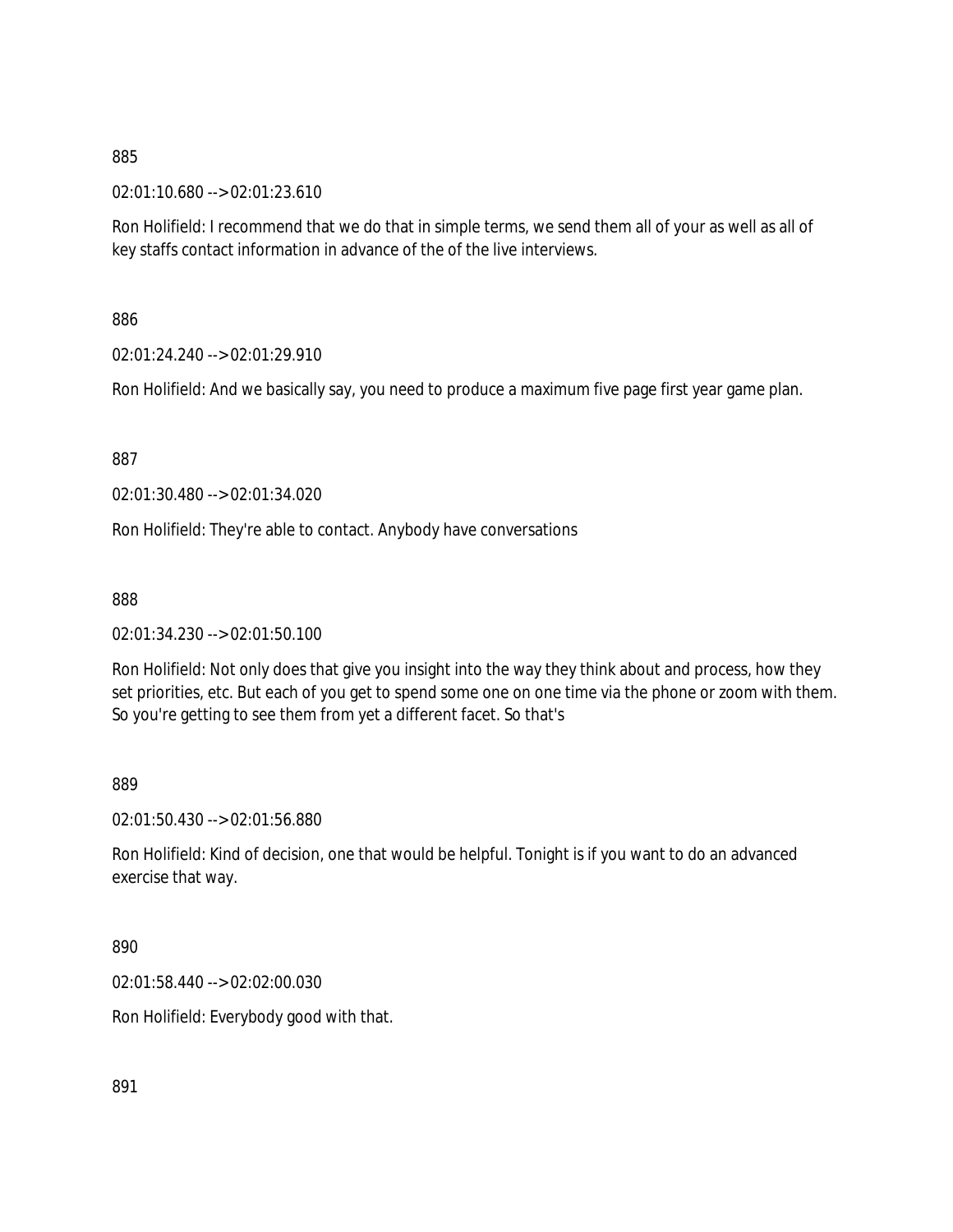02:02:01.260 --> 02:02:05.910

Ron Holifield: All right, super second little decision point

892

02:02:06.810 --> 02:02:22.890

Ron Holifield: I assume what will want to do on site is work with staff to do a tour of facilities with however many candidates, we have, at that point, I'll coordinate with staff on that what we typically do is we do some coaching of staff in advance.

893

02:02:23.760 --> 02:02:33.660

Ron Holifield: For things to look for. So for example, when they go into a facility some candidates will speak to the employees engage with the employees.

894

02:02:33.840 --> 02:02:50.640

Ron Holifield: Some candidates will basically act like those employees don't exist that are working the desk or whatever. So it gives us just some normative insights to them. So how will I work with staff and Ellen and do some coaching on that assuming you're good with that.

### 895

02:02:51.750 --> 02:02:56.160

Ron Holifield: We also typically will last time we did. And I'd recommend again.

896

02:02:57.600 --> 02:03:12.060

Ron Holifield: That we do some sort, and this is probably the most challenging conversation is a community meet and greet in some form or fashion in coven world, how we want to do that is a lot more complex.

897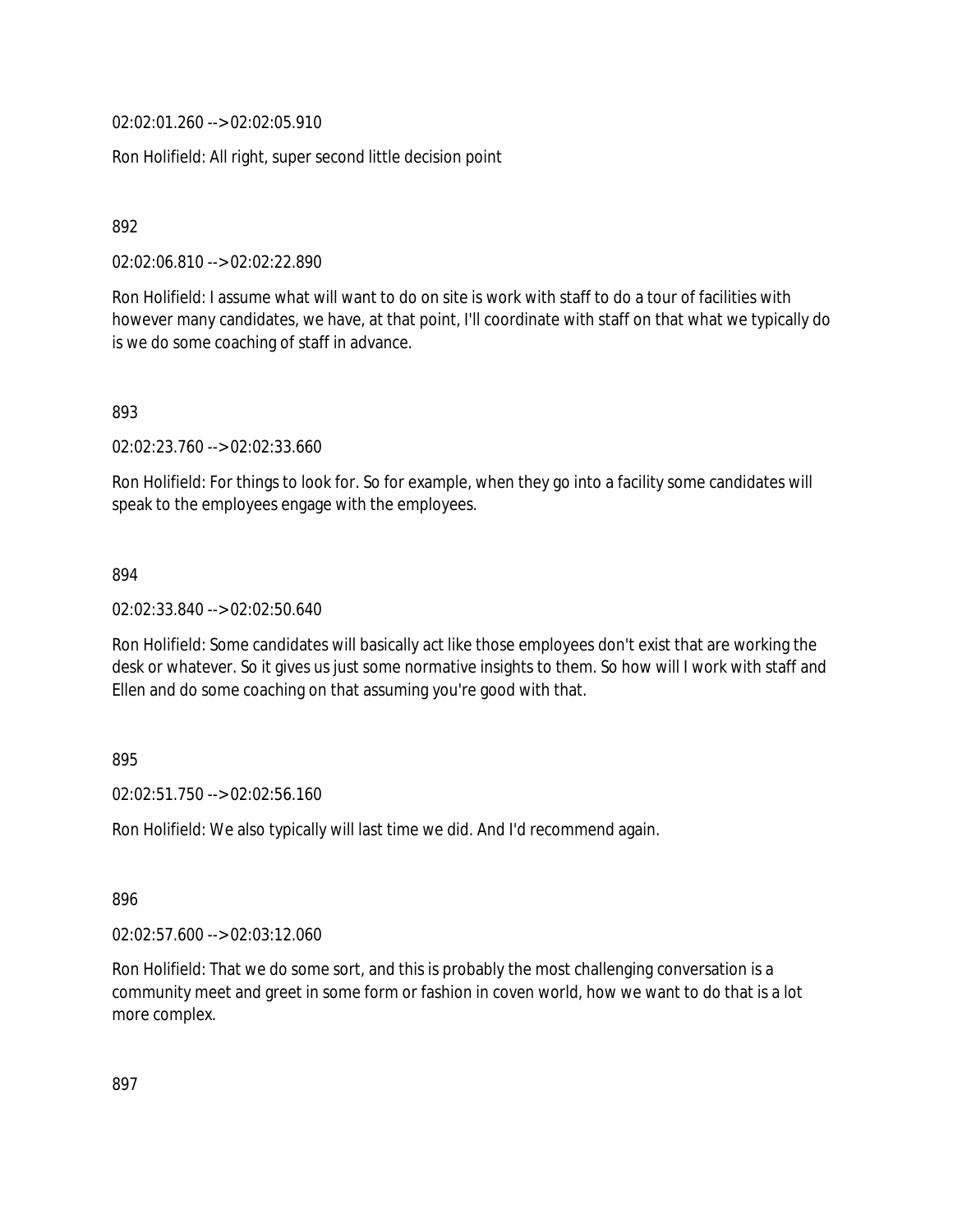02:03:12.570 --> 02:03:27.030

Ron Holifield: I would suggest we not try to resolve that this evening, but next week when we meet y'all do some advanced thinking about that. It can be as simple as, you know, kind of a given take publicly

898

02:03:28.440 --> 02:03:40.830

Ron Holifield: That's done online or we can do something physically. I probably going to suggest the more we can go online with stuff, the better off we are in the current environment.

899

02:03:41.790 --> 02:03:49.980

Ron Holifield: But that we need to be overt about. We don't need to assume anything. So, so we'll deal with that next week. If you're good with that and then

900

02:03:51.360 --> 02:03:54.960

Ron Holifield: The one other thing that we really need clarity on

901

02:03:56.250 --> 02:04:13.170

Ron Holifield: Is that the way the process, the way we did it before the way it's mapped out in the game plan is that next week you select four to six finalists. One of the things we've been doing increasingly

902

02:04:14.460 --> 02:04:37.530

Ron Holifield: In the last six months or so with coven going on is adding an intermediate zoom interview. So it's just like, I mean it's live interview, but it's done via zoom and then use that process to narrow the field to a smaller group of two or three that you're actually bringing into the community.

903

02:04:38.730 --> 02:04:47.880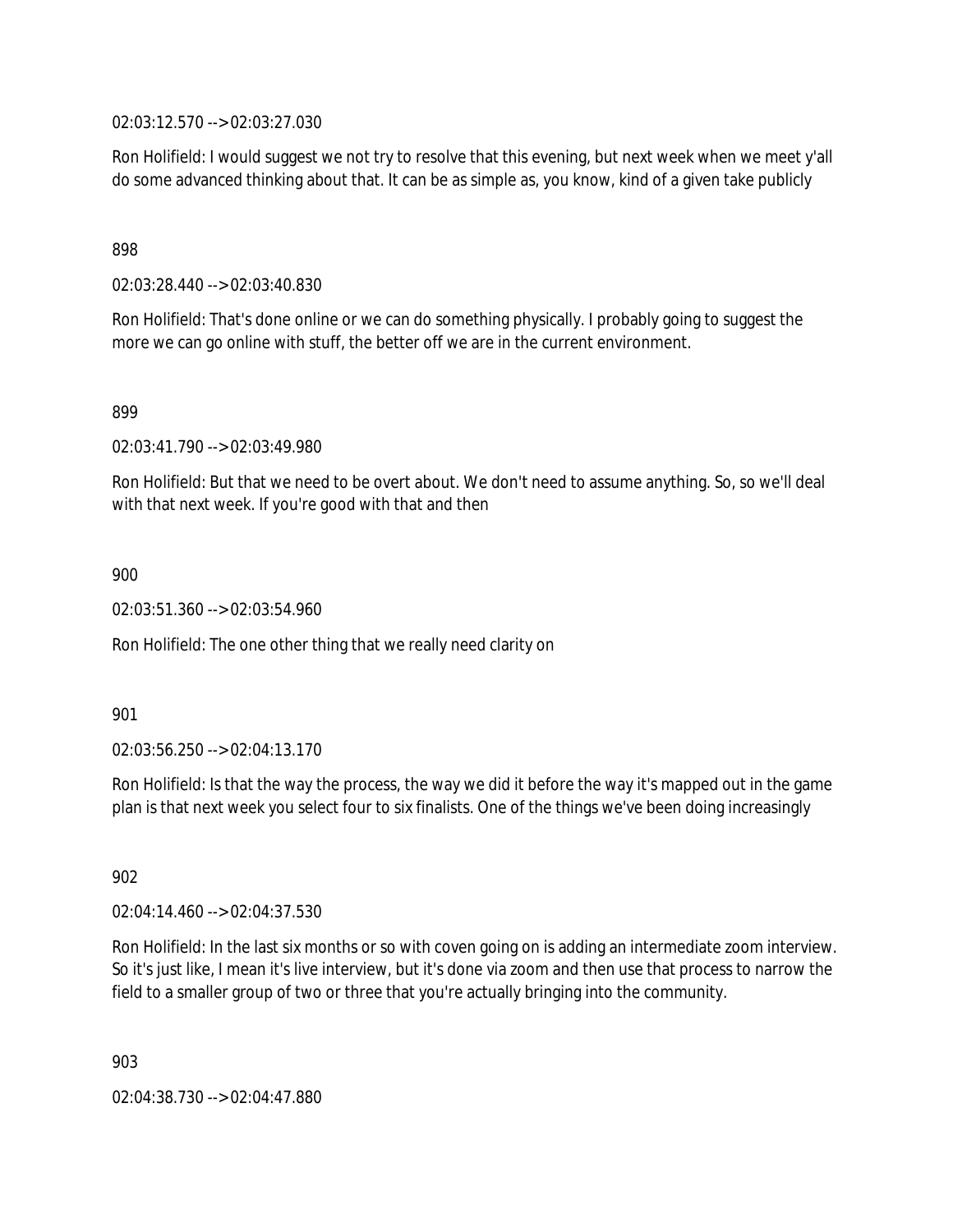Ron Holifield: It's it's a safer dynamic, you know, there's not as much interaction, all of that sort of thing. But I want to make sure that I'm

904

02:04:48.750 --> 02:05:00.330

Ron Holifield: Dancing to your tune on that we have some community some city councils have said we're going to do all of the interviews on zoom and we're not going to expect anybody to come in.

905

02:05:01.470 --> 02:05:09.090

Ron Holifield: Most commonly, is that we will still will bring in the final two or three

906

02:05:09.420 --> 02:05:22.800

Ron Holifield: And it will all be carefully designed to be as safe as possible, no large group gatherings, all of that. And what we've seen happen most often is the city council interview.

907

02:05:23.070 --> 02:05:35.400

Ron Holifield: Is typically a mixed bag. Some of the council members are more comfortable being in person. Some are online. And so we've actually set it up as a mixed process.

908

02:05:36.060 --> 02:05:51.180

Ron Holifield: Most frequently and there's no magic. It's what it's what feels right to y'all. And again, we can resolve that next week I'm going to give you a little bit of time to think those things through in advance. So you're not having to discuss them cold.

909

02:05:52.980 --> 02:06:04.800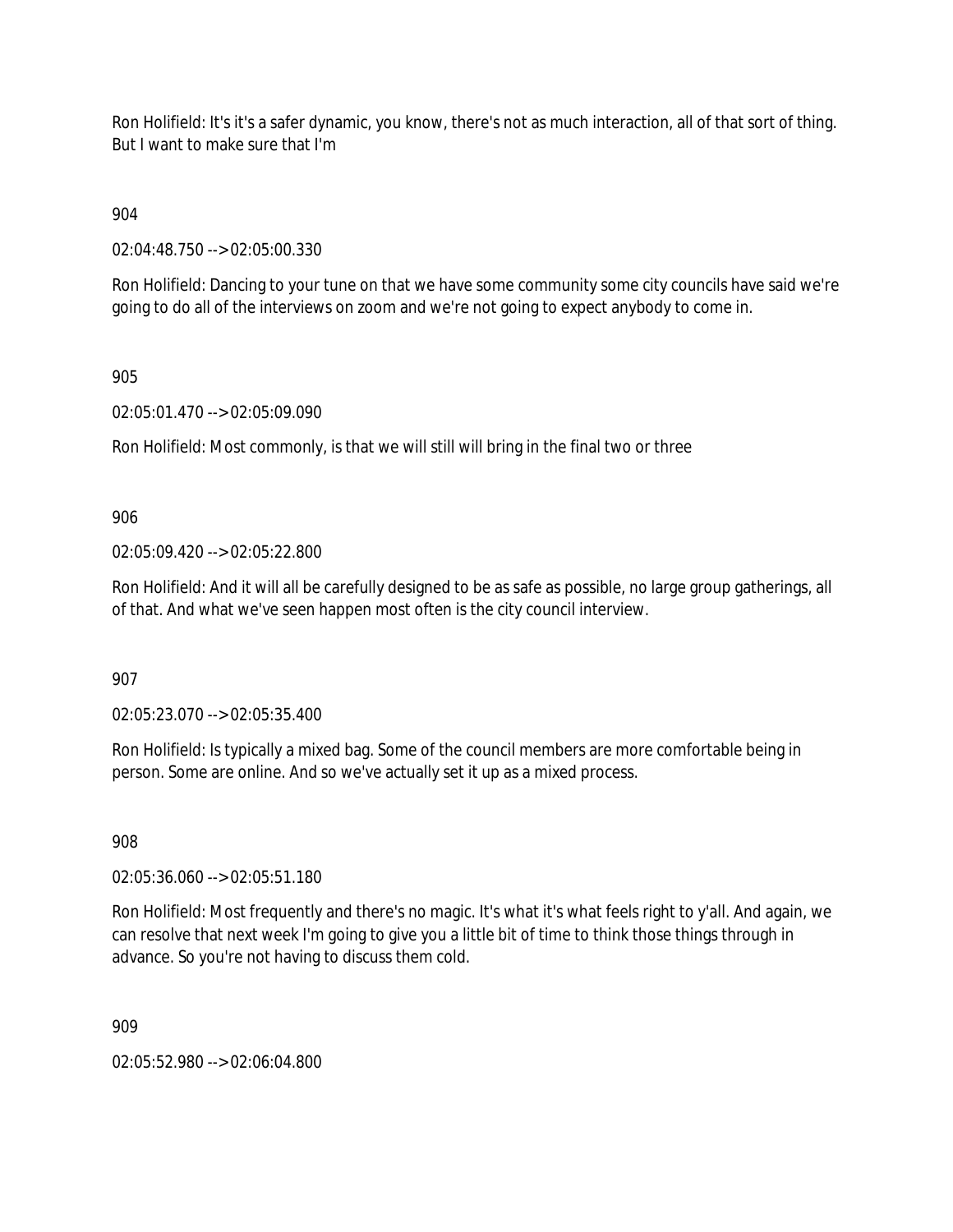Ron Holifield: Then another key question, I would strongly recommend whoever we bring in live that we do cover the cost of spouses coming in as well.

# 910

02:06:05.550 --> 02:06:26.760

Ron Holifield: If you fall in love with somebody and then you say, let's do a deal with them and their spouse has not been here, they're not they're not going to accept it without then it becoming a much more elongated process. So I strongly encourage that we actually engage the spouses.

## 911

02:06:28.650 --> 02:06:30.570

Ron Holifield: And with that book. No. Yes.

## 912

02:06:30.840 --> 02:06:36.210

Leslie Schneider: Oh, sorry. I just wanted to let you know that customer nisar has a question.

### 913

02:06:36.270 --> 02:06:37.770

Ron Holifield: For you. Sorry about that. Yes, ma'am.

### 914

02:06:39.660 --> 02:06:44.640

Rasham Nassar: Yeah. Thanks, Ron. Thanks for being here with us tonight. You just said a lot and so I'm

### 915

02:06:46.110 --> 02:06:59.730

Rasham Nassar: Referring back to the memo, and I wonder of the decisions that you're I mean are you looking specifically for for final direction on anything tonight or is all of this for informational purposes only. We're going to make decisions when we meet her in executive session as relates to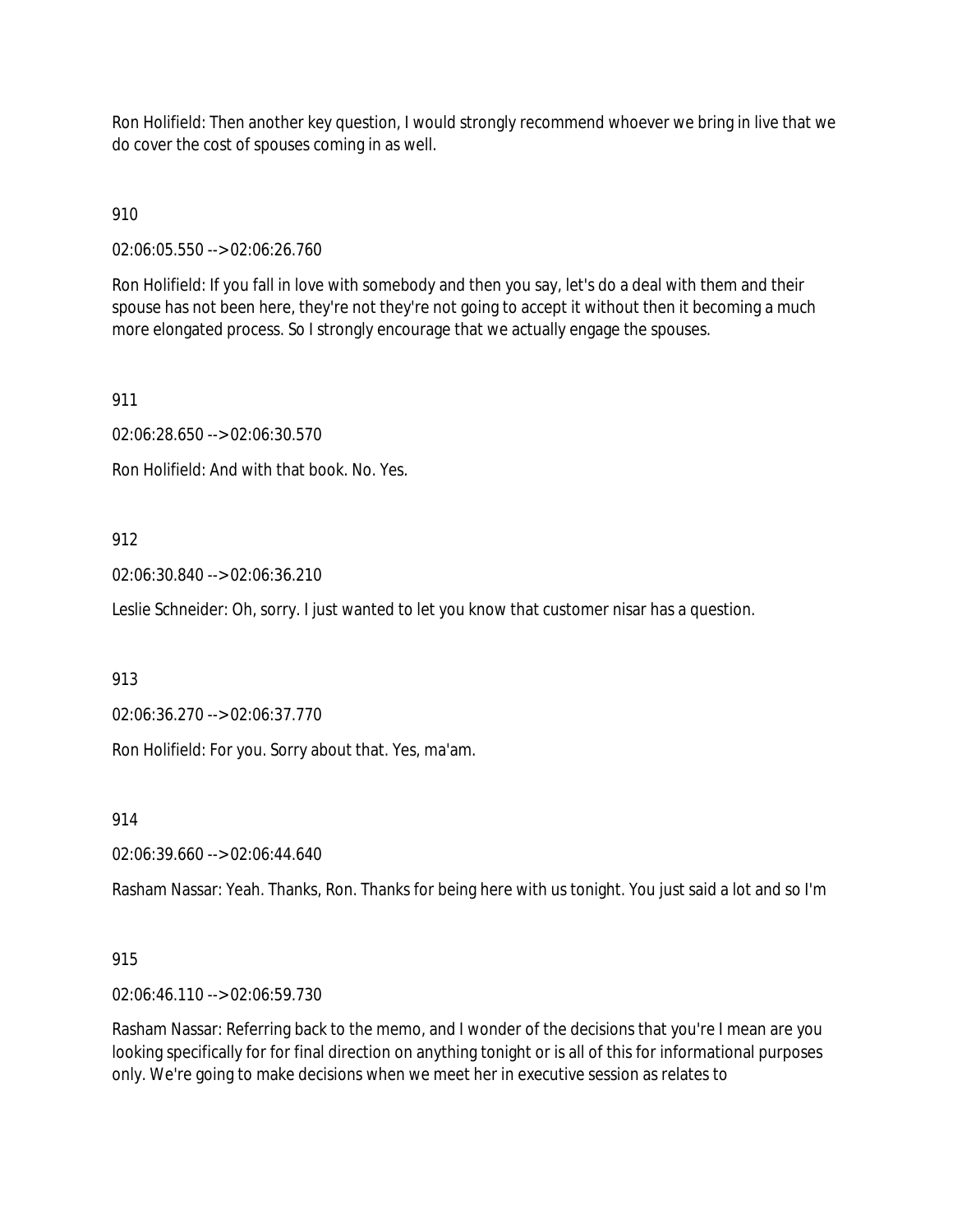02:07:00.240 --> 02:07:03.210

Ron Holifield: My intent is we'll make decisions next week.

917

02:07:03.240 --> 02:07:04.860

Ron Holifield: Because some of these

918

02:07:04.890 --> 02:07:13.170

Ron Holifield: Decisions will actually be affect how you think about some of these will be affected by how many people are still standing.

#### 919

02:07:13.770 --> 02:07:26.310

Ron Holifield: Next week, y'all like to suddenly three. That's a whole different ballgame. Then if you go there still eight so so I'll, I'll send you an email that queues these up very much more briefly.

### 920

02:07:27.600 --> 02:07:36.060

Ron Holifield: And so that hopefully they won't require a whole lot of deliberation, but but my intent tonight is to let you anticipate and think through

### 921

02:07:36.780 --> 02:07:47.340

Rasham Nassar: Okay, great. And then I had to kind of go, I said I wanted to flag for my colleagues one, I noticed that you you I raised a timing.

922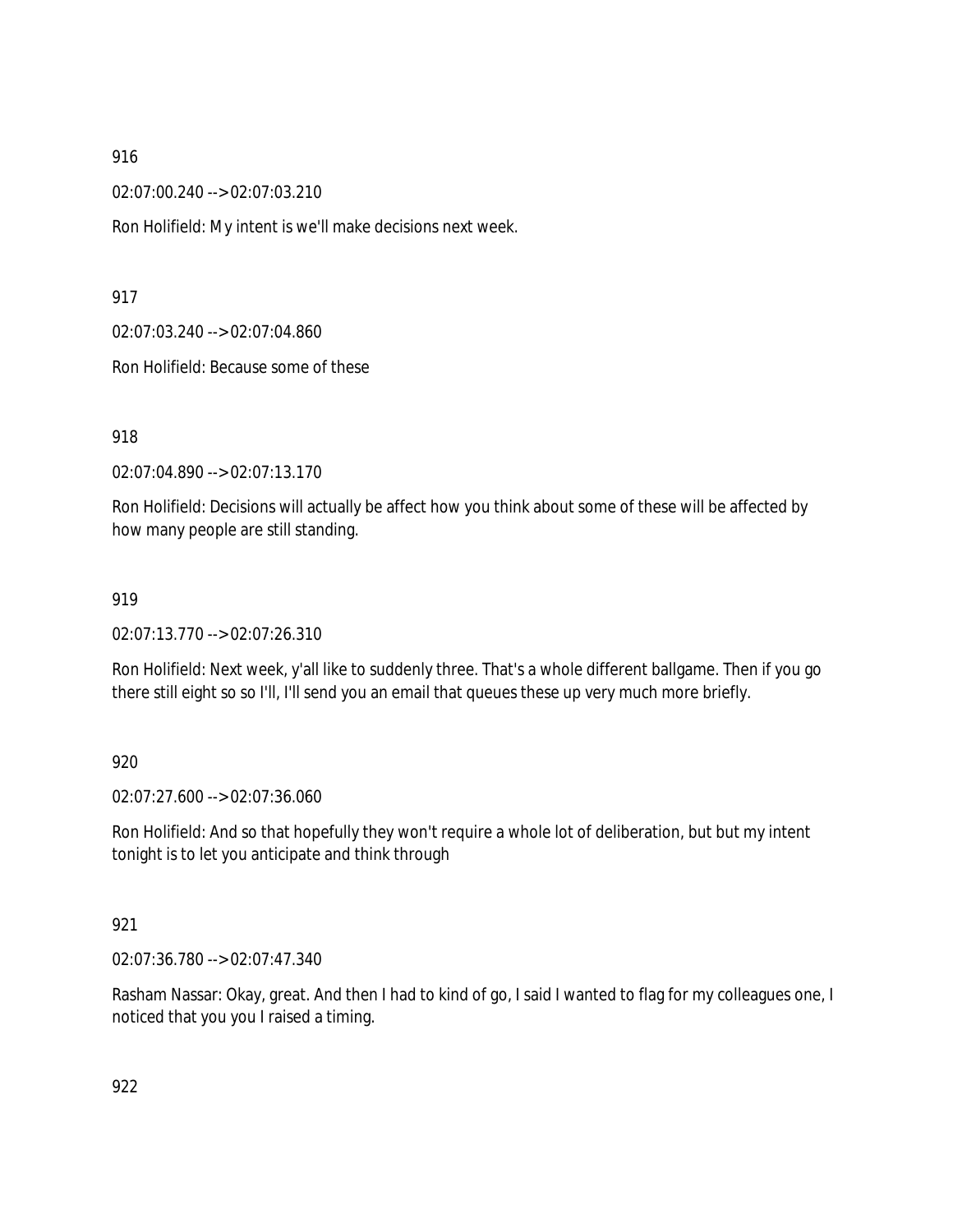02:07:47.670 --> 02:07:55.680

Rasham Nassar: Or a scheduling preferences relates to interviews and I'm, I'm thinking in the back of my mind that we also have the task of

923

02:07:56.310 --> 02:08:01.140

Rasham Nassar: Voting in our seventh council member to fill. Councilmember Medina slot.

924

02:08:01.680 --> 02:08:07.830

Rasham Nassar: And I'm thinking that that's a decision for the Council to make if we'd like to delay the interviews for the city manager to allow the seventh

#### 925

02:08:08.250 --> 02:08:13.920

Rasham Nassar: Of the new appointed council member an opportunity to participate in those interviews or not. How do folks feel

#### 926

02:08:14.220 --> 02:08:26.310

Rasham Nassar: About that. I don't know if that belongs in Executive Session discussion or not. If it's something that we need to talk about an open session. I'd look to the city attorney for clarification on that. And then the second point I would like to raise relates to

927

02:08:27.420 --> 02:08:33.900

Rasham Nassar: Something that the Council maybe committed to, or at least felt was was a good idea that we should discuss further which was

928

02:08:34.170 --> 02:08:43.170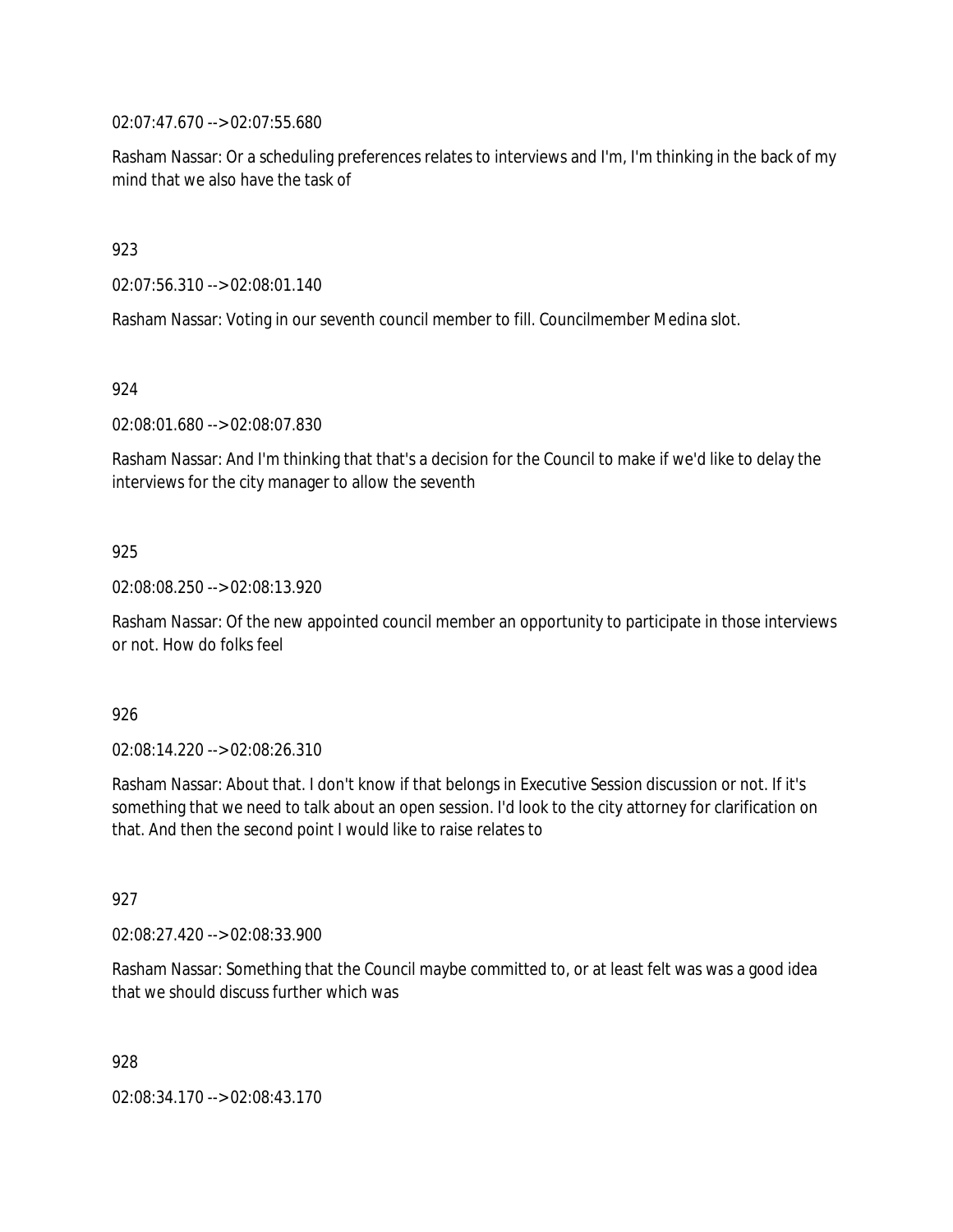Rasham Nassar: Involving a member of the task raise equity cast course or some members of the race equity task force or something in a more enhanced way in

929

02:08:43.890 --> 02:08:52.380

Rasham Nassar: In the interview city manager selection process. We haven't talked about it since I think it came up and one of our first or second discussions.

# 930

02:08:52.770 --> 02:08:56.040

Rasham Nassar: With Rhonda can remember for your present, but I want to raise that again.

931

02:08:56.460 --> 02:09:06.120

Rasham Nassar: Because I have heard from least one or two members of the race equity cast for us that they were interested in knowing where councils were council had landed on that if they, you know,

932

02:09:06.690 --> 02:09:19.530

Rasham Nassar: Task Force members would get an opportunity to be involved in a more, you know, close way similar to how we've invited the Chair. CHAIR font and Johnson to join the planning commission panel committee panel.

933 02:09:20.610 --> 02:09:21.120 Rasham Nassar: So this

934

02:09:22.980 --> 02:09:40.830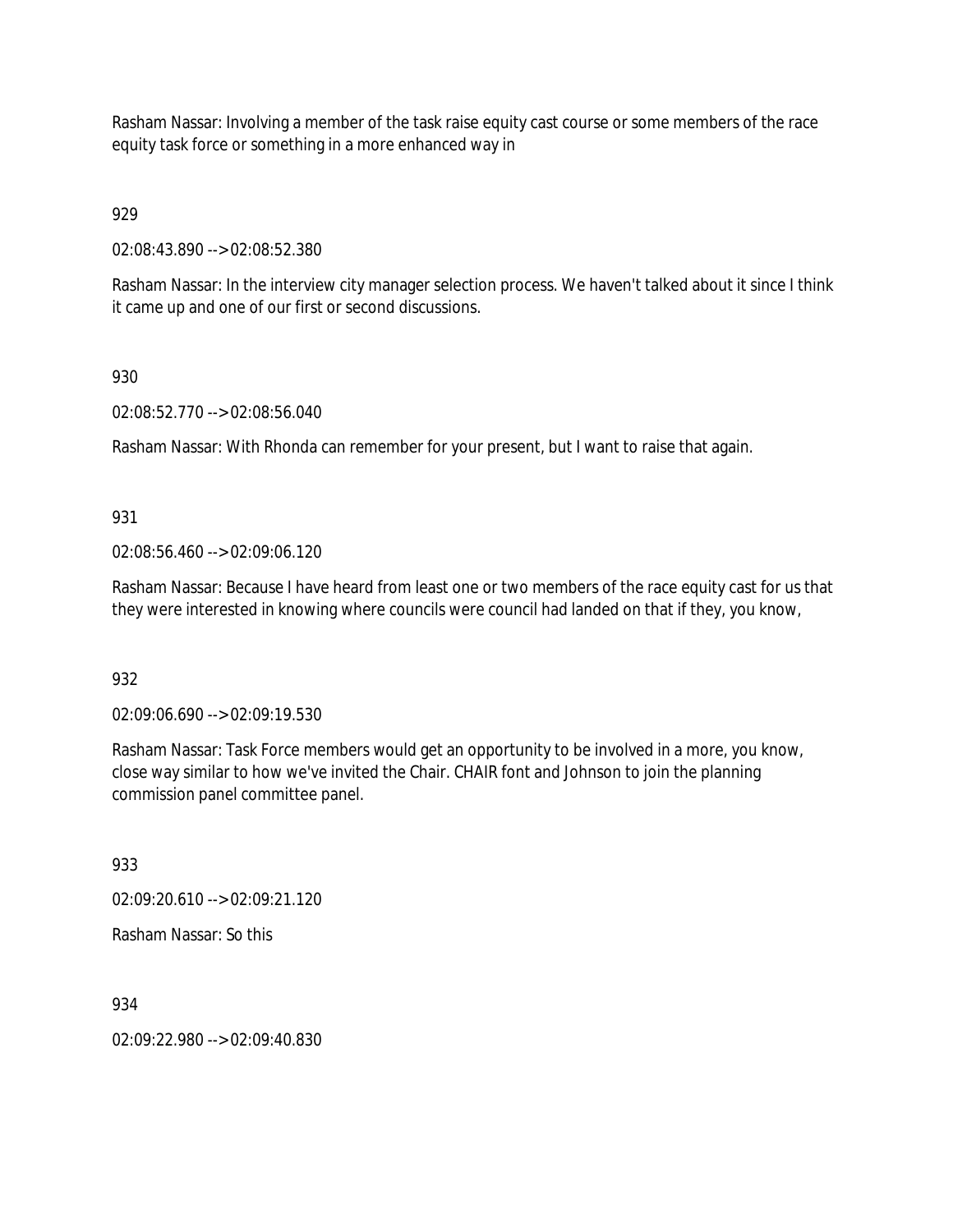Ron Holifield: I could on that. I appreciate that I goofed in not mentioning that as one of the key items, my recommendation to you is that you number one. Think very carefully and broadly. If you have a community panel or panels.

935

02:09:42.000 --> 02:09:54.000

Ron Holifield: Just through experience. You don't want one particular Board or Commission or group or whatever. It'll blow up on you, politically, if you don't take a broad approach.

# 936

02:09:55.020 --> 02:10:08.880

Ron Holifield: The second thing is that I would likewise recommend that you have a staff panel and both of those. I would recommend that the charge to them is very, very explicit

## 937

02:10:09.390 --> 02:10:28.320

Ron Holifield: And that is that you are asking them to identify strengths, weaknesses and questions on each of the candidates, not that you're asking them to rank if they begin ranking you set yourself you paint a great big kick me sign on your back.

## 938

02:10:29.400 --> 02:10:36.390

Ron Holifield: If you ask them to rank, because then you end up either you're being somebody puppet or you're not listening.

## 939

02:10:37.020 --> 02:10:52.410

Ron Holifield: It's a no win situation. So my recommendation is broad input is very healthy and beneficial but you want to structure it or input, not voting. Kind of. You don't want to get a long rolling kind of dynamic

940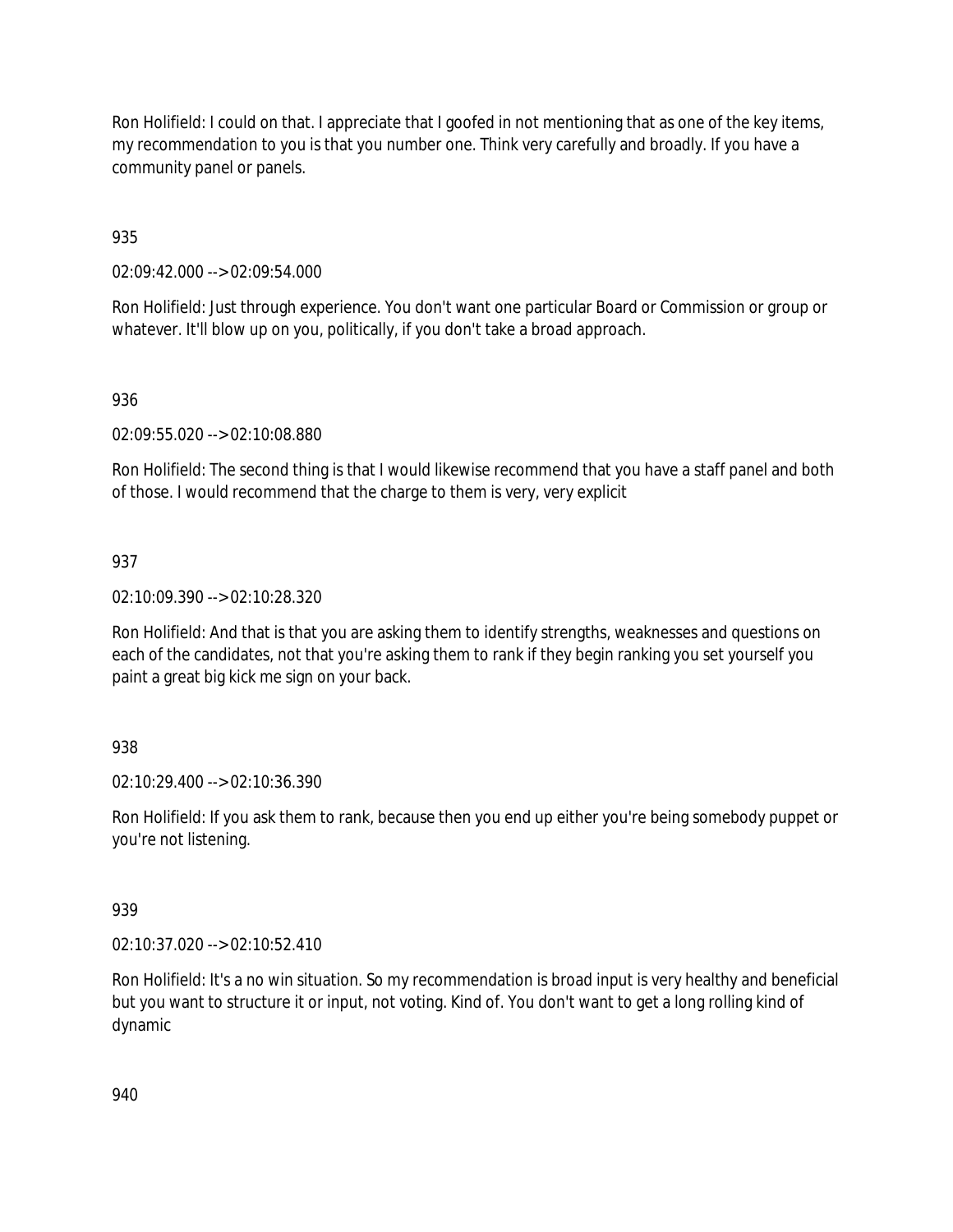02:10:52.980 --> 02:11:02.550

Ron Holifield: With either staff or with any committee and and then generally what I recommend is well let's let

# 941

02:11:03.690 --> 02:11:09.930

Ron Holifield: What, what we'll do is once those committees, you should be the last group interviewing

## 942

02:11:10.680 --> 02:11:23.850

Ron Holifield: And then what you ought to do is have a maybe a chair and a co Chair of the citizens committee a chair and a co Chair of the staff committee, as well as the tour guides that have taken them through

## 943

02:11:24.330 --> 02:11:41.490

Ron Holifield: And each of those groups comes back and gives the Council similar kind of dynamics, not I like this one, don't like this one. Here's what we see as strengths, weaknesses and questions about each one of them. Does that all make sense.

## 944

02:11:43.320 --> 02:11:54.060

Leslie Schneider: And I just with the packet with the information that you provided to us in our packet I noticed that the last time around in 2012 there were significant numbers of interviews with

## 945

02:11:55.710 --> 02:12:04.620

Leslie Schneider: A wide range of community stakeholders and so we're anticipating doing that again just being a little more virtual about it. I'm assuming is that correct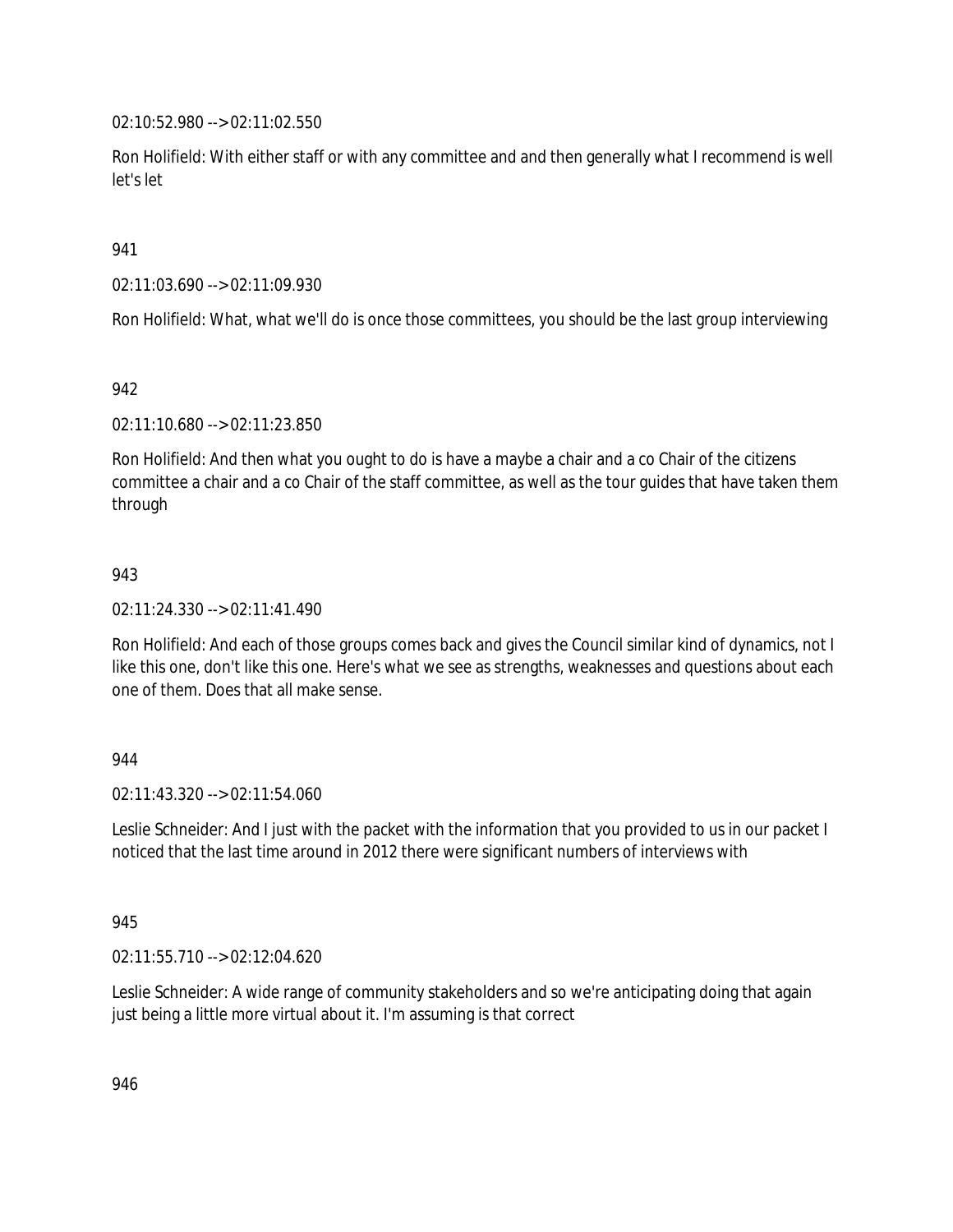02:12:05.640 --> 02:12:13.770

Ron Holifield: Yes, and in what what I would suggest we do is do all of the other groups for sure virtual

947

02:12:14.820 --> 02:12:23.160

Ron Holifield: It may be that entirely, the Council is virtual but I'm absolutely in the current target environment recommend we do it all virtual

948

02:12:24.180 --> 02:12:46.980

Ron Holifield: And and there's no magic in limiting it to one community input committed. What I would say is that you don't want more than 10 or so maybe that's even a large number on a single panel because you just the dynamics of given take. It's just too many and so

949

02:12:48.330 --> 02:12:58.050

Ron Holifield: You know, we would recommend that it rather than having a panel of 20 it'd be rather better better to have two panels of 10, so to speak.

950

02:12:59.370 --> 02:13:05.880

Leslie Schneider: So I think the city attorney wanted to chime in on whether we're able to do this in Executive Session. Is that what you're

951

02:13:06.330 --> 02:13:15.960

Joe Levan: Like the question that customers are asked about the decision about when about the filling the Council position and having the Council.

952

02:13:17.310 --> 02:13:22.500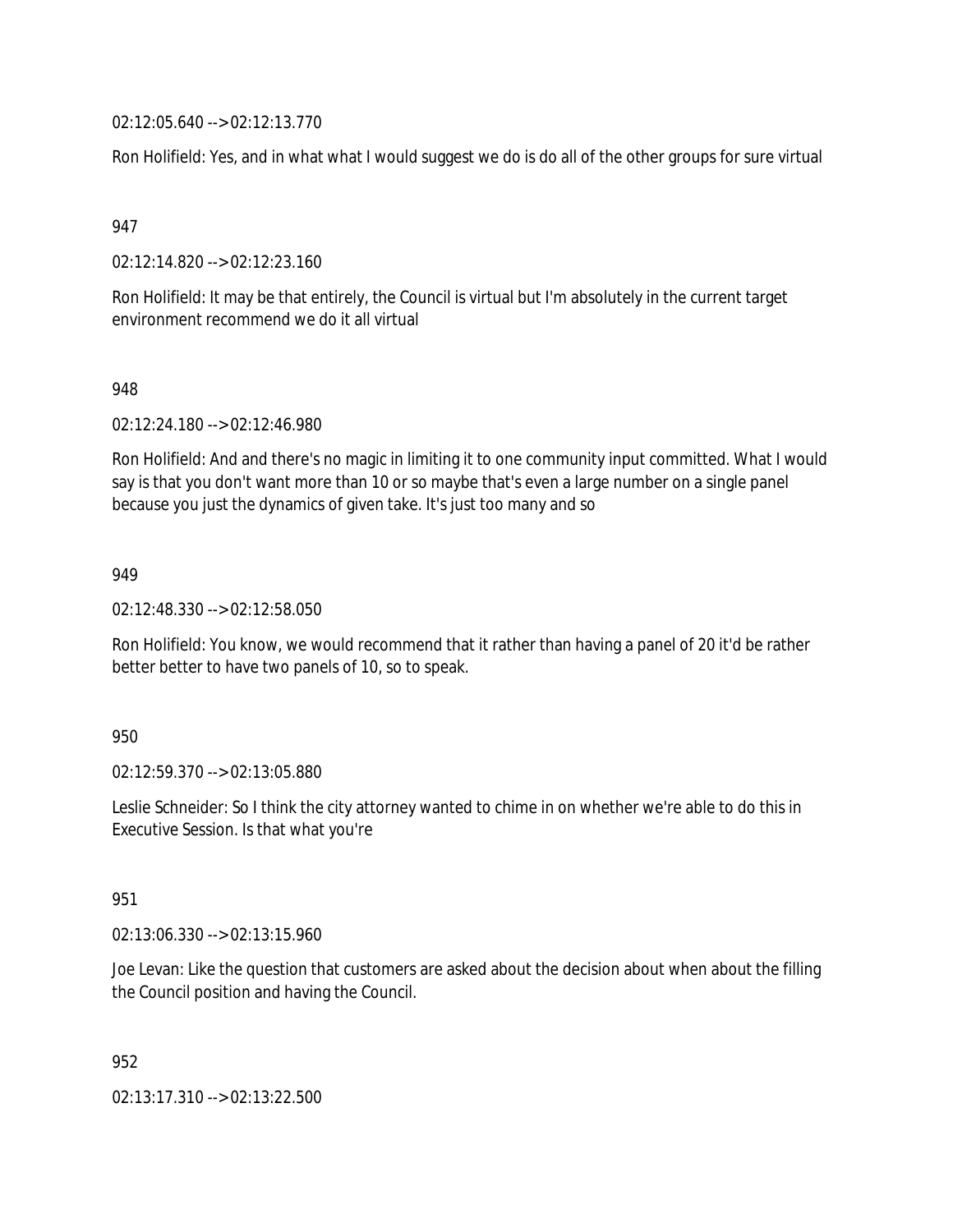Joe Levan: Council member be a part of the discussion that that's a decision for open session, not for Executive Session.

953

02:13:22.860 --> 02:13:31.200

Joe Levan: So if the Council wants to consider that issue about filling the Council vacancy before you make a decision about the interviews than that. That's a decision for open session.

# 954

02:13:31.650 --> 02:13:43.530

Joe Levan: And and Ron, just so you know there's I'm sure you're aware of this, but there's governor's orders related to the open public meetings and the Council camera at this point is not not allowed to meet in person. So

## 955

02:13:43.590 --> 02:13:47.640

Ron Holifield: Oh, I didn't know I had gone that far with councils. Okay.

## 956

02:13:47.700 --> 02:13:52.740

Joe Levan: Yeah, love to love to work through that. But at this point, everything needs to be virtual remote

# 957

02:13:53.670 --> 02:13:54.120

# Awesome.

# 958

02:13:57.240 --> 02:14:06.540

Ron Holifield: Matt. Matt, yes. Is there a date set yet you're going to appoint a new council member, or is that also still fluid.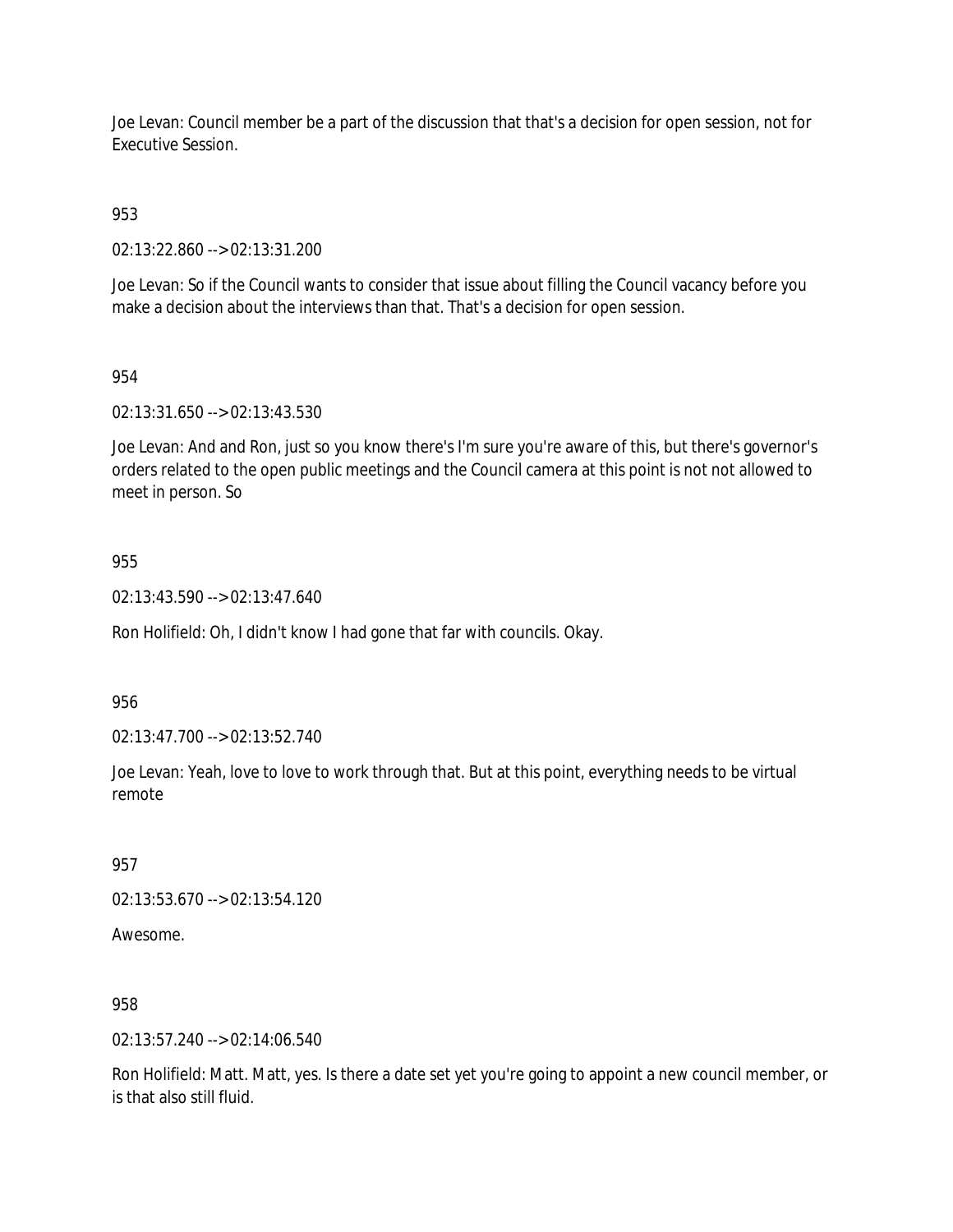02:14:07.110 --> 02:14:11.190

Leslie Schneider: I think we're addressing that later. Later this meeting, so

## 960

02:14:12.060 --> 02:14:26.520

Ron Holifield: Yeah, Ellen can give me a heads up on that tomorrow than I can have looked at calendar implications before next Monday night, I kind of map out for you. Here's where we would need to juggle right now.

#### 961

02:14:27.090 --> 02:14:38.580

Ron Holifield: With the schedule as is and this does not build in a series of those advance other interviews, but I'm not worried about that. I think we can

## 962

02:14:38.940 --> 02:14:43.260

Ron Holifield: Manage it but the interviews would start on December 14

## 963

02:14:43.710 --> 02:14:55.410

Ron Holifield: So it'd be a December 1415 kind of thing, give or take. And that's just looking at timeline. I'm not locking all into that any form or fashion but that'll give you something as you're processing through

## 964

02:14:55.830 --> 02:15:12.570

Ron Holifield: I think if we do not do the interviews by the 14th or within a day or two of the 14th. Now, if we're doing even those remote, it may not matter as much but the closer we get to Christmas, the more complicated, everything gets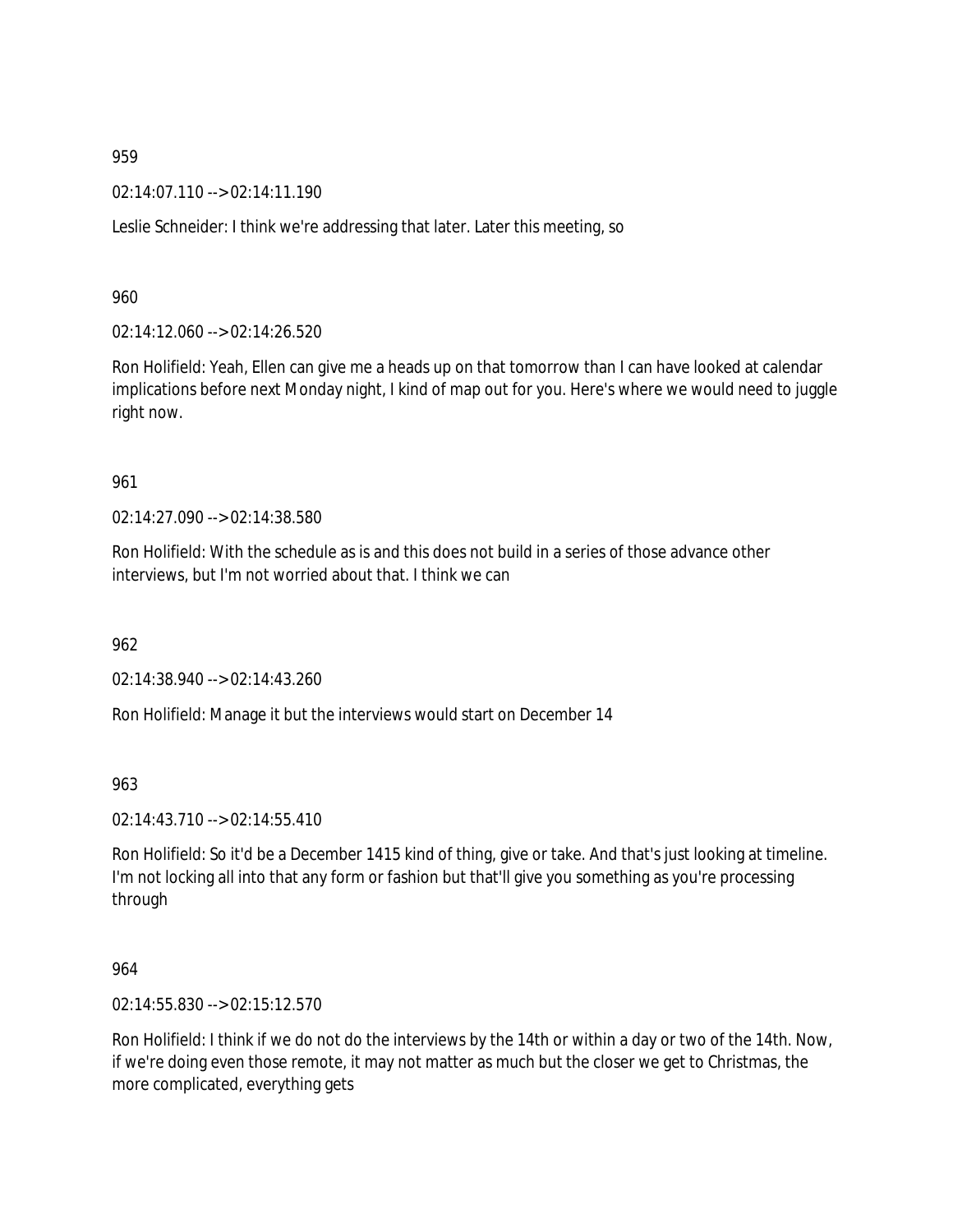02:15:14.070 --> 02:15:15.240

Leslie Schneider: COUNCILMEMBER hi topless.

966

02:15:17.010 --> 02:15:28.650

Kirsten Hytopoulos: Yeah, my question was just was actually for for Joel van. It seemed like a number of the questions that we're talking about answering next week also can't be an Executive Session. Right. I mean, we could have a hybrid meeting next week.

#### 967

02:15:30.300 --> 02:15:43.410

Joe Levan: Yeah, I would suggest that the question is about process. So it's totally appropriate executive session to talk about the qualifications of the applicants, but the questions about process with the Council monster with the process. Those should occur and open session.

## 968

02:15:44.820 --> 02:15:51.090

Joe Levan: Which you can, which you can then the meeting could include an executive session as well as an agenda item to talk about those. The process questions.

969

02:15:53.940 --> 02:16:09.720

Ron Holifield: If you would like for me to, I can have you a mapped out recommended process that everybody can look at and go, Yeah, that works or let's talk about it so that it can be relatively efficient if you want me to do that.

970

02:16:12.270 --> 02:16:12.750

Leslie Schneider: All right.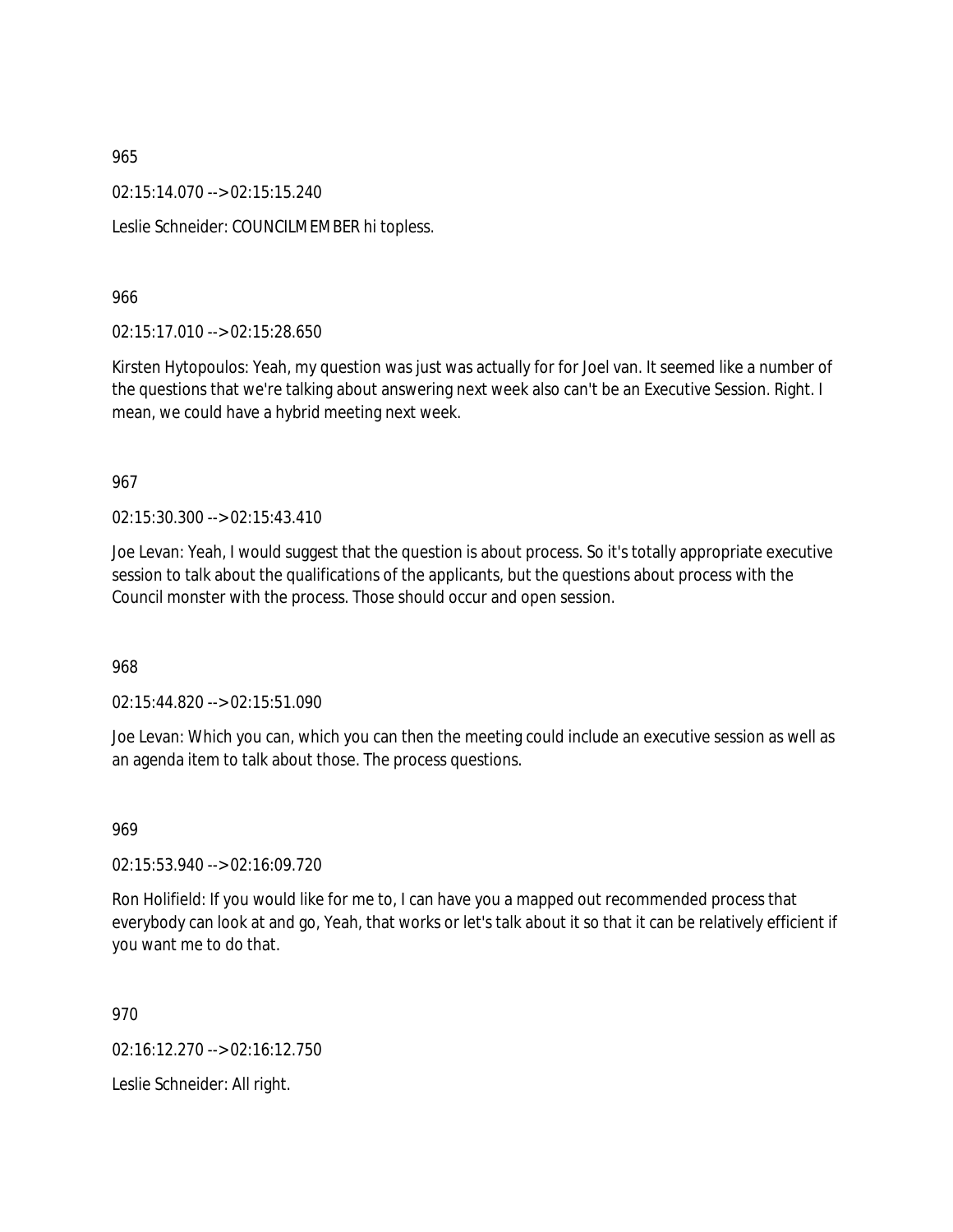02:16:14.130 --> 02:16:24.240

Leslie Schneider: Since I don't, I don't see any other hands at the moment, I'm just since they're this idea that we cannot, at the moment, have council in person to talk with

972

02:16:24.720 --> 02:16:37.200

Leslie Schneider: Some finalists, it seems, though, that we could potentially have smaller than a quorum, like we could have two at a time or something like that to meet in person with with restrictions. Right.

# 973

02:16:39.750 --> 02:16:54.660

Joe Levan: And that prohibition related to the state law relates to the Council meeting so public meeting the Council have any public meeting, not to in person meetings, less than a month lesson. According to the Council, so something that's less than that they wouldn't constitute Council meeting.

974

02:16:55.170 --> 02:16:55.590 Right.

975 02:16:58.080 --> 02:16:59.610 Leslie Schneider: All right, so

976 02:17:00.690 --> 02:17:01.230

Leslie Schneider: Yes.

977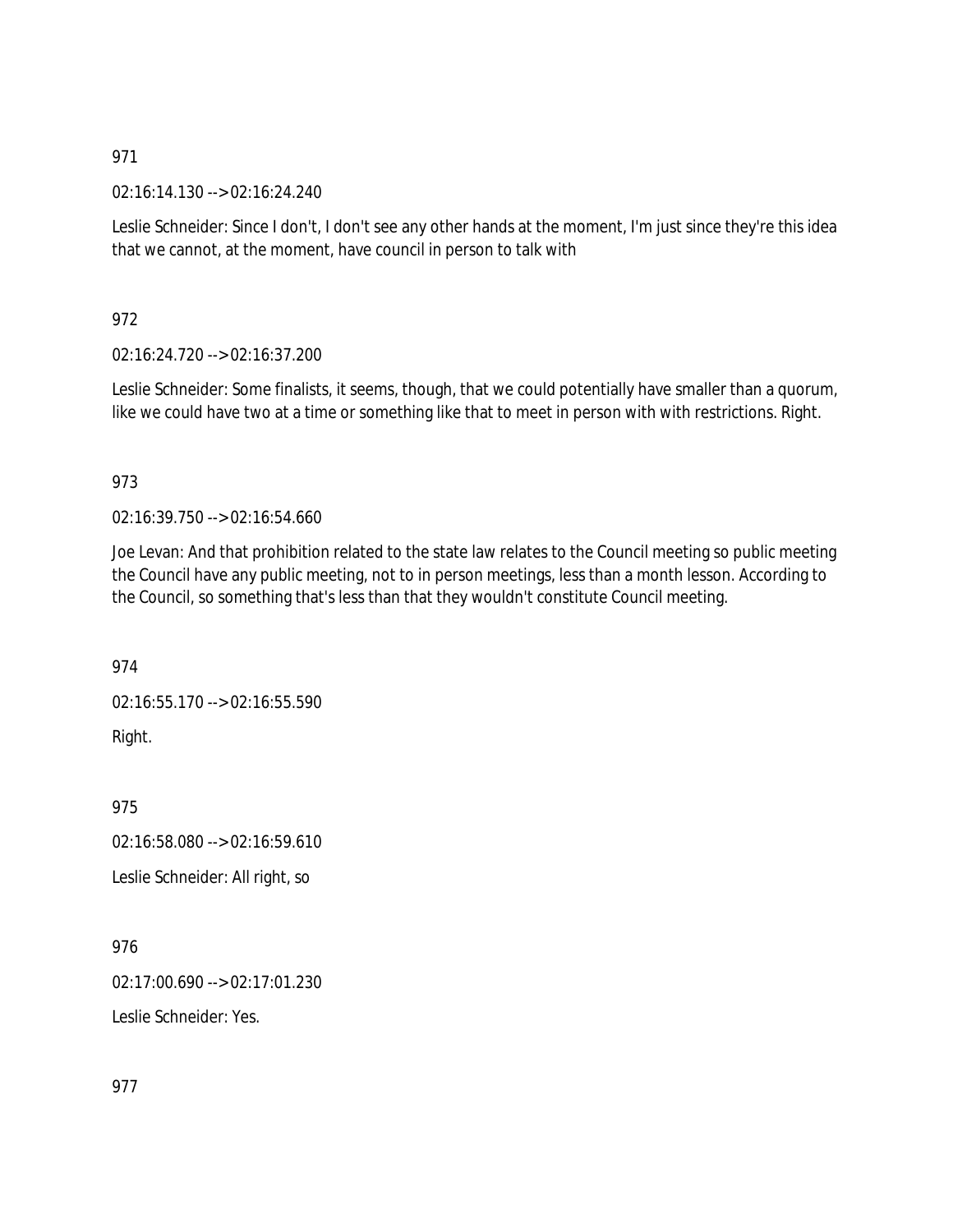02:17:01.860 --> 02:17:03.180

Leslie Schneider: Um, if you see measure

978

02:17:04.050 --> 02:17:19.050

Ellen Schroer: Just from a perspective of managing the calendar and trying to be ready to support you in this process and it sounds to me like what you're talking about right now is meeting next week and executive session on Monday to discuss the candidates and move forward.

979

02:17:19.290 --> 02:17:24.720

Ellen Schroer: But the process discussion will need to be either taken care of. Now, or done in a subsequent meeting.

#### 980

02:17:25.080 --> 02:17:41.010

Ellen Schroer: And so then what I'm trying to understand is how staff, it will be best positioned to support you in setting up the panels, you're talking about and setting up the tours that you're talking about. And to the extent that we are going to have community open houses, making sure that that

#### 981

 $02.17.42.030 - 02.17.51.750$ 

Ellen Schroer: We have adequate runway to publicize those and make sure that folks know how to participate in that. So I'm encouraging you. If we can to

982

02:17:52.140 --> 02:18:03.330

Ellen Schroer: Work on that as much as possible tonight to allow staff to start doing that outreach to the community can know what their opportunity is going to be to ask questions and learn when we have the finalists.

983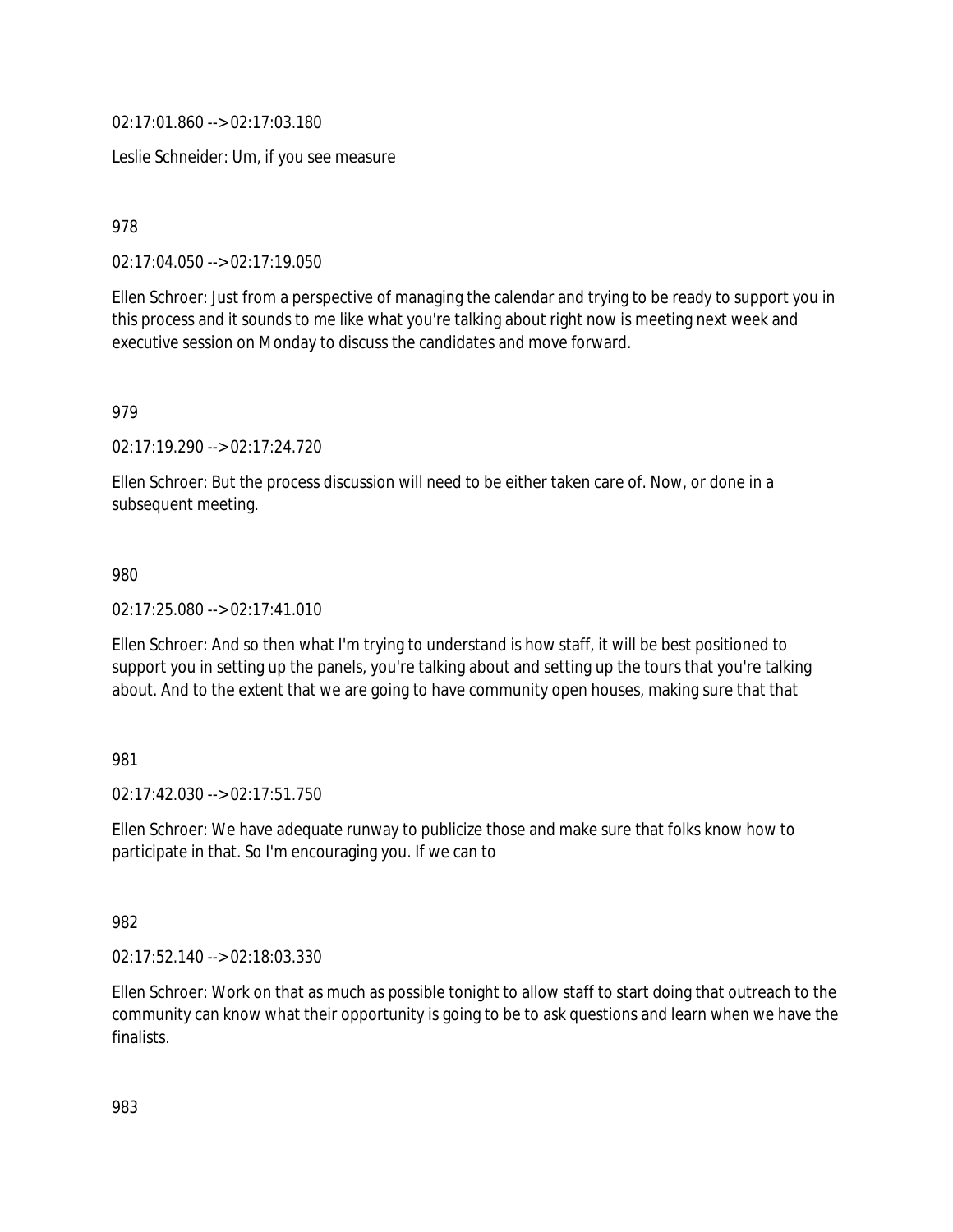02:18:04.890 --> 02:18:11.160

Ellen Schroer: And if we know that we are aiming at the week of the 14th and 15th of just, you know, those couple of days that might be helpful.

984

02:18:12.870 --> 02:18:20.340

Ellen Schroer: But it'll be it'll be a lot easier to share that information. If we have quite a bit, you know, a couple of weeks ahead of time.

985

02:18:21.990 --> 02:18:22.650

Leslie Schneider: Um,

986

02:18:23.790 --> 02:18:25.170

Leslie Schneider: Alright. Councilmember had topless.

987

02:18:27.150 --> 02:18:31.440

Kirsten Hytopoulos: Well, that's why I was asking a question about whether we can have some kind of a hybrid meeting. I mean, if

988

02:18:31.680 --> 02:18:45.480

Kirsten Hytopoulos: If Ron was imagining that we could we could deal with all of this on Monday. Is there some reason we can't come out of Executive Session, and talk about process on Monday. If that if that's the way he imagined this conversation. Is there any reason we can't notice it that way. Monday.

989

02:18:47.010 --> 02:18:48.060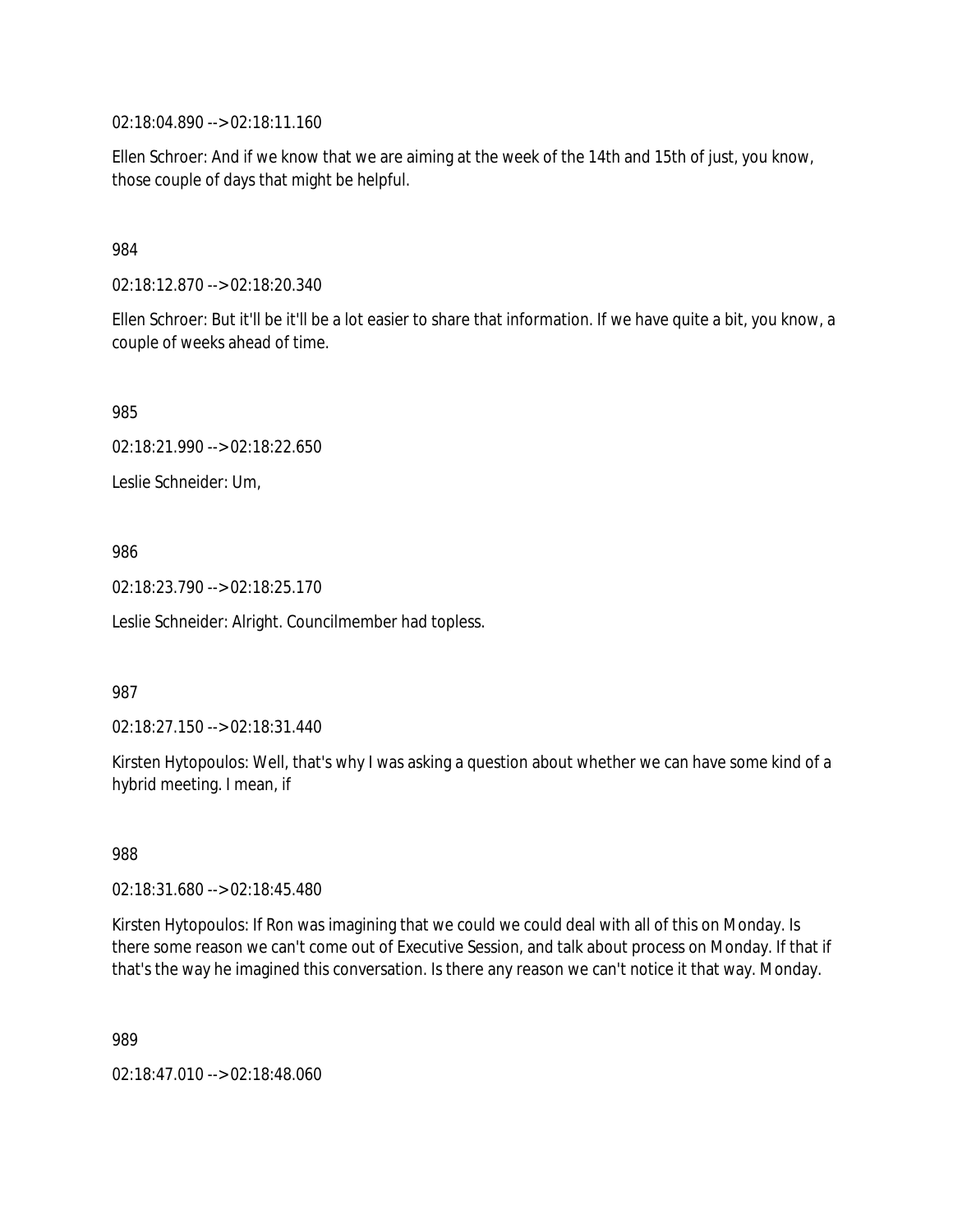Joe Levan: You could do that legally

990

02:18:48.960 --> 02:19:01.860

Kirsten Hytopoulos: Is that a problem. I don't know if that's a problem for the setup for the way staff as imagine the meeting or but that seems to make sense for them trying to have a full conversation on tonight's agenda about all these items, especially if that's not how

991

02:19:03.540 --> 02:19:06.630

Kirsten Hytopoulos: You know, Ron you imagined it coming together but

## 992

02:19:07.770 --> 02:19:23.100

Ron Holifield: I think if we could do that while at all when we come out of the session. We've talked about people we know how many we've got I think it'll be very easy then while it's fresh in everybody's mind to be able to nail that stuff down

993

02:19:24.900 --> 02:19:39.840

Leslie Schneider: I'm Ron. I have a question for you in terms of sort of this, the structural issue of the of the panels and how many community groups. We want to see it and making sure that each panel is no more than what did you say eight or nine people, something like that.

994

02:19:41.580 --> 02:19:47.700

Leslie Schneider: Do you think that you could give us some sort of a worksheet that we could fill out on our own.

995

02:19:48.810 --> 02:19:54.960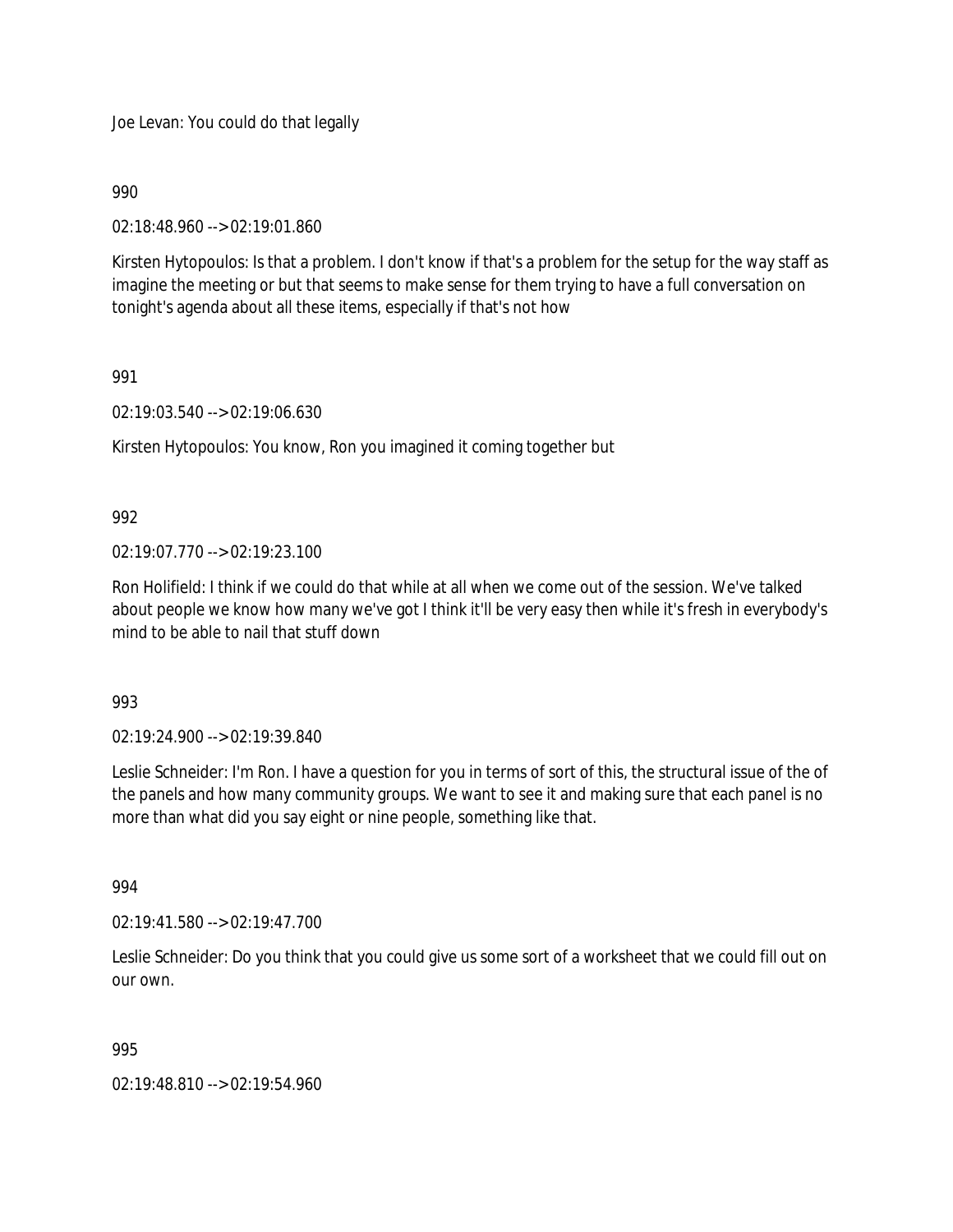Leslie Schneider: You know with that would, you know, give you a sense of who we thought needed to be involved.

996

02:19:55.890 --> 02:20:00.630

Ron Holifield: Yeah, and and there's really, you've really got to kind of

997

02:20:01.650 --> 02:20:11.940

Ron Holifield: Distinct decision points. One is, Are you only going to have one panel or are you going to have two panels or three panels.

998

02:20:13.410 --> 02:20:28.140

Ron Holifield: The second related to that is one approach that some organizations. Some councils take is honestly a more political approach, where each council member appoints one member

999

02:20:28.950 --> 02:20:41.550

Ron Holifield: Other councils, take the approach that they say, Okay, who are the organizations in the community that we want to have at the table. We want to have. We want their fingerprints on it.

1000

02:20:41.940 --> 02:20:48.510

Ron Holifield: So we want a representative from the diversity Task Force. We want a representative from

1001

02:20:49.410 --> 02:20:55.260

Ron Holifield: Each homeowner's association. We want a, you know, whatever. All that we want one from the climate committee.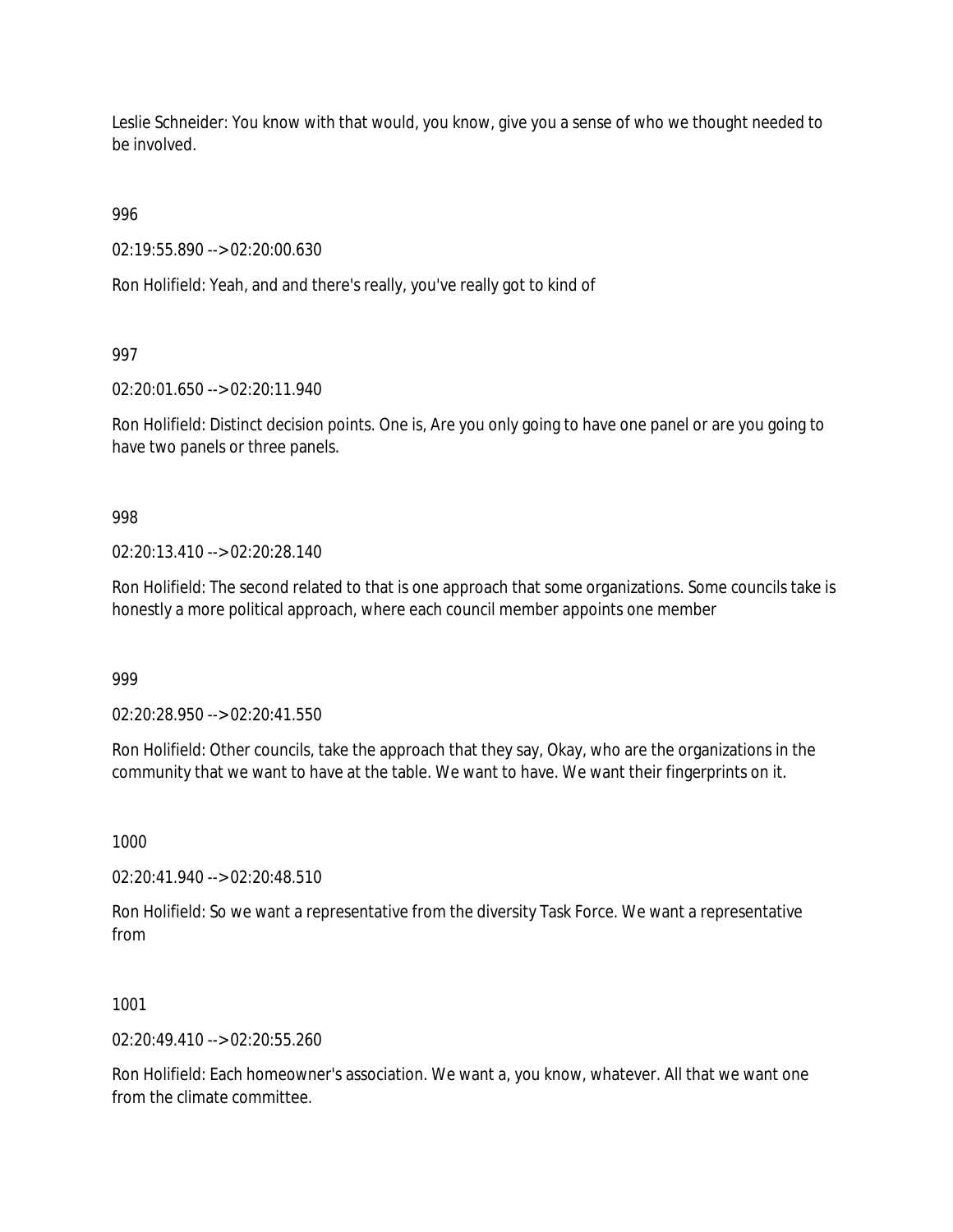02:20:55.890 --> 02:21:10.650

Ron Holifield: And then it becomes more of a consensus issue of deliberating who is the appointee that represents the climate committee or who is the appointee, who represents the diversity committee, etc.

1003

02:21:11.100 --> 02:21:20.160

Ron Holifield: So that's really kind of your fork in the road is whether it's the more political approach, where each one of you basically gets to name somebody

1004

 $02:21:20.760 \rightarrow 02:21:42.420$ 

Ron Holifield: Or is it a positional approach that you're looking at the community infrastructure and saying these are the different groups that we want to be at the table to be informed aware and provide input. And then based on the number of those groups would drive the number of panels, we did

1005

02:21:44.820 --> 02:21:45.990

Leslie Schneider: So you'll give us

1006

02:21:47.010 --> 02:22:04.230

Leslie Schneider: You'll say, potentially, I'm throwing this out there like okay council members choose up to nine, community organizations that would be, or if you want to go higher than that then you jump to 18 or something like that, because then that would create an additional panel and so

1007

02:22:06.210 --> 02:22:19.980

Leslie Schneider: Then if we do that homework, then you'll be compiling it all and say wow you know we've got a lot of overlap here. Maybe we can keep this to one panel or no, there's definitely a need to go to two panels and here's what that would look like.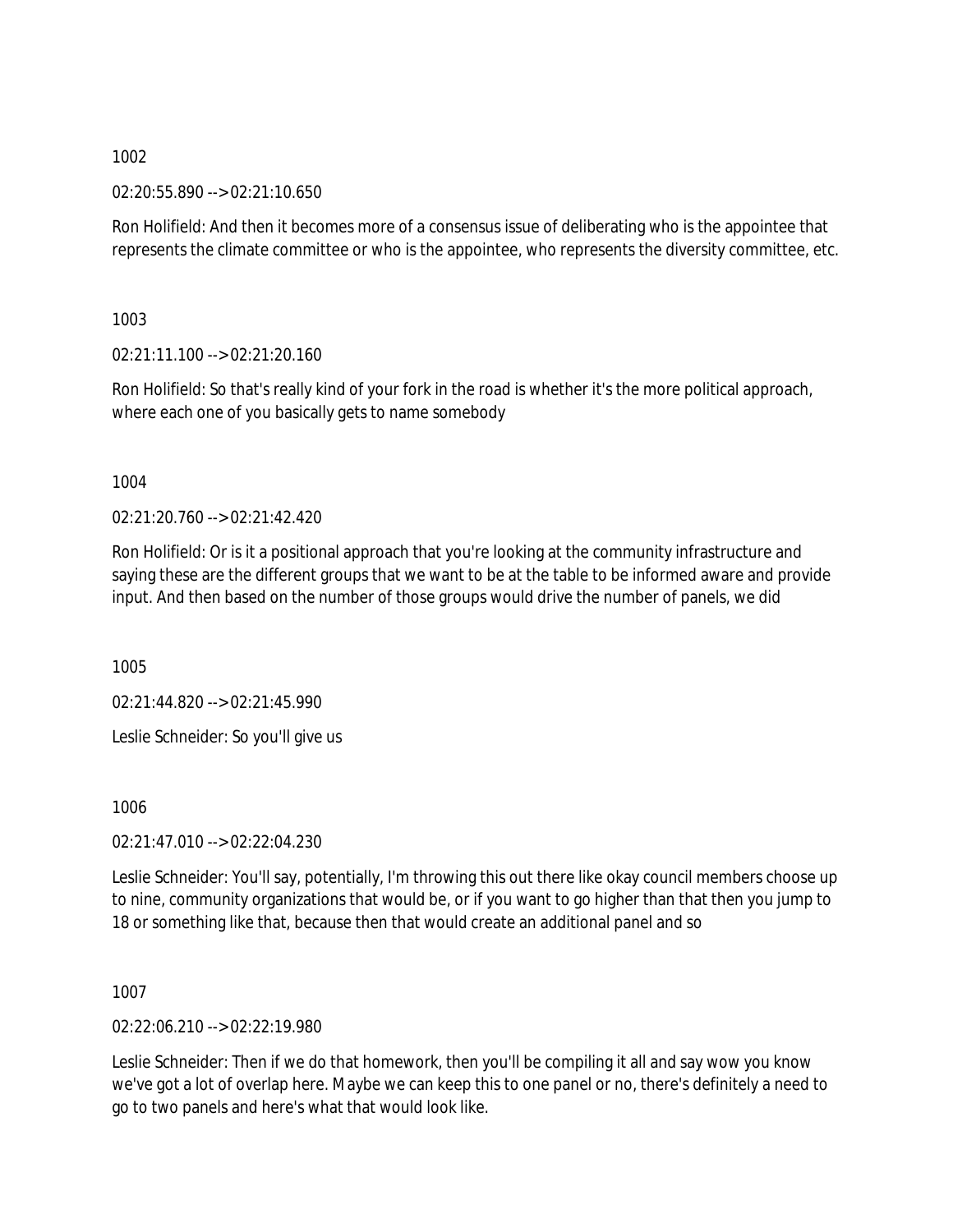02:22:20.640 --> 02:22:34.770

Ron Holifield: I will actually work with Ellen between now and next Monday night to identify what is that possible list and based on that. How many groups is how many individuals, which would tell us how many panels and that sort of thing.

1009

02:22:36.360 --> 02:22:49.710

Leslie Schneider: Alright, so the panels is one decision and we're going to deal with that on on Monday. The, the date for having in person interviews is another. And that's going to be partly dependent on what we decide out of the

1010

02:22:50.400 --> 02:22:56.400

Leslie Schneider: Filling the northward vacancy position. What other decisions do you need from us.

1011

02:22:56.850 --> 02:23:02.370

Ron Holifield: The only other decision will be and we won't know this till we know how many people are still standing.

1012

02:23:02.730 --> 02:23:24.090

Ron Holifield: Is, do we do an intermediate step of zoom interviews to narrow it further. So if next if next Monday night, y'all are down to six people, then we can do that as one said, if you're down to 12 people we probably need to shoehorn in an additional narrowing

1013

02:23:24.690 --> 02:23:30.270

Leslie Schneider: Okay, so that decision is dependent on the outcome of Monday night's Executive Session. Okay.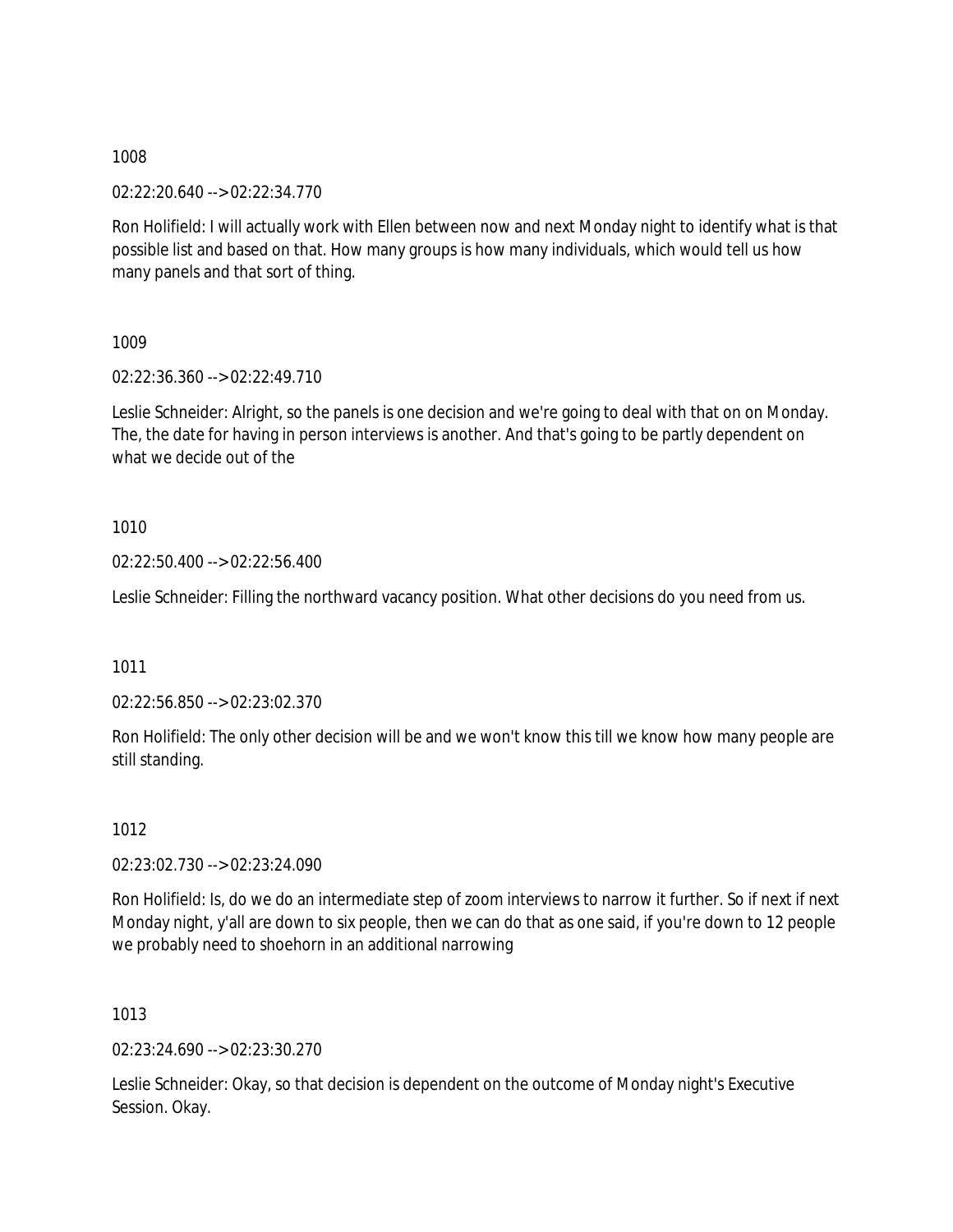1014 02:23:30.330 --> 02:23:30.870 Yes, ma'am.

1015

02:23:31.920 --> 02:23:43.290

Leslie Schneider: All right. Um. Is everybody comfortable with where we are right now. And we know that we need a public meeting, following the executive session on Monday.

1016

02:23:45.240 --> 02:23:45.810

Leslie Schneider: Alright.

1017

02:23:47.400 --> 02:23:48.360

Ron Holifield: Out of here.

1018

02:23:48.630 --> 02:23:52.650

Ron Holifield: Thank you all so much. I really appreciate y'all. Let me get to be at a little earlier.

1019

02:23:54.060 --> 02:23:57.210

Ron Holifield: Know, and I'll talk to you tomorrow, y'all. Have a great evening.

1020

02:23:57.300 --> 02:23:58.980

Leslie Schneider: Bye Bye, guys. Thank you so much.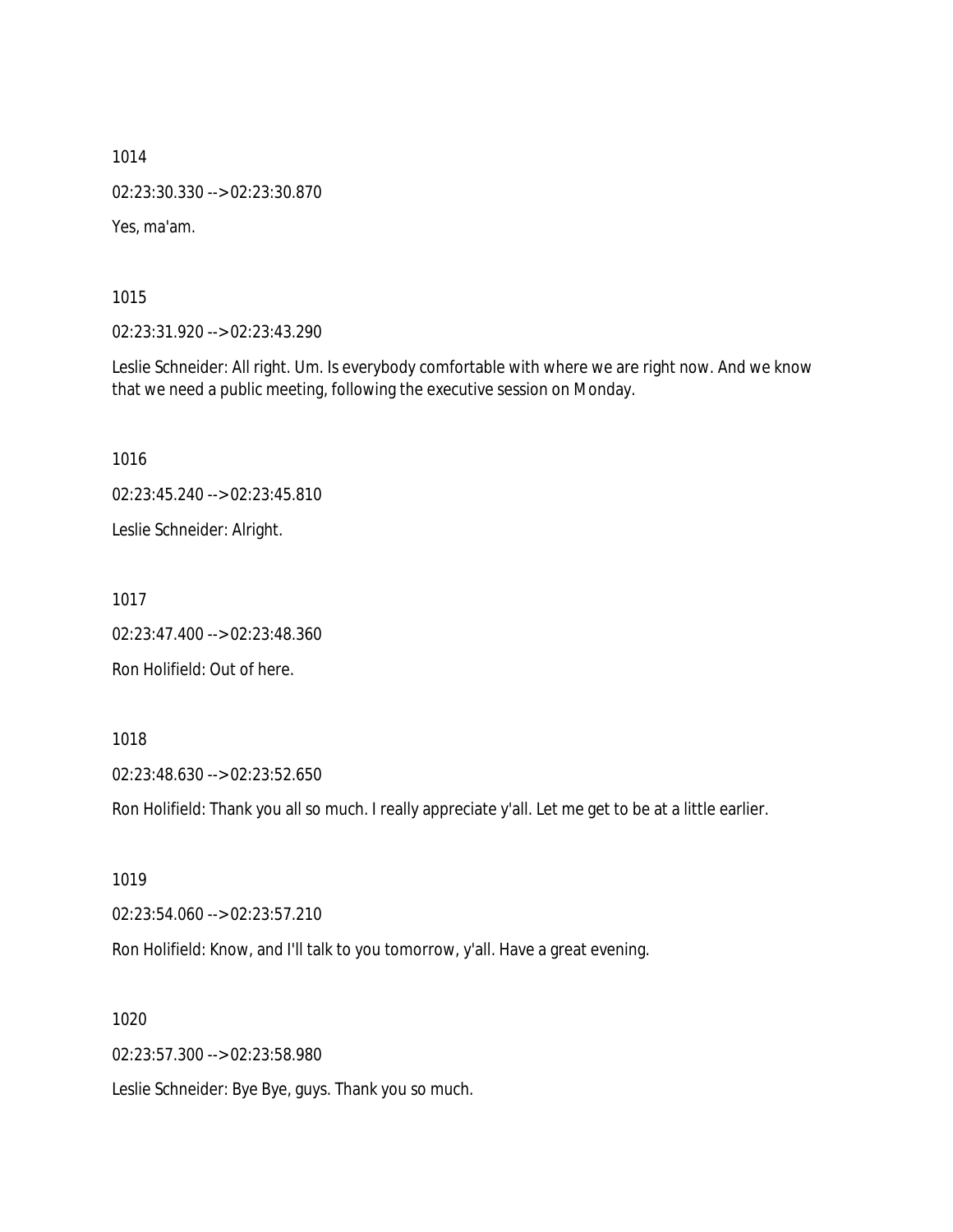02:24:01.980 --> 02:24:14.880

Leslie Schneider: Alright, so let's go back to our budget deliberation. Item eight, today, and thank you, thank you, staff for being willing to get flexible there and

1022

02:24:16.350 --> 02:24:17.400

Leslie Schneider: Ellen. I think we're

1023

02:24:17.460 --> 02:24:21.090

Ellen Schroer: We're back to you. Is that right, I'll just kick it off here. Um,

1024

02:24:21.450 --> 02:24:39.210

Ellen Schroer: Our next 30 minutes or so is reserved for budget deliberations on tonight we're going to step through with you, the impact of the motions. You've made an approved so far, both in terms of spending and staff capacity and follow up on the few new ideas that you brought up last week.

1025

02:24:40.350 --> 02:24:49.140

Ellen Schroer: The intention for tonight's discussion is to complete your decision making on specific changes that will take the budget from its proposed to being ready to be

1026

02:24:49.440 --> 02:24:55.290

Ellen Schroer: Adopted stages with the final consideration scheduled for just to two weeks from now on the 24th.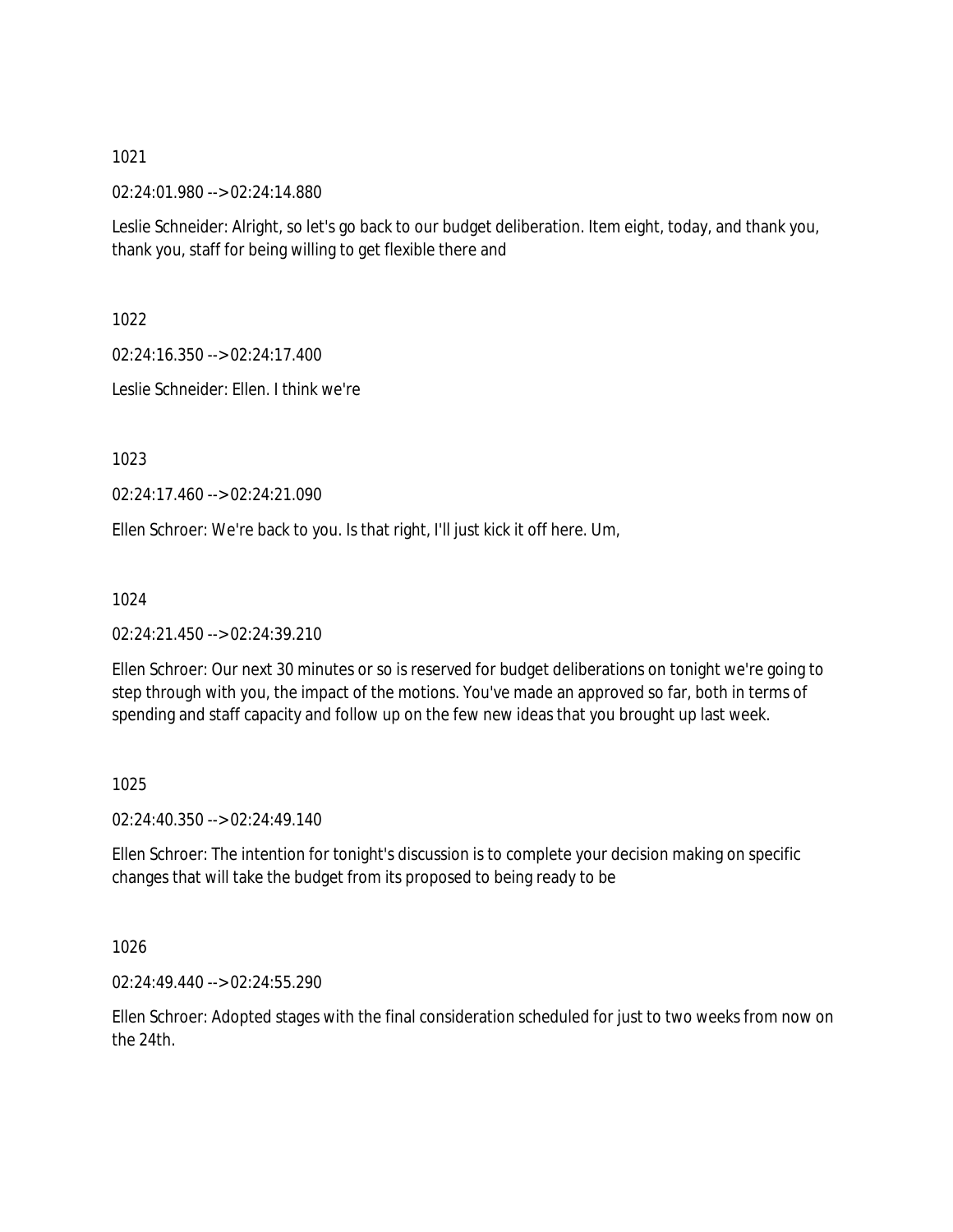02:24:55.920 --> 02:25:10.290

Ellen Schroer: So we have some slides that I'll share and talk through there are a couple of decision points where we'll stop along the way. And of course, if you have questions, we welcome those as we work through. So I'll go ahead and share my screen now help

1028

02:25:12.540 --> 02:25:32.100

Ellen Schroer: And we'll go ahead and get started. Tonight we'll show you the impact again of the emotions that you made and approved up to this point and then talk through some of the information that or talk through the motions made last week. And there's also information in the packet about those

1029

02:25:34.050 --> 02:25:36.390

Ellen Schroer: So with that, I will turn it over to Duane

1030

02:25:38.280 --> 02:25:47.400

DeWayne Pitts: Getting in Council Duane pits finance director, we're going to go through over the same set of charts, we discussed last week updated with the changes from last week's budget discussion.

## 1031

02:25:48.120 --> 02:25:59.850

DeWayne Pitts: The first slide here again shows the approved budget motions impacts to the charts by year. This chart doesn't reflect the motions that failed or the new motions that will be discussed in a few minutes.

1032

02:26:01.350 --> 02:26:10.950

DeWayne Pitts: Kind of cutting to the bottom line. The bottom line results show that there's no change the recurring revenue and expense charts from last week and what you saw, then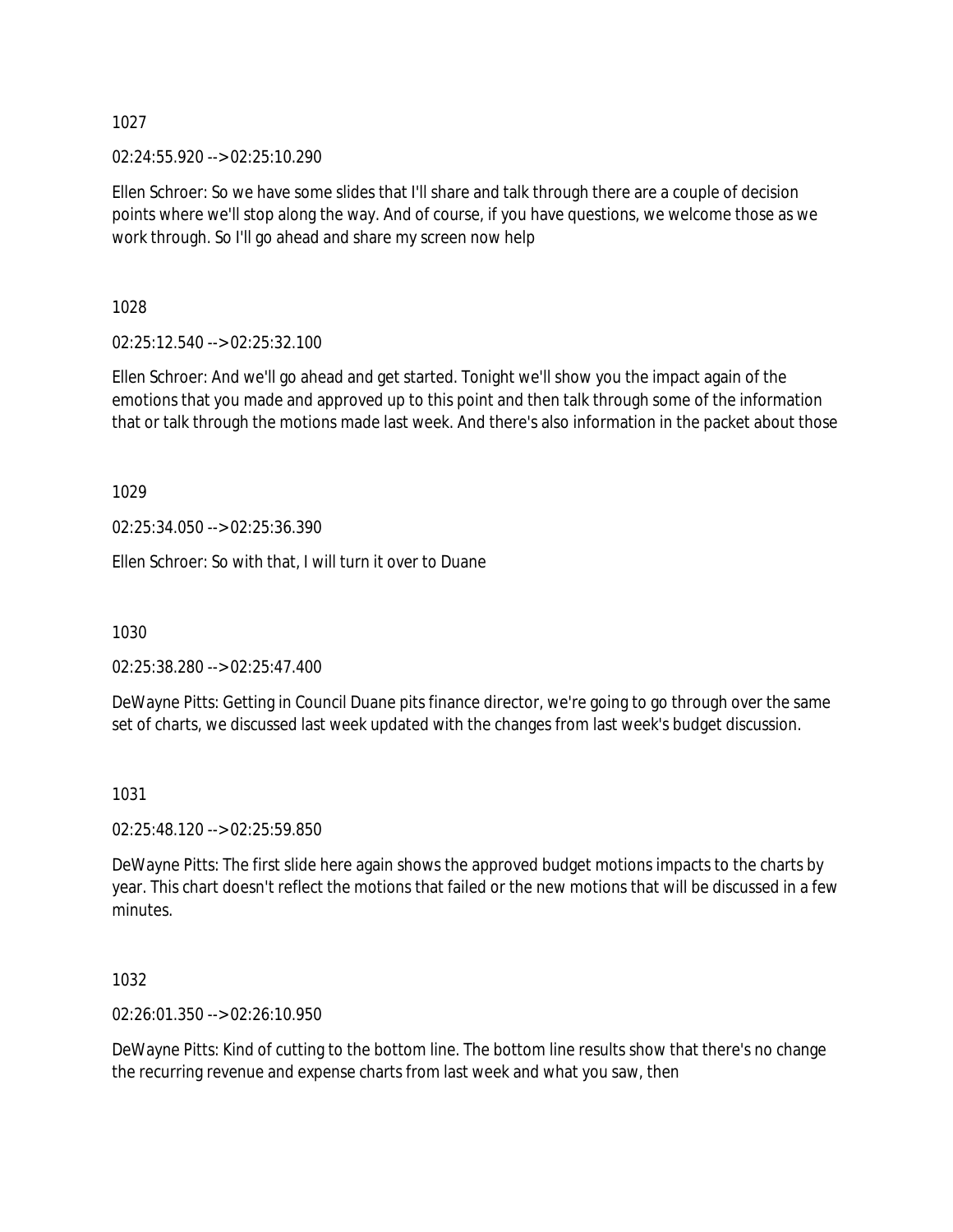02:26:11.850 --> 02:26:31.680

DeWayne Pitts: And the one time expenses, however, were reduced from last week, you saw at 1.2 million. They have been reduced to 800,000 and overall expenses were reduced from \$3.1 million over the course of 10 years to \$2.7 million. Next slide please.

1034

02:26:33.090 --> 02:26:42.210

DeWayne Pitts: And I'm going to break for a moment and let Chris were speaking talk a little bit about some of the budget motion impacts and some of the other impacts to the two operations, Chris.

1035

02:26:43.590 --> 02:26:46.920

Chris Wierzbicki: Maybe Council Christmas make a public works director. Can you all hear me okay

1036

 $02:26:48.660 \rightarrow 02:27:01.440$ 

Chris Wierzbicki: Great. I see some nodding heads. So I just wanted to quickly give you this information last week you added the senior center project into the 2122 biennium.

1037

02:27:02.010 --> 02:27:13.110

Chris Wierzbicki: And as we look at our staff capacity for managing that project. We are going to make some recommendations for some changes to the capital improvement plan to free up some capacity.

1038

02:27:13.950 --> 02:27:20.010

Chris Wierzbicki: So I have two recommendations for you. One is that we'd like to move. We'd like to move two projects out to

1039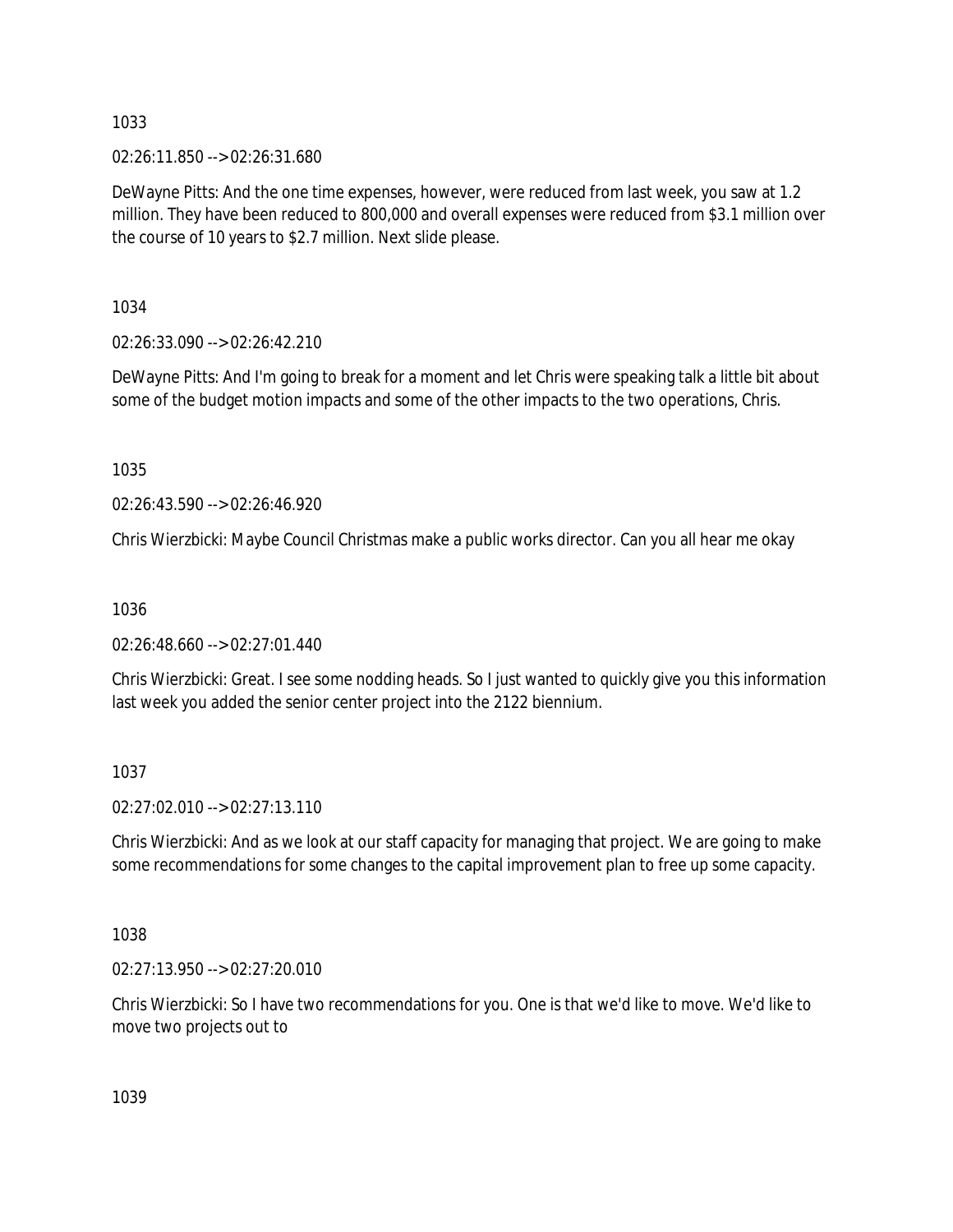02:27:20.820 --> 02:27:34.620

Chris Wierzbicki: 2023 first one is the mall drainage improvements. This is a 100% swim funded project, but it was going to be taking a project management resources into biennium that we can free up to the senior center.

1040

02:27:35.700 --> 02:27:44.070

Chris Wierzbicki: This is a project neighborhood range improvements that are needed, but I don't think are critical to happen in the next two years. So I'd recommend we move that one out.

1041

02:27:44.670 --> 02:27:49.230

Chris Wierzbicki: The other one is the City Hall parking lot retrofit is the lower parking lot at City Hall.

1042

02:27:49.950 --> 02:27:58.290

Chris Wierzbicki: This project started out as a painting project. And we've transformed into a rain garden project as a result of recommendations from the planning commission

1043

02:27:59.190 --> 02:28:06.750

Chris Wierzbicki: The parking lot, as it stands today is in compliance. The operations and maintenance crews done some work out there to bring the

1044

02:28:07.590 --> 02:28:15.450

Chris Wierzbicki: Parking lot into compliance with stormwater regulations, at least for the short term, I think this is a project that can be revisited in 2023

1045

02:28:15.900 --> 02:28:26.160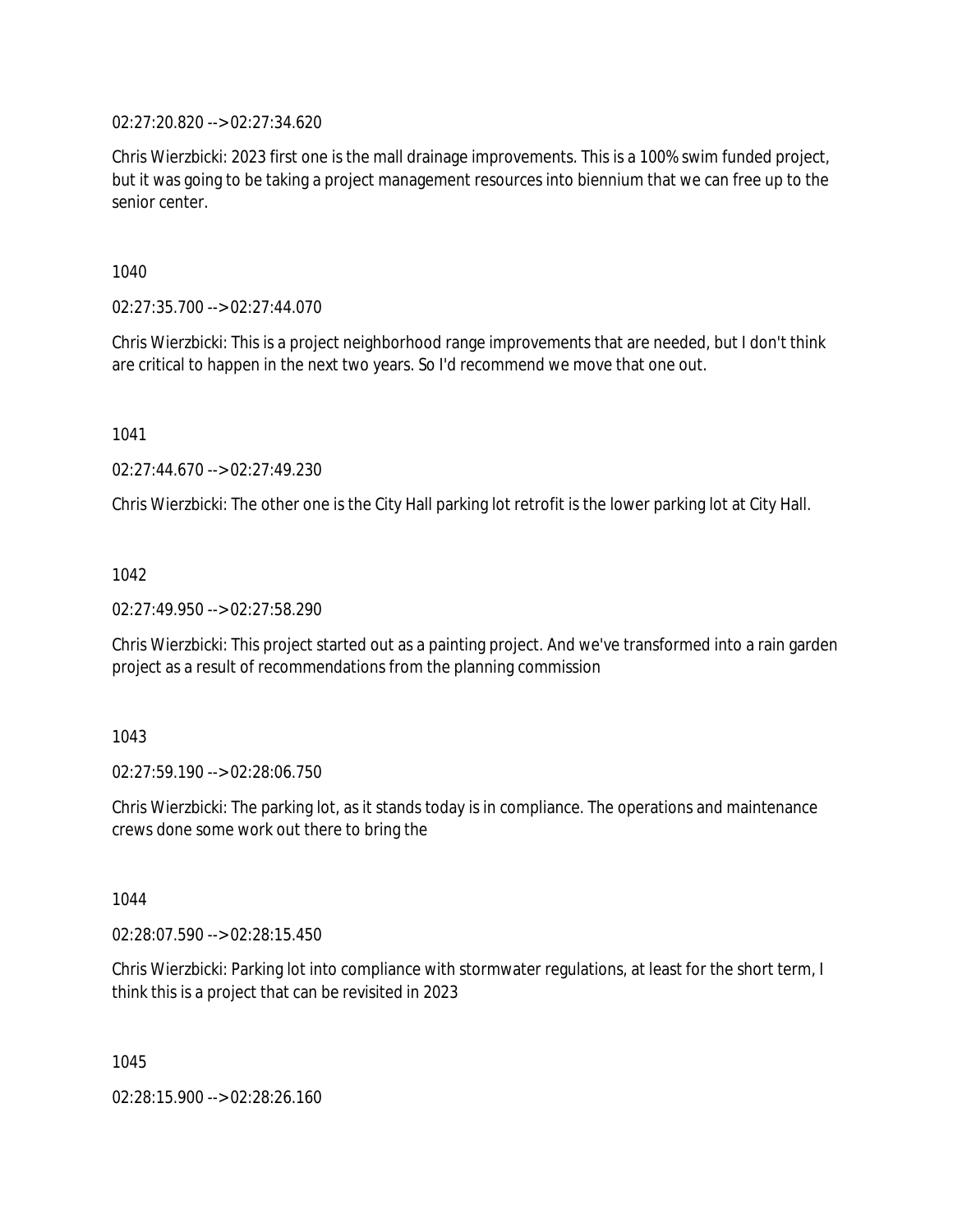Chris Wierzbicki: I also think that over the next two years will have an opportunity to potentially look for some grant funding to fund this project as well that is a general funded project. I think it's \$100,000

1046

02:28:27.330 --> 02:28:35.550

Chris Wierzbicki: So unless there's any questions about those two we will bring those recommended changes to you with the tip next week and I'll have a

1047

02:28:36.480 --> 02:28:43.440

Chris Wierzbicki: chart that shows you all of the changes that have been made since the we started the budget process with the original tip so you can see

1048

02:28:43.830 --> 02:28:52.740

Chris Wierzbicki: How everything shakes out in the at the end. Next week, so unless there's questions on those at this point, maybe we can address those or move on with Dwayne's presentation.

1049

02:28:59.700 --> 02:29:16.650

DeWayne Pitts: Alright. Thanks, Chris. This is the recurring revenue and expense charts updated with the approved motions and kind of cutting to the bottom line again. This chart shows you that the approved budget motions have had no impact. As we just mentioned to the bottom line. Next slide please.

1050

02:29:18.330 --> 02:29:24.510

DeWayne Pitts: And here has been discussed in previous weeks this chart compares the ending fund balance under different scenarios.

1051

02:29:24.990 --> 02:29:33.510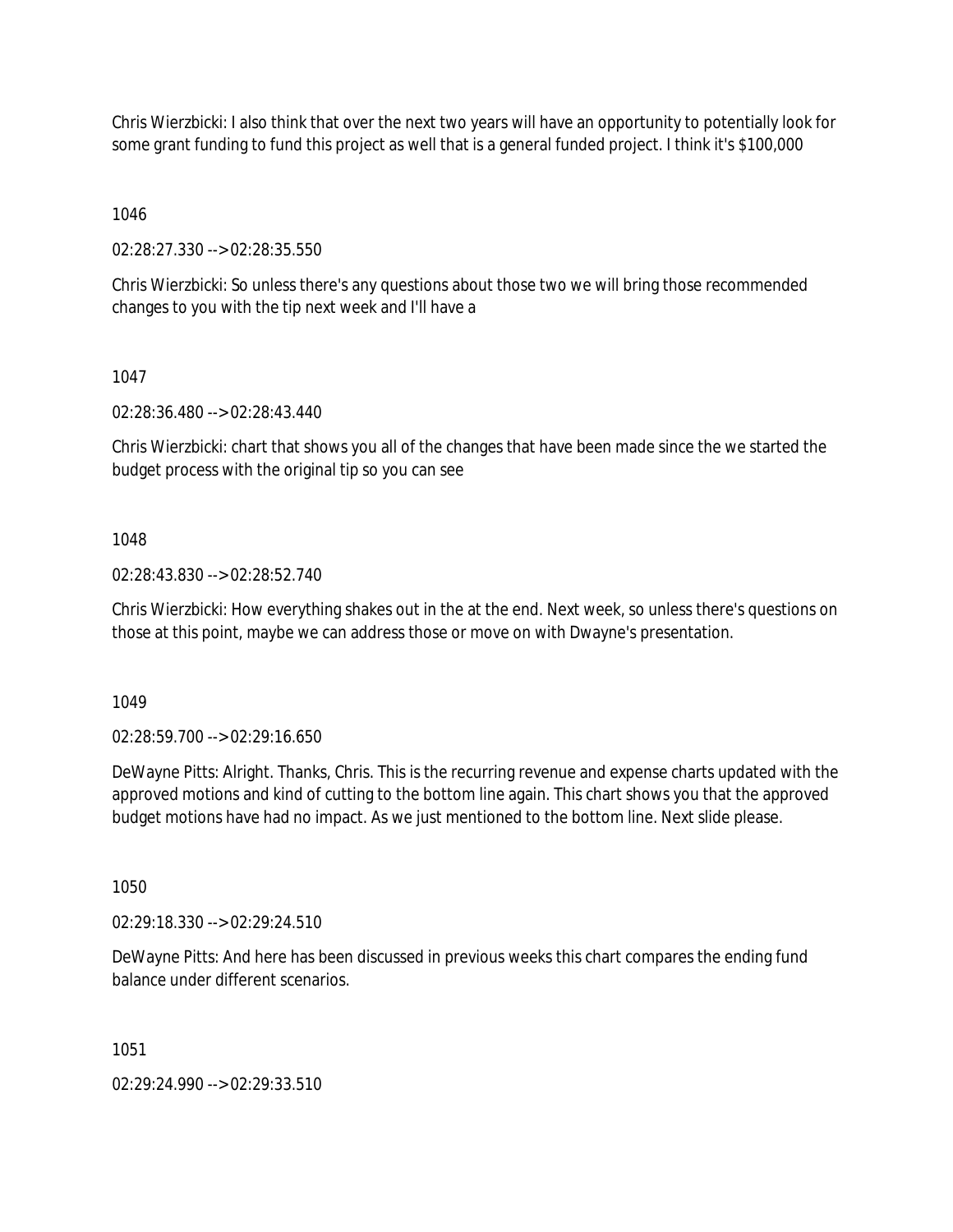DeWayne Pitts: Again, the blue bar shows you the adopted budget, the gray bar shows you the effect of the proposed budget with the transportation Benefit Fund or car tab revenue.

1052

02:29:34.170 --> 02:29:42.840

DeWayne Pitts: And the green bar shows you the impacts of the approved motions. The bottom line is that the approved motion show that the reserve levels are met all the way through.

1053

02:29:44.400 --> 02:29:48.510

DeWayne Pitts: And don't dip below the required reserve levels until 2029

1054

02:29:49.740 --> 02:30:04.920

DeWayne Pitts: This the changes reflect an improvement of one year to the bottom line reserve levels between the initial proposed much motions that you saw last week versus the approved one selected from last week the approved motions. Next slide please.

1055

02:30:06.600 --> 02:30:12.540

DeWayne Pitts: Okay, now we're going to spend just a couple of minutes talking about the three new proposed budget motions.

1056

02:30:13.920 --> 02:30:31.770

DeWayne Pitts: And this one, although this shows you that the money's amongst the three different emotions were moved around during the years. The bottom line impact to the recurring and one time expenses as well as the overall has the, has zero net effect on that.

1057

02:30:33.090 --> 02:30:33.960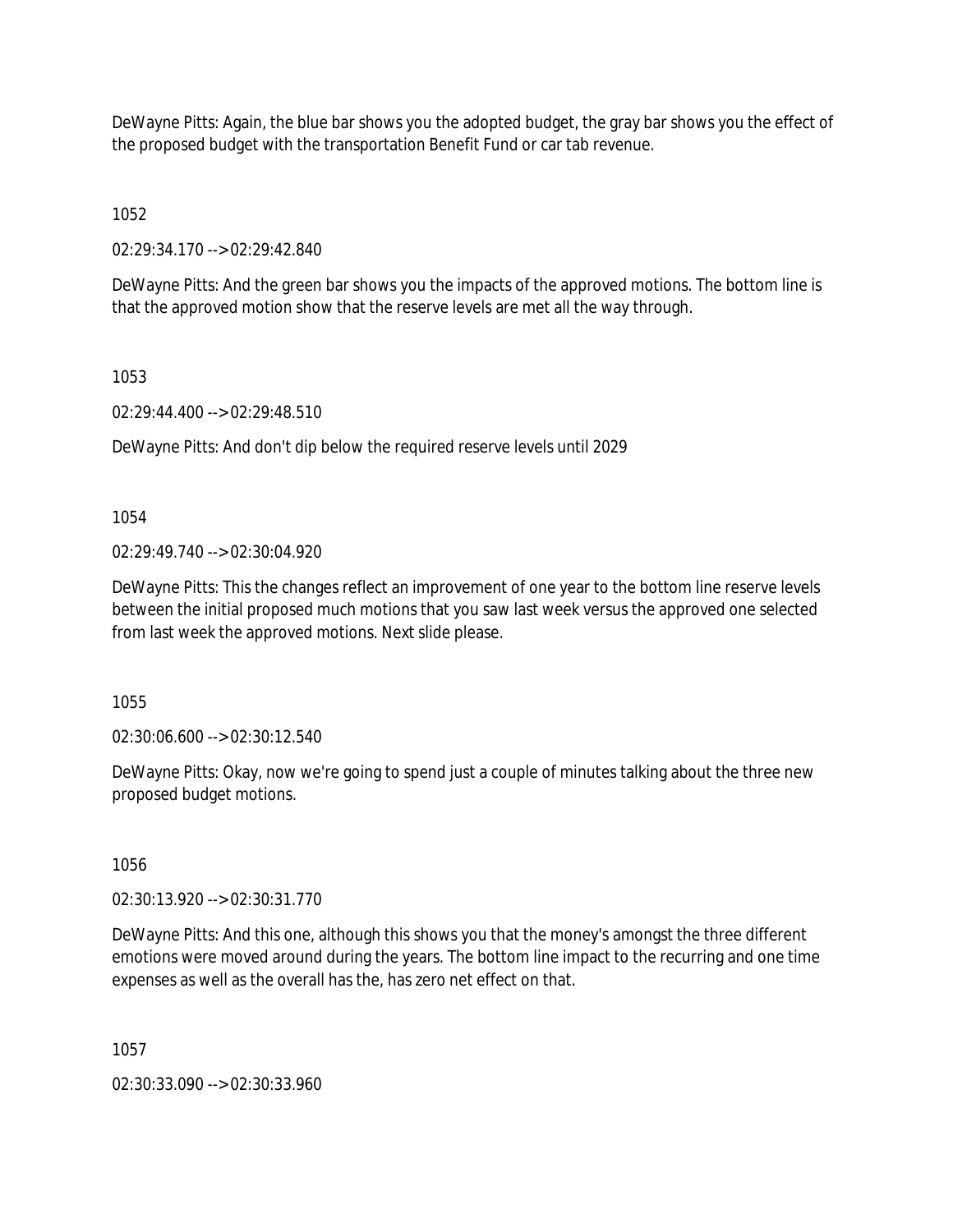DeWayne Pitts: Next slide please.

1058

02:30:37.080 --> 02:30:49.230

DeWayne Pitts: Okay, again, sort of, as was just mentioned, this looks exactly like the recurring revenue and expense chart that you saw earlier with no changes with the new motions. Next slide please.

1059

02:30:50.400 --> 02:30:54.210

Leslie Schneider: Can I jump in here quickly. There's a question from COUNCILMEMBER hi topless.

1060

02:30:54.480 --> 02:30:55.200

DeWayne Pitts: Oh, yes.

1061

02:30:56.220 --> 02:31:06.600

Kirsten Hytopoulos: Yeah, so I'm just, I'm just wondering where the, where the motion for the additional funds for climate change our, our where that motion is and

1062

02:31:07.650 --> 02:31:09.450

Kirsten Hytopoulos: The extra \$200,000

1063

02:31:10.710 --> 02:31:12.120

Kirsten Hytopoulos: And how's that been classified

1064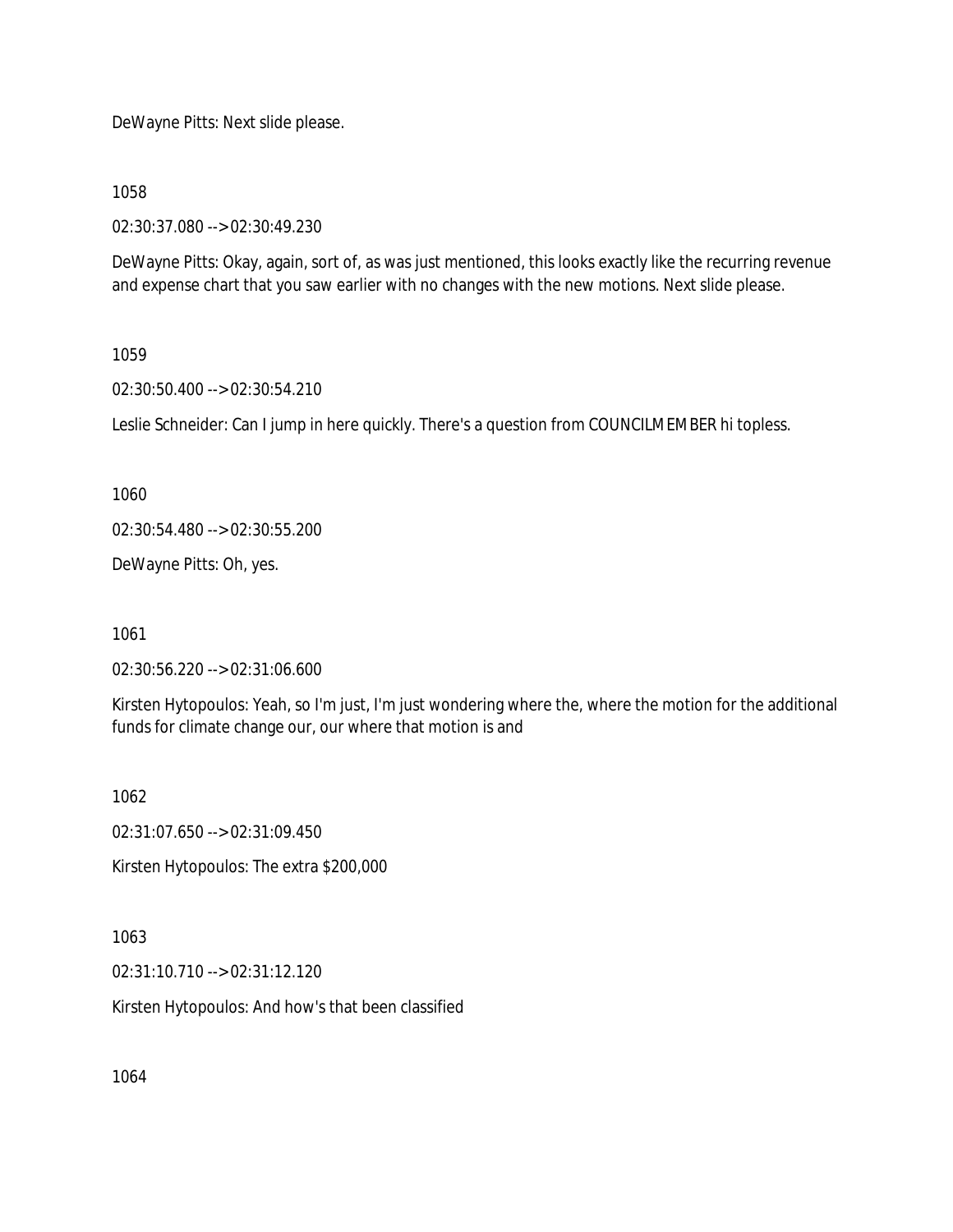02:31:13.380 --> 02:31:22.020

DeWayne Pitts: That has been classified as an approved motion, I believe, is already been included in the approved proposed budget motions.

1065

02:31:22.230 --> 02:31:28.200

Kirsten Hytopoulos: Okay, so I'm just, I mean I can you help me find it because I kept trying to find it and find it and I just

1066

02:31:28.830 --> 02:31:36.600

Ellen Schroer: Um, you are correct. Councilmember head topless when I put this chart together I overlooked that one I holidays for that oversight.

1067

02:31:37.380 --> 02:31:38.880

Kirsten Hytopoulos: Okay, we

1068

02:31:38.910 --> 02:31:40.650

Ellen Schroer: Haven't polluted it in the budget.

1069

02:31:41.040 --> 02:31:42.390

Ellen Schroer: And so

1070

02:31:42.960 --> 02:31:52.650

Ellen Schroer: I must have dropped it when I pasted the chart into the into the presentation. So I apologize for that. Thank you for bringing that up.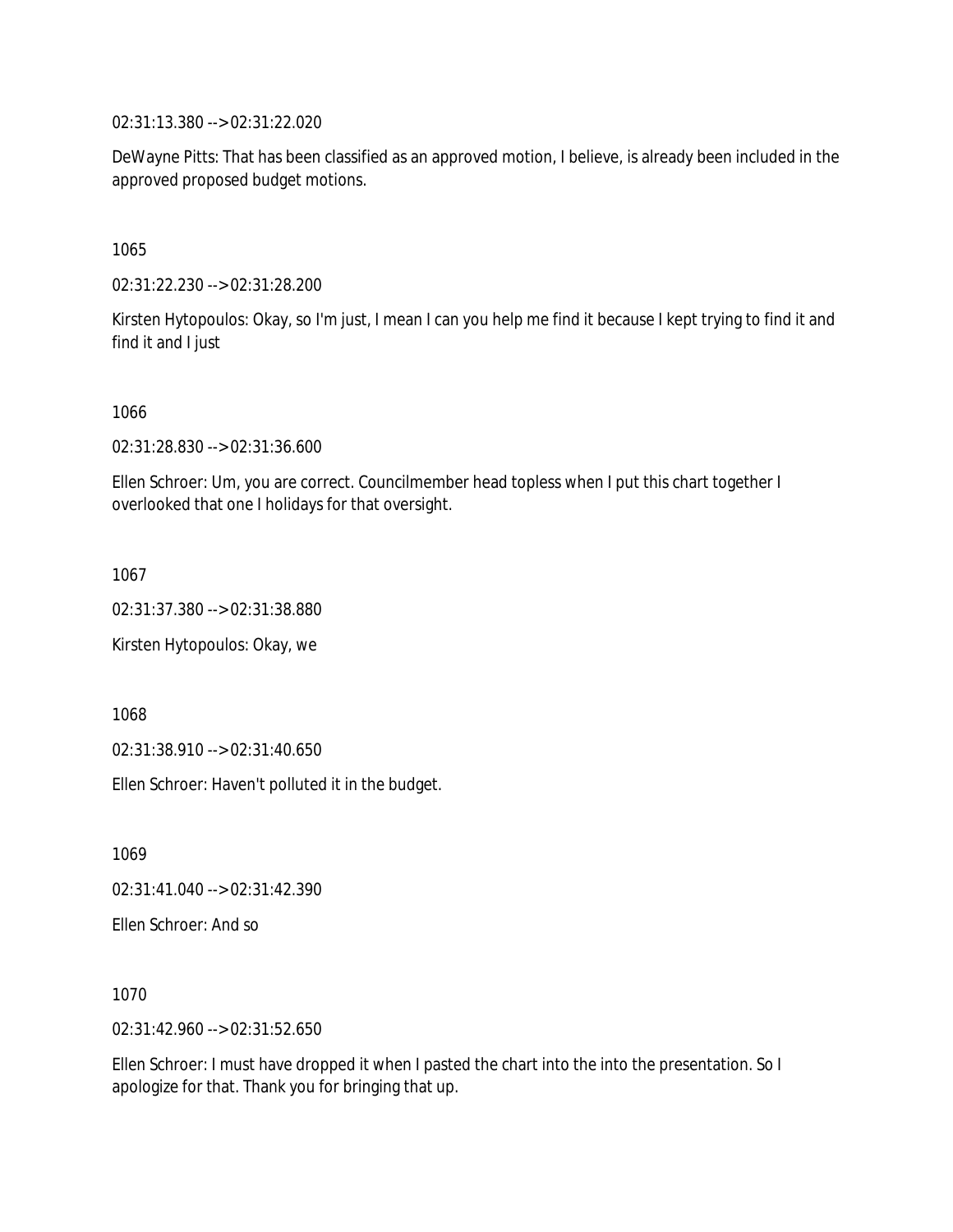02:31:52.740 --> 02:31:57.420

Kirsten Hytopoulos: Okay, so the chart doesn't have it, are these projections still the same.

1072

02:31:58.380 --> 02:32:10.200

Ellen Schroer: And I will confirm this, but what it will mean is that the the recurring revenue and expense lines will not change, because that is a one time decision and what it would mean is that the

1073

02:32:11.220 --> 02:32:19.470

Ellen Schroer: The ending fund balance and if it is not already included in the chart would go down by \$200,000 in each year. Okay.

1074

02:32:19.830 --> 02:32:20.520

Kirsten Hytopoulos: Okay, thank you.

1075

02:32:22.290 --> 02:32:23.730

Ellen Schroer: So that's a follow up item for me.

1076

02:32:24.630 --> 02:32:25.290

Kirsten Hytopoulos: Okay, thank you.

1077

02:32:29.880 --> 02:32:44.400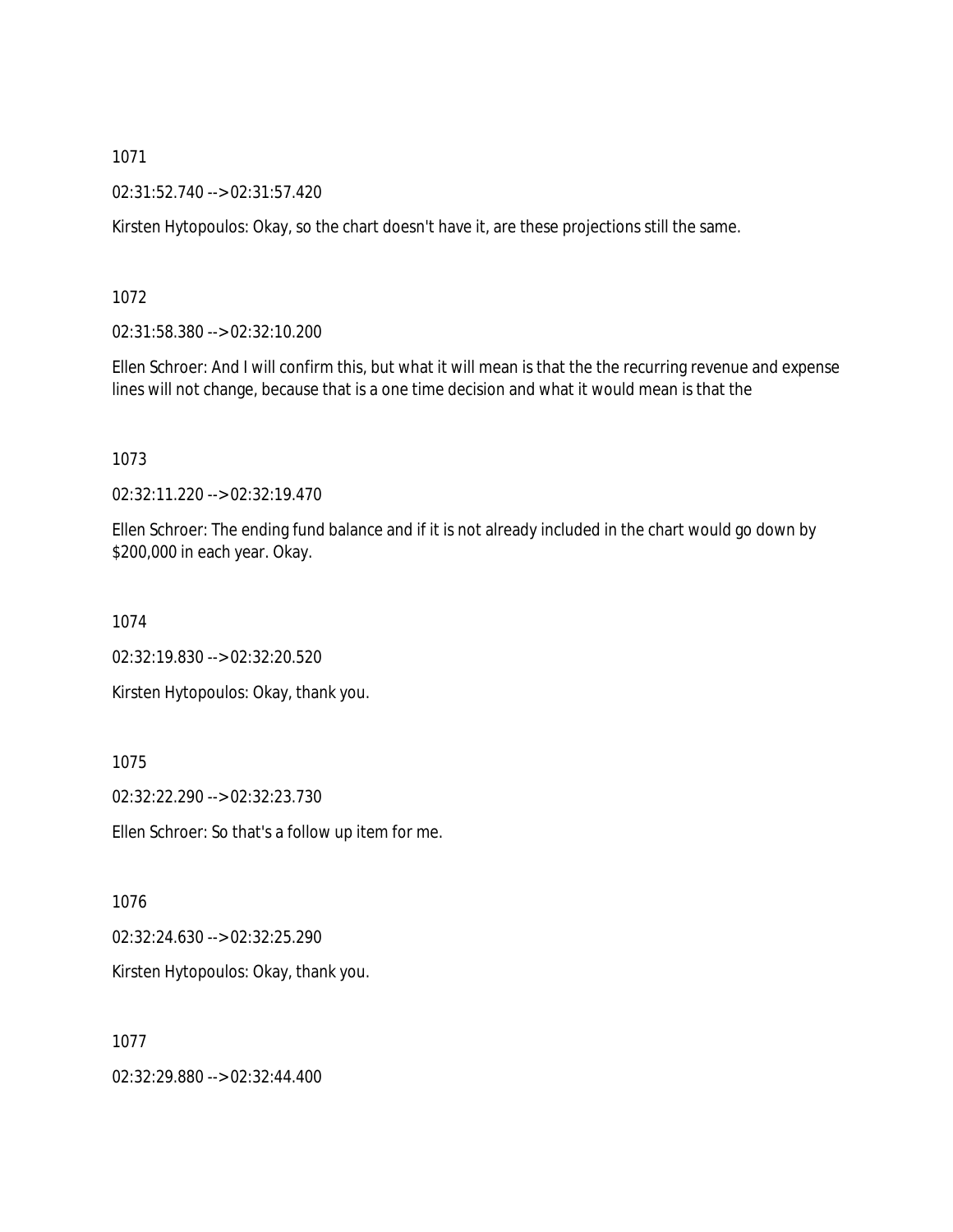DeWayne Pitts: Okay, um, the new motions, as we just talked about, really have no other than the one that COUNCILMEMBER high topless just mentioned the chart here has not changed from the initial one that you saw just a few minutes go. Next slide please.

1078

02:32:47.520 --> 02:32:55.320

DeWayne Pitts: Okay. And at this point, we're going to turn it back over to Chris to talk about some of the budget motions impacts to operations, Chris.

## 1079

02:32:57.270 --> 02:33:05.040

Chris Wierzbicki: Thanks. Duane. Yeah, there's two motions that we're going to discuss that were related to public works projects. The first one is the gross revenue traffic calming project.

## 1080

02:33:05.880 --> 02:33:14.520

Chris Wierzbicki: The summary of the motion. There was to remove that project from the tip was the approximately hundred thousand dollars of general funds in that project.

1081

02:33:15.180 --> 02:33:20.910

Chris Wierzbicki: Just a little bit of background here to help you understand what this project was all about before you make a formal decision.

1082

02:33:21.630 --> 02:33:32.970

Chris Wierzbicki: One is that it originated from the community, from the grow revenue community if you remember we solicited input from the community at large before putting this tip together. That was back in

1083

02:33:34.770 --> 02:33:42.240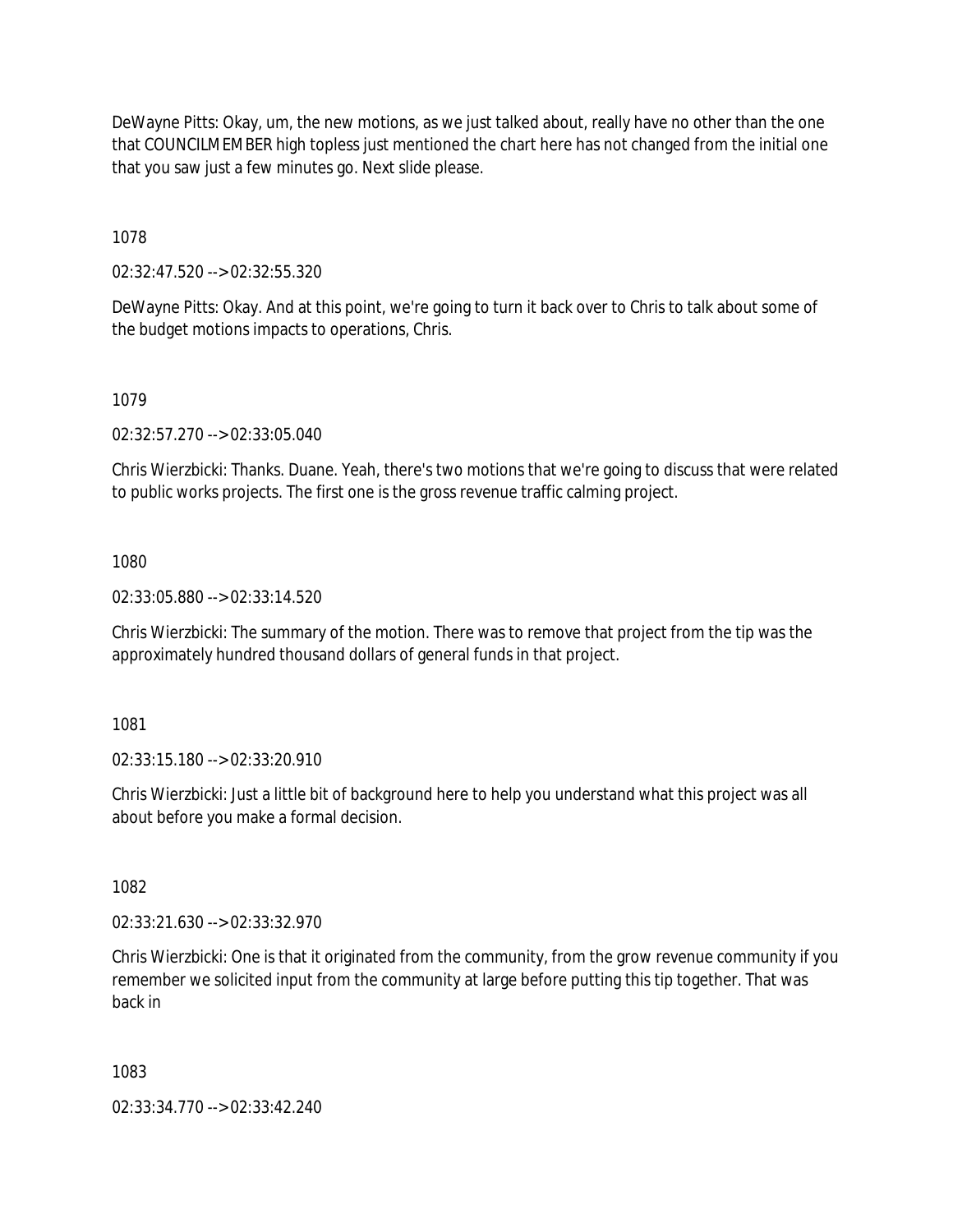Chris Wierzbicki: early spring. So the project originated from that community input and the plan was to do kind of a two step.

1084

02:33:43.380 --> 02:33:51.960

Chris Wierzbicki: Approach the first year next year would be public input on the project potentially doing some sort of demonstration project some

1085

02:33:52.440 --> 02:33:59.730

Chris Wierzbicki: Members of the community there FC, they would like to see traffic circles at some of the intersections along the quarter.

1086

02:34:00.150 --> 02:34:06.990

Chris Wierzbicki: And there's been a number of communities that have done some successful demonstration projects to see how well traffic circles, slow down traffic.

1087

02:34:07.920 --> 02:34:14.850

Chris Wierzbicki: This is very different than around about but more like what you see in Seattle, and some of the neighborhoods where they have a small traffic circles in a residential streets.

1088

02:34:16.050 --> 02:34:21.030

Chris Wierzbicki: And we were going to pursue a design of an of an alternative depending on where we landed.

1089

02:34:21.570 --> 02:34:32.730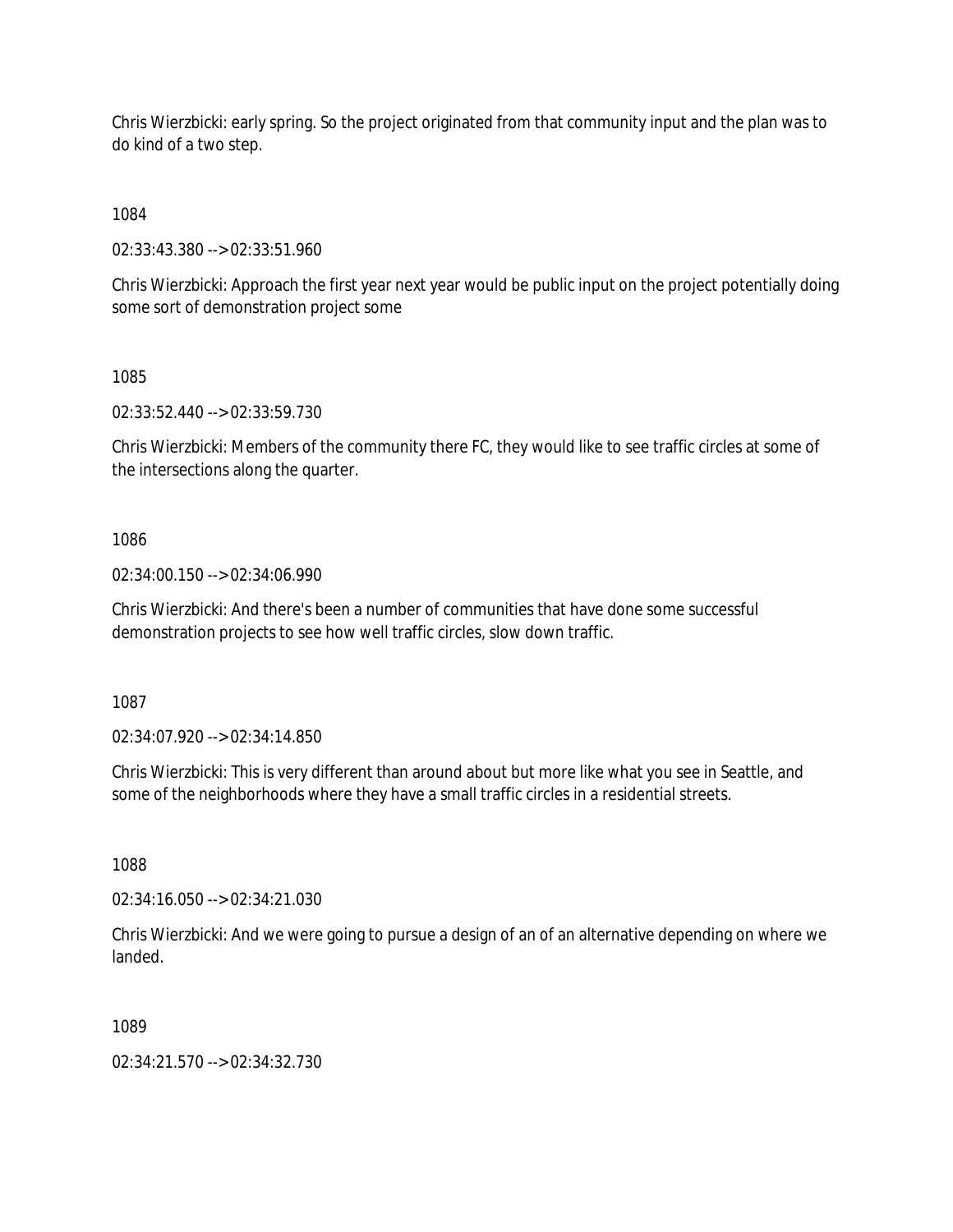Chris Wierzbicki: And then you're to it's going to be implementation of something we weren't quite sure exactly, you know, the public input would would define what that project would look like. It could be something as simple as striping could be

1090

02:34:34.800 --> 02:34:41.970

Chris Wierzbicki: Implementation of traffic circles, it could it could be some other improvements, but we're kind of setting a placeholder for that second year.

1091

02:34:42.750 --> 02:34:48.630

Chris Wierzbicki: So that that was the plan just to have that information and then I just have one other thing for you to consider, which is if you

## 1092

02:34:49.500 --> 02:34:57.690

Chris Wierzbicki: If you do decide to remove this project from this tip. You may also want to consider taking this project up again.

1093

02:34:58.200 --> 02:35:12.870

Chris Wierzbicki: When we have a conversation about the traffic calming funds, when we created this project. The are we were under the assumption that the I 976 was not going to be overturned and we were going to lose the money that the Council set aside for traffic calming

1094

02:35:14.520 --> 02:35:21.090

Chris Wierzbicki: So that money is now back in the budget and we'll be revisiting that with you again next year, about how you want to spend those funds.

1095

02:35:21.840 --> 02:35:32.040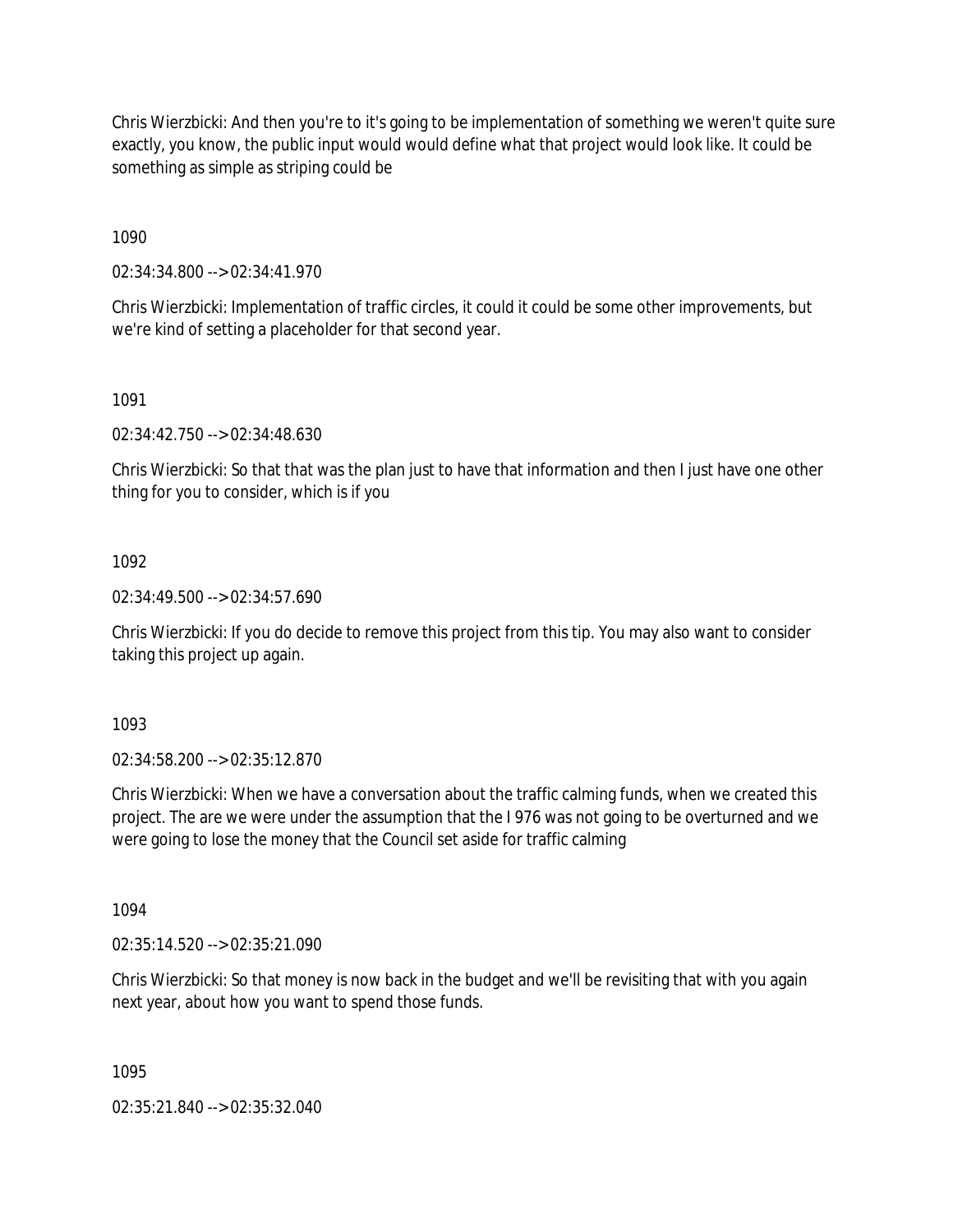Chris Wierzbicki: It's possible that we could work. This project into that program if that feels like a more appropriate place. So just something else for you to consider if you would like to remove it from Civ

1096

02:35:33.120 --> 02:35:38.520

Chris Wierzbicki: So why don't we land it there for now and we'll see if there's questions on this before we move to the excellent

## 1097

02:35:42.900 --> 02:35:47.580

Leslie Schneider: COUNCILMEMBER I topless. Your hand is up. I'm thinking that might have. Okay.

1098

02:35:51.480 --> 02:35:52.050

Leslie Schneider: Um,

1099

02:35:53.340 --> 02:36:03.840

Leslie Schneider: So thank you, Chris, I would I like the idea of the traffic calming coming out of, you know, the new I 976 recovered funds.

# 1100

02:36:04.620 --> 02:36:19.470

Leslie Schneider: Because that was kind of our intent for it. I'm wondering, does that potentially slow thing. What is the delay that that kind of bakes into the process because I would be concerned about that and just wondering if there's a way that maybe at least the demonstration project could go forward.

1101

02:36:21.540 --> 02:36:29.040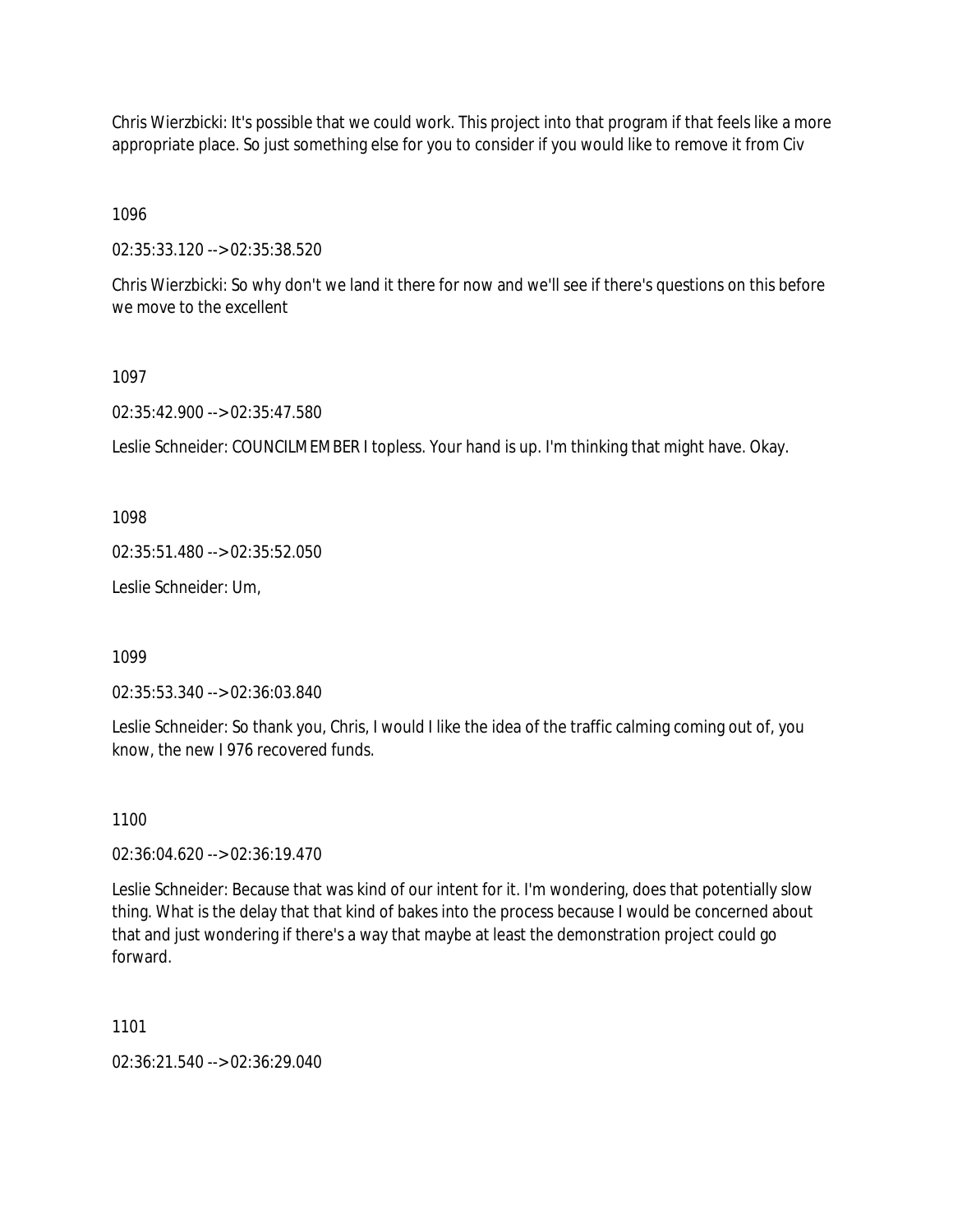Chris Wierzbicki: I don't think it really delays it that much. If you were interested in going that route. Something to keep in mind is that when the Council made

1102

02:36:29.940 --> 02:36:45.390

Chris Wierzbicki: The motion to set aside those funds for traffic calming. I think they kept the project amount of \$50,000 so as we get into if we if we wanted to do the public engagement piece, which I would recommend we do regardless of what tech we take

1103

02:36:47.520 --> 02:36:58.590

Chris Wierzbicki: The other, we may run into a place where the, the recommendation from the community and maybe even and the Council may like we may want to proceed, there might be more than 50,000 so we might want to think about

1104

02:36:59.970 --> 02:37:07.380

Chris Wierzbicki: The future how to how to fun whatever comes out of that public engagement. But as far as a way to start. I mean, I think that's perfectly reasonable places.

1105

02:37:07.680 --> 02:37:18.000

Chris Wierzbicki: To start the project. And just to be clear about the the process we're going through here, similar to what we did last week. We're looking for the Council to make a formal motion to, you know, either remove this project or

1106

02:37:18.960 --> 02:37:22.980

Chris Wierzbicki: Yes, or keep it so that we can bring that final tip to you next week.

1107

02:37:28.500 --> 02:37:29.790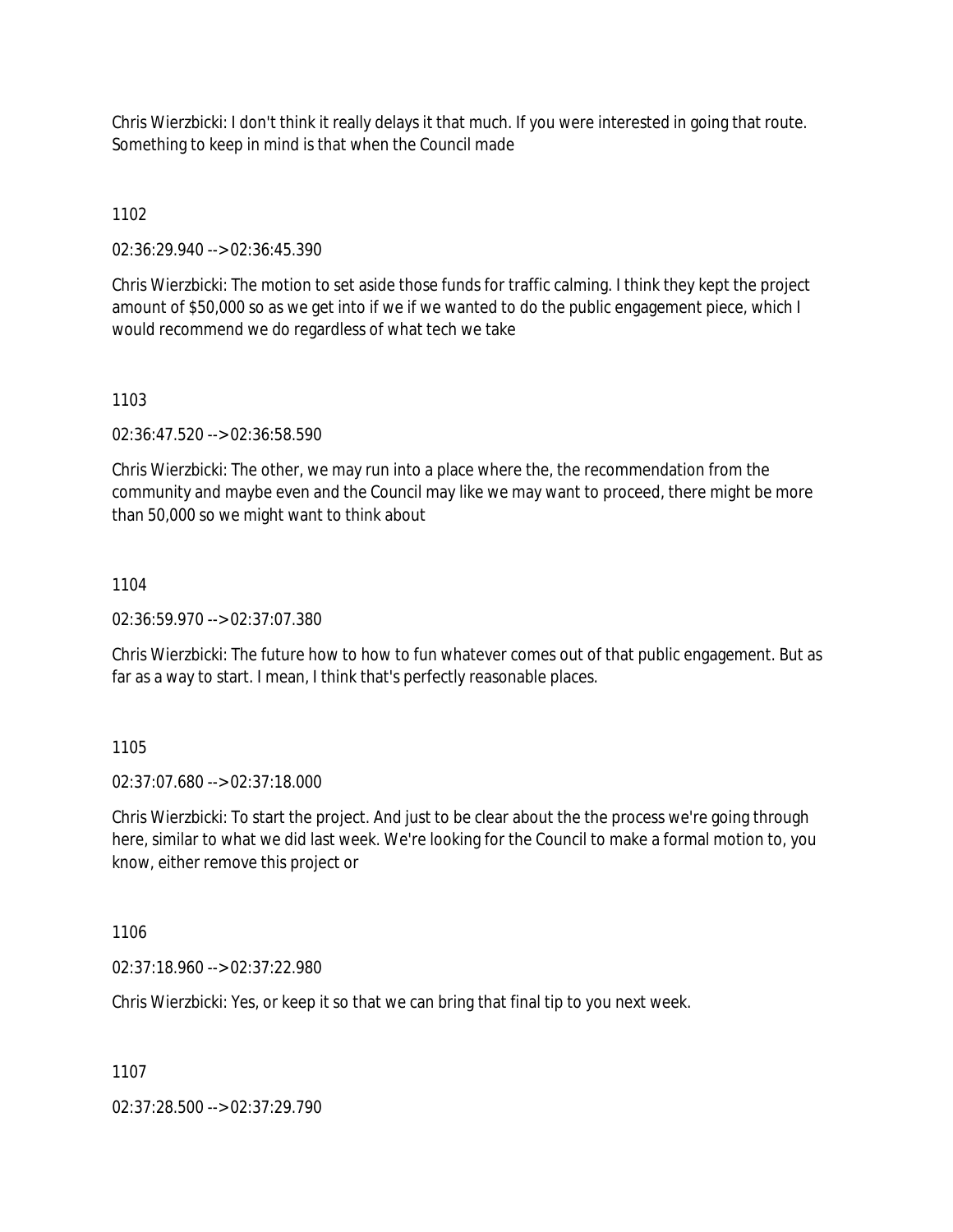Leslie Schneider: All right. Councilmember car.

1108

02:37:33.030 --> 02:37:39.660

Christy Carr: Thanks, when is it that you're requesting counsel make the formal notions sit at the end, or is it

1109

02:37:40.290 --> 02:37:41.610

Christy Carr: as we're going along.

1110

02:37:41.940 --> 02:37:48.030

Chris Wierzbicki: I think the way we did it last week, which worked pretty well was was as we were in in each

1111

02:37:49.320 --> 02:37:54.120

Chris Wierzbicki: segment. So now I guess on this one. I think we only have three this evening is that right

1112

02:37:54.570 --> 02:37:55.800

Ellen Schroer: That's correct, yeah.

1113

02:37:57.630 --> 02:38:03.000

Christy Carr: Well, I'll make the same motion I made last week to remove the girl Avenue traffic calming project from the budget.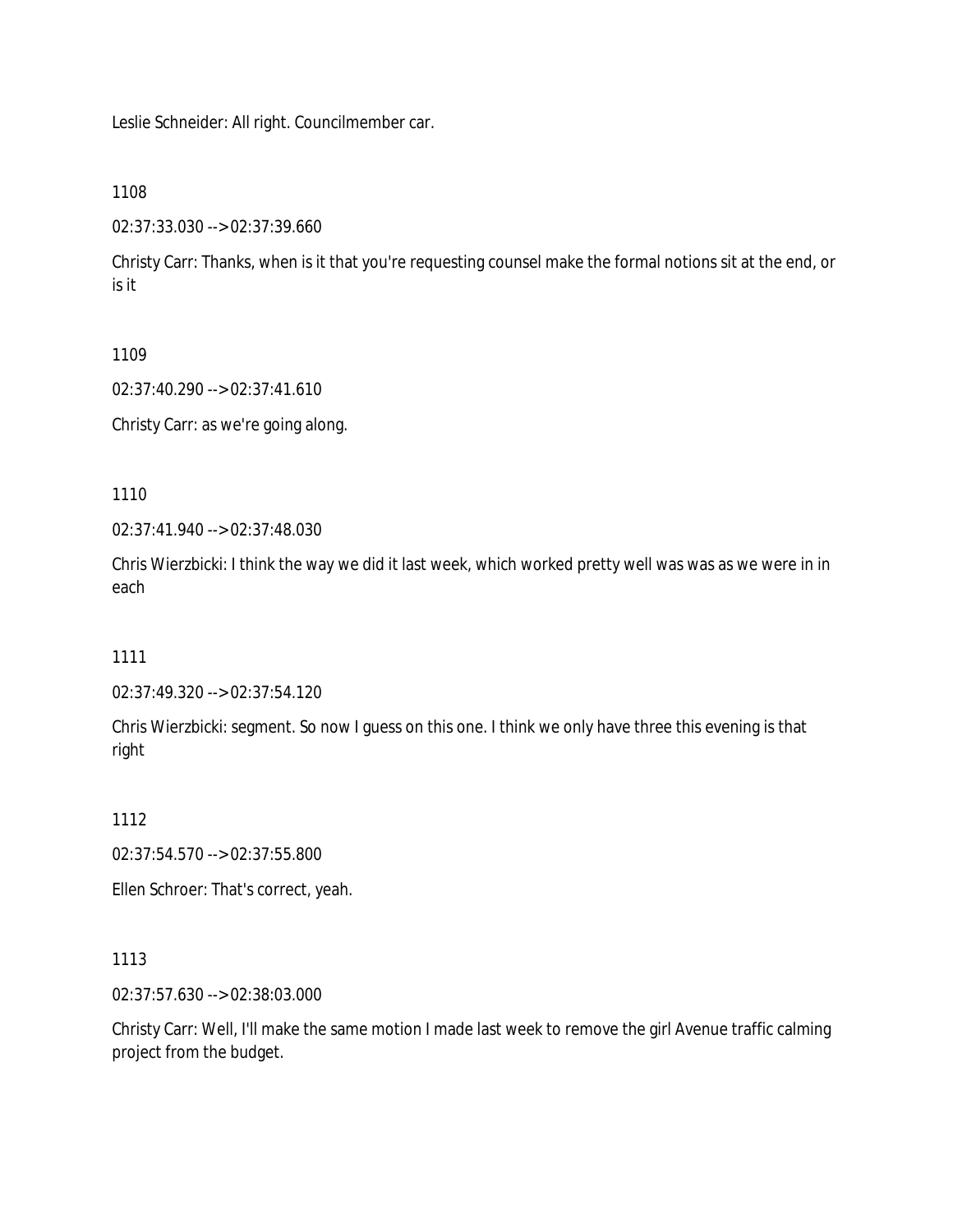02:38:07.410 --> 02:38:09.720

Leslie Schneider: Is that from the budget of the tip.

1115

02:38:12.000 --> 02:38:13.860 Christy Carr: From the CHP

1116 02:38:15.030 --> 02:38:15.420 Christy Carr: Right.

1117

02:38:16.050 --> 02:38:18.180

Ellen Schroer: It would have the effect of removing it from both

1118

02:38:19.260 --> 02:38:24.660

Ellen Schroer: So at this point I think the motion would be to remove it from the tip and then we would adjust the budget accordingly.

1119

02:38:26.640 --> 02:38:29.580

Leslie Schneider: All right, we have a second from COUNCILMEMBER Pollock.

1120

02:38:31.650 --> 02:38:33.780

Leslie Schneider: Is there any discussion.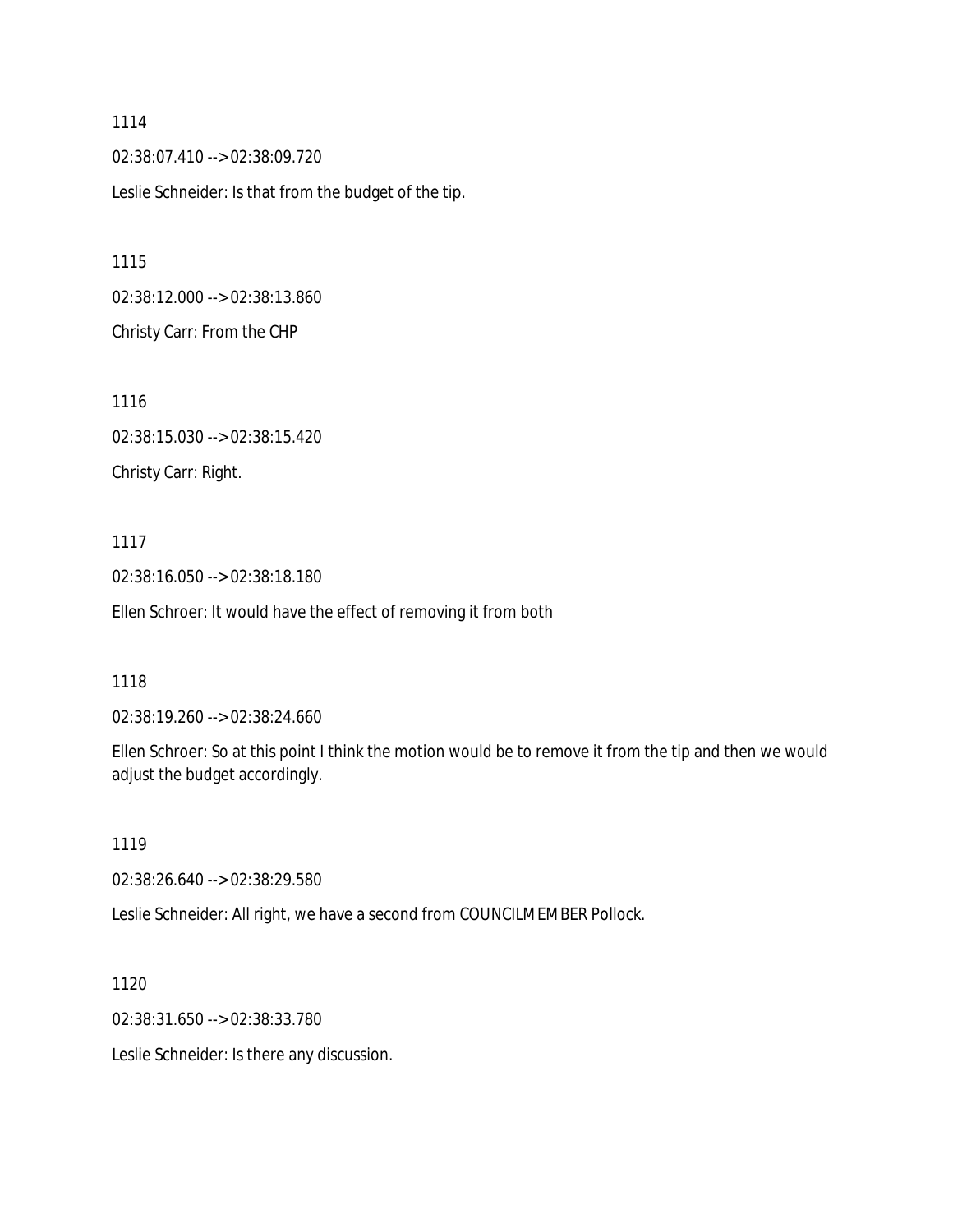02:38:35.550 --> 02:38:41.160

Leslie Schneider: All right. All those in favor, please. Sorry, I'm going to hold up again. Councilmember nisar

1122

02:38:42.090 --> 02:38:43.380

Rasham Nassar: Yeah, um,

1123

02:38:44.610 --> 02:38:53.130

Rasham Nassar: You know, this is, this is one of those decisions. I think that is a, you know, has the potential

#### 1124

02:38:55.290 --> 02:39:07.050

Rasham Nassar: I mean, I just think we should take our time with it because the grow Avenue community has been asking for traffic mitigation traffic coming for a very long time and I get the feeling that they're never going to stop.

1125

02:39:07.830 --> 02:39:21.330

Rasham Nassar: I took my seat on the Council and 2018 AND ONE OF THE FIRST CITIZEN groups to approach me, or is the girl Avenue community. And at the time, what they were looking for speed humps simple you know roadway improvements, just to slow the traffic down

1126

02:39:23.070 --> 02:39:31.260

Rasham Nassar: I understand why you know the reasons that were stated by COUNCILMEMBER car at the last meeting on I agree with a lot of them.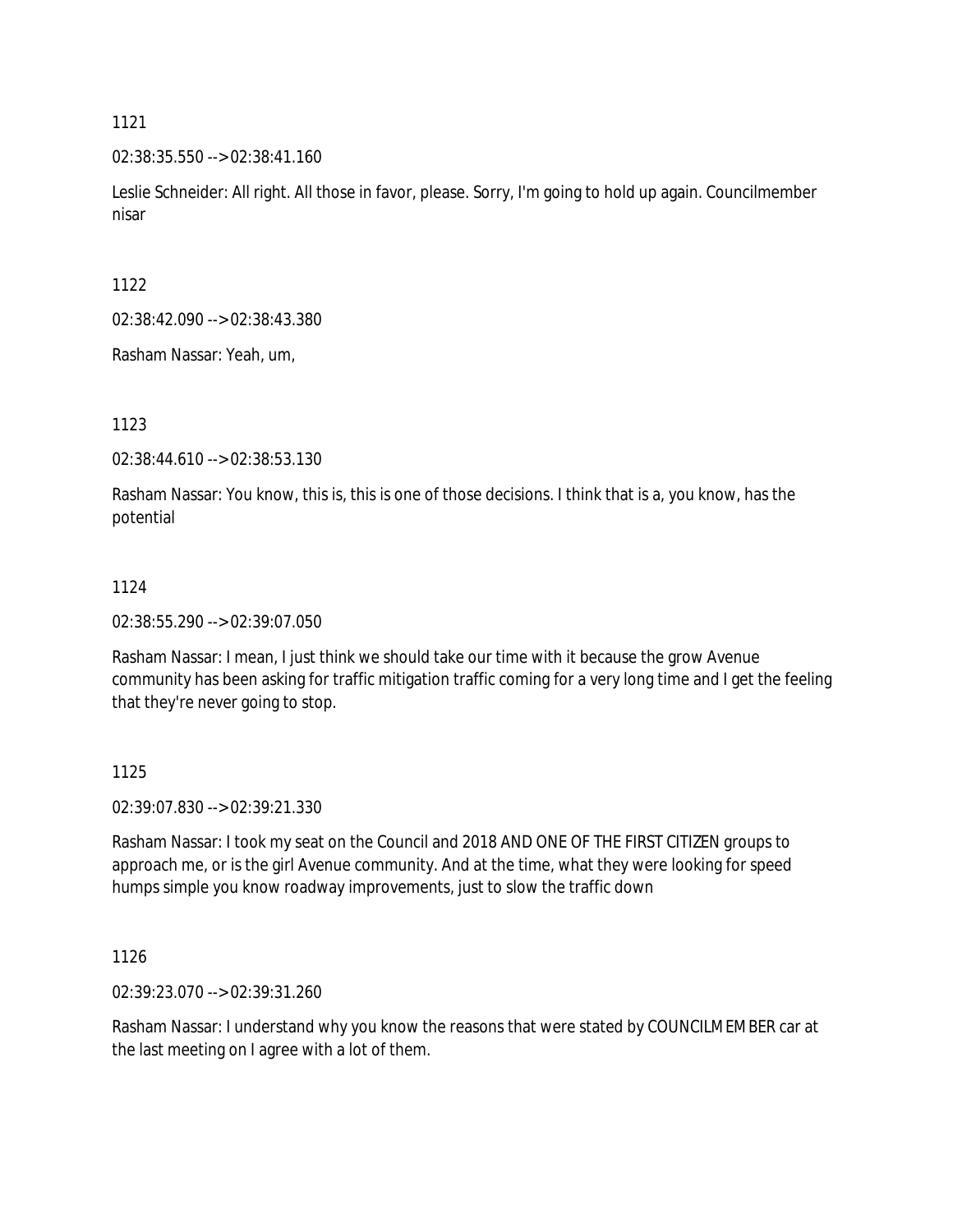02:39:32.040 --> 02:39:44.880

Rasham Nassar: I also have it in the back of my mind that there's this giant hotel that's about to go into that poor little neighborhood, and it's going to have a dramatic effect on the character.

1128

02:39:46.260 --> 02:39:53.670

Rasham Nassar: The traffic, the business. The noise of that whole neighborhood. And so I do think that it is incumbent upon the city to mitigate for that.

1129

02:39:54.390 --> 02:40:00.510

Rasham Nassar: I don't know where the funding should come from. I like this idea of using the transportation funding from the from that set aside.

1130

02:40:01.140 --> 02:40:09.240

Rasham Nassar: Um, do we have to take it out of the CP in order to use those funds public works director. Where's Vicki, can we just keep it in this tip and just

1131

02:40:09.900 --> 02:40:18.390

Rasham Nassar: Have that habit be funded out of those funds or something. I mean, I don't want it to go away and then we start the community starts all over again. I mean, because they're going to

1132

02:40:19.830 --> 02:40:22.800

Rasham Nassar: How do we save them that time and, you know, allow them to be heard.

1133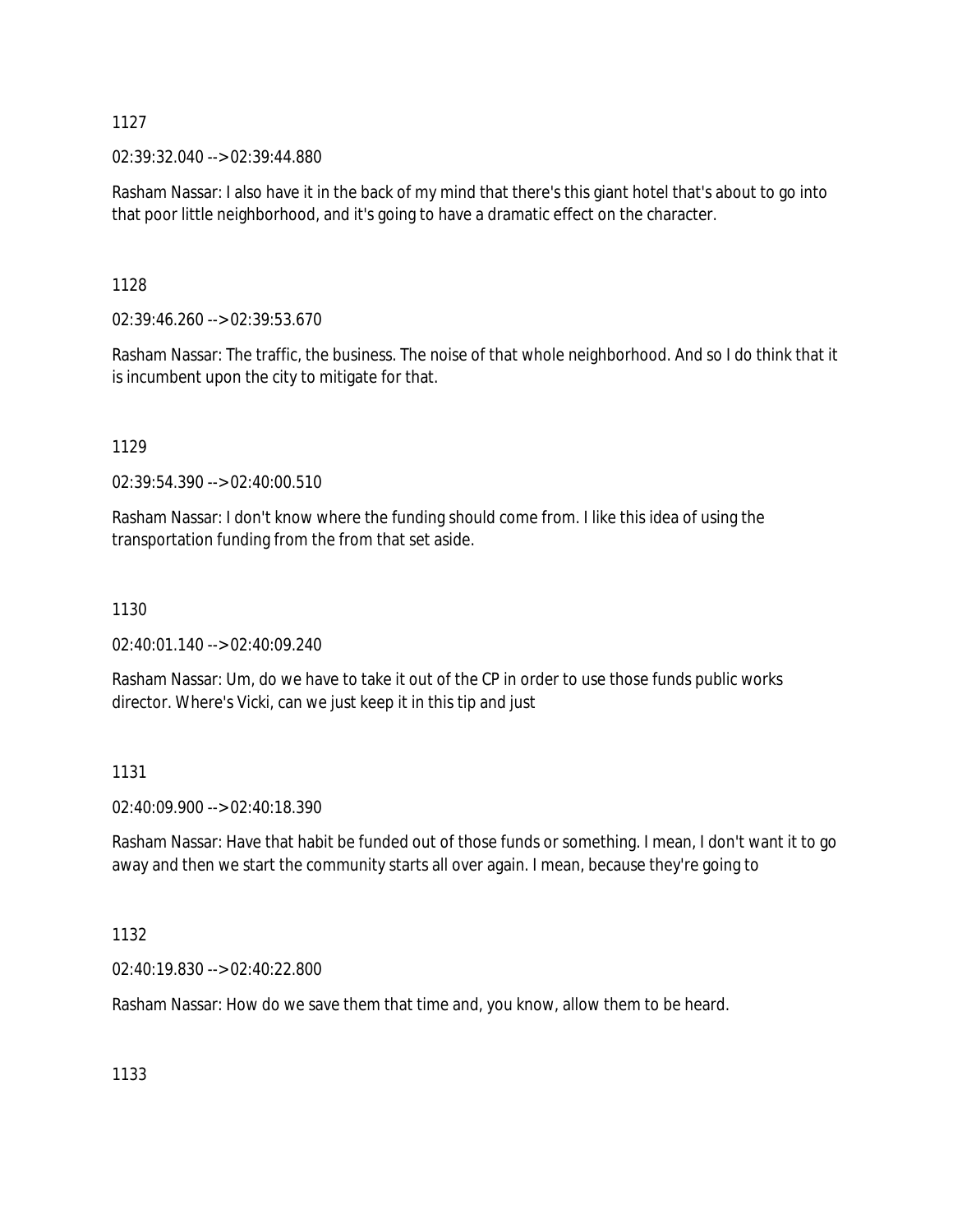02:40:23.820 --> 02:40:34.470

Rasham Nassar: And, and, you know, I don't. I just don't see this as it's not a huge amount of money they're asking for. They're not asking for major improvements. They just want you know some speed homes and radar signs, I think. So what about that.

1134

02:40:34.740 --> 02:40:47.160

Chris Wierzbicki: I think it. I think it could be appropriate to earmark those funds for this particular project. It's possible. You know there's there's kind of a lot of different variables happening here. It's possible that as we get into

1135

02:40:48.030 --> 02:40:51.420

Chris Wierzbicki: Determining what the best solution is that might not be a capital improvement.

1136

02:40:51.990 --> 02:40:58.200

Chris Wierzbicki: So it might be more of an operating project at the end of the day, we might ask you as we, you know, in the future, to move the money to one place to another.

1137

 $02.40.59190 -502.41.14400$ 

Chris Wierzbicki: But, you know, in the purpose of this conversation. I think that's a reasonable thing to do. And I apologize. I also meant to mention counselor and sorry you asked about the traffic and back fees from the hotel in the last meeting we included in the package, I mentioned that

1138

02:41:15.960 --> 02:41:24.720

Chris Wierzbicki: The hotel will pay traffic impact fees, but they don't pay it until they submit their building permit and they haven't reached that stage of the process yet so so

1139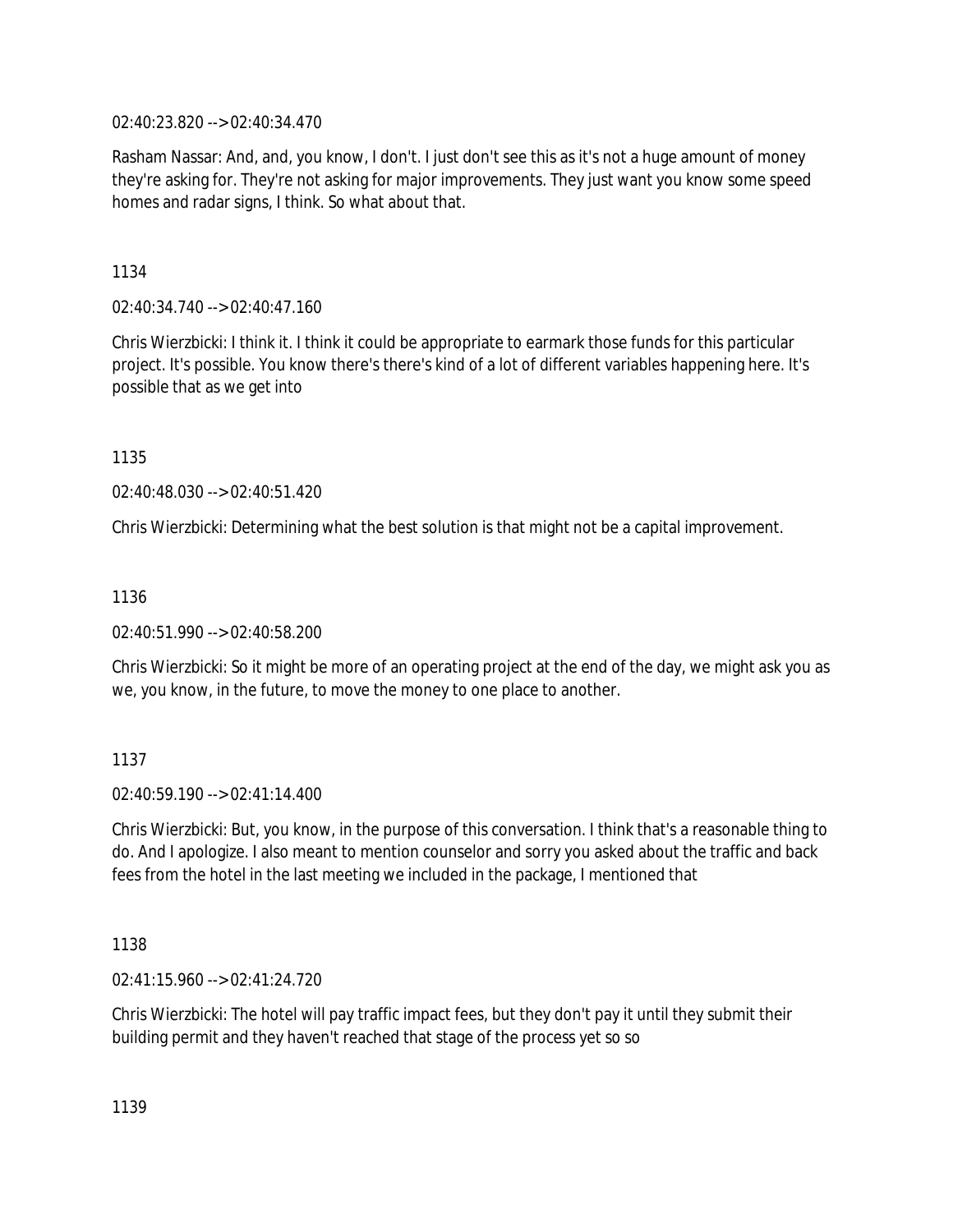02:41:28.230 --> 02:41:29.970

Joe Deets: Deputy Mayor de oh

1140

02:41:31.800 --> 02:41:38.820

Joe Deets: Sorry. Oh, I'm not muted. Okay, I'll just be quick. I'm not in support of this measure or this motion.

#### 1141

02:41:39.270 --> 02:41:52.320

Joe Deets: Like my colleague councilman bring us are really since the day I joined council. This has been an ask of ours, and I want to honor that ask. So I, I just prefer to stay things as they are. So I'm not going to vote in favor

1142

02:41:54.330 --> 02:41:55.140

Leslie Schneider: COUNCILMEMBER car.

1143

02:41:56.820 --> 02:41:57.990

Christy Carr: Thanks. I'm

1144

02:41:59.130 --> 02:42:07.860

Christy Carr: 15 plus two years ago, I worked for a consulting firm that did a demonstration project on gross revenue. So here we are again.

1145

02:42:09.000 --> 02:42:13.590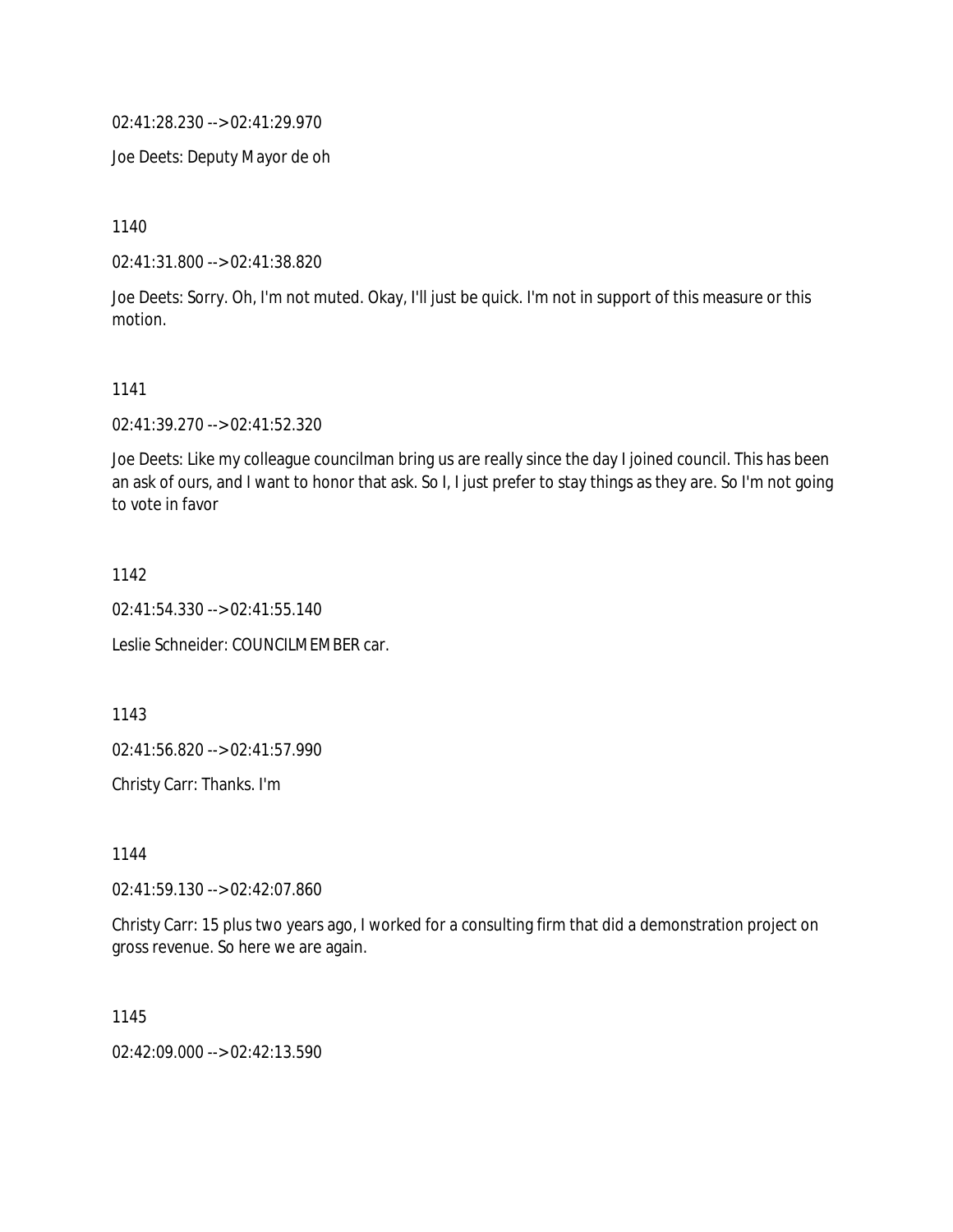Christy Carr: Didn't work, then don't know if it'll work. Now, I think if we've got a problem with speed limits on

1146

02:42:14.730 --> 02:42:25.890

Christy Carr: Bro, let's put up some radar science and see what the actual problem is gather some data around that that doesn't cost 120 \$2,000, which I think is the actual budget number for this item.

1147

02:42:26.700 --> 02:42:32.700

Christy Carr: I'm not against traffic comment. I think it's much more appropriate for it to come from traffic calming funds and not our general fund.

1148

02:42:33.720 --> 02:42:39.240

Christy Carr: This community is going to keep asking, and I know that a lot of other neighborhoods are going to keep asking too so

1149

02:42:39.840 --> 02:42:58.410

Christy Carr: You know, like the public works director said our intent for traffic calming projects for \$50,000. This is more than twice that. So let's figure out what we really need before we just put this project kind of a vague project into our limited non motorized transportation budget spending.

1150

02:43:03.750 --> 02:43:17.160

Leslie Schneider: public works director is there. So I really do get the so the visibility to the public and the fact that when there is something in the in this tip it does give us a confidence that that things are moving in that direction.

1151

02:43:18.660 --> 02:43:21.150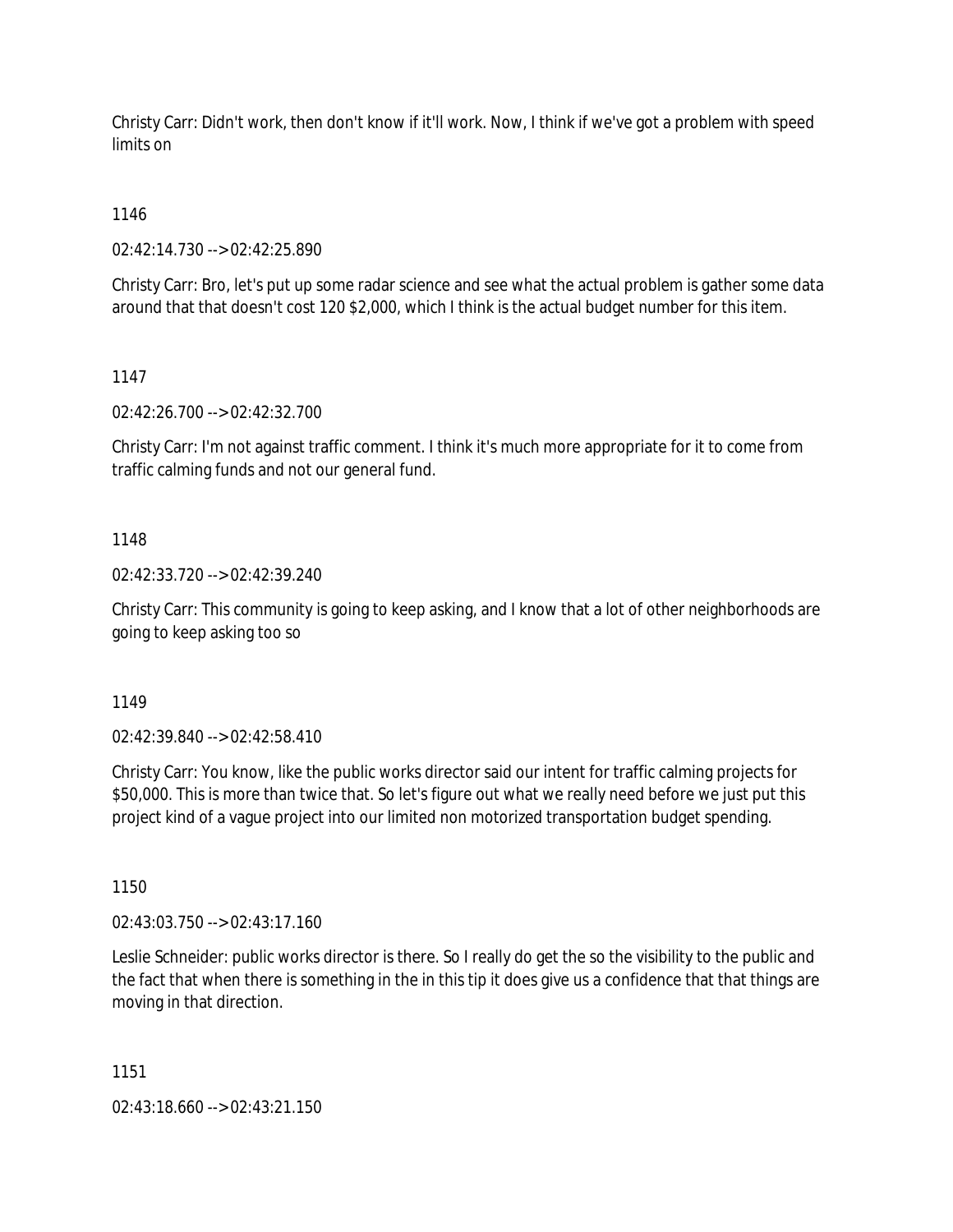Leslie Schneider: What if we were to, you know,

# 1152

02:43:23.340 --> 02:43:31.950

Leslie Schneider: Is there a real project that we could put \$50,000 towards knowing that just like for a project that would be going for grant funding.

# 1153

02:43:33.420 --> 02:43:41.130

Leslie Schneider: We wouldn't be putting the city's general funds towards the full amount we would only be putting a certain smaller amount towards the

1154

02:43:42.360 --> 02:43:44.850

Leslie Schneider: Towards that amount. Can we do something similar here.

1155

02:43:46.740 --> 02:43:55.800

Leslie Schneider: Knowing that the rest of it was going to come from the transportation benefit district funds. Does that even make sense or anyway, I'll let you respond

1156

02:43:56.910 --> 02:44:04.530

Chris Wierzbicki: 50,000 is usually the limit is that we tried to where we include projects in this tip. So if you wanted to do that.

1157

02:44:04.950 --> 02:44:10.110

Chris Wierzbicki: So, I mean, the year one funds were that we were planning to spend. We're going to be less than that, as it is so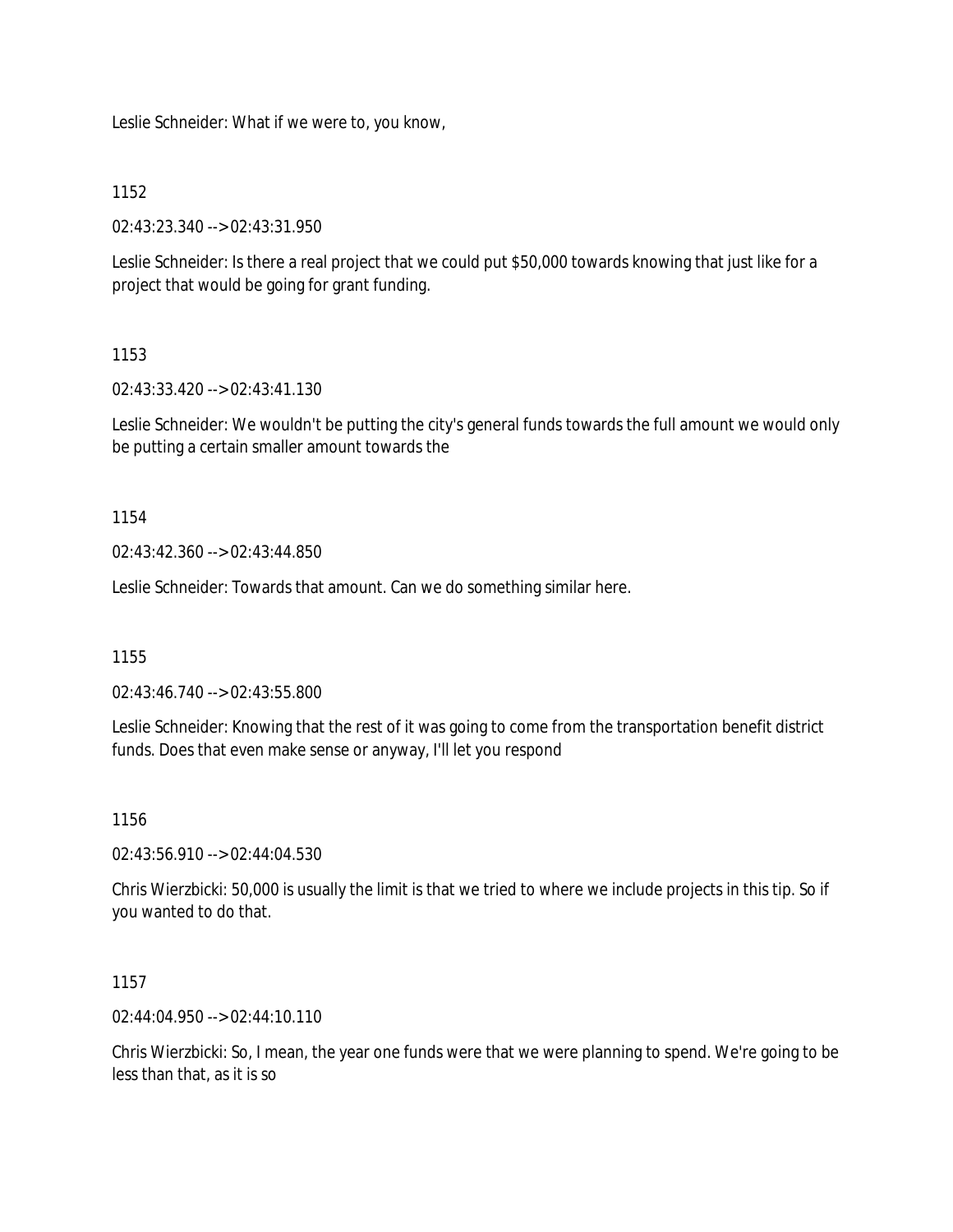02:44:10.620 --> 02:44:21.900

Chris Wierzbicki: If you, if you wanted to commit to getting into a conversation with the community about what is desired there and what would work best limiting it to 50,000 for the first year I think would be a suitable

1159

02:44:23.400 --> 02:44:24.000

Chris Wierzbicki: Action.

1160

02:44:28.260 --> 02:44:37.410

Leslie Schneider: Okay, well, we have a. We have a motion and a second on the floor and there's been discussion. I don't see any other hands up. So I think we're ready for a

1161

02:44:37.410 --> 02:44:37.980 VOTE

1162

02:44:39.150 --> 02:44:45.420

Leslie Schneider: All those in favor of taking this item out of this tip all together. Please say I

1163 02:44:47.340 --> 02:44:47.700 Write

1164

02:44:49.680 --> 02:44:53.760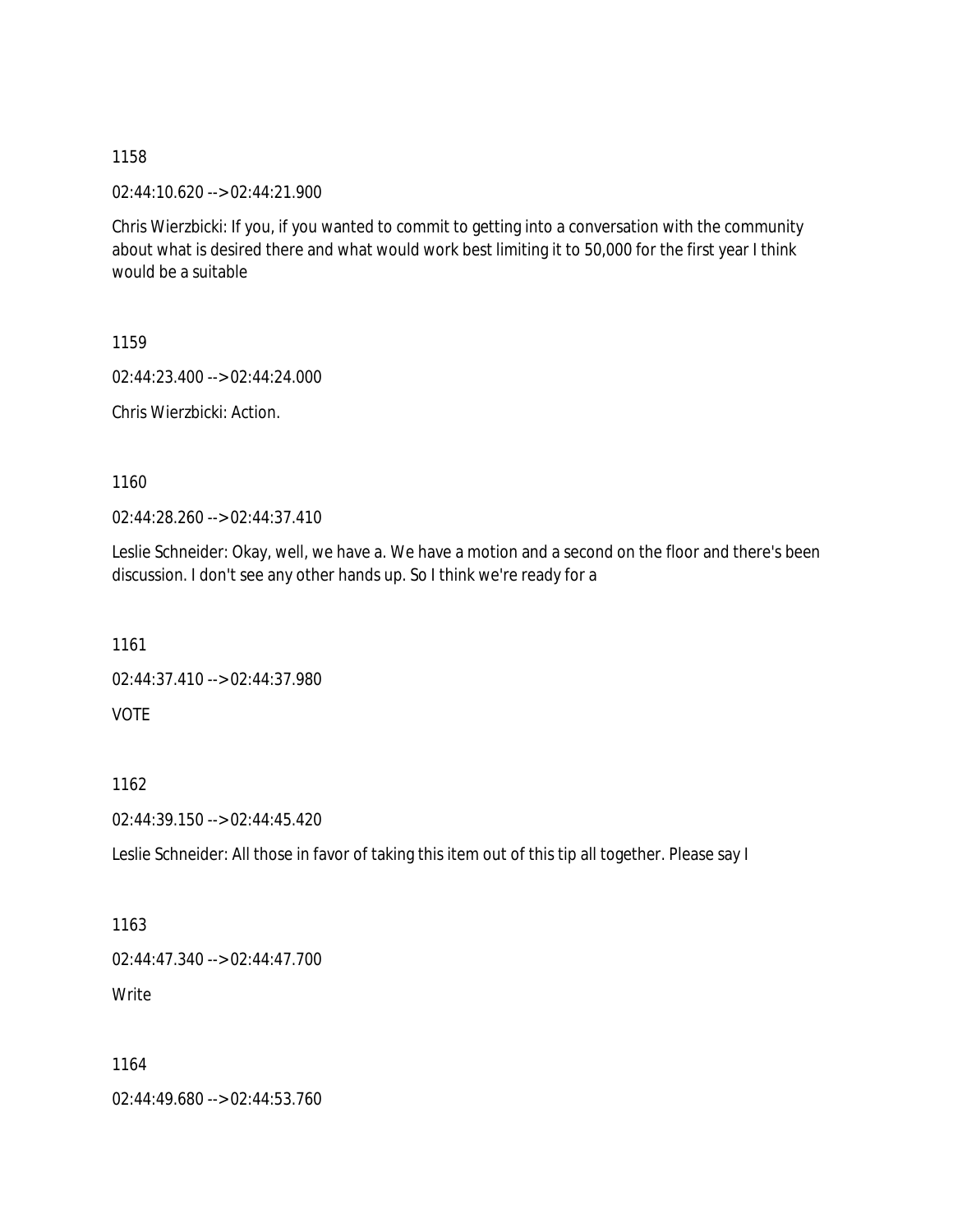Leslie Schneider: That I think I counted for all those opposed they

1165

02:44:55.200 --> 02:44:59.010

Leslie Schneider: There were three opposed so that that motion passes.

1166

02:45:02.760 --> 02:45:14.250

Leslie Schneider: So it is it is now out if somebody wanted to put something to just put something back in at a smaller amount. I suppose that would be possible. Councilmember into, sir.

1167

02:45:15.630 --> 02:45:26.580

Rasham Nassar: Yeah I would look to my colleagues to hell. I mean, we've heard a lot and I think that desire is to, you know, keep it on the radar so that the community as some, there's some visibility.

1168

02:45:27.120 --> 02:45:33.240

Rasham Nassar: That we're committed to doing something for grow. I don't know what that is public works director and Mayor center asked that same question, what

1169

02:45:34.230 --> 02:45:40.350

Rasham Nassar: Can we have maybe just schedule a discussion on this traffic calming program. Can we commit grow avenue to be the first

1170

02:45:41.220 --> 02:45:55.080

Rasham Nassar: Eligible project for funding out of that account. I mean, I don't want the neighborhood to feel that, you know, we just took it out of the tip. But I'd like to follow up with a commitment to make them the first traffic coming program eligible for perfect. So how do we do that.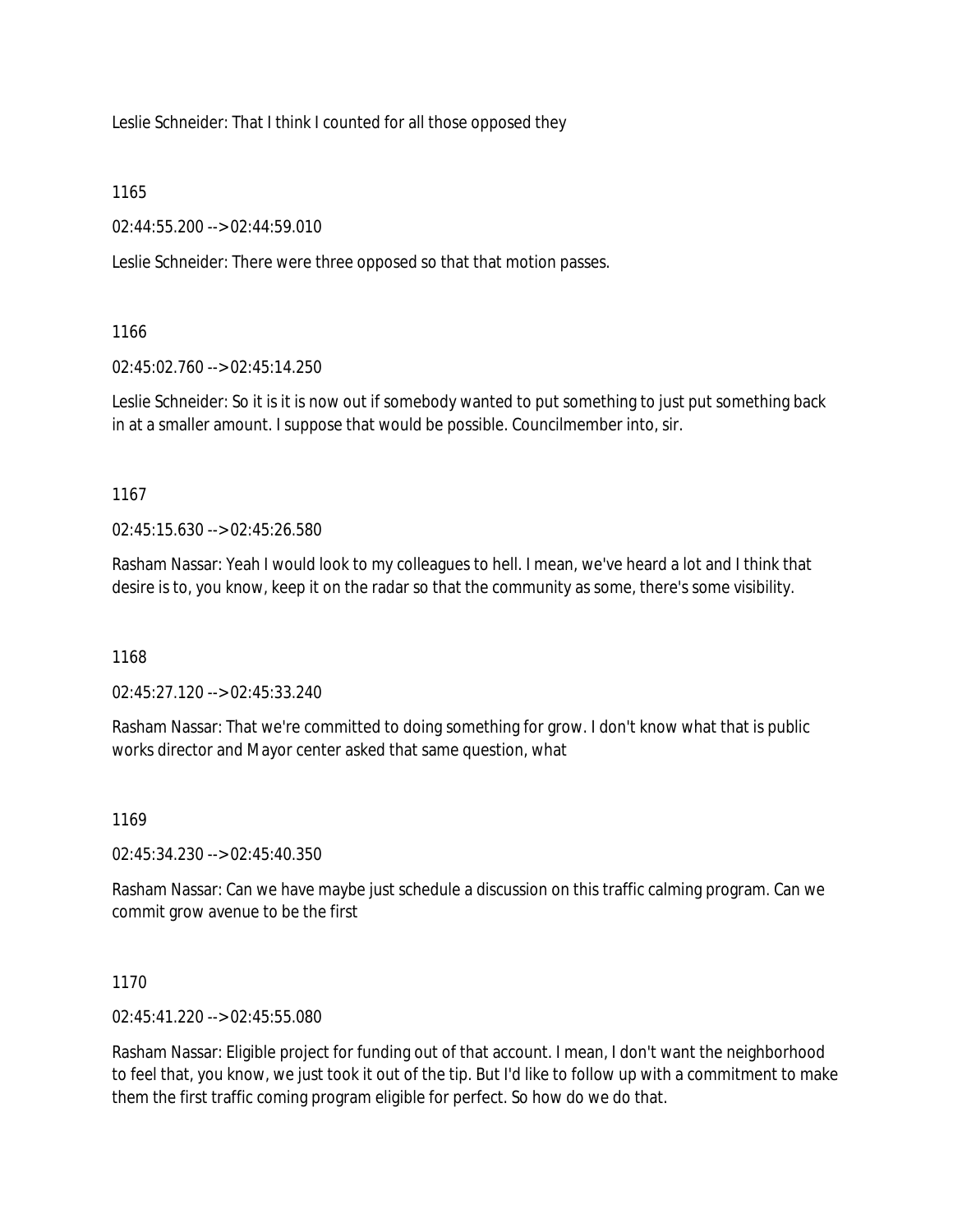02:45:56.580 --> 02:46:08.820

Chris Wierzbicki: I might suggest that you make a motion to direct the city manager to bring back this project along with the first this discussions about the traffic calming program and 2021 that might be a way to do it.

1172

02:46:09.150 --> 02:46:09.870

So moved.

1173

02:46:12.810 --> 02:46:31.140

Leslie Schneider: We have, we have a second from Deputy Mayor deets and COUNCILMEMBER Carver you second thing that or did you. Okay, so we have a motion and a second to direct the city manager to bring back. I'm a mo.

1174

02:46:33.660 --> 02:46:35.880

Chris Wierzbicki: grow revenue traffic going project.

1175

02:46:36.000 --> 02:46:43.380

Leslie Schneider: To bring back a grow Avenue traffic coming project. Okay. Um, is there any further discussion.

1176

02:46:44.490 --> 02:46:46.200

Leslie Schneider: All those in favor please say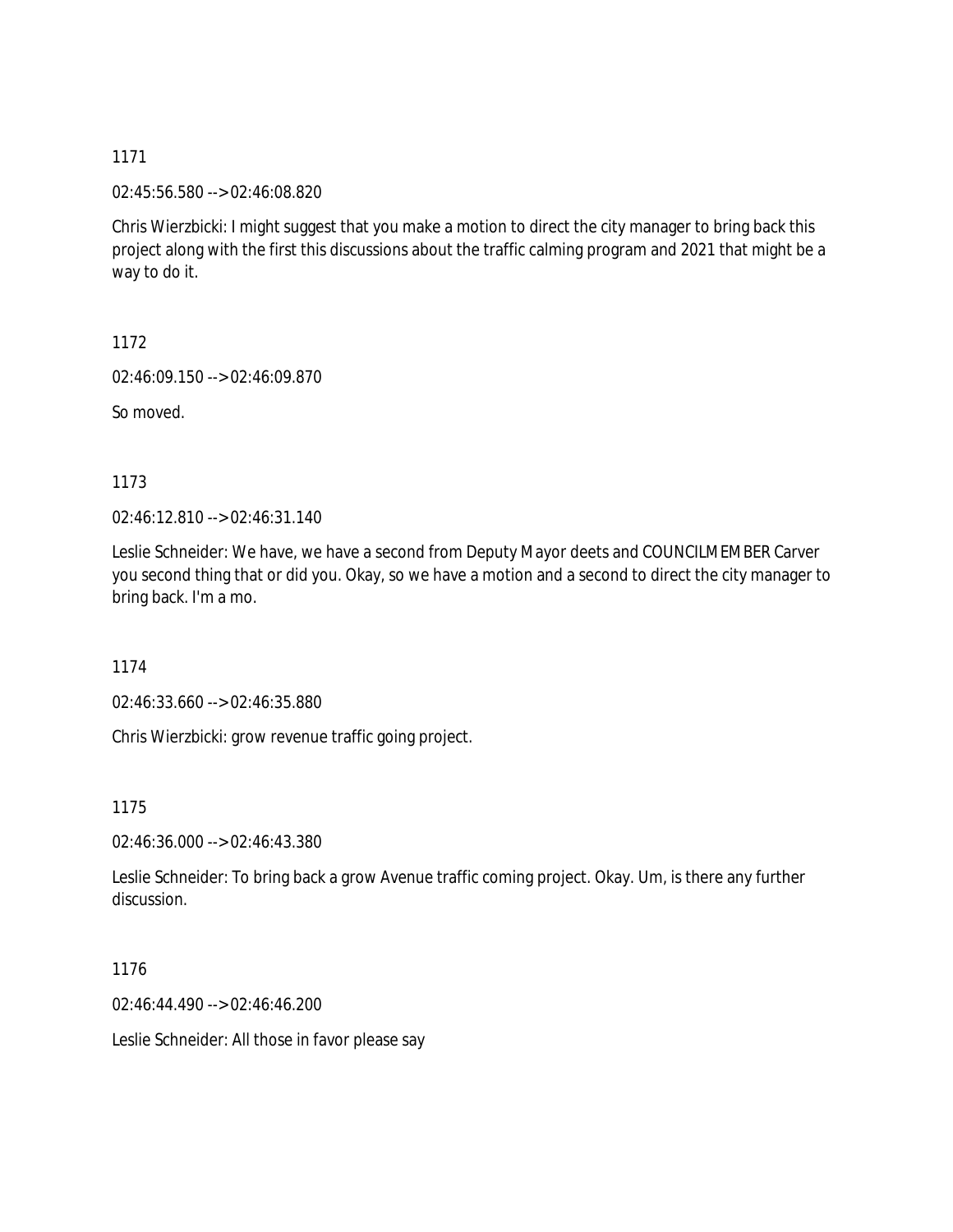1177 02:46:47.310 --> 02:46:47.670 Kol Medina: Hi.

1178

02:46:48.750 --> 02:46:50.010

Leslie Schneider: And any opposed.

1179

02:46:51.150 --> 02:46:53.850

Leslie Schneider: All right, that motion passes unanimously.

#### 1180

02:46:55.050 --> 02:46:57.330

Leslie Schneider: Really appreciate you helping us work through that.

1181

02:47:00.960 --> 02:47:03.930

Chris Wierzbicki: Okay, I think we got one more on the public work side to talk about

1182

02:47:07.020 --> 02:47:18.300

Chris Wierzbicki: Here it is springbrook fish. We're fish passage. So this was COUNCILMEMBER cars motion to add the springbrook fish. We're project to the CFP in 2023 at the amount of \$50,000

1183

02:47:18.990 --> 02:47:29.430

Chris Wierzbicki: Just so we're clear about what this is because there's a lot of springbrook projects out there. This is the project that is located at Fletcher Bay road just west of the new Brooklyn intersection. So if you turn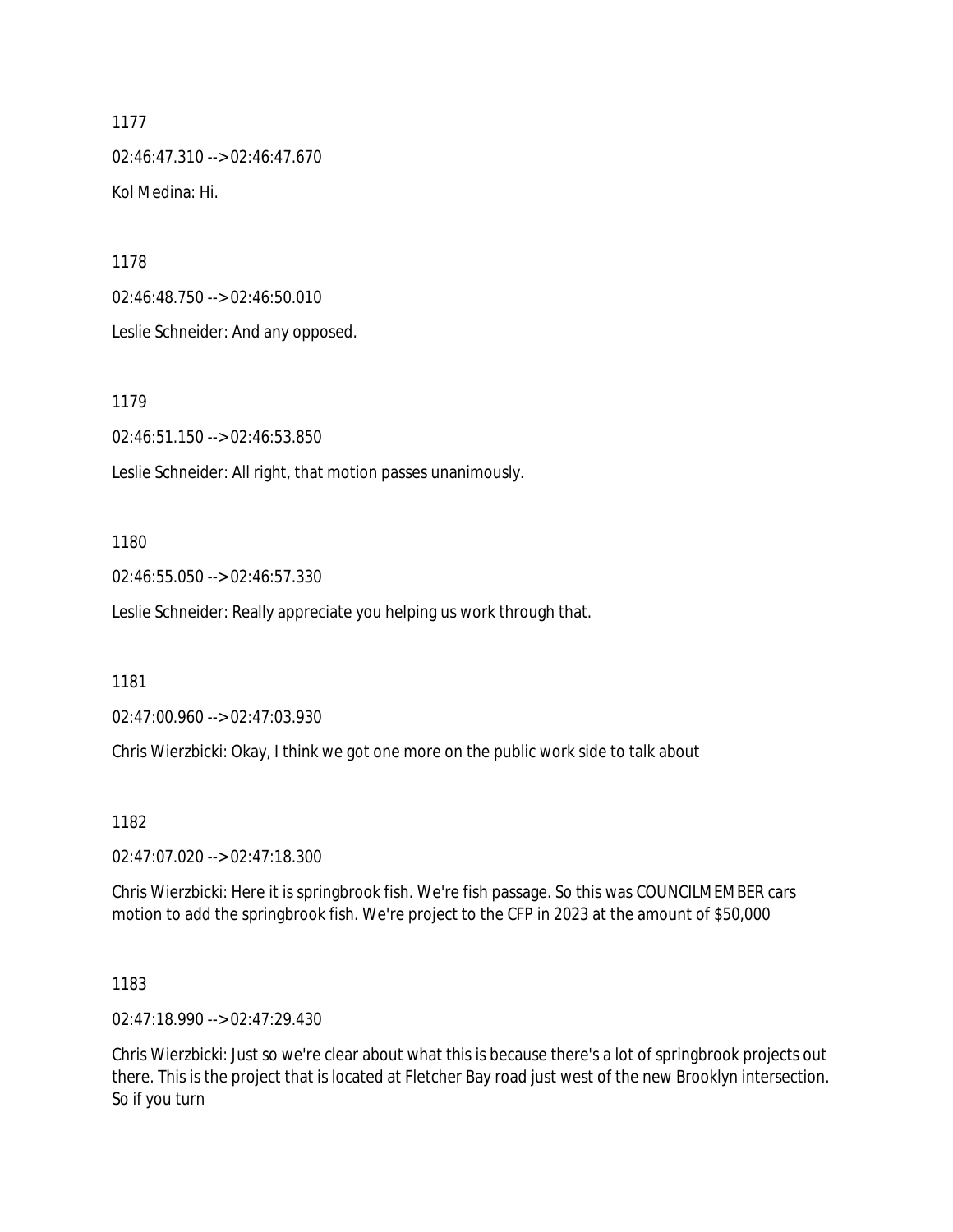02:47:30.390 --> 02:47:34.980

Chris Wierzbicki: West on Fletcher Bay road there and you go down the hill. That's where the culvert is located there.

1185

02:47:37.050 --> 02:47:47.340

Chris Wierzbicki: This is a we have a covert at this location. We also have a fee at this location which way that we've been trying to accommodate fish passage going upstream there.

1186

 $02.47.48$  150 -->  $02.47.57$  120

Chris Wierzbicki: The fish. We're is is failing. It's been failing for a number of years. And every year we go out there and make temporary repairs. And the reason we do that is because it's the only permissible.

1187

02:47:58.110 --> 02:48:08.460

Chris Wierzbicki: Action. We can take there with the existing where we're, we're actually not that the only thing anything other than temporary repair would need to be a fish passage covered

1188

02:48:09.150 --> 02:48:16.560

Chris Wierzbicki: And the city did work with the land Trust's to do a study of springbrook Creek and all of the fish passage

1189

02:48:17.430 --> 02:48:32.340

Chris Wierzbicki: locations along the creek identified this one is their top priority for for replacement and actually did a 10% design of a structure that would serve as a passage in this location that project was \$1.2 million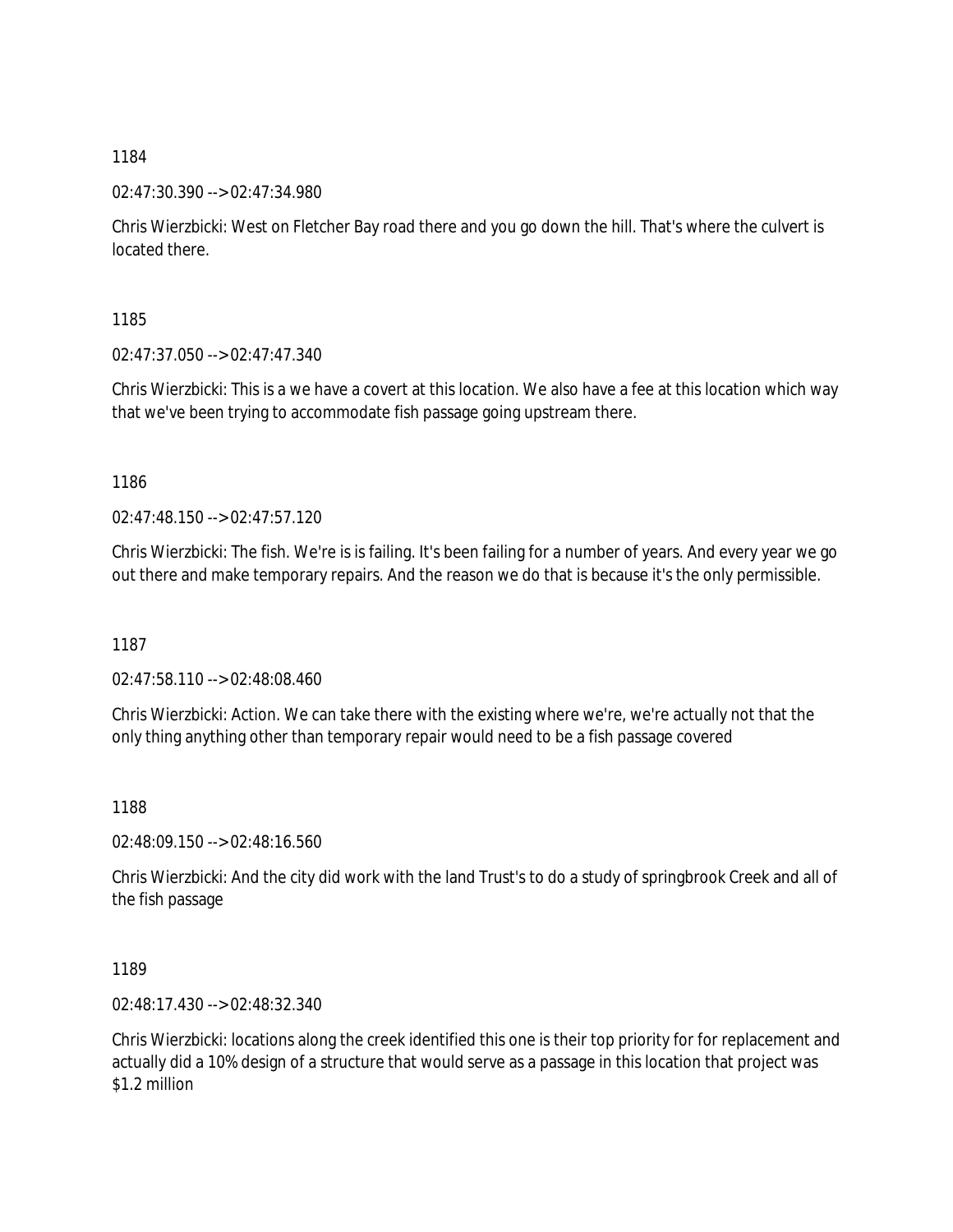02:48:33.330 --> 02:48:40.980

Chris Wierzbicki: And those that money estimate was done a couple years ago. So I'm not exactly sure if it's gone up or yet not since then, but that's what it was at the time.

1191

02:48:42.600 --> 02:48:55.170

Chris Wierzbicki: So what I would recommend because as, as I've said before, we've really tried to make this tip a document that is realistic and has real dollars in it and real commitments to doing projects.

1192

02:48:55.830 --> 02:49:06.000

Chris Wierzbicki: Which is not just helpful for the community, but also for the staff in terms of figuring out how to manage our resources best. I would suggest that we that we put the entire amount in CP, and that we commit

1193

02:49:07.170 --> 02:49:20.040

Chris Wierzbicki: I've made a recommendation. But of course, this is open to the Council's discretion. My recommendation would be that we include \$100,000 IN GENERAL FUND MONEY AND \$100,000 of swim money, this being a project that is

1194

02:49:21.330 --> 02:49:25.890

Chris Wierzbicki: split between those two funds not necessarily hundred percent of one or the other, it may

1195

02:49:26.400 --> 02:49:42.450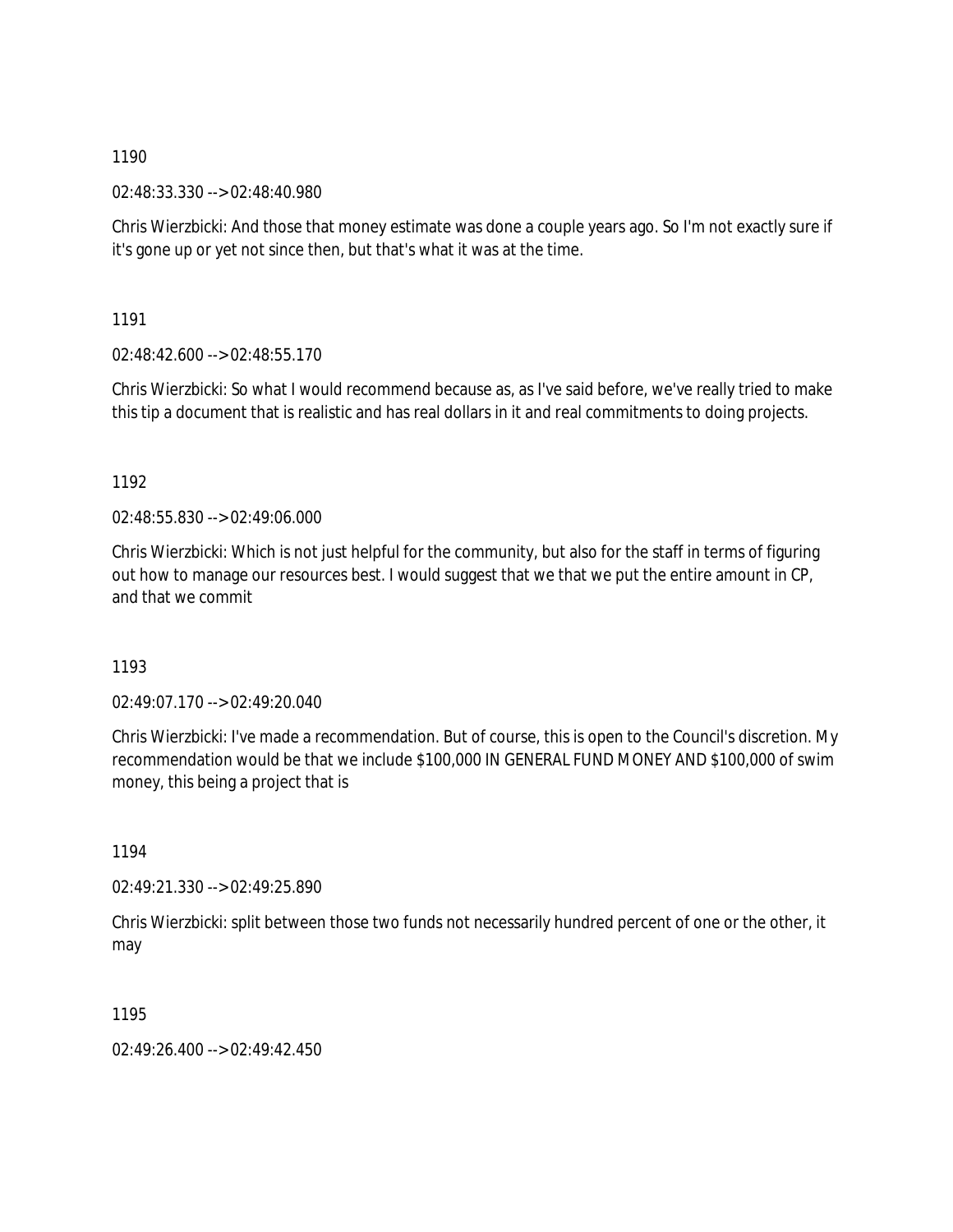Chris Wierzbicki: eventually become more 6040 or 7030 split between those funds but for, for starters, I think we're looking at a 5050 split and then identifying a million dollars worth of grant funds for the project as well. I think by having that city committed money in there. We

1196

02:49:43.620 --> 02:49:51.330

Chris Wierzbicki: Create a better opportunity for potentially receiving grants. If they see that the city is actually committed some real money to the project.

1197

02:49:52.740 --> 02:50:01.500

Chris Wierzbicki: And of course, you know, it also gives us a head start. If there's grant money that comes in to support it or if there's other like like I've talked about we've we have some outstanding grant money.

## 1198

02:50:03.120 --> 02:50:10.020

Chris Wierzbicki: That if we receive will free up some, some swim funds and we could potentially reprogram some of that money into this project. If the Council's interested

1199

02:50:11.280 --> 02:50:25.380

Chris Wierzbicki: That would get us closer to the goal of having the full amount. So my recommendation would be to to include the whole thing at this level. But certainly, you know, the Council can, can we can weigh that and make another decision so happy to answer any questions about that as well.

1200

02:50:25.830 --> 02:50:28.020

Leslie Schneider: All right. Thank you very much. Councilmember car.

1201

02:50:30.210 --> 02:50:31.890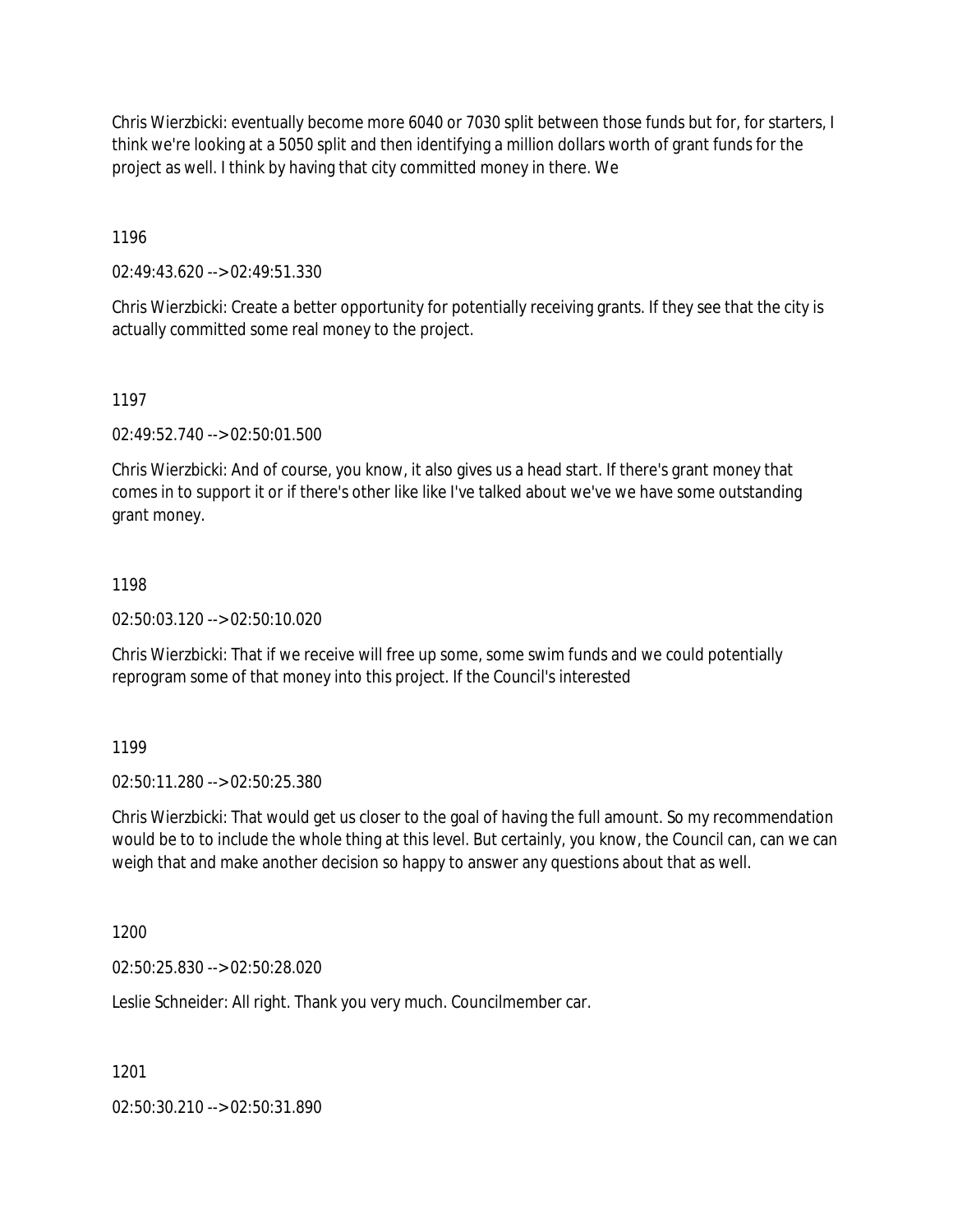Christy Carr: Thank you. I was just going to make a motion.

1202

02:50:33.210 --> 02:50:34.860 Christy Carr: I moved to add

1203

02:50:36.090 --> 02:50:40.860

Christy Carr: Oh, you took it away. I moved to add the spring.

1204

02:50:43.470 --> 02:50:43.920

Christy Carr: Brooke.

1205

02:50:45.420 --> 02:50:58.890

Christy Carr: Create a fish. We are passage project to this tip in 2023 as follows \$100,000 from the general fund \$100,000 from the swim fund and one that \$1 million grant supported

1206

02:51:01.650 --> 02:51:05.760

Leslie Schneider: Looks like COUNCILMEMBER high topless is second thing that yes, okay.

1207

02:51:07.590 --> 02:51:09.000

Leslie Schneider: All right, I think we can

1208

02:51:10.320 --> 02:51:16.650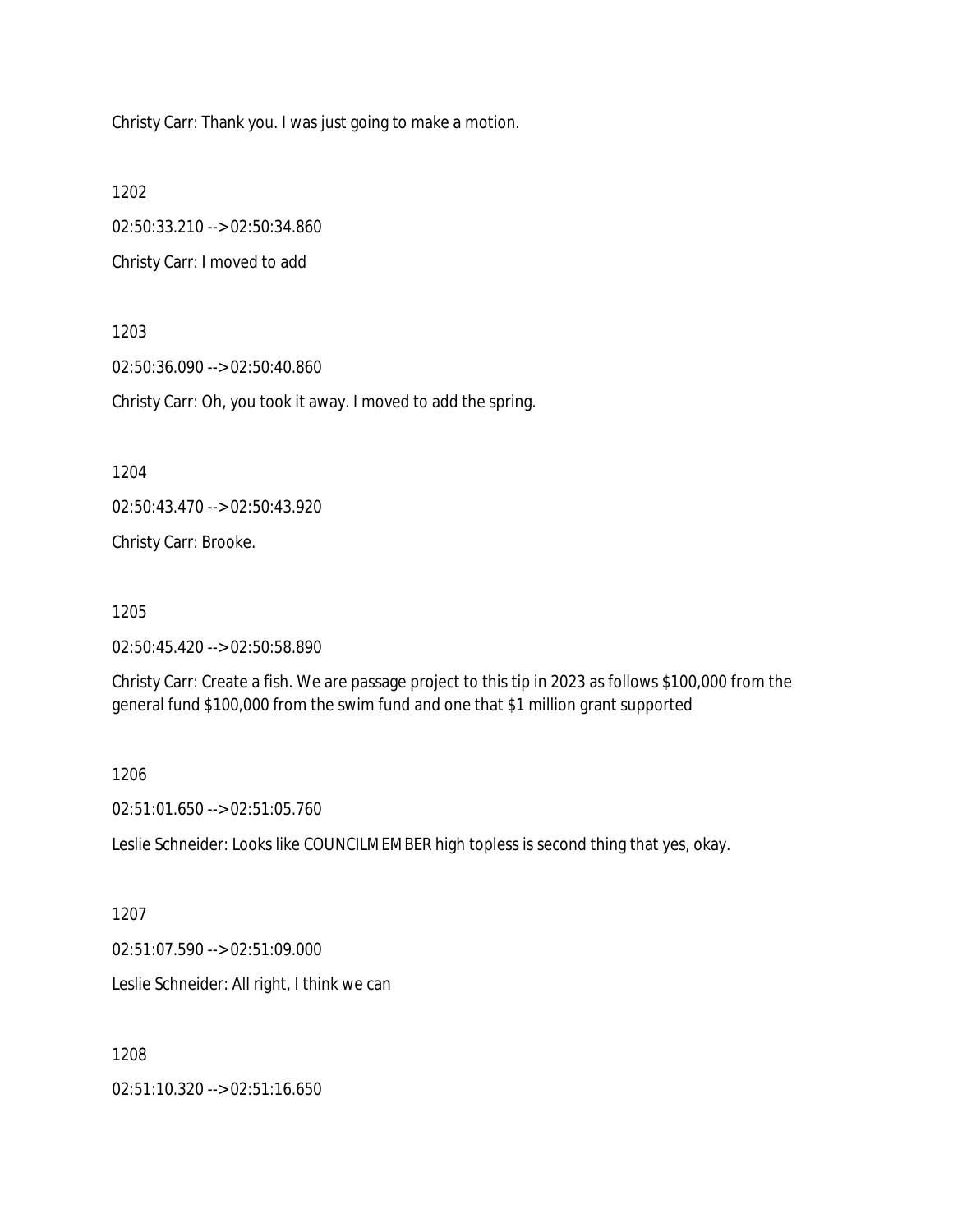Leslie Schneider: If you want to take the share away we can see if there's any further discussion. Wonderful. Thank you.

1209

02:51:18.030 --> 02:51:22.530

Leslie Schneider: Right. We have a motion and a second. I don't see any other hands up. Are we ready to vote.

# 1210

02:51:25.590 --> 02:51:33.570

Leslie Schneider: All those in favor of adding this springbrook fish. We're to the tip, please say aye.

1211 02:51:35.160 --> 02:51:35.520 Christy Carr: Aye.

1212

02:51:36.060 --> 02:51:37.440

Leslie Schneider: And any post

1213

02:51:39.600 --> 02:51:43.800

Leslie Schneider: Awesome, that's great that was passed unanimously. Thank you. Thank you.

# 1214

02:51:47.190 --> 02:51:55.350

Chris Wierzbicki: You're under wraps up the public website. So thank you. And we'll bring this tip back to you next week with all of these changes identified so you can have one last look

1215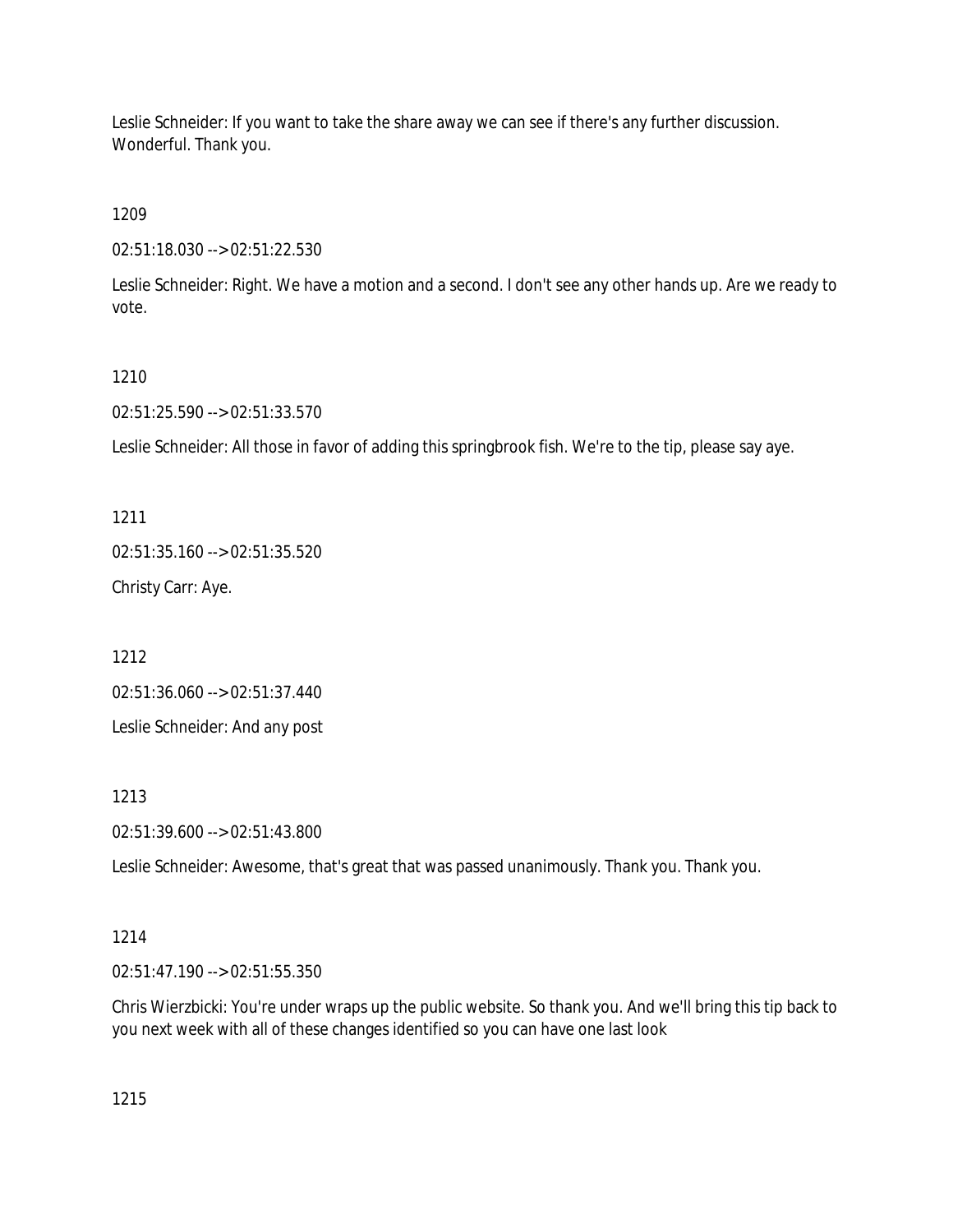02:51:55.830 --> 02:52:09.600

Leslie Schneider: And I would just like to express my appreciation for your thoughtfulness going into this. It really helps to have, you know, your recommendation. Come back to us with with that much deep analysis in it, appreciate a lot

1216

02:52:09.870 --> 02:52:10.320

Chris Wierzbicki: You're welcome.

1217

02:52:13.050 --> 02:52:22.590

Ellen Schroer: Okay, we just have one more. And I'll share the screen and Heather right our planning director is here to talk about emotion that actually had a couple of parts. So there's a couple of slides.

1218

02:52:24.210 --> 02:52:35.490

Heather Wright: In councils. Thank you for having me to discuss this motion. I do have one motion to discuss and that is to redirect the professional services from the implementation of the island center Siberia plan.

## 1219

02:52:36.000 --> 02:52:41.010

Heather Wright: And the initiation of the 2024 comprehensive plan to the Winslow master plan.

1220

02:52:41.580 --> 02:52:51.930

Heather Wright: The proposed budget included 30,000 consultant dollars in support of the island center sub area plan that is expected to be completed at the first quarter of 2021

1221

02:52:52.410 --> 02:53:05.940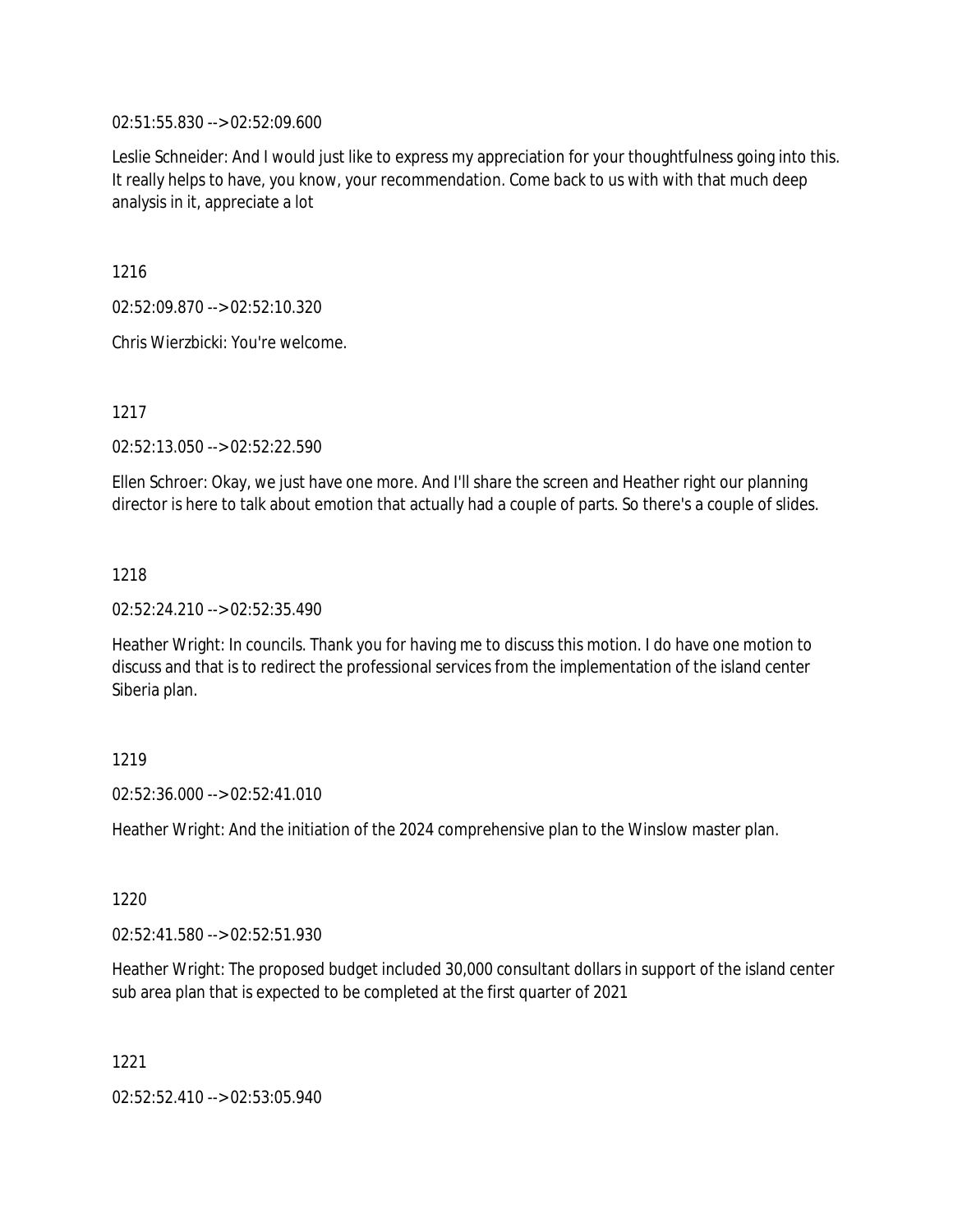Heather Wright: This budget item is intended to implement island center Sudbury plan into our land development regulations in the event those changes are needed. Without this, the activities would be removed from the city's 2021 22 work plan.

1222

02:53:07.350 --> 02:53:17.400

Heather Wright: The proposed budget also included \$25,000 before in the beginning planning for the next comprehensive plan update, which will be initiated in the fourth quarter of 2022

# 1223

02:53:18.300 --> 02:53:28.470

Heather Wright: It's hard to imagine they're already talking about implementing a new comprehensive plan and starting this process. It was last updated as you know in 2016 approved in 2017

# 1224

02:53:29.040 --> 02:53:38.910

Heather Wright: And is required to be updated on an eight year cycle the last update took about three years. So, the intention is to begin to work, they begin at excuse me, the end of 2024

1225

02:53:39.720 --> 02:53:47.310

Heather Wright: This part of the motion would reduce the budget by \$25,000 which would mean those activities would be removed from the 2021 22 work plan.

1226

02:53:48.960 --> 02:54:00.450

Heather Wright: The proposed budget did not include funding for the Winslow master plan update this item was identified and our 2017 comprehensive plan as an implementation item.

1227

02:54:00.990 --> 02:54:16.230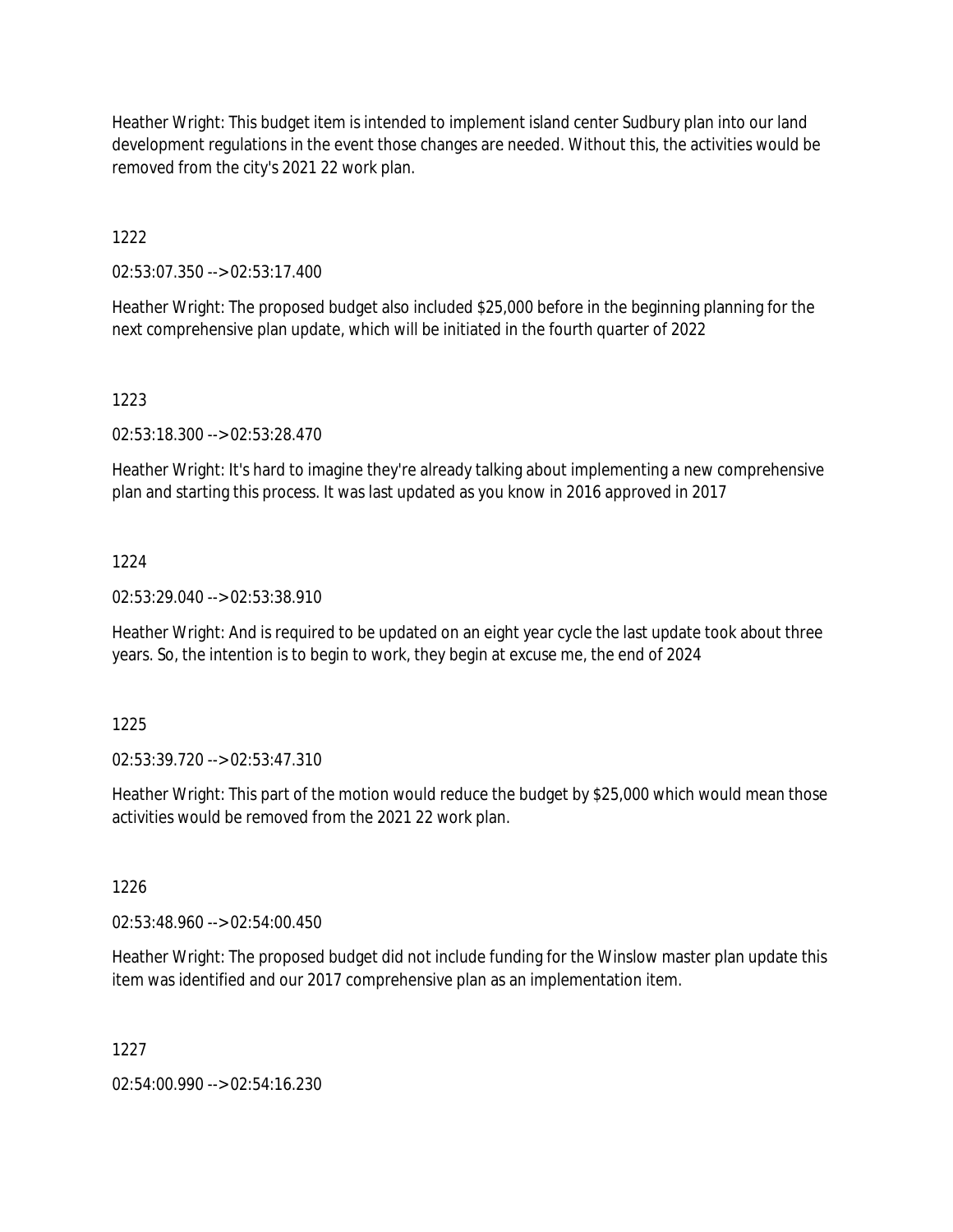Heather Wright: And included, of course, the island center stub your plan as our first approach to completion. And then our second sub area plan is the one flow master plan and we weren't expected to begin this in Q4 of 2019 following the completion of the island center Siberia plan.

1228

02:54:17.430 --> 02:54:28.470

Heather Wright: As we know, the Wednesday master plan is going to be a significant project, it will likely require a multi year approach significant engagement and considerable support from our city staff and multiple departments.

1229

02:54:29.370 --> 02:54:39.240

Heather Wright: This project was slated to have a term limited position to support it and it's typical for a project of this scale and scope to include significant consulting services.

## 1230

02:54:39.930 --> 02:54:52.620

Heather Wright: So while the \$55,000 would be redirected to this effort, potentially, if this motion is supported it is unlikely that the amount of funding is sufficient to support the project to completion, given the extensive scope of work.

## 1231

02:54:53.730 --> 02:54:57.780

Heather Wright: And that's all I had to do. I'm Adam available for any questions or comments.

## 1232

02:55:00.090 --> 02:55:04.410

Leslie Schneider: Thank you very much. Planning Director I'm COUNCILMEMBER hi topless.

## 1233

02:55:06.180 --> 02:55:18.720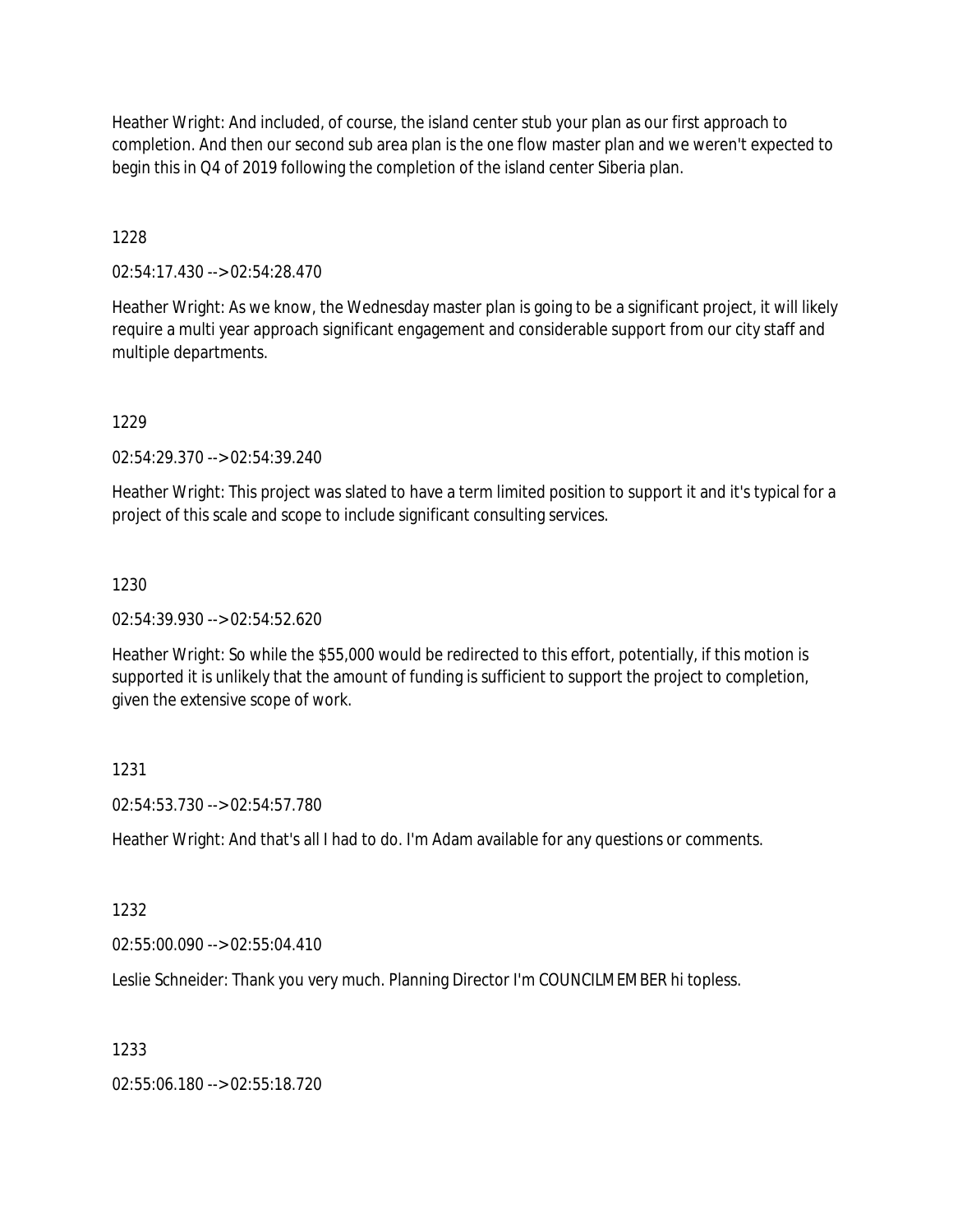Kirsten Hytopoulos: Um, this may be an uninformed question, but are we technically overdue for updating the window master plan was this opposed to be updated in conjunction with a

1234

02:55:20.850 --> 02:55:22.260

Kirsten Hytopoulos: Comprehensive Plan update

1235

02:55:23.190 --> 02:55:35.550

Heather Wright: So it was last updated. It was originally updated 96 with some slight amendments done in 1998 and then it was just adopted into a comprehensive plan in 2017 as Appendix D.

1236

02:55:36.090 --> 02:55:48.540

Heather Wright: And so I wouldn't say that we're behind. Technically, but it was a choice to not update it with the 2017 comprehensive plan instead to do it as part of the work plan for the 2017 comp plan.

1237

02:55:49.290 --> 02:56:00.600

Kirsten Hytopoulos: Okay, so it was it was going to be part of the 2017 work plan the comprehensive students have a team concrete works and you're saying, but it hasn't been updated since how

1238

02:56:00.660 --> 02:56:03.540

Heather Wright: When was it last update and it was the last update

1239

02:56:03.570 --> 02:56:06.660

Heather Wright: Yeah. Okay. Thank you. You're welcome.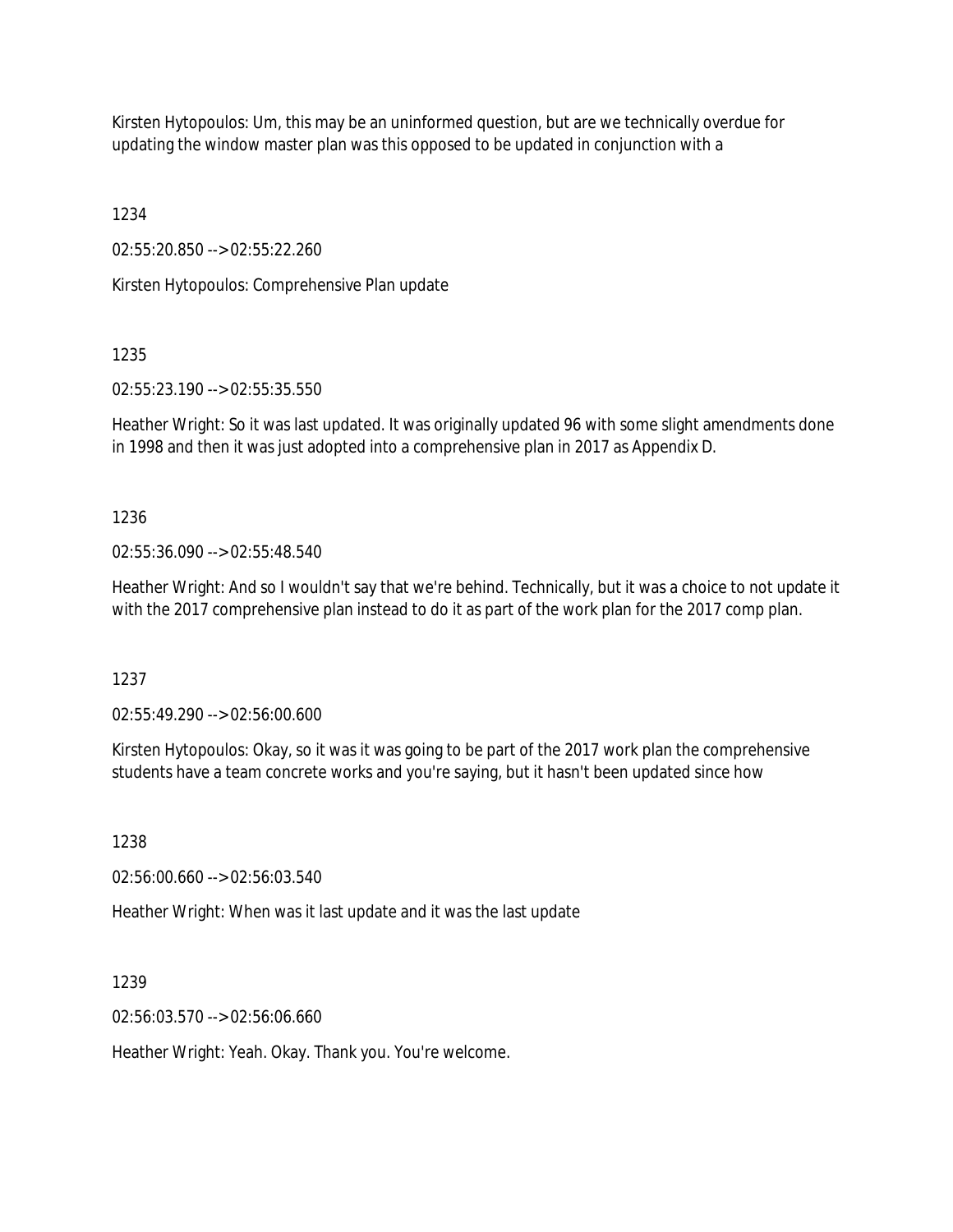02:56:08.730 --> 02:56:09.510

Leslie Schneider: City Manager.

1241

02:56:10.860 --> 02:56:18.300

Morgan Smith: Yeah, I think I would just add is trying to add some context here and to follow up on what Council of our topless was alluding to.

1242

02:56:18.660 --> 02:56:29.730

Morgan Smith: One of the reasons why the comprehensive plans implementing actions articulate the need to work on not only the ones look plan, but some of the other sub area plans is because they were not

#### 1243

02:56:30.480 --> 02:56:45.570

Morgan Smith: They were somewhat stale and they were do. And so the Council's commitment was to do island center first and the intent was to do Winslow next. I think that conversation that's in front of Council is a really important one, and it's probably one that will

## 1244

02:56:46.860 --> 02:56:58.200

Morgan Smith: Be best managed next year as part of your strategic planning and we're planning conversations, it's, it's in my mind an item that's less about budget and less about sort of \$50,000 here or there, and more about

1245

02:56:59.010 --> 02:57:06.030

Morgan Smith: How and when are you going to get organized and ready to put this really significant multi layered project with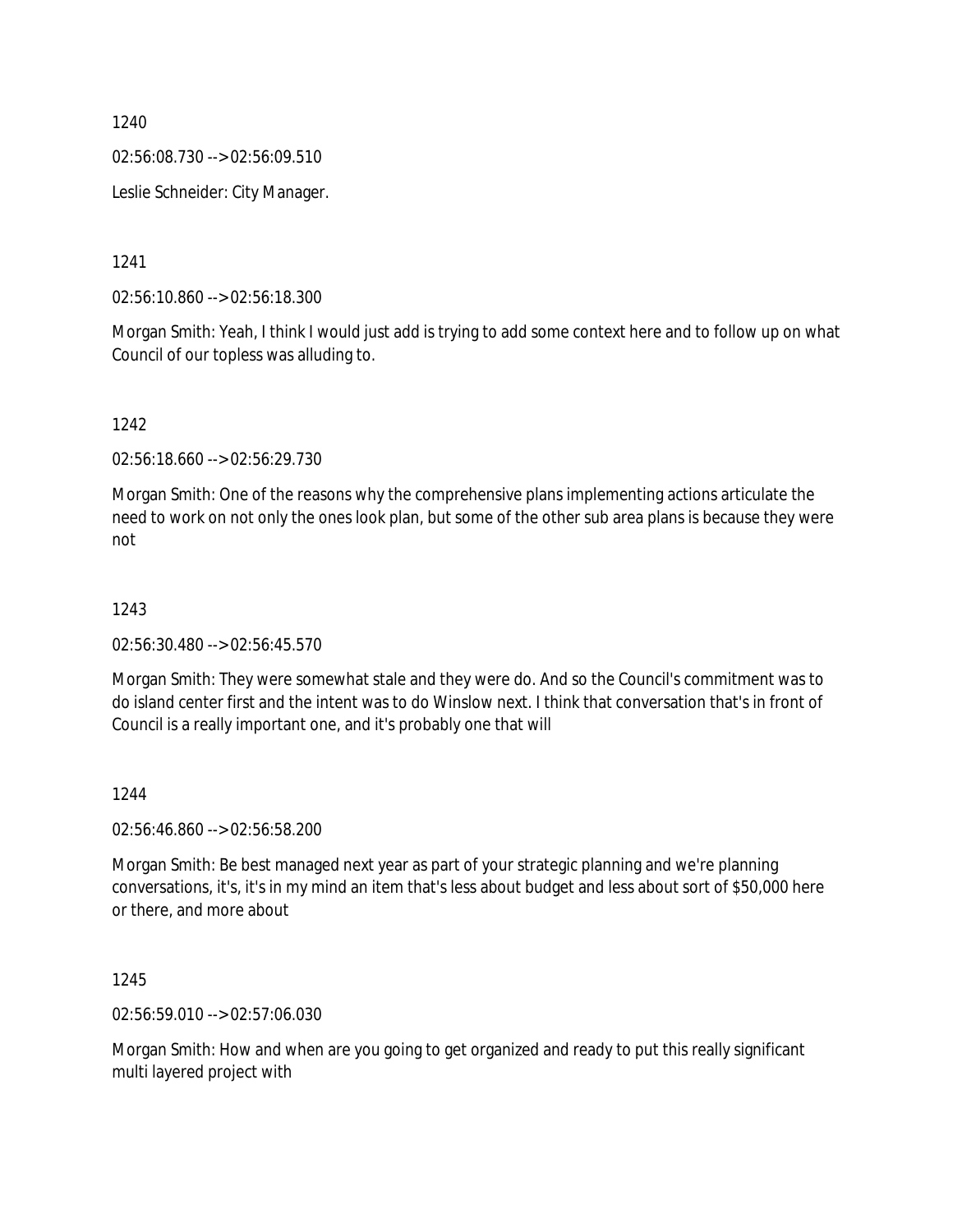02:57:07.440 --> 02:57:15.870

Morgan Smith: Important public outreach and engagement. How are you going to launch it. What does it look like and how is the city organization and community can organize around that effort.

1247

02:57:16.230 --> 02:57:28.230

Morgan Smith: It's it's a whole different scale, even then island center so very a plan. And to be honest, we kind of struggled with executing that successfully. So I don't think I want to make sure that the information that was presented as slides.

1248

02:57:28.680 --> 02:57:40.860

Morgan Smith: Doesn't come across as we can't do it or we don't expect to do it. It's that I just think it's a different flavor conversation. It's really more about a workplace and I'm sorry a work plan priorities conversation.

1249

02:57:41.220 --> 02:57:51.750

Morgan Smith: And then once you have your arms around what exactly the scope of this effort is going to be, you should have some realistic sense of what amount of budget and schedule.

1250

02:57:52.470 --> 02:58:03.060

Morgan Smith: Support that you can make the budget decisions to follow. I'm just not sure that it feels like I guess, to me it feels a little bit like the tail wagging the dog to make some relatively minor budget adjustments.

1251

02:58:03.510 --> 02:58:08.460

Morgan Smith: As a way to get it fundamentally what I feel like the Council or some council members anywhere, trying to say, which is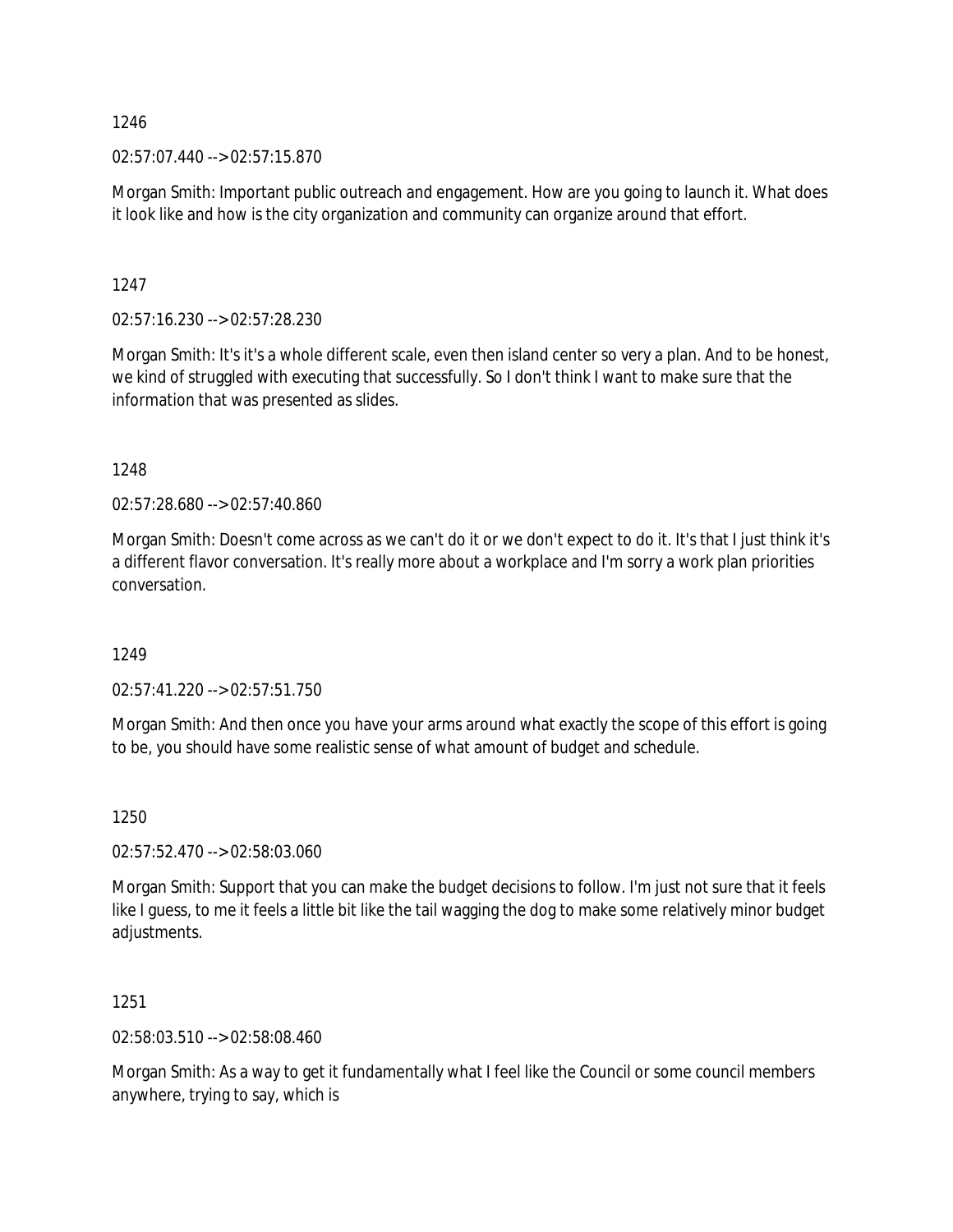## 02:58:08.760 --> 02:58:20.820

Morgan Smith: We really want to draw a bright line around the Winslow plan and make sure it's front and center in our thinking and that we get it scheduled and we get it launched and I'm just not sure that the way to successfully do that is to make these these budget tweaks.

1253

02:58:22.170 --> 02:58:25.470

Leslie Schneider: Manager. Could I ask a quick question before I go to some of these other hands.

## 1254

02:58:26.310 --> 02:58:37.440

Leslie Schneider: So it sounds like this work plan strategy that you're talking about this would typically be done like in a council retreat, where we would start to set priorities.

1255

02:58:38.430 --> 02:58:49.530

Leslie Schneider: We've had some back and forth about when those retreats happened so typically there's there's been a retreat didn't in January and then we moved it to June or may and then

1256

02:58:51.690 --> 02:58:56.880

Leslie Schneider: So in your mind right now, when his counsel kind of do to have another

## 1257

02:58:58.260 --> 02:59:05.940

Leslie Schneider: strategy session, knowing that it will be with a new city manager and that we can we can you know make that decision, but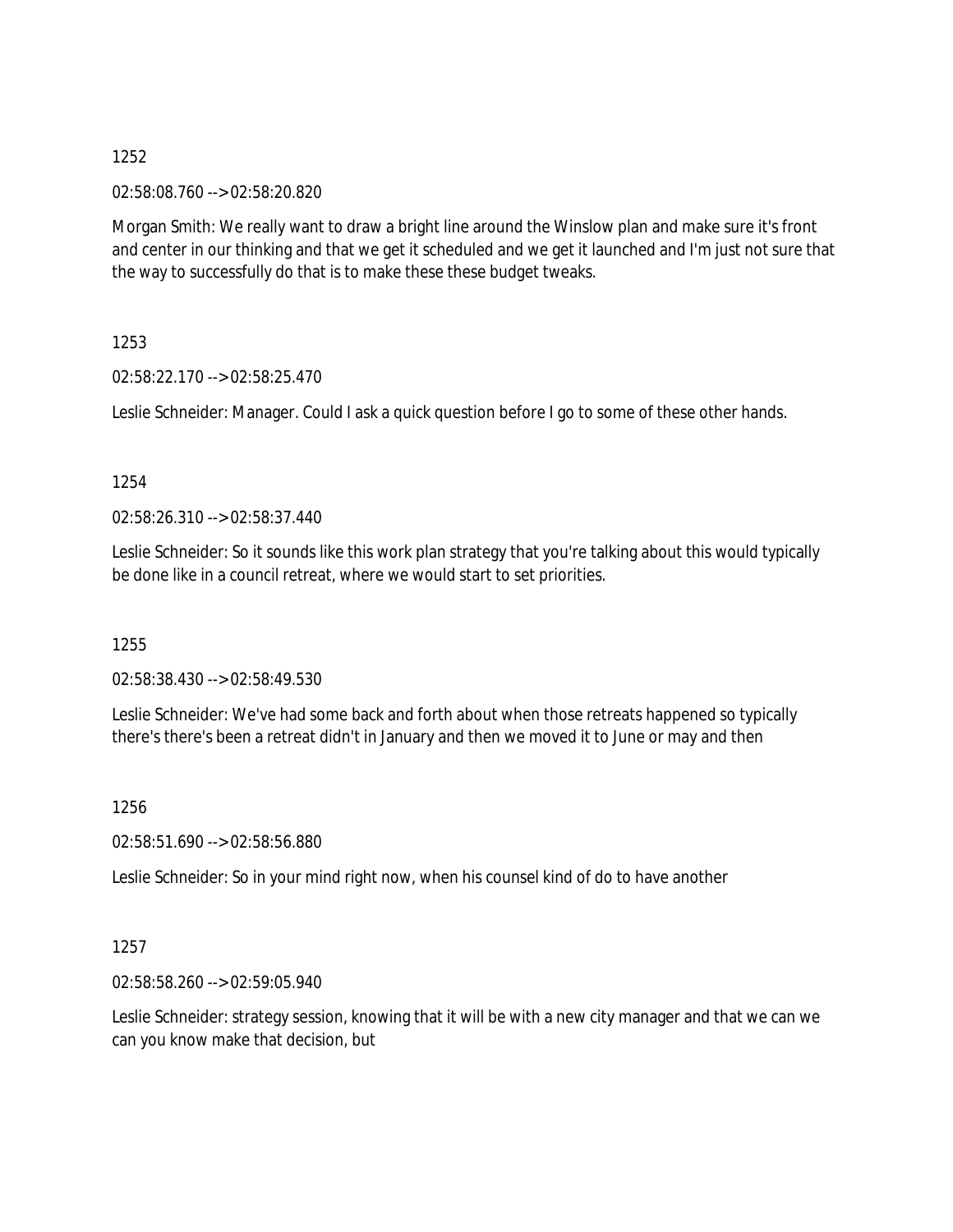02:59:06.180 --> 02:59:18.510

Morgan Smith: Yeah, I think that's up to you. That's would certainly be part of my transition notes for December is that we did go back and forth. There was a council, there was a pretty long tradition of having a council.

1259

02:59:21.180 --> 02:59:32.730

Morgan Smith: Annual retreat strategic planning session in early in Q1 and then a couple years ago, the Council at that time got energized around some recommendations from Ron Holyfield and Sgr

1260

02:59:33.120 --> 02:59:37.980

Morgan Smith: That a better calendar for that was to shift to a cue to mid year timeframe.

1261

02:59:38.430 --> 02:59:42.240

Morgan Smith: And one of the things that we learned was that felt great to the city council.

1262

02:59:42.510 --> 02:59:47.940

Morgan Smith: But then when we got into an election cycle new Council members and I'm looking at COUNCILMEMBER Polycom COUNCILMEMBER I topless.

1263

02:59:48.150 --> 02:59:54.990

Morgan Smith: That felt awkward to them because they joined at the end of the calendar year kind of expecting to have some strategic dialogue and Q1.

1264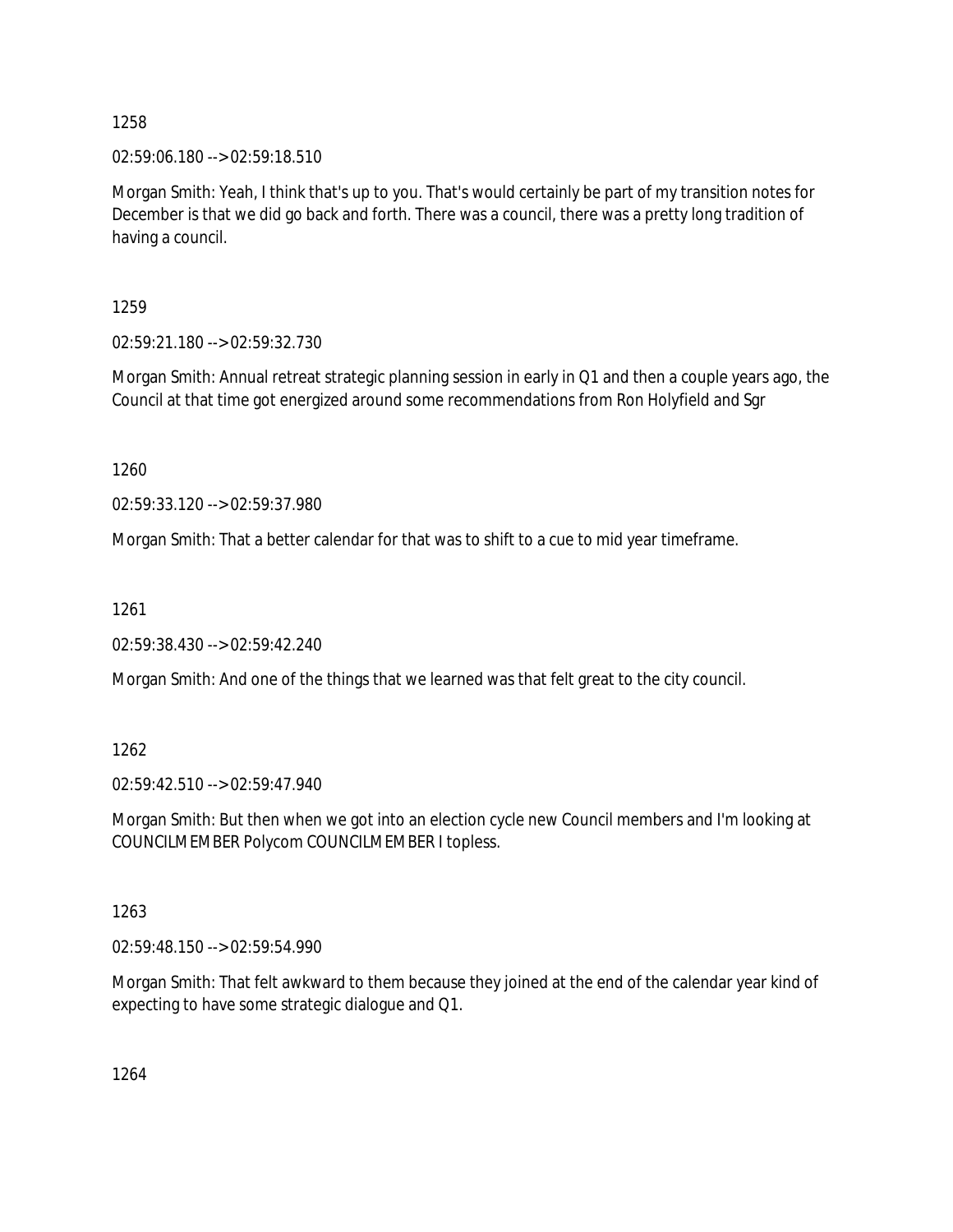02:59:55.620 --> 03:00:02.220

Morgan Smith: And maybe that mid year calendar didn't fit as well. So that's a long way of saying is it's up to counsel. I think you guys

1265

03:00:02.610 --> 03:00:14.970

Morgan Smith: Are due to affirm whether you especially given the timing for your new city manager, whether you feel like you want to have some conversations about big picture temple emphasis in Q1.

1266

03:00:16.500 --> 03:00:28.140

Morgan Smith: One thing thing that comes to my mind is that might be great input to have ready and package so that when your new city manager gets here. He can he or she can hear from you. Hey, these are the 10 things we really know we care about.

1267

03:00:28.710 --> 03:00:33.450

Morgan Smith: And then you can talk to that city manager about what your strategic planning process is going to be annually.

1268

03:00:33.900 --> 03:00:38.550

Morgan Smith: And whether that's a mid, mid years of fit or the beginning of the year, but that's that's a lot for

1269

03:00:39.090 --> 03:00:43.140

Morgan Smith: Us a lot of backdrop for this one point but all I was trying to say is, um,

1270

03:00:43.590 --> 03:00:52.440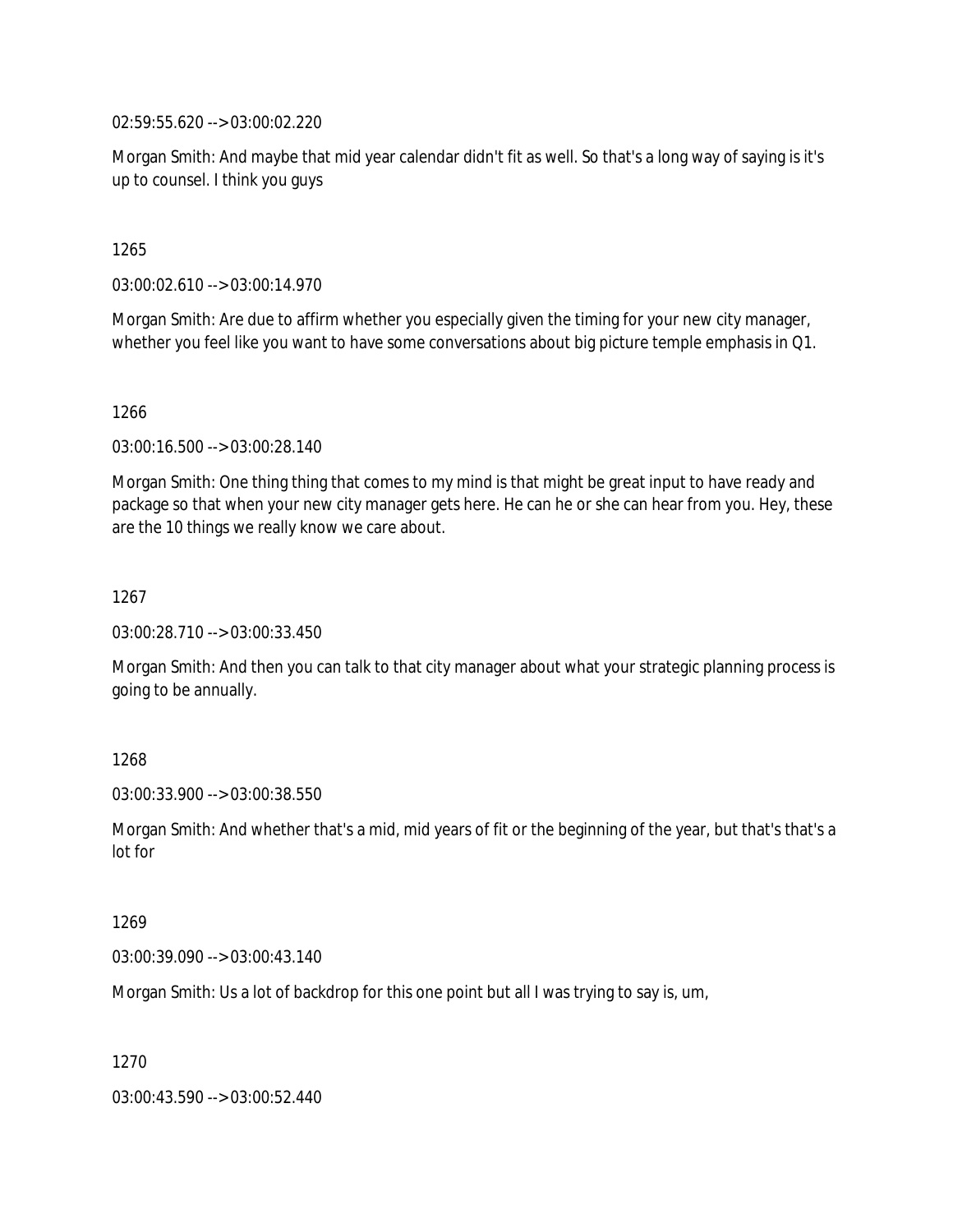Morgan Smith: This our ability to succeed and prioritize this project is really better served by that that level of conversation and dialogue and emphasis

# 1271

03:00:52.740 --> 03:01:05.430

Morgan Smith: More so maybe than finding 20 or 30 or \$40,000 here are there at potentially, if it's if it's putting at risk. Some other activities that aren't big dollar activities, but the do matter in terms of completing some former work.

# 1272

03:01:07.050 --> 03:01:08.700

Leslie Schneider: Thank you. Councilmember card.

# 1273

03:01:10.380 --> 03:01:24.450

Christy Carr: Yeah, thanks. I don't disagree really at all with the city managers note regarding tail wagging the dog or whatever was in terms of how we prioritize the Winslow master plan.

# 1274

03:01:25.530 --> 03:01:37.350

Christy Carr: But I do think that our guiding principle number eight, maybe it is talks about how we are supposed to use our budget to implement the guiding principles and policies of our comp plan.

# 1275

03:01:37.950 --> 03:01:57.540

Christy Carr: And the ones little master plan is is I think the highest priority implementing action in our 2017 comp plan. And I think that I understand it's it's characterized as a really heavy lift. But I do think that as the joint subcommittee has talked more about it. It's really

1276

03:01:58.860 --> 03:02:01.920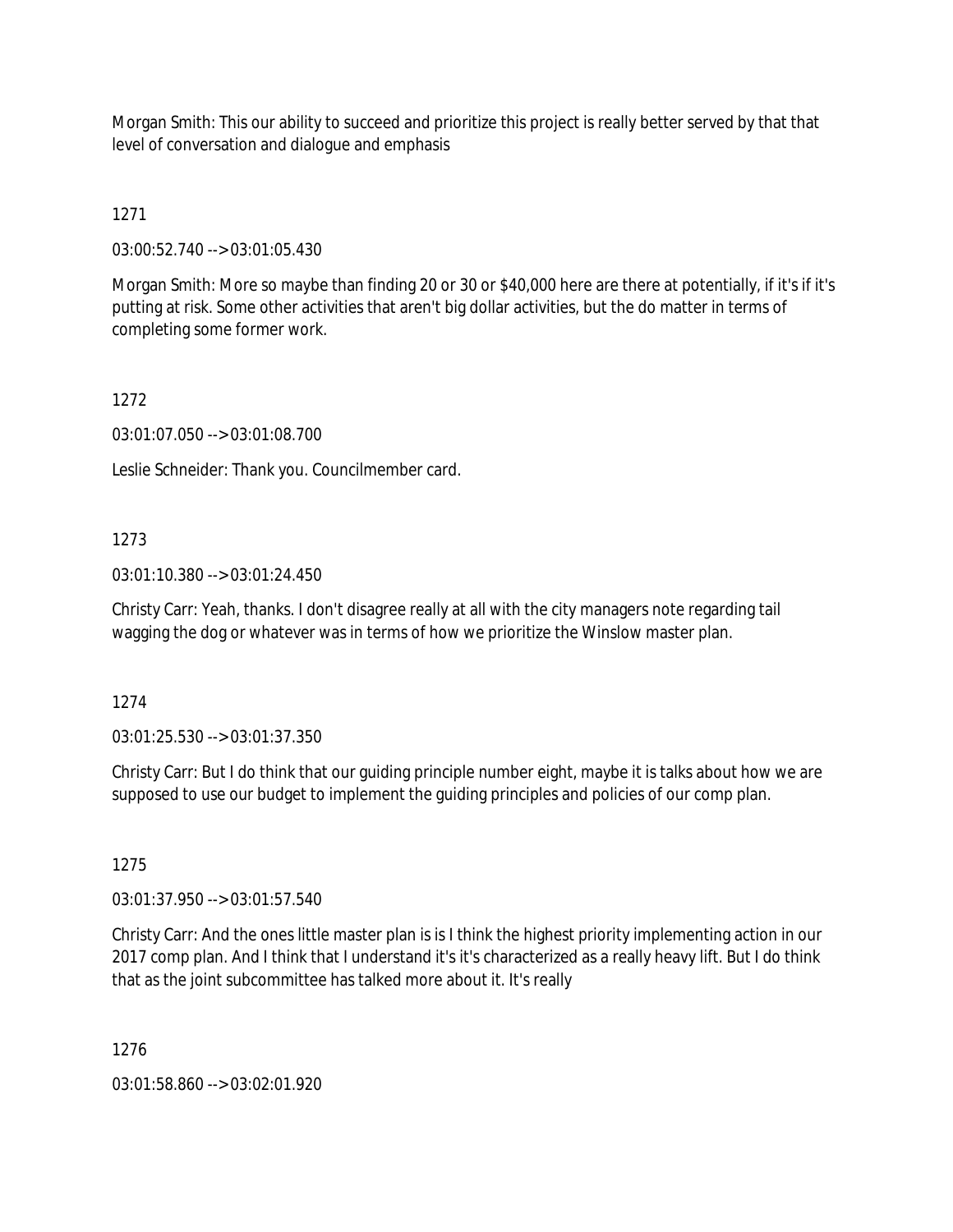Christy Carr: It's somewhat of a linchpin to all of the land use.

# 1277

03:02:03.090 --> 03:02:09.900

Christy Carr: Tools that we've been talking about because a lot of them happen and or depend on the winds will master plan. And what happens

# 1278

03:02:10.380 --> 03:02:22.290

Christy Carr: In Winslow, so I think that, yeah, it's only \$55,000 but I think it's from my perspective, really important to us. Our budget to prioritize what we should be doing.

# 1279

03:02:22.650 --> 03:02:39.000

Christy Carr: And I think we should be focusing on the Wenzel master plan in 2021 and I don't think it's to the detriment of work that has been in progress. I think we spent a lot of time close to three years on the island center process. And I think that

1280

03:02:40.200 --> 03:02:48.750

Christy Carr: I think that it's going to be okay, even if we don't spend an additional \$30,000 on it in terms of implementing the plan. We're not implementing

## 1281

03:02:49.110 --> 03:02:58.560

Christy Carr: Things on the ground there, which I think some community members have thought implementation meant that's more professional services dollars. This is a professional services budget item.

1282

03:02:58.950 --> 03:03:11.070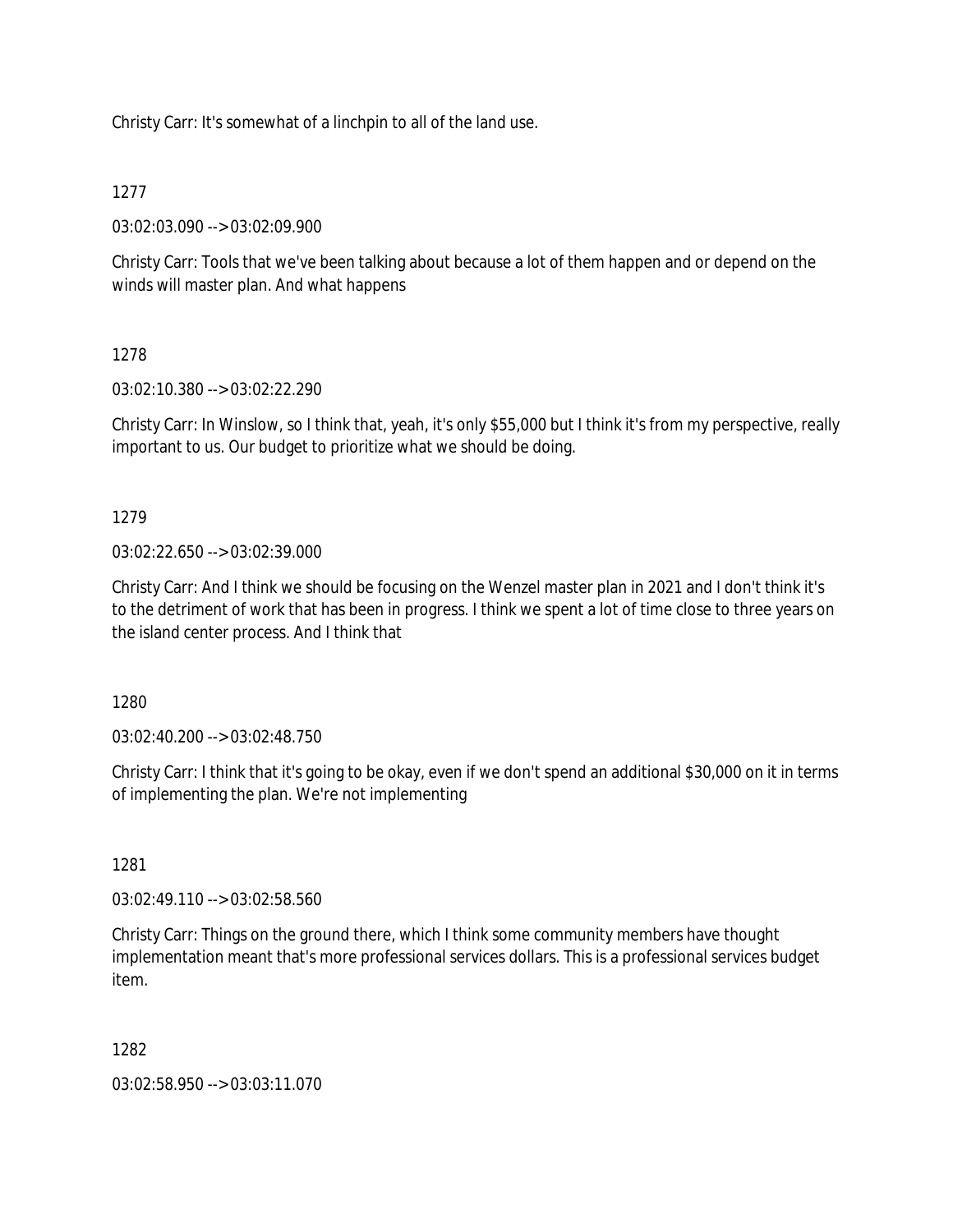Christy Carr: And in terms of the comp plan update I feel really strongly. We haven't even updated the Winslow master plan, which was on the work plan of the comp plan in 2017 and we're jumping ahead to getting started on the

1283

03:03:12.570 --> 03:03:23.040

Christy Carr: comp plan. So I don't want to put the cart before the horse in that regard. And I know it's it's little dollars, but I think they speak volumes of

## 1284

03:03:23.880 --> 03:03:35.340

Christy Carr: How we are prioritizing our land use strategy and I'm happy to have that conversation and retreat or to advance I'd really love to have it at the beginning of 2021 because this is our 2021

#### 1285

03:03:35.910 --> 03:03:44.670

Christy Carr: marching orders in terms of in terms of dollars in terms of what staff will be focusing on and it is my understanding that the ones will master plan at some point was in the

1286

03:03:45.420 --> 03:03:53.520

Christy Carr: Budget, but because we're in a contraction mode, it wasn't included so there wasn't some time. It was identified as a priority issue so

1287

03:03:54.870 --> 03:04:00.480

Christy Carr: You know, I'm happy to go with the majority of counsel, how you feel on this. I'm just giving you my perspective of

1288

03:04:00.900 --> 03:04:06.480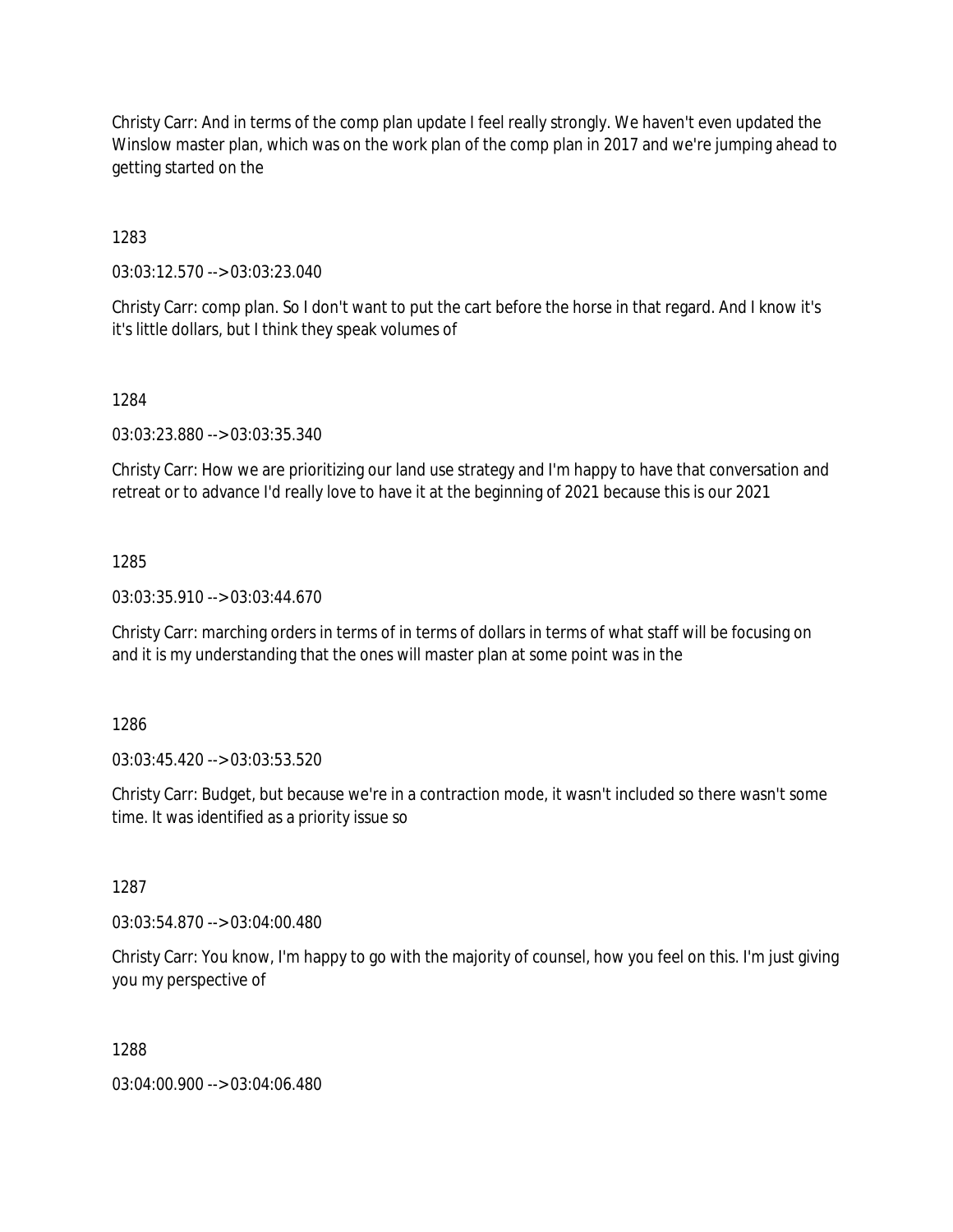Christy Carr: Sort of some of what we've talked about in the joint land you subcommittee about how the Winslow plan is

1289

03:04:06.870 --> 03:04:23.640

Christy Carr: Is not an insignificant effort, but it is part of a larger hole and we don't necessarily need to wait for the entire enchilada to be baked before we start to achieve some of these things, but we need to start working on it so that we can start to implement some of these

1290

03:04:24.660 --> 03:04:28.200

Christy Carr: Affordable housing associated strategies and tools so

1291

03:04:29.370 --> 03:04:31.800

Christy Carr: That's all I'll say on that topic.

1292

03:04:33.030 --> 03:04:35.130

Leslie Schneider: Great, thank you. Councilmember I topless.

1293

03:04:36.900 --> 03:04:39.360

Kirsten Hytopoulos: I just want to say that I also appreciate what

# 1294

03:04:39.630 --> 03:04:51.060

Kirsten Hytopoulos: The manager saying about it is little dollars i just i want i think the community should take us seriously when we say this, you know, when we put the money here. This is what are these are where I priorities are. And I think this is such a critical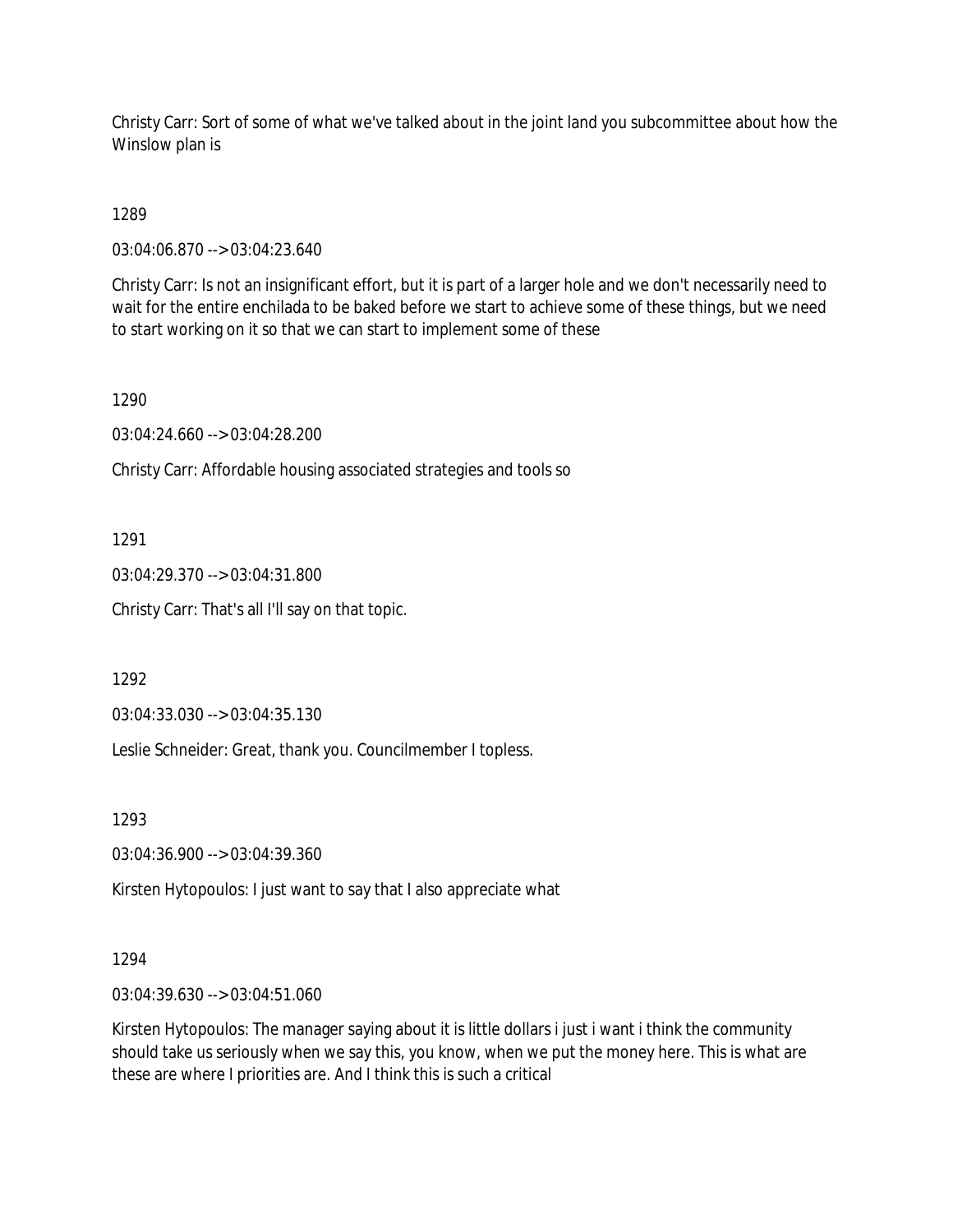03:04:51.540 --> 03:04:56.910

Kirsten Hytopoulos: Plan that is so necessary for these other priorities that we keep talking about affordable housing, etc.

1296

03:04:57.270 --> 03:05:02.940

Kirsten Hytopoulos: That we need to make. We need to make a point of where our priorities are. And it also think it's important for us as responsible

1297

03:05:03.300 --> 03:05:07.170

Kirsten Hytopoulos: Council members that when we would have come forward. What is His counselor car hasn't said

1298

03:05:07.650 --> 03:05:12.480

Kirsten Hytopoulos: I want to fund this. And so I want to move these funds from here to here and not just

1299

03:05:12.810 --> 03:05:18.780

Kirsten Hytopoulos: You know, I think this is this is a responsible move as a council member to say, here are the funds, I want to move them from here to here.

1300

03:05:19.080 --> 03:05:30.330

Kirsten Hytopoulos: And I think that she's made a good example that way by looking for those funds, even if they're small funds and they're not hundreds of thousands of dollars of funds and that's why I support this this action that you're taking COUNCILMEMBER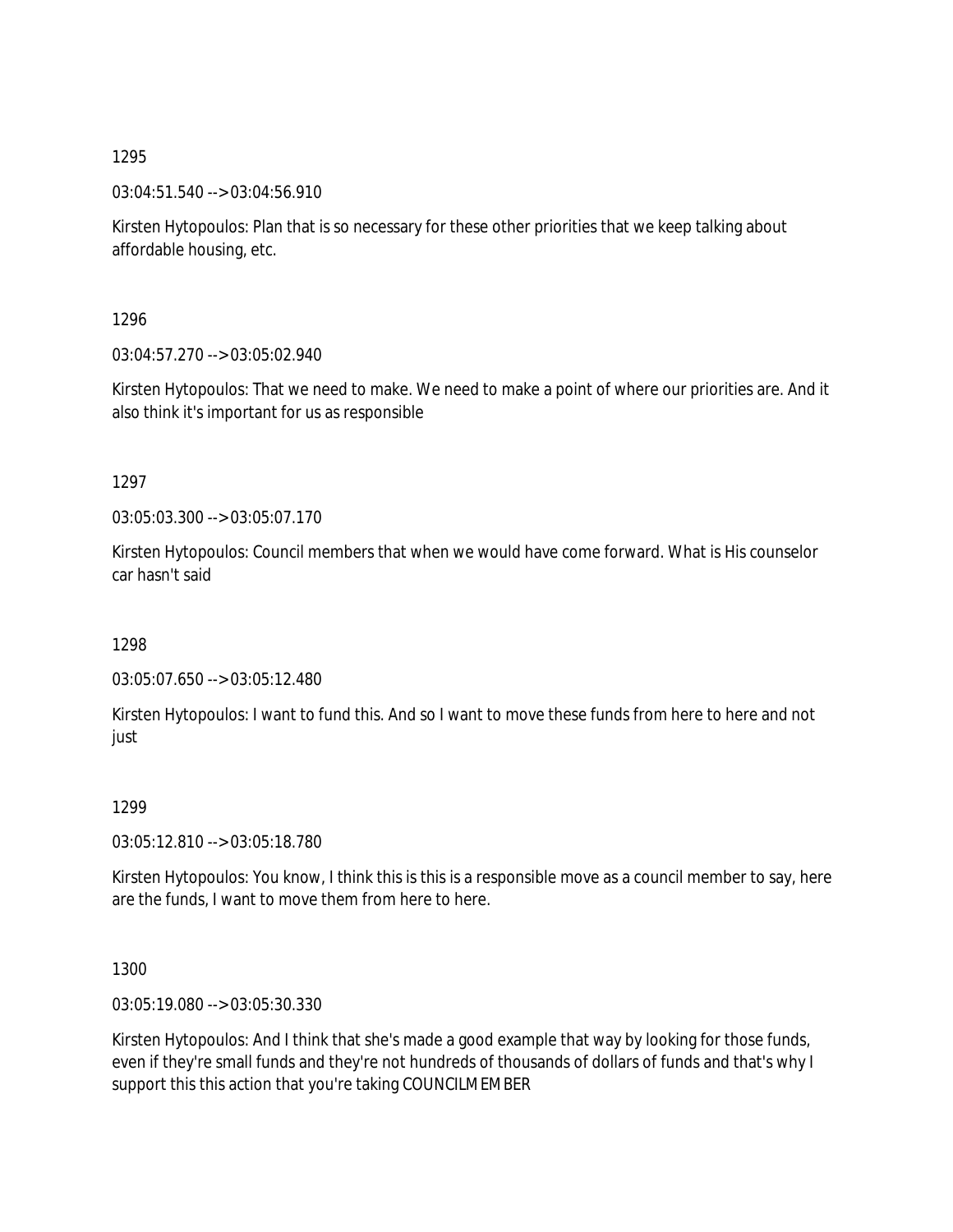1301 03:05:33.240 --> 03:05:33.780 Leslie Schneider: So,

1302

03:05:35.220 --> 03:05:41.040

Leslie Schneider: City Manager, maybe you could help me out here on so I understand that the budget is

1303

03:05:41.040 --> 03:05:46.500

Morgan Smith: Something I'm sorry. Maybe I could just jump in with some ideas that might help move along.

# 1304

03:05:47.730 --> 03:05:57.900

Morgan Smith: I think that the point that I hear express my counselor I topless and COUNCILMEMBER car to me fits well or fits it is easier for me to visualize with the

1305

03:05:59.610 --> 03:06:10.920

Morgan Smith: Pulling back the funding for the next comp plan update and you and repurposing that to jumpstart or to use as a placeholder to highlight your intent to start the

1306

03:06:11.430 --> 03:06:19.620

Morgan Smith: Winslow master plan and 2021 I would recommend reserving some amount, even if it's a de minimis amount like \$10,000 for the island center.

1307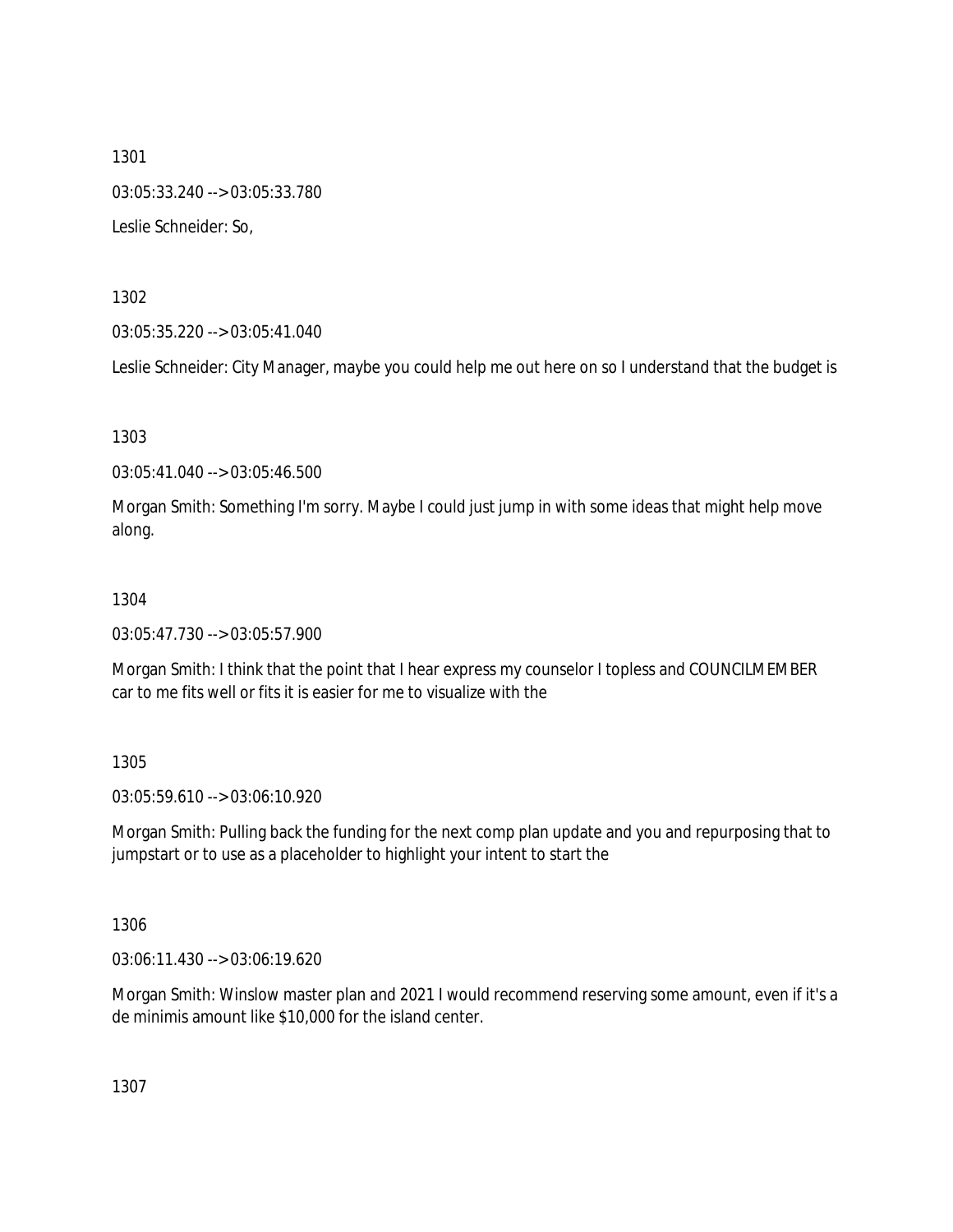03:06:20.310 --> 03:06:29.520

Morgan Smith: Professional Services, because I would hate to see to the point that it's taken three years. There may very well be some things that we want to do out of that and I would hate to shortcut.

1308

03:06:29.910 --> 03:06:37.920

Morgan Smith: Kind of the final chapter of that if there's outreach or materials or outside help, particularly since we're a little short handed and planning right now.

1309

03:06:38.790 --> 03:06:41.940

Morgan Smith: To complete those design rags, for example, or anything else. So

1310

03:06:42.690 --> 03:06:56.010

Morgan Smith: That's just an idea, feel free to stick with the original motion, but if you were open to an adjustment. I guess my adjustment would be to retain a little bit of funding in the island center project, but that i i absolutely understand the point you're making with the

1311

03:06:57.870 --> 03:06:58.560

Morgan Smith: Next,

1312

03:06:59.790 --> 03:07:01.680

Morgan Smith: Set of fundings for the future comp plan.

1313

03:07:02.310 --> 03:07:09.120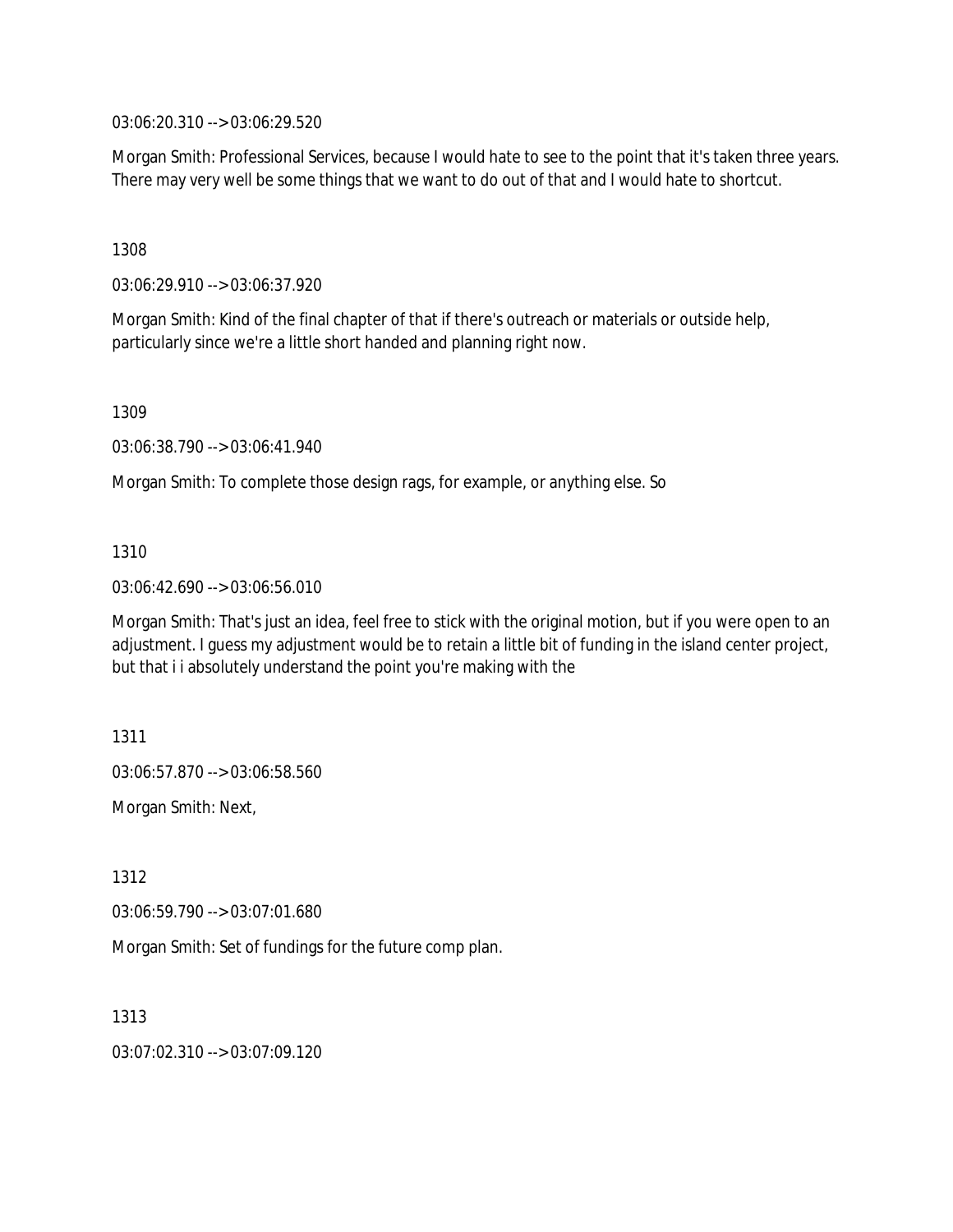Morgan Smith: And then just because I'm not going to have too many other opportunities to speak to it. I just wanted to follow up on something. Councilmember car said about the timing.

1314

03:07:09.450 --> 03:07:15.540

Morgan Smith: And putting in a plug for talking early in 2021 about what 2020 ones work plan priorities will be

# 1315

03:07:15.870 --> 03:07:23.370

Morgan Smith: And I just want to remind everyone that the rationale for actually having a mid year conversation is that from an organizational perspective.

# 1316

03:07:23.760 --> 03:07:35.070

Morgan Smith: Early in 2021 is is too late to be talking successfully about the priorities for 2021 work plan. The reason to have that conversation in the middle of 2020

1317

03:07:35.520 --> 03:07:45.630

Morgan Smith: Is so that then it can inform your budget. Everyone can organize their thinking and shift their capacity and focus on the things that everyone's agreed is the most critical and top line.

## 1318

03:07:46.320 --> 03:07:56.250

Morgan Smith: Work for us. And so that you're heading into 2021 with a shared vision of what that is, rather than entering the year, having just passed your budget and potentially then making big adjustments.

# 1319

03:07:56.670 --> 03:08:12.030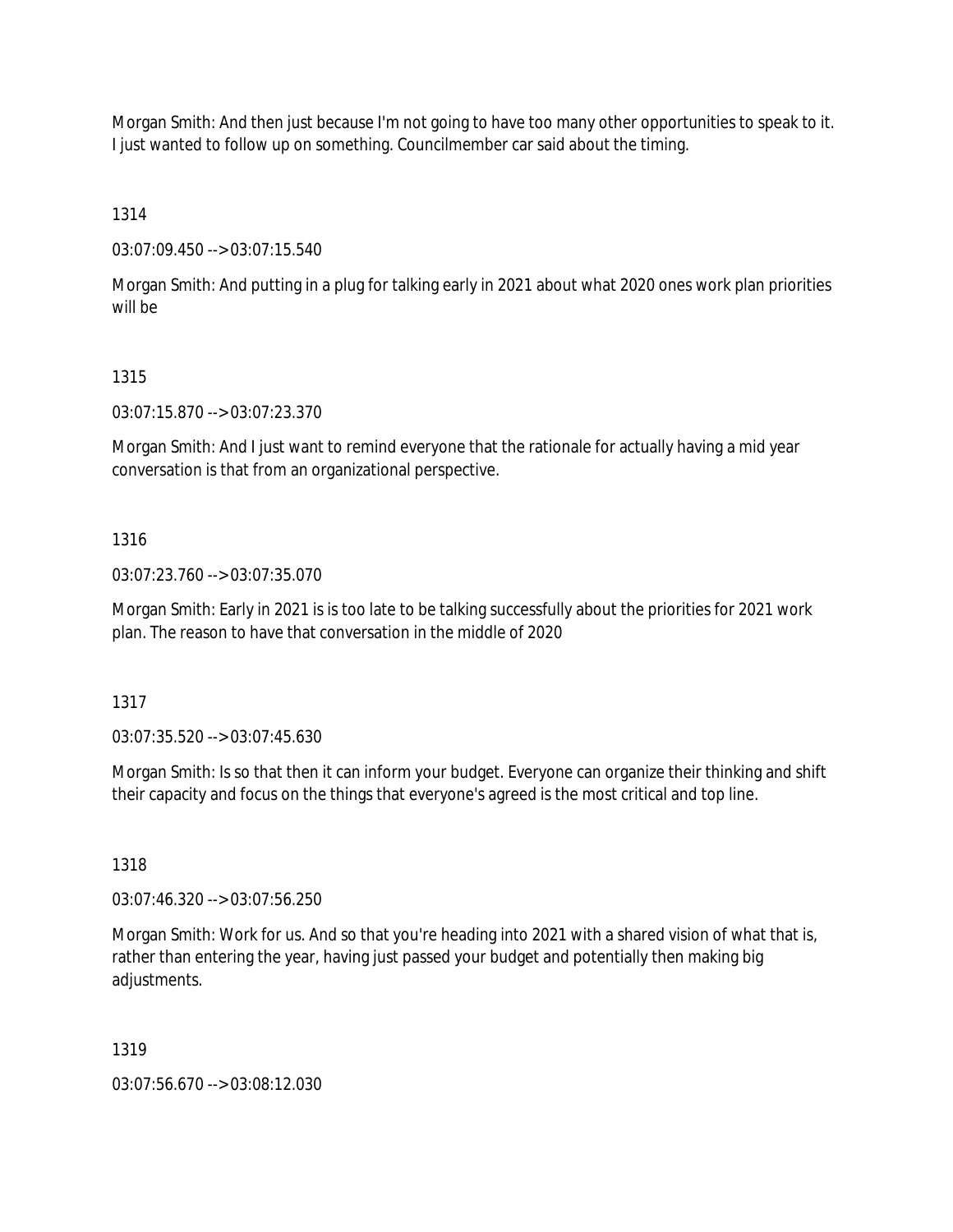Morgan Smith: So I just want to kind of remind you that the point was to actually push it back even further, not, not to wait six months, but to actually back it up so that everyone's being a strategic as possible about our capacity and our plans. So thank you for that mode that soapbox moment.

1320

03:08:13.230 --> 03:08:13.740

Morgan Smith: Thank you.

1321

03:08:14.940 --> 03:08:16.050 Leslie Schneider: Cathy Meredith's

1322

03:08:16.890 --> 03:08:25.740

Joe Deets: Thank you, Mayor Schneider. I'm sort of two part question. One is kind of silly, perhaps because maybe it's late, but is there emotion on the table.

1323

03:08:28.170 --> 03:08:33.960

Leslie Schneider: This is a discussion. I don't think we have to have motions coming out of this, but

1324

03:08:34.020 --> 03:08:41.850

Joe Deets: I'm okay i just i i just don't remember hearing emotion, so I you know I can't say I'm for against when that's been made.

1325

03:08:43.110 --> 03:08:56.130

Joe Deets: Let me just say I do like, first off, I applaud COUNCILMEMBER car for bringing this up kind of a, how do you say highlighting the importance of doing the Winslow master plan and and I think we need to address that. So thank you.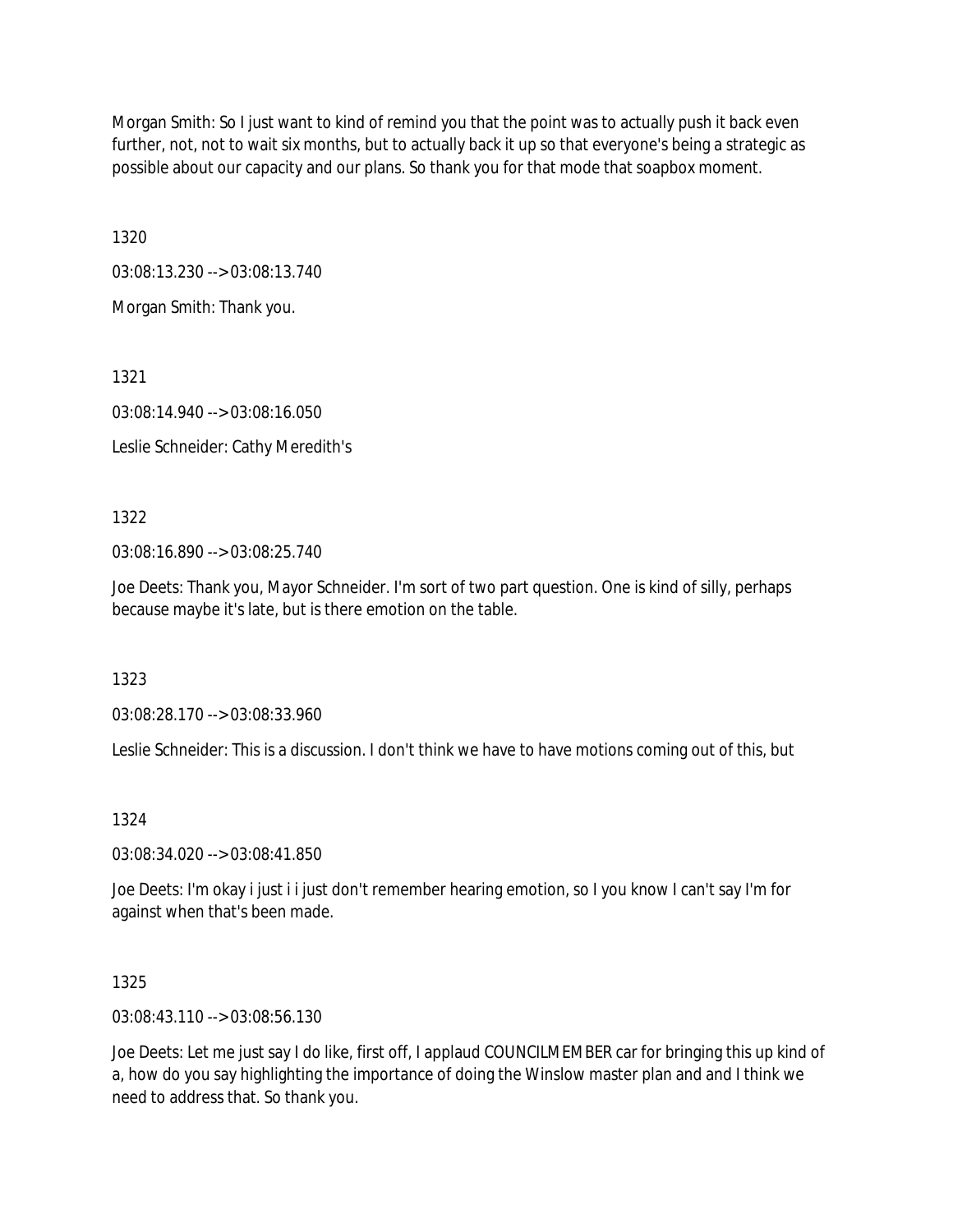03:08:58.050 --> 03:09:07.680

Joe Deets: So that if anything, this is what this has done and but I would like to not pull the rug out from under the work that's been going on with the sub area planning. So I

1327

03:09:08.130 --> 03:09:23.100

Joe Deets: I would prefer to follow him in the recommendation that the city manager gave of leaving least \$10,000 to finish that work. So I'll just leave it at that and COUNCILMEMBER card. If you want to make your motion, whatever that is.

1328

03:09:24.510 --> 03:09:25.410

Leslie Schneider: COUNCILMEMBER car.

1329

03:09:27.780 --> 03:09:34.440

Christy Carr: Thanks. I will make a motion, and I will try to do it well.

1330

03:09:35.610 --> 03:09:45.960

Christy Carr: I moved to reduce the funding for the island center sub area plan implementation to \$10,000

1331

03:09:50.460 --> 03:09:59.970

Christy Carr: And to remove the funding for the Comprehensive Plan update of \$25,000 from the budget.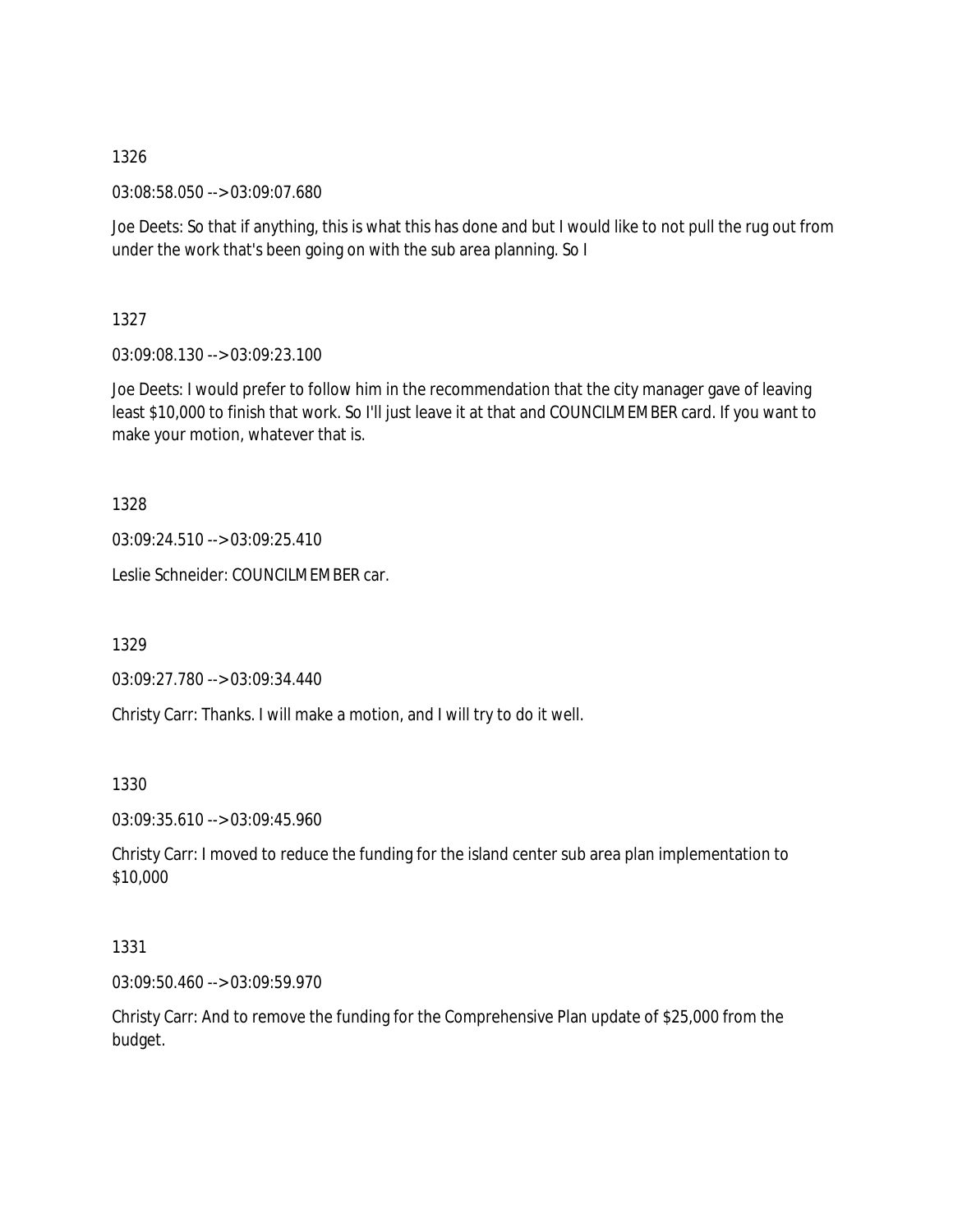03:10:03.090 --> 03:10:05.490

Leslie Schneider: We have a second from COUNCILMEMBER Pollock.

1333

03:10:07.050 --> 03:10:07.770

Leslie Schneider: See manager.

1334

03:10:11.010 --> 03:10:17.970

Morgan Smith: COUNCILMEMBER cars, your intent to have a second part of that motion that then creates budget for the Winslow master plan in 2021

#### 1335

03:10:18.630 --> 03:10:21.870 Christy Carr: That was a pause, not, not a period

1336

03:10:21.930 --> 03:10:23.880

Leslie Schneider: So he's wondering

1337

03:10:25.590 --> 03:10:33.540

Christy Carr: Yes. So the rest of my emotion is and to redirect that funding to be wins wins though master plan update

1338

03:10:34.860 --> 03:10:38.490

Morgan Smith: And just for clarity that amount of funding total would be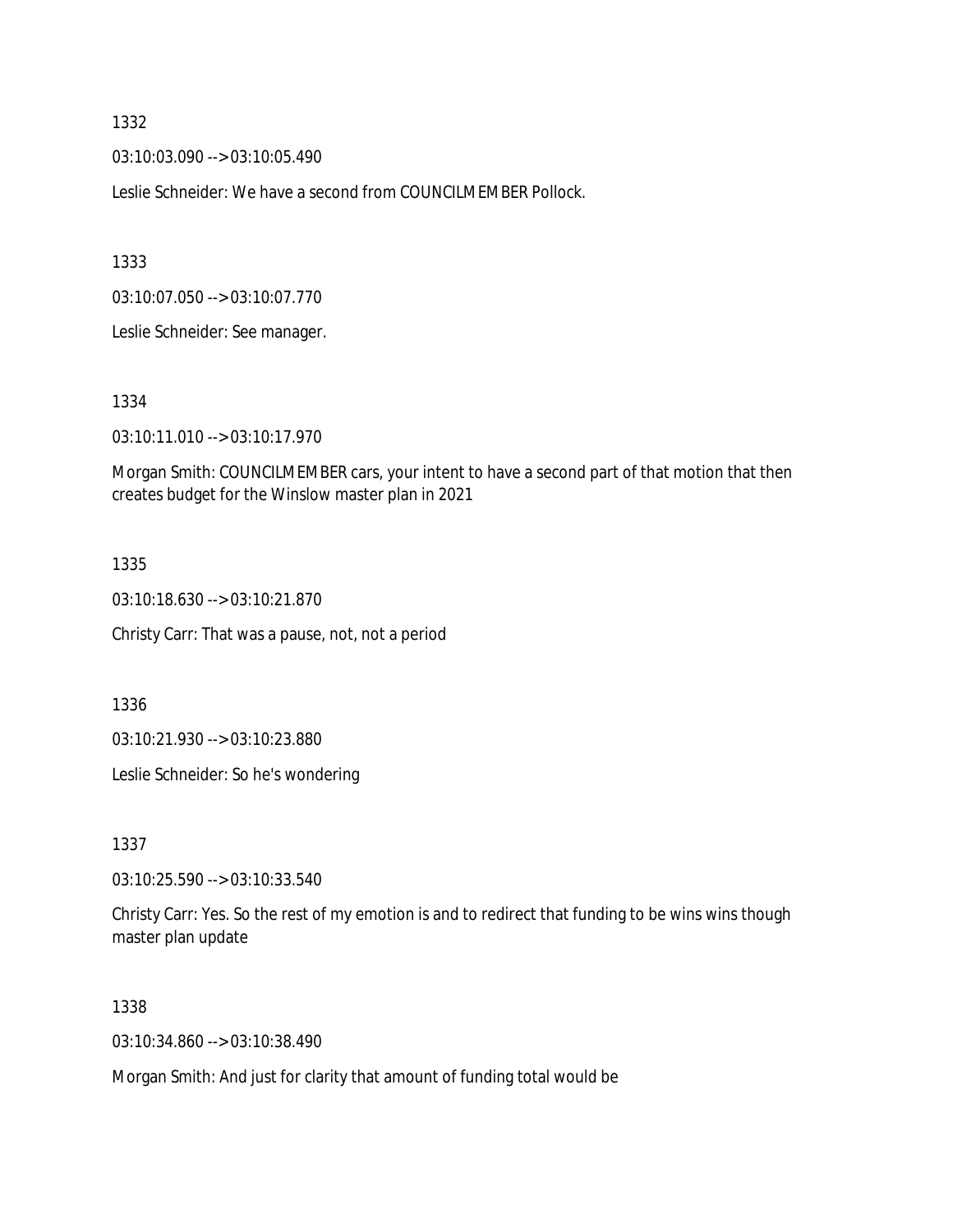1339 03:10:39.000 --> 03:10:41.160 Christy Carr: 45,040 \$5,000

1340 03:10:41.190 --> 03:10:41.910 Morgan Smith: Okay, thank you.

1341 03:10:42.960 --> 03:10:43.590 Christy Carr: Thank you.

1342 03:10:44.010 --> 03:10:46.410

Leslie Schneider: All right. And we have a second term council member

1343 03:10:46.410 --> 03:10:49.320 Leslie Schneider: Pollock, is there any discussion.

1344 03:10:51.090 --> 03:10:54.330 Leslie Schneider: All right. All those in favor please say aye.

1345 03:10:56.010 --> 03:10:56.190 Christy Carr: Aye.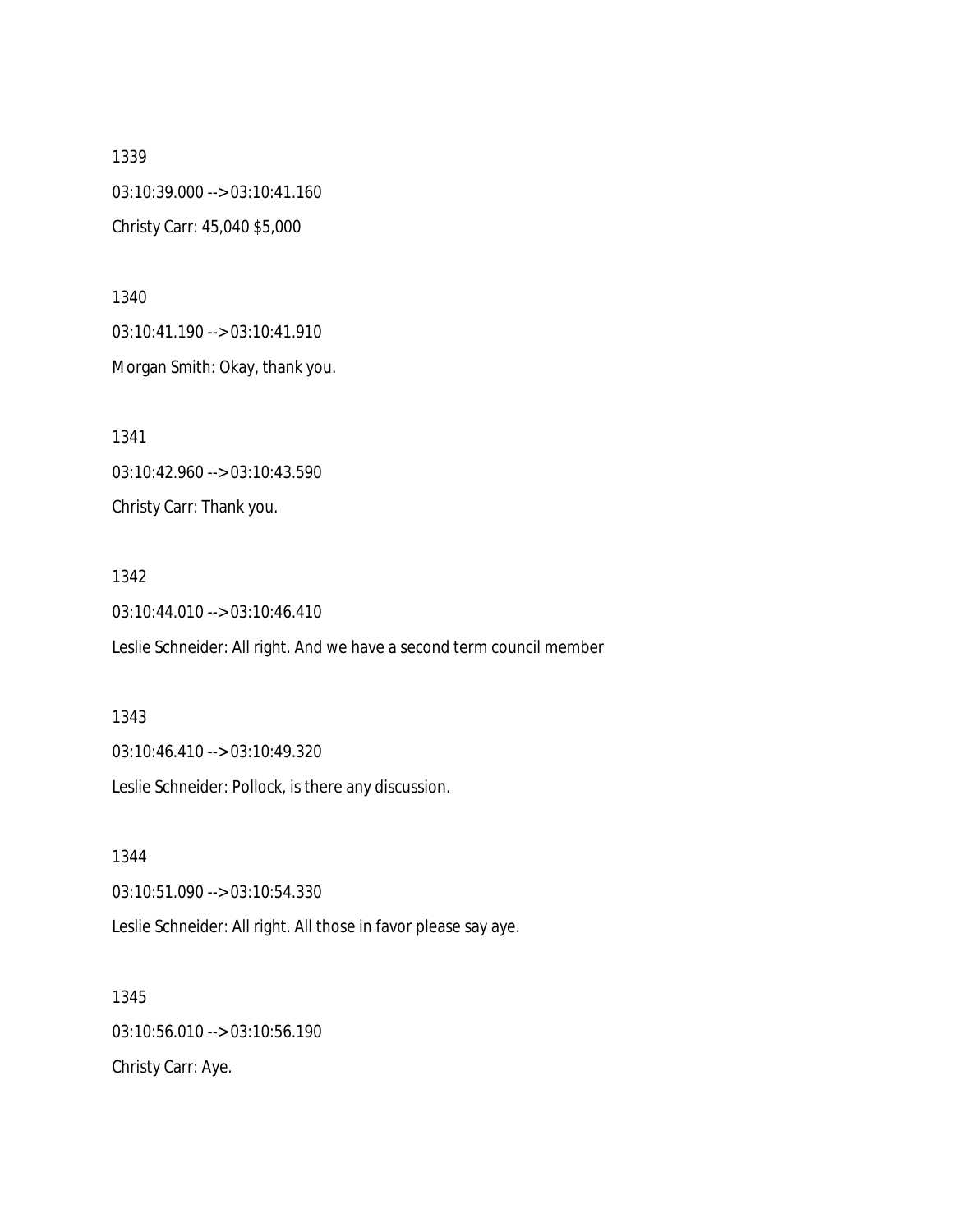1346 03:10:56.490 --> 03:10:57.630 Leslie Schneider: Any opposed.

1347 03:10:59.310 --> 03:10:59.790 Leslie Schneider: All right.

1348 03:11:00.990 --> 03:11:05.520 Leslie Schneider: Thank you very much. That motion passes unanimously. Thank you.

1349 03:11:07.200 --> 03:11:07.800 Leslie Schneider: Deputy Mayor

1350 03:11:09.030 --> 03:11:10.050 Joe Deets: Thank you Mary I'm

1351

03:11:11.490 --> 03:11:16.800

Joe Deets: Going to mark for a moment. Look at my colleagues in the public farmland ad hoc committee.

1352 03:11:17.850 --> 03:11:19.200 Joe Deets: Did we want to talk about

1353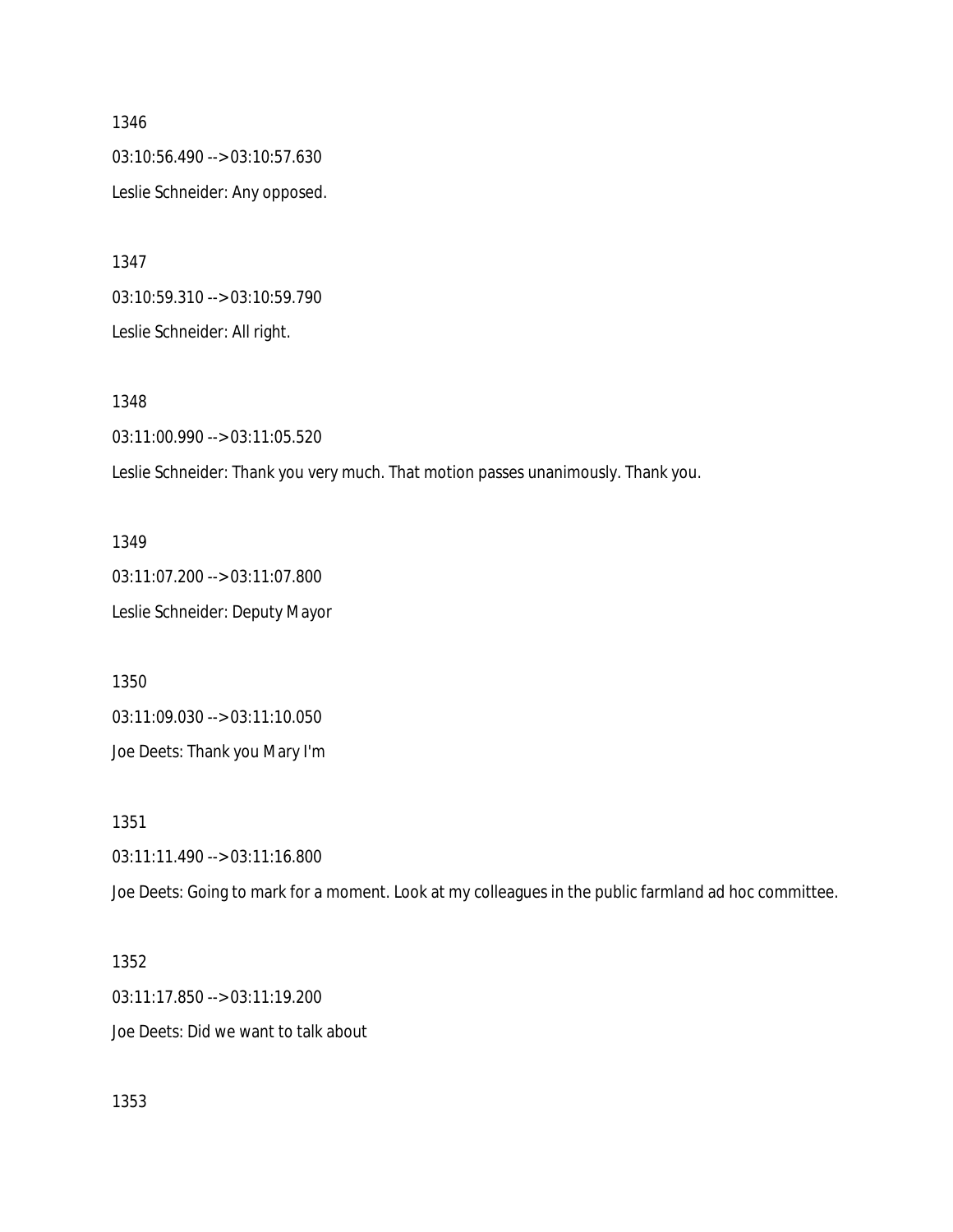03:11:20.280 --> 03:11:23.460

Joe Deets: Funding friends with the farm, since we are in a budget discussion right now.

1354 03:11:27.870 --> 03:11:28.860 Joe Deets: Here, I'll just

1355

03:11:29.070 --> 03:11:30.300

Leslie Schneider: COUNCILMEMBER high tablets.

#### 1356

03:11:33.870 --> 03:11:40.110

Kirsten Hytopoulos: I had my hand raised for something else. I'm I say, Yes, Joe, you can go ahead, or do you want me to

1357

03:11:41.160 --> 03:11:45.030

Joe Deets: You were very eloquent in our discussion. So I'll let you have the floor on that.

1358

03:11:45.420 --> 03:11:49.470

Kirsten Hytopoulos: Okay. Hopefully I speak properly for us we were we were saying we've already come

## 1359

03:11:49.470 --> 03:11:50.280

Joe Deets: Forward to

1360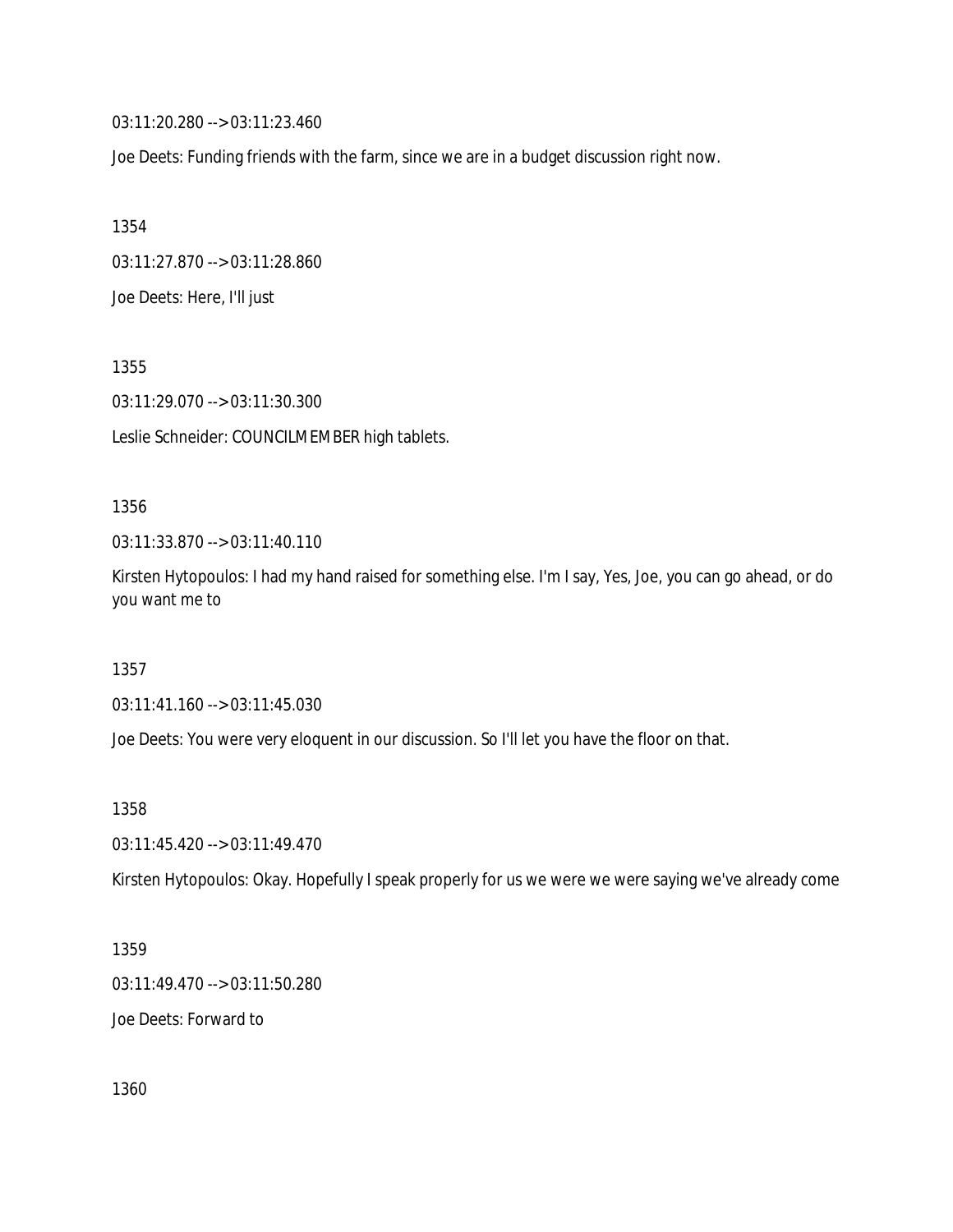03:11:50.520 --> 03:11:56.370

Kirsten Hytopoulos: If you recall a few weeks ago, we mentioned that we were going to bring forward a proposal that in

1361

03:12:00.150 --> 03:12:01.410

Kirsten Hytopoulos: That we fund.

1362

03:12:02.760 --> 03:12:14.550

Kirsten Hytopoulos: The management fee for friends the farm again from contingency. That is a heads up that we will come forward by the end of this calendar year with a it with what we hope will be a full proposal for funding going forward.

## 1363

03:12:15.420 --> 03:12:25.530

Kirsten Hytopoulos: We're a little more specific at this point that we intend to come forward with a reduced amount for 2021 the lat last year's amount was, I believe, 72,000

## 1364

03:12:26.040 --> 03:12:36.540

Kirsten Hytopoulos: were expected to come forward with a proposal approximately 65,000 that's going to be based on removing the utilities, the payment of the utilities on the public farmlands

1365

03:12:38.010 --> 03:12:39.150

Kirsten Hytopoulos: From the proposal.

1366

03:12:40.560 --> 03:12:49.110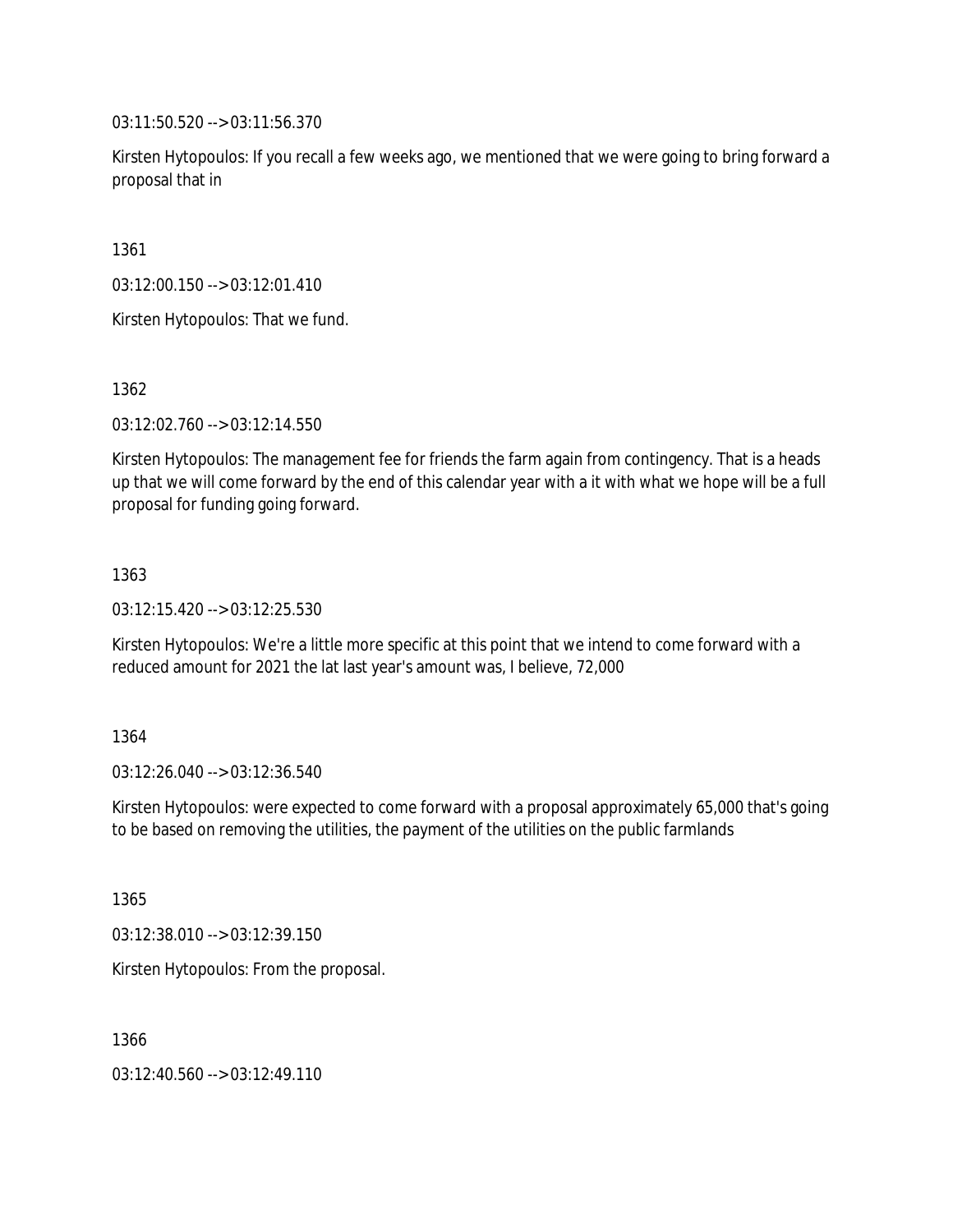Kirsten Hytopoulos: We're not going to address 2022 and beyond tonight. And this is just our preliminary proposal will propose something more specific going forward, which

1367

03:12:49.890 --> 03:12:54.810

Kirsten Hytopoulos: After we've done for the work I will propose all that for the reason we want to give you a heads up is

# 1368

03:12:55.440 --> 03:13:01.260

Kirsten Hytopoulos: We want council to have some sense of where we're going with this. We know that this this budget has been a budget.

# 1369

## 03:13:02.250 --> 03:13:12.540

Kirsten Hytopoulos: Proposes reducing our contingency both years and we want you to have this context that we're already talking about this spending from 20 in 2021 from the contingency and we don't want that to be a surprise.

## 1370

03:13:13.020 --> 03:13:26.280

Kirsten Hytopoulos: When we come back in a few weeks, we actually forgot to ask to add to the agenda, I think, on the first December 1 study session so will you. Debbie American bring that forward.

# 1371

03:13:27.480 --> 03:13:44.850

Kirsten Hytopoulos: We're going to want to come back soon with our recommendations at a study session in December for this and just our general findings from the subcommittee. But in any case, this is our check in to give you a heads up that will be coming forward, at least for

1372

03:13:46.290 --> 03:13:52.950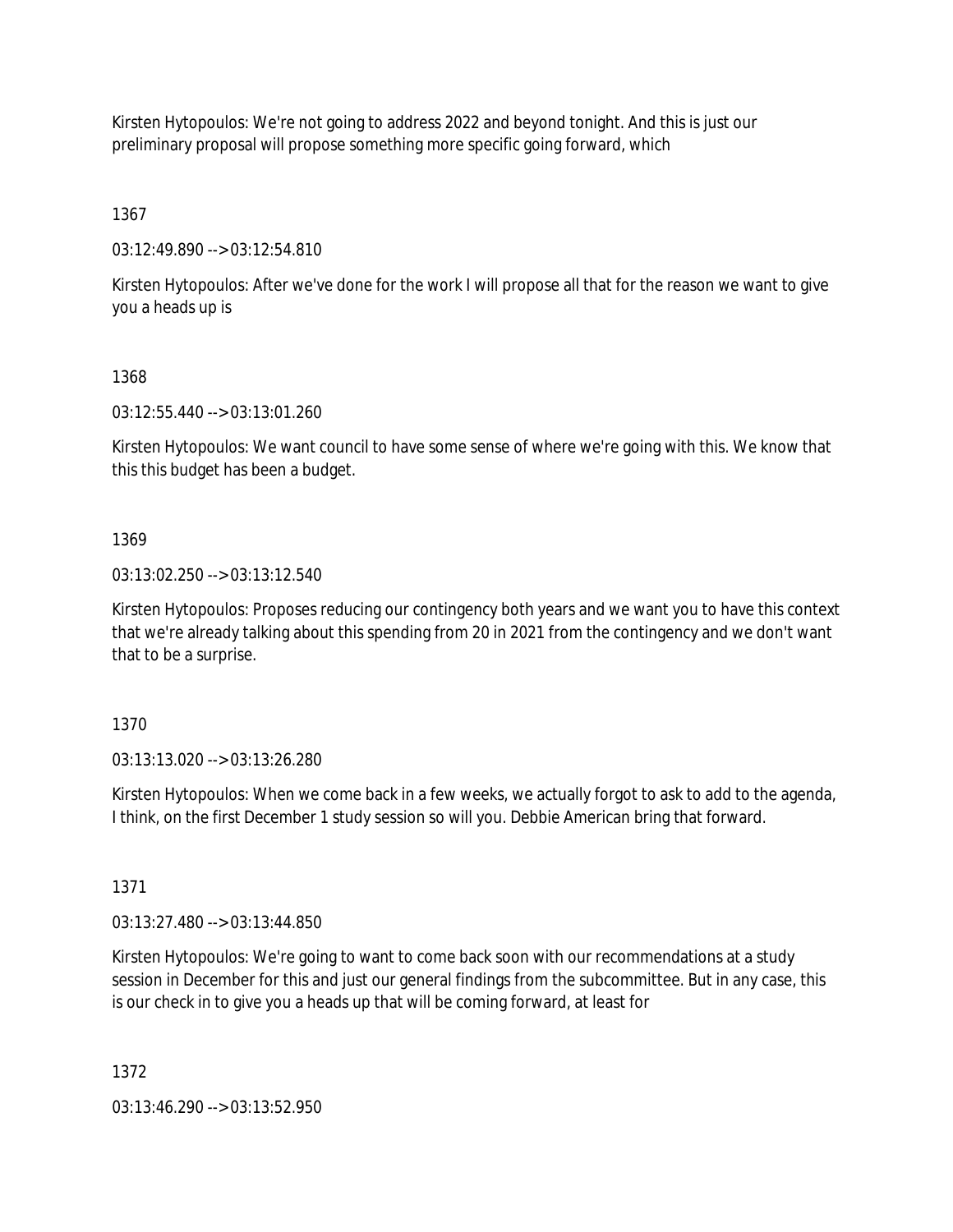Kirsten Hytopoulos: With approximately \$65,000 suggestion for 2021 and more detailed explanation.

# 1373

03:13:53.700 --> 03:13:58.500

Leslie Schneider: And that would not be coming out of the budget, it would be coming out of Council contingency. Right. Okay.

# 1374

03:13:59.820 --> 03:14:02.760

Kirsten Hytopoulos: Well, we'll have a lot more information. Sorry.

# 1375

03:14:04.290 --> 03:14:10.500

Kirsten Hytopoulos: And so, but again, we went to give you something. Since this is, you know, so that you know yeah so you have a heads up.

1376

03:14:12.960 --> 03:14:15.030

Leslie Schneider: Okay. All right. Um,

# 1377

03:14:15.900 --> 03:14:18.690

Kirsten Hytopoulos: But I did have my hand up for something else before we move on past budget.

# 1378

03:14:20.040 --> 03:14:21.360

Leslie Schneider: Okay, why don't you go ahead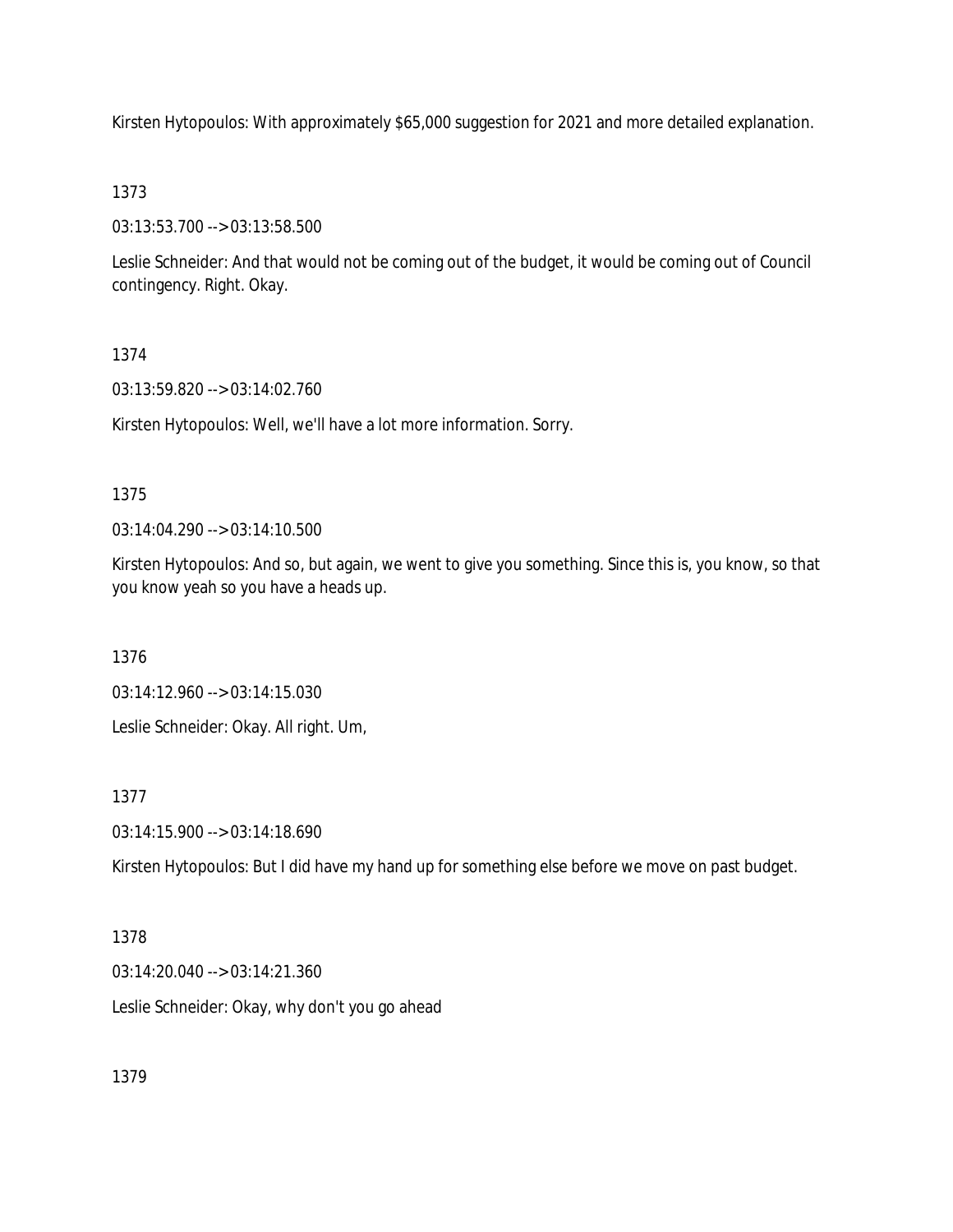03:14:21.660 --> 03:14:26.850

Kirsten Hytopoulos: I guess I just wanted to point out that we didn't talk about the fact that we aren't going to hit our 10 year

1380

03:14:28.440 --> 03:14:31.950

Kirsten Hytopoulos: Mark in our 10 year with what do you want to call it our

1381

03:14:33.060 --> 03:14:35.460

Kirsten Hytopoulos: Help me with this again or

1382

03:14:35.490 --> 03:14:37.230

Kirsten Hytopoulos: 10 years sustainability.

1383

03:14:38.010 --> 03:14:40.830

Kirsten Hytopoulos: Yeah, and I want us. I hope that we

1384

03:14:40.860 --> 03:14:42.570

Kirsten Hytopoulos: We recognize that

1385

03:14:42.600 --> 03:14:52.890

Kirsten Hytopoulos: That if we're getting to the point where we're starting to say this is where we are and we're good with it that we mark this point that we're I think at a nine year at this point. Is that right, and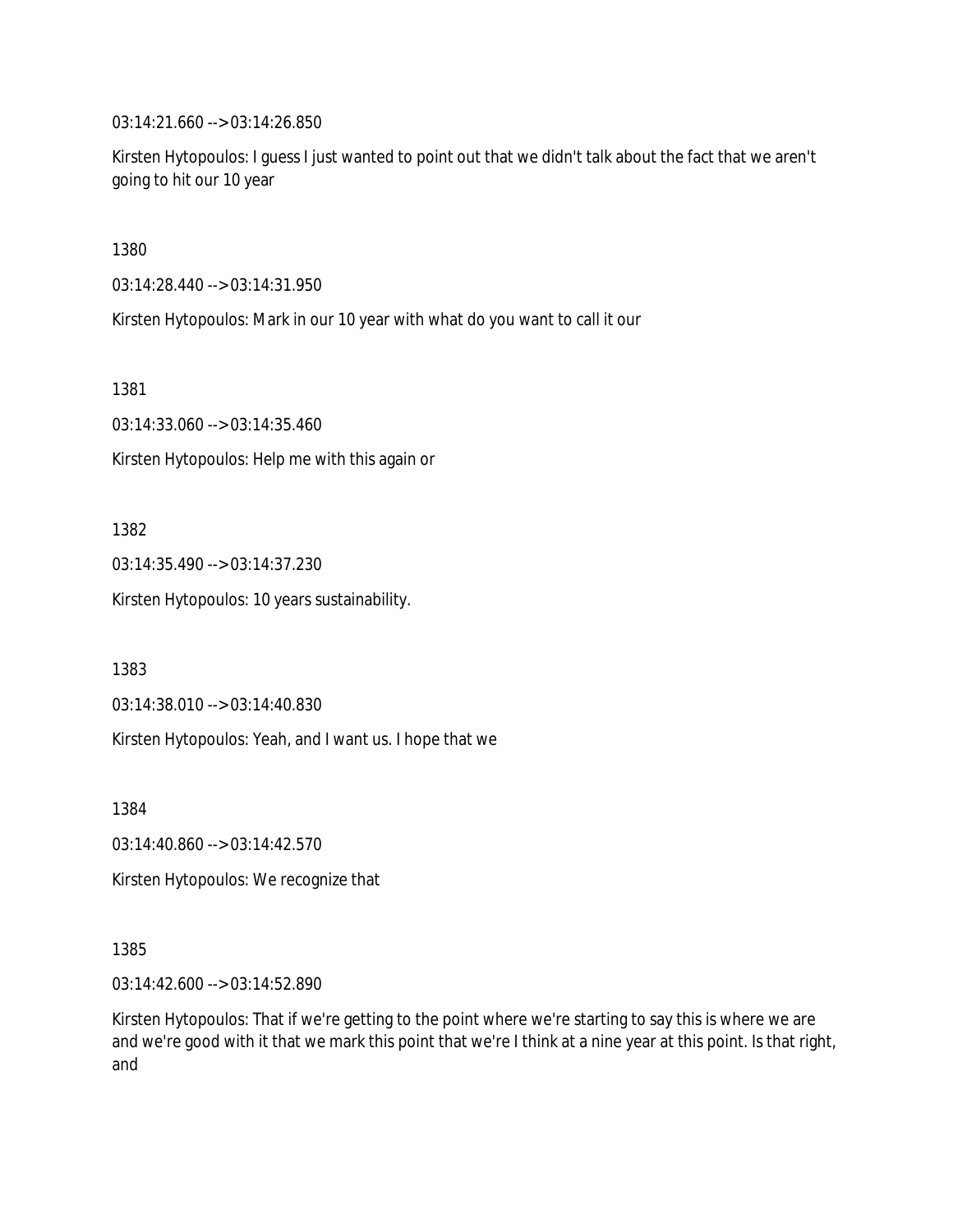03:14:53.880 --> 03:15:03.090

Kirsten Hytopoulos: And if we make it, we make a point of saying we're okay with that, that I think we need to publicly make that decision and not be casual about it.

1387

03:15:03.540 --> 03:15:10.440

Kirsten Hytopoulos: Adopt that formally at some point. And I just want to know that we're doing that and not be casual about it.

1388

03:15:10.890 --> 03:15:17.730

Kirsten Hytopoulos: And that we have that open discussion on going forward with our new city manager and that we know what we're doing, was to go in the next biennium. I just don't want us to just get past that.

1389

03:15:19.140 --> 03:15:22.050

Leslie Schneider: Yeah, that's a, that's a good point. Um,

1390

03:15:23.070 --> 03:15:23.880

Leslie Schneider: Alright, so

1391

03:15:24.960 --> 03:15:31.890

Leslie Schneider: Without dealing with that point directly. We are very, very behind we're even behind in taking our nine o'clock break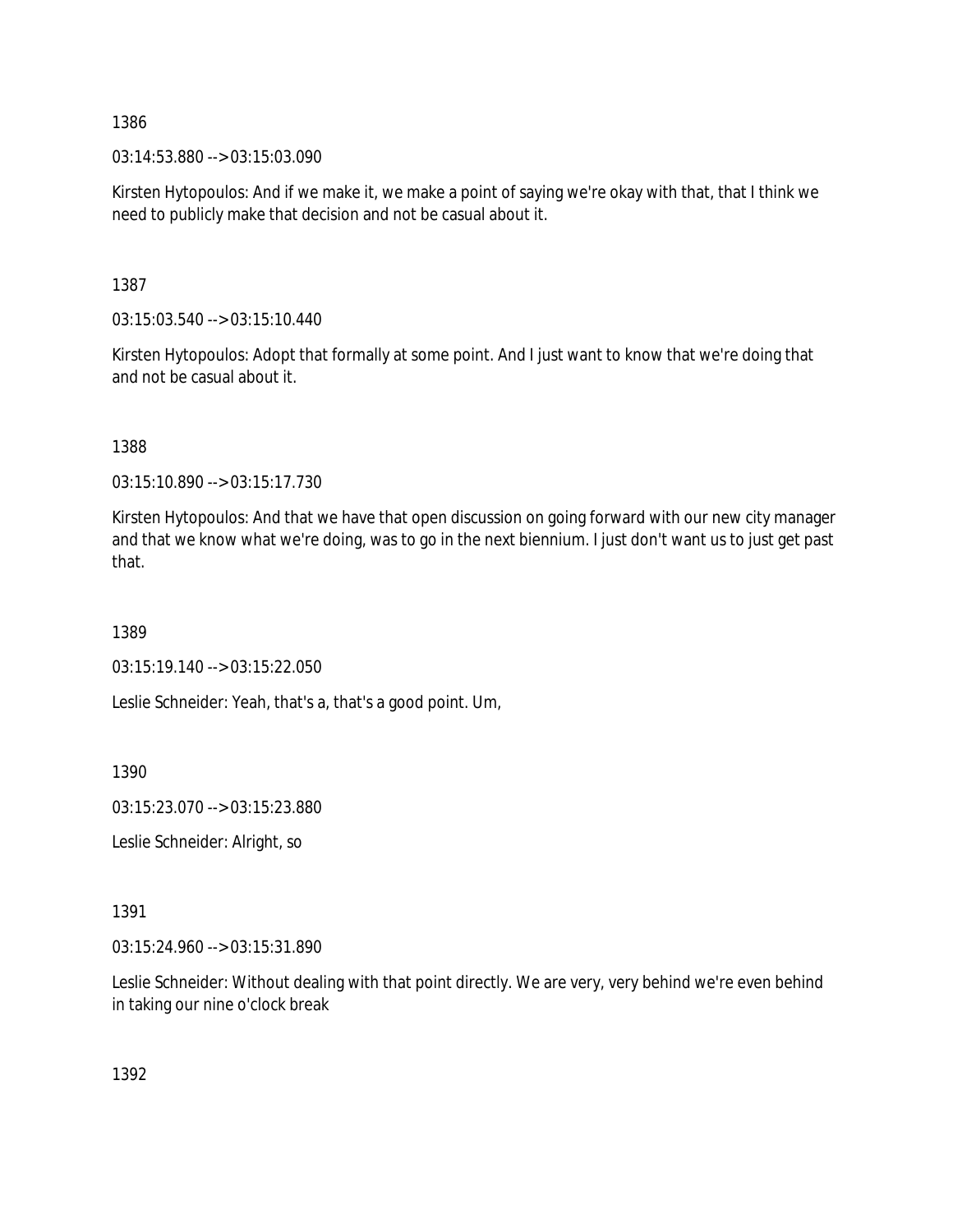03:15:34.170 --> 03:15:43.230

Leslie Schneider: So we're about an hour behind schedule and we had a long meeting, even on paper, so

1393

03:15:44.490 --> 03:15:45.180

Leslie Schneider: Are we

1394

03:15:46.500 --> 03:15:51.600

Leslie Schneider: Looking to staff right now city manager. Have we met the goals for the budget discussion for

## 1395

03:15:51.600 --> 03:16:01.500

Morgan Smith: Tonight, you have with one question. If we could maybe just take a quick temperature and we're good. Either way, but we have continued to reserve 30 minutes for budget discussion next week.

# 1396

03:16:02.430 --> 03:16:15.780

Morgan Smith: But the idea would be if you feel like your conversations and I concluded the changes that you'd like to consider, then what we'll be doing is we can use that time to finish your consideration of approval of this tip.

1397

03:16:16.260 --> 03:16:20.640

Morgan Smith: And move with the expectation that you'll consider approval of the budget on the 24th.

1398

03:16:21.480 --> 03:16:23.040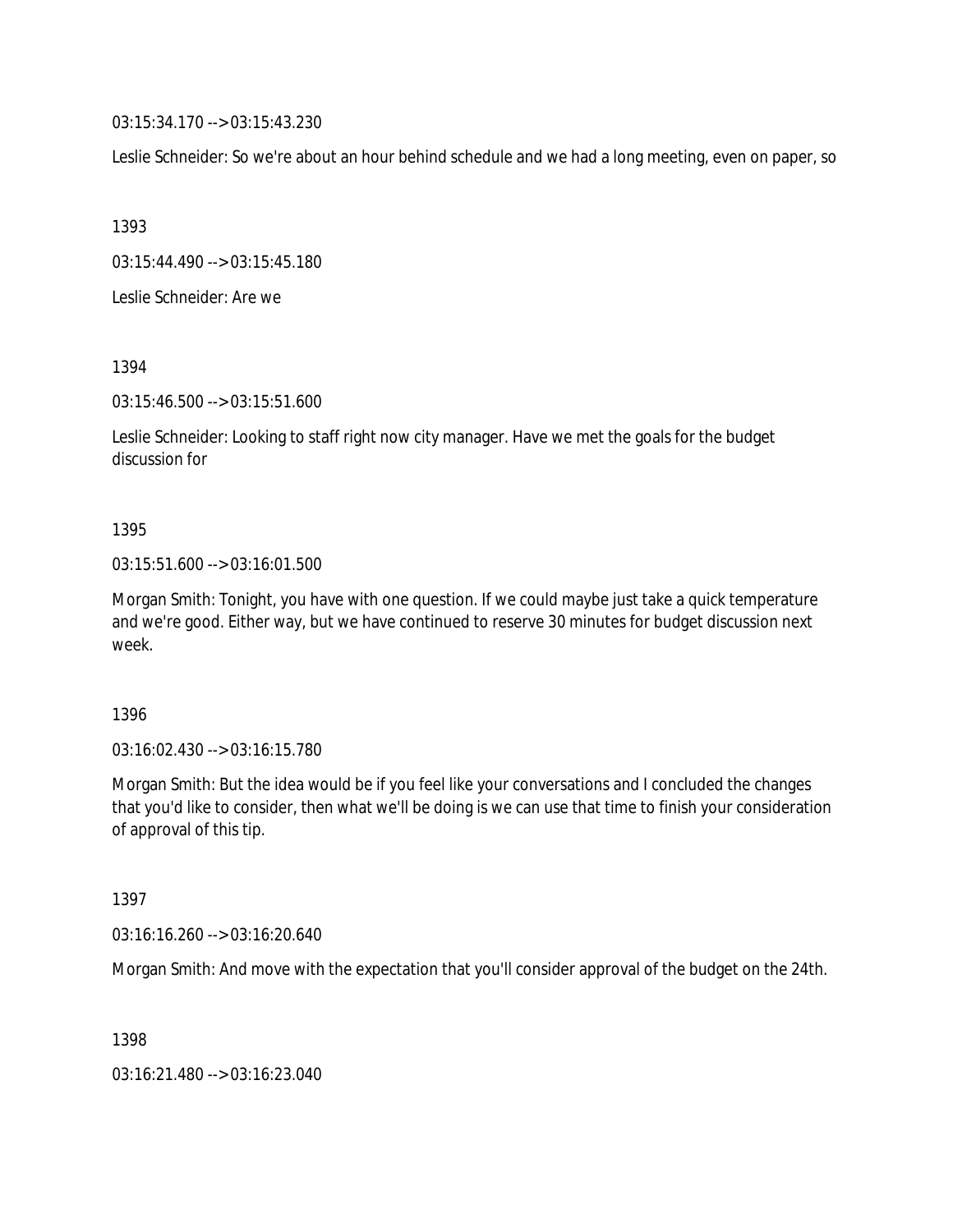Leslie Schneider: And I guess when I emotion on that.

1399

03:16:23.100 --> 03:16:25.560

Leslie Schneider: On to bring back I see IP.

1400

03:16:26.190 --> 03:16:36.480

Morgan Smith: No, I just wanted to think about whether you needed us to continue to preserve a half an hour for budget deliberations next week, or do you feel like you've largely concluded your dialogue.

1401

03:16:39.960 --> 03:16:50.970

Leslie Schneider: And and so not specific to this tip right you're talking generally where are we okay so colleagues are actually I'll start with COUNCILMEMBER car. Your hand is up.

1402

03:16:52.320 --> 03:16:59.700

Christy Carr: Yes, thank you. I had a question to that point, I think, is that, do we have a public hearing

1403

03:17:01.410 --> 03:17:08.160

Ellen Schroer: There isn't. So tonight, there is the final budget public hearing is tonight. Later in the meeting.

1404

03:17:09.000 --> 03:17:10.380

Christy Carr: Right so tonight.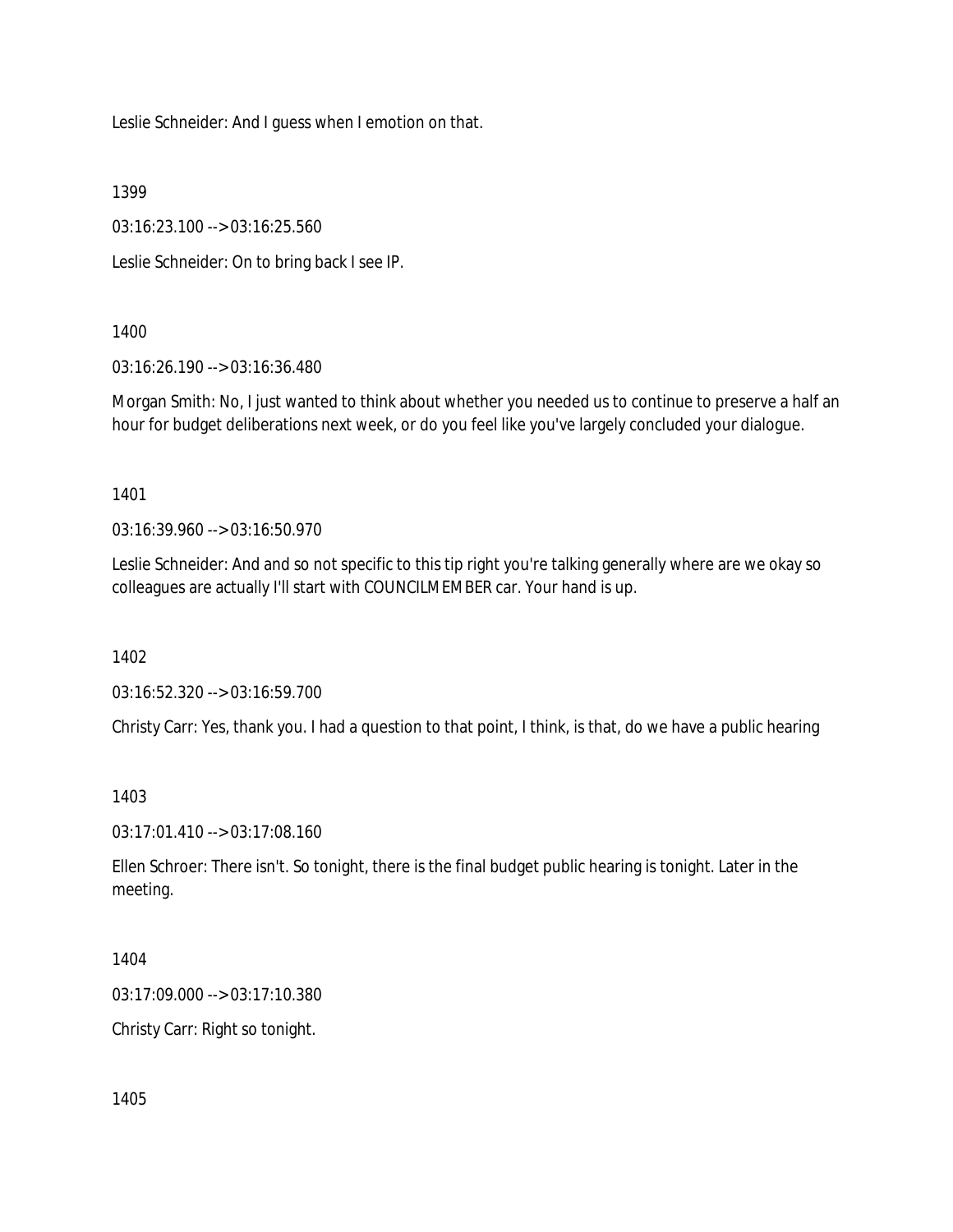03:17:11.190 --> 03:17:11.760

Christy Carr: But we

1406

03:17:12.660 --> 03:17:28.620

Christy Carr: But we just finalized that so I'm not, I guess, in terms of the process. I'm not really clear how the public would have known that they should be making a public hearing on the final budget when we were just talking about it, is there an opportunity to

1407

03:17:30.030 --> 03:17:33.840

Christy Carr: I I'm just sorry to bring that up, but it's just a question of process.

1408

03:17:33.990 --> 03:17:47.880

Ellen Schroer: Question. So the, the public the, excuse me, the public hearing is scheduled for tonight and then the adoption is scheduled on the 24th, which is a business meeting and there would be the opportunity for the public to come in at that time.

1409

03:17:48.390 --> 03:17:56.460

Ellen Schroer: So you would have one more, you know. So there's two more times for the public to see the budget, and I would suggest that at next week's meeting.

1410

03:17:57.060 --> 03:18:08.430

Ellen Schroer: We reserve five minutes to present you a consolidated list of all of the changes that have been made to the budget so that you and the community can can see and review those at that time.

1411

03:18:11.250 --> 03:18:20.370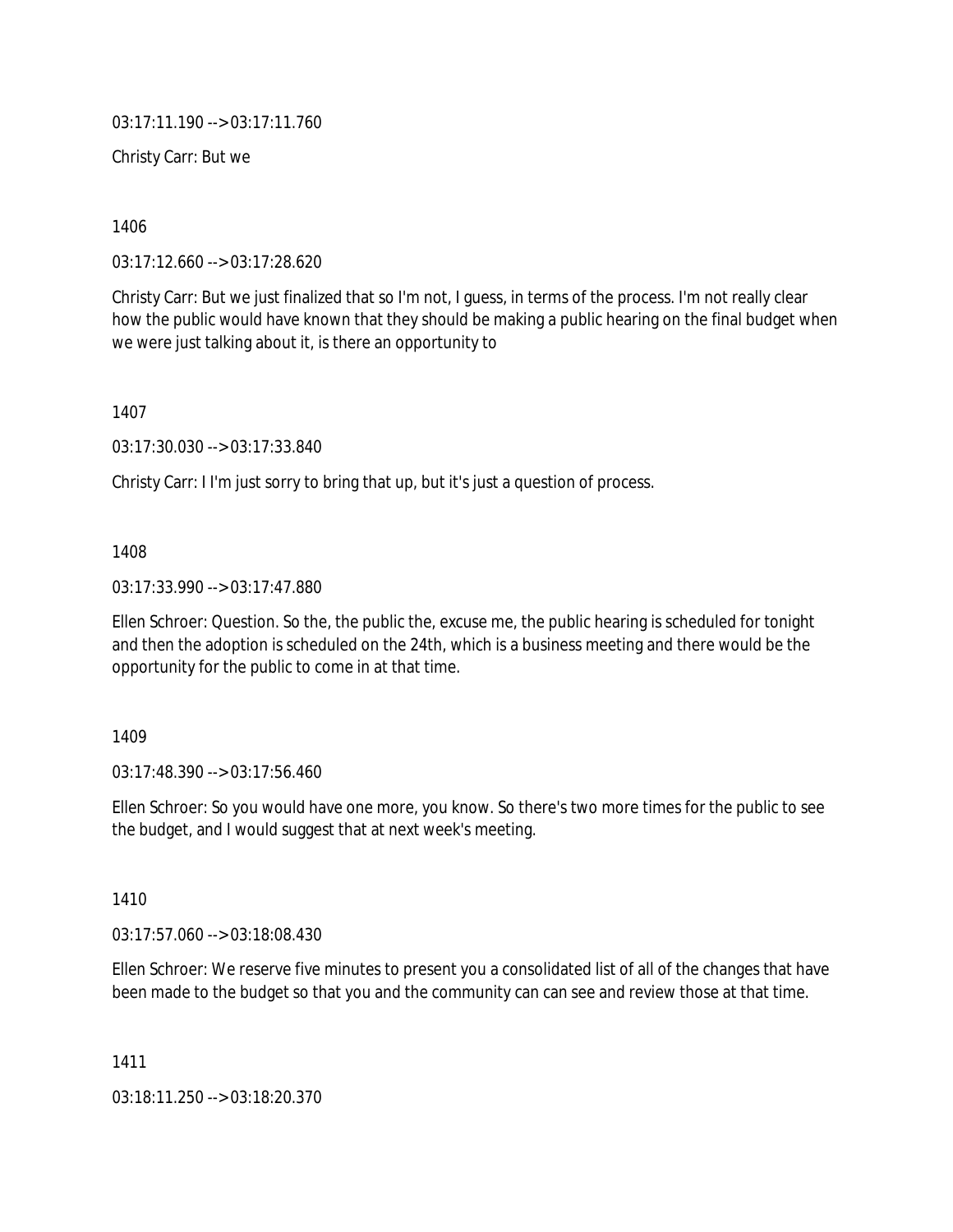Christy Carr: Can I just follow up in this might be a question for the city attorney, but is there a difference in public input between an public hearing and a business meeting.

1412

03:18:22.650 --> 03:18:25.650

For standing for anything.

1413

03:18:26.880 --> 03:18:35.070

Joe Levan: So compared between a public hearing and just public comment. Yes. Yeah, good question. The, the three

1414

03:18:36.180 --> 03:18:44.970

Joe Levan: I guess as a practical matter in this situation there wouldn't be there's what we're doing is following what state law provides related to hearings for the budget.

1415

03:18:45.510 --> 03:18:51.510

Joe Levan: So state law calls for here public hearing on the preliminary budget and then a

1416

03:18:52.170 --> 03:18:59.340

Joe Levan: final budget hearing, which is the one that scheduled for tonight and because of the notice requirements related to the public hearings. That's why I was

1417

03:18:59.850 --> 03:19:05.370

Joe Levan: Set this way, but it does not mean that they're if the Council recedes additional comment.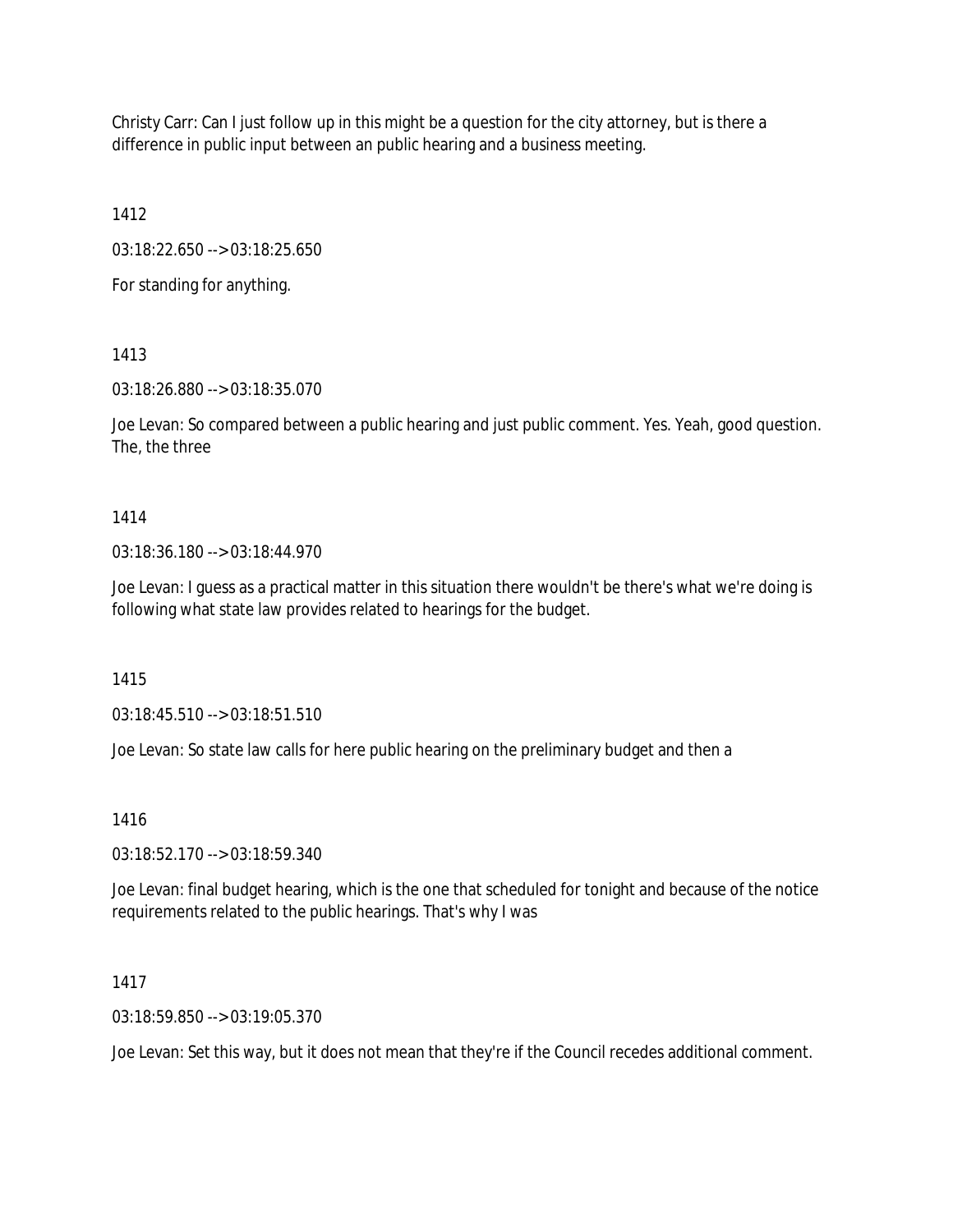03:19:06.180 --> 03:19:14.700

Joe Levan: Going for that it cannot. You know, it still can change the budget, it's still can before it adopts the final budget, it can accept comment and and

1419

03:19:15.240 --> 03:19:21.990

Joe Levan: Through the public hearing as well as your public comment and then make decisions related to what it's going to finally approve.

1420

03:19:22.710 --> 03:19:29.280

Joe Levan: So that this is the schedule again was based on having a preliminary public hearing our public hearing the plenary budget.

# 1421

03:19:29.670 --> 03:19:38.340

Joe Levan: Having a public hearing on the final budget, but with the understanding that there's some additional time for the Council to consider public comment before to dump so final budget.

1422

03:19:42.540 --> 03:19:43.530

Leslie Schneider: All right. Thank you.

1423

03:19:44.910 --> 03:19:45.630

Leslie Schneider: So,

1424

03:19:46.860 --> 03:19:48.390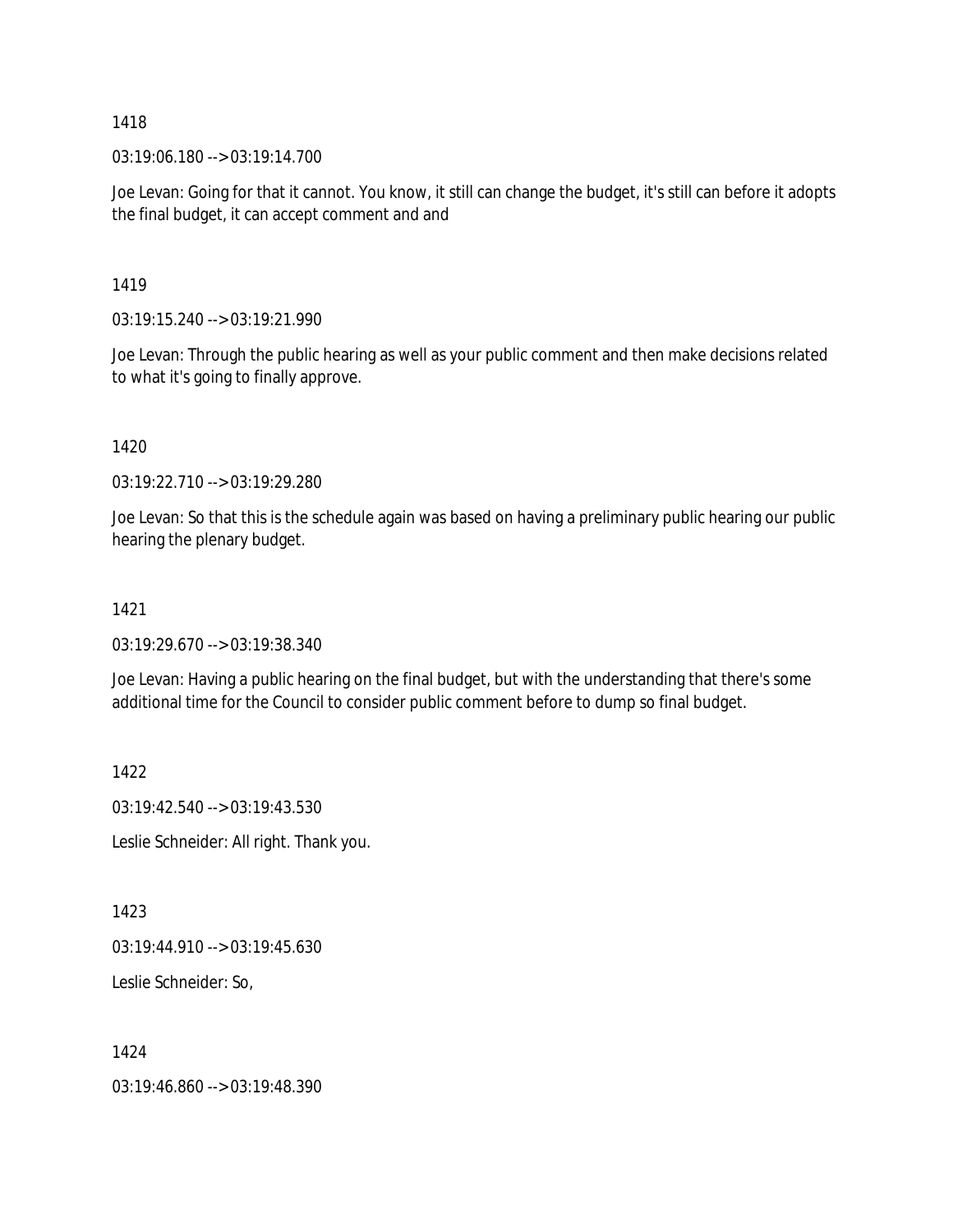Leslie Schneider: Sorry, getting back to

1425

03:19:49.890 --> 03:20:00.450

Leslie Schneider: It deputy city manager you were asking for us to give you or I guess it was the city manager, you were saying, do we need to keep another 30 minutes on for our next agenda.

1426

03:20:00.720 --> 03:20:13.440

Morgan Smith: Just some direction from you on how much additional conversation, you'd like to reserve time for is 10 or 15 minutes we'll do it. We'll plan for that. If you'd like to retain the ability to have another 30 minute session we'll plan for that, instead

# 1427

03:20:16.590 --> 03:20:29.010

Leslie Schneider: And I think that also. This is just making us feel a little bit accountable, are we are we just about done here, right, if there's anything new to come out, then it really needs to have come out already, or

1428

03:20:30.390 --> 03:20:36.930

Leslie Schneider: Yeah. All right. Well, I'm not seeing any hands. So I think that the 10 or 15 minutes is where we're at right now.

1429

03:20:37.320 --> 03:20:37.980

And

1430

03:20:39.060 --> 03:20:43.530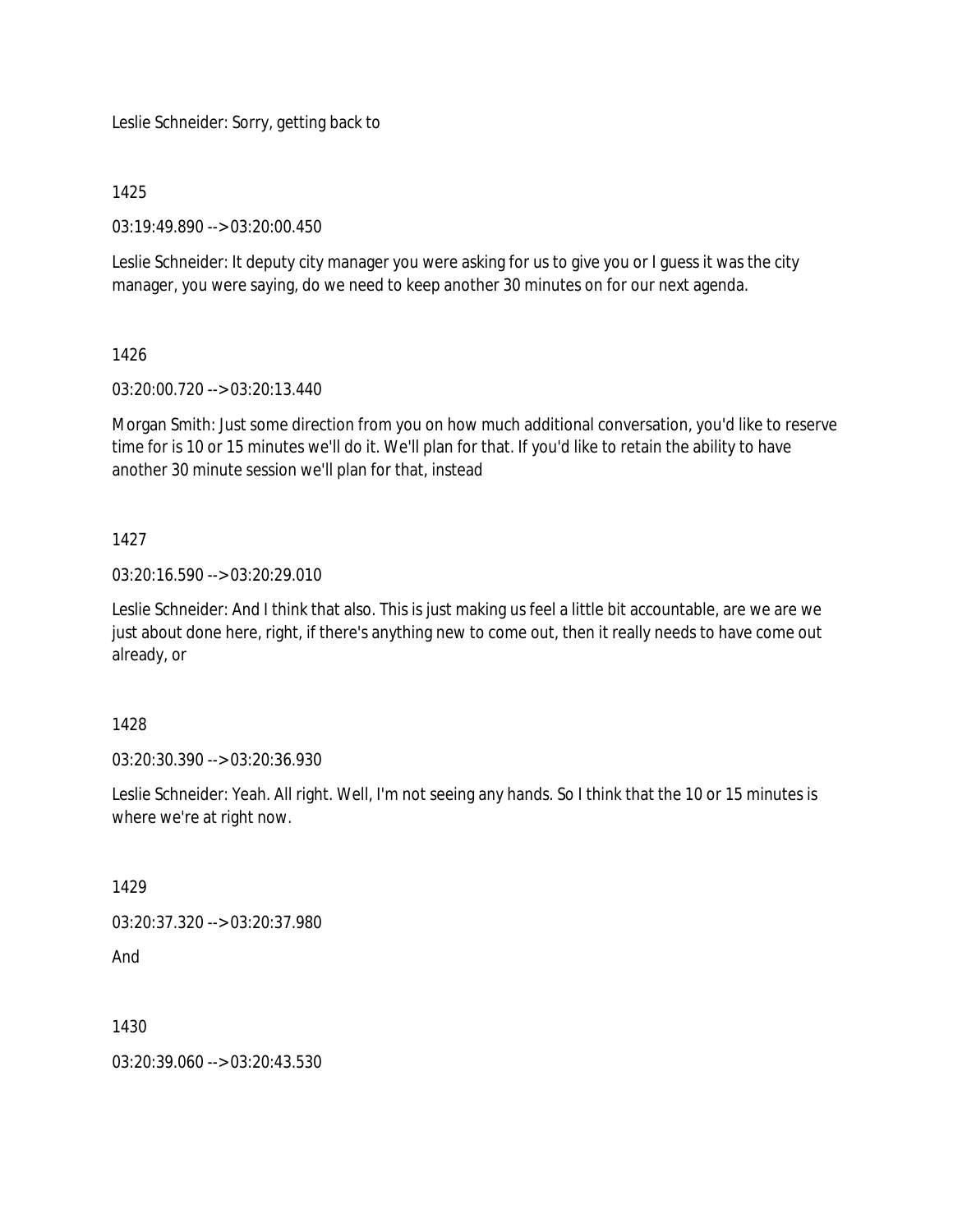Morgan Smith: Thank you for that. I know it's late, and you have many things to get onto so that's enough feedback for us. Thank you.

1431

03:20:43.590 --> 03:20:45.600

Leslie Schneider: Okay, wonderful. So

1432

03:20:46.440 --> 03:20:48.000

Leslie Schneider: We I feel

1433

03:20:48.180 --> 03:20:56.730

Leslie Schneider: Bad that these public hearings are coming up, but you know nature also calls and we've been on the inner meetings for a long time. So I think we all need to take a five minute break.

1434

03:20:58.770 --> 03:21:10.710

Leslie Schneider: So with that, Christine, if you're able to give us a five minute timer will will hurry back and and I'm grateful to the public for giving us a few minutes. Thank you.

1435

03:26:51.810 --> 03:26:52.590

Joe Deets: Maybe five minutes.

1436

03:27:58.380 --> 03:27:59.430

Joe Deets: Mary you're muted.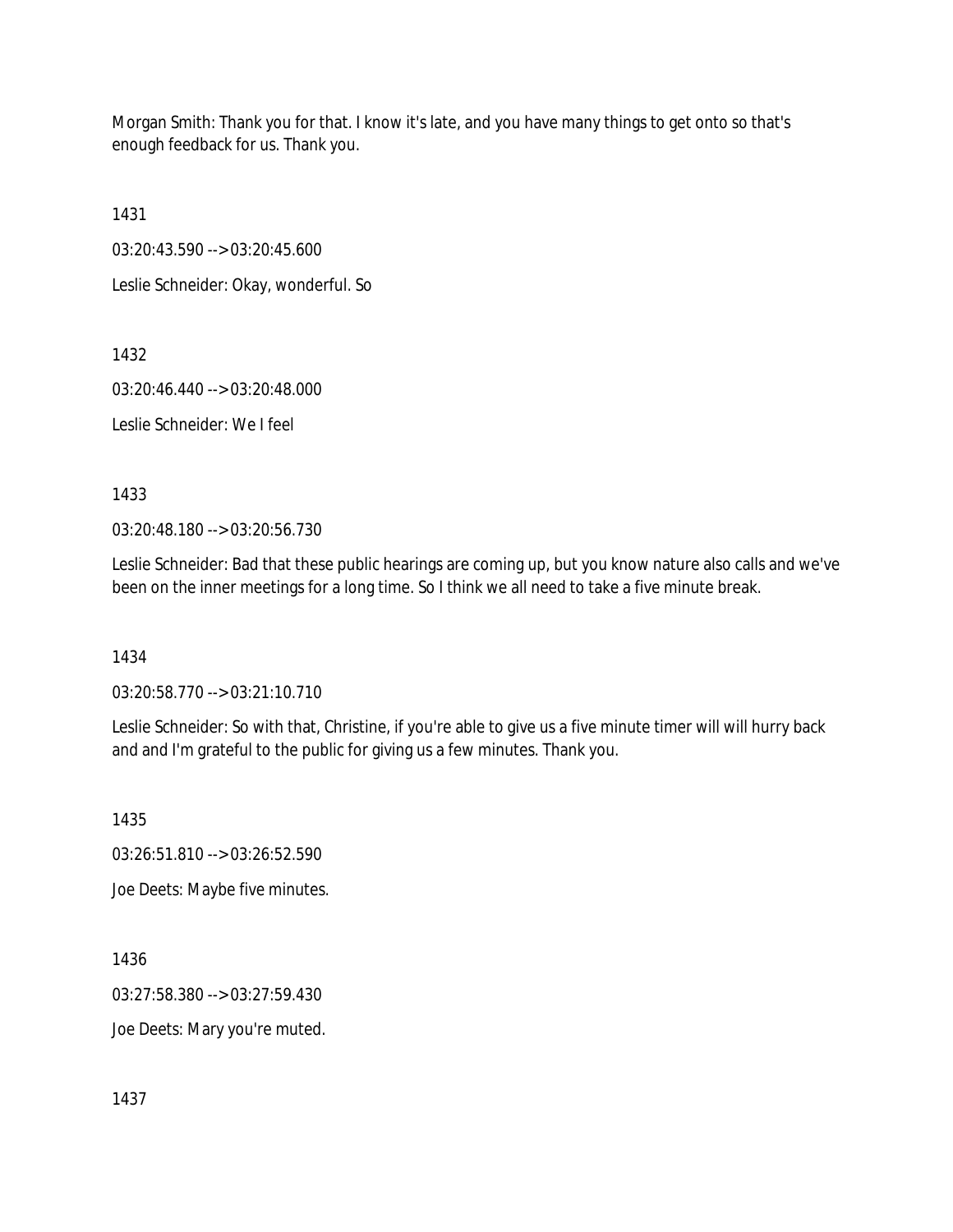03:28:03.000 --> 03:28:03.390

Joe Deets: Thank you.

1438

03:28:05.310 --> 03:28:12.390

Leslie Schneider: Alright, we are almost all back. Councilmember Medina main might not be back yet.

1439

03:28:15.180 --> 03:28:27.540

Leslie Schneider: I think we can go ahead and get started with our item 10 a which is the final PUBLIC HEARING FOR ordinance number 2020 dash 31 related to the

1440

03:28:28.770 --> 03:28:31.800

Leslie Schneider: biennial budget and

1441

03:28:33.330 --> 03:28:34.500

Leslie Schneider: Do we have someone

1442

03:28:35.550 --> 03:28:36.930

Leslie Schneider: Dwayne, are you going to be

#### 1443

03:28:41.190 --> 03:28:46.500

Leslie Schneider: Shy just open the public hearing or do we have something that we want to share with the public first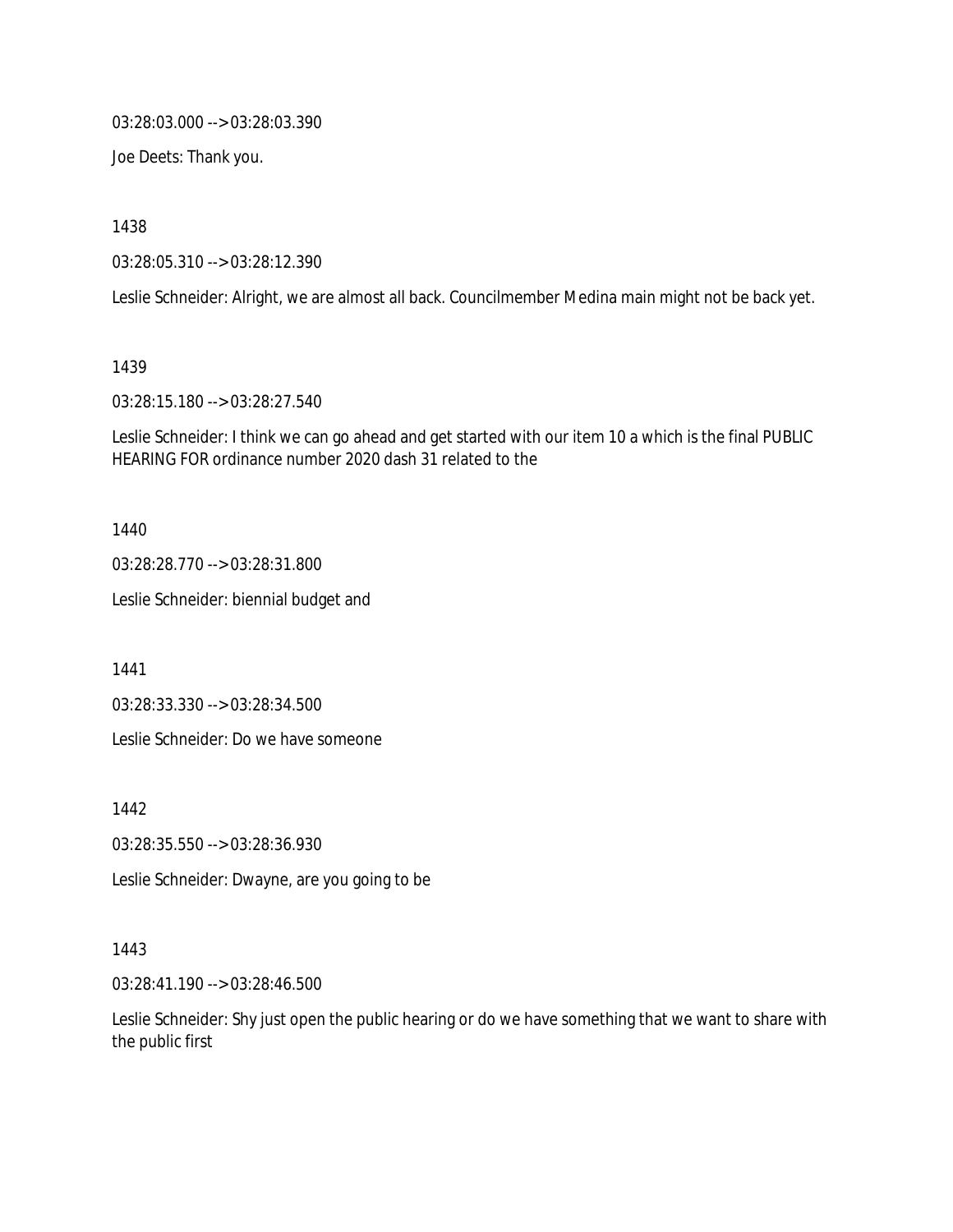03:28:46.770 --> 03:28:52.680

DeWayne Pitts: No, this is just a quick comment that this does represent the second of and final

1445

03:28:53.610 --> 03:29:02.430

DeWayne Pitts: Proposal, or excuse me, a hearing for the budget because the public and opportunity to weigh in on the budget, but as Joe had mentioned earlier, as a practical matter.

1446

03:29:03.180 --> 03:29:18.840

DeWayne Pitts: If folks would like to continue to comment and make comments on the budget. They can also do it as part of of the opening comments for the public at large. So that's all I have to say, I think we can move on to the hearing itself. Thank you.

1447

03:29:19.650 --> 03:29:20.040

Leslie Schneider: All right.

1448

03:29:20.070 --> 03:29:20.880

Leslie Schneider: Great, thank you.

1449

03:29:22.140 --> 03:29:29.400

Leslie Schneider: Okay, I am now opening the final PUBLIC HEARING FOR ordinance number 2020 dash 31 related to the

1450

03:29:30.870 --> 03:29:31.890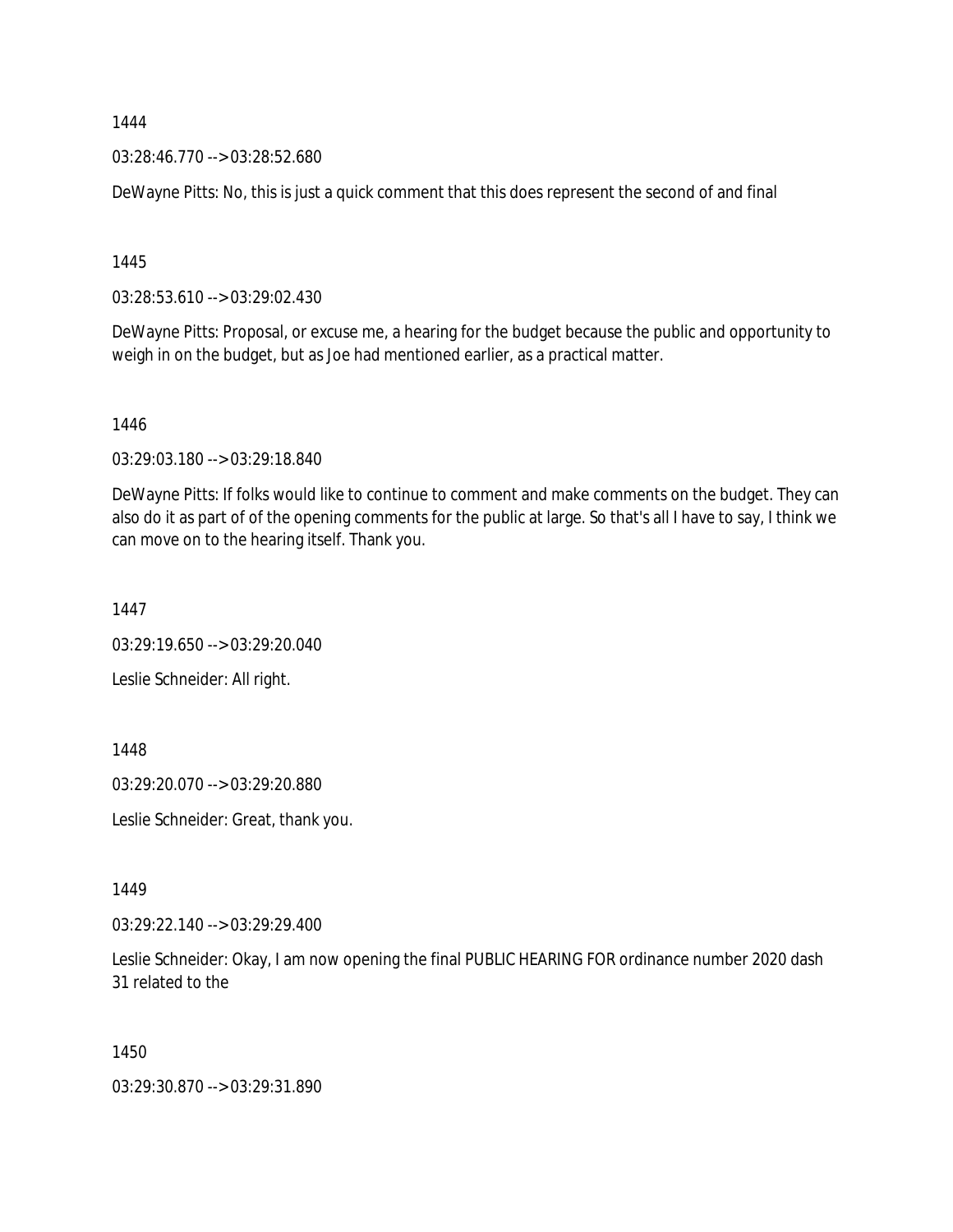Leslie Schneider: biennial budget.

1451

03:29:33.150 --> 03:29:33.930

And

1452

03:29:35.430 --> 03:29:46.620

Leslie Schneider: I'm looking at our attendees list I do see one hand. So just for anyone who is watching right now. If you would like to make public comment here during this public hearing, just go ahead and raise your hand.

1453

03:29:47.850 --> 03:29:55.260

Leslie Schneider: At the at the bottom of this list and Kevin Millar it please go ahead and speak.

1454

03:29:58.140 --> 03:30:10.110

Kevin Miller: Evening. Thanks for letting me spend a good comment again just on the budget. I said four points. I just wanted to briefly make most of these are sort of process notes, but just for kind of concerning in the process.

1455

03:30:10.680 --> 03:30:22.680

Kevin Miller: First is that the draft ordinance 2020 to 31 as distributing the agenda packet contains a typo in the first block in which it says the budget is for just to the end of December 31 2021

1456

03:30:23.130 --> 03:30:30.960

Kevin Miller: I believe in the second instance. It's intended to be through 2022 so there is a typo in the budget ordinance. Second thing I will just note is that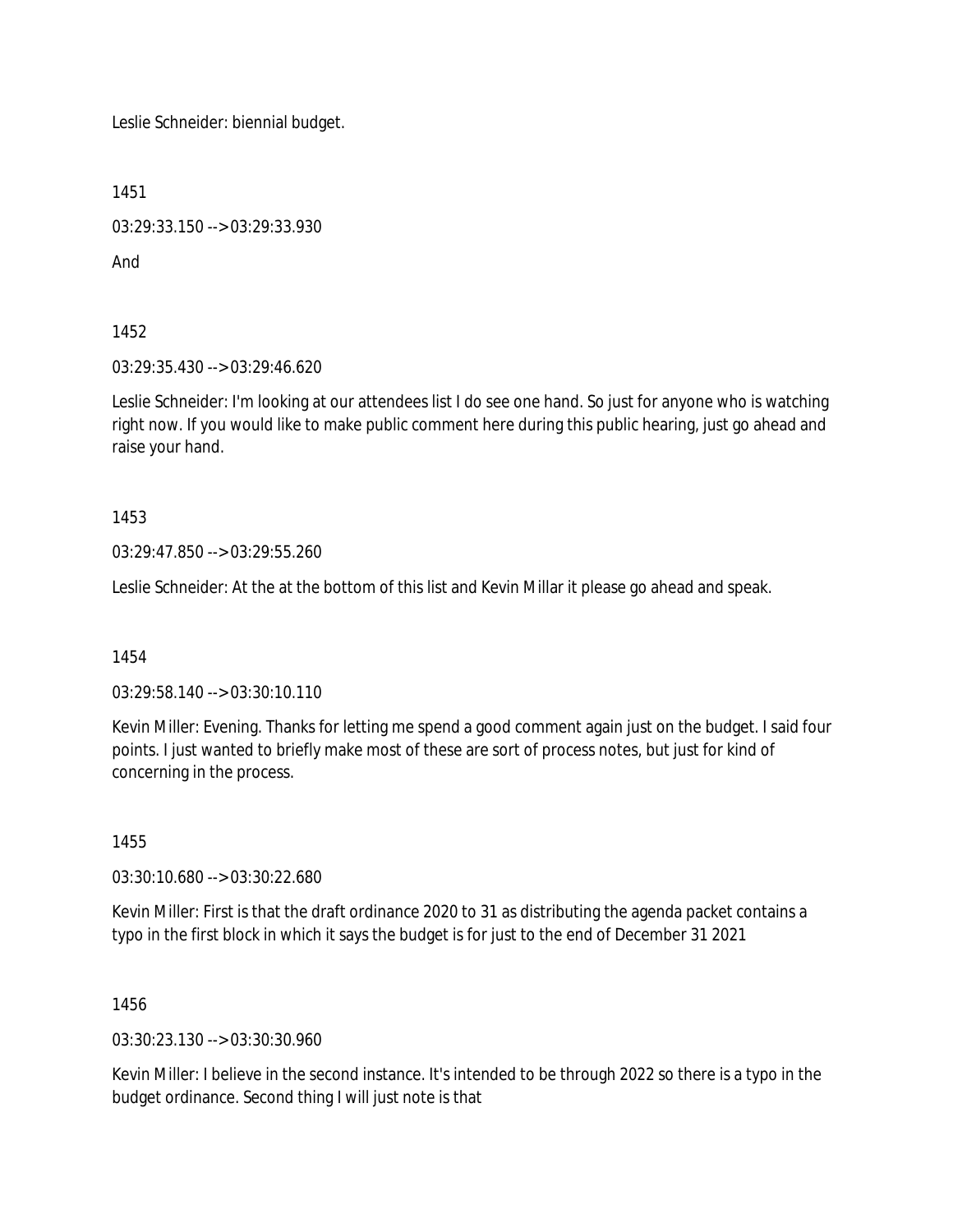03:30:31.920 --> 03:30:40.140

Kevin Miller: The Minutes of the September 22 session which the budget was initially presented are not currently posted publicly unusual location and so

1458

03:30:40.500 --> 03:30:48.270

Kevin Miller: I would appreciate it. I can pop file a public records request, but I would just note that the minutes of that initial budget presentation are not currently publicly accessible.

1459

03:30:49.410 --> 03:30:57.360

Kevin Miller: I just also as a process know would know that it's now one hour and 20 minutes after proposed time for the public hearing in the in the original agenda.

1460

03:30:57.930 --> 03:31:08.460

Kevin Miller: And so, just as a matter of good governance, it does seem unreasonable to me to expect public to be available. An hour and 20 minutes after the posted time

1461

03:31:09.510 --> 03:31:15.840

Kevin Miller: Forth. And just finally, I would just appreciate. Again, I can find some additional public records requests here, but I do

1462

03:31:16.560 --> 03:31:26.280

Kevin Miller: Just looking through the Minutes and the agenda items I do find a dark and information on the detailed nature on the budget, it's actually quite difficult to sort of piece together what the current proposed.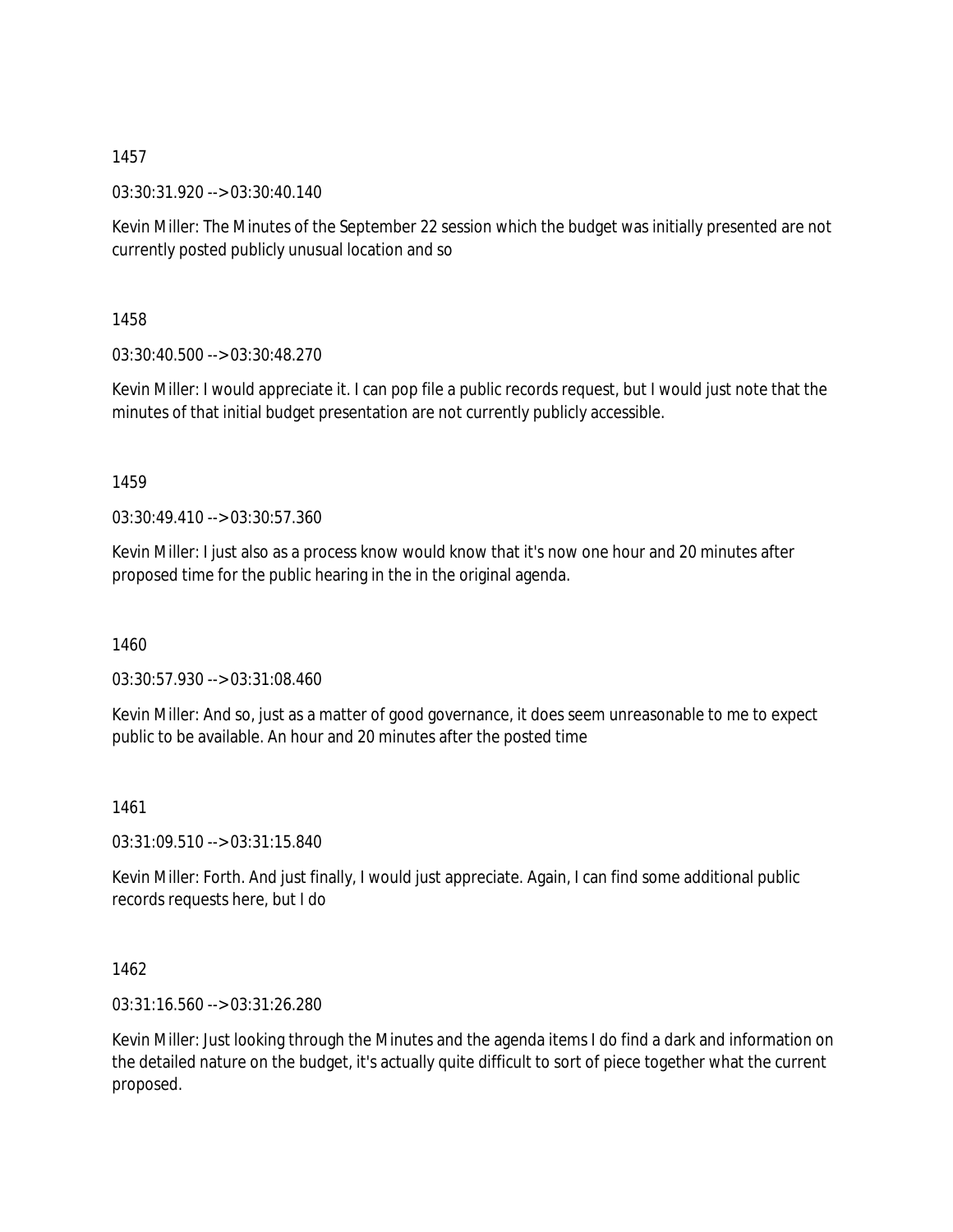03:31:27.030 --> 03:31:38.190

Kevin Miller: Budget is you sort of have to track through multiple iterations of the Capital Improvement Plan and Other aspects of the budget to really sort of understand where the budget is so

1464

03:31:39.090 --> 03:31:50.490

Kevin Miller: I did want to publicly comment and just note some of these process items that I think as a matter of good governance would be great for us to to address going forward, but I do appreciate the time

1465

03:31:51.630 --> 03:31:52.050

Kevin Miller: Thank you.

1466

03:31:52.830 --> 03:31:53.310

Leslie Schneider: All right.

1467

03:31:53.730 --> 03:31:57.990

Leslie Schneider: Thank you very much. And next up is Pascal Sheila.

1468 03:32:04.920 --> 03:32:06.450 Before, but I do appreciate the time

1469 03:32:09.630 --> 03:32:11.610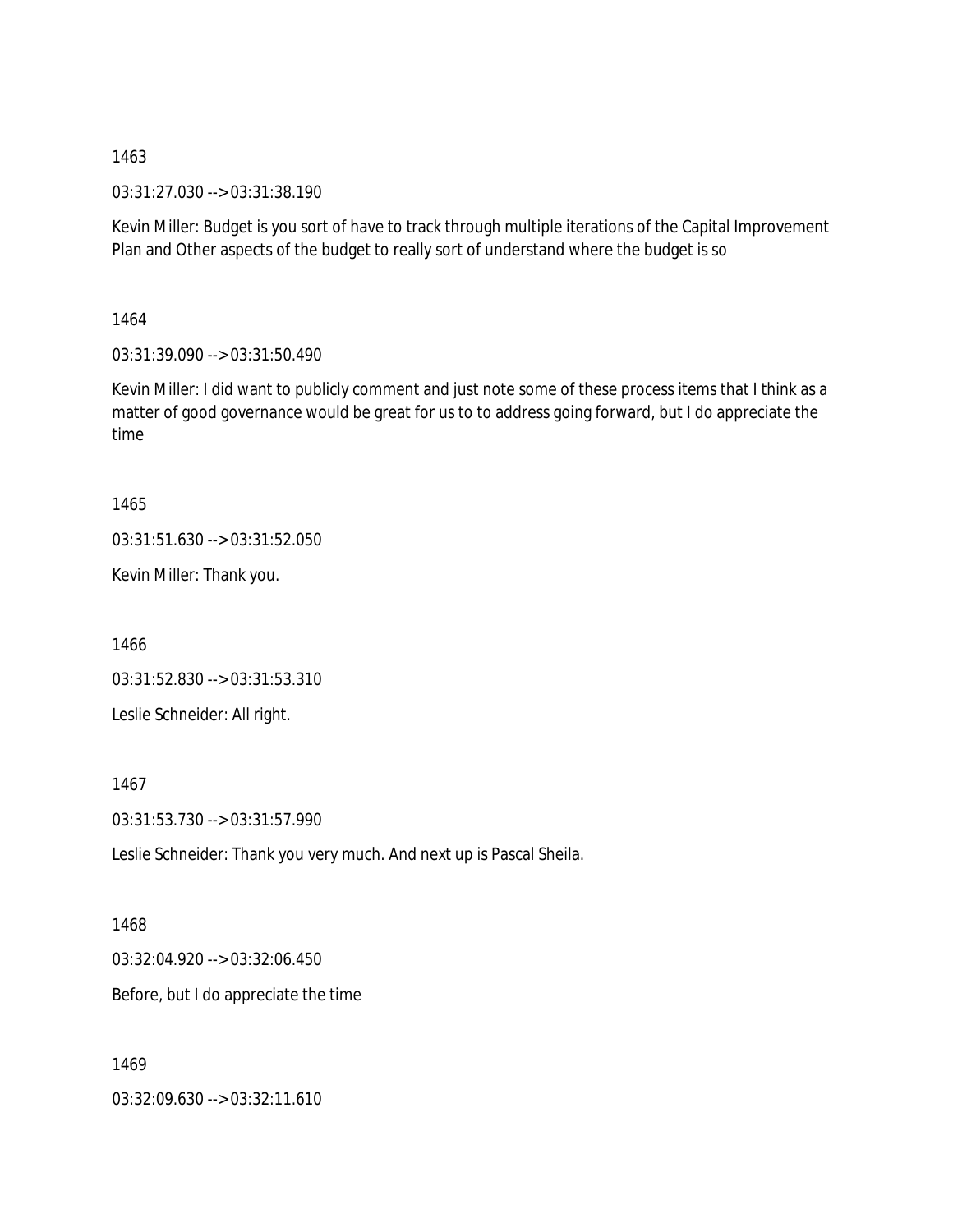Leslie Schneider: I think we were having a little trouble hearing you.

1470

03:32:14.940 --> 03:32:18.600

Pascal Schuback: Good evening everyone, hope everyone as well. Can you hear me.

1471

03:32:19.140 --> 03:32:19.380

Just

1472

03:32:20.970 --> 03:32:22.350

Pascal Schuback: Let me turn on the other microphone.

1473

03:32:23.880 --> 03:32:27.720

Pascal Schuback: I just wanted to comment. A couple things I AGREE, THE GENTLEMAN BEFORE ME ABOUT just

1474

03:32:28.380 --> 03:32:36.180

Pascal Schuback: It would have been nice if there is a dedicated landing page for the budget that could have been kept more up to date on you know which ones there what's there. Also, I know that you know

1475

03:32:36.690 --> 03:32:43.800

Pascal Schuback: COUNCILMEMBER card mentioned at this evening, how the changes happen tonight aren't really there for the public to really understand really what's going on.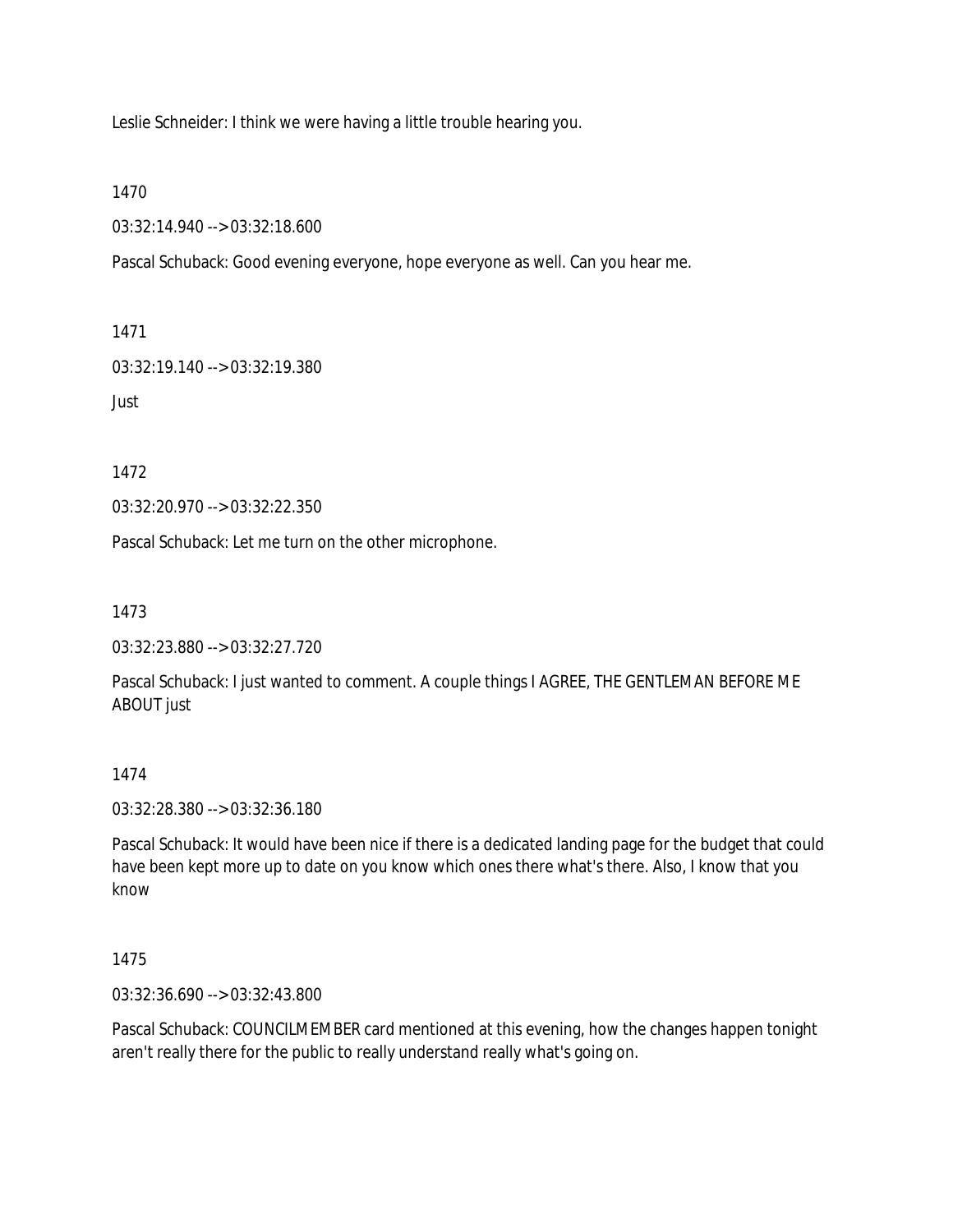03:32:44.190 --> 03:32:52.350

Pascal Schuback: Because you guys are changing things and adding things and we're trying to follow along with that. So I think the public comment public period for the session is not valid.

1477

03:32:52.710 --> 03:32:57.720

Pascal Schuback: Because people haven't had a chance to really see this, and especially being late in the evening. Now, past the agenda time

1478

03:32:58.110 --> 03:33:01.350

Pascal Schuback: But I do recognize. Also, I've been in public meetings just things go long

1479

03:33:01.740 --> 03:33:11.490

Pascal Schuback: But I think there should be good for us to have the opportunity to do an extra level of transparency to the community in providing an extra time for them to view a final budget proposal.

1480

03:33:11.820 --> 03:33:22.530

Pascal Schuback: And have that ability to have public comment and have their public comment put on record outside of an email, but to allow others to hear that comment and be able to make sure it's hurt all the council members.

1481

03:33:23.490 --> 03:33:29.550

Pascal Schuback: This really I think one of the important things that also just encourage for the Council and being one that what you hear me more than more talk about us.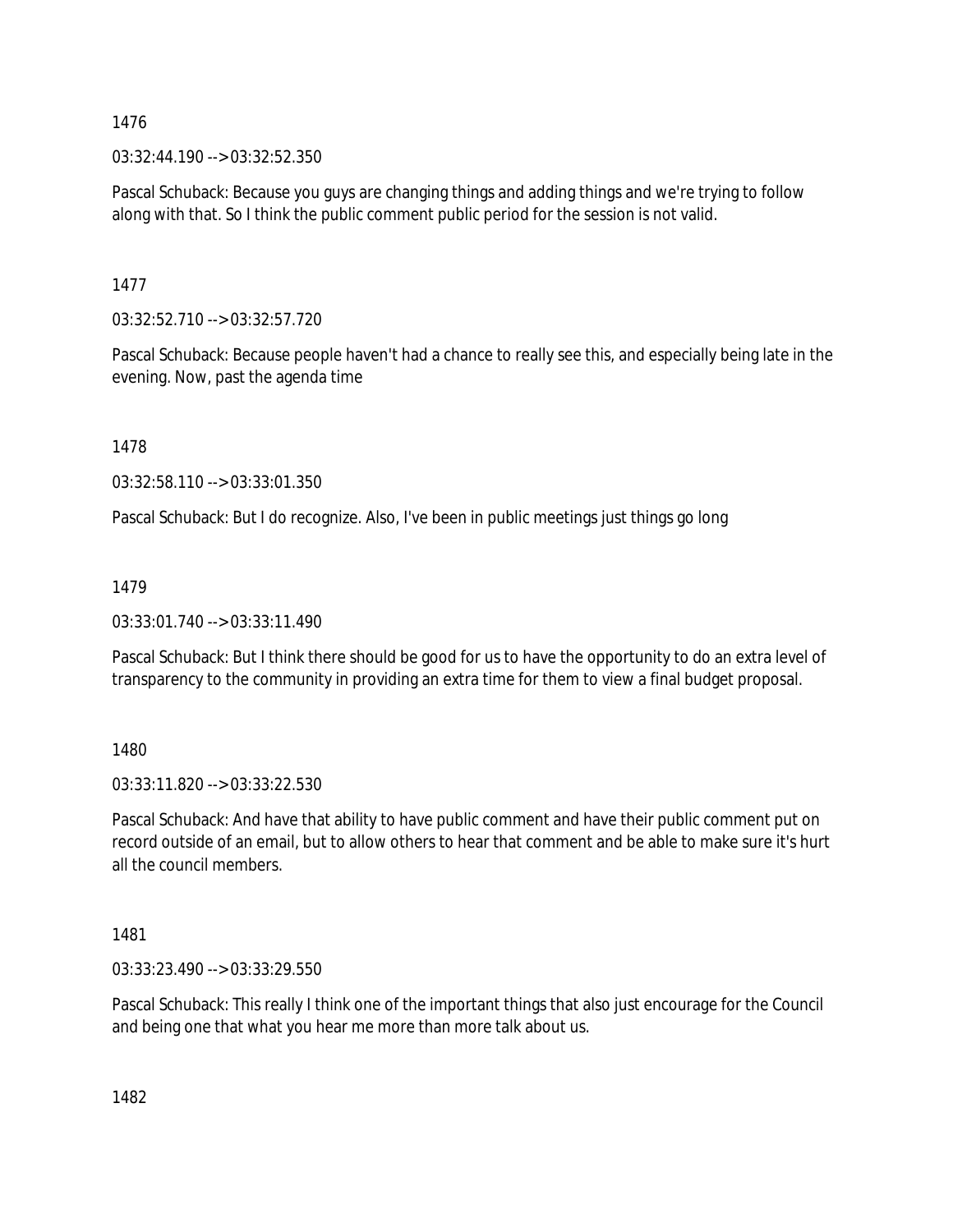03:33:29.880 --> 03:33:36.120

Pascal Schuback: As one who believes in resiliency and things we are still in a pandemic and I think we need to really be responsible and our budget period.

# 1483

03:33:36.480 --> 03:33:48.480

Pascal Schuback: That these next two years are going to be extremely challenging still, even though it's great that we have some funding coming back, but we need to be ready to handle the contingencies of economic loss still that continues as well as

1484

03:33:49.260 --> 03:33:55.350

Pascal Schuback: additional expenses. The city is going to have to deal with with continued covert testing continuing operational response.

## 1485

03:33:55.680 --> 03:34:01.740

Pascal Schuback: With tendencies right now that we're looking at possibly potentially some more lockdowns again or much more restrictions.

# 1486

03:34:02.100 --> 03:34:07.860

Pascal Schuback: And we need to be ready to have that in kind of a line item emergency contingency fund that may not

# 1487

03:34:08.700 --> 03:34:21.750

Pascal Schuback: That could hopefully not compromise the current budget or caused us to go into the negative, so we can continue making city services available to the community members, although in a very, you know, virtual way.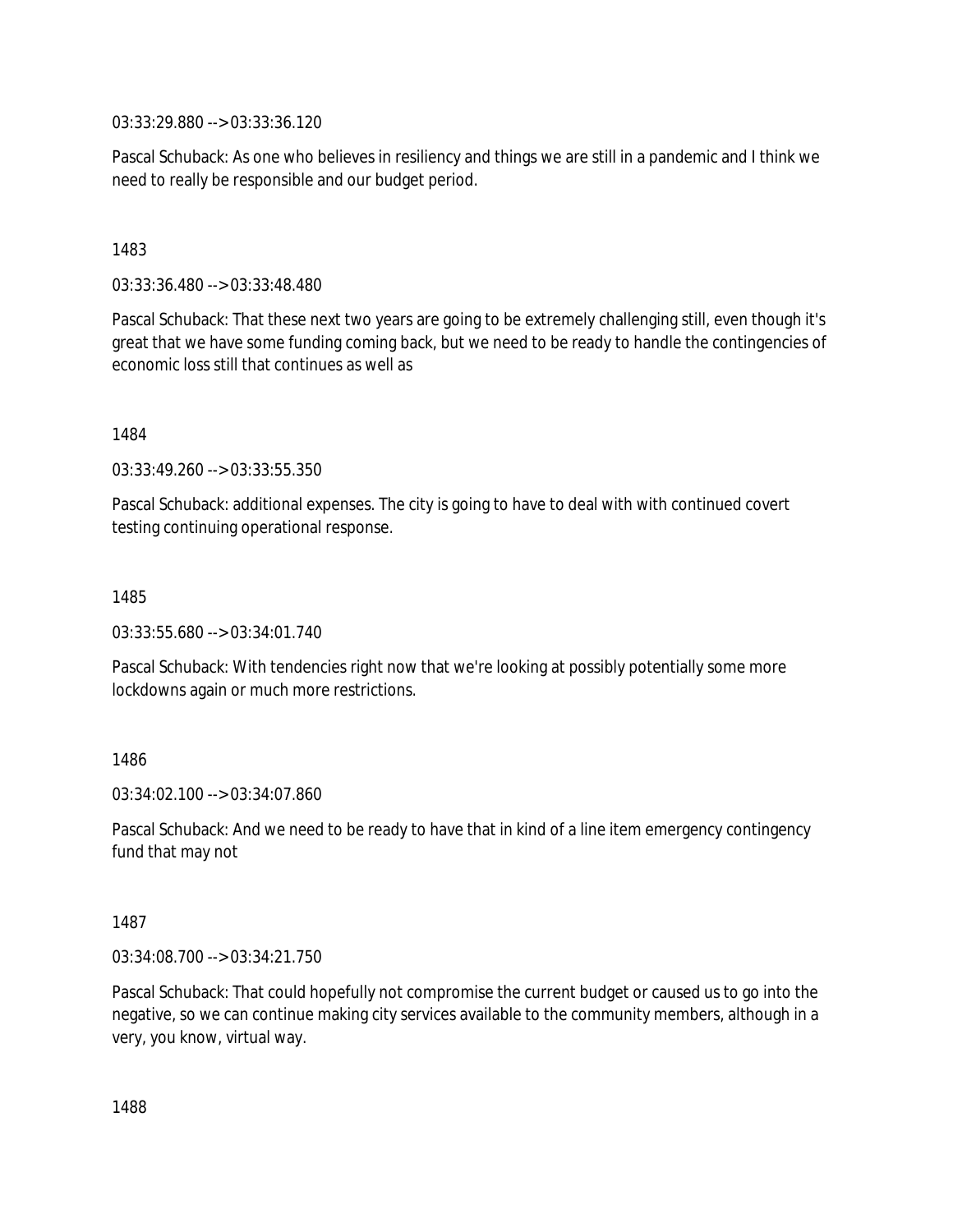03:34:22.170 --> 03:34:30.780

Pascal Schuback: But making sure that we don't lose that capability of operating the city, but also being able to operate in a continued environment for a good more standing potentially

1489

03:34:31.290 --> 03:34:45.150

Pascal Schuback: Half our budget cycle from this next budget cycle, but otherwise just thank you again for your dedication appreciate the late nights I turn participate with you guys as well. And I encourage you to continue doing the great work you're doing. Thanks.

1490

03:34:47.010 --> 03:34:48.210

Leslie Schneider: Great, thank you very much.

1491

03:34:48.750 --> 03:34:50.640

Leslie Schneider: Friend carton your next

1492

03:34:55.650 --> 03:35:12.690

Fran Korten: Well, I just wanted to know that I am very pleased to see that there's a climate coordinator position in your budget. I think that's going to be extremely important in making all the work on the climate action plan, the sustainable transportation plan and the

1493

03:35:14.010 --> 03:35:24.240

Fran Korten: Green Building Code meaningful, I believe that in your budget, you have called it a climate adaptation coordinator

1494

03:35:26.310 --> 03:35:47.100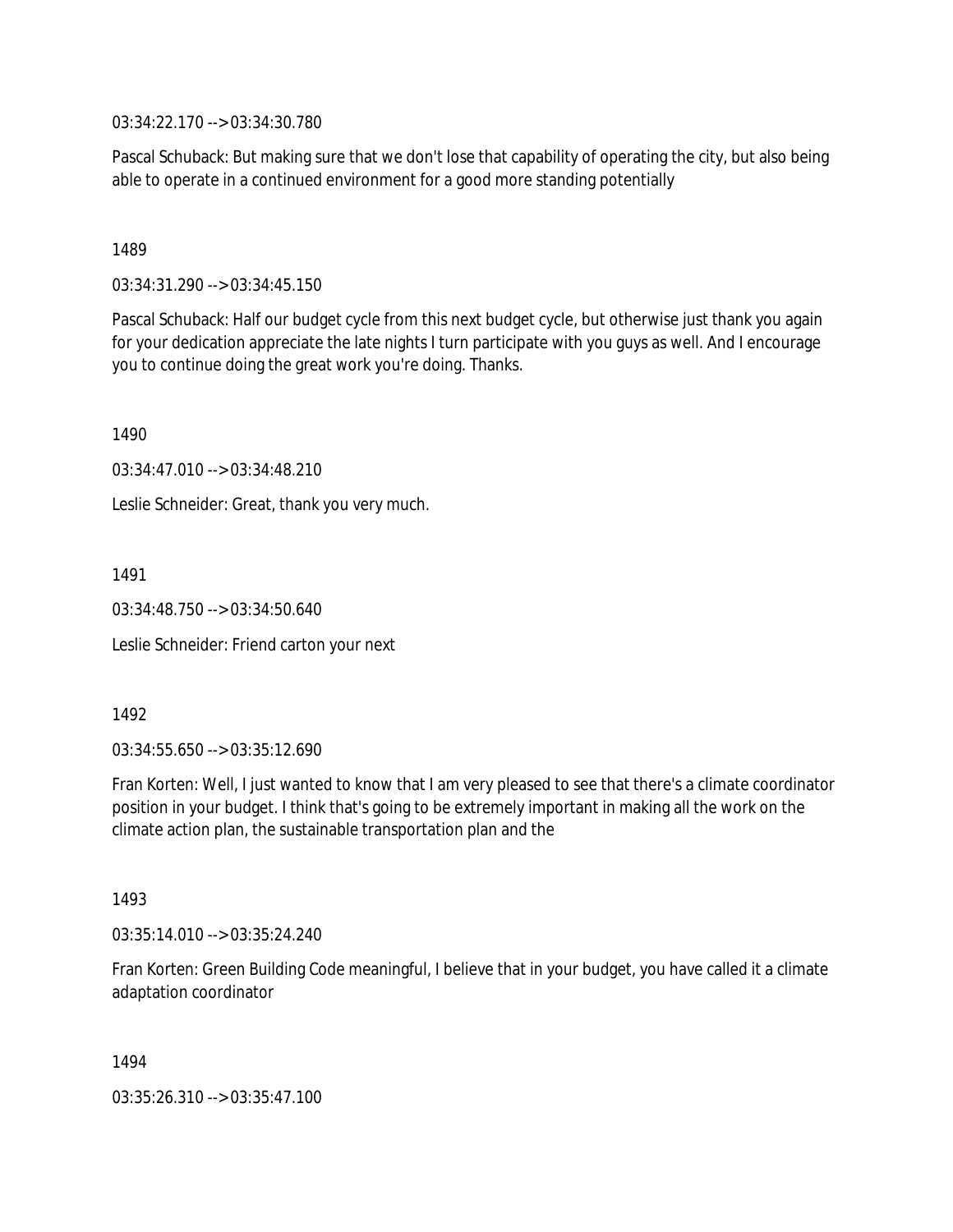Fran Korten: I if I'm right there. I think that's a mistake adaptation is just one piece of the Climate Action Plan, the much bigger part is climate mitigation. That is reducing our greenhouse gases. And I'd also comment that I hope as you draw up your

1495

03:35:49.020 --> 03:36:04.470

Fran Korten: Job description for that position that you will ensure that that person has the latitude to coordinate across many different departments and with the community.

1496

03:36:05.850 --> 03:36:20.580

Fran Korten: Because that plan has many different components and it could involve planning and public works and finance and all the different functions of government. So thank you for the chance to comment.

1497

03:36:23.430 --> 03:36:24.210

Leslie Schneider: Thank you, friend.

1498

03:36:26.580 --> 03:36:27.210

Leslie Schneider: All right.

1499

03:36:28.800 --> 03:36:30.510

Leslie Schneider: I don't see any other hands.

1500

03:36:32.280 --> 03:36:45.750

Leslie Schneider: So I'm going to switch back to the panelists now and I will close the final PUBLIC HEARING FOR ordinance number 2020 dash 31 relating to the 2021 2022 biennial budget.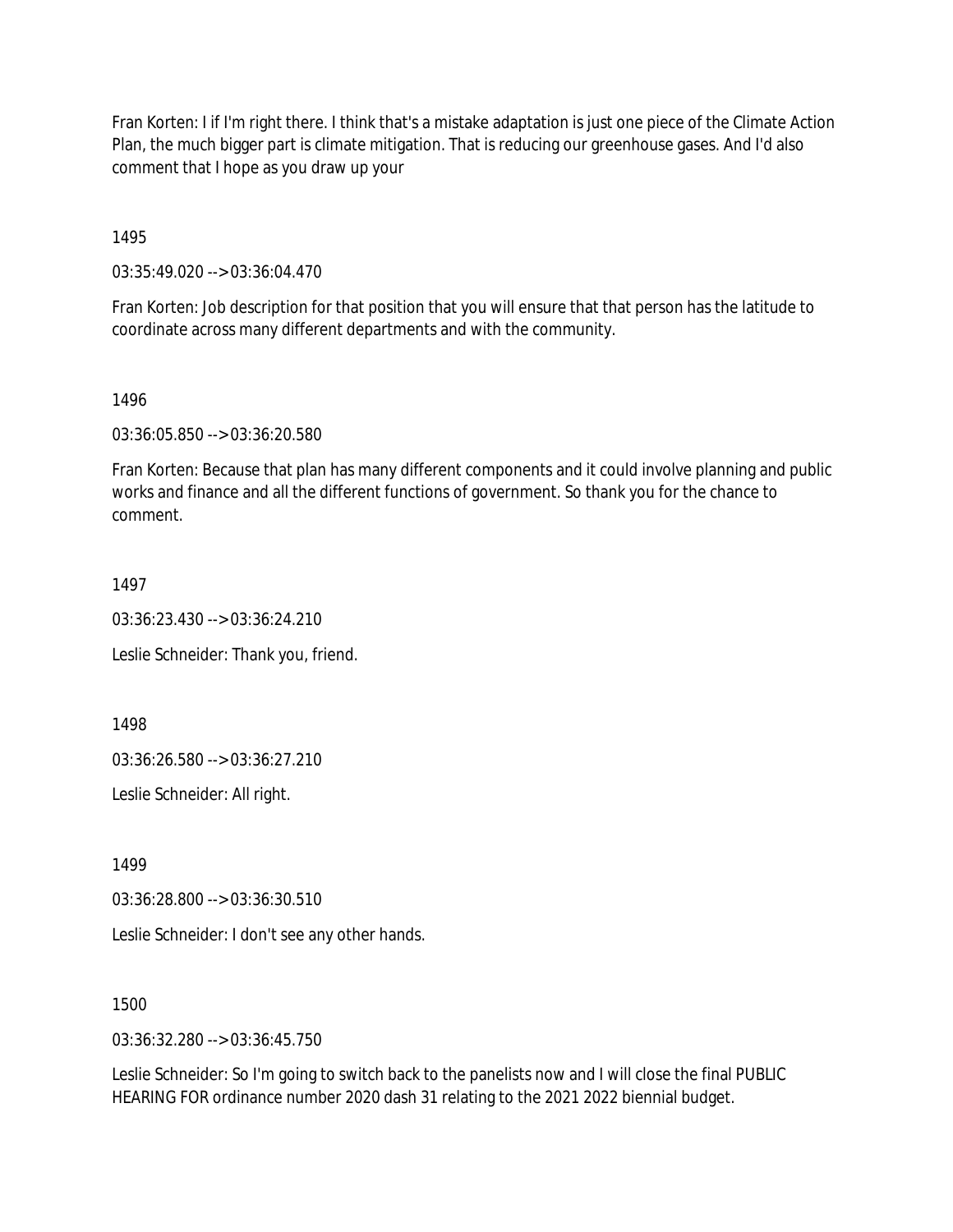03:36:46.770 --> 03:36:51.300

Leslie Schneider: And thank you all for being patient with us. I know the time is very late.

## 1502

03:36:52.590 --> 03:36:58.530

Leslie Schneider: Moving on to item 10 be. Oh, I'm sorry. We have a motion in the packet I believe

1503

03:37:01.800 --> 03:37:03.330

Leslie Schneider: To be prepared for this one.

# 1504

03:37:10.500 --> 03:37:17.070

Leslie Schneider: So in the packet. There's it there's a recommended motion to forward to unfinished business.

# 1505

03:37:19.830 --> 03:37:20.970

Leslie Schneider: Deputy Mayor deets.

1506

03:37:21.360 --> 03:37:31.710

Joe Deets: Yeah, thinking there I move forward the November 24 2020 unfinished business portion of the agenda ordinance number 2020 dash 31 relating to the

1507

03:37:33.600 --> 03:37:34.620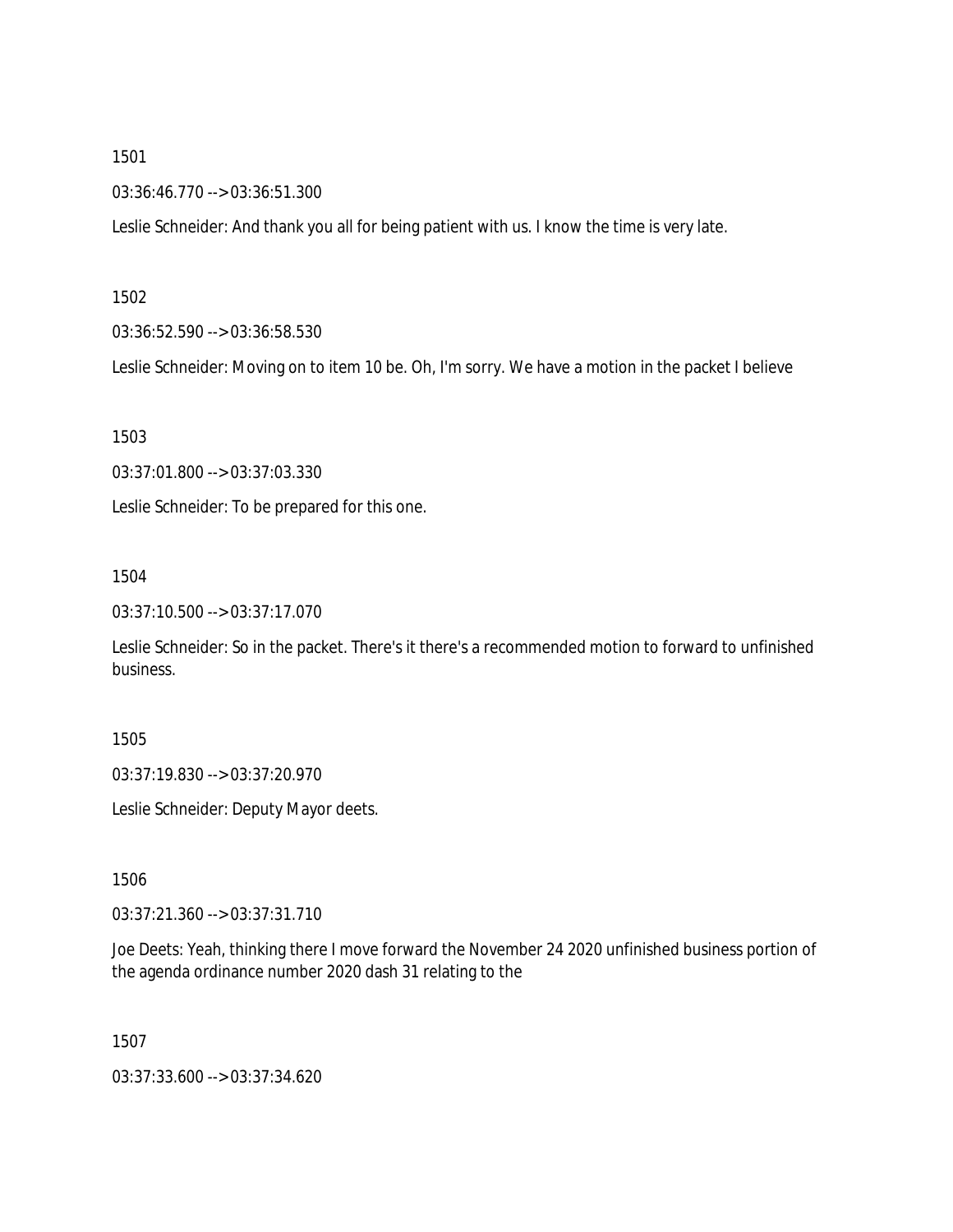Joe Deets: By annual budget.

1508

03:37:40.530 --> 03:37:44.070

Leslie Schneider: Do we have a second kills me right, top of the second set

## 1509

03:37:45.690 --> 03:37:50.040

Leslie Schneider: All right, is there any further discussion. All those in favor please say aye.

1510

03:37:51.690 --> 03:37:53.040

Leslie Schneider: And any opposed.

1511

03:37:54.630 --> 03:37:56.010 Christy Carr: That passes unanimously.

1512

03:37:56.100 --> 03:37:57.120

Leslie Schneider: Thank you very much.

1513

03:37:58.890 --> 03:38:10.260

Leslie Schneider: All right. And now we can move on to item 10 B, which is a public hearing on ordinance number 2020 dash 36 related to extending the self service storage war torn

1514

03:38:14.490 --> 03:38:21.420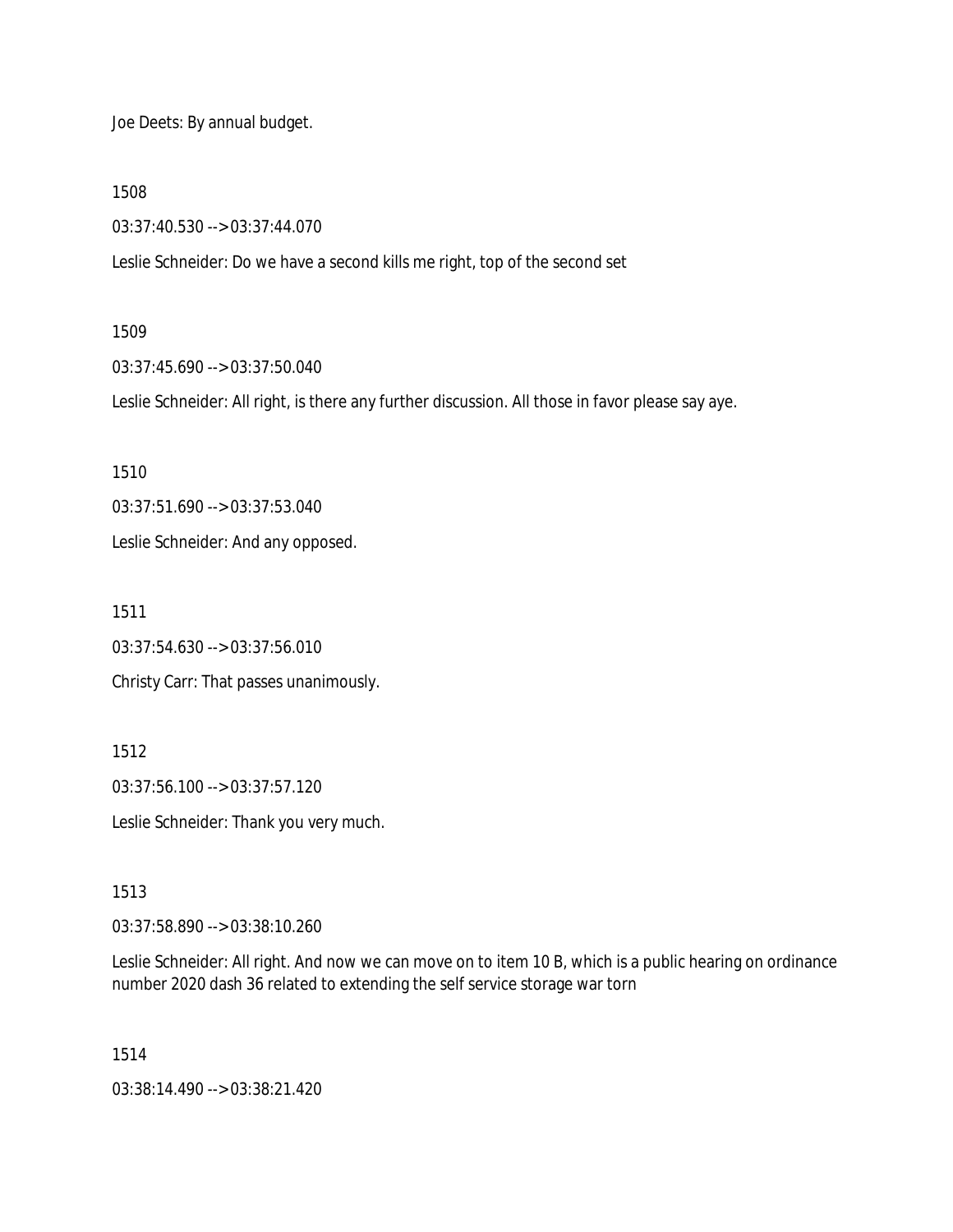Jennifer Sutton: Evening City Council and the Jennifer Sutton senior planner here to support your work tonight on ordinance 20 2036

1515

03:38:21.930 --> 03:38:34.290

Jennifer Sutton: which extends the current moratorium on new self service storage facilities for an additional six months, the Council will hold a public hearing tonight and after closing the public hearing

## 1516

03:38:35.160 --> 03:38:52.980

Jennifer Sutton: Ultimately, make a decision on ordinance 20 2036 the current self service storage moratorium is set to expire on November 26 so if the Council did not extend it tonight, then there would be a gap between

## 1517

03:38:54.360 --> 03:39:01.110

Jennifer Sutton: The moratorium expiring, and when future permanent regulations would come on board.

1518

03:39:02.130 --> 03:39:05.370

Jennifer Sutton: Right now we anticipate bringing those regulations to you.

1519

03:39:06.420 --> 03:39:14.430

Jennifer Sutton: On your first business meeting in December. So I'm happy to take any questions either now or after the public hearing

1520

03:39:17.520 --> 03:39:19.380

Leslie Schneider: Great, thank you very much. Jennifer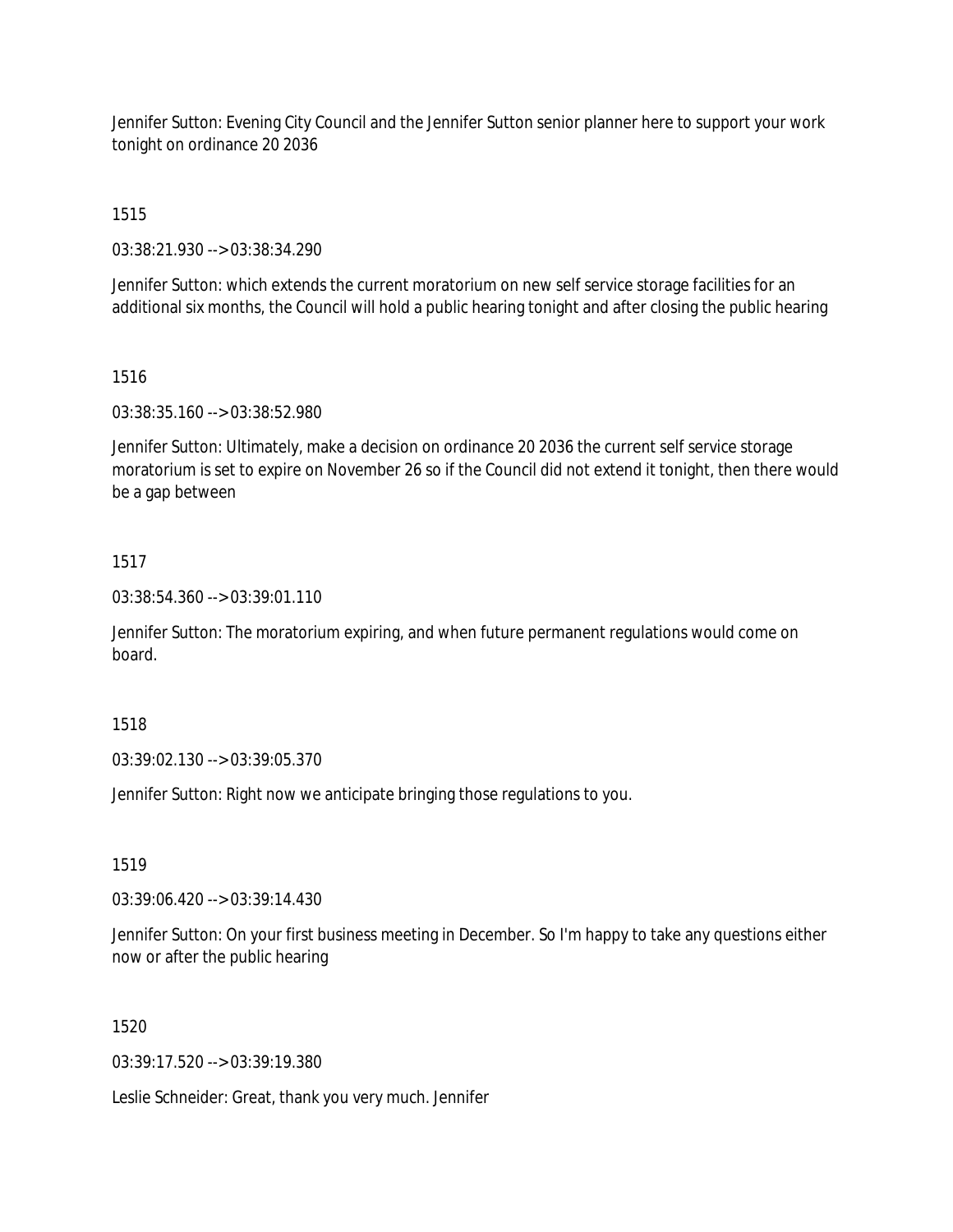03:39:20.730 --> 03:39:25.290

Leslie Schneider: I am not seeing any questions from my colleagues.

1522

03:39:26.700 --> 03:39:27.720

Leslie Schneider: So,

1523

03:39:29.160 --> 03:39:41.910

Leslie Schneider: I think we'll go ahead and I'm going to move. I'm going to go ahead and open the public hearing and then come back. So I now open the public hearing on ordinance number 2020 dash 36 related to extending the self service storage moratorium.

1524

03:39:47.310 --> 03:39:58.680

Leslie Schneider: So if you are an attendee. Who would like to speak in this public hearing you can look down at the list of attendees and hit the raise your hand button.

1525

03:40:01.050 --> 03:40:02.220

Leslie Schneider: And seeing none.

1526

03:40:04.320 --> 03:40:05.730

Leslie Schneider: Give a couple more seconds.

1527

03:40:07.800 --> 03:40:16.770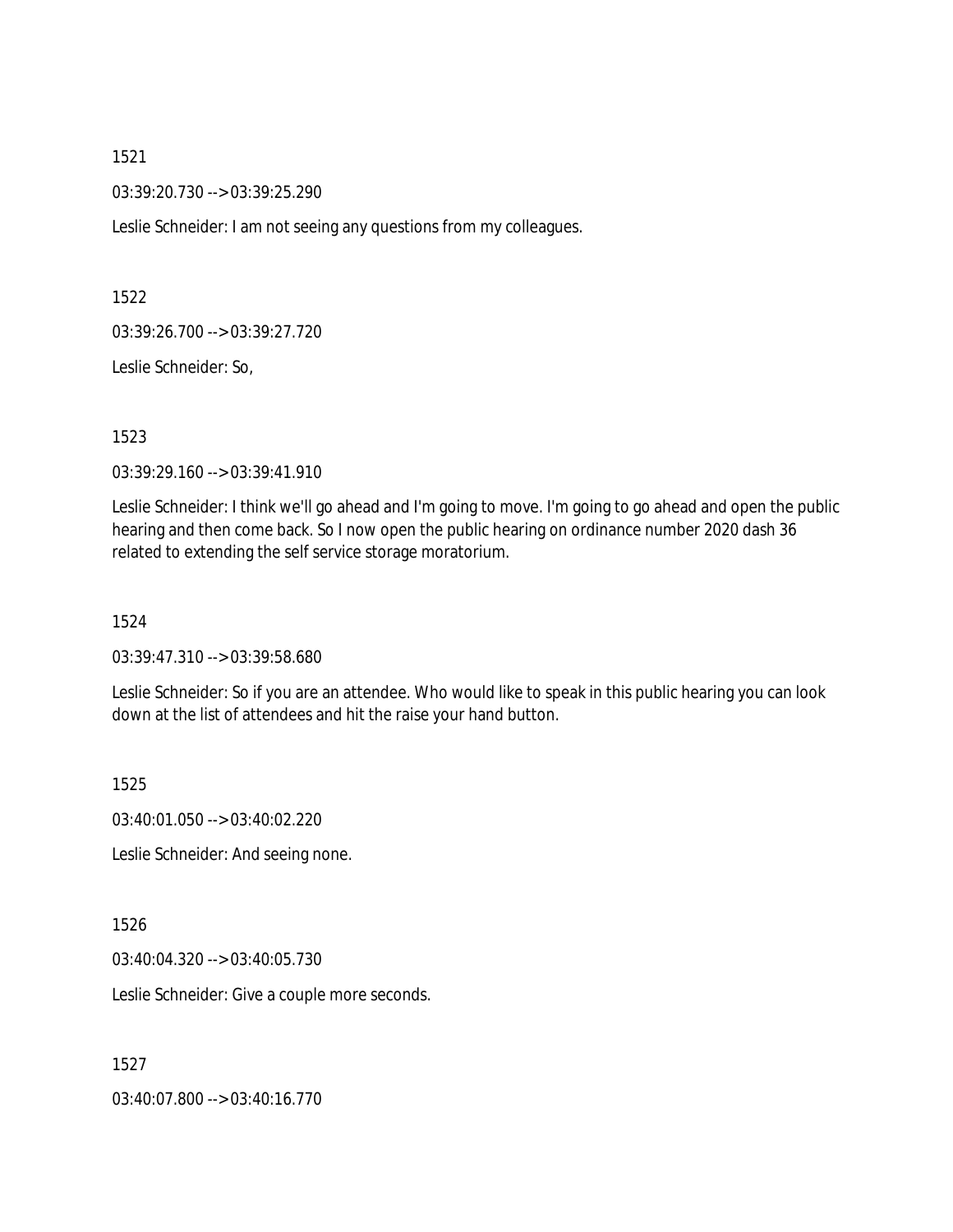Leslie Schneider: All right, seeing none. I'm going to close the public hearing on ordinance number 2020 dash 36 related to extending the self service storage moratorium.

1528

03:40:17.970 --> 03:40:19.830

Leslie Schneider: And Deputy Mayor deets.

## 1529

03:40:20.100 --> 03:40:26.040

Joe Deets: Yeah. Thank you, Mayor Schneider. I moved to adopt ordinance 2020 dash 36

## 1530

03:40:29.310 --> 03:40:33.030

Leslie Schneider: I'm sorry, it was looking down at my notes. Was that council member card that seconded.

1531

03:40:37.200 --> 03:40:42.870

Leslie Schneider: Us. Okay. Thank you. That was COUNCILMEMBER card that seconded or

1532

03:40:42.900 --> 03:40:44.400

Leslie Schneider: She just didn't know either way.

# 1533

03:40:45.990 --> 03:40:48.330

Leslie Schneider: Okay, and any Council discussion.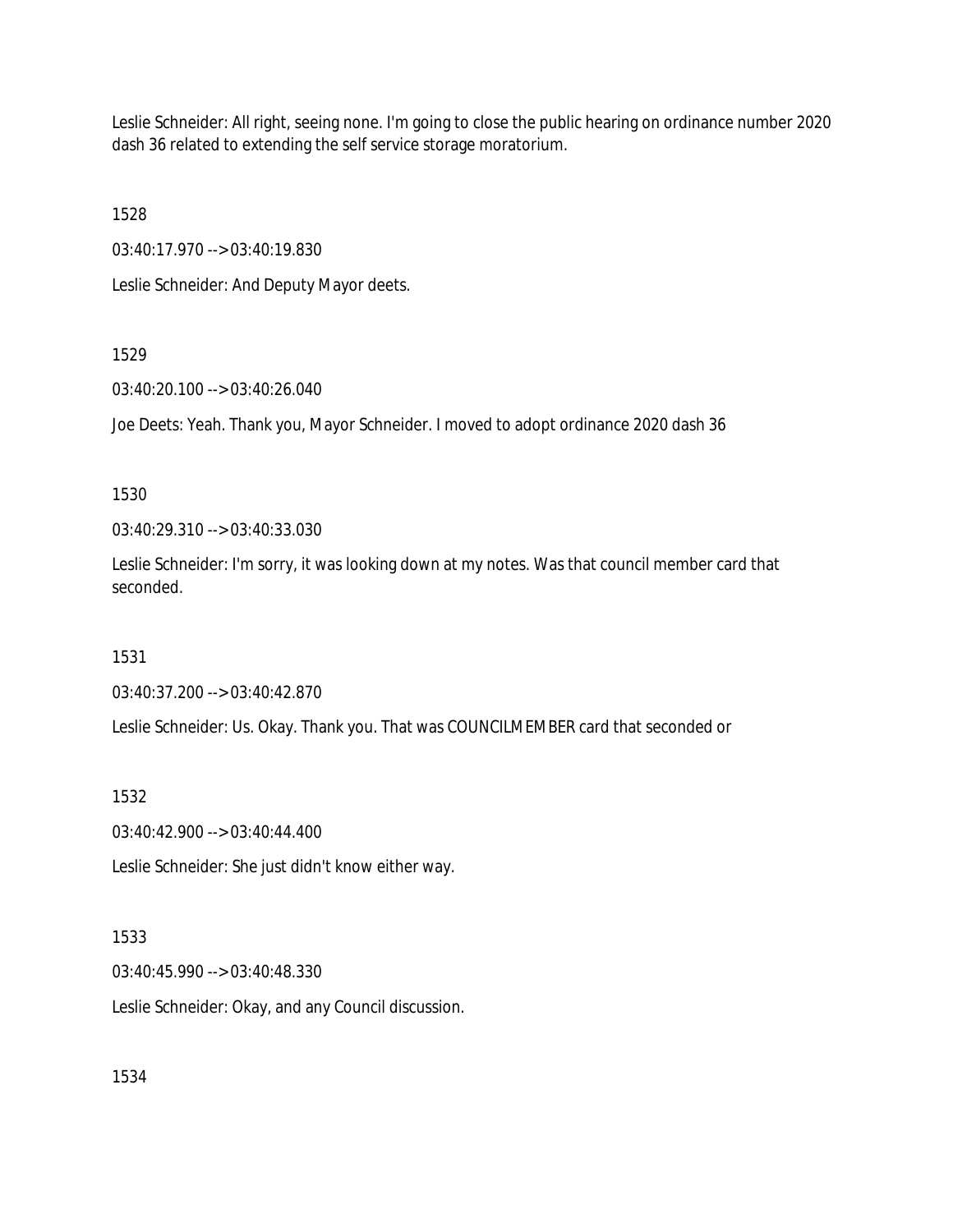03:40:50.070 --> 03:40:51.960

Leslie Schneider: All those in favor please say aye.

1535

03:40:54.360 --> 03:40:55.920

Leslie Schneider: And any opposed.

1536

03:40:58.320 --> 03:41:00.360

Leslie Schneider: Alright that passes unanimously.

## 1537

03:41:02.220 --> 03:41:14.430

Leslie Schneider: We can now move on to our unfinished business item 11 A is the ordinance number 2020 dash 30 related to property tax levy for collection in 2021

# 1538

03:41:18.540 --> 03:41:31.860

DeWayne Pitts: I again join pits finance director. I'm just, I'm here to answer any questions that you might have. This is councils third touch on this particular item relating to the property tax adaptation of property taxes for next year.

1539

03:41:32.340 --> 03:41:40.110

DeWayne Pitts: We are required to have this certified into the kids at County assessor's office by November 30 happy to answer any questions you might have.

1540

03:41:41.430 --> 03:41:43.530

Leslie Schneider: Thank you very much. COUNCIL MEMBER and so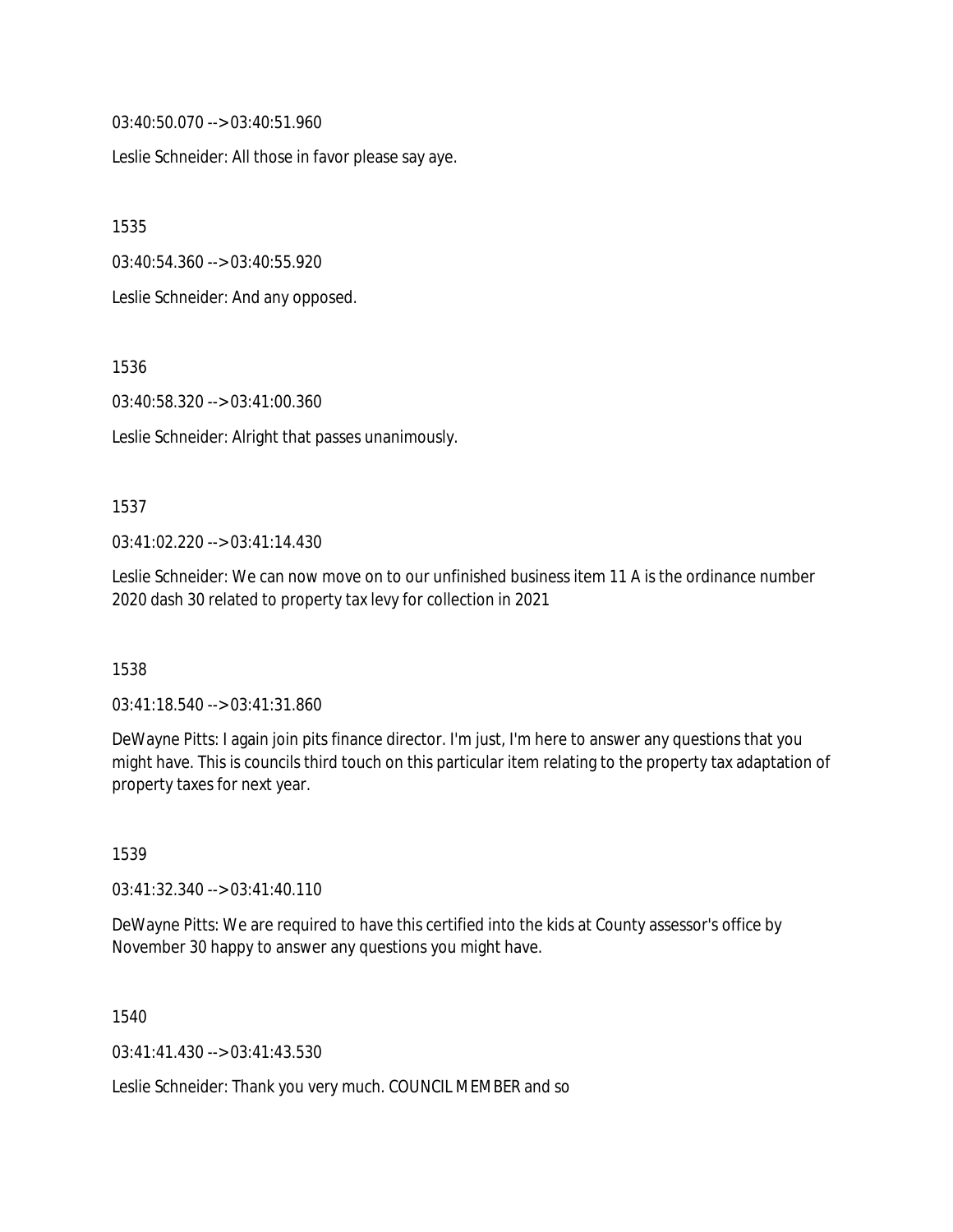03:41:45.690 --> 03:41:50.940

Rasham Nassar: I moved to a period ordinance number 2020 dash 30 relating to the property tax levy for collection in 2021

1542

03:41:53.220 --> 03:41:55.080

Leslie Schneider: Deputy Mayor deed seconds.

1543

03:41:55.080 --> 03:41:55.800

Leslie Schneider: That

1544

03:41:56.010 --> 03:41:59.970

Leslie Schneider: Is there any further discussion. All those in favor please say aye.

1545

03:42:01.140 --> 03:42:05.430

Leslie Schneider: Any opposed, that passes unanimously. Thank you very much.

1546 03:42:07.260 --> 03:42:09.240 Leslie Schneider: And I am 11 be is

1547 03:42:10.560 --> 03:42:15.720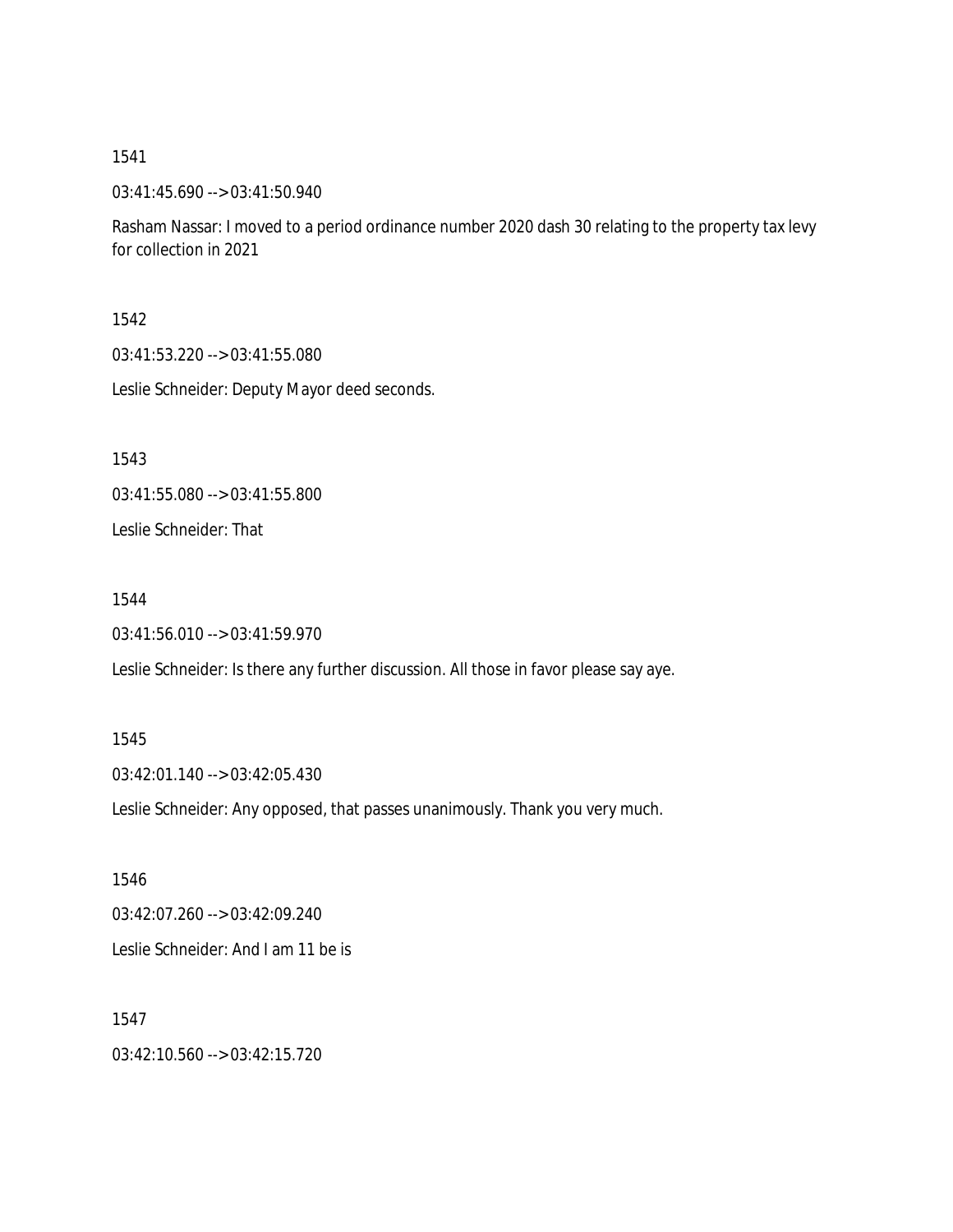Leslie Schneider: All right, we need. We just need to pause. I'm 11 be his approval of the Climate Action Plan.

1548

03:42:17.040 --> 03:42:23.610

Leslie Schneider: And so this is rather historic we've been working on this for

1549

03:42:25.650 --> 03:42:28.800

Leslie Schneider: A long time and so do we have

1550

03:42:30.360 --> 03:42:37.650

Ellen Schroer: A maybe I can just say a few words and then the chairs of the climate change advisory committee are here to present and

1551

03:42:38.190 --> 03:42:47.430

Ellen Schroer: Participate in any discussion that the Council would like to have I'm Mayor. Thank you for recognizing what a momentous day this is, this represents the end of

1552

03:42:47.910 --> 03:42:57.960

Ellen Schroer: Or the next step in more than three years of work that the climate change advisory committee has undertaken and there was a greenhouse gas emissions inventory done in 2019

1553

03:42:58.410 --> 03:43:07.110

Ellen Schroer: And then this has been the focus of the work of the climate change advisory committee developing a draft Climate Action Plan, including community input and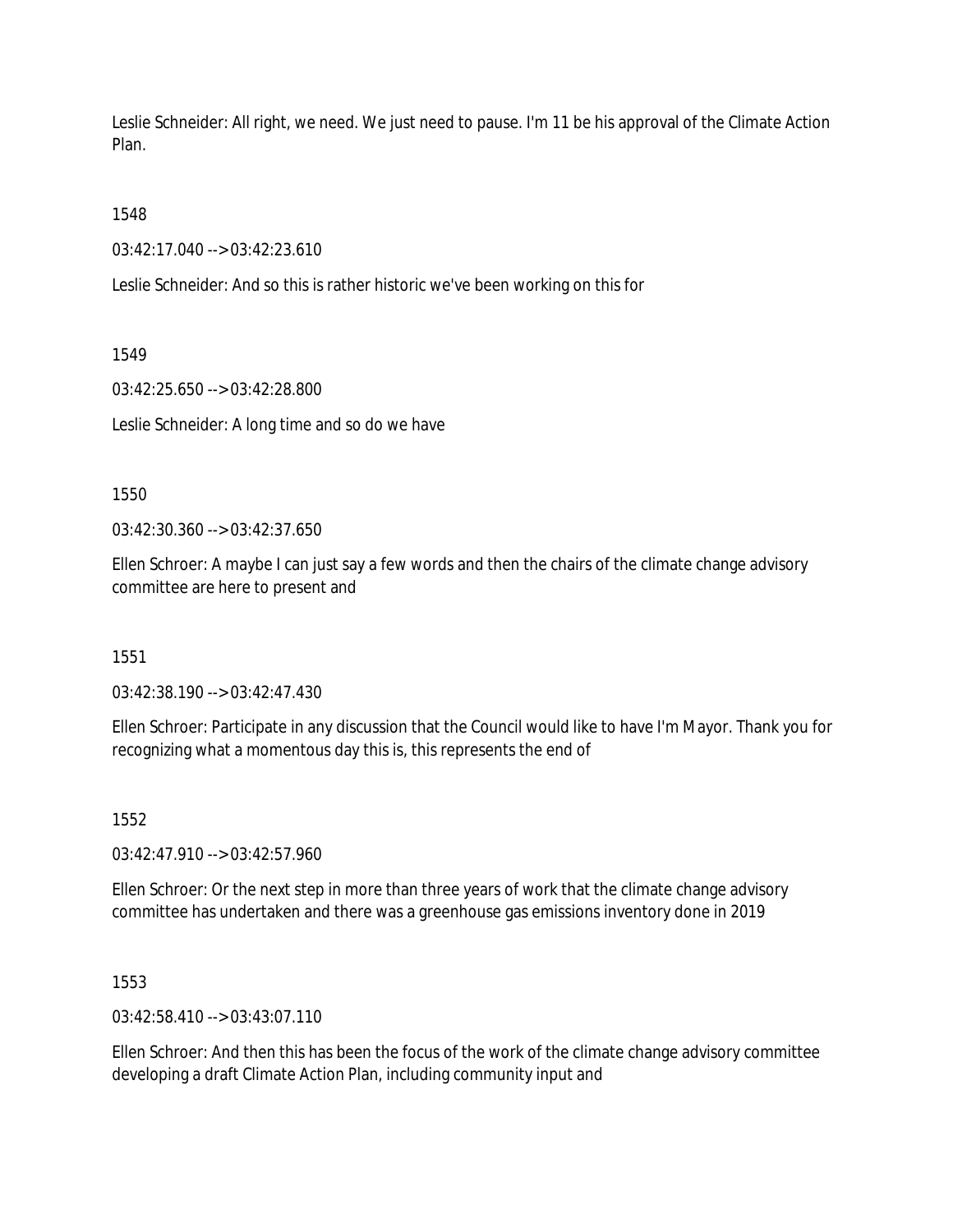03:43:07.800 --> 03:43:17.790

Ellen Schroer: Feedback from a number of sources. So this first came to you last month in October and the chairs Mike Cox and David Makati are here to present

1555

03:43:18.810 --> 03:43:29.280

Ellen Schroer: A couple of slides and to lead any discussion that you might want to have. And then the action in the packet is to consider adoption or modification of the plan. So with that, I'll turn it over to Mike and Dave

1556

03:43:31.170 --> 03:43:45.270

Michael Cox: Good, thanks. Um, I just have a few slides just to give you a quick update on where we're at. And so last meeting we had which was about two, three weeks ago. So I, this will be quick and then we'll go into the discussion.

1557

03:43:48.570 --> 03:43:51.060

Michael Cox: So let's get the full screen here.

1558

03:43:52.200 --> 03:43:59.100

Michael Cox: So like always like to start out with a joke about climate change, because it's just such a funny topic.

1559

03:43:59.640 --> 03:44:07.020

Michael Cox: It says, I don't care what they say these global warming scares just a bunch of Loony Left wing environmentalist like me anti growth hype.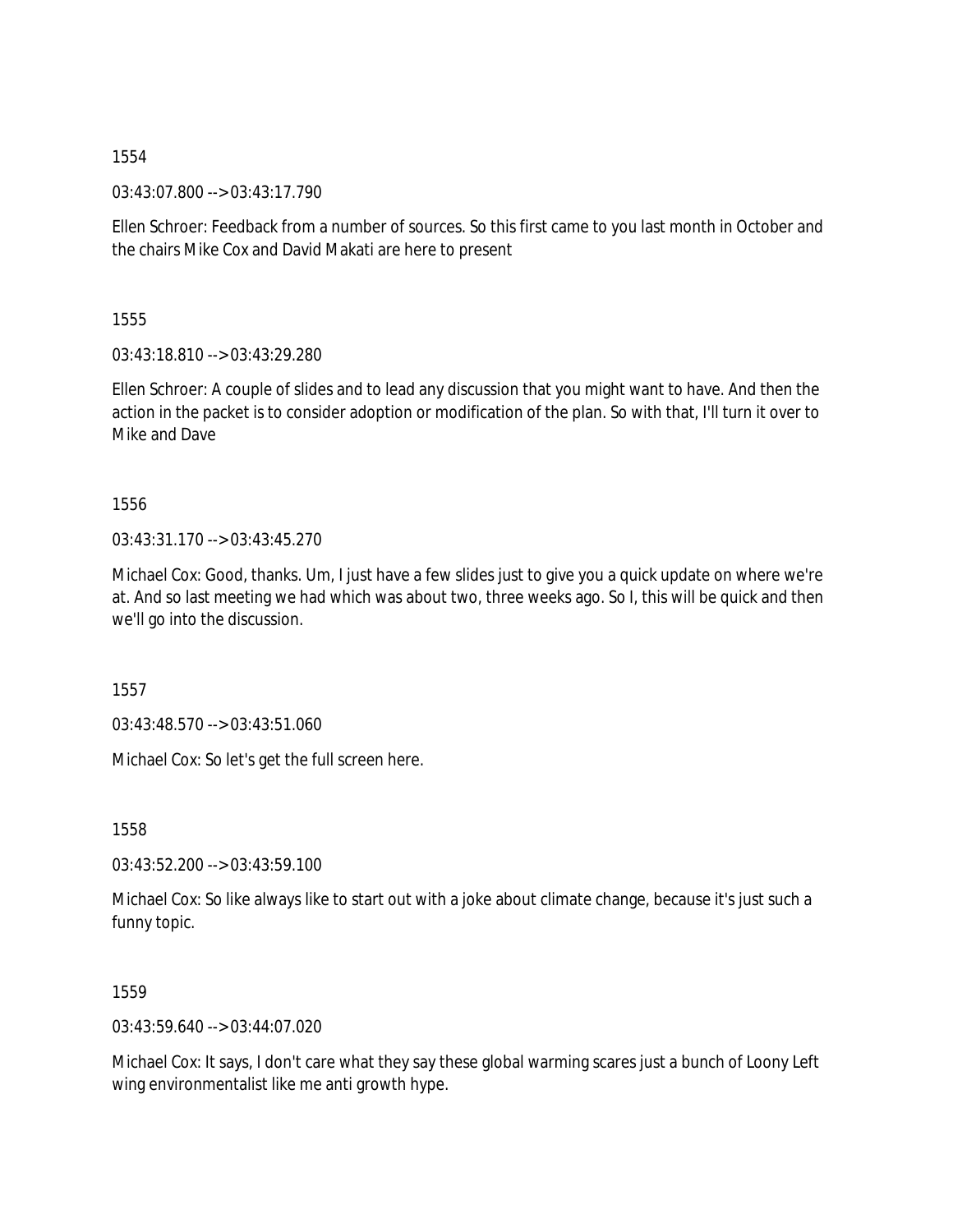03:44:07.500 --> 03:44:14.610

Michael Cox: And so this is your first winter here. And, you know, so there you go. Started off January 25

1561

03:44:15.510 --> 03:44:22.470

Michael Cox: So really what I want to do real quick is just to go her update of where we're at. If you would have remembered last time we had

1562

03:44:23.070 --> 03:44:32.280

Michael Cox: Came in and talked about eating what we call immediate action items. And so what we have been doing is creating what we're calling roadmaps under development.

1563

03:44:32.730 --> 03:44:36.990

Michael Cox: The idea behind the roadmaps is that when we're if and when it's approved.

1564

03:44:37.470 --> 03:44:50.070

Michael Cox: Will provide the city and the city council some ideas on how to move forward and suggestions. So I'm just going to go over these roadmaps that we're developing now just so you're aware, trying to do.

1565

03:44:50.730 --> 03:44:58.680

Michael Cox: The first one is climate lens, we talked about last time you give us approval to go forward. Laura Hansen and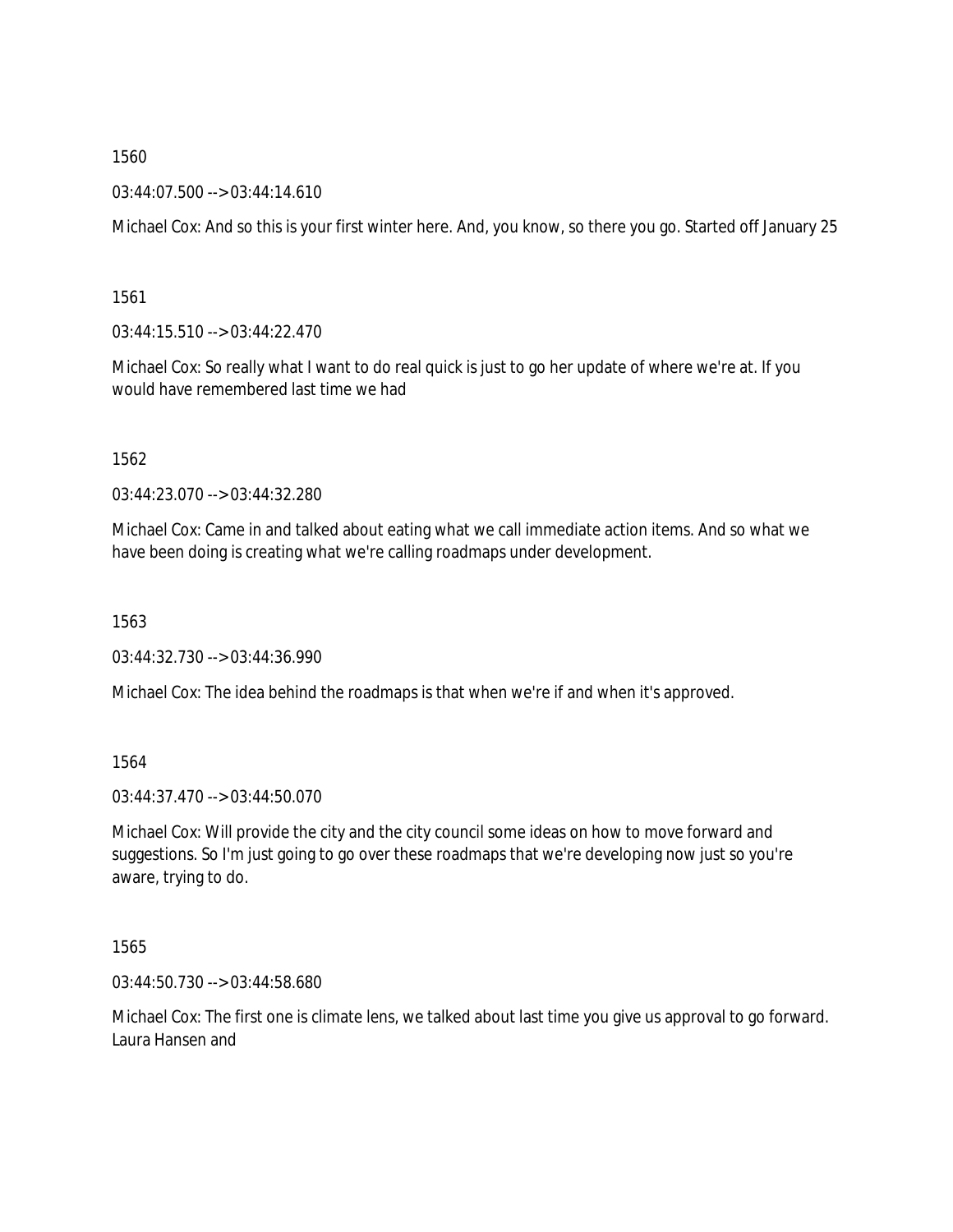03:44:59.220 --> 03:45:08.250

Michael Cox: Stacey Nord range, who created it have volunteered to help the city in terms of the climate lens and looking at a pilot study that we talked about.

1567

03:45:08.550 --> 03:45:16.290

Michael Cox: So we've developed a roadmap for that, that we can share with you. Number two, the equity wins. We had a good meeting with Brenda, the Chair of the

1568

03:45:16.680 --> 03:45:24.870

Michael Cox: Race equity task force we came up with the idea of having a joint CCA see meeting and reset pre test first meeting.

1569

03:45:25.260 --> 03:45:38.520

Michael Cox: bring somebody from Portland who've done some of this work to provide some guidance to us the same time Laura is updating. Do you climate her for adaptation tool to include equity and

1570

03:45:38.940 --> 03:45:47.580

Michael Cox: Also for health. So that's kind of line on that third one hire climate change cannot coordinate Eric already talked about that.

1571

03:45:48.270 --> 03:46:07.350

Michael Cox: If you'd like we can provide suggestions on some of the qualifications and job description, potentially on that coordinator, if you'd like. We can provide that will all that a lot of experience in that area. And we can provide some good suggestions. Number five is greenhouse gas inventory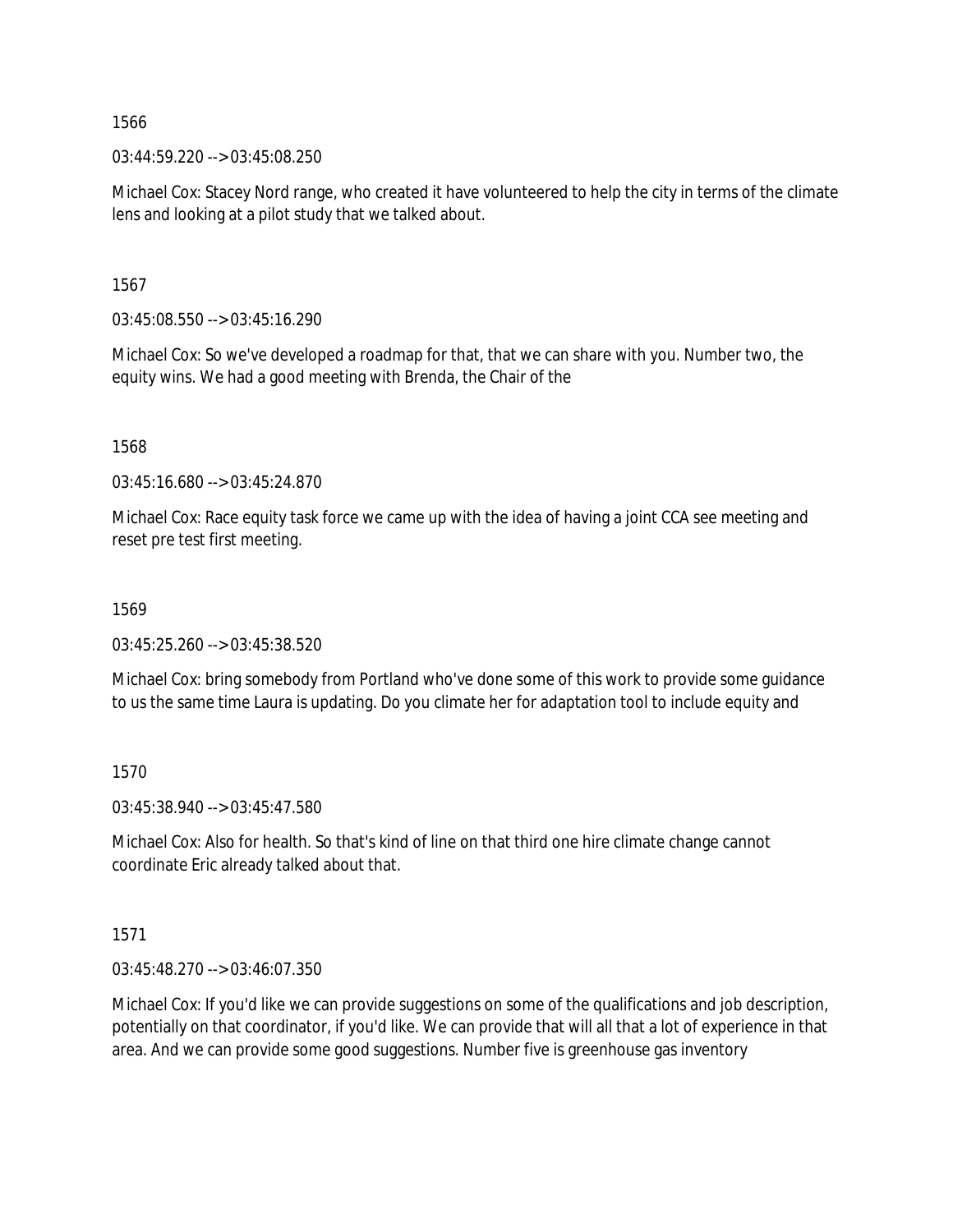03:46:08.370 --> 03:46:17.790

Michael Cox: As we've heard by some folks today wanting to update that. And we were developing a roadmap for that one also. But how do you update it and improve it.

1573

03:46:18.300 --> 03:46:26.700

Michael Cox: Gives the franchise agreement. You may remember last meeting you approve the subgroup of the CCA see in your AC to meet. We have met

1574

03:46:27.180 --> 03:46:36.540

Michael Cox: And we continue to have those discussions and it will provide you an outline of what we find in our research on what other cities have done.

1575

03:46:37.080 --> 03:46:44.400

Michael Cox: Fortunate we found in National Renewable Energy Lab has done a survey of 3000 list the policies around the country.

1576

03:46:44.880 --> 03:46:50.700

Michael Cox: For and looking at Franchise agreements and it's a very good detail on what they include what they don't include

1577

03:46:51.210 --> 03:47:08.670

Michael Cox: And it's real guidance for reading for all of us. So we had a conversation actually with the author of that report energy demand side or last DC AC meeting we had PSC calm and talk about their proposal for reducing demand reduction.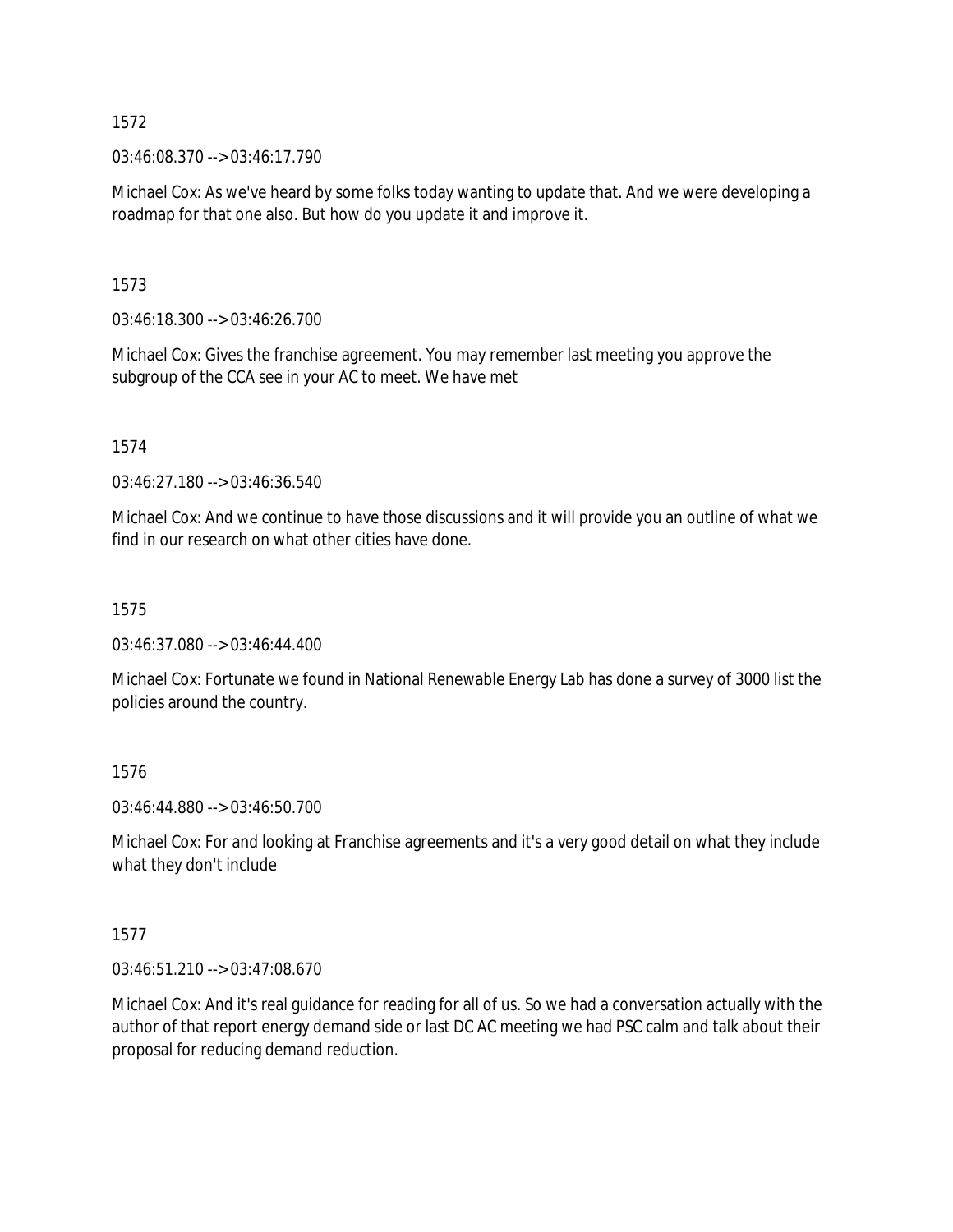03:47:09.750 --> 03:47:19.380

Michael Cox: To hopefully to start in January, we talked about potentially, if we could help them try to market it and get the word out on that. So that was a very productive meeting.

1579

03:47:19.890 --> 03:47:27.390

Michael Cox: The green energy and Building Fund, we've created roadmap for that we found three cities that have already done it Portland.

1580

03:47:28.200 --> 03:47:34.050

Michael Cox: Bullard Berkeley have such a fund and they've been utilizing it for a while and maybe we can learn from that.

1581

 $03:47:34.650 \rightarrow 03:47:44.070$ 

Michael Cox: The fund itself. I look at it, it's two parts, one maybe some seed money to get in there and then we have to figure out with reoccurring

1582

03:47:44.460 --> 03:47:48.480

Michael Cox: Funding for that, if that's something that the Council and city want to move forward with

1583

03:47:49.140 --> 03:47:58.350

Michael Cox: The 13th is a copy fleet transition as or 13 action item, create a roadmap on our ideas on how my deals and move on that.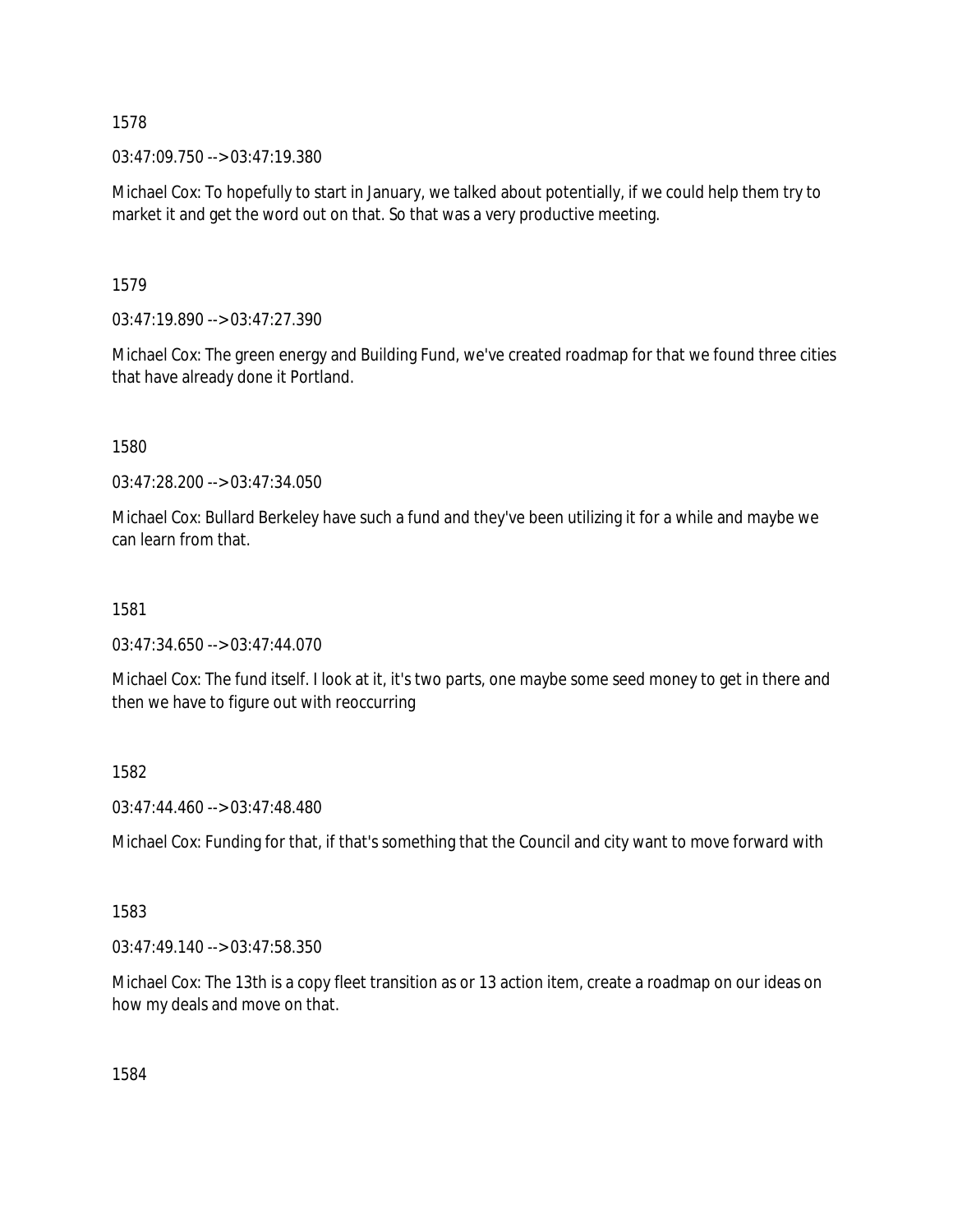03:47:58.830 --> 03:48:06.360

Michael Cox: Number 16 ordinance to reduce single use plastics. I know there's three or four council members who've been working with nor Nick I'm

1585

03:48:06.720 --> 03:48:12.360

Michael Cox: Used to be on the committee and Deborah Rudnick and also others from zero waste and so

1586

03:48:12.870 --> 03:48:23.460

Michael Cox: I think there's there's good collaboration on that. And I know Devon, nor the others. Zero Waste want to keep it on that finally web presence and outreach.

## 1587

03:48:23.970 --> 03:48:32.970

Michael Cox: We've created a roadmap for that about how we think we can move forward. Hopefully city can move forward, creating that web presence and outreach.

1588

03:48:33.990 --> 03:48:39.930

Michael Cox: Second grants. So we started kind of nosing around kind of going to be nice to have some money to do all this

1589

03:48:40.380 --> 03:48:56.640

Michael Cox: And so we found a couple ideas. One is, Department of Energy has a \$65 million grant program for connected communities. And in fact, when we had our conversation PSC they raises and asked, gosh, how about this program this be something that

1590

03:48:57.840 --> 03:49:04.800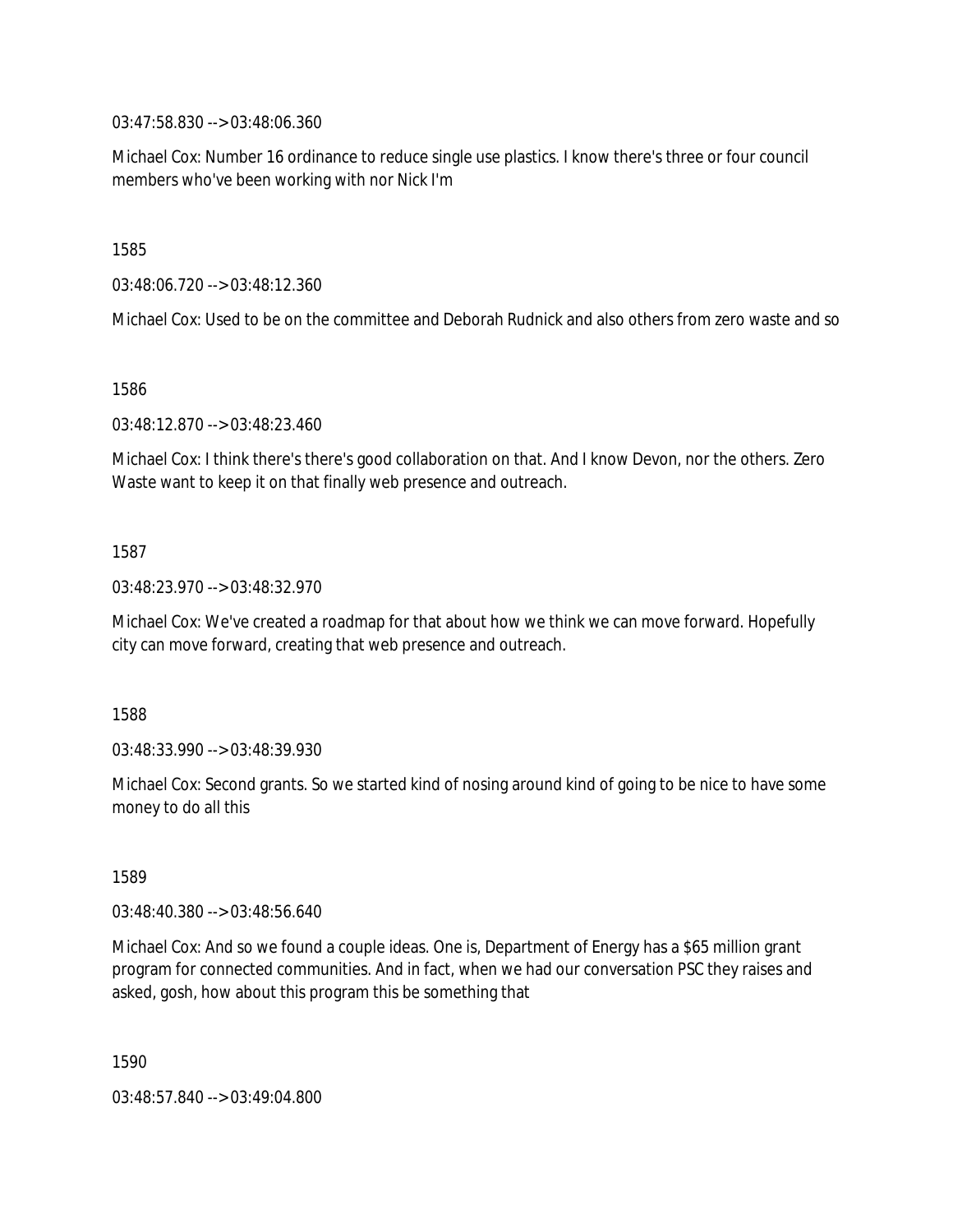Michael Cox: City might be interested in and participate and of course we can't speak for the city. So we can't do that. But what we can do.

1591

03:49:05.160 --> 03:49:12.060

Michael Cox: Is find out about the grant and provide that kind of information to the city to see if this might be an opportunity

1592

03:49:12.510 --> 03:49:21.900

Michael Cox: To work together was not just PFC. But maybe other people an idea of connected communities instead look at a whole bunch of different options in

1593

03:49:22.260 --> 03:49:33.240

Michael Cox: Renewable energy ed that local generation and see how we can interconnect different buildings or developments and to what. Another one is the

1594

03:49:33.900 --> 03:49:46.260

Michael Cox: De dup settlement state of Washington got \$141 million from the settlement don't remember that. That's when he does kind of fudge the numbers a bit. We got caught. Oh boy.

1595

03:49:46.740 --> 03:49:53.910

Michael Cox: And so they're still about 50 million left in there. And in fact 35 million of that dollars went

1596

03:49:54.300 --> 03:50:03.540

Michael Cox: To the hybridization hybrid diesel of the ferry system, but it also went to electric buses for for schools clean diesel for schools.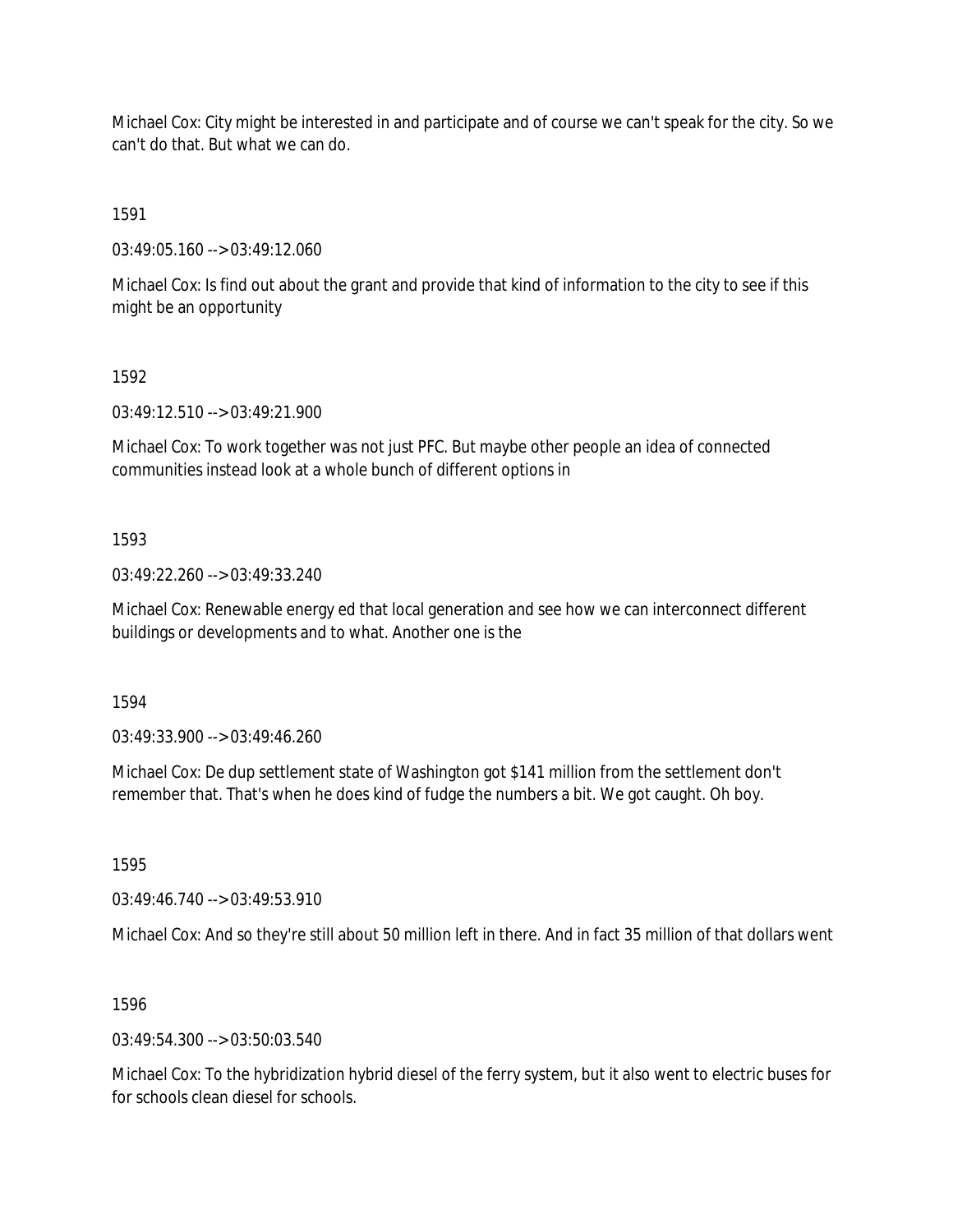03:50:03.930 --> 03:50:13.440

Michael Cox: And for EV infrastructure. So I think this is going to be a real opportunity. I don't think the city is taken advantage of it up to this point, I might be wrong.

1598

03:50:14.010 --> 03:50:22.380

Michael Cox: And this in the future. I talked to the people who ran the program and they say, there'll be more programs coming to finally roll out

1599

03:50:23.760 --> 03:50:33.600

Michael Cox: Ellen deputy city manager. I have added little conversations email about rolling this out hopefully January, hopefully after you prove it after the budgets figure it out.

1600

03:50:34.050 --> 03:50:44.430

Michael Cox: And we can roll the, the climate plan out to the community and potentially community workshops. There's a lot of people involved in some color Climate and Energy Forum.

1601

03:50:45.030 --> 03:51:06.030

Michael Cox: We do this a lot, and they helped post the other workshops we add in December, the high priest success. So that's it. And I would say go to questions and if possible. Could you bring up I'm looking at others. There's yen's and there's Laura.

1602

03:51:07.710 --> 03:51:12.000

Michael Cox: Would you mind bringing them up into the conversation, too, if you could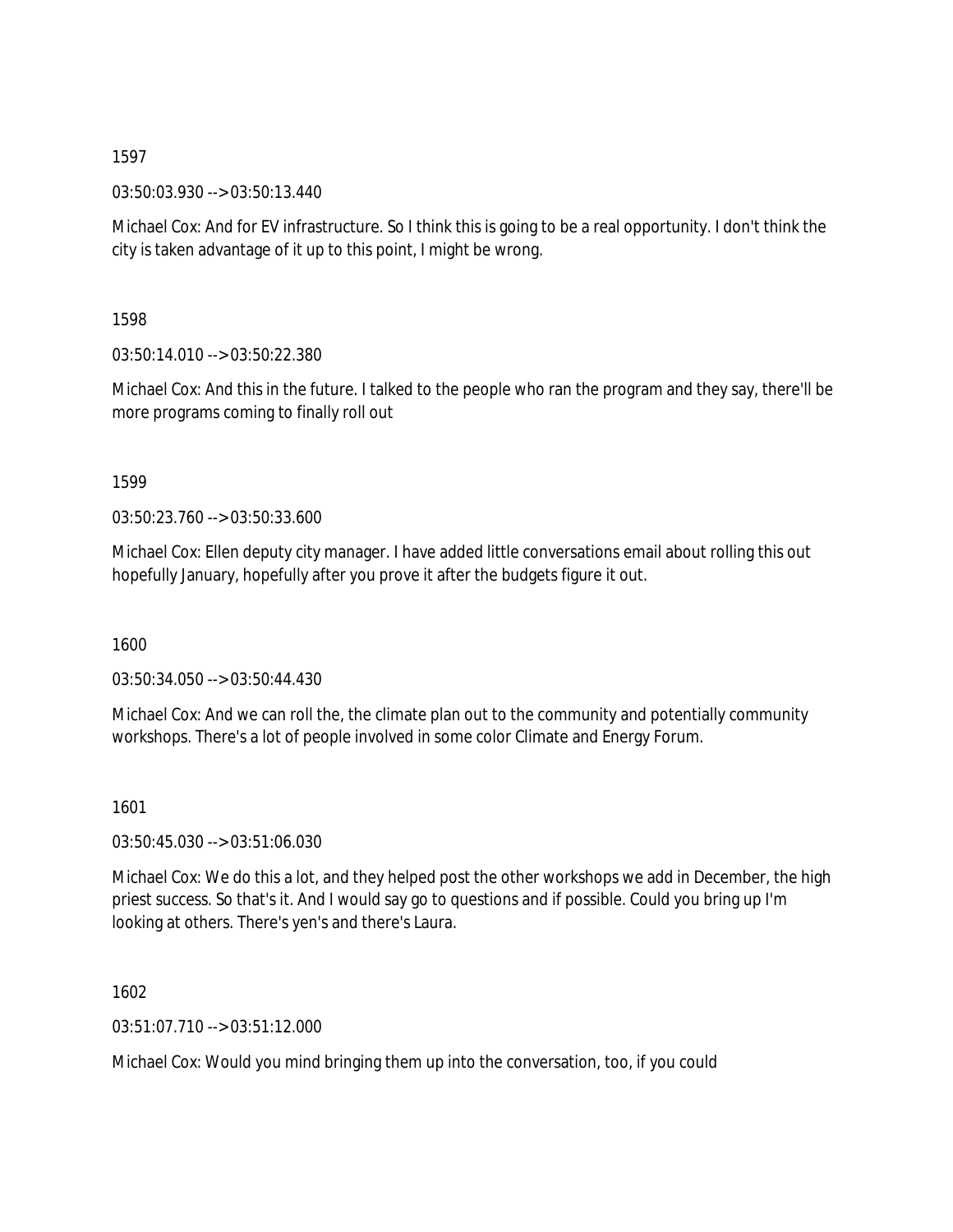03:51:16.770 --> 03:51:21.120

Michael Cox: There's law and I can't see anybody else on the committee, yes.

1604

03:51:22.530 --> 03:51:25.080

Michael Cox: So anyway, open it up to questions you have.

1605

03:51:27.360 --> 03:51:29.250

Leslie Schneider: All right. Councilmember Medina.

#### 1606

03:51:32.430 --> 03:51:48.420

Kol Medina: Thanks a lot. Michael and thanks to everyone on the climate change. Action Committee. You guys have been working for years on this is three years now, maybe, something like that. It's tremendously amazing plan that you guys have brought forward. I'm so proud of you all and of our community.

### 1607

03:51:49.830 --> 03:51:58.890

Kol Medina: I pretty much only stay on Council this long. Once I knew I was leaving, so that I could be here tonight to be part of approving this because it's super important.

1608

03:51:59.880 --> 03:52:06.210

Kol Medina: And I'm saying that in part just to say how important it is, but also to say that when we're done with this item, and this is past.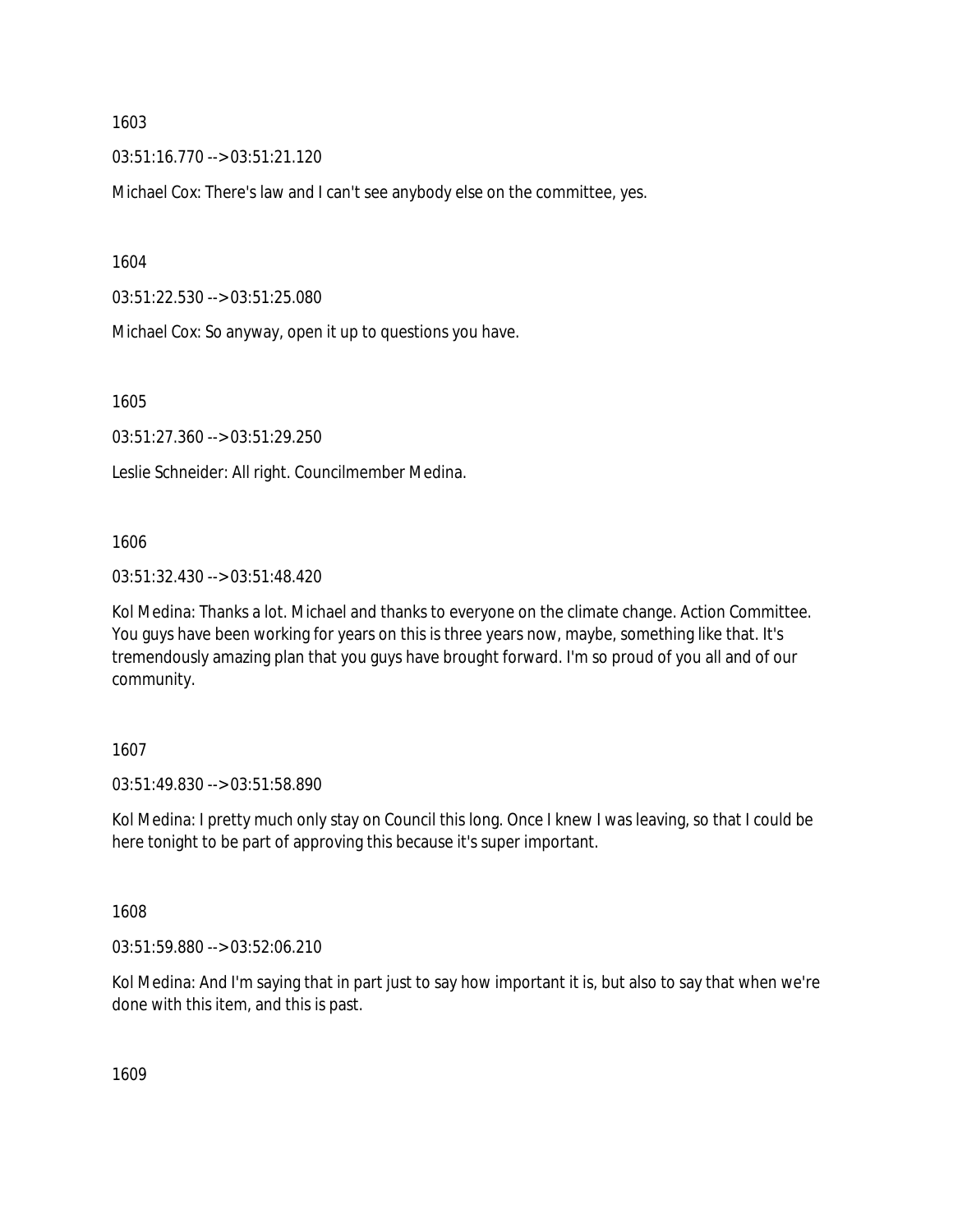03:52:07.200 --> 03:52:10.770

Kol Medina: Just so the mayor KNOWS THE CITY CLERK knows I'm probably going to drop off the meeting.

1610

03:52:11.190 --> 03:52:24.000

Kol Medina: The only other substantive discussions tonight is about filling my seat. And that's kind of awkward for me. So I'd rather just kind of avoid that. I'm going to make the motion I moved to approve the Climate Action Plan is prepared by the climate change advisory committee.

1611

03:52:25.620 --> 03:52:28.650

Leslie Schneider: All right. And we have a second from Deputy Mayor deeds.

1612

03:52:30.660 --> 03:52:37.590

Leslie Schneider: And that's historic I just, I'm so pleased that we are finally at this moment.

1613

03:52:39.840 --> 03:52:44.550

Leslie Schneider: Okay so COUNCILMEMBER Pollock, did you want to chime in.

1614 03:52:45.270 --> 03:52:45.540 Michael Pollock: Oh,

1615 03:52:46.020 --> 03:52:47.700 Michael Pollock: Did you have any questions, I just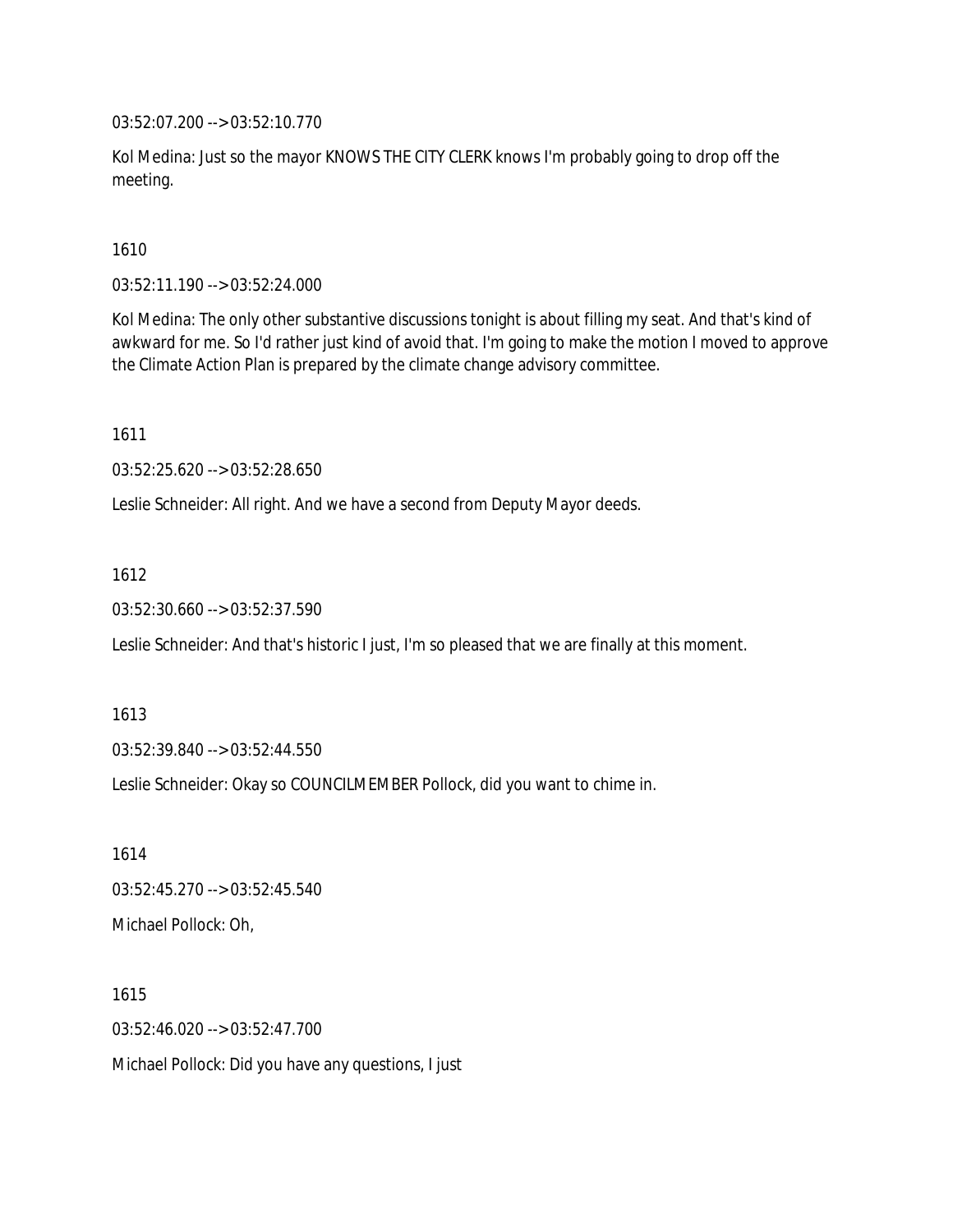03:52:48.360 --> 03:52:55.080

Michael Pollock: Was going so really like COUNCILMEMBER the data to make the motion, you're doing his last name, but he did so.

1617

03:52:56.550 --> 03:53:05.970

Michael Pollock: It isn't historic moment. And I'm just glad that you're here and then stick around long enough to make that motion. So obviously I supported and

1618

03:53:06.990 --> 03:53:10.830

Michael Pollock: Just thank you climate Advisory Committee for all the hard work.

1619

03:53:12.000 --> 03:53:21.600

Michael Pollock: As hard as it works is it's only going to get harder. So I'm rest up and get ready to kick it up another notch.

1620

03:53:25.980 --> 03:53:26.130

Michael Pollock: Yeah.

1621

03:53:28.260 --> 03:53:41.430

Leslie Schneider: I just want to say thank you to the climate change Advisory Committee, I just, I really enjoyed this update. It's, you know, it was fun to see sort of the progress already right and Deputy Mayor deeds. Yeah.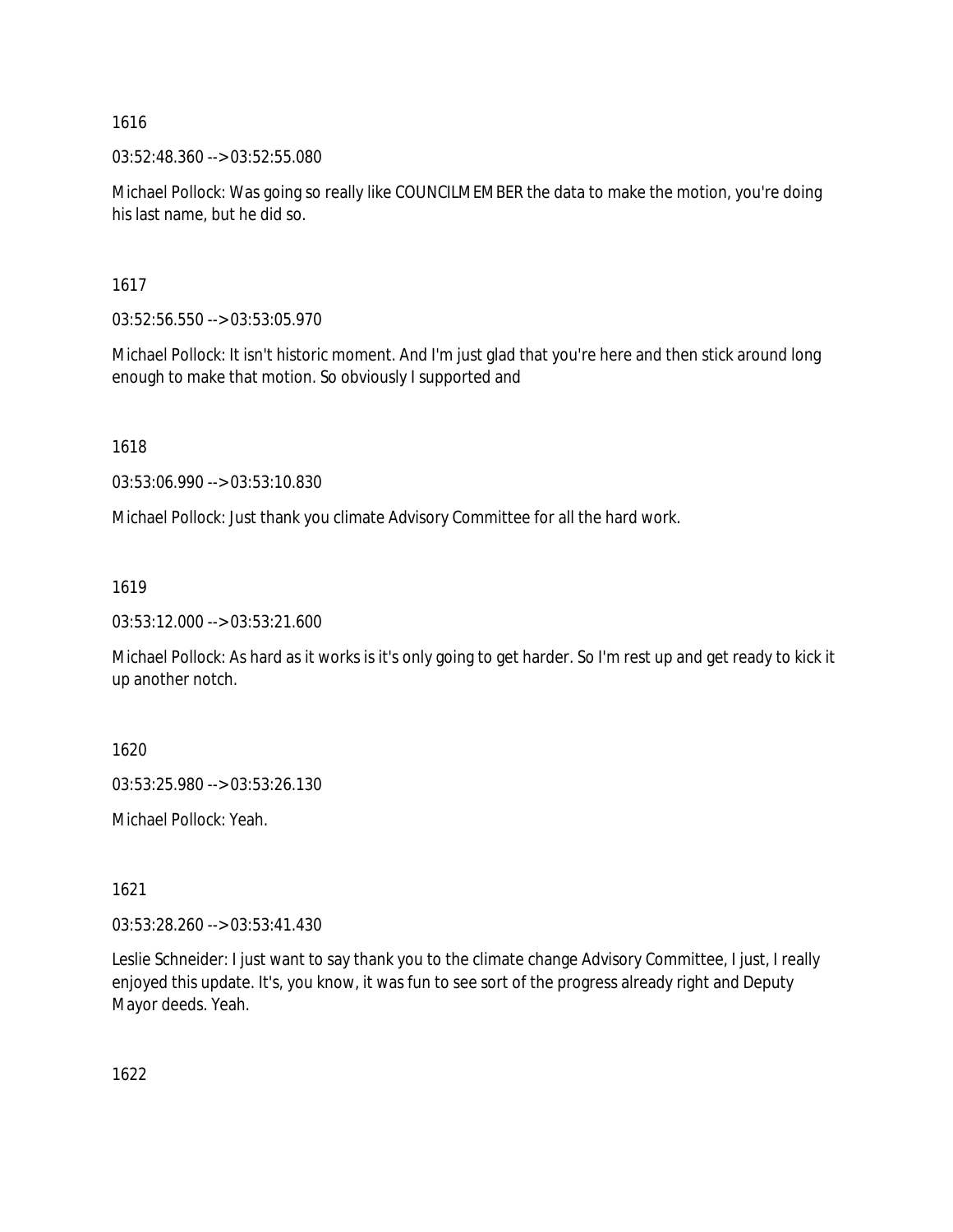03:53:41.790 --> 03:53:49.020

Joe Deets: Thank you, Mayor shiner. Yeah, I just want to, I just can't be quiet about this. I am so excited with work that

1623

03:53:50.130 --> 03:53:54.300

Joe Deets: Climate change advisory committee put in and it's crazy guys showed up by late at night.

1624

03:53:55.050 --> 03:54:02.310

Joe Deets: To join us this because this is a historic we've had a lot of historic moments of late, man. This is our local historic moment.

1625

03:54:03.180 --> 03:54:17.280

Joe Deets: So I it's been my honor to have been part of the group. And I'm just so thrilled. It's been a this is a top notch city committee, it's, it's just they've done excellent work hard work and now the hard work.

1626

03:54:18.750 --> 03:54:32.610

Joe Deets: We pass. I'm assuming we're going to pass it. And now we're gonna see how difficult change really is. So, but I'm I think we're up to the challenge here on Bainbridge. So thank you, committee members.

1627

03:54:34.590 --> 03:54:37.620

Leslie Schneider: All right, colleagues, are we ready to take a vote.

1628

03:54:39.240 --> 03:54:48.330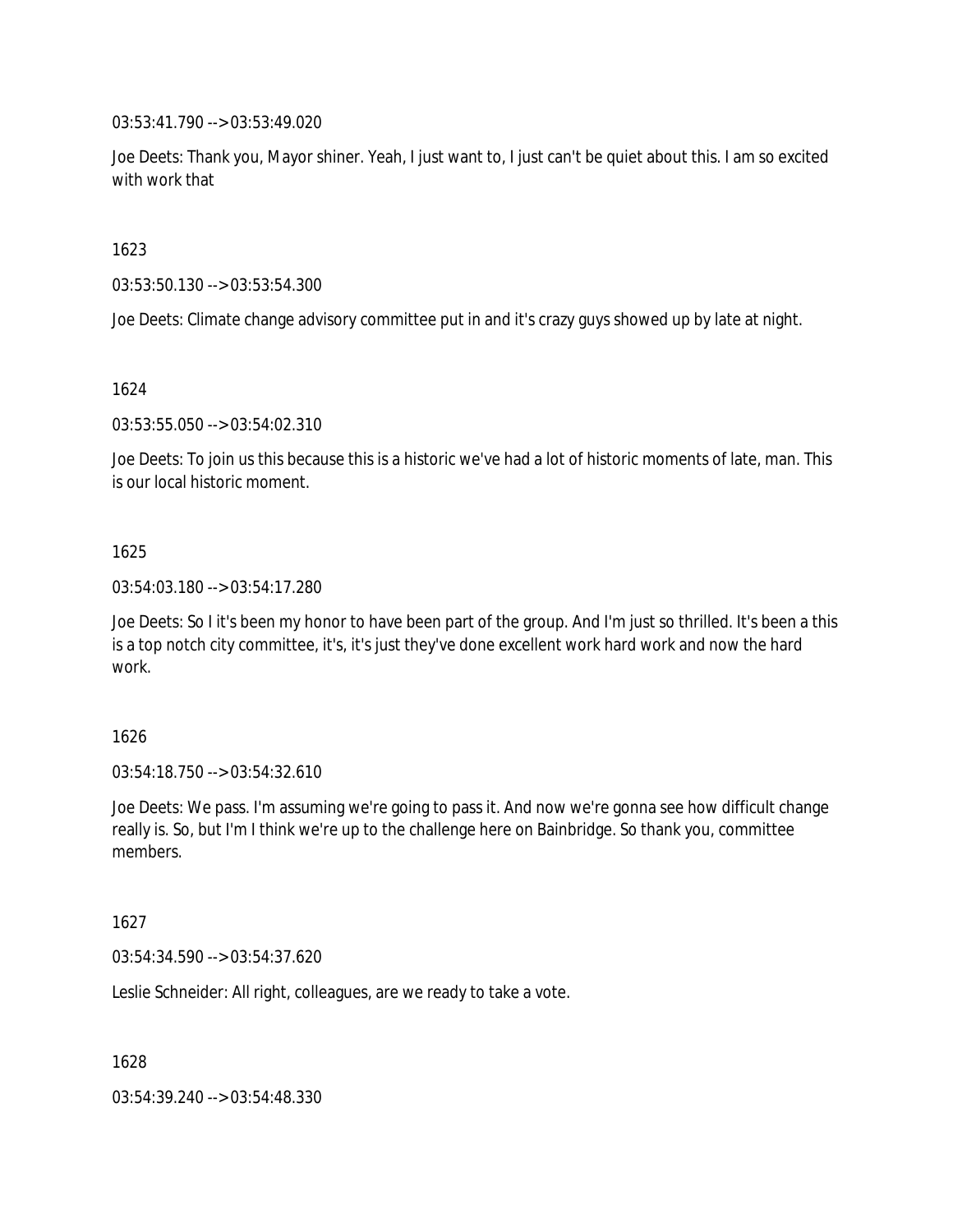Leslie Schneider: I think we are. So, all those in favor of the approval of the Climate Action Plan please say aye.

1629 03:54:49.170 --> 03:54:49.650 Kol Medina: All right.

1630 03:54:50.970 --> 03:54:53.220 Leslie Schneider: All right, any opposed.

1631 03:54:54.810 --> 03:54:56.310 Leslie Schneider: That passes unanimously.

1632

03:54:57.600 --> 03:54:58.920

Leslie Schneider: Congratulations.

1633

03:55:00.000 --> 03:55:05.520

Leslie Schneider: Climate change Advisory Committee. This is really amazing. I think we should take our mics off and clap.

1634

03:55:09.030 --> 03:55:09.870

Michael Pollock: Absolutely.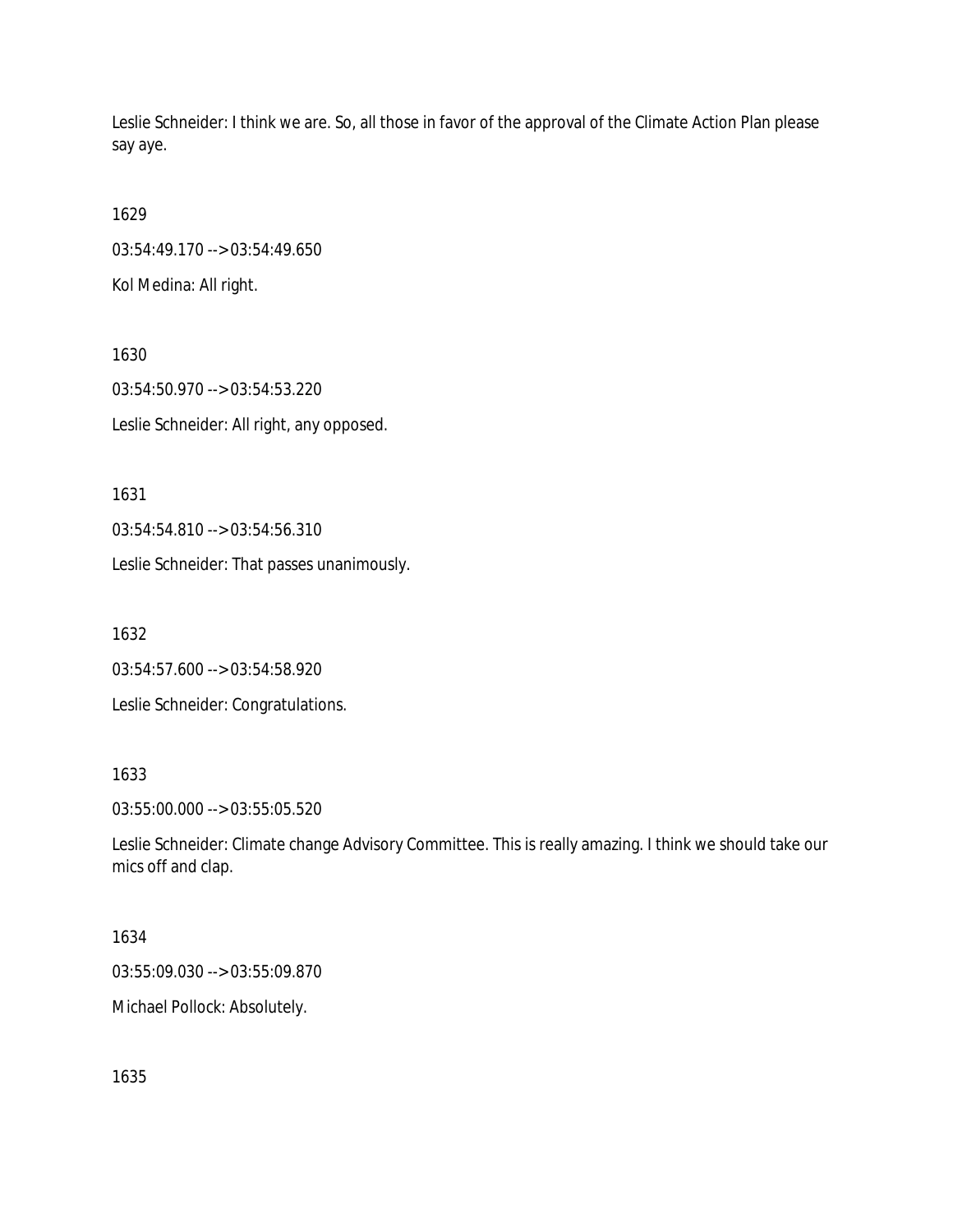03:55:11.970 --> 03:55:15.570

Michael Cox: 111 question and then I want to thank you David.

1636 03:55:16.050 --> 03:55:16.590 And Laura.

1637 03:55:19.440 --> 03:55:22.230 David McCaughey - CCAC: What really stuck out to me was

1638 03:55:22.860 --> 03:55:23.790 David McCaughey - CCAC: That somebody that

1639 03:55:26.010 --> 03:55:27.150 Leslie Schneider: Has a microphone or

1640 03:55:27.150 --> 03:55:30.300 David McCaughey - CCAC: Something on my relationship with my hair is fantastic.

1641 03:55:31.110 --> 03:55:31.800 Joe Deets: To meet the right

1642 03:55:33.210 --> 03:55:33.690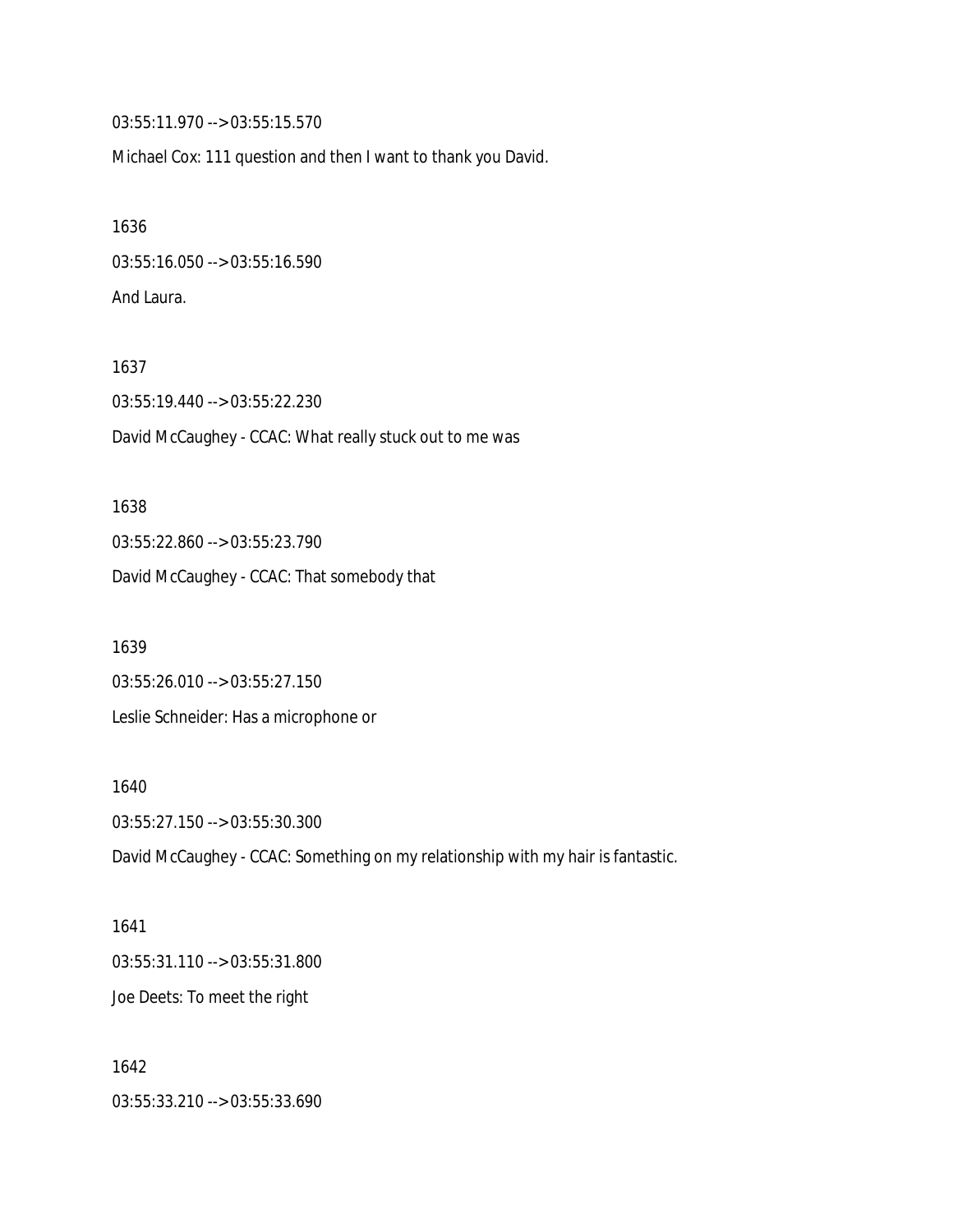David McCaughey - CCAC: Thanks.

1643

03:55:34.410 --> 03:55:42.960

Michael Cox: Okay, there we go. So I got one question for the Council, maybe for Alan we're creating these roadmaps um

1644

03:55:44.010 --> 03:55:52.230

Michael Cox: Any suggestions and what we do with them. Do we come back to the Council, given the Ellen because people who spend some time and really thinking

1645

03:55:52.650 --> 03:56:10.860

Michael Cox: About where we go and so I don't want these just to be on the shelf. So just curious of anybody has suggestions on where we go with this because that's the next step. And I know there's lots of stuff going on, but I just don't want to lose momentum. So any suggestions.

1646

03:56:12.450 --> 03:56:25.500

Ellen Schroer: Well, I would say one thing is that the climate change advisory committee isn't advisory by body to the Council and the last word plan item that you had was to do the climate action plan so that box has been checked and

1647

03:56:26.040 --> 03:56:32.370

Ellen Schroer: We typically have a process at the beginning of the year where you would come and talk about the great stuff that happened last year and

1648

03:56:32.550 --> 03:56:40.740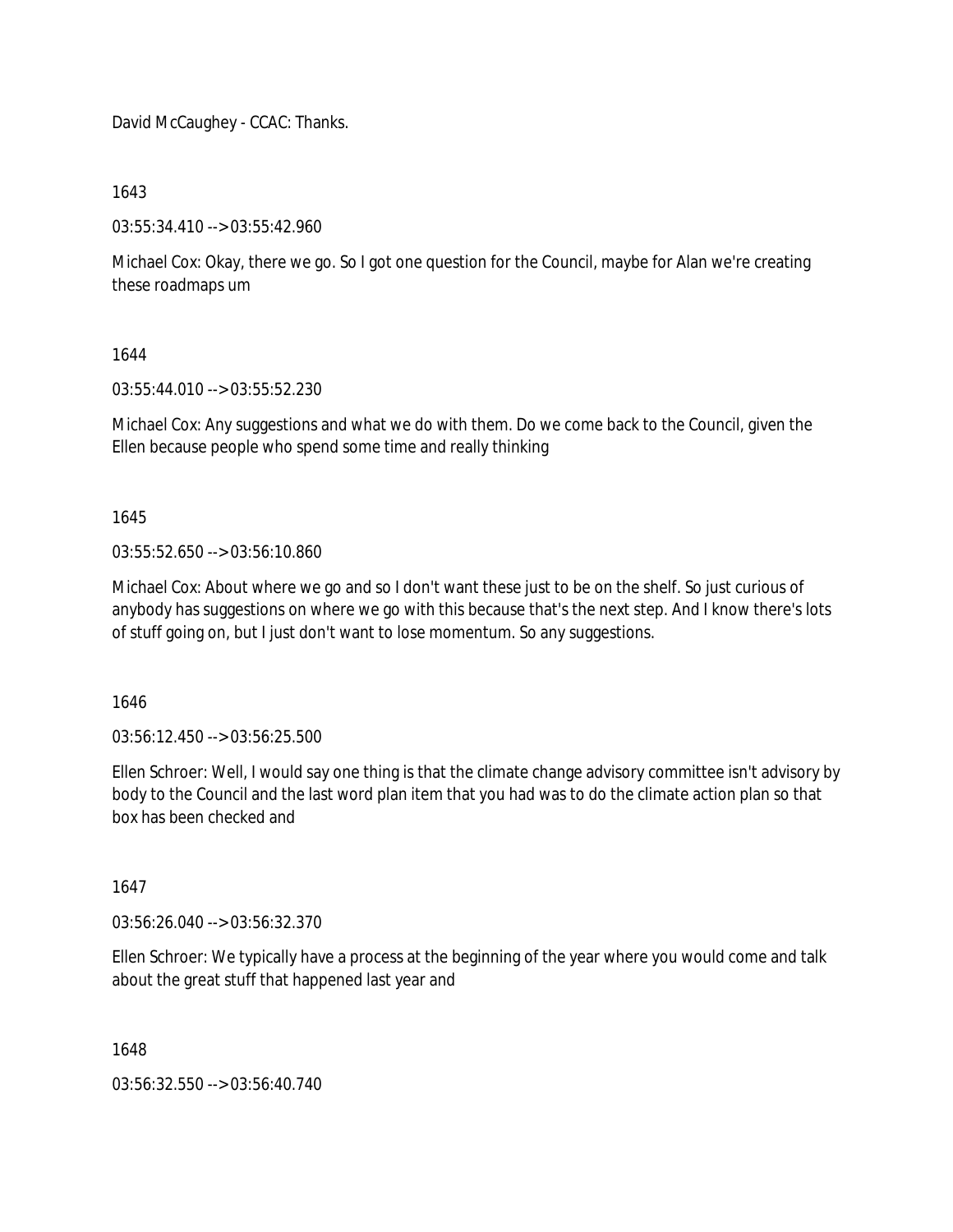Ellen Schroer: Agree with the committee or agree with counsel on what comes next. And so it seems like you have some good candidates already for what might come next for the climate change advisory committee.

1649

03:56:41.220 --> 03:56:49.980

Ellen Schroer: And I think it will also be good timing when the new staff person joins the city, assuming that that position is added as planned.

1650

03:56:50.640 --> 03:57:02.040

Ellen Schroer: That person will probably be instrumental in working with you and the new city manager and the staff to figure out where that layers in on the rest of the work plan that the city has before it in the coming couple years.

### 1651

03:57:05.100 --> 03:57:12.030

Leslie Schneider: So, Mike. Did that answer your question. I think it's kind of up to a bundling that with the work plan conversation. Is that right,

1652

03:57:15.960 --> 03:57:16.230

Michael Cox: Yeah.

1653

03:57:19.290 --> 03:57:19.590

David McCaughey - CCAC: This is

1654

03:57:21.540 --> 03:57:31.950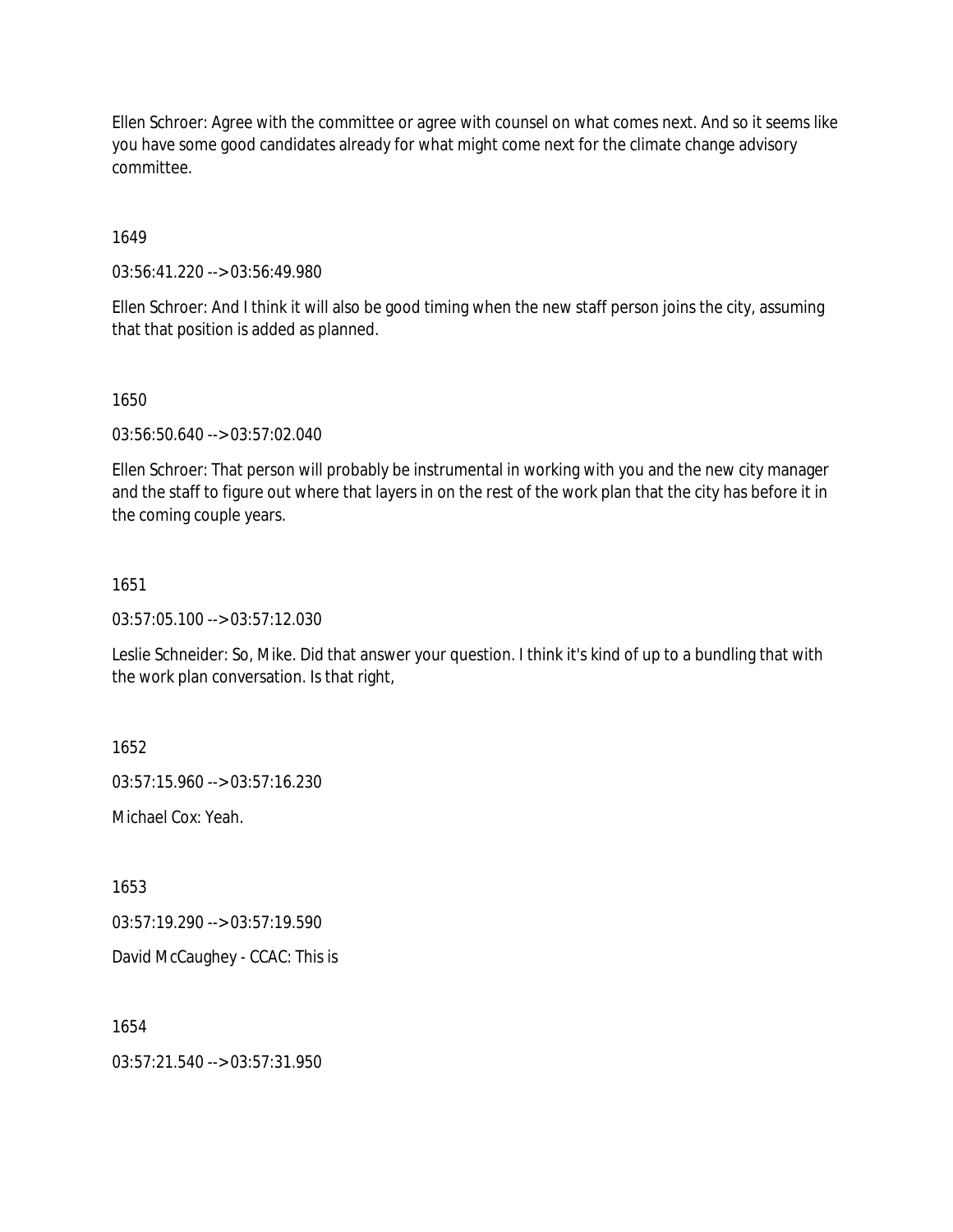Michael Cox: David, I could share my kids kind of doing it. Yeah. It kind of does like this, I want to push you a little bit, you know, we put a lot of work in here and and I

1655

03:57:35.400 --> 03:57:40.260

Michael Cox: Work Plan that doesn't feel quite satisfying to me, to be perfectly honest.

1656

03:57:41.610 --> 03:57:42.330

Michael Cox: Because

1657

03:57:43.410 --> 03:57:52.650

Michael Cox: That's two months away and it just seems like we got this momentum going. Let's keep it going. And I'm just feeling a little put off, to be perfectly honest.

1658

03:57:54.690 --> 03:58:09.270

Leslie Schneider: Well, so I appreciate that honesty and directness, given that we have such a late night tonight. I would suggest that you work with your, your liaison on that and come back to counsel.

1659

03:58:10.980 --> 03:58:12.300

Michael Cox: Okay, that's one

1660

03:58:14.460 --> 03:58:14.850

Leslie Schneider: Council.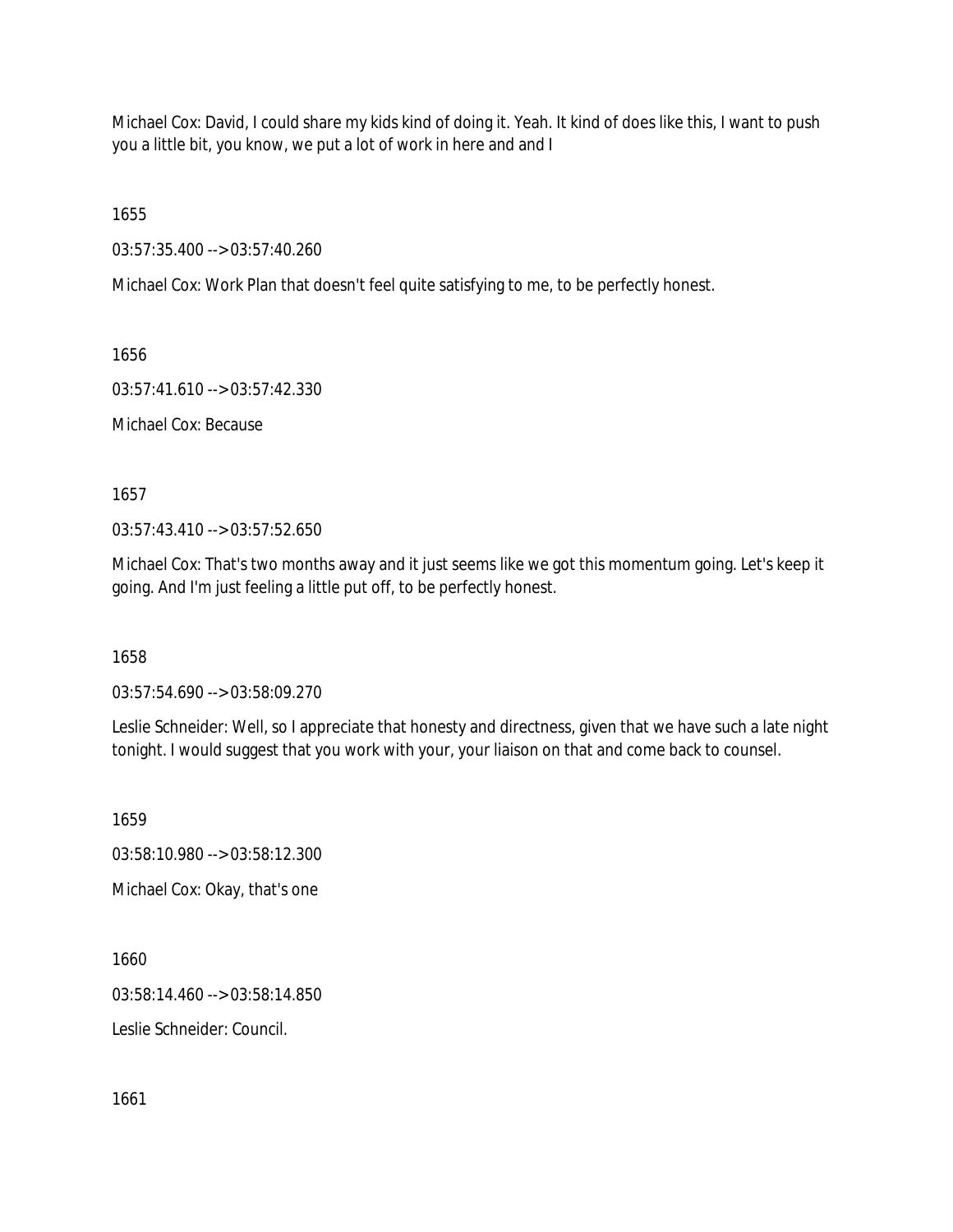03:58:16.620 --> 03:58:24.510

Michael Cox: And David alarm, if you have anything to say just, you know, because we put a lot of work in anything you want to say.

1662

03:58:28.410 --> 03:58:28.860

Okay.

1663

03:58:30.060 --> 03:58:38.280

larahansen: I would like to just quickly say thank you to counsel for approving this and getting us on our path Joe made COUNCILMEMBER dates are

1664

03:58:39.330 --> 03:58:45.330

larahansen: Deputy Mayor de sorry I'm made the great point that now the real work has to be done.

1665

03:58:45.960 --> 03:58:57.930

larahansen: And I'm hoping that as a council member Medina wanders off. We make him proud when he looks back on everything that we've managed to accomplish in the coming months. So to

1666

03:58:58.320 --> 03:59:07.230

larahansen: Sort of ECHO Mike's call let's get going on this. We have no time to waste. We are already behind the curve. So let's

1667

03:59:07.680 --> 03:59:22.740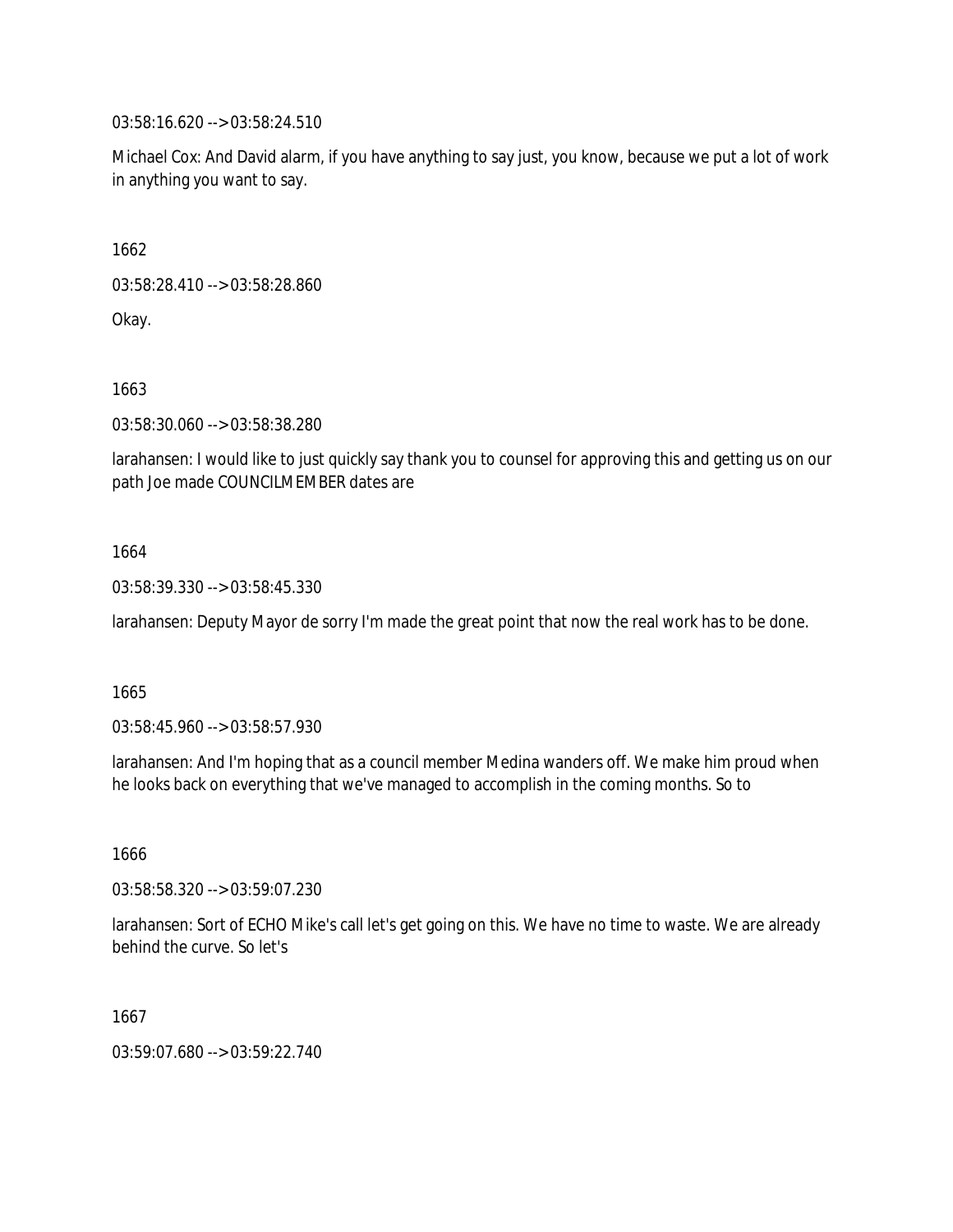larahansen: Let's really make this not only a historic event of having passed to the cap. But let's make it a historic move in Bainbridge Island becoming a climate resilient zero emissions community. Wouldn't that be awesome. That would be awesome.

1668

03:59:23.550 --> 03:59:30.750

Michael Cox: That was. Thank you. That was much more polite, but I do want to thank the Council, even though I was a little grumpy there but

1669

03:59:31.470 --> 03:59:46.680

Michael Cox: Especially the call, who brought us into this and then Joe and Kirsten and obviously Ellen for for helping us, but everybody for supporting us along the road. So thanks, and regardless of my Grumpy, Grumpy comments. So thanks.

1670

03:59:47.520 --> 03:59:50.790

Leslie Schneider: you're impatient. That's what we, that's what we need.

1671

03:59:53.490 --> 03:59:54.600

Leslie Schneider: COUNCILMEMBER Medina.

1672

03:59:56.490 --> 04:00:00.720

Kol Medina: Thanks. I was basically just going to say what you had said, but I come in on grumpiness first

1673

 $04.00.01.740 -> 04.00.05.970$ 

Kol Medina: Corinthians is fine. Do it. Mike, especially at 10 O'clock in that were offered up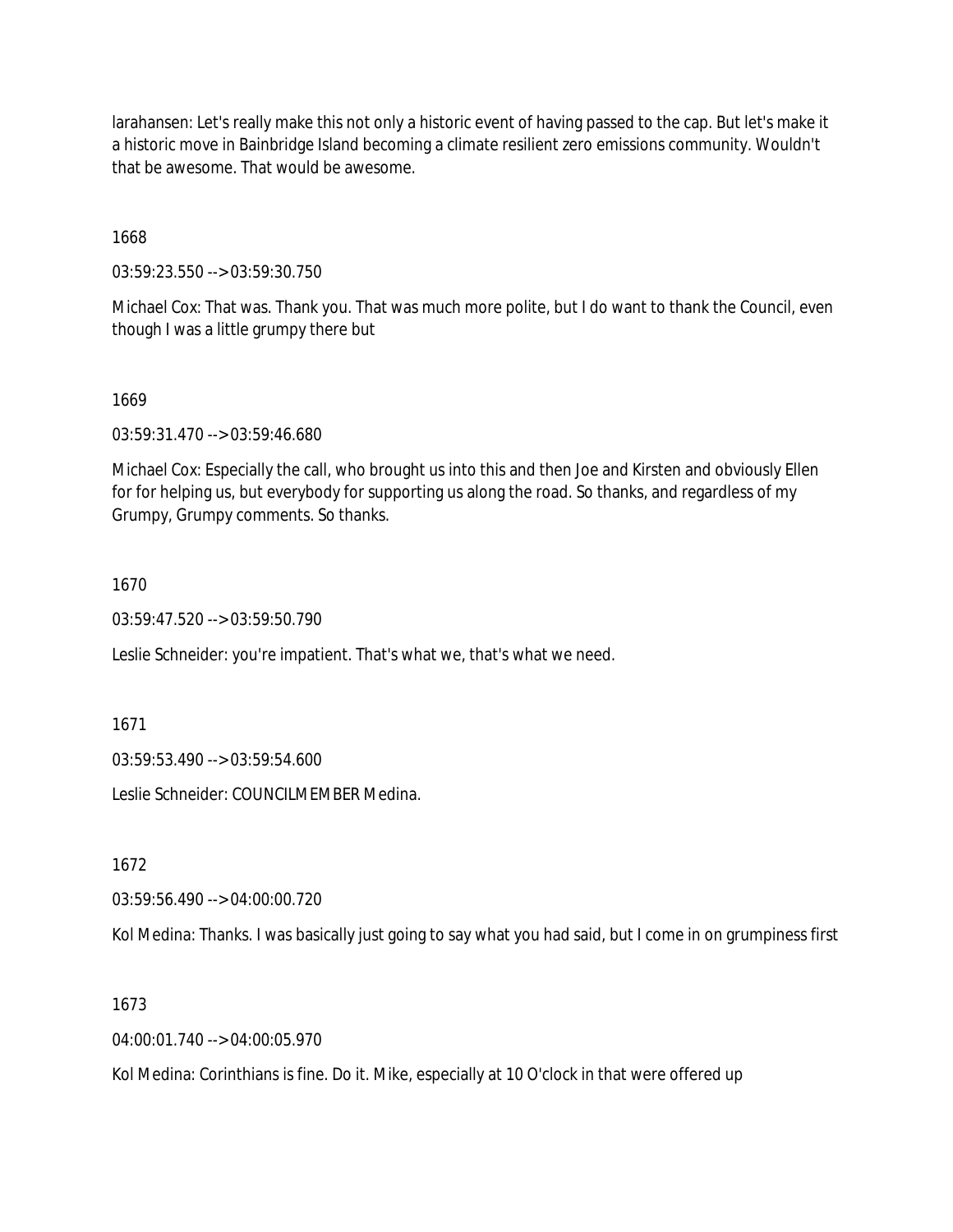04:00:06.690 --> 04:00:18.690

Kol Medina: And but I was just gonna say what the mayor said I think just work with your liaison tell your liaison what the committee wants to do and then ways. I'll job was to bring that to counsel and get the capital saying great go and do it. I think it's that simple.

1675

04:00:21.420 --> 04:00:22.770 Leslie Schneider: Council member Hi topless.

1676

04:00:24.030 --> 04:00:27.180

Kirsten Hytopoulos: Yeah, that's what I was going to say, don't we have a meeting on on Wednesday.

1677

04:00:28.350 --> 04:00:33.480

Kirsten Hytopoulos: So please be be direct. Be honest. Let's talk about it on Wednesday. Don't be shy.

1678

04:00:36.720 --> 04:00:39.060

Leslie Schneider: Yes. Do you have a comment.

1679

04:00:40.650 --> 04:00:54.480

Jens Boemer (COBI CCAC): Just a quick comment. Good evening, everyone. Um, I would like to thank Mike for leading us through this process and now he did all the work really and we we backed him up, but I'm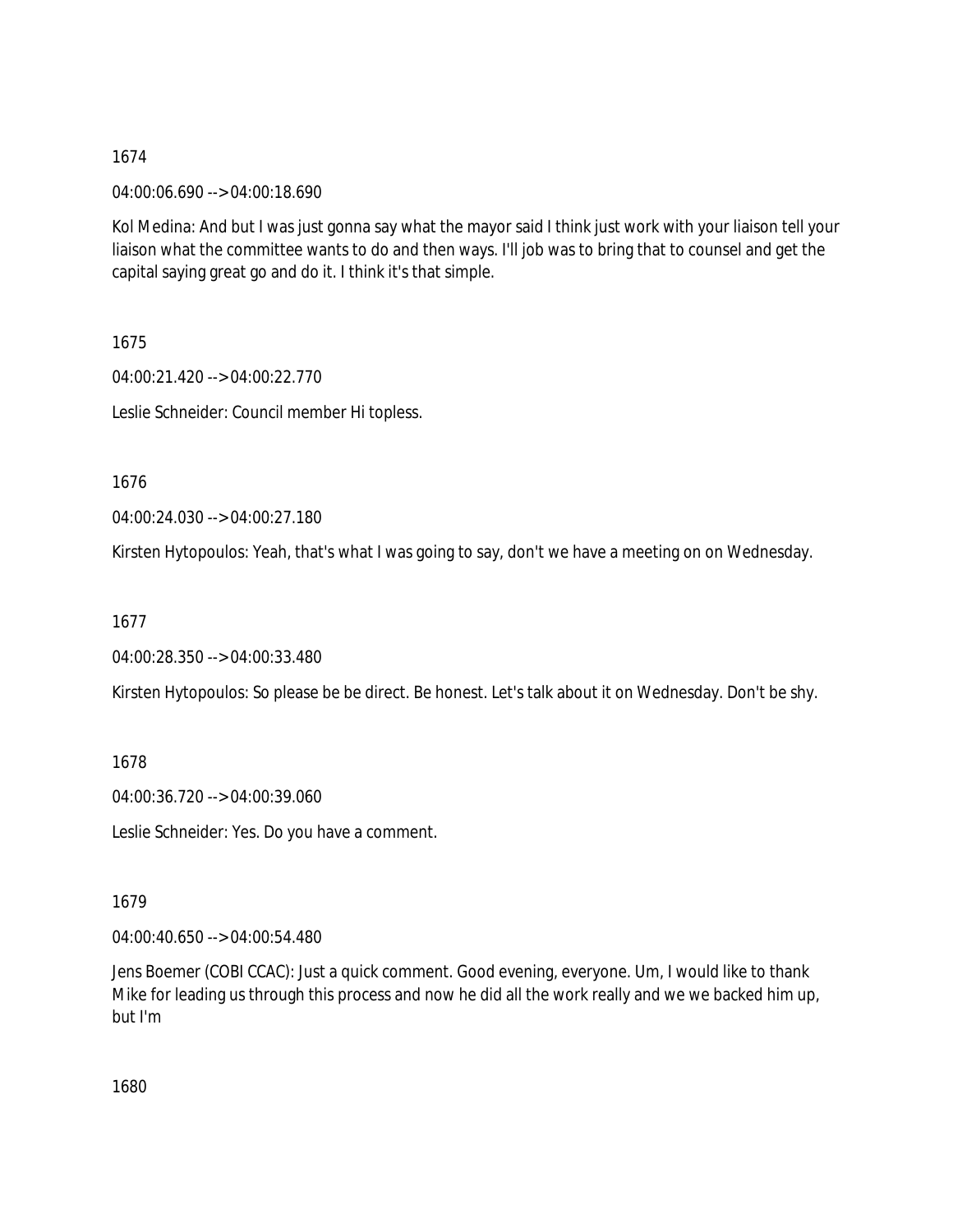04:00:56.100 --> 04:01:08.910

Jens Boemer (COBI CCAC): I think what's really important to understand about this climate action plan is that it went through a lot of conversation not only among the committee members, but also with the community and

1681

04:01:09.390 --> 04:01:26.550

Jens Boemer (COBI CCAC): We will need the whole community and all partners, we can think of to make this happen. And we really hope that this is going to be a collaborative approach that is not felt as a burden. But really, as an opportunity by each of the stakeholders.

1682

04:01:28.920 --> 04:01:30.540

Leslie Schneider: Lovely, thank you very much.

1683

04:01:32.910 --> 04:01:53.130

Leslie Schneider: All right. Well, with that I think we can draw this Climate Action Plan approval process to a close. Right. And with that, we're also giving a our final big send off to council member Cole Medina. Shall we do some clapping, just because

1684

04:02:01.890 --> 04:02:04.110

Leslie Schneider: I wish we were in person. But we're not

1685

04:02:05.040 --> 04:02:06.030

Absolutely.

1686

04:02:09.330 --> 04:02:22.140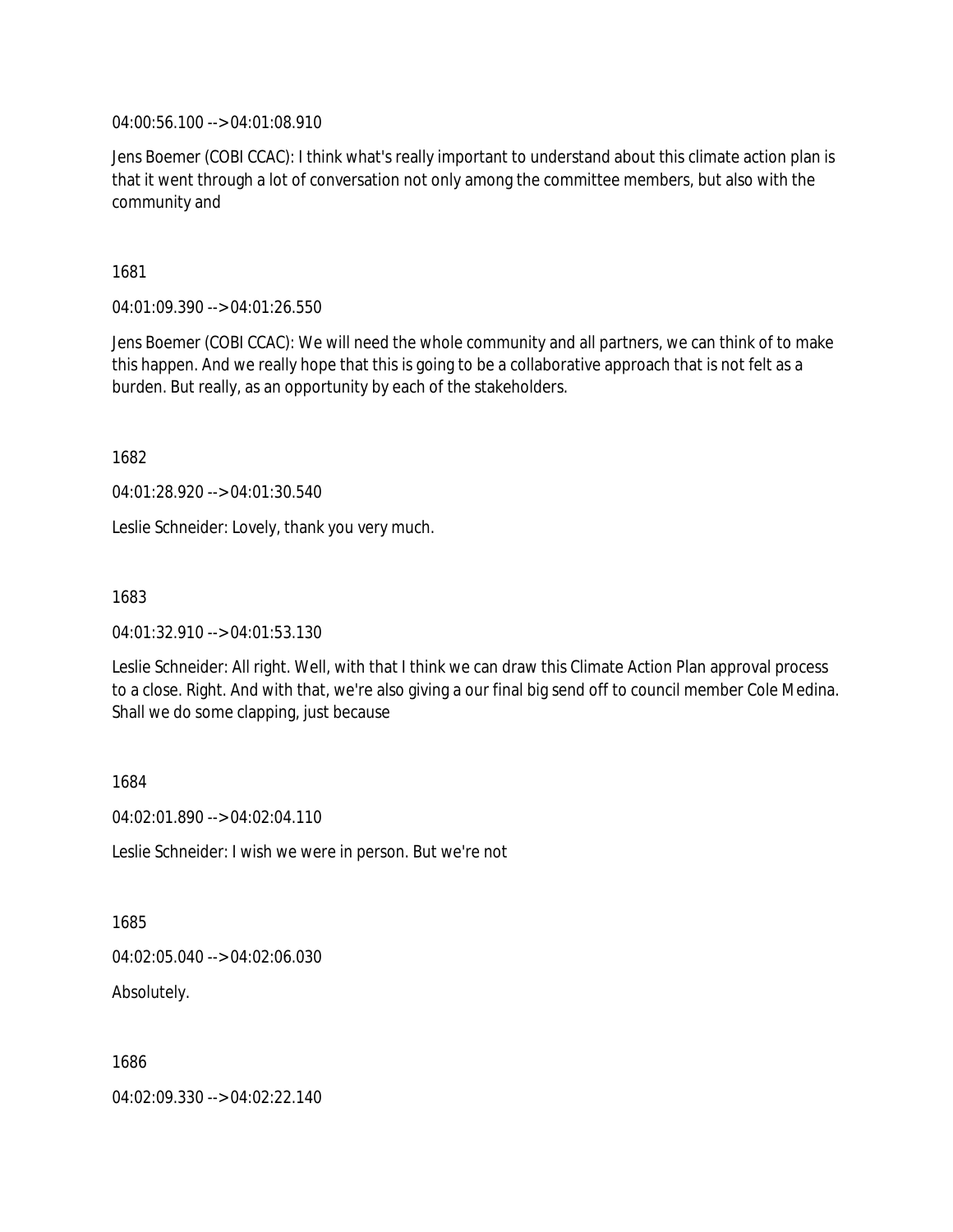Leslie Schneider: Alright, well thank you all. I just really appreciate the, the committee chairs and and folks to come staying up with us this late and we got a ways to go. But you are released.

1687

04:02:23.820 --> 04:02:26.430

Leslie Schneider: And as are you COUNCILMEMBER Medina.

# 1688

04:02:32.370 --> 04:02:39.420

Leslie Schneider: Alright, we are now moving on to item 11 see this sustainable transportation plan update

# 1689

04:02:41.970 --> 04:02:48.840

Chris Wierzbicki: Me again Council Christmas bakey public works director, congratulations on passing you climate action plan that's exciting news.

1690

04:02:49.860 --> 04:02:51.120

Chris Wierzbicki: Looking forward to to

1691

04:02:52.170 --> 04:02:59.310

Chris Wierzbicki: actualize that over the next few years, as we've discussed in the past, an important piece of that plan, although it's not

1692

04:03:00.930 --> 04:03:04.740

Chris Wierzbicki: Necessarily directly linked is the sample transportation plan.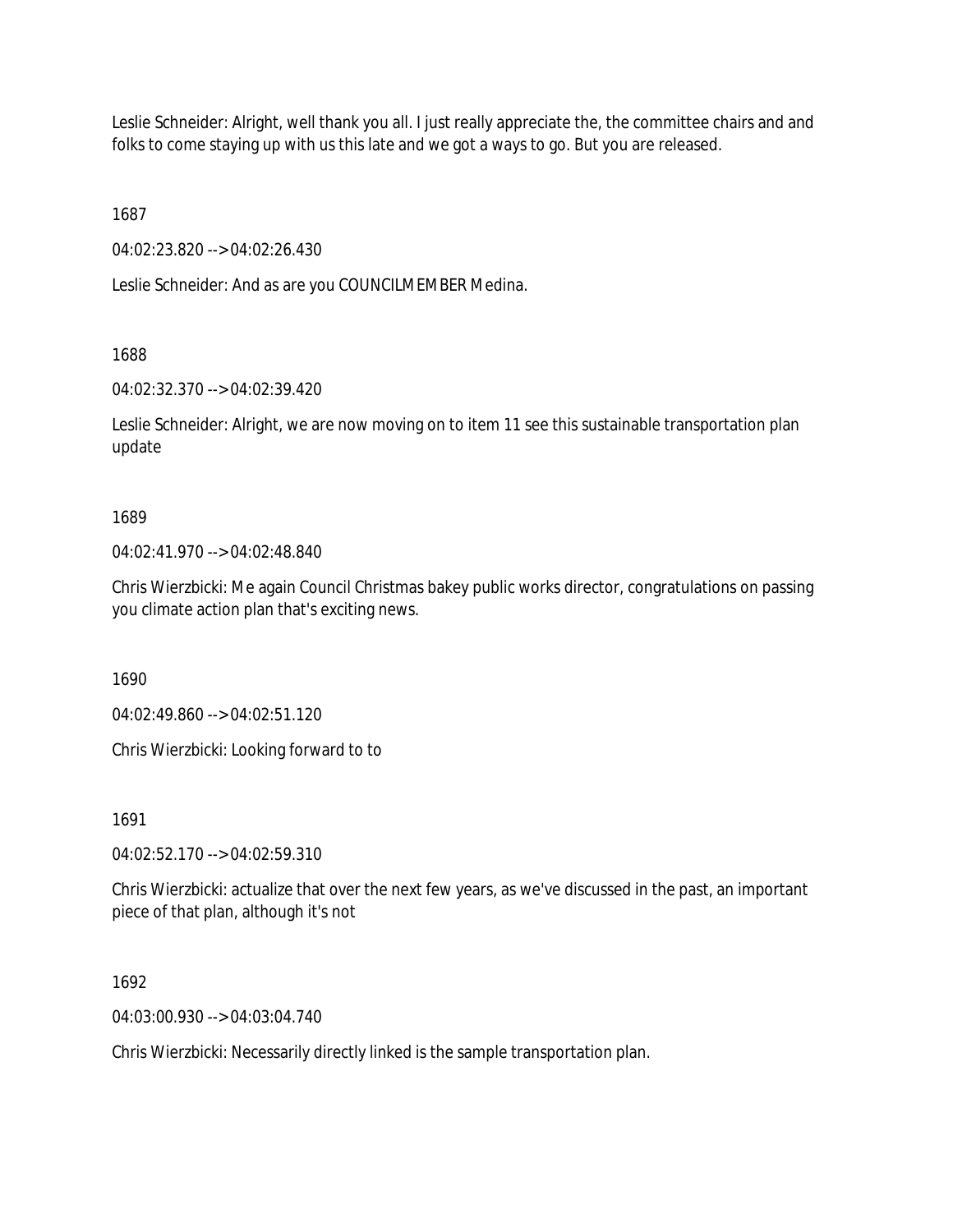04:03:05.850 --> 04:03:13.410

Chris Wierzbicki: This evening. We've brought back to you the goals and objectives that we discussed last week, I'm a roof is last week or two weeks ago.

1694

04:03:14.280 --> 04:03:23.460

Chris Wierzbicki: But they are back in front of you. And we've made a couple changes. I'll just highlight those quickly then open it up for discussion, we are looking for your approval of this item tonight.

1695

04:03:25.080 --> 04:03:32.220

Chris Wierzbicki: I think we made three changes. One is that we highlighted the climate goal as the primary goal of the project.

1696

04:03:33.600 --> 04:03:43.800

Chris Wierzbicki: We inserted COUNCILMEMBER car suggestion about aligning citywide investments investment decisions with the sustainable transportation plan goals.

1697

04:03:44.370 --> 04:03:52.620

Chris Wierzbicki: And we also include an objective that the city implement a multimodal level of service and re evaluate transportation impact fees as part of the work.

1698

04:03:54.240 --> 04:04:01.620

Chris Wierzbicki: Not maybe not necessarily with creating the plan, but as a part of the same sustainable transportation plan effort. So we made those three changes.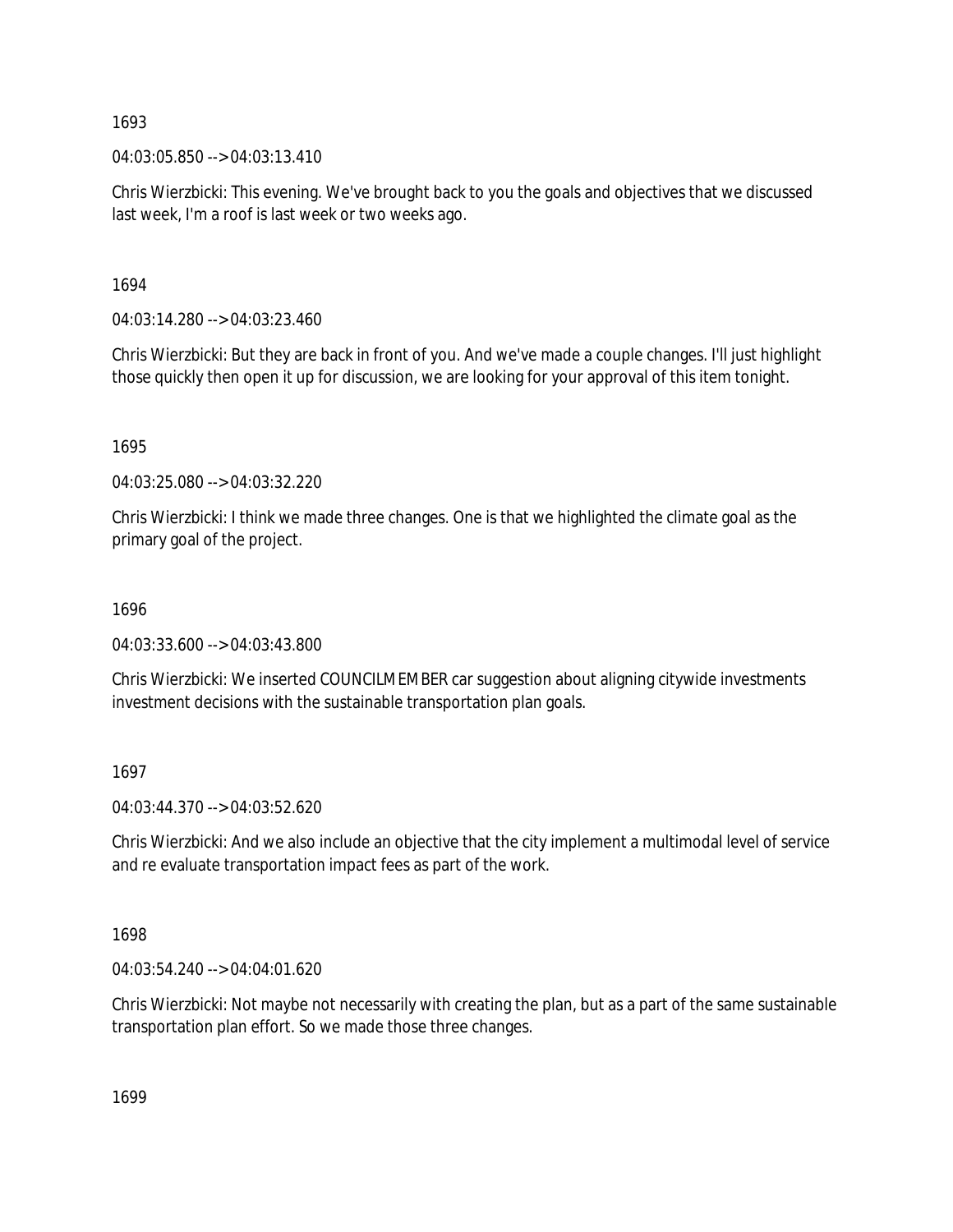04:04:02.760 --> 04:04:17.700

Chris Wierzbicki: So I'm happy to answer any questions about I'd like to move forward. I also know that there were some interest in discussing next week's Council agenda item as well. But if we could get through this item first and then I'm happy to give you a little bit more info and next week quickly.

1700

04:04:20.010 --> 04:04:23.790

Leslie Schneider: Great, thank you very much public works director on Deputy Mayor deets.

1701

04:04:24.150 --> 04:04:34.650

Joe Deets: Thank you, Mayor Snyder and move to approve the goals and objectives for the sustainable transportation plan as proposed AT THE CITY COUNCIL MEETING OF NOVEMBER 10 2020

1702

04:04:38.790 --> 04:04:42.720

Leslie Schneider: Council member car. Second to that. Thank you. And

1703

04:04:43.770 --> 04:04:45.240

Leslie Schneider: Do we have any discussion.

1704

04:04:47.580 --> 04:04:50.100

Leslie Schneider: Seeing none. All those in favor please say aye.

1705 04:04:51.780 --> 04:04:53.310 Leslie Schneider: And any opposed.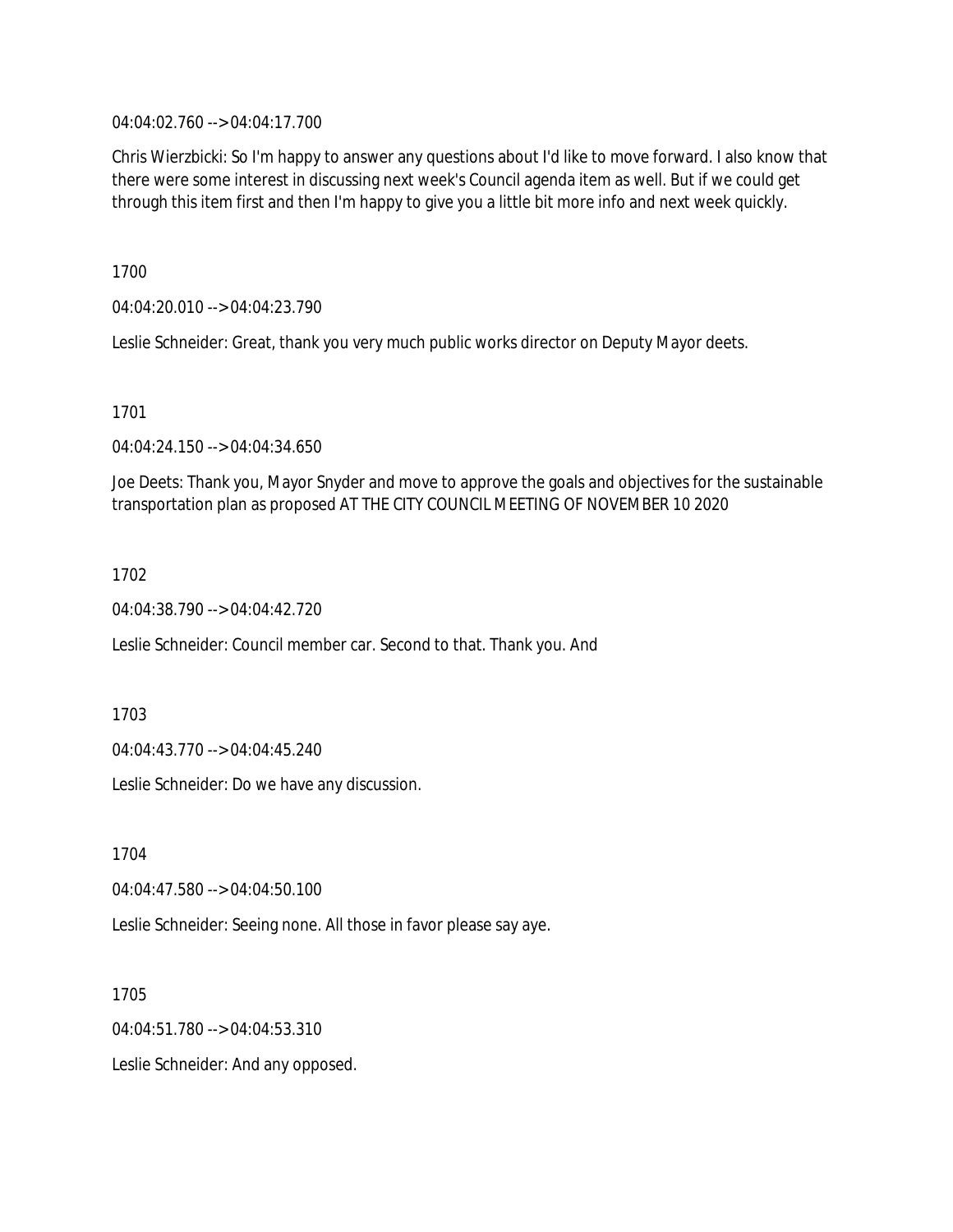04:04:54.840 --> 04:04:57.840

Leslie Schneider: All right. Thank you very much, that passes unanimously and

1707

04:04:59.460 --> 04:05:01.620

Leslie Schneider: public works director, we can move on to the other.

1708

04:05:02.130 --> 04:05:02.820

Chris Wierzbicki: Question.

1709

04:05:02.880 --> 04:05:21.390

Chris Wierzbicki: From earlier. Thank you for that. Yes. I just wanted to mention that we did have a discussion with the Council liaison for the STP earlier this week about next week's presentation. It was proposed for 60 minutes we are going to trim that time down probably either to 45 to 30

1710

04:05:22.560 --> 04:05:24.060

Chris Wierzbicki: And we are going to

1711

04:05:25.110 --> 04:05:31.500

Chris Wierzbicki: Be very clear about the intentions that we are and the direction that we're looking for from the Council with that item.

1712

04:05:32.190 --> 04:05:39.750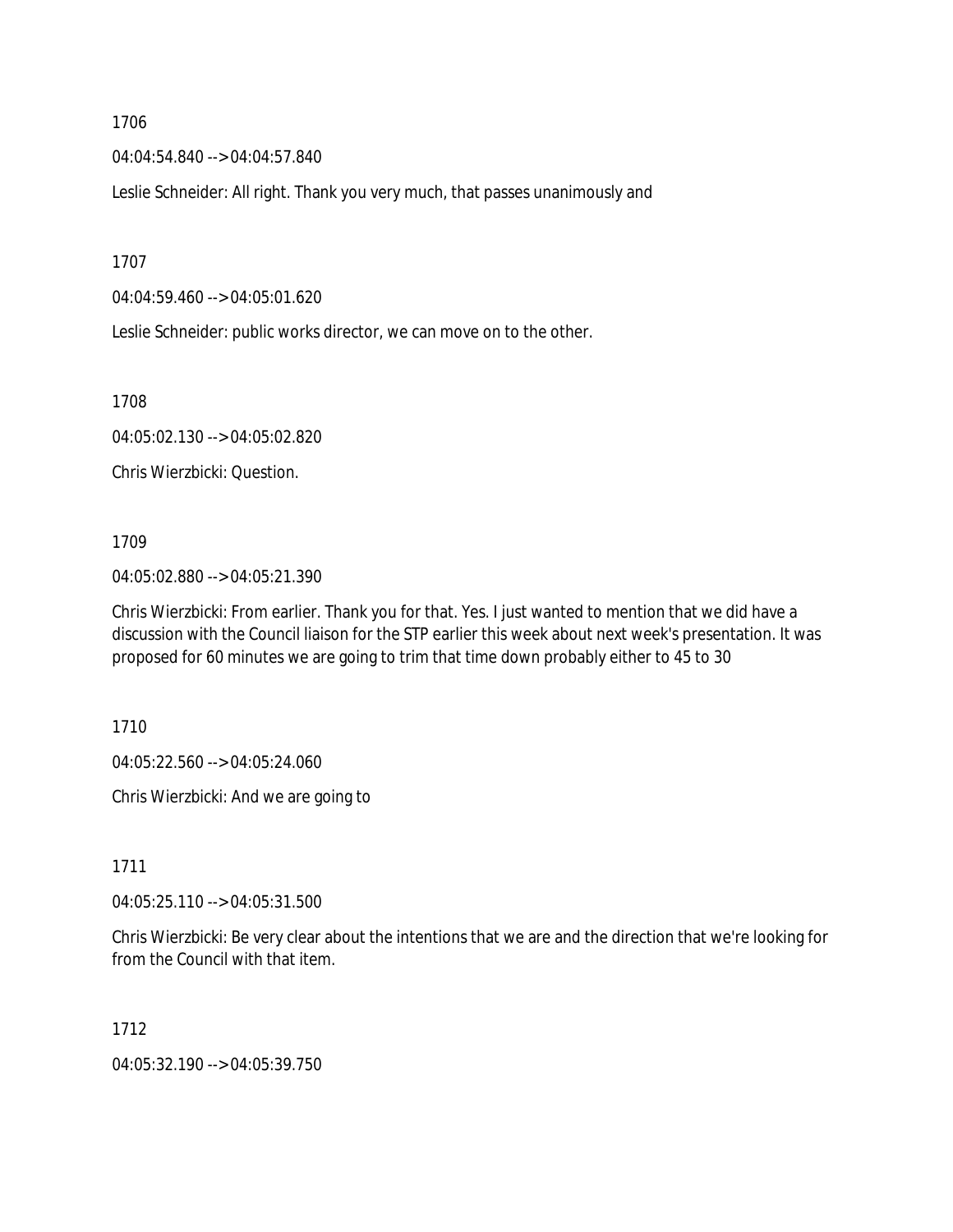Chris Wierzbicki: Which is to basically just give us a kind of a fatal flaws analysis of the approach that we're going to take for the evaluation framework.

1713

04:05:40.080 --> 04:05:49.260

Chris Wierzbicki: It will be discussed by the task force at their next meeting, and the Council have an opportunity to approve the the methodology that we're going to use

# 1714

04:05:49.980 --> 04:05:59.550

Chris Wierzbicki: With input from the task force. But part of the processes to that we're looking for from the Council is to kind of just bless the overall

# 1715

04:06:01.050 --> 04:06:11.970

Chris Wierzbicki: Direction of that item. Before we get too deep into it. And before we outline. I wanted to the task force. So that's the purpose of. Next week we will shorten the time and be very, you know, clear and concise about

### 1716

04:06:12.690 --> 04:06:18.180

Chris Wierzbicki: What exactly we're looking for from the Council on that. So there's any other questions on that, I'm happy to try to answer.

# 1717

04:06:23.190 --> 04:06:26.880

Leslie Schneider: Alright. Councilmember into sorry. Did that address your concerns.

### 1718

04:06:28.320 --> 04:06:38.580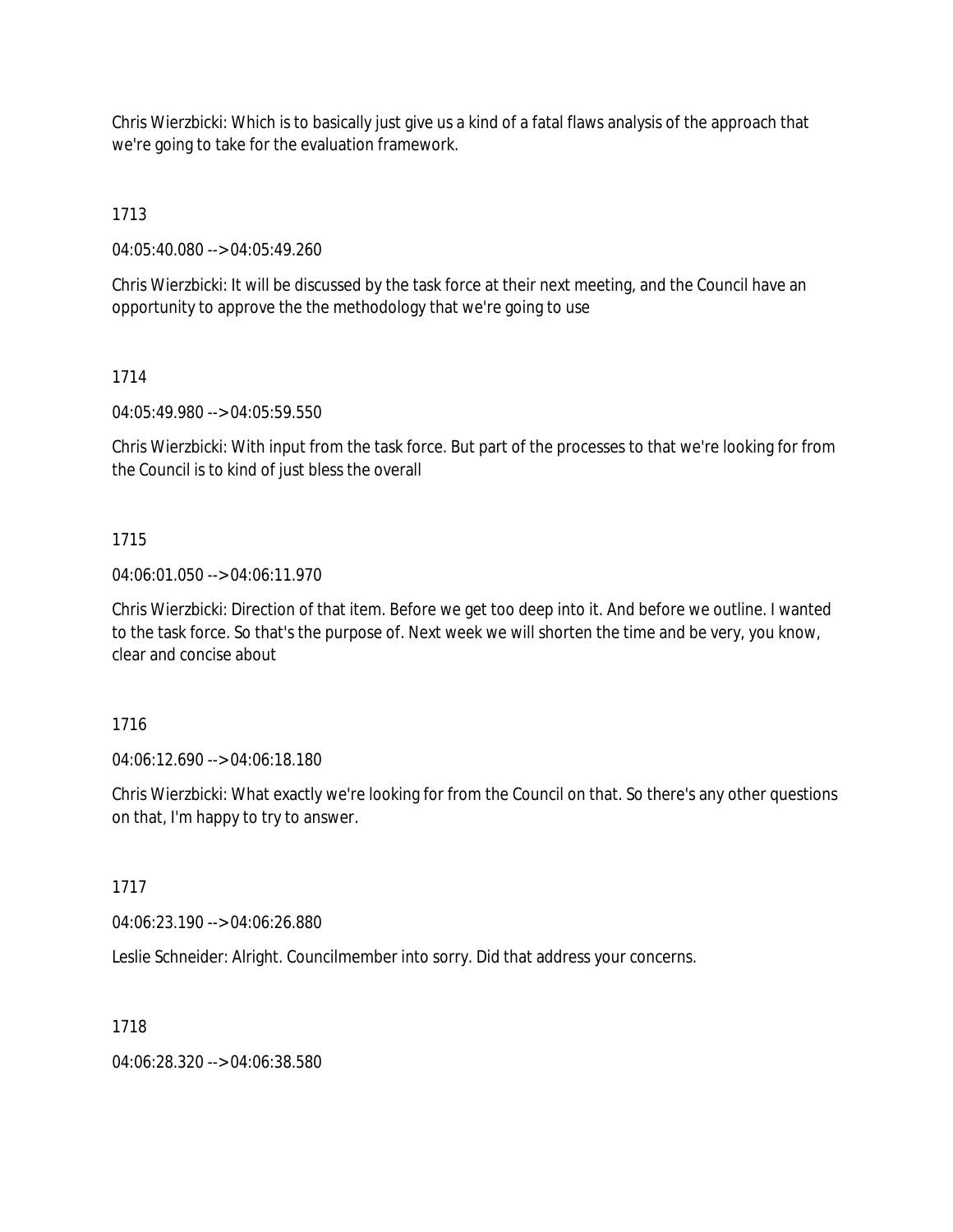Rasham Nassar: Yeah, I mean, it was more of a question. I think in it it, you know, just kind of caused me to think about what the relationship is in the end the work

1719

04:06:38.970 --> 04:06:40.410

Chris Wierzbicki: In input expectations are.

1720

04:06:40.410 --> 04:06:42.930

Rasham Nassar: Between the three, you know,

1721

04:06:44.970 --> 04:06:51.720

Rasham Nassar: Agencies, the Council over here we've got staff and the consultant that we've got this task force. Usually when we take time to assemble task force.

1722

04:06:53.430 --> 04:06:59.580

Rasham Nassar: You know the understanding is that they're going to handle the majority of the of the world when it comes back to counsel will come back.

### 1723

04:07:00.630 --> 04:07:08.310

Rasham Nassar: The they're the first touch right they get the presentation Council, it gets the recommendation on the materials that were presented to them.

1724

04:07:08.700 --> 04:07:18.840

Rasham Nassar: And then we make decisions from an IT perspective that's informed by our citizen Advisory Committee, I just want to make sure that's consistent with our if I'm misunderstanding. The, the, kind of the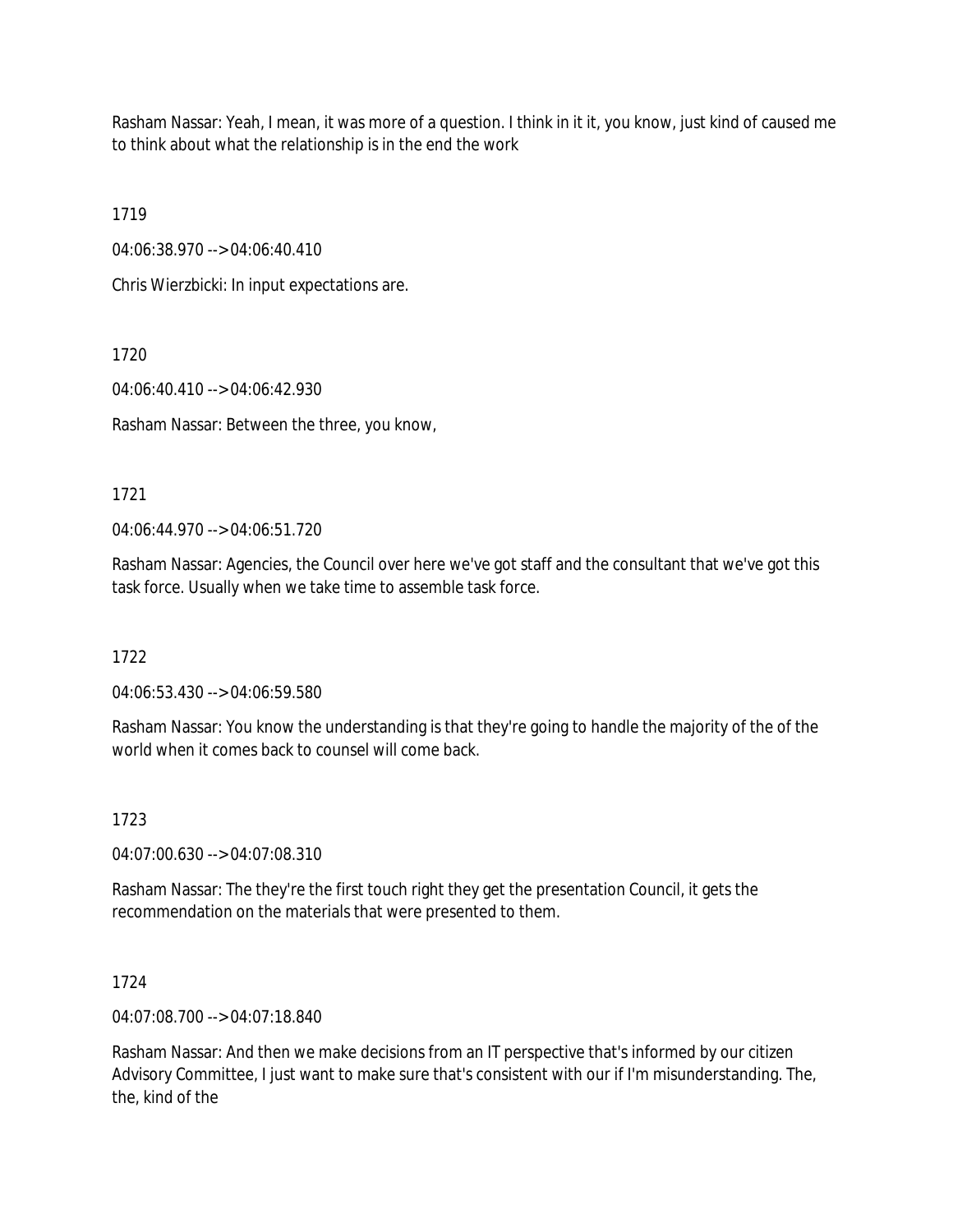04:07:20.250 --> 04:07:32.040

Rasham Nassar: The set up how our how everyone is arranged and my internet might be cutting out too. So I don't know how much of that has been captured. I can turn my video off and try again. Or you're hearing me

1726

04:07:32.430 --> 04:07:33.840

Chris Wierzbicki: When I've heard everything. Yeah.

1727

04:07:34.470 --> 04:07:38.970

Rasham Nassar: Okay. And it's you know it's primarily just, you know, I know that the STP is a huge thing.

1728

04:07:40.560 --> 04:07:44.220

Rasham Nassar: But it just seems to be coming back to counsel in these large

1729

04:07:45.930 --> 04:07:46.680

Rasham Nassar: Time.

1730

04:07:48.540 --> 04:07:54.450

Rasham Nassar: You know proposals I were sitting in spending an hour here an hour, you know, a couple of weeks ago and

1731

04:07:55.470 --> 04:07:59.820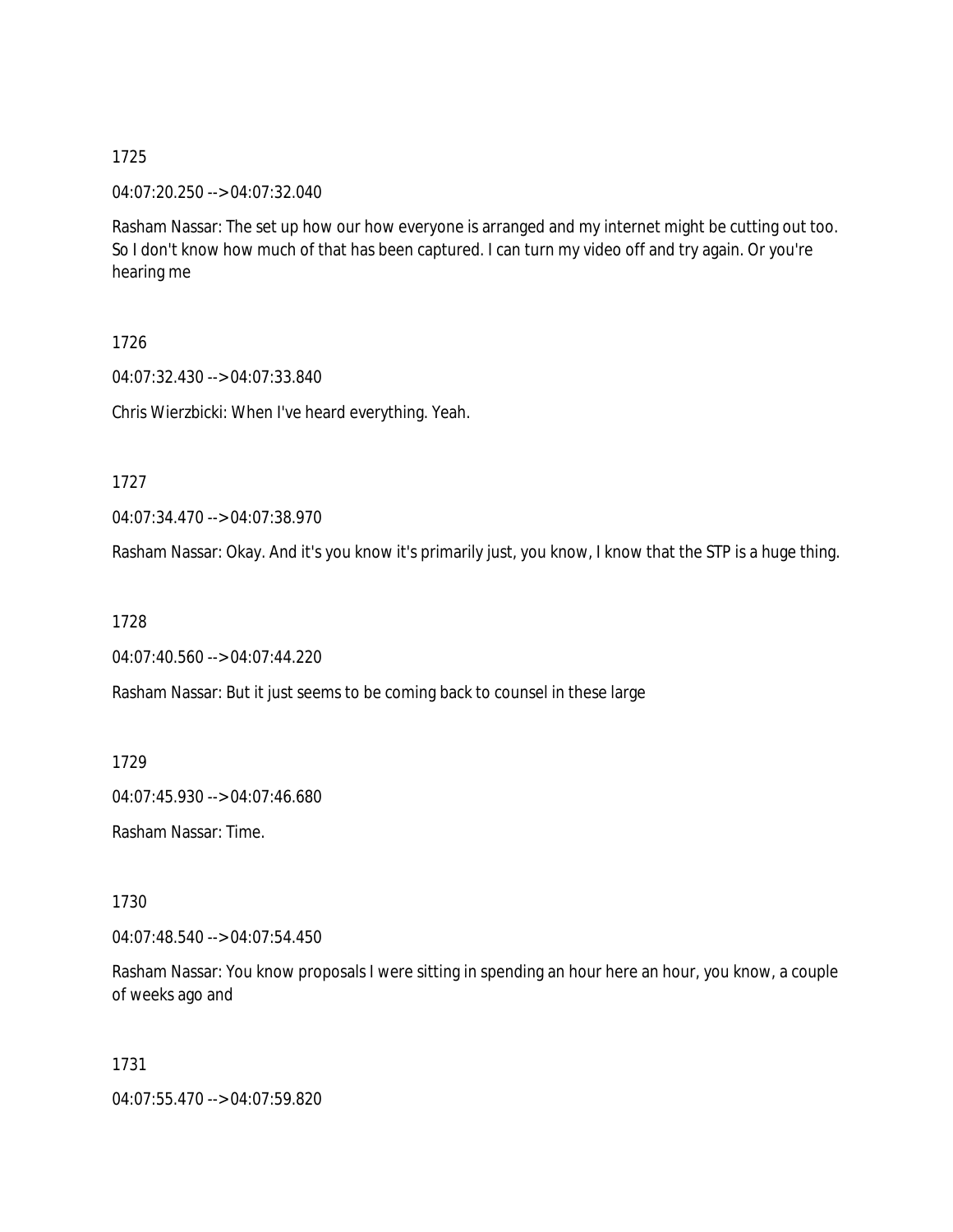Rasham Nassar: If there's any way that we can, if there's any if there's any room for

### 1732

04:08:01.650 --> 04:08:09.510

Rasham Nassar: You know re evaluating or reframing the structure so that we empower our citizen task force a little bit more

## 1733

04:08:11.370 --> 04:08:23.430

Rasham Nassar: And that we're hearing their voice when we have the discussion at the Council level with recommendations from our citizen Task Force attached, I would be really supportive of that.

1734

04:08:28.650 --> 04:08:32.850

Leslie Schneider: Alright, well thank you public works director. I appreciate that lots

1735

04:08:34.290 --> 04:08:36.870

Leslie Schneider: And so I think we can move on. Right.

### 1736

04:08:38.790 --> 04:08:56.280

Leslie Schneider: So we're, we are now on to new business item 12 eight we've made up a little time because we have. We did move one item off the agenda. And so we are now on 12 a the Robert Stephenson MEMORIAL BENCH donation agreement.

1737

04:08:57.930 --> 04:08:58.470

Guess I'll stick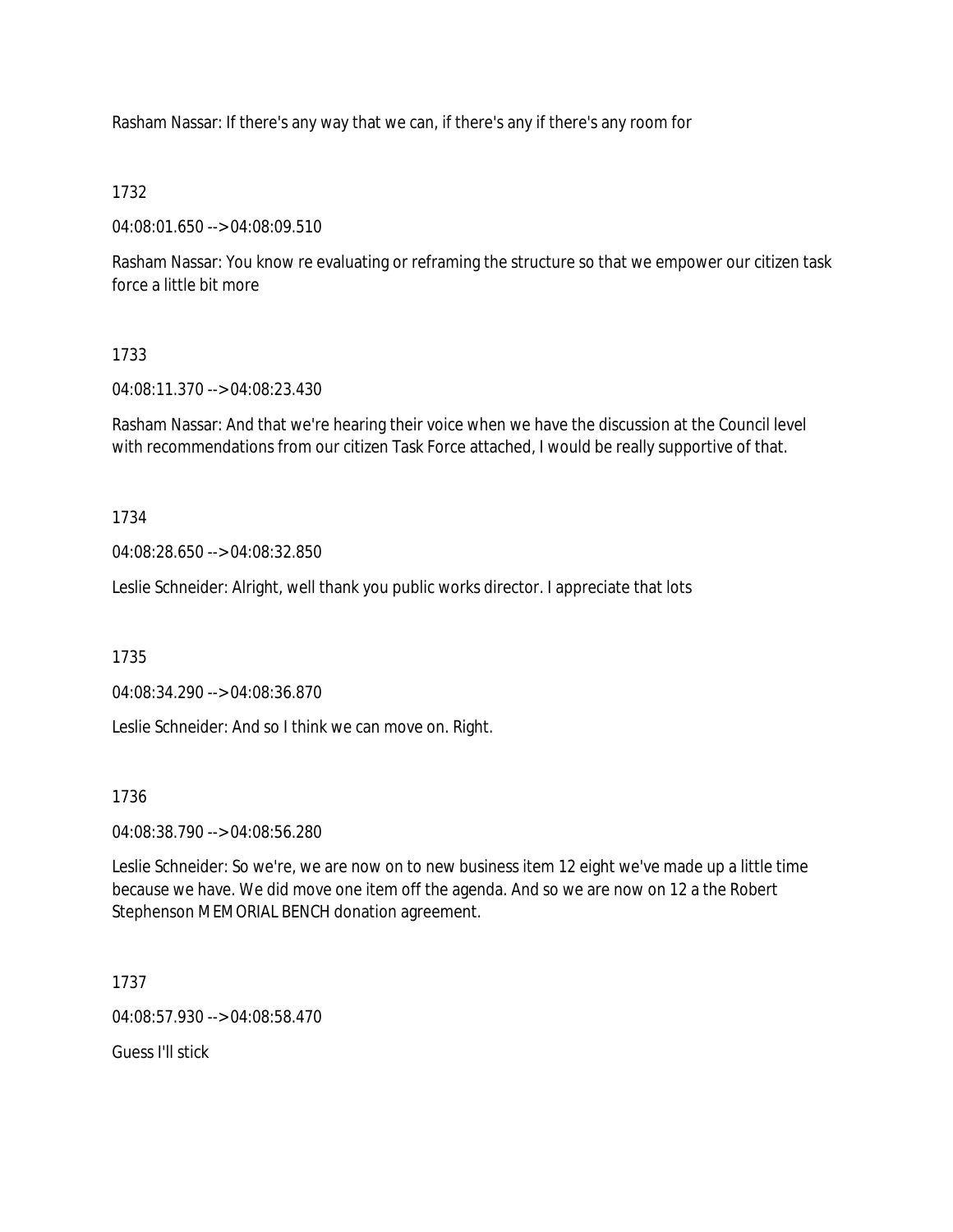04:09:00.120 --> 04:09:00.780

Morgan Smith: To this one. Okay.

1739

04:09:01.080 --> 04:09:07.410

Chris Wierzbicki: Sure that's more going to step in, for me, because I thought it'd be late. But here I am. So for. Oh, good. So this is a

1740

04:09:08.820 --> 04:09:12.960

Chris Wierzbicki: Donation request we are solicit solicited a donation.

1741

04:09:14.130 --> 04:09:21.030

Chris Wierzbicki: To place a second MEMORIAL BENCH near the walking path that Lytle beach for Mr. Robert Stevenson and

1742

04:09:22.710 --> 04:09:29.460

Chris Wierzbicki: We would, we would like the Council to accept that donation happy to answer any questions about that. This is one of two benches in this location.

1743

04:09:31.440 --> 04:09:31.860

Leslie Schneider: Thank you Mary

1744

04:09:33.240 --> 04:09:47.370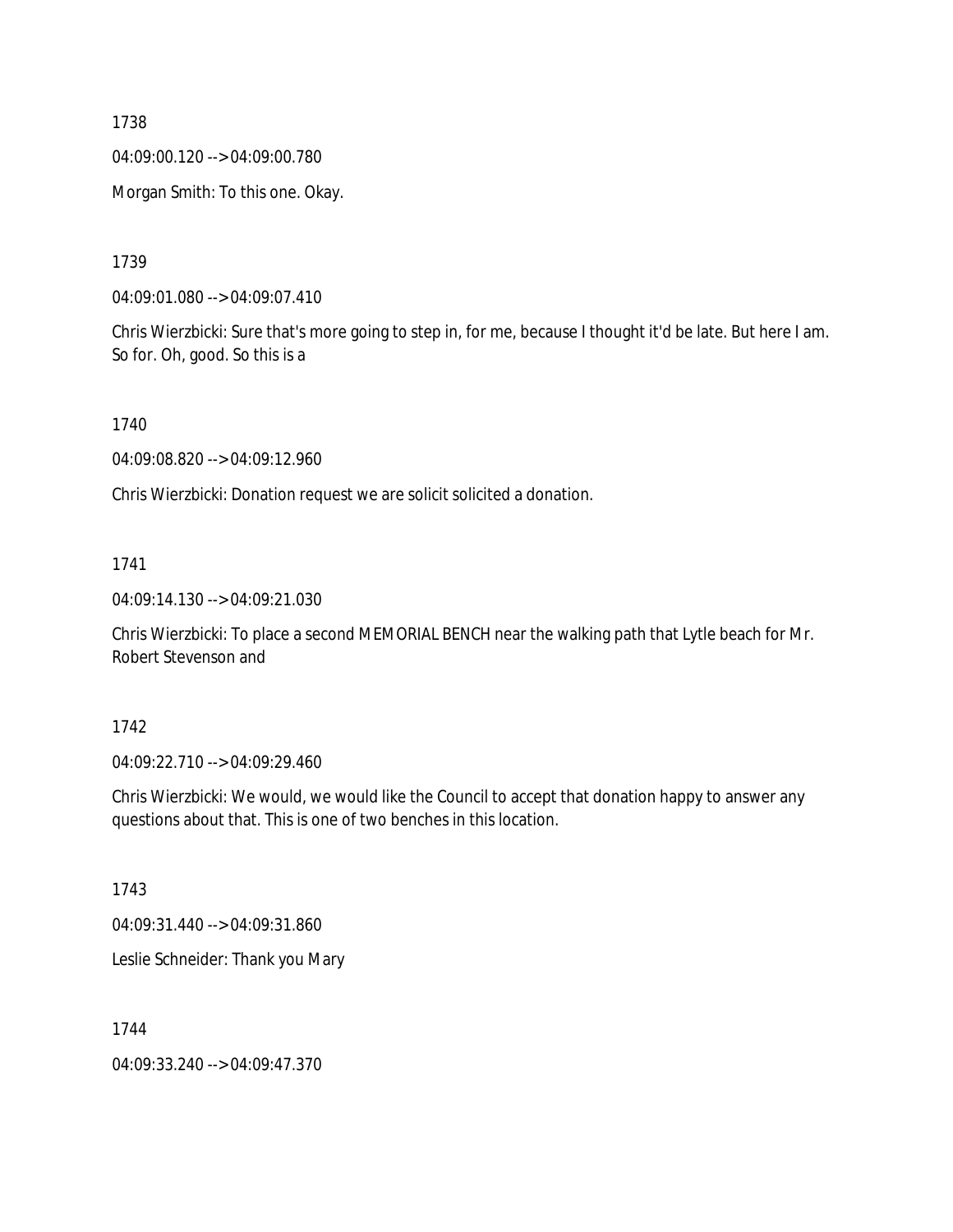Joe Deets: Thank you. I moved to thank you, Meredith Snyder, I moved to forward for approval with the November 24 2020 CONSENT AGENDA authorization for the city manager to execute the Robert Stephenson MEMORIAL BENCH donation agreement.

1745

04:09:49.530 --> 04:09:52.080

Leslie Schneider: COUNCILMEMBER car second stat. Thank you very much.

1746

04:09:52.140 --> 04:09:53.280

Is there any discussion.

1747

04:09:55.980 --> 04:09:57.990

Leslie Schneider: All right. All those in favor please say aye.

1748

04:10:00.030 --> 04:10:04.950

Leslie Schneider: Any opposed, that passes unanimously. Thank you very much public

1749

04:10:04.980 --> 04:10:06.360

Chris Wierzbicki: Thank you. Good evening.

1750 04:10:08.790 --> 04:10:10.530 Leslie Schneider: And we are now on to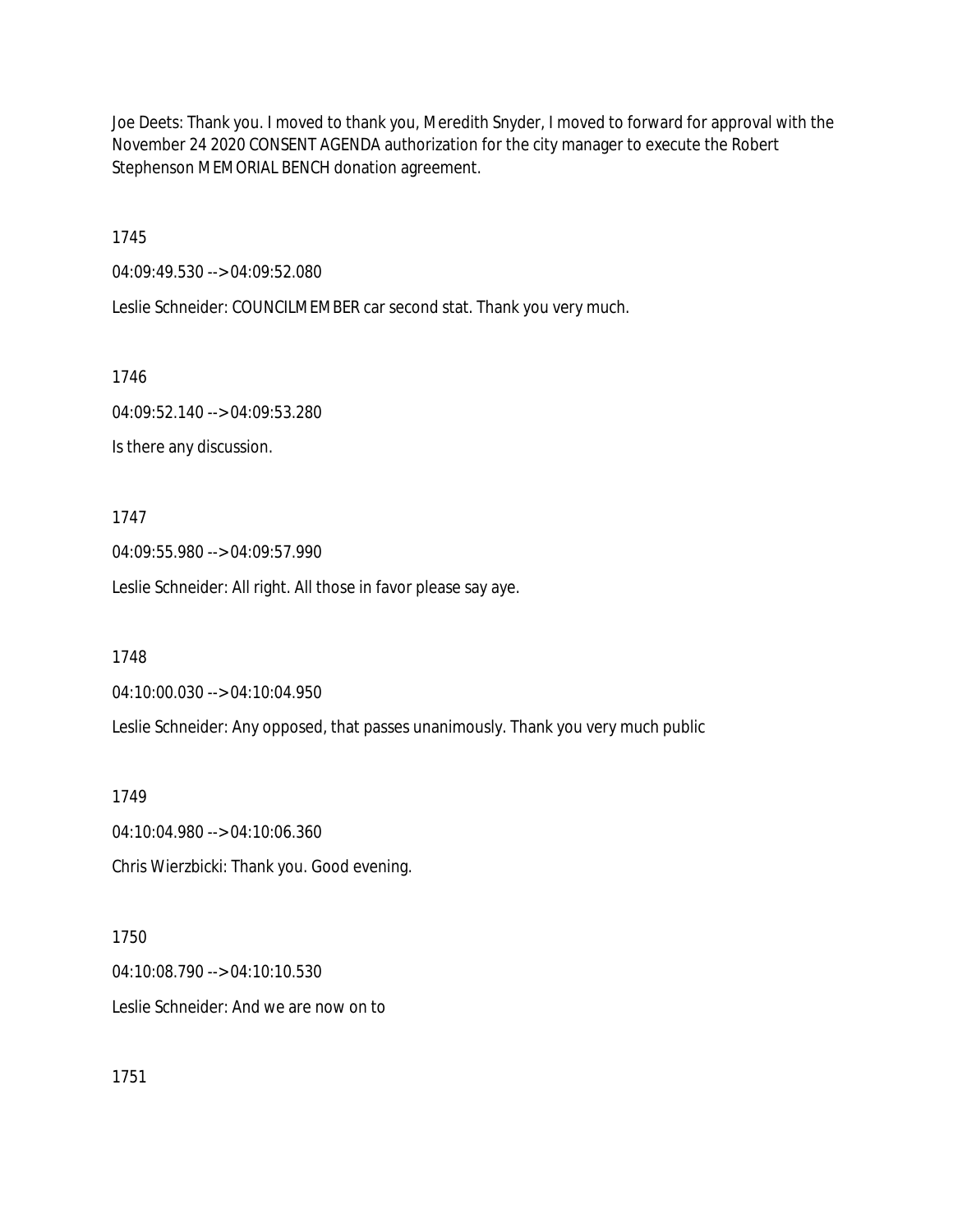04:10:11.640 --> 04:10:19.170

Leslie Schneider: Council discussion, the process and scheduled to fill the North ward Council vacancy. So let me make sure I didn't just

1752

04:10:20.490 --> 04:10:21.240

Leslie Schneider: Pull all my

1753

04:10:23.310 --> 04:10:25.380

Leslie Schneider: I had a bunch of documents all cued up

1754

04:10:26.550 --> 04:10:27.990

Leslie Schneider: And I'm not sure I have them anymore.

1755

04:10:29.160 --> 04:10:39.570

Leslie Schneider: But anyway, so when we came to counsel in the past, we basically were saying, hey, can we just get started with this process can we cue this up and open up the

1756

04:10:40.290 --> 04:10:55.680

Leslie Schneider: Open up the application process. And so we did not make any further decisions and now that time has come, where we should ideally make the decisions that firm up our schedule. So we have a proposed schedule in our packet

1757

04:10:56.850 --> 04:10:58.470

Leslie Schneider: Which I think I've closed already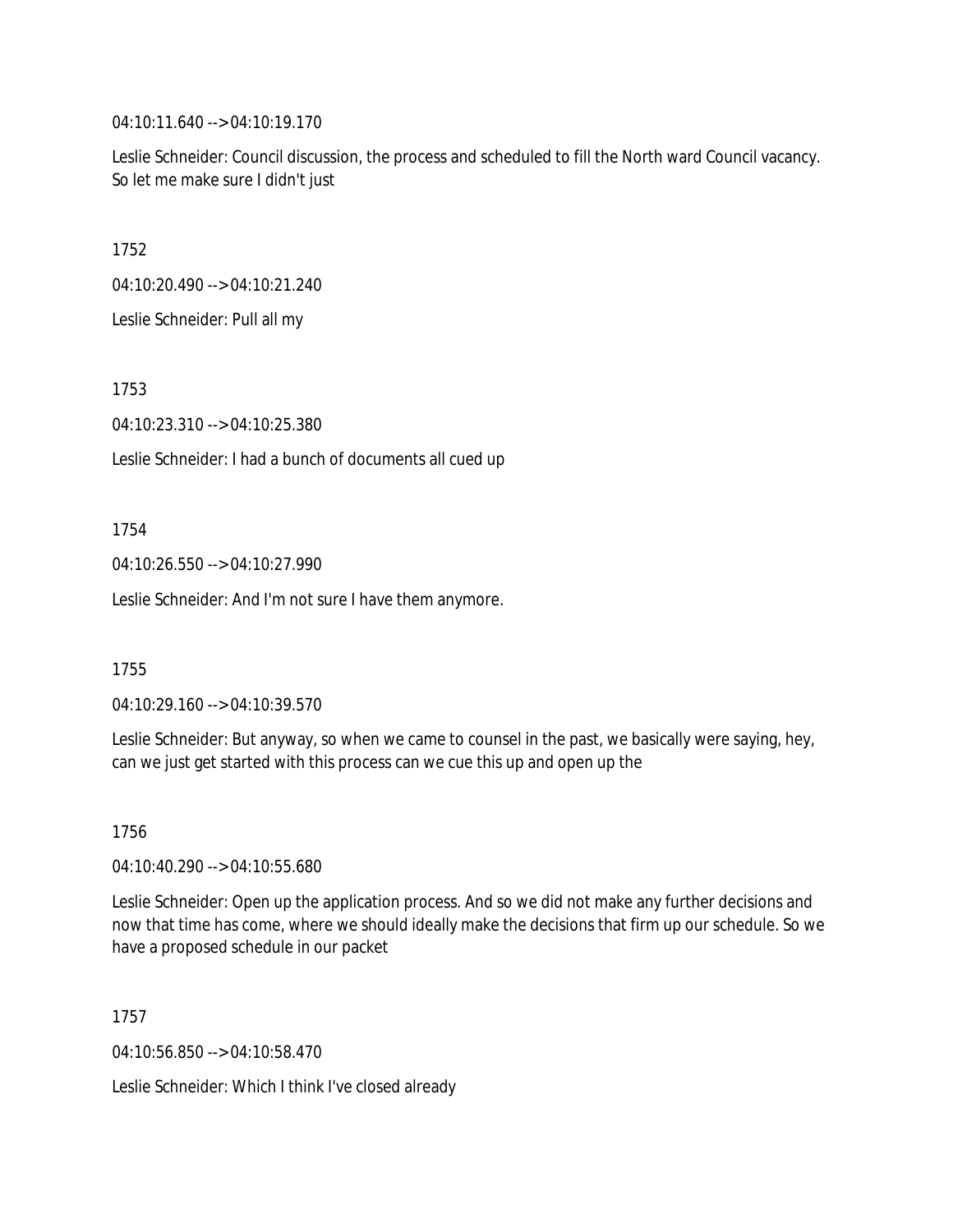1758 04:11:00.600 --> 04:11:01.380 Leslie Schneider: And

1759

04:11:05.880 --> 04:11:11.100

Leslie Schneider: City Manager, do you have, do you want to take a decision.

1760

04:11:11.910 --> 04:11:17.850

Morgan Smith: Circle back to when the Council was working to fill the vacancy that COUNCILMEMBER car.

### 1761

04:11:18.630 --> 04:11:28.290

Morgan Smith: Was appointed to you had a discussion that not just about the schedule but also more particularly about the rules for the selection process which are pretty specific.

1762

04:11:29.100 --> 04:11:42.150

Morgan Smith: And so the documents in the packet are based off of the decisions you made about the process you used then and given how precise, they are. It seems like it would

1763

04:11:42.720 --> 04:11:49.530

Morgan Smith: Be good for Council to at least make sure you've explicitly review those and and express your intent to either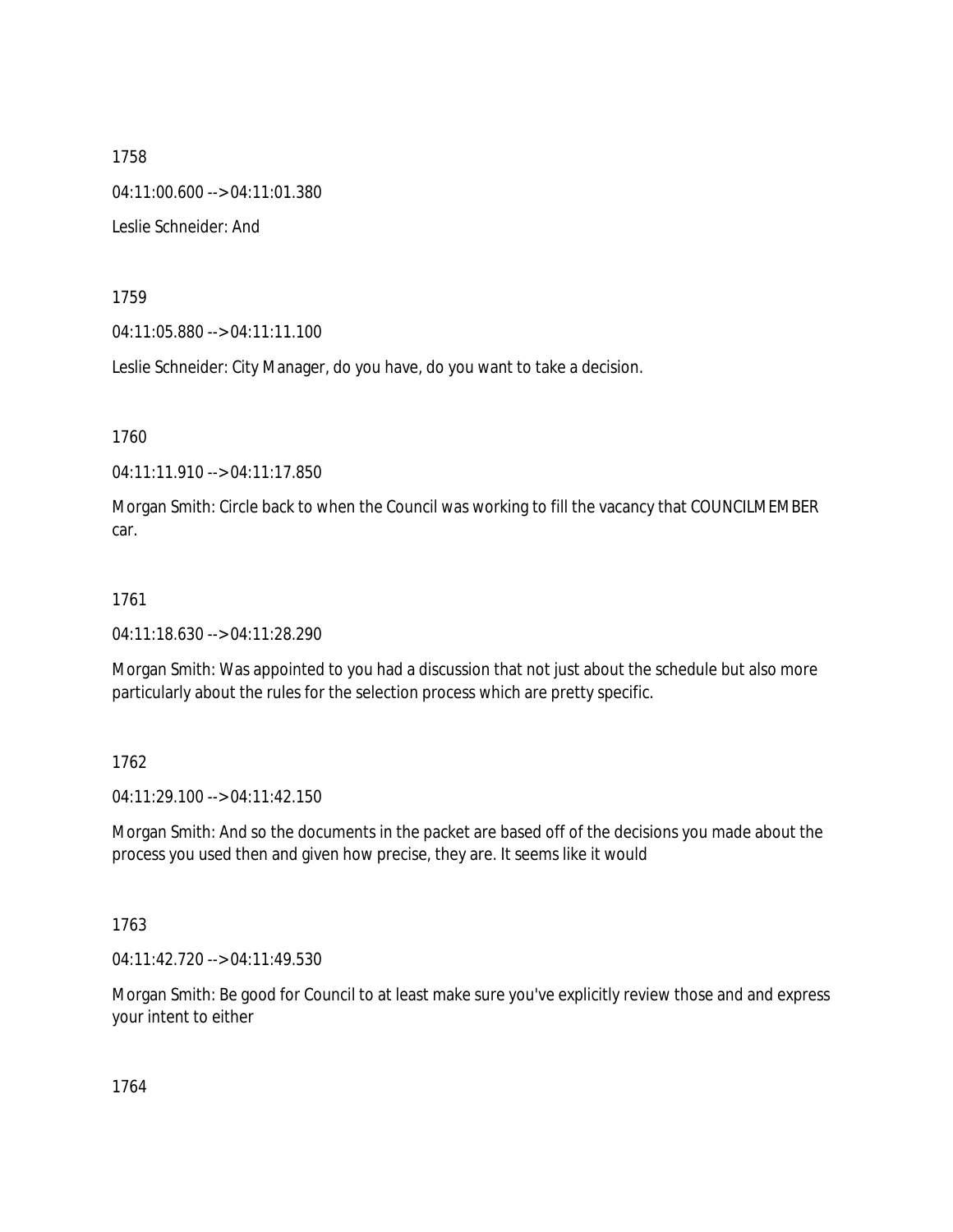04:11:49.860 --> 04:11:59.430

Morgan Smith: follow those rules as published here or follow that process as published or to take some time to discuss any changes that you'd like to make

1765

04:12:00.150 --> 04:12:09.750

Morgan Smith: I don't think this needs to be decided tonight because, as you know, the application process won't even close. Until the 25th getting that date. Correct.

1766

04:12:11.250 --> 04:12:18.780

Morgan Smith: But I think the mayor was wanting to at least understand if there was a need for additional discussion so that we could schedule it so

1767

04:12:19.380 --> 04:12:26.580

Leslie Schneider: Yes, that and we also have a bit of a dependency with the schedule. We were telling Ron that we would let him know.

1768

04:12:27.780 --> 04:12:33.990

Leslie Schneider: So I think it would be good if we could consider locking down a schedule here so that it could

1769

04:12:35.340 --> 04:12:38.340

Leslie Schneider: Further, the conversations about the city manager search

1770

04:12:40.920 --> 04:12:43.050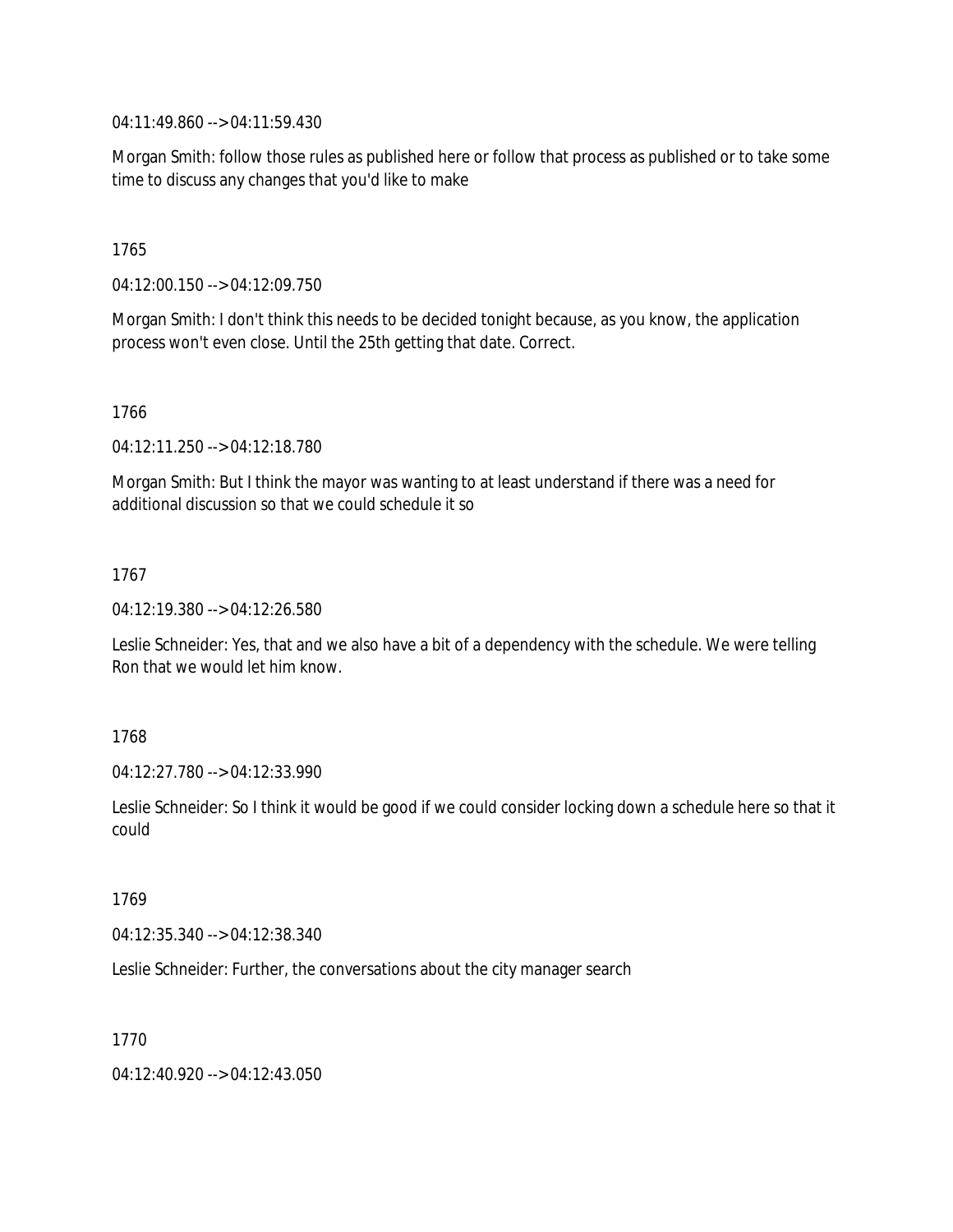Leslie Schneider: I'm COUNCILMEMBER Pollock.

1771

04:12:45.540 --> 04:12:51.690

Michael Pollock: Um, I guess I was looking at the end of this

#### 1772

04:12:53.730 --> 04:12:57.930

Michael Pollock: There's can't candidate interviews or how December 1 study session.

1773

04:13:00.720 --> 04:13:04.110

Michael Pollock: And I was trying to remember what Ron Holyfield's schedule was

1774

04:13:06.060 --> 04:13:08.580

Michael Pollock: And if that would work with with the

#### 1775

04:13:10.020 --> 04:13:12.330

Michael Pollock: Interviews I thought he said mid December.

1776 04:13:13.230 --> 04:13:17.700 Michael Pollock: And yeah, so if we interviewed on the first

1777 04:13:21.360 --> 04:13:34.140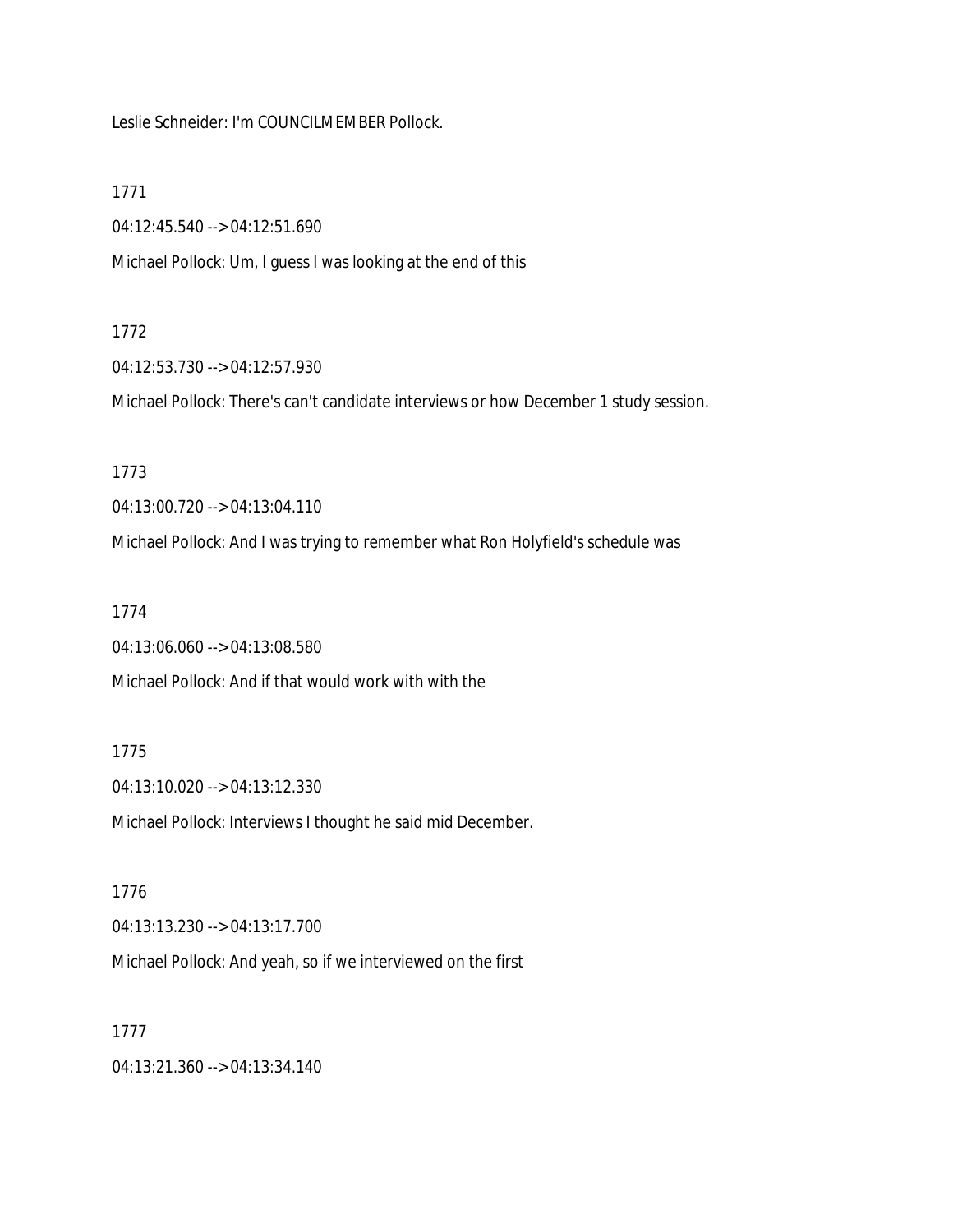Michael Pollock: It seems like what we might want to do there. Just as just a change this tweak that slightly is instead of waiting another week for December 8 is just go just schedule a meeting.

## 1778

04:13:35.430 --> 04:13:50.190

Michael Pollock: That week, the week of December 1 to just nail down who the who the person is if we don't do it unanimously on the first like we did previously. So I'm just, I'm just throwing it out there that we could get the person

### 1779

04:13:51.990 --> 04:14:05.700

Michael Pollock: Selected on, you know, December 2 or third or something like that for the staff to follow up meeting after the December 1 meeting and then that would be that would get them on board in time to participate in the selection process for the senior management.

### 1780

04:14:06.630 --> 04:14:15.660

Leslie Schneider: Thank you. I think that this schedule does contemplate that so in the week seven November 30 through December 4

### 1781

04:14:17.160 --> 04:14:28.650

Leslie Schneider: It candidate interviews will be held on December 1 which I think was your suggestion and and then there might be another another session needed

### 1782

04:14:29.250 --> 04:14:32.910

Leslie Schneider: If all six council members are unanimous in their selection of a first choice.

### 1783

04:14:33.480 --> 04:14:46.620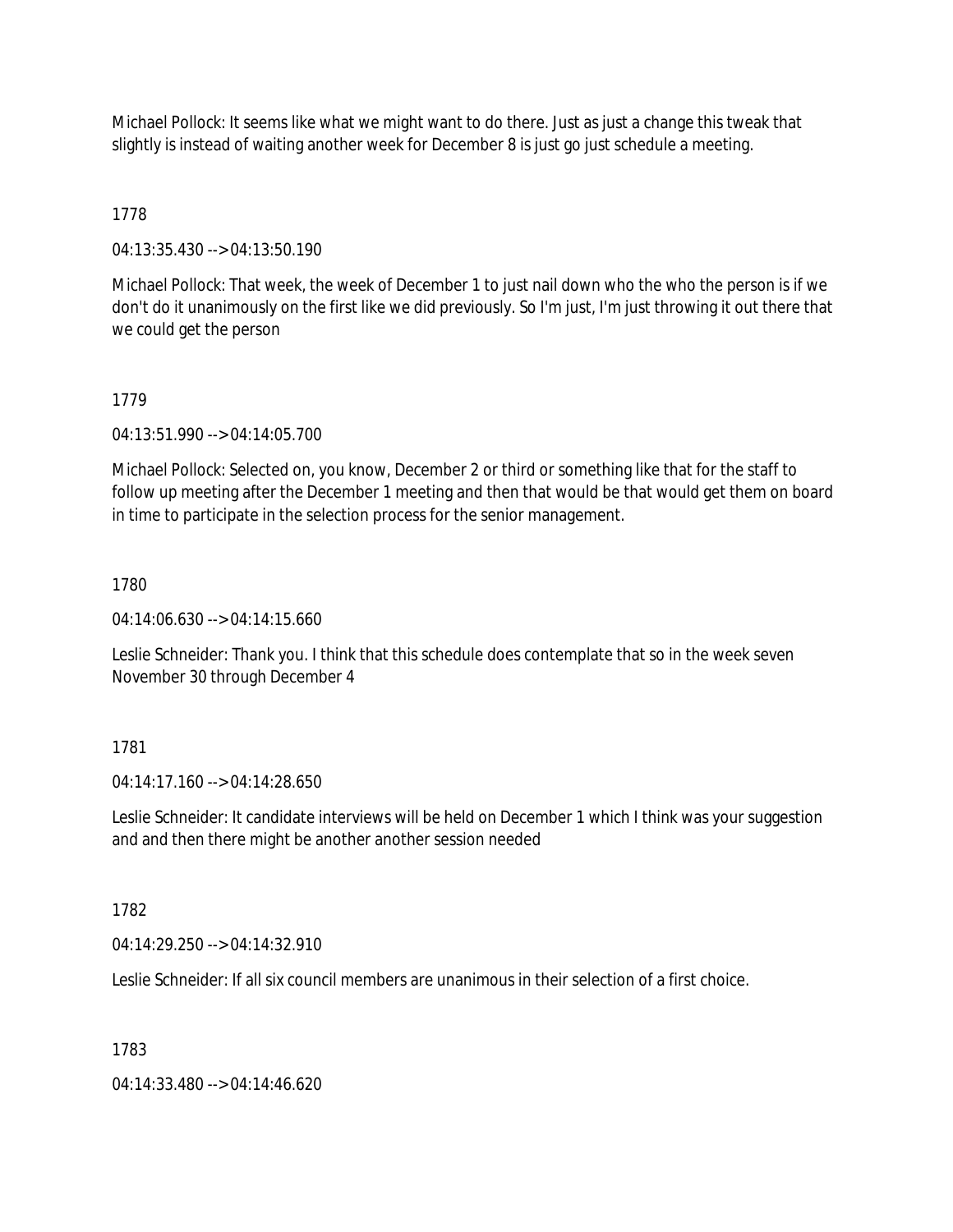Leslie Schneider: Council will consider whether to continue the selection process to a second meeting. So we would not have to go to a second meeting. It could be that we would have selected somebody on December 1, in which case we could swear them in on

1784

04:14:48.180 --> 04:14:59.310

Leslie Schneider: That week of December 7 through 11th and but worst case scenario, we would be swearing them in the week of the proposed.

1785

04:15:00.540 --> 04:15:02.220

Leslie Schneider: Candidate interviews.

#### 1786

04:15:03.900 --> 04:15:14.580

Leslie Schneider: That right, I think that was the 1414 through 18. That was the week proposed for the onsite interviews council member I topless.

1787

04:15:18.300 --> 04:15:24.840

Kirsten Hytopoulos: Look. So a couple things I don't, I don't have a preconception about this. I'm just thoughts I

1788

04:15:25.410 --> 04:15:36.360

Kirsten Hytopoulos: I don't like the idea of our decision process on the Council candidate being pressured by the need to get the person on board and time for a forum.

1789

04:15:36.930 --> 04:15:42.720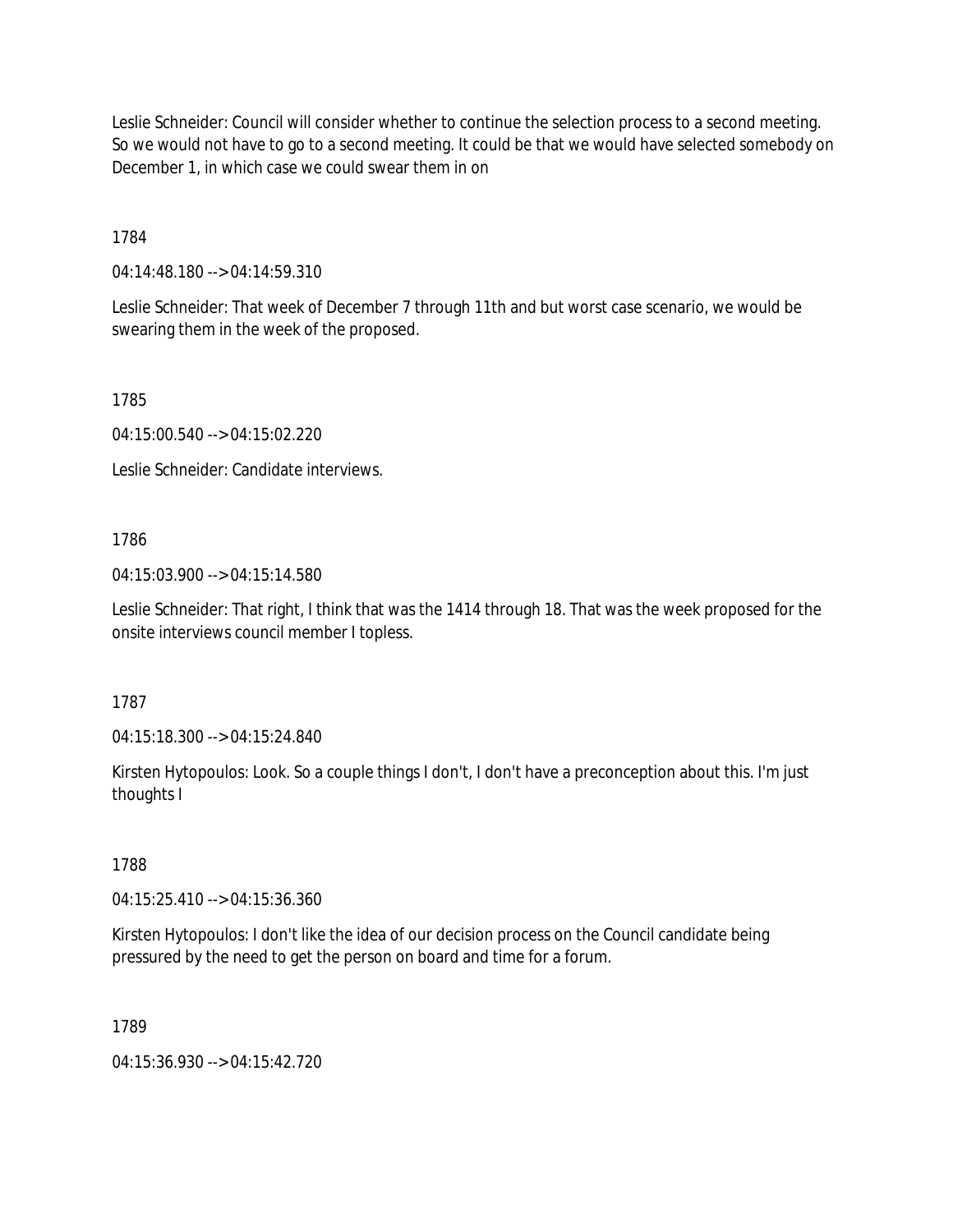Kirsten Hytopoulos: To be involved at a certain point in the other process. So I want to, I want to be thinking about that.

1790

04:15:43.380 --> 04:15:53.070

Kirsten Hytopoulos: And I feel like we should be talking about when we think about if we want to onboard this person at whatever point to participate participate in the

1791

04:15:54.030 --> 04:16:01.260

Kirsten Hytopoulos: In the Council in the manager process. How much involvement do they need to make a legitimate decision.

## 1792

04:16:01.740 --> 04:16:08.850

Kirsten Hytopoulos: So is it enough that they come in at the last minute and they participate in the, you know, in an interview. Do we want them to have

1793

04:16:09.600 --> 04:16:17.670

Kirsten Hytopoulos: You know, watch the videos. I mean, I don't know. I don't know the answer these questions, but I think we need to ask each question, you know. Are we all have we all assumed

1794

04:16:18.120 --> 04:16:25.440

Kirsten Hytopoulos: That we want to get this person in quick enough to they definitely participate in the in the decision, the decision. How important is that

1795

04:16:26.220 --> 04:16:36.780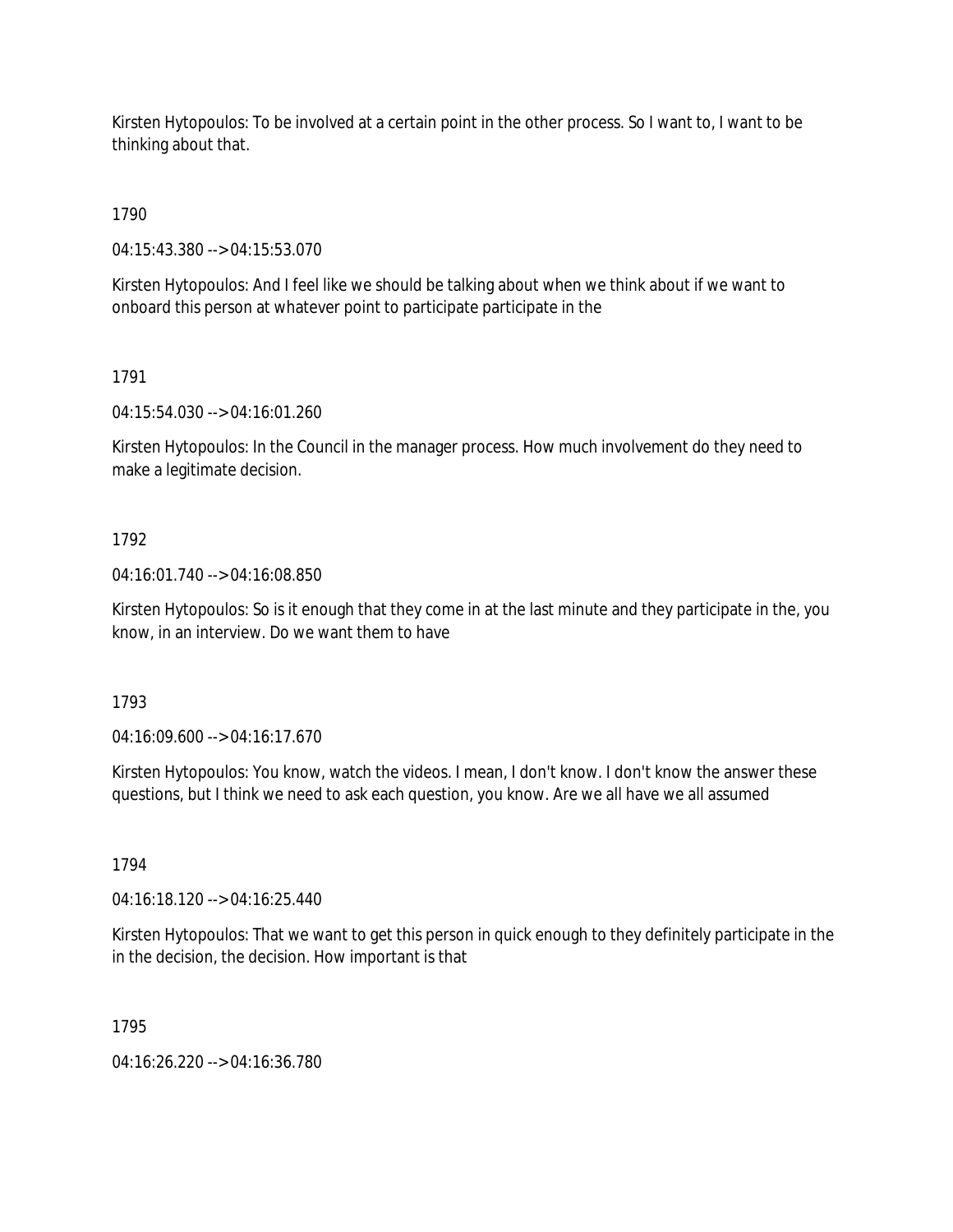Kirsten Hytopoulos: Or not. Does that make sense and how much, how much do they need to know this candidate so they can make a legitimate decision. And again, and how much do you want one to force the other

1796

04:16:37.980 --> 04:16:43.890

Kirsten Hytopoulos: So I just hope that we're going to make those decisions. Each give each of those decisions that the attention that they need.

1797

04:16:44.730 --> 04:17:04.020

Leslie Schneider: So maybe another way of saying what you were saying is that, you know, one question is, what might our process be to catch up a brand new Council members, such that they could make a good decision or maybe postpone swearing them in until, until after we had made the decision would

1798

04:17:04.380 --> 04:17:16.560

Kirsten Hytopoulos: What was, what is to make the point that that you know some of you may just assume that we all assume no matter what that we will get this person on board to make the selection.

1799

04:17:17.250 --> 04:17:24.090

Kirsten Hytopoulos: To me that's not obvious to me that if there's a question. The timing is so strange that it's a question worth asking.

1800

04:17:24.480 --> 04:17:31.800

Kirsten Hytopoulos: Maybe we make the decision before the person comes on board. I think that my point is, it is a distinct question is a policy question here.

1801

04:17:32.220 --> 04:17:40.680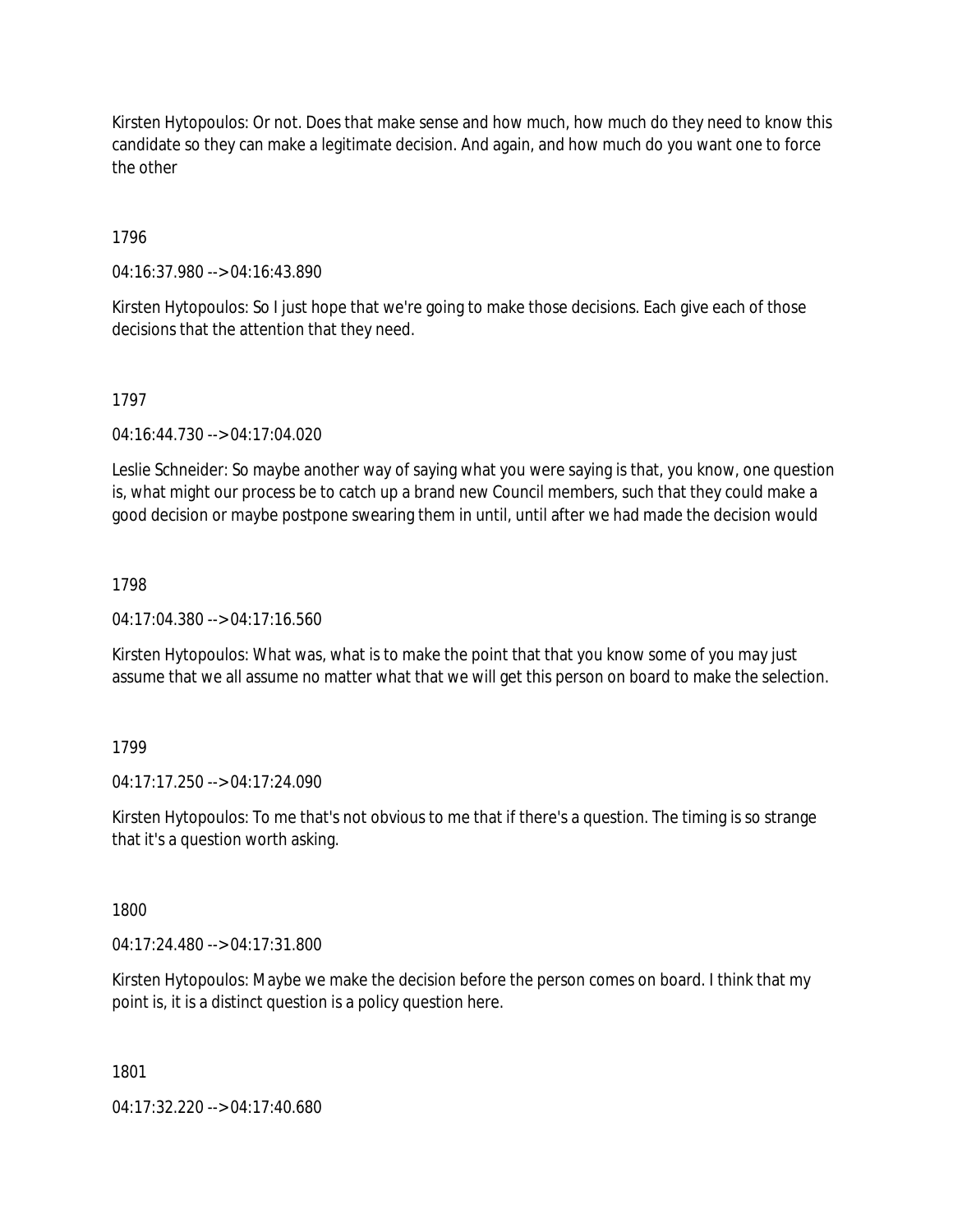Kirsten Hytopoulos: Does this person participate in the decision for city manager, not because we're kind of like this and then. So, if so, what is the timing of that.

1802

04:17:41.280 --> 04:17:52.050

Kirsten Hytopoulos: And then just making sure that we stage. These so that we allow because we have some latitude here, right, we could delay the end, we could delete. We can rush this selection of the of the

1803

04:17:52.890 --> 04:18:05.850

Kirsten Hytopoulos: The Council candidate more than we might be comfortable. Otherwise, to get them on board and we can delay the interviewing of the manager to give the space we need. So my point is there are two distinct questions at least two

1804

04:18:06.450 --> 04:18:11.130

Kirsten Hytopoulos: I'm just pointing out that people make assumptions. Like, if anyone hears assuming that we all assume

1805

04:18:11.820 --> 04:18:27.570

Kirsten Hytopoulos: That, of course, we bring with the Council can you council member on before we do that, the selection of the manager, we might not all be 100% sure of that. So I'm just asking that we make that decision. And then we make a decision about family time it does that make sense.

1806

04:18:28.560 --> 04:18:29.370

Leslie Schneider: Makes sense to me.

1807

04:18:30.240 --> 04:18:31.230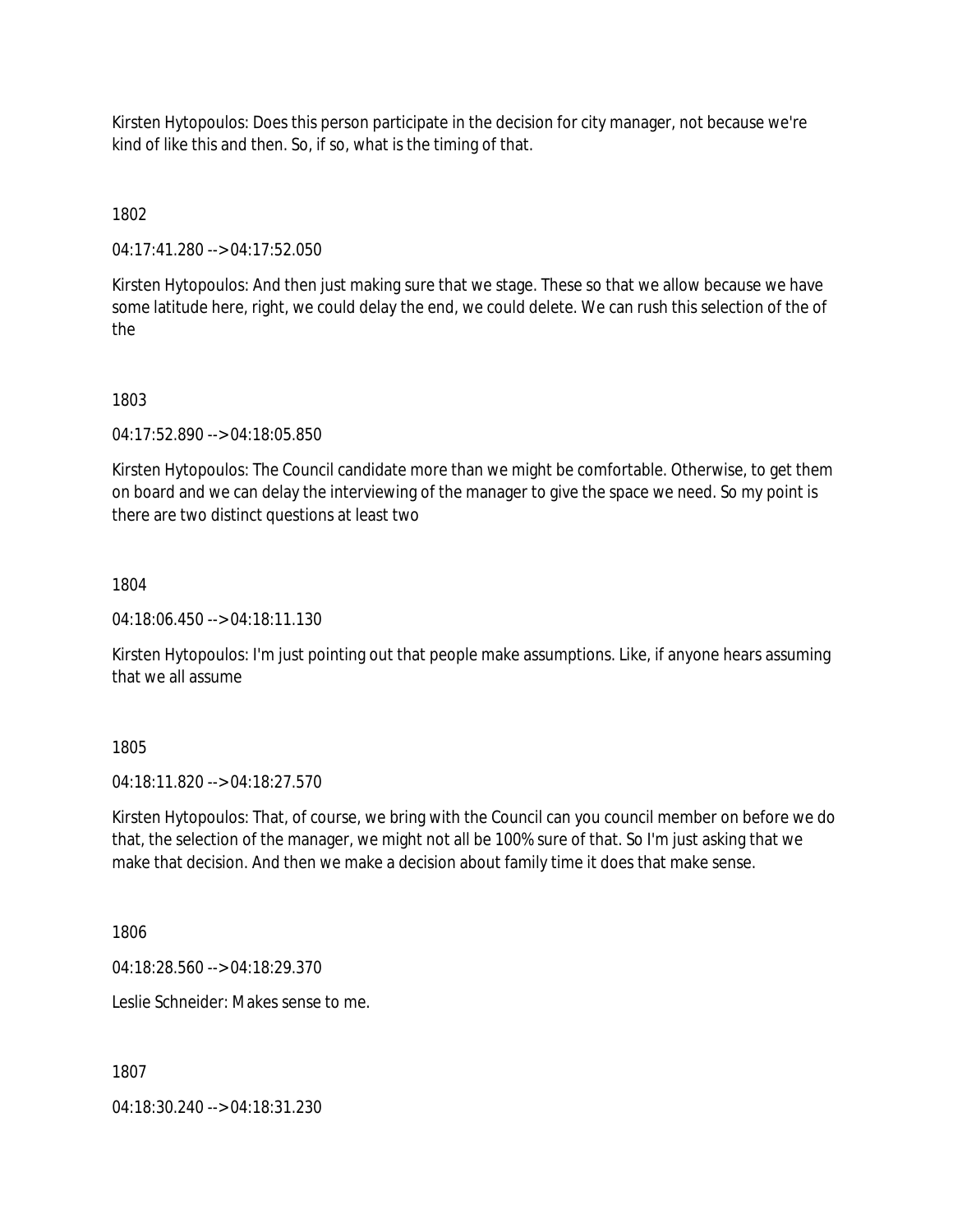#### COUNCILMEMBER No, sir.

#### 1808

04:18:32.700 --> 04:18:47.010

Rasham Nassar: Well, thanks for breaking it out into two very clear distinct parts council member my preference would be to have the new council member participate and as much of the city manager.

### 1809

04:18:47.670 --> 04:18:55.140

Rasham Nassar: Decision and interviews as possible because regardless of when they're pointed it in December, if they miss

### 1810

04:18:55.530 --> 04:19:04.020

Rasham Nassar: Those interviews, they're going to be even at a greater disadvantage because they will inevitably have to make. What are the semi finalists and finalists decisions.

### 1811

04:19:04.410 --> 04:19:19.770

Rasham Nassar: Or, you know, leading up to the up to the selection of the individual. So I think it makes a lot of sense to get this new person in as soon as possible to participate as early in the city manager selection process as possible from this point forward.

### 1812

04:19:21.120 --> 04:19:27.840

Rasham Nassar: I don't know that looking at the at the schedule as it's in the packet that we wouldn't even need to talk about delays. It looks like we can

### 1813

04:19:28.470 --> 04:19:35.610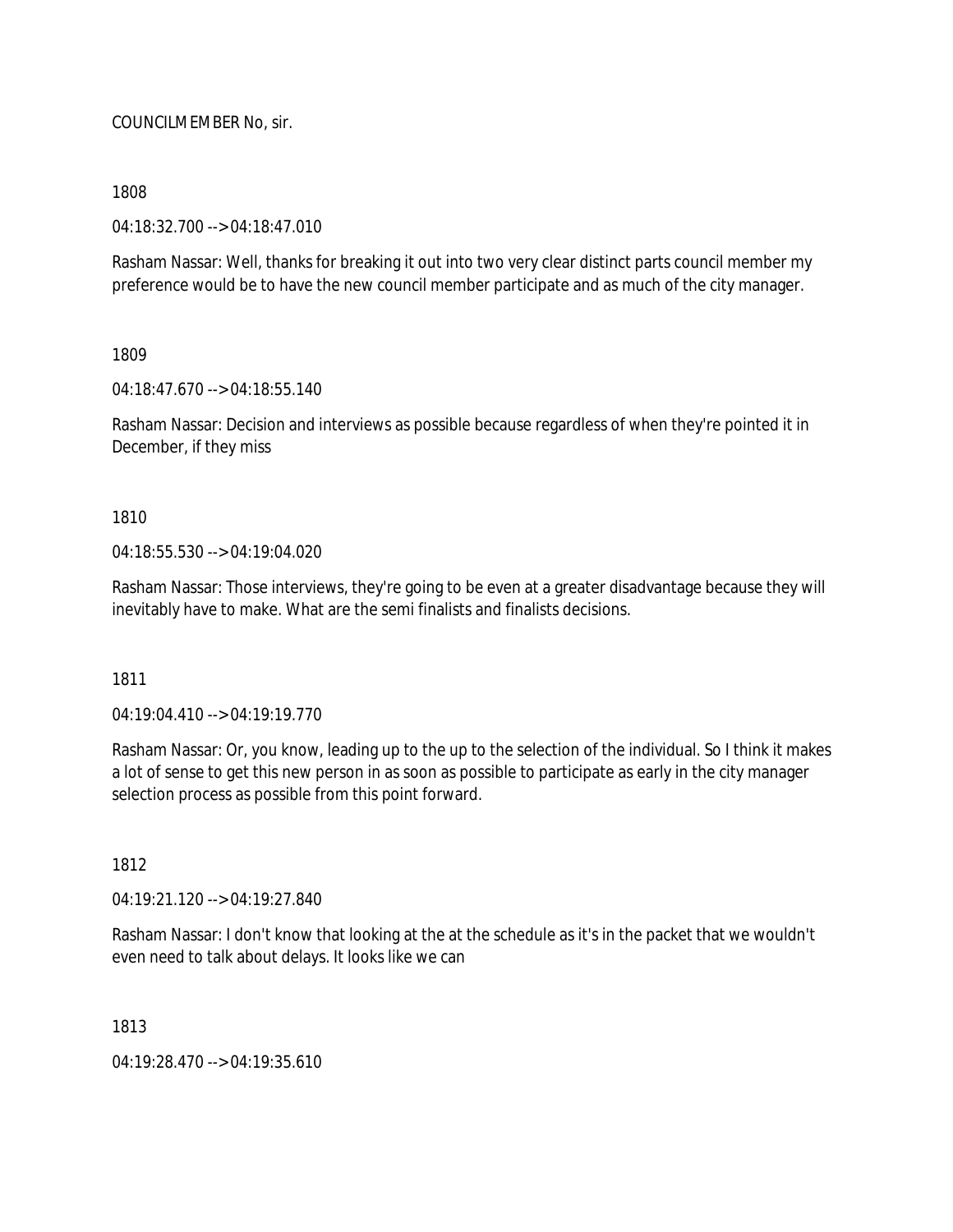Rasham Nassar: still maintain all the consistency of the schedule of the mayor's laid out, we have the interviews for this.

1814

04:19:36.030 --> 04:19:43.110

Rasham Nassar: Individual on December 1 I don't see that. I mean, I think I heard the word rushing I don't see that that necessarily even comes into play.

1815

04:19:43.500 --> 04:19:49.890

Rasham Nassar: I think what counselor Pollock suggested was instead of delaying the following week if it's the case as with a COUNCILMEMBER cars.

## 1816

04:19:50.610 --> 04:20:00.450

Rasham Nassar: The South ward council member selection process that we had a number of applicants and had to break out the interviews into two separate meetings that we could just offer to

1817

04:20:01.440 --> 04:20:10.560

Rasham Nassar: Host a special Council meeting, we might have even done that for a council member for the South board seat as well, I'd be completely happy to do that. And I also see

1818

04:20:11.460 --> 04:20:24.900

Rasham Nassar: A benefit to having this person you know on early December, as well as that we break after December 15 you know Council breaks through the end of the year, the holidays and such. So providing them at least a foot a foothold into the position.

1819

04:20:26.760 --> 04:20:39.300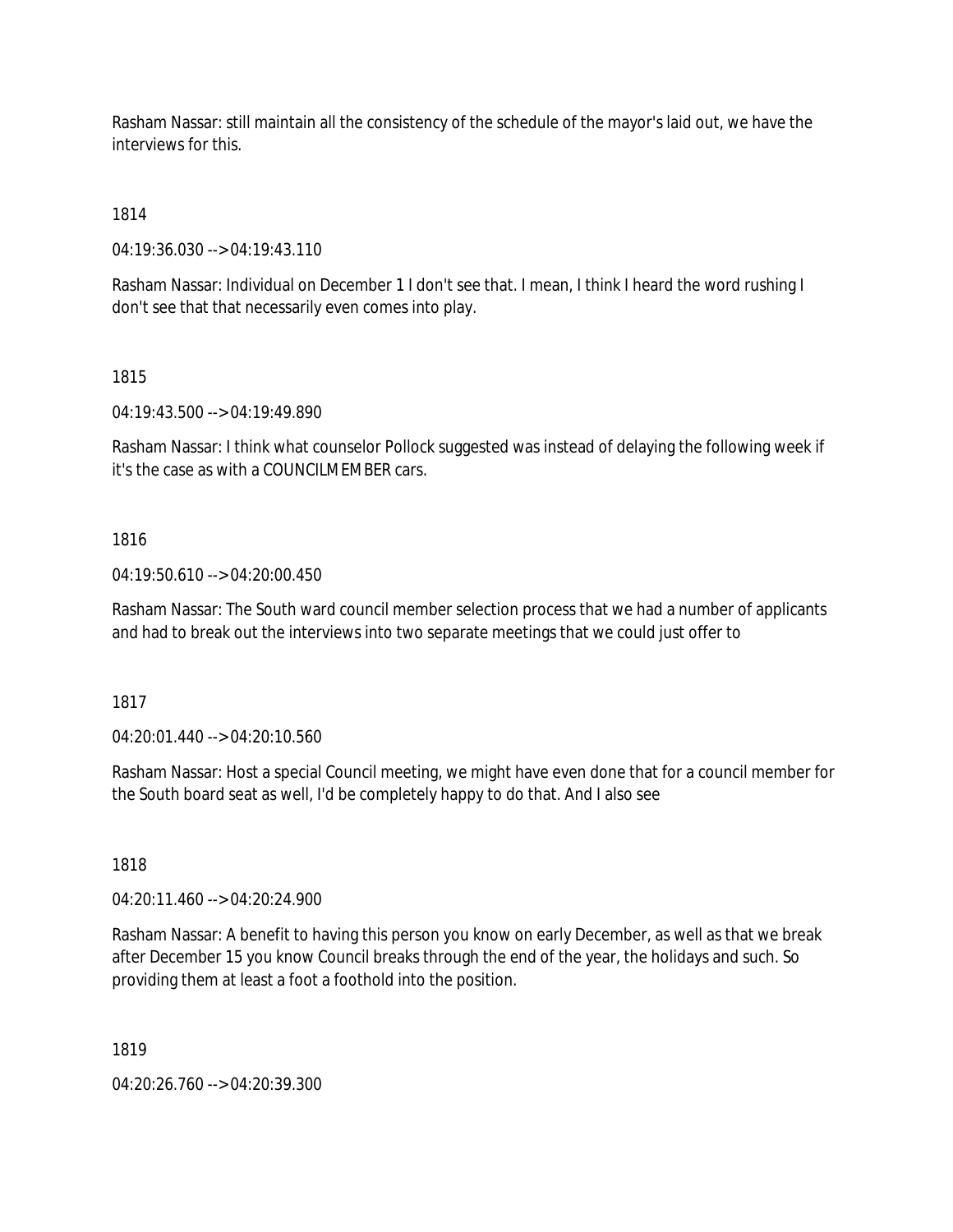Rasham Nassar: Allowing them over break to get acquainted with and caught up on some of our Council discussions and where we are at a point in those discussions, including the city manager selection, I think, is is important. So I'd be willing, I'd be willing to

1820

04:20:42.000 --> 04:20:46.680

Rasham Nassar: Donate late. I don't know the right word donated additional weeknight if I need to.

1821

04:20:47.460 --> 04:21:02.370

Rasham Nassar: Just to make sure that that process is smooth and try as much as possible not to delay the city manager interviews. At this point, I don't see a need to do to do that. I can I see that we can actually have the best of both worlds in the material that's I'm that I'm looking at so

1822

04:21:05.190 --> 04:21:06.240

Leslie Schneider: All right. Thank you.

1823

04:21:06.630 --> 04:21:08.970

Leslie Schneider: COUNCILMEMBER COUNCILMEMBER Pollock.

1824

04:21:11.970 --> 04:21:12.510

Leslie Schneider: You're on you.

1825

04:21:15.720 --> 04:21:26.280

Michael Pollock: Know, I'm just gonna go ahead and make the motion. I'm on the packet I moved to approve the process and scheduled to fill the North ward Council vacancy, as described in the materials included with this agenda item.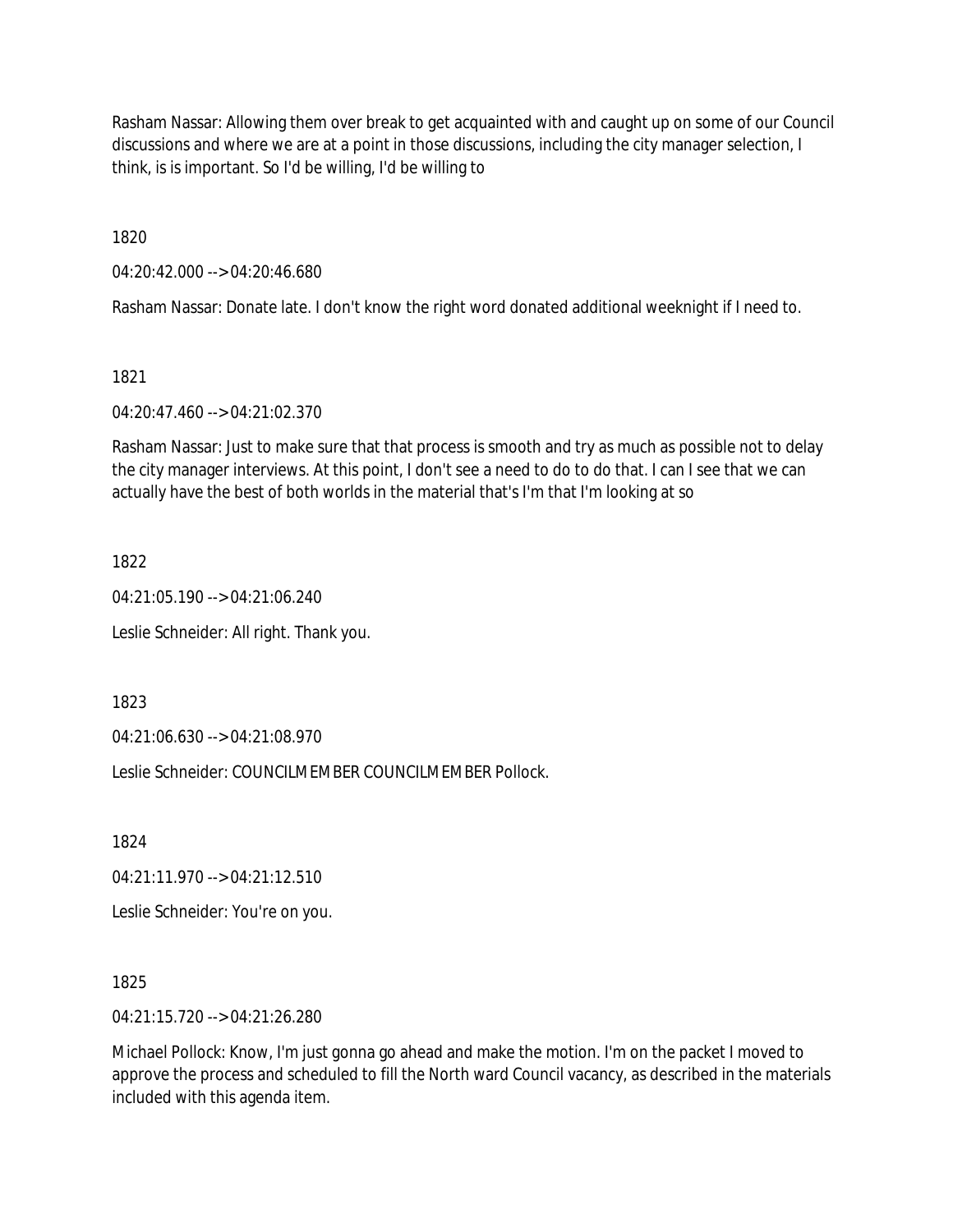04:21:28.110 --> 04:21:30.090

Leslie Schneider: Deputy Mayor deep seconds that

1827

04:21:30.840 --> 04:21:39.270

Leslie Schneider: I'm so I'm going to ask if there's any more discussion. And I just want to make sure that COUNCILMEMBER high topless is comfortable moving forward because

1828

04:21:39.300 --> 04:21:43.530

Leslie Schneider: You know you did raise some concerns.

1829

04:21:48.150 --> 04:21:56.610

Kirsten Hytopoulos: Well, I'm still I'm still seeing these these cross so I'm just concerned that you know this works out. I guess if we decided the first meeting on the first

1830

04:21:57.120 --> 04:22:13.770

Kirsten Hytopoulos: If we're unanimous or whatever or however we do it. We decide. But if we move forward. So I guess what counselor nisar saying is we would potentially try to me like the next day or something, just, I'm just trying. I'm just trying to help me visualize this so that we get

1831

04:22:14.190 --> 04:22:15.750

Kirsten Hytopoulos: This person on board.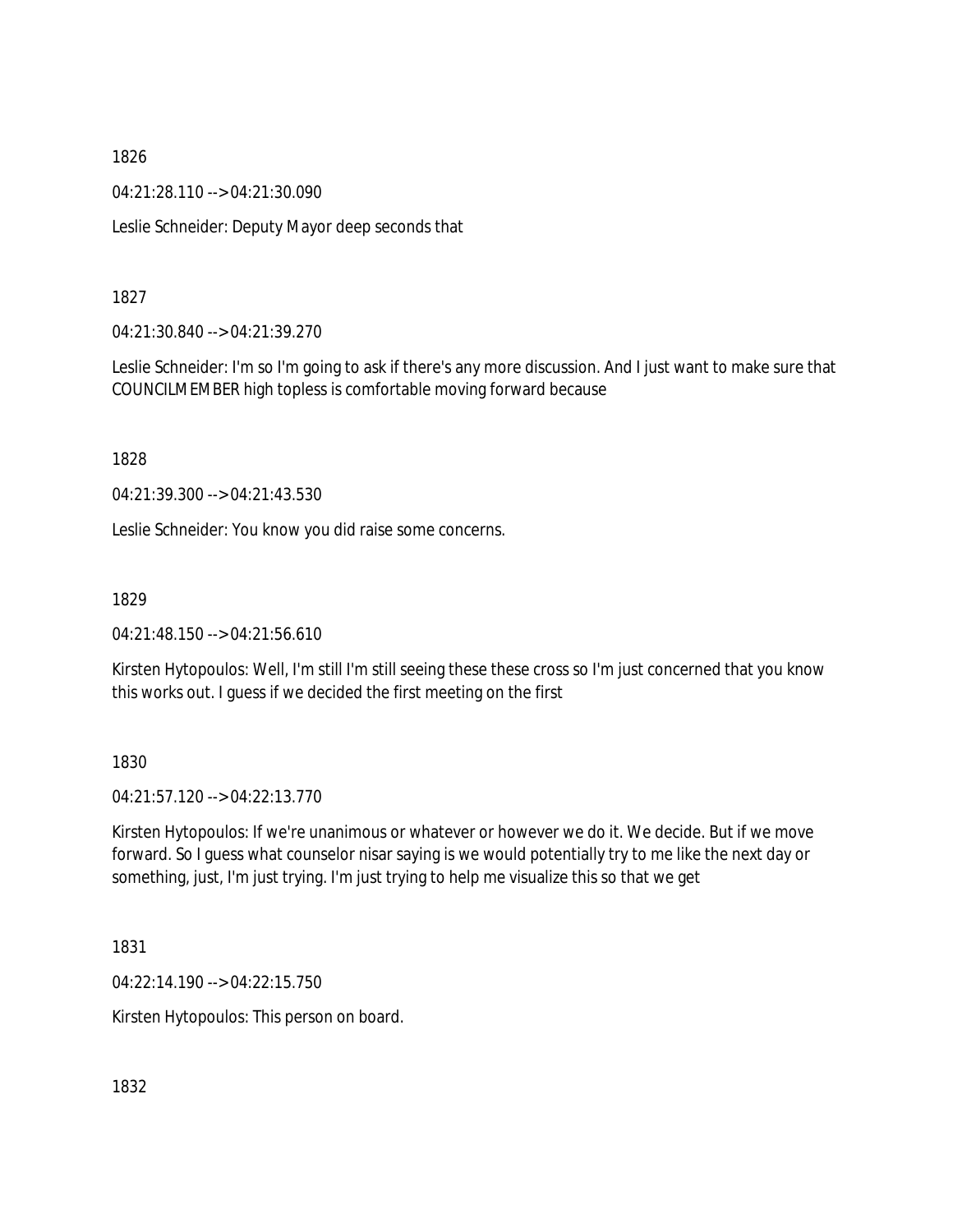04:22:16.020 --> 04:22:16.350

Leslie Schneider: And I think

1833

04:22:17.850 --> 04:22:24.720

Leslie Schneider: I think what she's suggesting. So we, we would have at least one meeting that week early that week and

#### 1834

04:22:25.290 --> 04:22:32.040

Leslie Schneider: I don't think we've decided that it would be on the Council meeting, I guess it depends on how much other agenda, we have

## 1835

04:22:32.610 --> 04:22:35.910

Leslie Schneider: At that council meeting. It also depends on how many council members.

#### 1836

04:22:36.420 --> 04:22:46.380

Leslie Schneider: How many applicants, we have, right. So we probably won't know. But we could just focus that week to make sure that early in the week, we have the the main the first interview session.

## 1837

04:22:47.190 --> 04:23:07.170

Leslie Schneider: We might come out of that with a decision and then we could make a decision at that time, whether we want to follow up with yet another meeting that week or push it to the week after. Even if we push it to the week after. It seems like we still are allowing a new council member to

1838

04:23:08.430 --> 04:23:14.880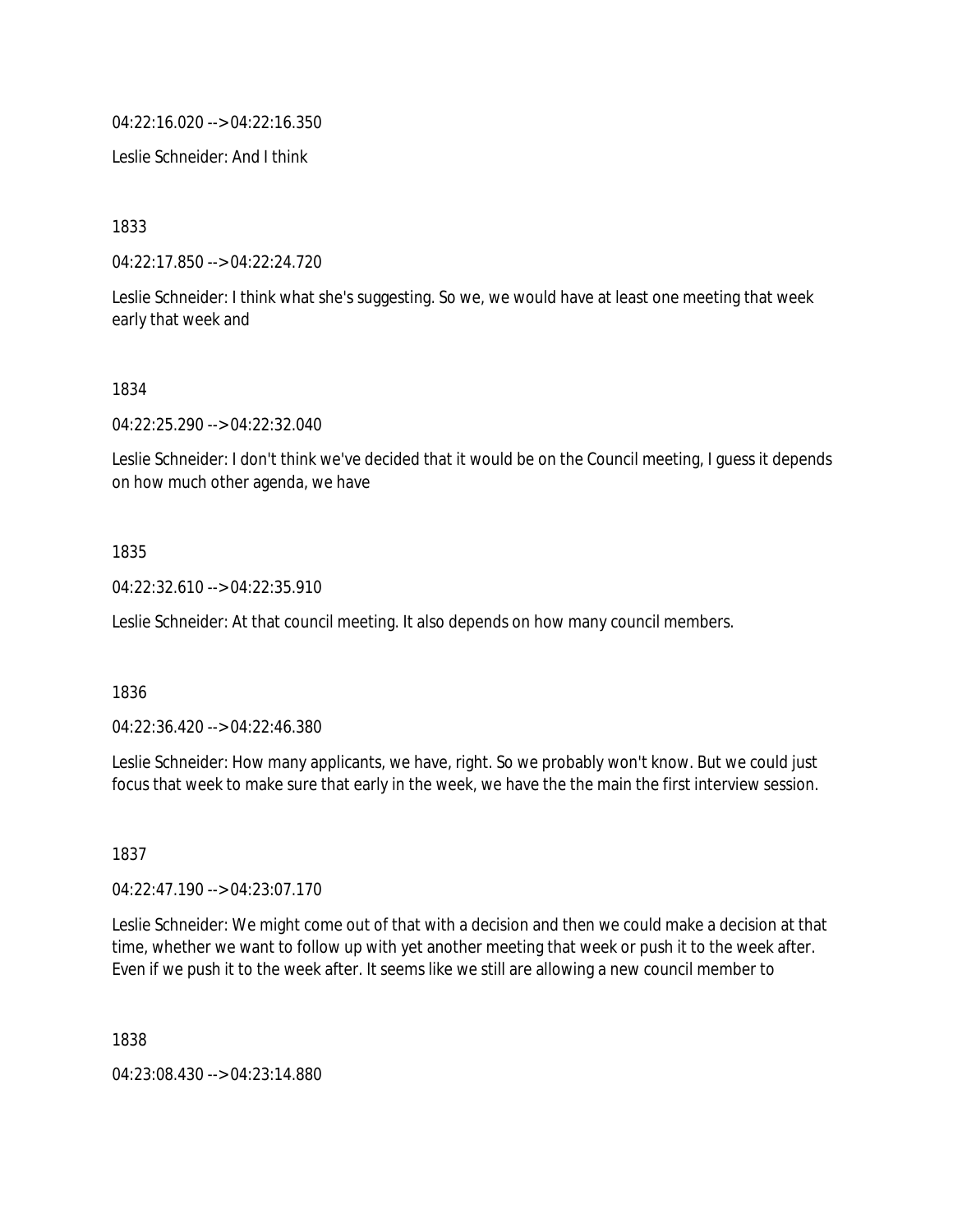Leslie Schneider: Join us in the interviews and I agree with what COUNCILMEMBER into sorry saying is that, you know,

1839

04:23:16.350 --> 04:23:17.430

Leslie Schneider: We have

1840

04:23:19.500 --> 04:23:35.220

Leslie Schneider: It looks to me like we would want to fill the vacancy prior to making a decision because that decision is not going to be happening that the city manager decision is not going to be happening the week of December 15 it would, that would be the the in person interviews.

# 1841

04:23:35.370 --> 04:23:46.950

Kirsten Hytopoulos: Okay but but so this if we approve this approve this process, then the URL, then we would be the person be sworn in on the 15th. So this is saying that we're

1842

04:23:47.460 --> 04:23:58.320

Kirsten Hytopoulos: We're going to knock interview until after the 15th. And so we swear this person in and we'll them right into interviews that would happen after the 15th. I'm just saying that's what we're deciding

1843

04:23:58.560 --> 04:24:03.630

Leslie Schneider: So COUNCILMEMBER Pollock. That is a good point is that if we use this process, then we're

1844

04:24:04.200 --> 04:24:16.410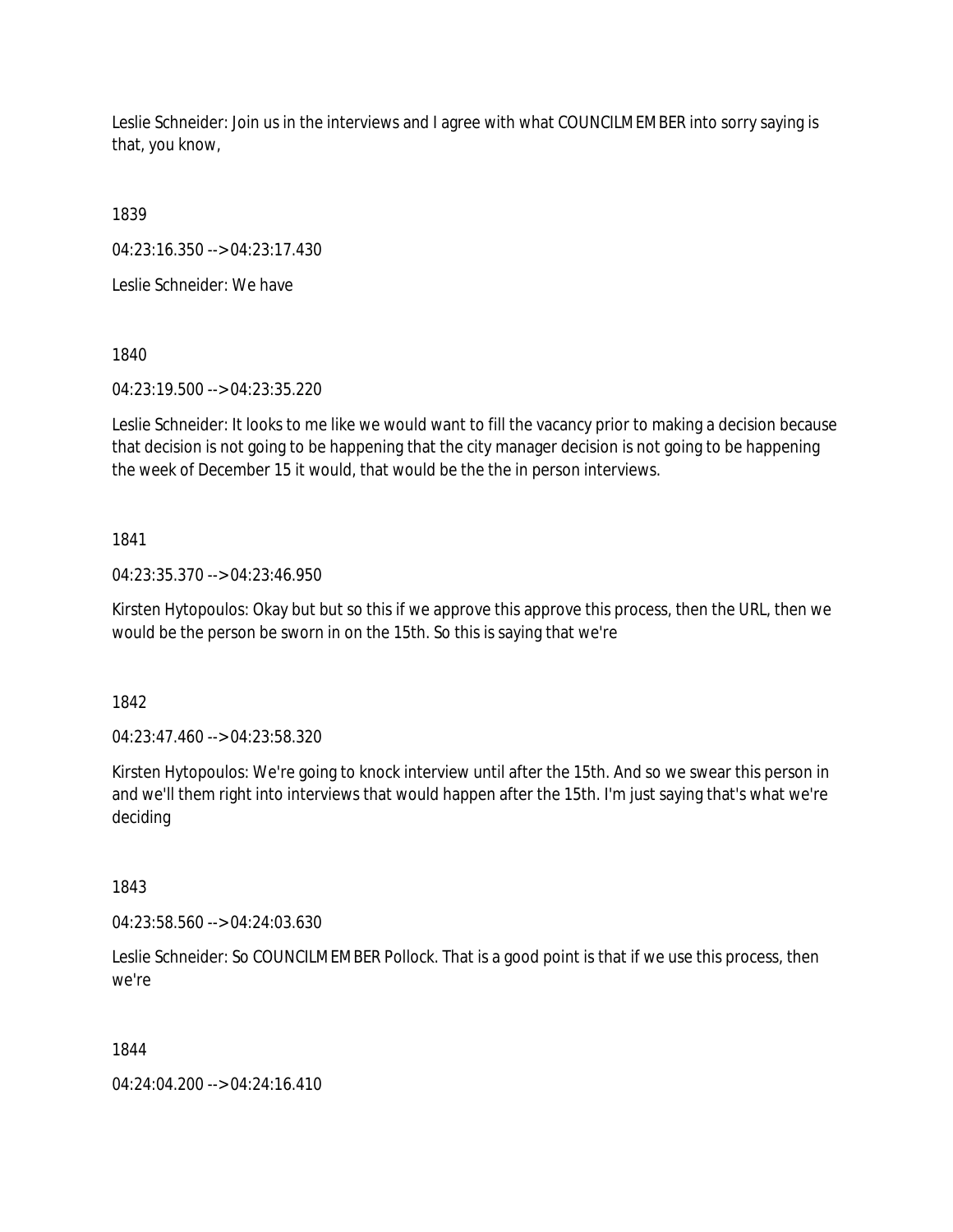Leslie Schneider: I mean, you know, we can always change the process later and decide that we're going to swear somebody in a week before, but I think that you know it to be clear, we might want to make an amendment to the motion.

1845

04:24:17.310 --> 04:24:17.700 Well,

1846

04:24:19.020 --> 04:24:27.480

Michael Pollock: We could just, you know, it's 1030 we could vote on this, get it going. And we've got three weeks to make any

# 1847

04:24:28.770 --> 04:24:48.420

Michael Pollock: Modifications i mean you know there might not be a lot of people applying that might not be a lot of people that want to go and have five our meetings on a weekly basis. So I think, why don't we see why don't we go through this and get the kick the can down the road. And if there's

1848

04:24:49.440 --> 04:24:56.550

Michael Pollock: A need to make a change, we can make the change. But at least we agree that this is how we're going to move forward and then we'll see how many people we got

1849

04:24:57.510 --> 04:25:06.810

Michael Pollock: It just seems like we're debating rather trivial in the movie. I'm not. I don't understand what why we have to have a debate about this tonight.

1850

04:25:07.470 --> 04:25:14.760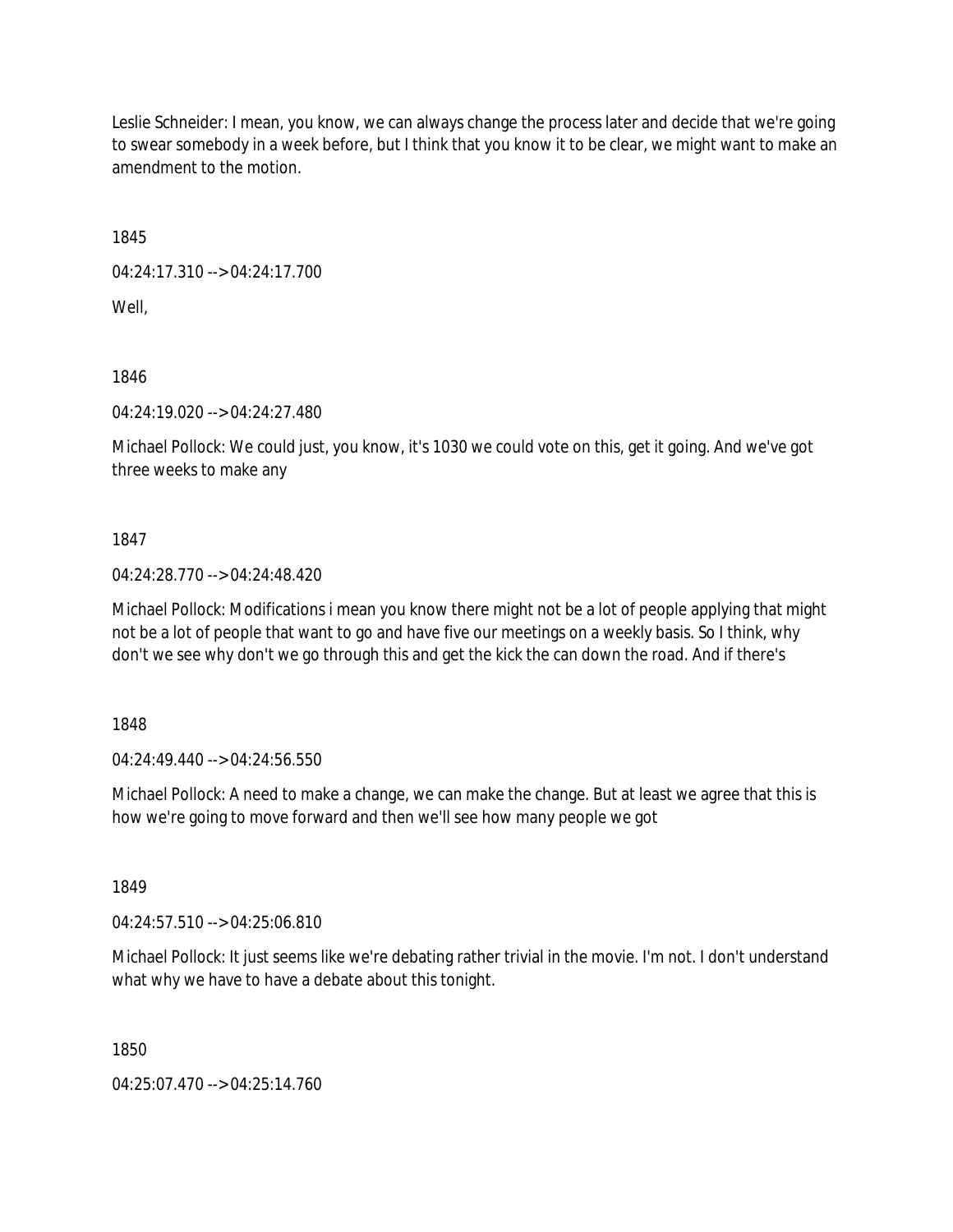Kirsten Hytopoulos: Because we're meeting with Ron on Monday. If this is there's a lot of people. This is the week before Christmas, we're talking about

1851

04:25:15.930 --> 04:25:28.020

Kirsten Hytopoulos: We're supposed to set times for interviews. So I mean you know it's late, but if we just did something like agreed that we want to set the city manager interviews record interview the city manager.

1852

04:25:28.620 --> 04:25:32.850

Kirsten Hytopoulos: I don't think it's a magic. And it's like, you know, the week of Christmas. So I'm just thinking

1853

04:25:33.180 --> 04:25:40.530

Kirsten Hytopoulos: If we decide we want to do to say manager interviews at the point that we're actually talking about swearing in that the Council member pursuant to the schedule.

1854

04:25:40.920 --> 04:25:49.980

Kirsten Hytopoulos: That we could commit to do something like where i i i was thinking maybe counselor star was going that if we can't succeed on the first

1855

04:25:50.490 --> 04:26:03.990

Kirsten Hytopoulos: We're just going to need to commit to like throw another meeting in really quickly thereafter, and keep going because we really want to square in a council member the week of December seven, I mean, I don't know if this is feasible and if we need to hear from

1856

04:26:05.040 --> 04:26:11.730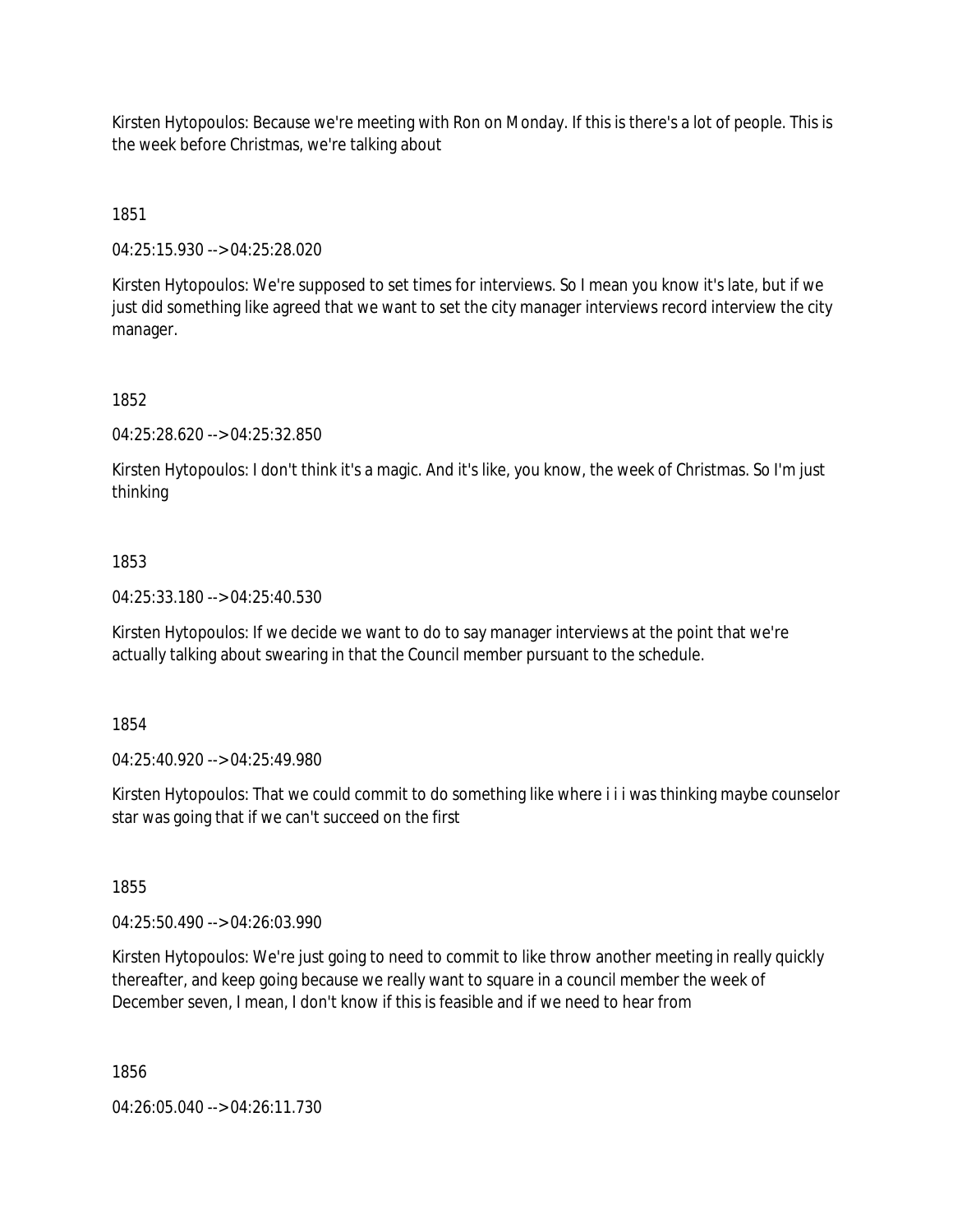Kirsten Hytopoulos: From the city attorney and the city manager, but I'm saying just a little, few more minutes here, we might be able to kind of be a little clearer about

1857

04:26:12.750 --> 04:26:14.400

Kirsten Hytopoulos: What we need to talk to

# 1858

04:26:16.200 --> 04:26:20.100

Kirsten Hytopoulos: Ron about on Monday about when we when we're really trying to target our

1859

04:26:21.270 --> 04:26:24.720

Kirsten Hytopoulos: Interviews which I think was some homework, we needed to do before Monday.

1860

04:26:25.410 --> 04:26:27.780

Kirsten Hytopoulos: And so this was important that, okay.

1861

04:26:27.960 --> 04:26:33.480

Leslie Schneider: It appears to me that we're really, really close here and then I'm not sure that by approved with the motion that's on the

1862

04:26:34.290 --> 04:26:46.170

Leslie Schneider: You know, on the floor right now it seems like we we can make a different decision later if we want to speed up the process right city manager. Is there any reason that we need to be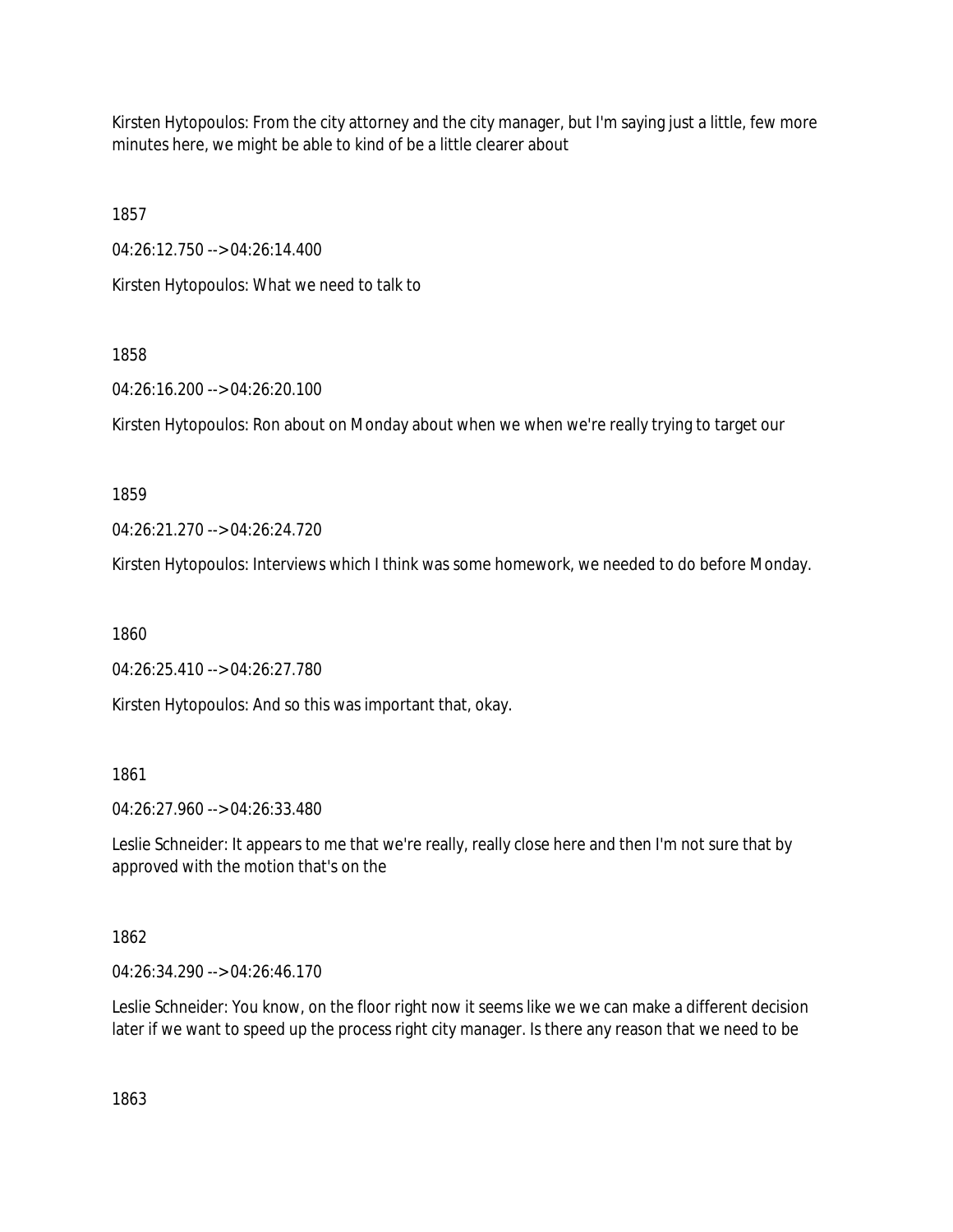04:26:48.240 --> 04:26:49.380

Leslie Schneider: Clear about

1864

04:26:49.440 --> 04:26:52.200

Morgan Smith: The date of swearing again. Fine. I think it just also the

1865

04:26:52.290 --> 04:26:58.680

Morgan Smith: Sets expectations for applicants about when they need to be organizing their lives to be available to be particularly participating

1866

04:26:59.010 --> 04:27:07.590

Morgan Smith: If you have a sense that you'd like to aim for an earlier swearing in, why don't you just adjust the schedule to indicate that you

1867

04:27:08.400 --> 04:27:11.790

Morgan Smith: Will work towards the swearing in the week of the seventh

1868

04:27:12.660 --> 04:27:24.870

Morgan Smith: And that would be the only change, I think, to the schedule, you're looking at right now. The, the main thing was the technical process for how you're going to assess the applicants and it doesn't sound like there's any need to take a look, or to alter those so

1869

04:27:25.950 --> 04:27:28.560

Leslie Schneider: I would agree with that council member nisar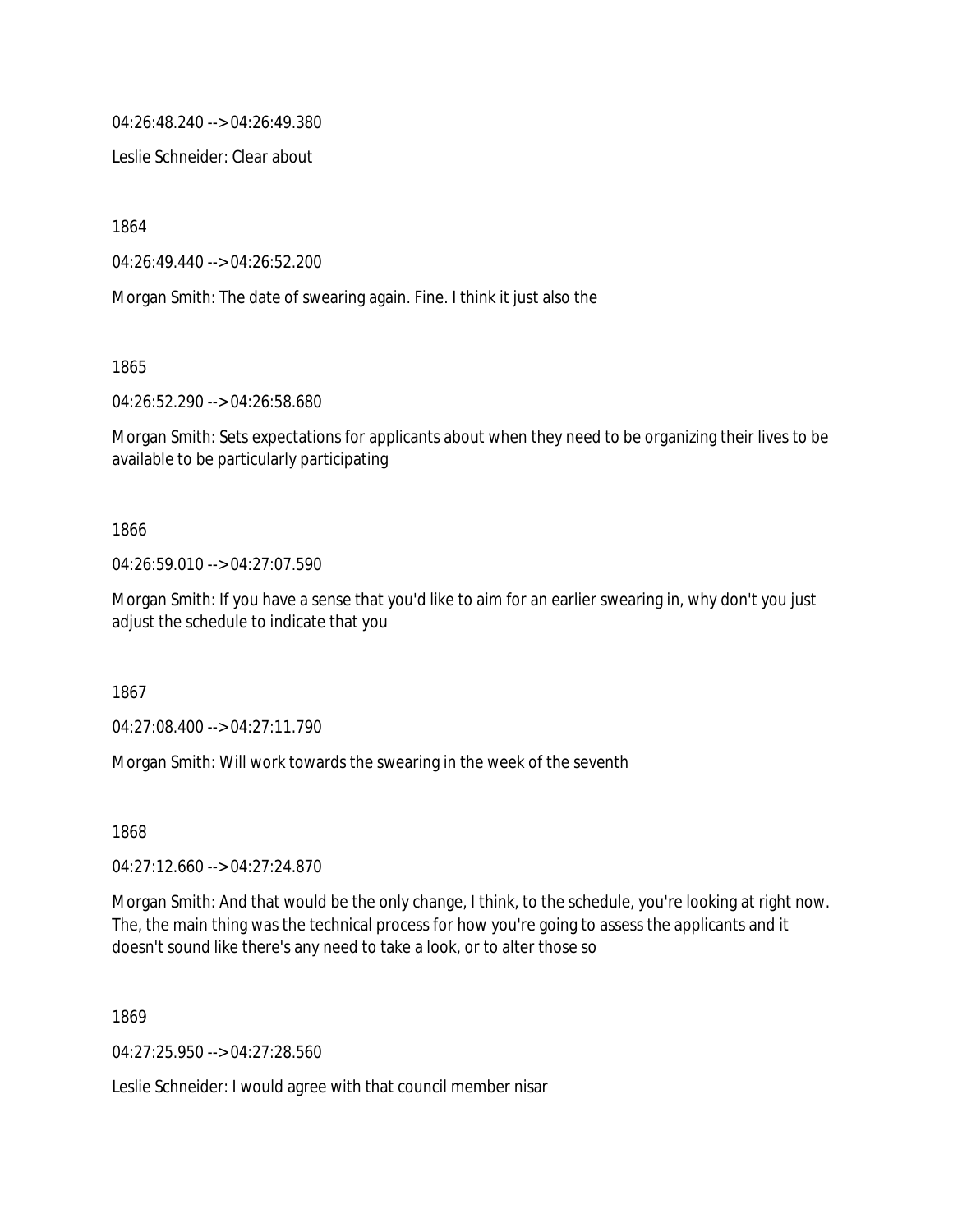04:27:31.470 --> 04:27:39.840

Rasham Nassar: I was going to say exactly what the city manager said, and my understanding was that it was it was that this was flexible. Anyways, and we can change it. But if it

1871

04:27:40.140 --> 04:27:47.850

Rasham Nassar: If we want to just remove that last line that says that the expectation is the new council member WILL BE SWORN IN THE WEEK OF THE WHAT IS IT THE 14th through the 17th.

1872

04:27:48.420 --> 04:27:56.250

Rasham Nassar: just delete that last line and then add the language at the top, the new, the expectation is that the counselor will be sworn in December 7 through 11th.

1873

04:27:58.650 --> 04:28:05.520

Michael Pollock: And move to make an amendment to the to the emotion as described by councilman saw

## 1874

04:28:06.930 --> 04:28:12.930

Kirsten Hytopoulos: And we still. Then we also need to deal with the line above that. Because that wouldn't make any sense that we're going to

1875

04:28:15.660 --> 04:28:16.080

Kirsten Hytopoulos: Write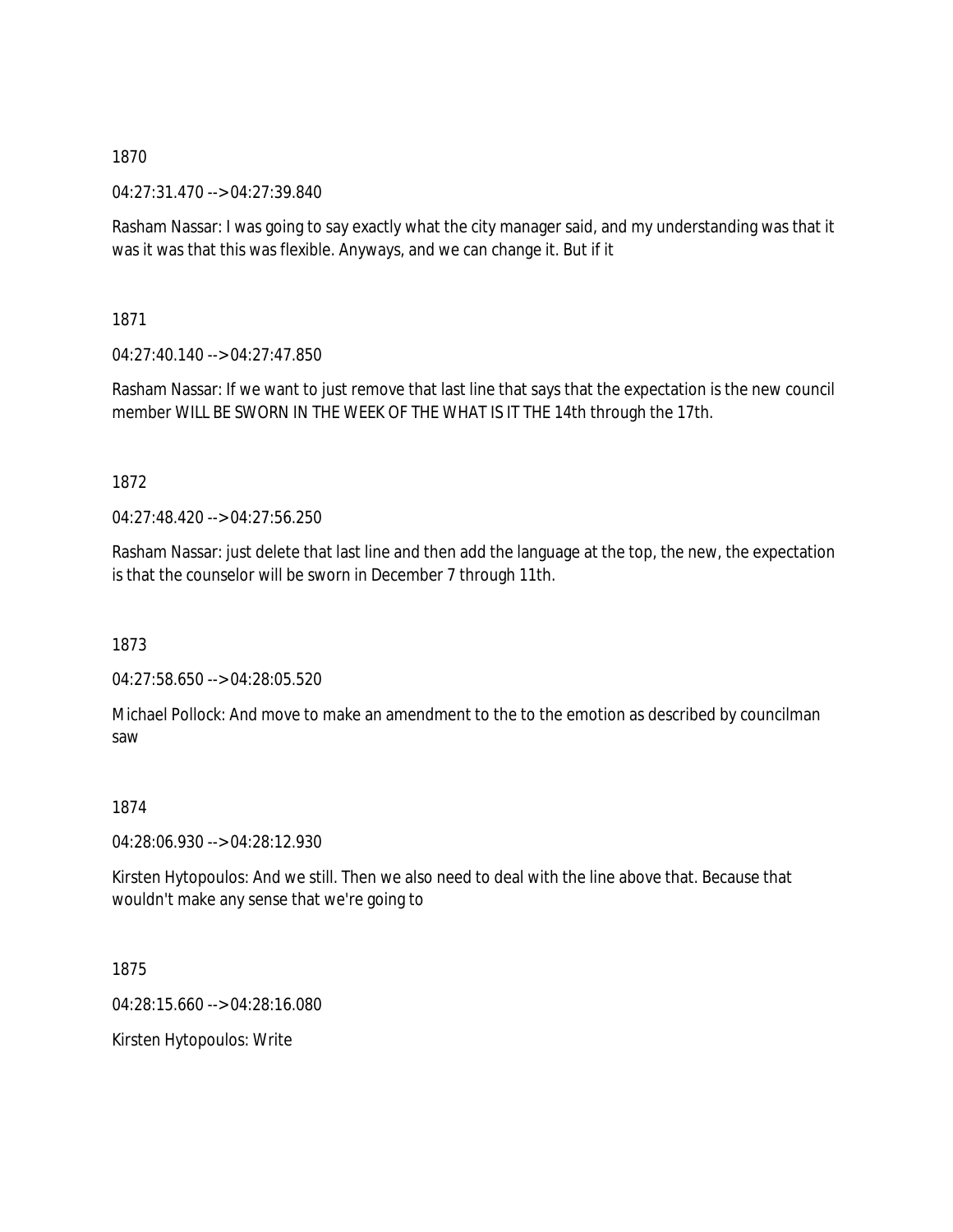04:28:16.710 --> 04:28:18.570

Rasham Nassar: And staff just can can staff to

1877

04:28:19.440 --> 04:28:28.740

Morgan Smith: Work out the Council's preferences to have a schedule that reflects your intent to your goal to swear in a new council member of the week of that.

1878

04:28:29.070 --> 04:28:30.240

Morgan Smith: I think I've lost track, but the

1879

04:28:30.570 --> 04:28:31.170

Morgan Smith: Six.

1880

04:28:31.830 --> 04:28:32.310

We get a week.

1881

04:28:35.250 --> 04:28:42.870

Morgan Smith: That we can just alter the text of this and revise it and then get that posted. So everyone's looking at the same updated version we're going

1882

04:28:44.970 --> 04:28:49.110

Joe Levan: To be the week of December, seventh, yes. Yeah. All right.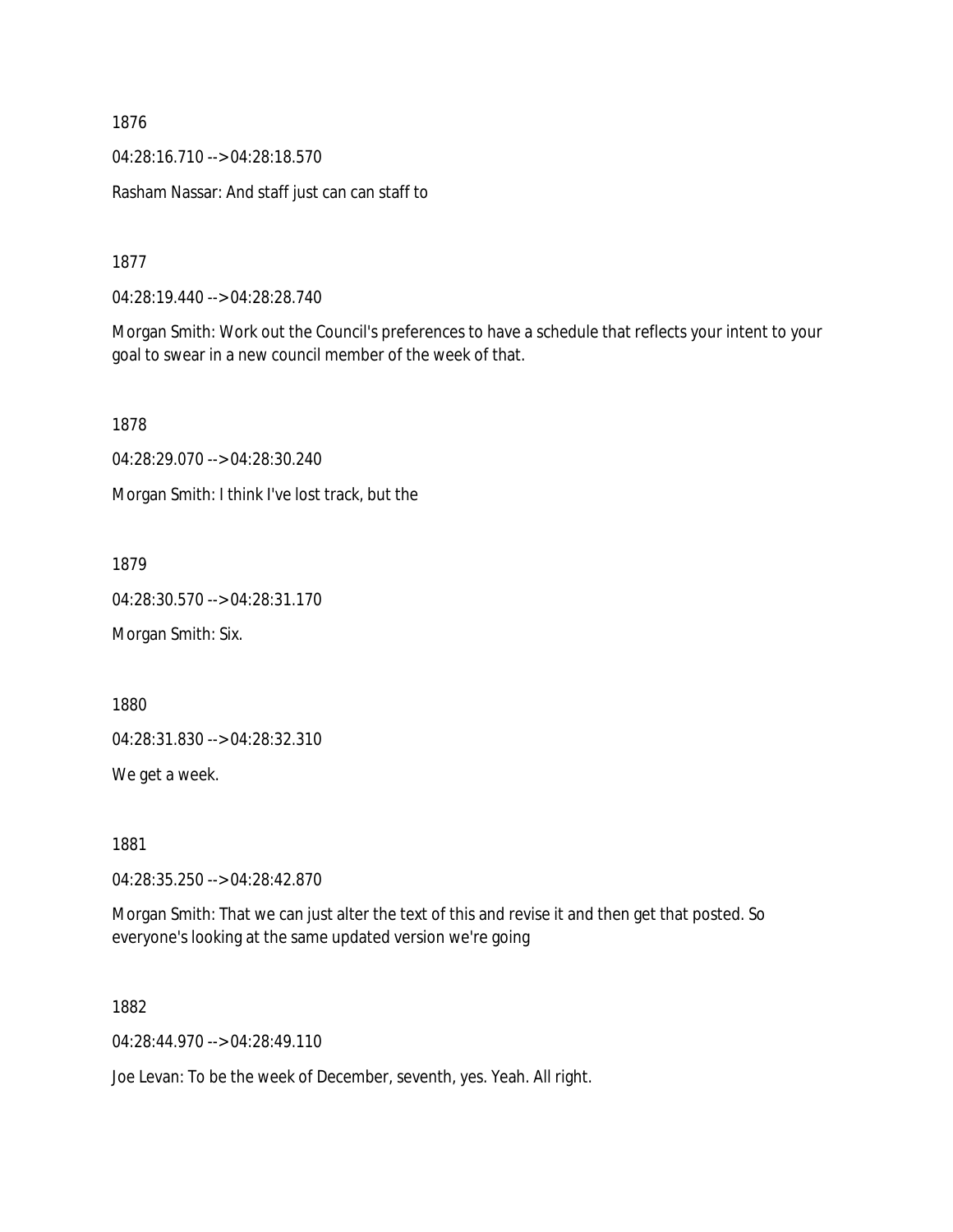04:28:49.830 --> 04:28:57.270

Leslie Schneider: Okay, so we shall we do a quick vote on that amendment to let me just say, is there any objection to that amendment.

1884

04:28:58.620 --> 04:29:06.450

Leslie Schneider: Okay. Hearing none. We can now take a vote on them on the amended motion on the floor. Is there any further discussion.

1885

04:29:07.980 --> 04:29:13.050

Leslie Schneider: All right. All those in favor please say, Aye. And, any opposed.

1886

04:29:15.000 --> 04:29:20.040

Leslie Schneider: Great. I think we have our process. Thank you all very much.

1887

04:29:23.970 --> 04:29:24.630

Leslie Schneider: All right.

1888

04:29:25.860 --> 04:29:28.740

Leslie Schneider: Looks like we are moving on to the consent agenda.

1889

04:29:29.010 --> 04:29:31.770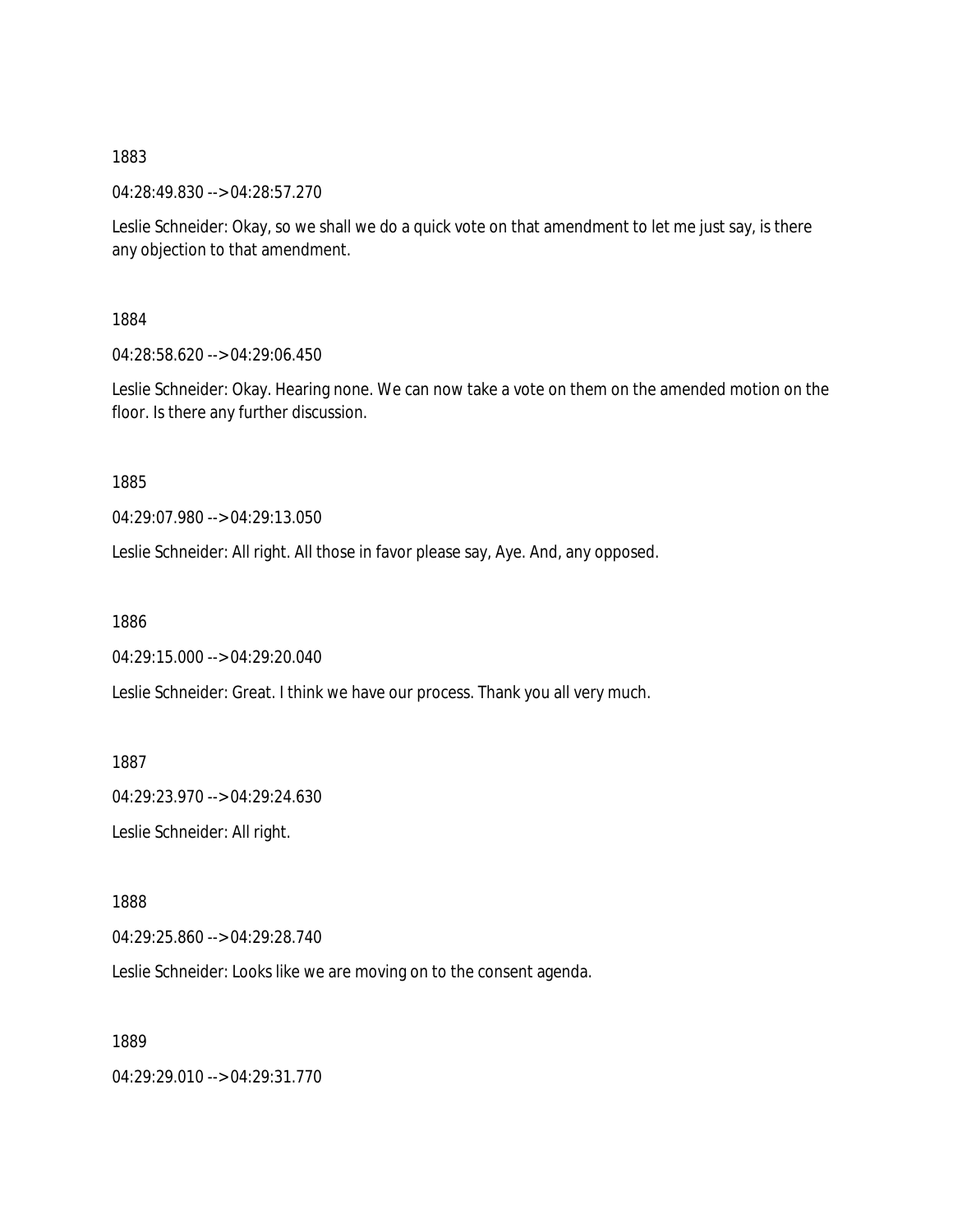Joe Deets: Mayor. I'm gonna recuse myself.

1890

04:29:32.730 --> 04:29:37.260

Leslie Schneider: Okay, and then we need to just bring you back in after the vote for the consent agenda.

1891

04:29:38.670 --> 04:29:38.940

Leslie Schneider: Look,

1892

04:29:40.350 --> 04:29:45.030

Leslie Schneider: He's recused alright so COUNCILMEMBER Pollock.

1893

04:29:45.360 --> 04:29:48.360

Michael Pollock: Move to approve the Consent Agenda as written.

1894

04:29:53.400 --> 04:29:58.770

Leslie Schneider: COUNCILMEMBER nisar Second to that any discussion. All those in favor please say aye.

1895

04:30:00.870 --> 04:30:02.160

Leslie Schneider: And any post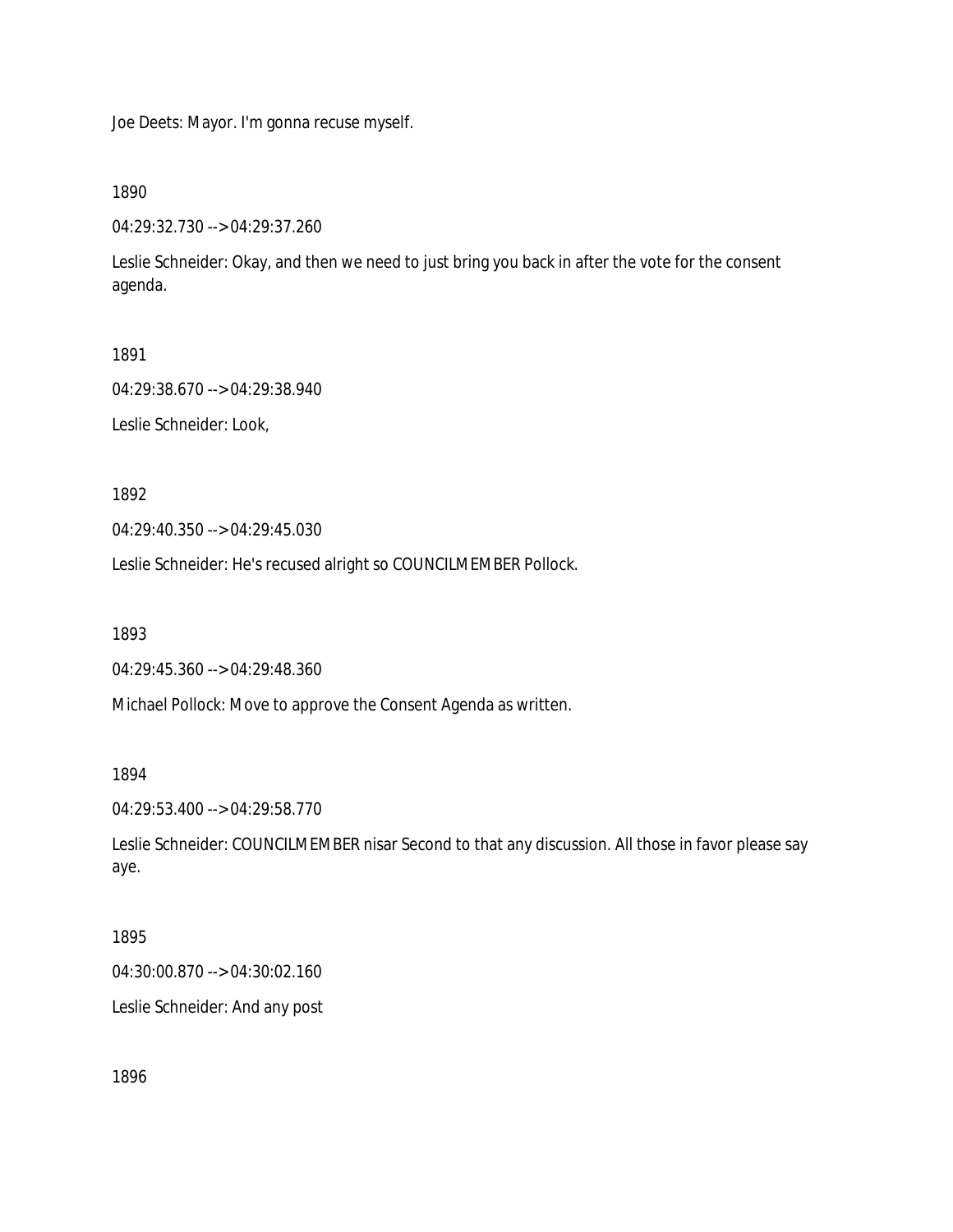04:30:03.960 --> 04:30:05.580

Leslie Schneider: All right, that passes unanimously.

1897

04:30:09.150 --> 04:30:15.090

Leslie Schneider: Let's see, how do we let a council member or a Deputy Mayor deeds, if you can hear us you great

#### 1898

04:30:16.170 --> 04:30:18.150

Leslie Schneider: Okay, we are now moving on.

#### 1899

04:30:19.740 --> 04:30:21.570

Leslie Schneider: To two committee reports.

1900

04:30:24.990 --> 04:30:26.130

Leslie Schneider: And I have one.

1901

04:30:27.540 --> 04:30:32.070

Leslie Schneider: You probably didn't want to hear this. Um, let's see, where to go.

#### 1902

04:30:36.630 --> 04:30:41.790

Leslie Schneider: So I am I am an alternate on the PS RC.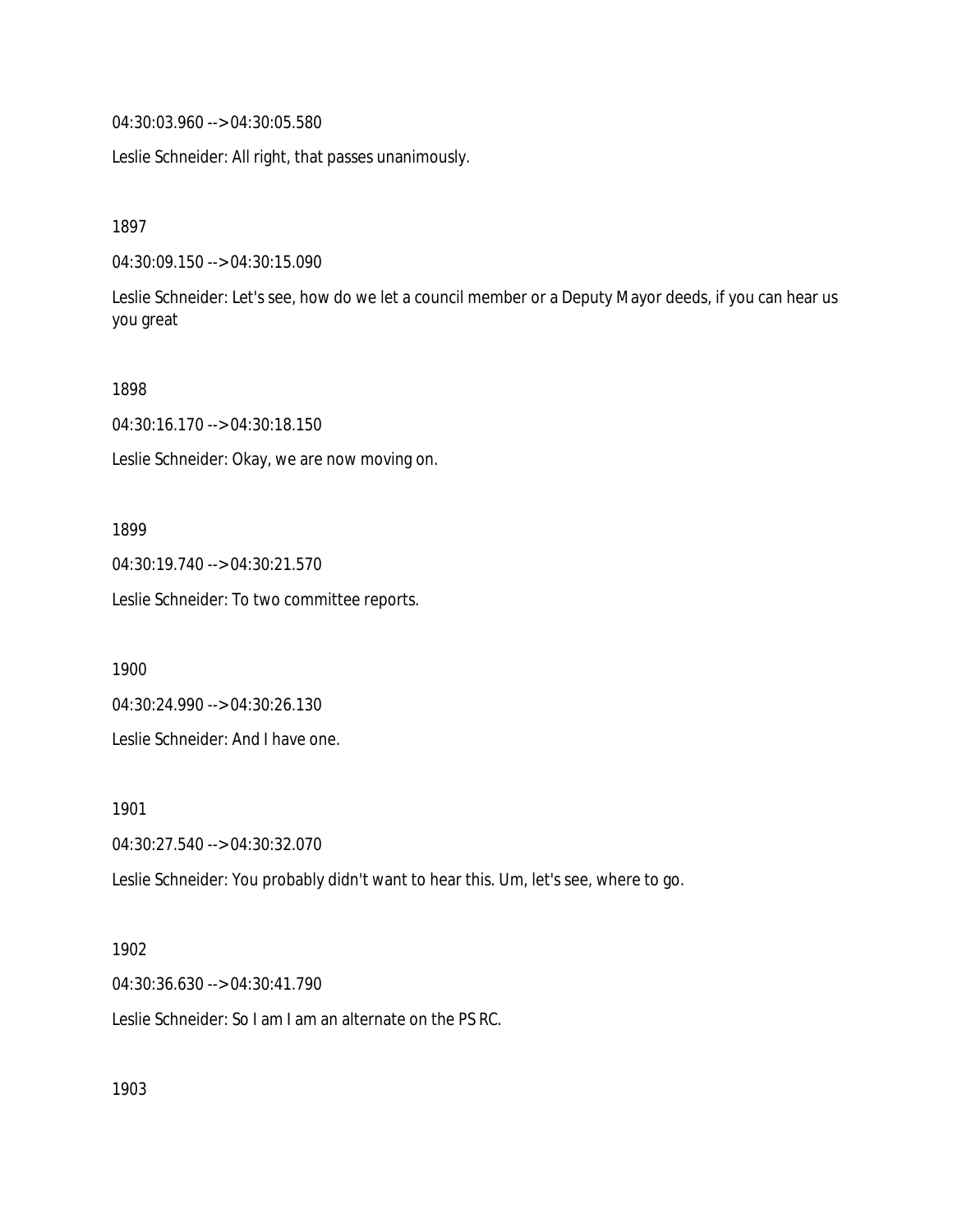04:30:44.340 --> 04:30:54.480

Leslie Schneider: Executive Board and there was a there was the general meeting was held just a week or two ago and it was significant because we passed the

1904

04:30:56.790 --> 04:30:57.420

Leslie Schneider: The

1905

04:30:59.760 --> 04:31:05.130

Leslie Schneider: 2015 plan that's not what it's called. Why am I, why am I blanking on that vision.

1906

04:31:06.330 --> 04:31:15.510

Leslie Schneider: So you'll. Many of you will recognize that, you know, work that was happening on that even a you know a couple of years ago. So this has been about three years in the works and

1907

04:31:16.200 --> 04:31:23.610

Leslie Schneider: So I just wanted to say that it was interesting. There was some last minute amendments that were kind of creating some

1908

04:31:24.840 --> 04:31:30.090

Leslie Schneider: Discussion and disagreement. In the end, and that was about the

1909

04:31:31.440 --> 04:31:44.880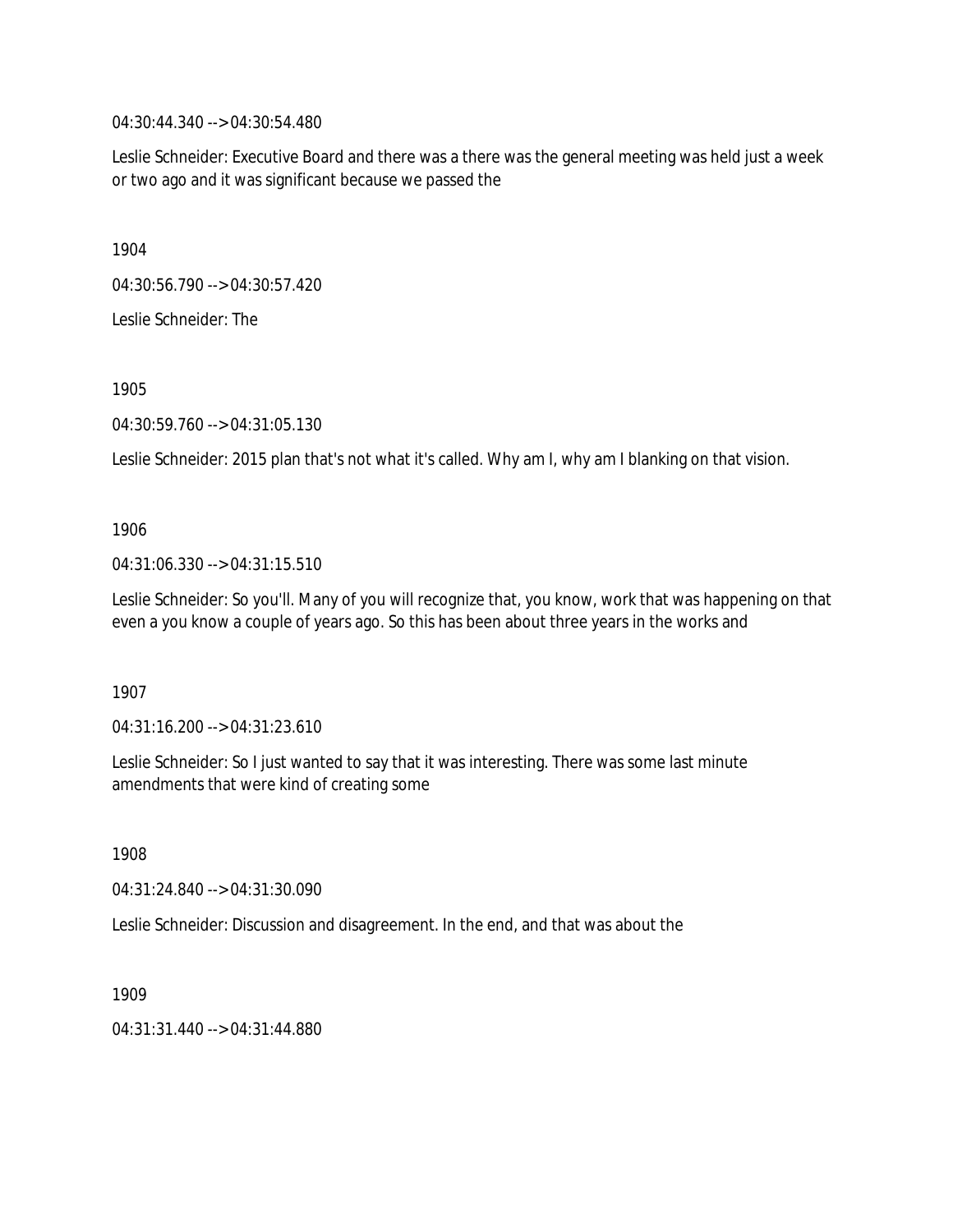Leslie Schneider: Target growth rates for the some rural areas in Snohomish and there was a compromise reached and it went forward. So I'm just going to leave it at that, if anybody's interested in the details. Please check in with me, but it was

1910

04:31:45.090 --> 04:31:49.800

Leslie Schneider: Kind of a moment and I wanted to let you all know that I was there for it.

1911

04:31:52.080 --> 04:31:57.810

Leslie Schneider: Is there any, anything else that we want to report on here under committee reports.

1912

04:31:59.670 --> 04:32:03.660

Leslie Schneider: Seeing none. Let's move on to item 16 for good of the order

1913

04:32:07.080 --> 04:32:08.130

Leslie Schneider: COUNCILMEMBER nisar

1914

04:32:08.880 --> 04:32:19.740

Rasham Nassar: Yes, so I neglected to raise this during future Council agendas. My apologies. But the raise equity Task Force met last Thursday and approved the

1915

04:32:21.480 --> 04:32:27.000

Rasham Nassar: The Council's referral of the Committee of the code language for the Standing Committee.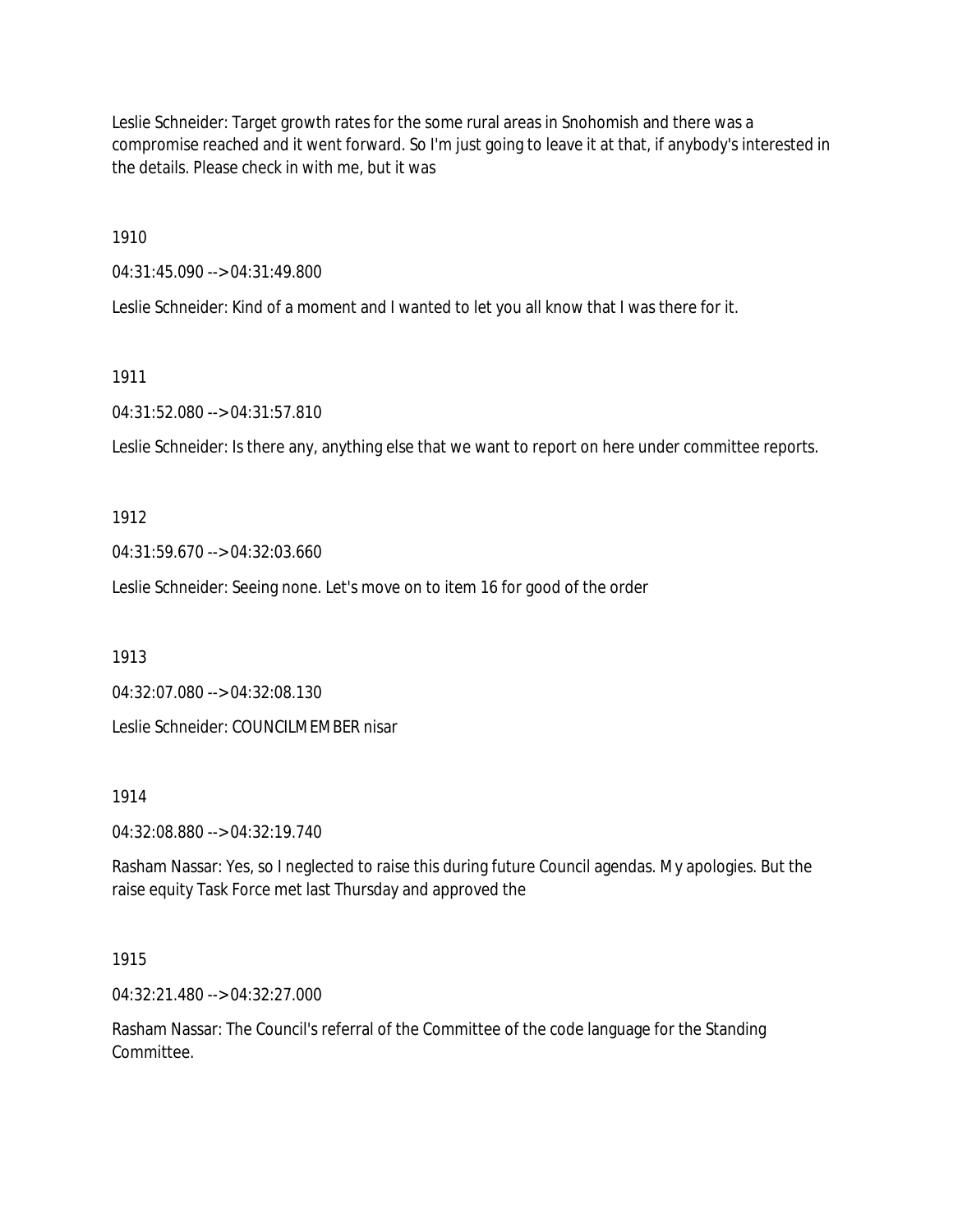04:32:28.110 --> 04:32:38.040

Rasham Nassar: They submitted some myself and council member high topless their draft with their red line edits and suggested changes.

1917

04:32:40.530 --> 04:32:48.120

Rasham Nassar: I have it. I have not forward it because compliment topless and I are on that correspondence I before he did it to you may or Schneider.

1918

04:32:48.570 --> 04:32:55.590

Rasham Nassar: And the request, of course, is that it be added to an upcoming future Council agenda for approval.

## 1919

04:32:56.040 --> 04:33:03.030

Rasham Nassar: Um, I'll just note that you'll see the edits city staff city manager will see the edits and they're not substantial

1920

04:33:03.720 --> 04:33:19.620

Rasham Nassar: No real substantive changes just some changes around around some figures number of committee members term limits and then some minor edits. So I will do that. I just wanted a heads up so I could you know share that with the committee as a whole. Now that that's been before.

1921

04:33:19.710 --> 04:33:20.760

Leslie Schneider: You. So is this a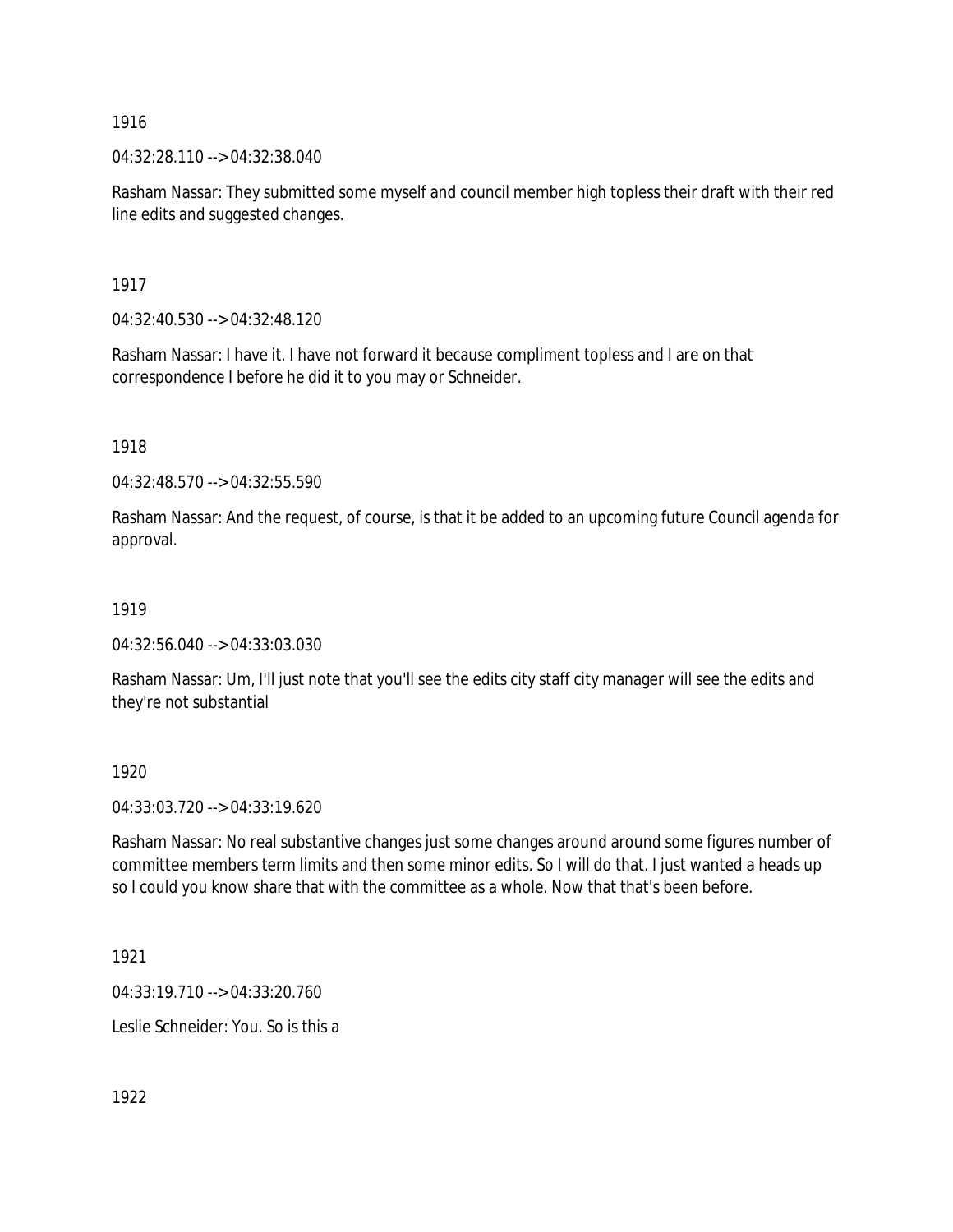04:33:21.000 --> 04:33:25.440

Leslie Schneider: Is this a request that we're already tracking and or is

1923

04:33:26.610 --> 04:33:35.400

Rasham Nassar: I don't know that y'all are tracking it, it came to counsel agenda we referred it to committee for their feedback and input and then it's my job to bring that

1924

04:33:35.640 --> 04:33:42.060

Morgan Smith: Back so tracking it as something that I know the Council was hoping to complete before urine. So, okay.

## 1925

04:33:42.330 --> 04:33:48.510

Leslie Schneider: So I don't think we need to get a lot of buying on that we're all this is on track with what we've already committed to doing right

1926

04:33:50.310 --> 04:33:57.780

Leslie Schneider: All right, well, I have some amazing news if we adjourn in the next 90 seconds, we will have adjourned on time.

1927

04:34:00.030 --> 04:34:01.590

Leslie Schneider: Whoa. Hallelujah.

1928 04:34:04.620 --> 04:34:05.190 Leslie Schneider: And